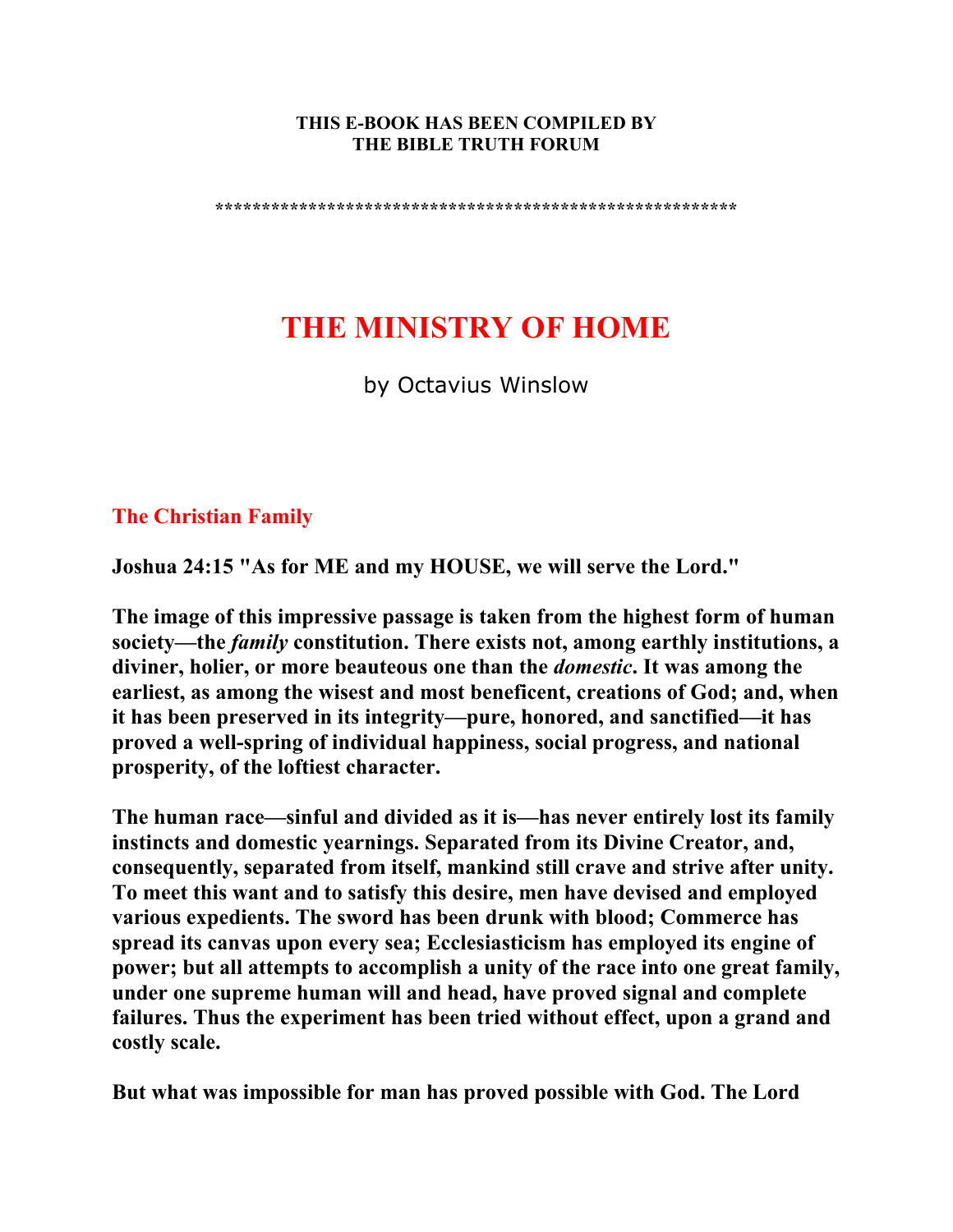**Jesus has done what no chivalry, or commerce, or ecclesiasticism could do. By His incarnation He taught the doctrine of a common humanity; a humanity shared alike by the subject as by the Sovereign, by the unlearned as by the philosopher, by the slave as by the master—the human race "made of one blood to dwell on all the face of the earth" and by His death upon the cross, He moulds all who believe in Him into one holy brotherhood, constituting the ONE FAMILY of God. Now, of this essentially one family of God, the domestic institution is a beautiful and perfect type. It is from this institution the passage which I have selected, as suggesting the thoughts of the present introduction, derives its expressive image.** 

**Joshua was the head of a household. He was an eminent servant of God. As such, he was one of the most distinguished personal types of the Lord Jesus Christ found in the Old Testament. On the death of Moses he was appointed to lead the sacred tribes into the promised land. Although the great legislator of Israel had brought them up out of Egypt, and had led them through the wilderness to the borders of Canaan, he was not permitted to complete the work he had undertaken, but was compelled to relinquish into the hands of Joshua the honor of settling the tribes of Israel in the promised land. It is, perhaps, in this part of his remarkable history that his typical relation to the Lord Jesus Christ first appears. Moses could only lead the children of Israel to the** *border* **of Canaan; but Joshua led them** *into* **Canaan, and settled them in the good land.** 

**Thus did the Lord Jesus Christ accomplish for us what the law, of which Moses was the type, could not do. The law convinces of sin, but is totally inadequate to justify or save ; and, therefore, could never effect our entrance into heaven, and make us possessors of the inheritance which we lost in the first Adam, but which we regain in Christ the Second Adam. Thus, "Christ is the end of the law for righteousness to every one that believes." Thus, too, we are taught that, "by the deeds of the law there shall no flesh be justified:" that, as the sacred tribes looked to Joshua to conduct them into Canaan, and**  *not to Moses***, so we as sinners are to look in faith to Jesus, and not to the law, to bring us to heaven.** 

*The law is a mirror to reflect our sinfulness, and not a laver to cleanse our guilt.* **Looking into this holy and perfect law, we** *see our true image as sinners***—but, washing in the atoning blood of Jesus, we are** *cleansed from all sin***. Joshua, therefore, signifies Jesus, because he temporally saved the children of Israel by conducting them fully into Canaan; and so it was said of our blessed**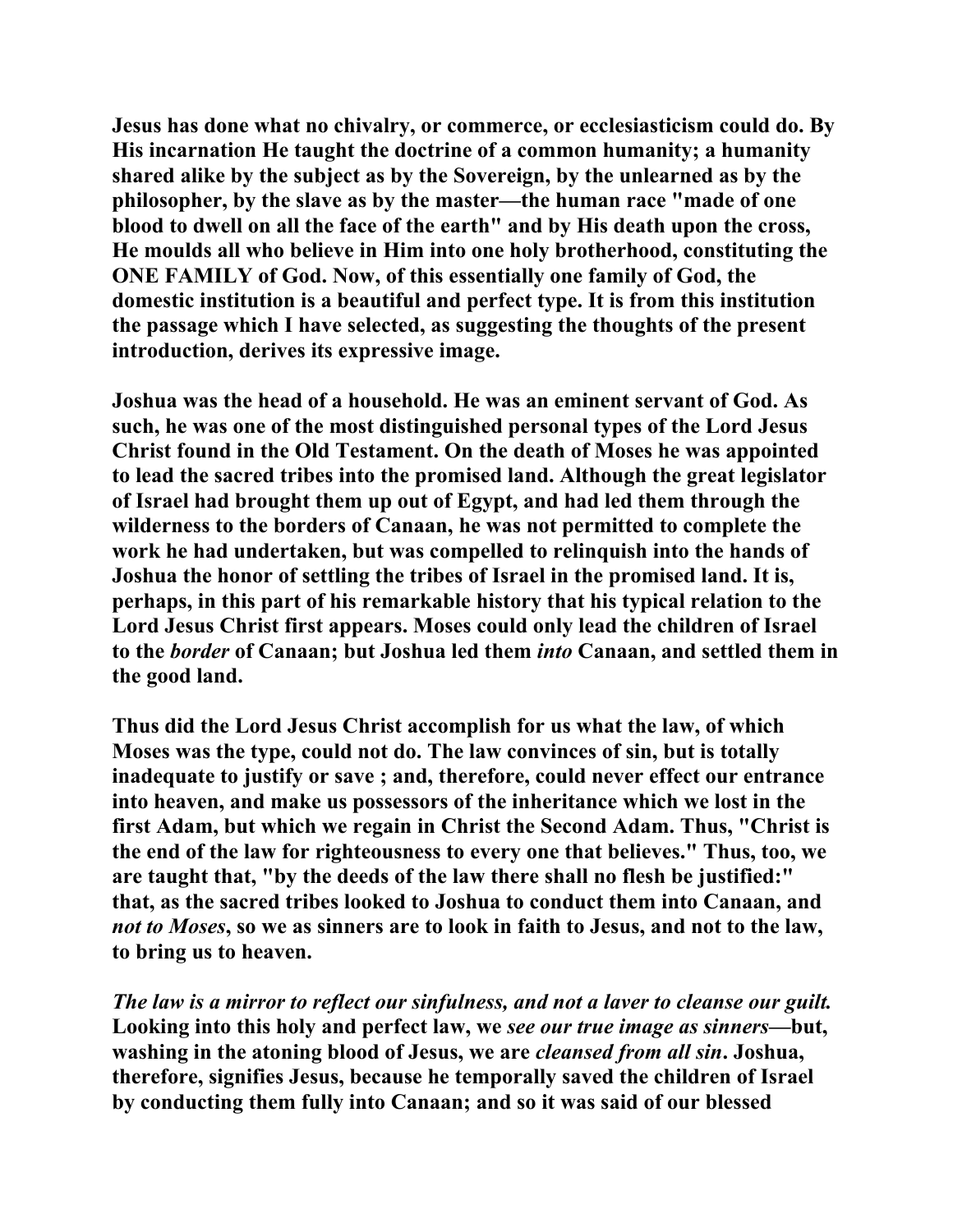**Savior, "His name shall be called JESUS, for He shall SAVE His People from their sins."** 

**But, in addition to his civil relation to the Church of God, Joshua filled the sacred office of a Christian minister; he was, as it were, a priest over his own house, and hence it was a pious house. It was here, amid its hallowed influences, doubtless, that his personal piety was nourished, his religious character was nurtured, and his spirit was trained and encouraged to undertake and achieve great things for God and for His Church.** 

**He lived in degenerate times—amid much laxity of morals and religious declension, against which he was enabled, by the grace of God, to oppose a powerful and decided resistance. The children of Israel were proud, vacillating, and rebellious. To them he addressed the solemn, searching words, "You cannot serve the Lord, for He is a holy God; He is a jealous God; He will not forgive your transgressions nor your sins. Put away the strange gods which are among you, and incline your hearts unto the Lord God of Israel." And then appealing to his own personal and solemn decision, he gave utterance to the noble sentiment of our text. Whatever religious declension might exist within the church, however the people of the land should pervert their ways, decline from the fear of the Most High, forsake His ordinances, and set up strange gods in their dwellings, and be so corrupt as to destroy their households, there yet can be one home consecrated to God, one sanctuary within which true piety should find a retreat—one safe asylum for real religion, one altar upon which should glow the fire of faith and virtue, of devotion and love to God.** 

 **"As for Me and My House, We Will Serve the Lord." He had vowed to the Lord, that both he and his family should be on the Lord's side, and from that vow he would not go back. He could not rule the State nor command the Church to the extent that he wished; but he could be the minister of God, and an apostle of Jesus Christ** *in his own home***—among his own kindred; and he was resolved that, personally and relatively, both he and his house should serve the Lord. If all the tribes of Israel had determined to leave God—if all the families of these separate tribes had determined to forsake the sanctuary and abjure the worship of the Most High, yet this pious parent's heart was fixed, his mind was determined; he would dare to be singular, and to stand alone, though the thousands who had cast off the fear of Jehovah should bend upon him their contemptuous frown. "As for me and my house, we will serve the Lord."** *Holy and magnanimous resolve!*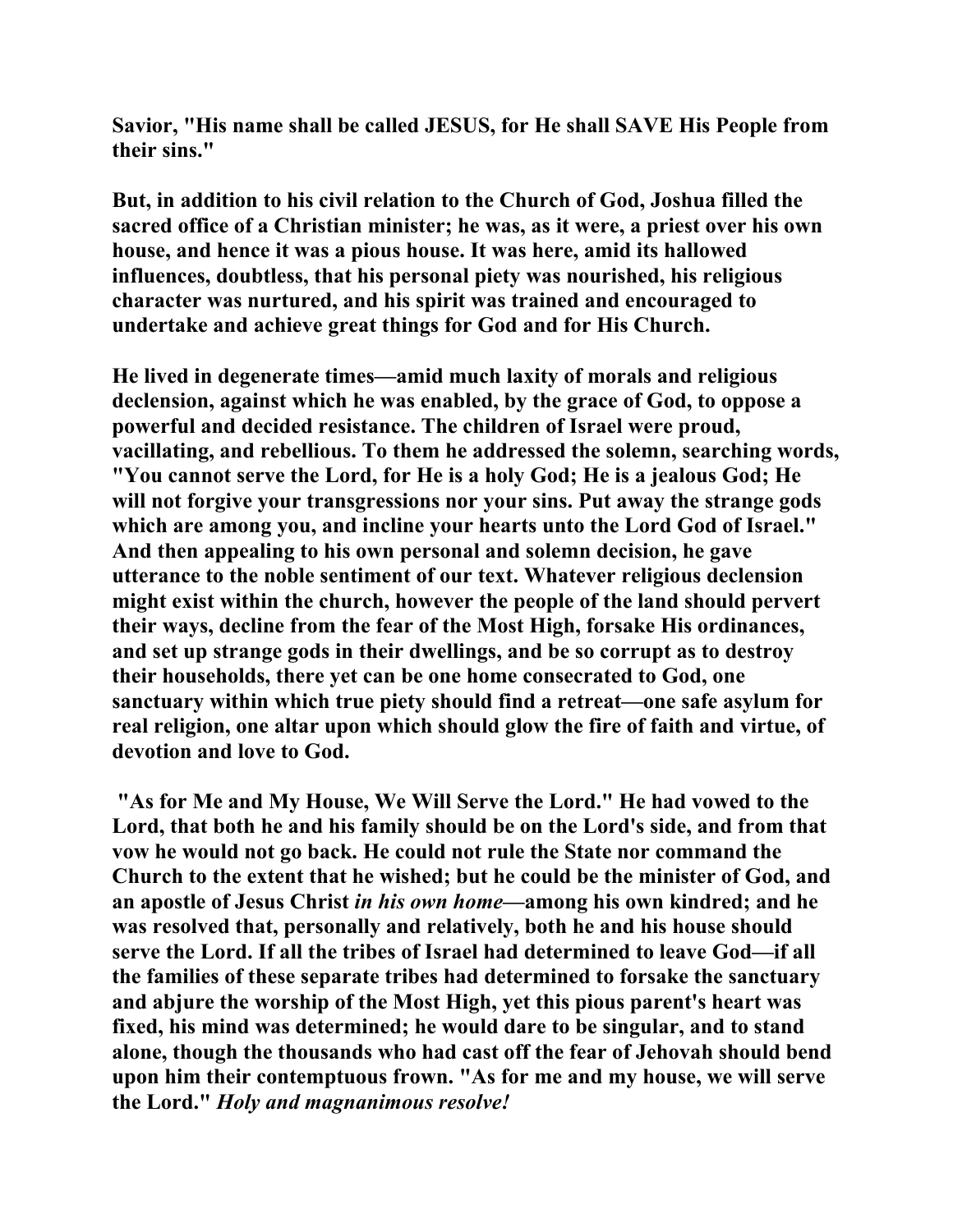**Let us first contemplate the sphere of Joshua's religion: it was his HOME. Next to the Church of God, the most sacred enclosure, and the most important and precious institution, is the domestic. Home is a hallowed and endeared spot. No earthly association can be so important or interesting as a family. Here exist the closest relations, here flow the warmest affections, and here are experienced the tenderest sympathies. It is here the painter finds the most touching subject for his pencil; and the poet the sweetest inspiration of his song. Whatever loneliness reigns in other communities, or clouds shade other spots, there is always companionship and sunshine here.** 

**But this is not all that constitutes a happy home. Although the family connection may be viewed as the only sanctuary of earthly bliss, we cannot blind our eyes to the fact that** *sin has invaded its sanctity, poisoning its joys, marring its loveliness, and shading its brightness.* **There may, it is true, be much that is amiable and attractive where nothing exists but the natural affections, clothed in their native simplicity, and regulated by refined education; but, apart from** *home piety***, severed from the** *Christian graces* **shedding their heavenly influence over the family circle, all this loveliness of nature fades into the cold light of an** *inanimate* **picture, the color is brilliant, and the figures expressive, but the whole lacks life!** 

**The body is fair and symmetrical, but the soul—the living image of God—is absent. I have referred to the** *importance* **of the family institution: it cannot be exaggerated. It is here that human life begins, and often closes, its earthly pilgrimage; here it is trained for this world, and disciplined for the world that is to come; here the seeds of thought are sown, and the young ideas are taught to shoot; here the germs of those principles are implanted that are to regulate all the future of our being; here the boy is trained to be the man; and the bud of feminine virtue and loveliness, beneath the warm sunlight of a parent's eye, blooms into the full-blown flower of the future woman.** 

**Here, too, is the** *cradle of greatness***. From this sacred ark, the Pulpit and the Bench, the Senate, the University, and the National Service draw the great men by whom their ranks are replenished and enriched. But, transcending in importance is the truth that, the family is the nursery of the family of God the earthly home is the school of the home of heaven. Within the domestic garden God is training His trees of righteousness—the plants and flowers of paradise. There are, perhaps, few of God's children who are not able to trace some of their earliest and deepest serious thoughts and religious impressions,**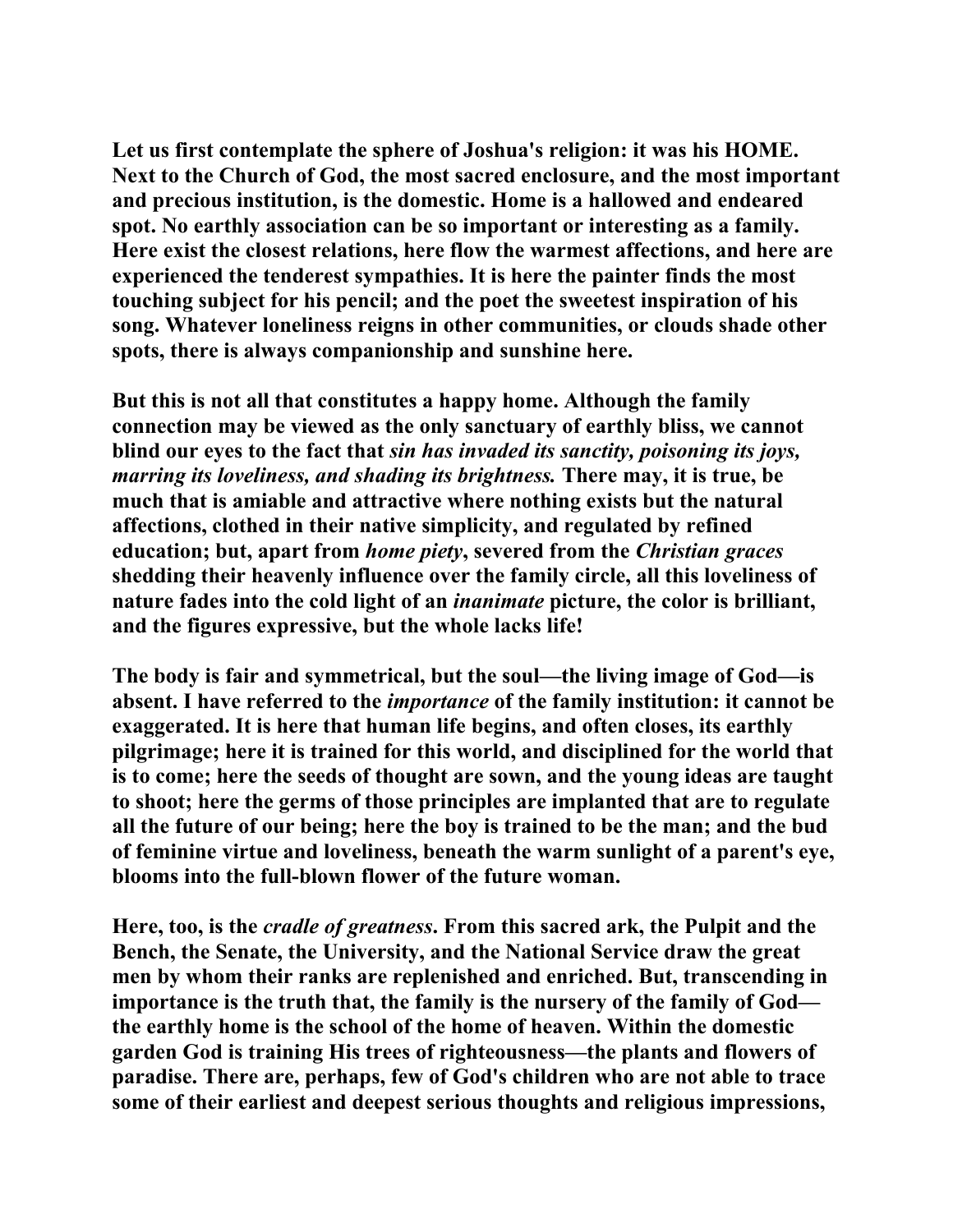**the formation of sacred tastes and habits, which, in subsequent life, exerted so happy a control, to the influence and ministry of a Christian home. It was home instruction that sowed the seed, home influence that promoted its growth, and home example that gave to the bud its existence, to the flower its perfection, and to the tree its shape.** 

**The relation of the Christian family to the Christian Church is of the closest and most solemn nature. It is both the type and the nursery of the Church. The Church rises out of the family, to which it is strikingly and beautifully analogous. Thus** *Christian parents are the nursing-fathers and the nursingmothers of the Church.* **I do not know of a more touching and impressive argument for the cultivation of "piety at home," than this. Let every pious family keep this thought prominently before it—***We are contributing to the up building of that glorious Church of God, which He has purchased with His own blood***; from our sacred enclosure she is transferring to her own our sons and daughters—destined, in their turn, to supply an endless succession of the "holy seed" to the Church of our "Lord Jesus Christ, of whom, the whole family in heaven and earth is named."** 

**Here is an argument for family religion, and a plea for the ministry of home, cogent and irresistible! Honored and happy parents, who live to see the precious seed of truth and piety you sowed in early years—perchance with "strong crying and tears "-now yielding so rich a harvest. Your sons as plants, grown up in their youth; and your daughters as corner-stones, polished after the similitude of a palace. Such will ever be the** *fruit* **of the ministry of home.** 

*Viewed in this point of light, what sacred spots, what centers of influence, what sources of power, and what founts of happiness are Christian homes! They may be humble and obscure; often embittered with domestic affliction and darkened with the clouds of adversity, the pressure of poverty, the anxiety of sickness, the shadow of bereavement may seldom be absent; and yet they are Christian homes, and therefore happy homes! Christian love unites the members, God's fear rules their hearts, His Word is the light in the dwelling, and the peace which Jesus gives shades with its balmy wing the sacred circle.*

 **"Better than gold is a Christian home, Where all the fireside charities come The shrine of love, the haven of life, Hallowed by mother, or sister, or wife. However humble the home may be,**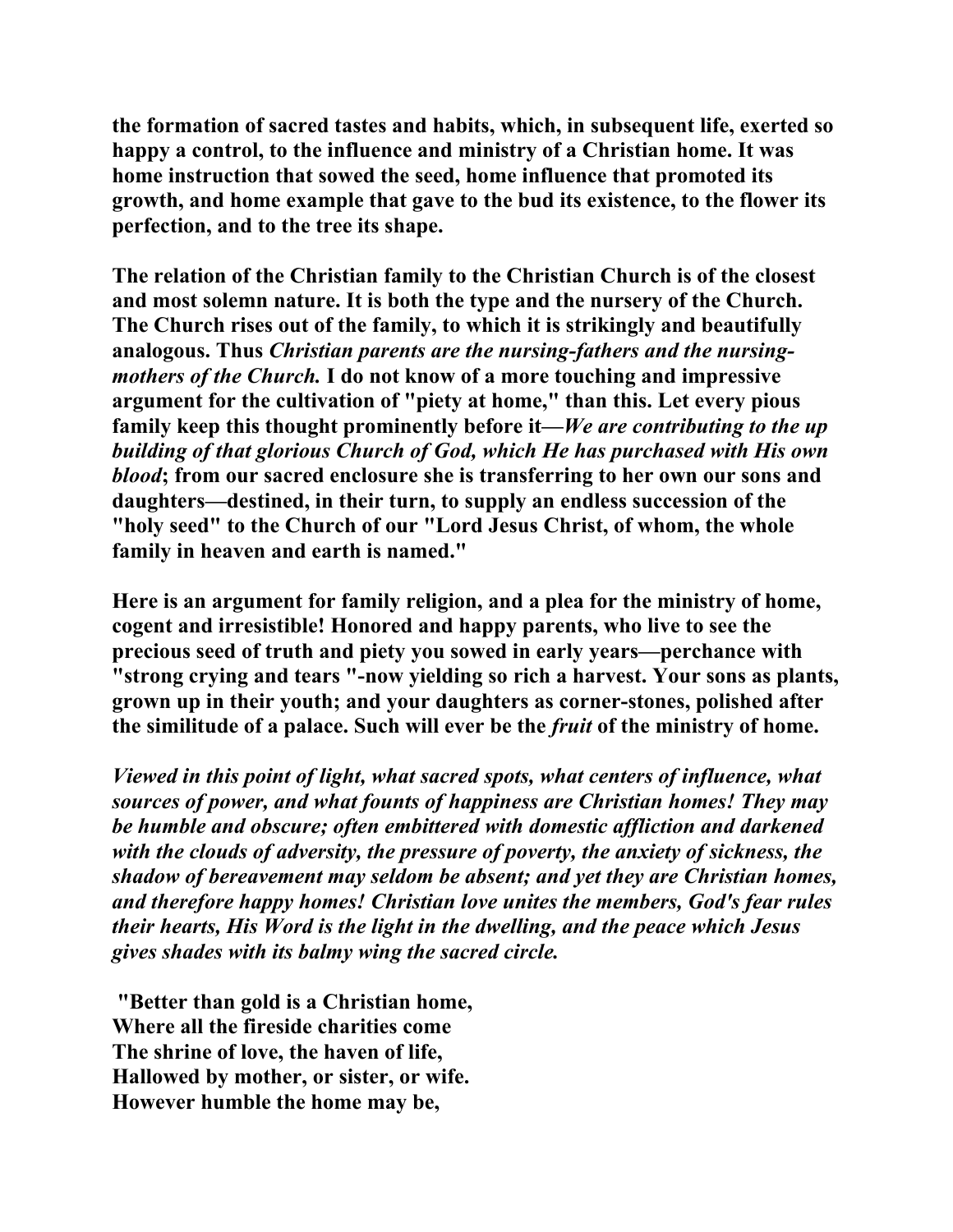**Or tried with sorrow by heaven's decree The blessings, that never were bought or sold, And center there, are better than gold."** 

**Nor must we entirely overlook the moral relation of the Christian family to the State: it is close and vital. As families compose the fabric of the State, so**  *the State derives its character and stability from the moral and religious character of those families.* **The Commonwealth will be what its** *domestic* **institution makes it. When society cease to be molded into families, and families cease to be sanctified by religion, "Ichabod " may be written upon the State—for its glory and its stability will have departed!** 

**The family constitution is a vast moral power, and may be employed as an engine for good or for evil to an incalculable extent. Compare the moral and religious condition of England and Scotland with Spain and France; then, institute an inquiry into the domestic economy of each, and it will not be difficult to arrive at the cause of so vast a moral difference between nations, in other respects equally great and noble. In France and in Spain the family enclosure is invaded by a foreign foe, styled the Director, or Spiritual Guide; and the family hearth has ceased to be the corner-stone of God's own domestic institution, and both the temple of home and the edifice of religion are eaten at the very core, and sapped at the very base by "the canker-worm of many a gentle heart." But both of England and Scotland, as of other Protestant countries, it may be said of this sheltering vine—the family constitution—as was beautifully said of the Jewish Church of old—"You prepared room before it, and did cause it to take deep root, and it filled the land. The hills were covered with the shadow of it, and the boughs thereof were like the goodly cedars. She sent out her boughs unto the sea, and her branches unto the river."** 

**I return to the thought—Christian families constitute the nursery of the Christian Church, and the Christian Church constitutes the conservator of the State. A nation in which the Domestic Economy is lightly estimated, or whose families are destitute of religion—in which no domestic altar is reared, where God's Word is discarded, and household instruction is neglected, and family government is prostrated—will, in spite of fervent preaching, and popular education, and costly philanthropy, naturally and inevitably lead to bad government, a dissolute people, the prevalence of social wrong, religious paralysis, and moral death.**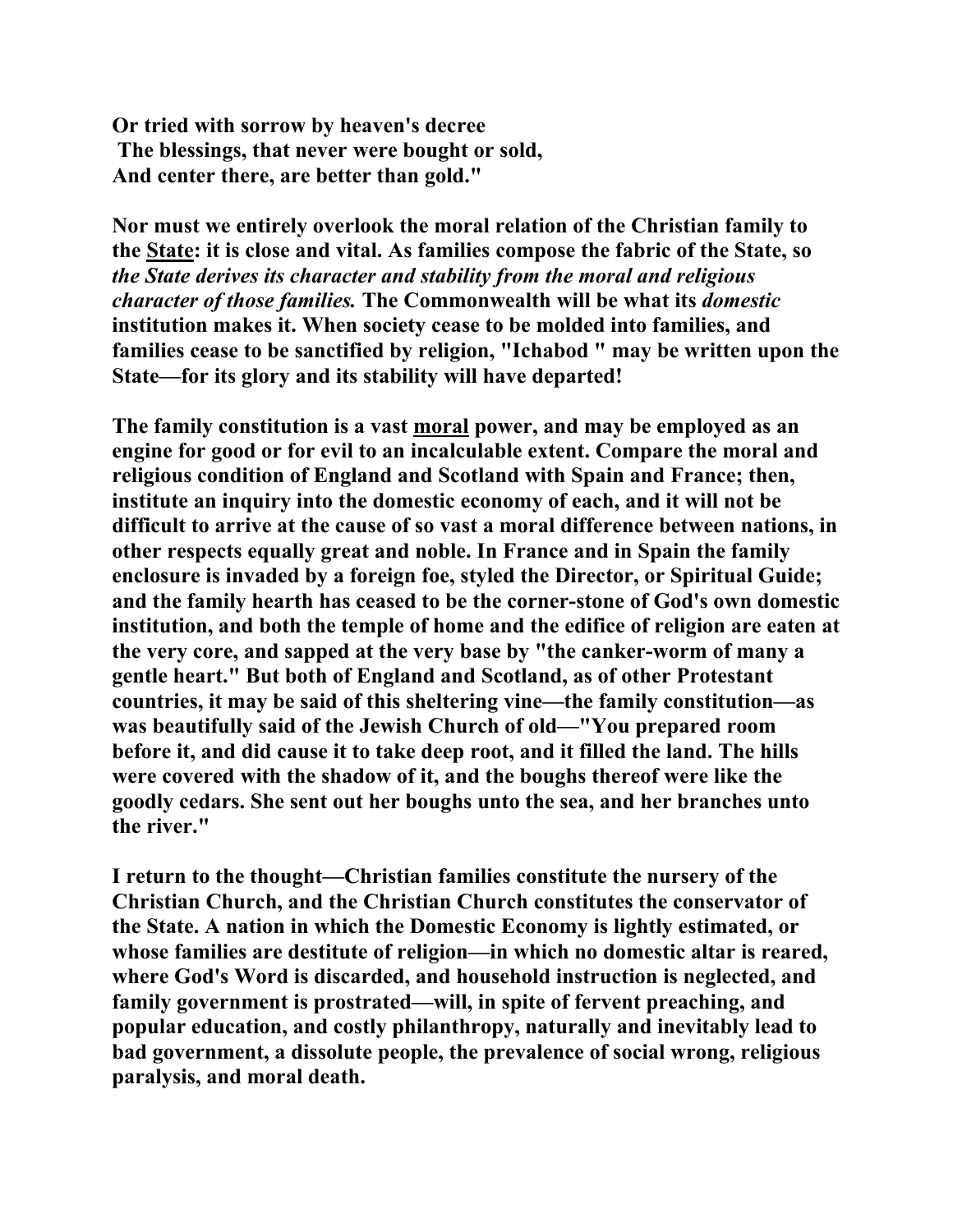**On the other hand, let society be built up into families; let those families be organized upon, and be regulated by, the principles of God's Word; let the head be a king, a priest, and a prophet in its midst; let parental authority be maintained, and filial obedience be observed; in a word, let them be homes in which God is feared; Christ is confessed, the Sabbath is hallowed, and piety is nurtured, and we shall behold the reverse of the sad picture I have sketched a sound Commonwealth, a healthy Government; a peaceful community, advancing religion, a prosperous Church, and a happy country.** 

**Of what moment, then, that our domestic constitution should be molded by vital godliness—that family government should be based upon the precepts of the Bible—that home-life should be sanctified by the spirit of holiness, and that our households should be sanctuaries of God: parents, children, servants, all forming the Church in the house. "Blessed is every one that fears the Lord; that walks in His ways. For you shall eat the labor of your hands: happy shall you be, and it shall be well with you. Your wife shall be as a fruitful vine by the sides of your house: your children like olive plants round about your table. Behold, that thus shall the man be blessed that fears the Lord. The Lord shall bless you out of Zion: and you shall see the good of Jerusalem all the days of your life. Yes, you shall see your children's children, and peace upon Israel." Such was the sphere of Joshua's religion.** 

Let us now look at his religion itself. It began with himself. "As for *me." The* **parent is the head of the family—its sovereignty of authority and government. A father's position is one of immense power and responsibility. How important that he should be a man of God—a priest in his own house! Here the ministry of home has its seat.** *Home piety seldom rises above the parental standard***; like father, like children. It was a noble testimony to Abraham's paternal piety which Jehovah bore, when He said of him—"I know that he will command his children, and his household after him, and they shall keep the way of the Lord."** 

**Of what infinite moment, then, that the father of a family should be a Christian man—that his** *influence* **should be sanctified, and his** *example* **sanctifying; that his** *religion* **should be the religion of the Bible, which is the religion of Jesus; and that his domestic life should be a "burning and a shining light," shedding its softening, hallowing influence upon all the relations, and duties, and members of home.** 

**Not less important is the domestic position of the mother. A mother's**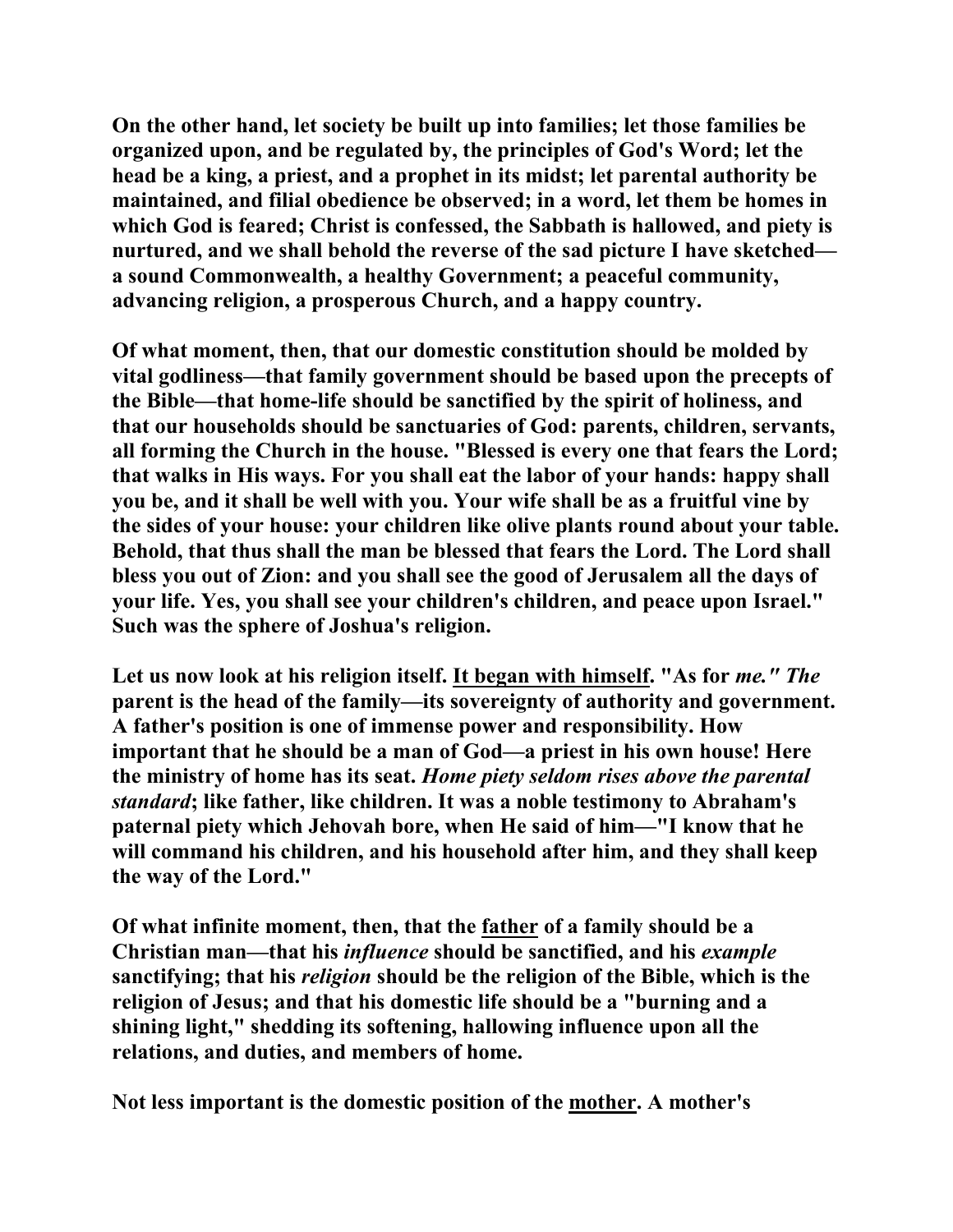**influence is proverbial; it cannot be too highly valued, nor too warmly appreciated. She is the central power of home. She may not be called the** *head* **of the family, but its** *heart* **she certainly is. To her hands the interests of the family are chiefly confided; on her the happiness of home mainly depends. She it is who supplies the Church with its brightest ornaments, the pulpit with its holiest ministers, the state with its strongest pillars. She shapes the destiny of future generations; and if she is a holy woman—a praying mother, trusting in God, and faithful to her mission—there is not a strong and a brave man battling with the world, guiding the state, or toiling for the Church, who is not, like Anteeus, all the stronger, the braver, and the happier, by the power of her influence, the music of her voice, and the memory of her love.** 

**Of what moment, then, that the mother should be a godly, Christ-loving, praying woman! A child left to itself," says Solomon, "brings its mother to shame." Why the mother, and not the father? Because the early mental and spiritual training of that child—the development and mold of its character were more especially confided to its mother's hands; she becomes, as it were, responsible for its future course.** *The man is what the child was; and the child is what a mother's teaching, prayers, and example make it.*

**The history of a pious mother's influence is one of the most instructive and interesting the Church historian ever compiled. In addition to the sacred history of Moses and Samuel, of John the Baptist and Timothy, we might refer to at least a majority of the twelve Apostles of Jesus as the offspring of holy women; who, though moving in the humbler ranks of life, possessed the patent of a higher nobility than man could confer, in that they belonged to the devout women of old who waited in the temple for the "Consolation of Israel." They were holy women, therefore they were praying mothers; and it is utterly impossible that the prayers and early pious instruction of a Christian mother can be entirely lost.** 

**Let one or two examples suffice: A weak and sickly infant was once launched into life. He was the last of a family of twenty children. So frail and helpless seemed this little boy that he was laid aside as one that was dead. A mother's quick eye, however, detected signs of animation, and her warm bosom roused the sinking pulse, and her sleepless care won back the life doomed to destruction. He grew up a sickly child, of feeble constitution and pulmonary tendencies. And yet that little sickly, consumptive boy was the embryo of a great and holy man. Hidden in that fragile frame were germs of great intellectual power,—one of the noblest, loveliest, and most commanding**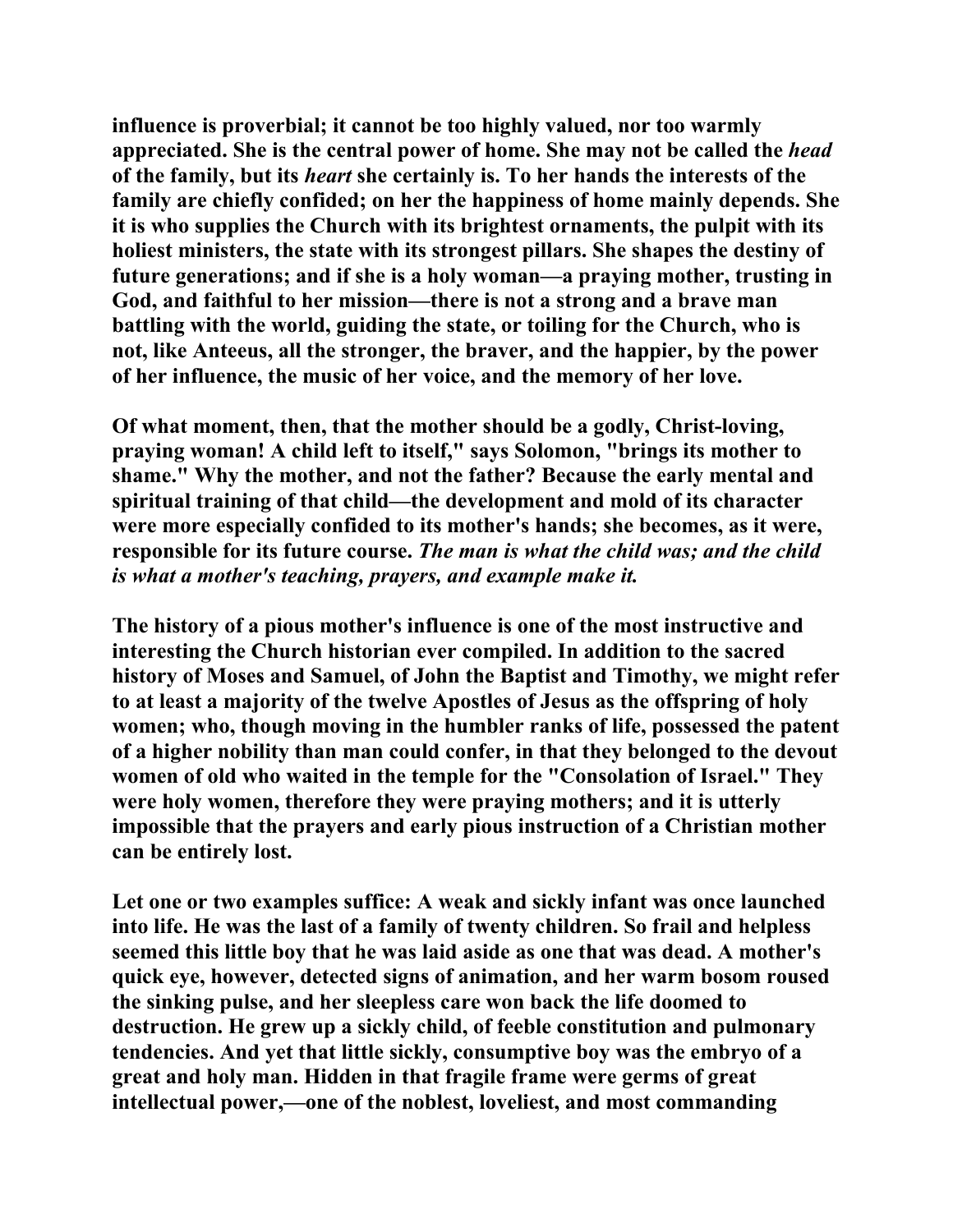**spirits that ever animated our humanity. Sitting upon her lap, his pious mother was wont to interest and instruct her frail sickly child from the china Dutch tiles which ornamented the chimney-piece of her humble room, upon which were rudely yet truthfully traced various Scripture histories. Thus, when he could read, the mind of her pupil was well stored with a large amount of Scripture knowledge, both of the Old and the New Testaments. Referring to this interesting fact when grown to be a great and good man, he says—"The wise and pious reflections which she made upon these stories were the means of enforcing such good impressions on my heart as never were worn out." Such was the basis upon which in after years rose one of the noblest Christian characters, and such the nucleus around which were gathered those holy principles and lovely thoughts, and yet lovelier disposition, which through forty years of suffering life shed their holy light and influence upon countless other minds. And as long as the Church on earth lasts, and vital godliness is admired, and religious truth influences, Doddridge's "Rise and Progress of Religion in the Soul," will never die.** 

**And when you consult the Biblical Commentary, and sing the Spiritual Hymns, and trace the progress of experimental religion as they flowed from the pen of Philip Doddridge, pause, and bless the memory of that mother whose hands sowed the precious seed which in after years yielded so golden, so great a harvest—and yields it still!** 

**One of the most interesting annals of the Christian Church would be a compilation illustrating the power and success of a mother's prayers. Recently a young sailor, the son of pious parents, left his boarding-house in one of our large cities, bent on a sinful excursion. On his way he passed a mission station, where a religious service was being held. Attracted by the sound of music, but doubtless influenced by the Spirit of God upon his heart, he was induced to enter. The truth which he then heard was brought home with a quickening and converting power to his soul; and he went to sea again a new creature in Christ Jesus. On his return voyage, he found, on his arrival, a letter awaiting him at the Post Office: it was from his mother, announcing the heavy tidings of his father's death. She informed him that on her retiring from his grave she bowed at the throne of grace in a special and importunate prayer for the conversion of her absent child. On comparing dates, the sailor-boy discovered that that earnest prayer was ascending to God from the stricken heart of his widowed mother at the very time that he was so strangely led to the mission service, and from thence went to sea with a new song of salvation in his mouth. Well may this converted sailor ask, as with deep emotion he related**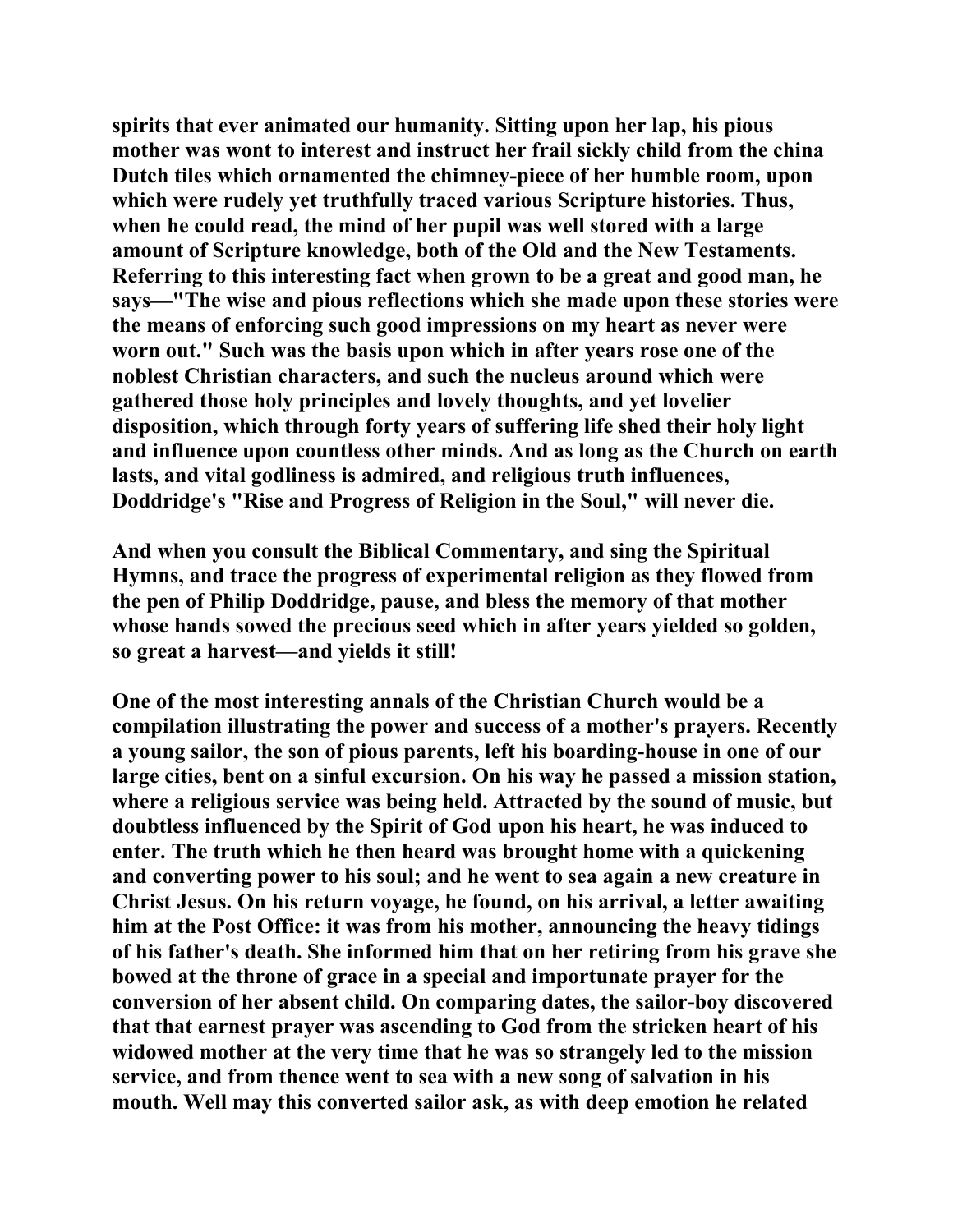**the circumstance of his conversion, "Can any one doubt the efficacy of prayer?"** 

**Christian mothers! your child may be far away from the sheltering home, voyaging on the stormy sea, or dwelling in some distant climate beyond your voice. But he is still within the reach of the mightiest power a mother can wield—the power of prayer! And although you cannot throw around him your maternal arms to shield him from the evil of the world, you can invest him with your wrestling believing petitions, and secure on his behalf the Arm which encircles the globe, and is mighty to save. Oh that the Church of God may be filled with such praying mothers!** 

**But the religion of home, though it naturally begins with the head—the united head of the family is not to remain there. Joshua would not serve the Lord alone. His noble resolution embraced all his belongings. "Me and my house." He was not content with his own personal religion and devotedness. He was not satisfied to go to heaven himself, indifferent to, and unaccompanied by, those who stood to him in so close, tender, and responsible a relation as children and domestics. If he had ceased to be a leader, he had not ceased to be a parent. Nor did he merge his personal in his official duties, and in serving as a minister the Church of God, forget that he was a minister to the Church in his own house.** 

**It is sadly to be deplored that many of Christ's ministering servants, and also many private heads of families, are so completely engrossed by the public, and absorbed by official and professional engagements, as to leave almost entirely neglected, or but slovenly performed, the ministry of home. "He made me keeper of the vineyards; but my own vineyard have I not kept," may well be the lamentation of many officially connected with the Church of God.** 

**But what an illustrious example of supreme devotedness to God in all the relations of life, domestic and official, have we before us! No office-bearer in the Church was, ever called to a higher post, to more exacting duties, or to a weightier responsibility than Joshua! And yet this was his noble resolve—"As for me and my house, we will serve the Lord!" Official engagements were not allowed to override individual responsibility; nor were the claims of the Church permitted to set aside those of the family. The interests of the tribes of Israel did not interfere with those of his household, nor the responsibilities which attached to his official relation to the Church of God, crucify the obligations and duties which bound him to the home of his heart. Weary from**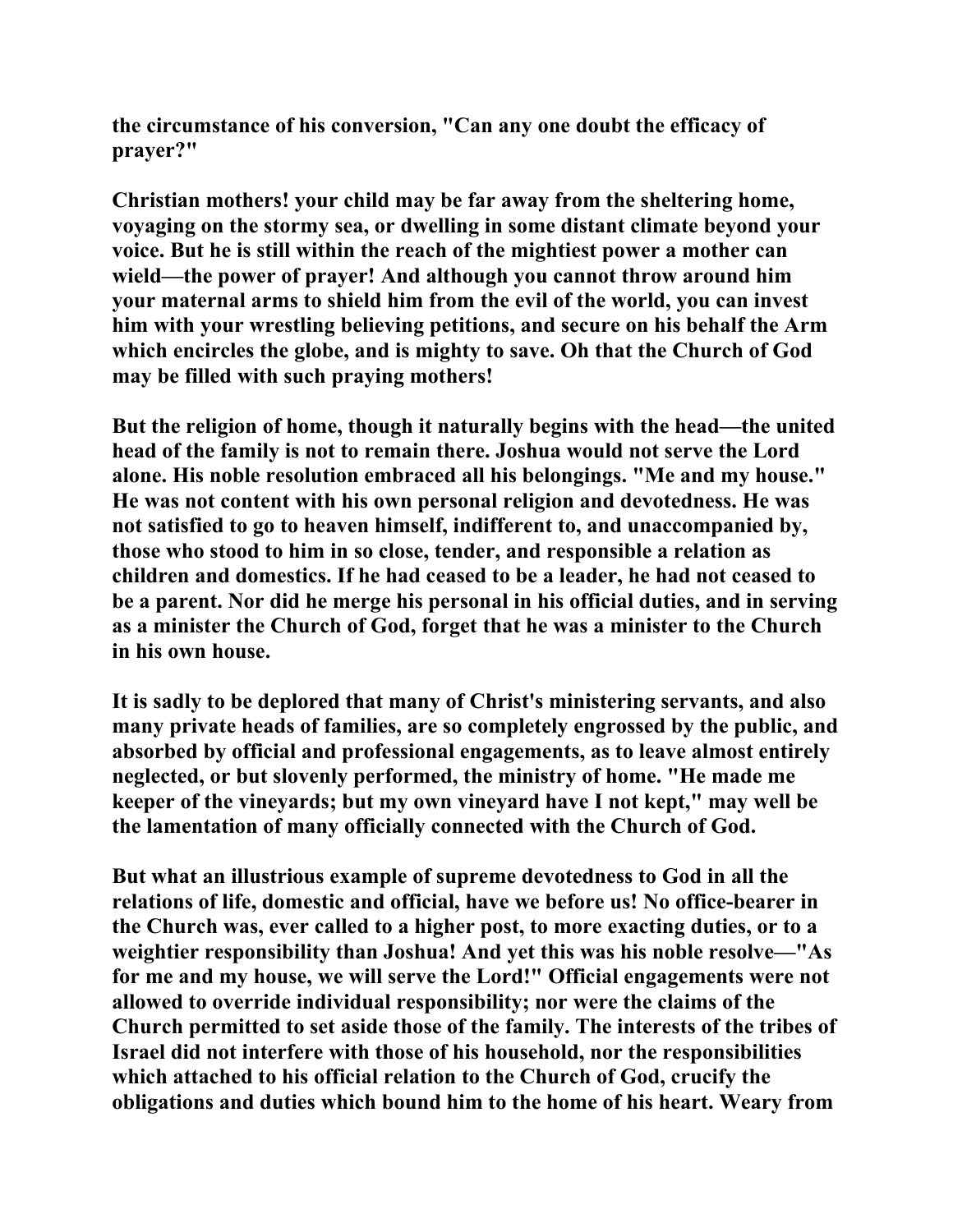**the public duties appertaining to the sacred tribes, like David, after settling the restore dark, he "returned to bless his household."** 

**And not to bless them only, but to be blessed, to experience within its sacred bosom the soothing and repose found only there, amid the anxieties, chafings, and jadedness of official and public life. What an ark of wealth—what a haven of safety—what a pillow of rest is a Christian home, whose the motto is—"We will serve the Lord!"** 

**The whole subject resolves itself into a conclusion pregnant with the most weighty and solemn thought that real religion—the religion of Christ—is the true conservative principle—the only true safeguard—of a home. It was the astute remark of an eminent divine of a former age, "A family without religion is like a house without a roof, exposed to every storm." And of another who, at a later period, when referring to the advantage of family prayer, speaks of it as, "The border which keeps the web of daily life from unraveling." Can the Christian mind picture to itself a spectacle more melancholy than that of a family without vital religion?—the circle being wholly for this world, without any consideration of the world to come. It is devoted intently and supremely to the pursuits and pleasures, to the gaieties and enjoyments of this life; it has no thought beyond the gratification of its own selfishness. Time is devoted to dress and fashion, to the ball, the theater, the opera, and the gratification of sense.** 

**Its tastes may be refined, its manners polished, its mind cultivated and intelligent; there are not lacking affection, sympathy, assimilation of tastes, concord, and mutual well-pleasing: but it is a "home without a roof,"—it is entirely destitute of the hallowing, softening, ennobling influence of religion. God is not feared, Christ is not confessed, the saints are not recognized by the members of that family; the Gospel of Jesus is scorned, the name of God profaned, and the subject of religion tabooed as distasteful, or banished as a bore.** 

**Am I drawing a too highly colored picture? Then, take a family decidedly of the world, yet with some semblance of religion. Prayers may be read, the house of God frequented, the Sacrament observed—and this is all!** *With this outward form of godliness there is no world-crucifying, sin-mortifying power.*  **The one is still in the ascendant, and the other maintains the mastery; and, with all its sacred profession and form, it is still a family without religion—a family without God!**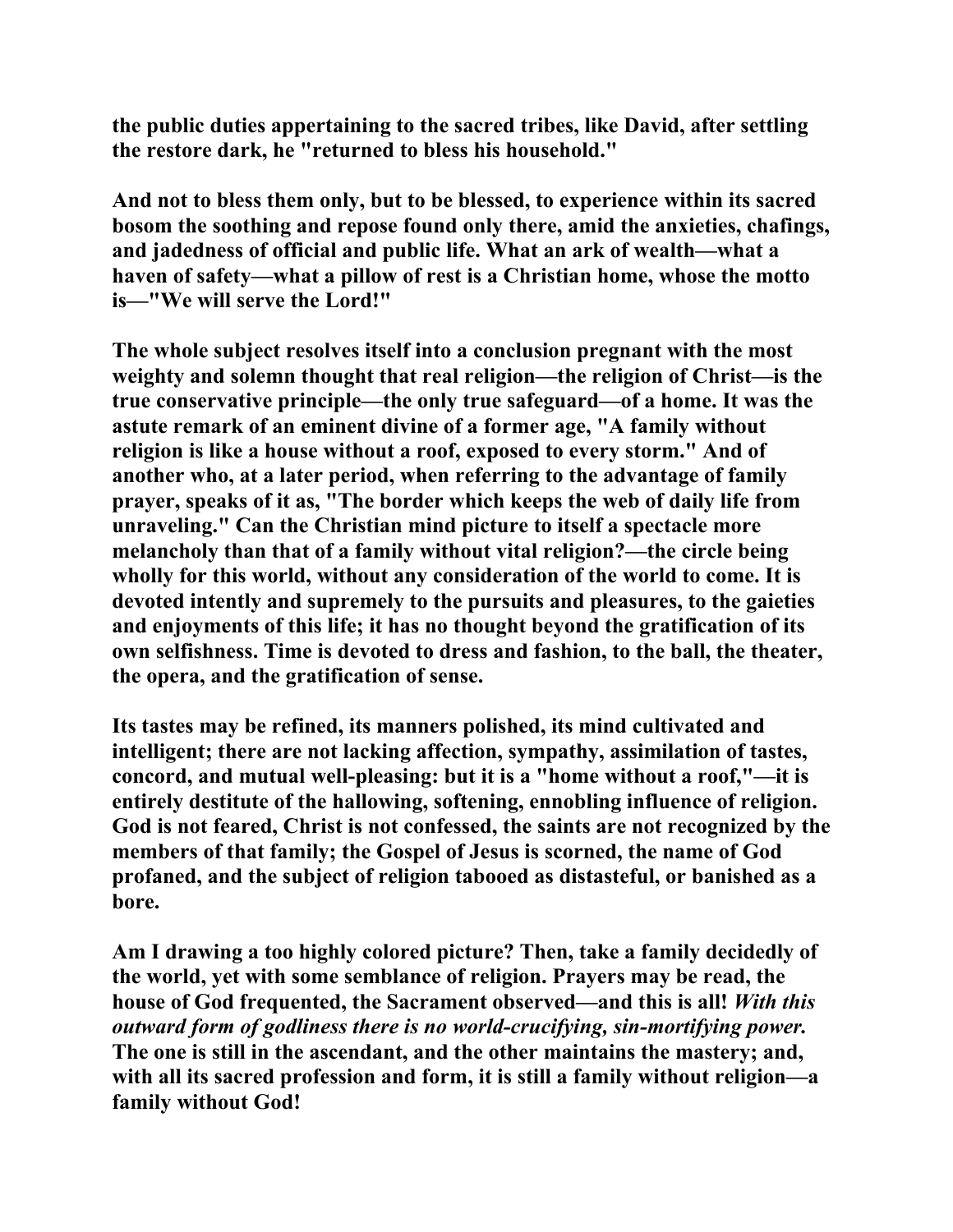**Contemplate the future—the eternal future of that family! One by one passes away into eternity; the silver-haired sire, the venerable mother, the manly son, the beautiful daughter—each and all without a saving interest in Christ, without the converting grace of the Spirit, without a good hope of heaven: and all to meet again in the world of woe, to deplore their folly, and to rue in endless suffering and mutual reproach their fatal choice. O there is something in the thought too appalling for the mind to dwell upon—a whole family passing unprepared into eternity!—lost, forever lost!** 

**Truly, a family destitute of vital religion has no covering amid the pitiless, pelting storms of this world's adversities, and no shelter from** *the eternal storm of Divine wrath* **in the world that is to come. But it is not too late earnestly and prayerfully to seek family religion. Fairly and in good faith try the experiment. Enthrone God supremely upon the domestic altar; make Him the center of your family—to whom your first and last thoughts shall converge, from whom your chief happiness shall flow, and in whom all your highest and noblest actions shall end. Seek the converting power of the Holy Spirit, the sanctifying grace of Christ Jesus. Put away from you the strange household gods you worship—an infidel and frivolous literature, immodest works of art—the card playing—the private theatricals—the licentious dance—with everything inconsistent with a Christian home—a home regulated and sanctified by the holy, unearthly, unworldly religion of Jesus; and let this be the all-governing principle of your home, "As for me and my house, we will serve the Lord."** 

**Listen to the invitation of God—"Come, you and all your house into the Ark." Let not any neglect, as Christian parents, of the religious duties of home—any indifference to the moral and spiritual welfare of our children and servants, any too fond parental indulgence or allowance of wilful filial disobedience, any sanction given to Sabbath desecration, or neglect of Bible study, or ignoring of the family altar—give countenance or weight to the** *popular***, I had almost said** *vulgar***, notion that the children of ministers of the Gospel, and those of Christian parents, are the worst trained in Christian knowledge, and the most lax in the religious principles, precepts, and duties of life—in a word, are the most irreligious children of society! The accusation I believe to be wrong in theory and unfounded in fact. Nevertheless, let not this shadow rest upon our domestic escutcheon through our too great absorption in public life, to an exclusion of the claims and power of the ministry of home.**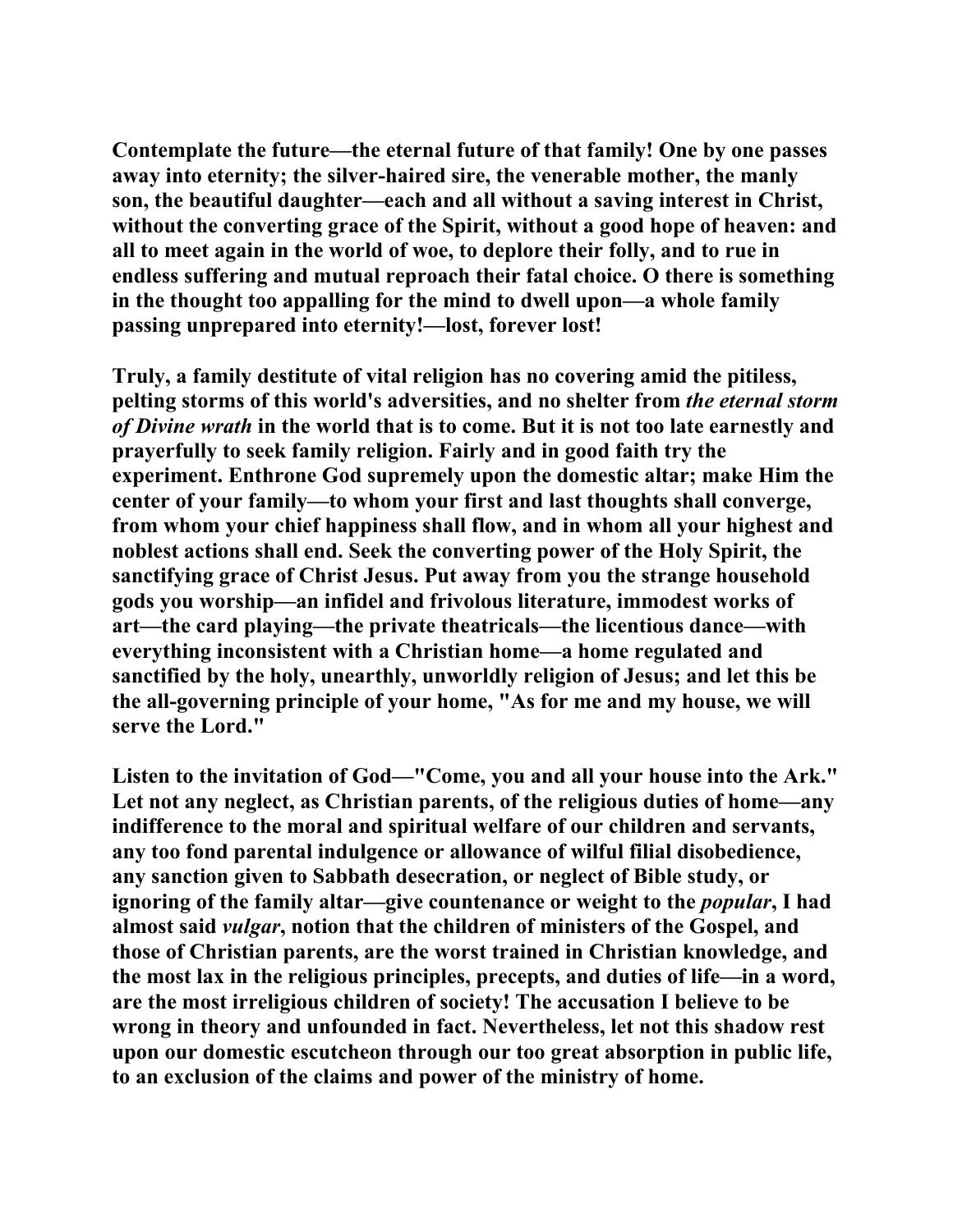**"We will serve the Lord!" This is the noblest end of life—may this be this our aim! What Christian parent longs not that this should be the distinctive feature of his house? Of what infinite moment that you should be a truly converted parent, loving God, and serving the Lord Jesus Christ ! O** *consider your parental responsibility, the force of your teaching, the power of your example, the influence of your whole life in molding the future destiny of your household.* **Let not your children have reason to curse your memory; but, rather, when the clods of the valley press lightly upon you, may they rise up and call you blessed!** 

**As a Christian parent, then, you have every encouragement to persevere in carrying out the noble resolution, "As for me and my house, we will serve the Lord." The promise is to you and to your children—and oh what a promise it is—"I will be a God unto you, and to your seed after you." Plead that great and precious promise in faith, and God will make it good, and shower upon your domestic circle such blessings as He only can bestow—such as shall cheer and hallow your dwelling now, and enrich you and yours hereafter. Happy home! when Christianity is the all-ruling, all-pervading power. All is harmony and peace within its sacred enclosure. Animated by one and the same holy religion of Jesus, and traveling the same road to Zion, the members of such a family take sweet council together, and are helpers of each other's joy. The natural asperities of temper are softened, discordant feelings and interests are harmonized, coldness and selfishness are banished, and the domestic circle becomes an emblem of heaven.** 

**Into that heaven all shall finally enter, and eternally meet! Think not that this holy circle, where Christ's cementing love was felt, and by whom God was worshiped with the beauty of holiness, are, when they go hence, forever lost to each other. Oh no! that pious family shall meet again, to go no more out forever; but to enjoy, with cherubim and seraphim and with the spirits of just men made perfect, unmingled happiness, perennial joy, and immortal glory! Thrice blessed family! You made the happy choice, and formed the noble resolution that you would serve the Lord. Yours was the wisdom not to set your affections upon the riches, the honors, or the pleasures which endure but for a moment, but on things eternal—on God, on Christ, on holiness, on heaven. You preferred affliction with the people of God, to the pleasures of sin for a season. You chose the despised LAMB as your pattern. You followed His steps, bore His cross, did His service; and He sustained you in every trial, soothed you in grief, was with you in death, and has now planted your feet triumphantly on Mount Zion. Such is the golden, everlasting fruit of the**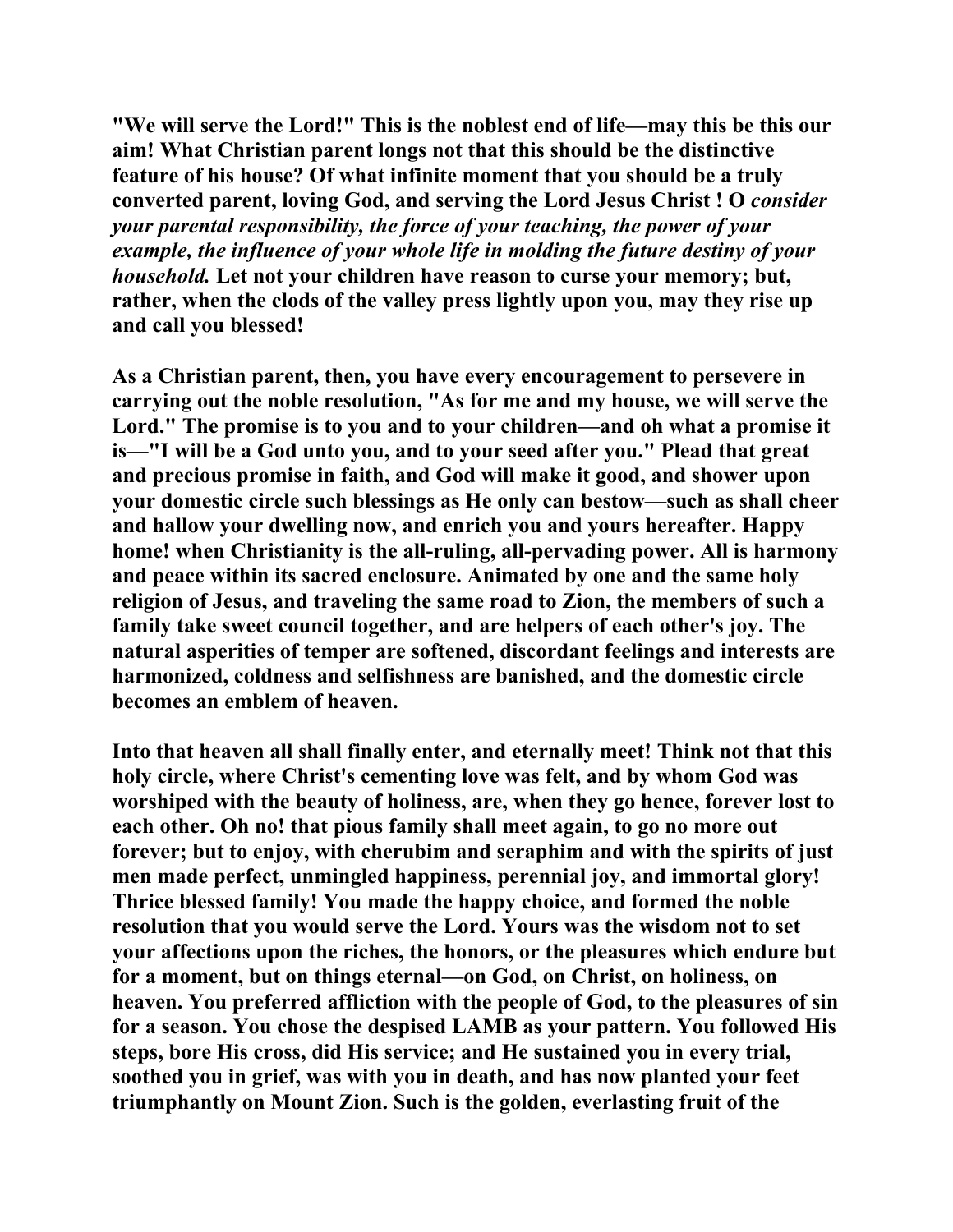**Ministry of Home!** 

 **"Father of all! Your care we bless, Which crowns our families with peace; From You they spring, and by Your hand They have been and are still sustained. To God, most worthy to be praised, Be our domestic altar raised; Who, Lord of heaven, scorns not to dwell With saints in their obscurest cell. To You may each united house Morning and night present its vows; Our servants there, and rising race, Are taught Your precepts and Your grace. Oh, may each future age proclaim The honor of Your glorious name; While, pleased and thankful, we remove To join the family above.** 

## **THE DESIRE TO SEE JESUS**

**"Sir, we would see Jesus." John 12:21** 

**Those who originally made this deeply interesting request were Grecian proselytes to the Jewish religion. Nurtured as they had been, amid the abominations of their national idolatry, they yet had received sufficient light to form some estimate of the Hebrew religion, and their hearts cordially embraced it. Now, however, they hear of another religion other than the Jewish, and of another Teacher other than Moses. His fame had reached their ears. They heard that He was filling all Jerusalem with the excitement of His doctrine and with the wonder of His works. They were told that He taught as one having authority, and not as the scribes. That He opened the ears of the deaf to the sweet sounds of melody; that He poured the golden light of day upon the sightless eyeball; that, at a single word, the paralytic cast from him his crutch, and leaped as a deer; that the tongue which had never articulated an intelligent sound, at His touch poured forth its sweetest praise; that diseases which had long existed—baffling all human skill, and wasting all earthly substance—fled at His command; and that even the dead—shrouded and entombed for days—at His voice rose from their graves, and lived again**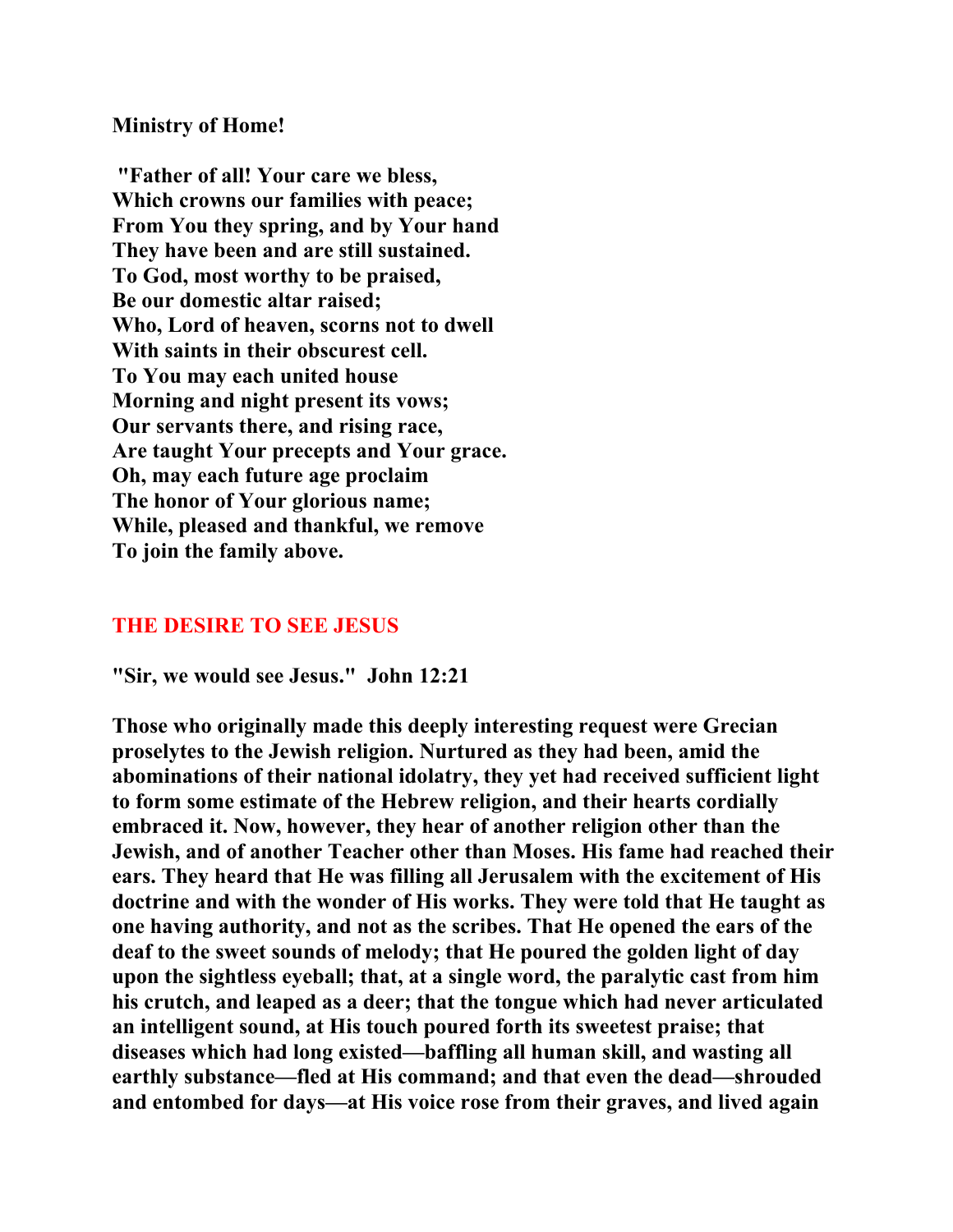**in all the vigor and freshness of youth.** 

**Hearing of these wonderful works, these proselytes embarked upon a journey to Jerusalem to verify their truth, and yet more, to see the wonderful Being who had wrought them. Finding two of Christ's disciples, they presented their request, "We would see Jesus." The result is not recorded. But of this we may be assured that, if their inquiry was spiritual and not carnal—if their search for Jesus was earnest and not speculative, the promises were fulfilled in their experience: "They who seek Me shall find me. Ask and you shall receive; seek and you shall find; knock and it shall be opened unto you. He has not said to the seeking seed of Jacob, Seek My face in vain." Doubtless they found Jesus, and henceforth followed Him.** 

**From this suggestive incident let us turn to ourselves. Is there nothing in the interesting inquiry of these Greeks—nothing in the object of their search spiritually instructive to our minds? Nothing to awaken a yet deeper and holier echo in our hearts: "We would see Jesus "? Oh yes, there is much! May the Holy Spirit aid and bless us while I endeavor to present the Object of sight—then show what are some of the states of mind to which this important inquiry will apply—concluding with a reference to the hallowed and practical effect of a spiritual and believing sight of Jesus. O holy and eternal Spirit! Author of spiritual life, from whom all light and truth emanate, take not only of the things of Jesus and show them unto us, but reveal to us JESUS Himself as a personal Savior—that, with a spiritual eye we may see Him, and seeing, may admire Him; and admiring, may love Him; and loving, may follow, serve, and honor Him all the days of our life.** 

**The Object of sight is JESUS. He is the most wonderful as He is the most glorious Being in the universe. He is the Essential Son of the Father, co-equal and co-eternal; of the same Divine essence as the Father, the Maker of all worlds and the Creator of all beings; "Who is the image of the invisible God, the first-born of every creature. For by Him were all things created that are in heaven and that are on earth, visible and invisible, whether they be thrones, or dominions, or principalities, or powers: all things were created by Him, and for Him, and He is before all things, and by Him all things exist."** 

**It is Jesus who died for sinners on the cross, rose from the dead for our justification, and ascended up on high and sat down at the right hand of God, from where He will come again to receive His Church, and to judge the world in righteousness. Angels worship Him, saints love Him, devils fear Him, the**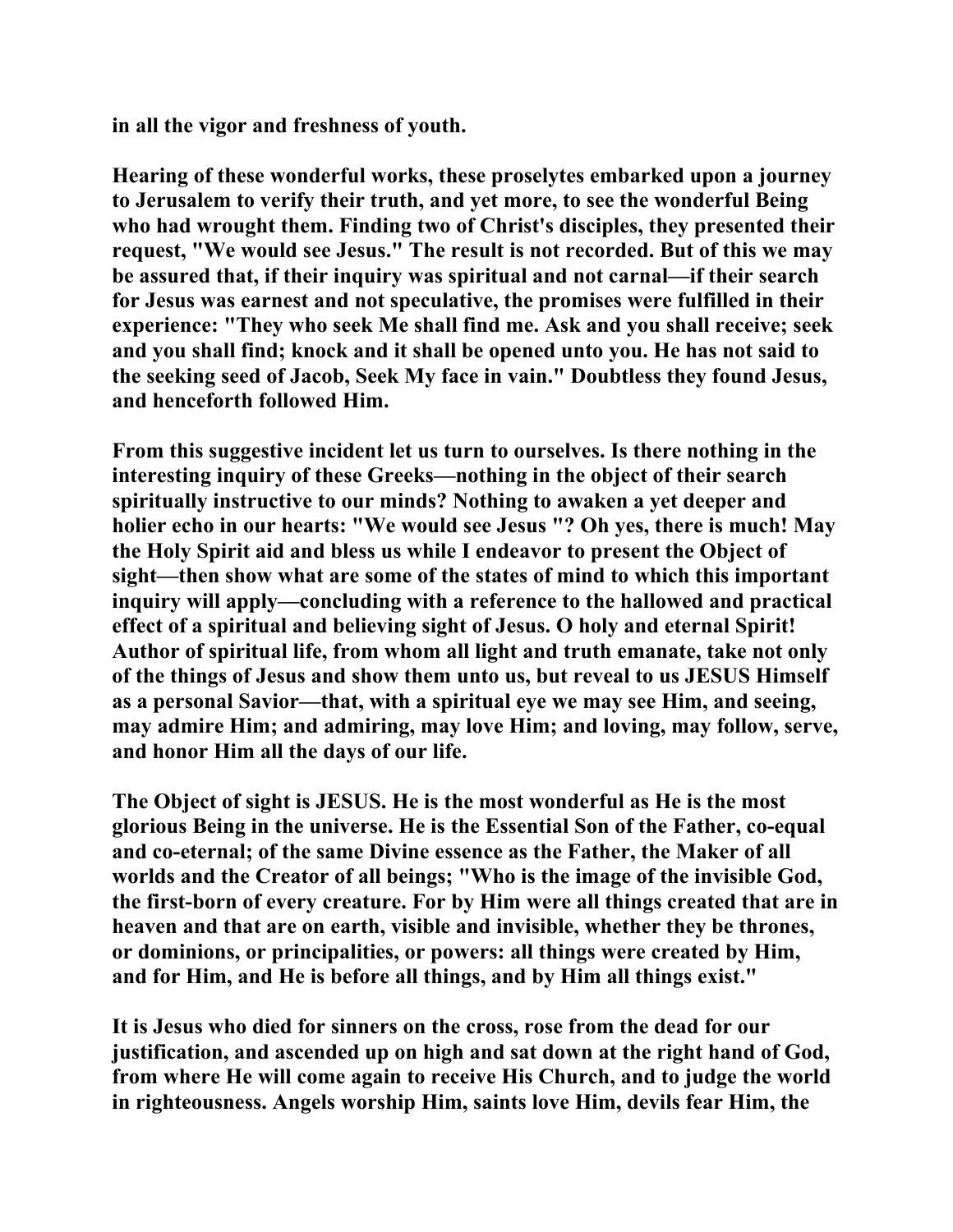**world despises and rejects Him; but to those who believe, He is precious—the "chief among ten thousand and the altogether lovely One;" and "to those who look for Him will He appear the second time without sin unto salvation." Such, in a few words, is the Object of the sinner's spiritual sight. No other saving object is presented to us in the Gospel—it is JESUS Only. It is JESUS the divinest, the greatest, the most glorious and lovely Being in the universe. There is but one Friend of sinners, but one Savior of the lost, but one Star of Bethlehem-it is JESUS. God has concentrated all glory and grace and beauty in Christ. Look to Him and you are saved; look from Him and you are lost!** 

**"We would see Jesus." And first, this is the inquiry of the penitent soul. So soon as the Holy Spirit convinces a man of sin, opens the chamber of imagery, makes known the plague, and reveals the original and deep depravity of the heart—sins exceeding the hue of scarlet, and outnumbering the sands of the sea-shore,—there is at once a newly discovered need in the soul—a strange and deeply felt need, such as nothing seen within or found without can meet. And what is that necessity? It is the** *deeply, intensely felt need of a Savior.* **Jesus is now the desire of the soul; Jesus, and nothing less and nothing more. Awakened to a conviction of its ruined, self-destroyed, and lost condition, the desire and yearnings of the heart now go forth after one object—Jesus, the Savior and Friend of poor sinners.** 

**His language is, "I would see Jesus; I would see Him as my sin-bearer; I would see Him suffering, dying, and as rising again in my stead as my surety and substitute. I would see Him as discharging all my great debt to Law and Justice; as making my peace with God; as cleansing me in His blood, and as clothing me with His righteousness; thus bringing me into a state of present salvation, peace, and hope." If such is the true desire of your soul, my reader, the Gospel just meets your case. It is the mirror that reflects the person of Jesus; it is the frame that contains the likeness of Jesus; it is the setting that encloses the beauty, and luster, and glory of Jesus—***this priceless, precious jewel***.** 

**Penitent soul! weeping over your sins, bemoaning your transgressions, lying in the dust before God—self-abased, self-abhorred—look up and see Jesus bending over you in all the gracious compassion of His heart, speaking in accents of the tenderest love, "The Spirit of the Lord God is upon Me; because the Lord has anointed Me to preach good tidings unto the meek; He has sent Me to bind up the broken-hearted, to proclaim liberty to the captives, and the opening of the prison to those that are bound, to appoint unto those who**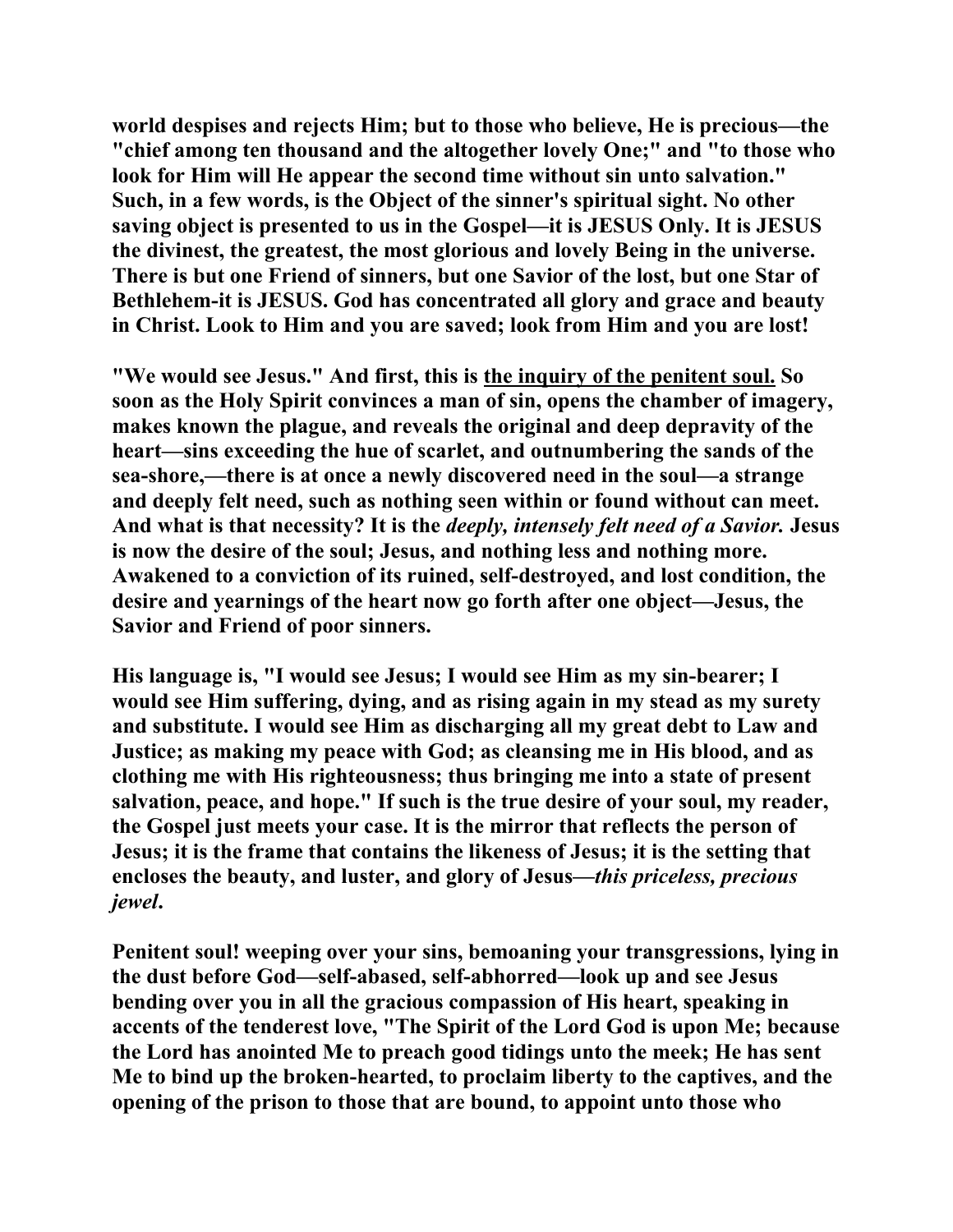**mourn in Zion, to give unto them beauty for ashes, the oil of joy for mourning, the garment of praise for the spirit of heaviness." Look unto Me. Behold My hands and My feet, pierced by and for your sins: believe and be saved.** 

**"We would see Jesus " is the inquiry of the believing soul. Christ once seen by faith becomes an object of ever growing desire. The believing soul is never satisfied with the sight it has had of Jesus. The Apostle Paul saw Jesus as none of the others had seen Him; and yet this was still his great desire, "that I may know Him." Thus the desires of the renewed soul after Christ are unlimited and insatiable, and will never be satisfied until it beholds Him in glory; nor even then! Eternity will be occupied with Jesus; in contemplating His person, in admiring His beauty, in beholding His glory, in studying His work, and in sweetly chanting his high praise. But the Christ-loving soul wants to realize more of Jesus now—more of His love and loveliness; more of His grace and graciousness; more of the fitness and completeness of His sacrifice; more of His manifested presence and sacred communion. There does not exist a stronger evidence of our union with Christ, and of our interest in His salvation than this one ardent desire of the soul after Him.** *Our views and thoughts and aspirations concerning Jesus constitute the true test of the spiritual state of our souls!*

**Wrong apprehensions of the person of Jesus, and false principles in relation to the atoning sacrifice of Jesus are fatal to our everlasting well being. There is but one way to heaven—if we walk not in that way we cannot reach heaven. There is but one Door of salvation—if we enter not into that Door we cannot be saved. If I set out for a given point, and diverge into a road that conducts me to an opposite one, it is no marvel that, mistaking, either through ignorance or wilful blindness, my way, I never reach my intended destination.** 

**We are all traveling—solemn thought!—to eternity, and** *thousands hope to reach heaven who have never taken a step in the right road!* **They have never been convinced of sin, have never felt their need of Christ, have never seen their lost and undone condition as sinners, have never been divested of their self-righteousness; in a word, have never fled to Jesus with the agonizing cry, "Lord, save or I perish! God be merciful to me a sinner!" Is it any marvel that all such miss eternal happiness at last? that, when they have finished their solemn and eventful journey, instead of finding themselves in heaven, they find themselves in hell—the dread and interminable abode of all who walked not in the narrow way that leads unto life, but along the broad way that leads unto destruction.**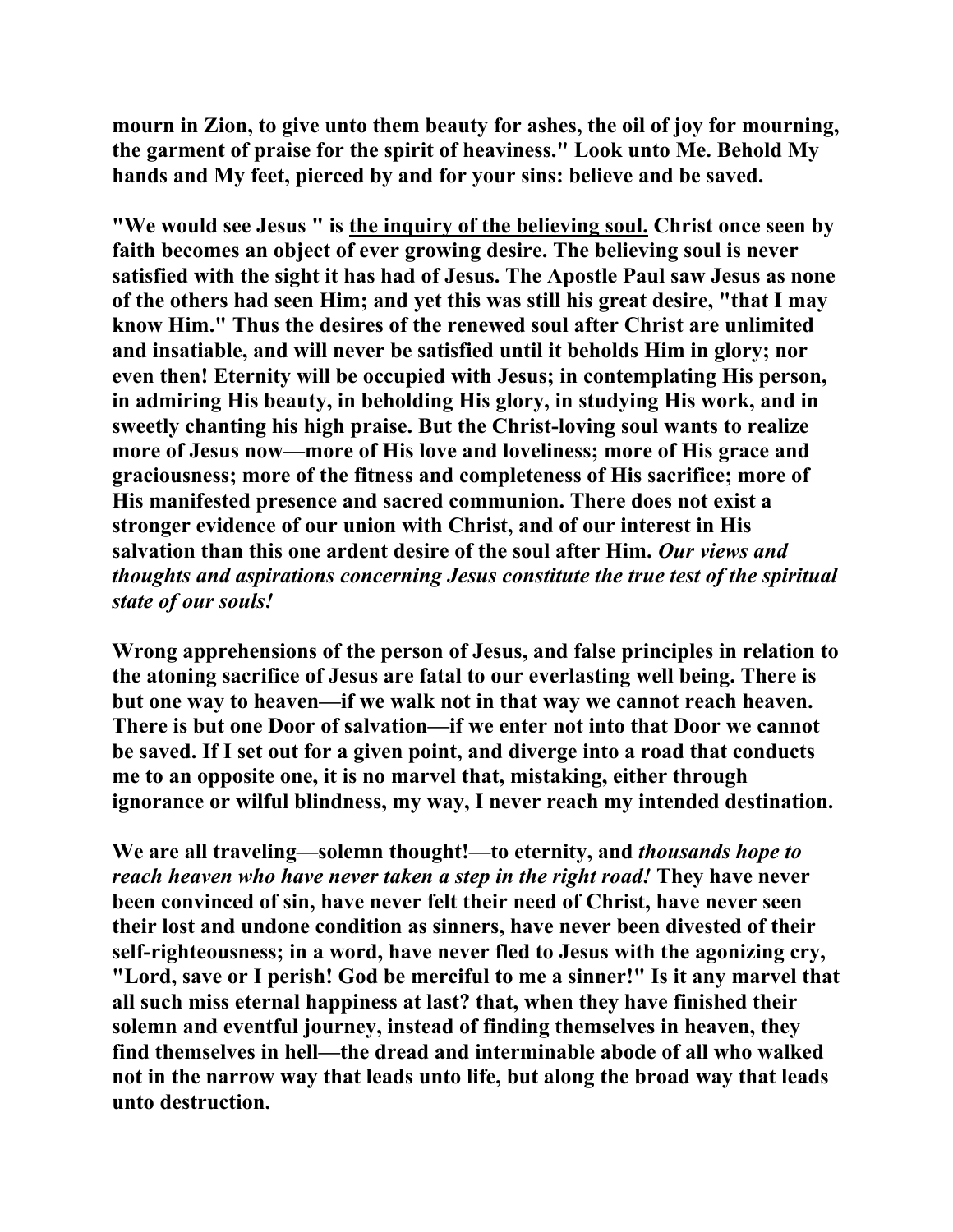**Jesus said, "I am the Way;" and all who are walking in this Way by faith however feeble that faith, and trembling the footsteps, and slow the progress—shall yet reach heaven at last; shall tread its golden streets, and breathe its fragrant air; shall eat its precious fruit, and drink its crystal waters; and, with an assembly which no man can number, out of every tongue and nation and people, shall sing forever the praises of the Lamb!** 

*Let this, then, evidence the reality of your conversion, and the healthfulness of your growing state; namely, your longings after Christ, your deepening desire to see more of Jesus, to have more real transaction with Him by faith, closer fellowship with Him, and to exalt Him more warmly and supremely upon the throne of your love.*

**And such, too, is the burden of the tried and afflicted soul. "We would see Jesus." How partially is Jesus experimentally known by the believing soul whose path lies not through trial and tribulation. There must of necessity be much of His official history, much of His personal character, much of His varied relations to His people, veiled from the heart not acquainted with suffering and sorrow. Jesus was a Sufferer—a Man of sorrows, and acquainted with grief. To know Him intimately and experimentally as such, to have fellowship with Him in suffering, and to be made conformable to His death, we must be, as He was, made perfect through suffering." Though He were a Son, yet He learned obedience by the things which He suffered."** 

**Now it is thus—tried, tempted, chastened we feel an earnest, pining desire to see Jesus. We want to see Him ordaining the trial; we want to see Him shaping the affliction; we want to see Him in the tribulation—we want Him to be treading the fiery furnace at our side. Thus, like Joseph, we become "***fruitful* **in the land of our** *affliction***." Many lovely flowers, many clusters of precious fruit grow upon** *the rude, rough stem of affliction***: and none more beauteous or costly than this—the closer acquaintance into which it brings the soul with Jesus. None but a sight of the Savior meets our desires now.** 

*Sickness* **has rendered insipid the sweetness of the world;** *bereavement* **has draped the sunlight of life;** *adversity* **has scattered, as with wintry blast, the flower and foliage of domestic happiness, and the heart is withered like grass, and existence seems as shrouded for the tomb. One desire yet lives amid the torn affections, one hope yet blossoms amid the blighted desolation, one blessing yet survives the wreck of earthly joys—it is the heart's, single, holy,**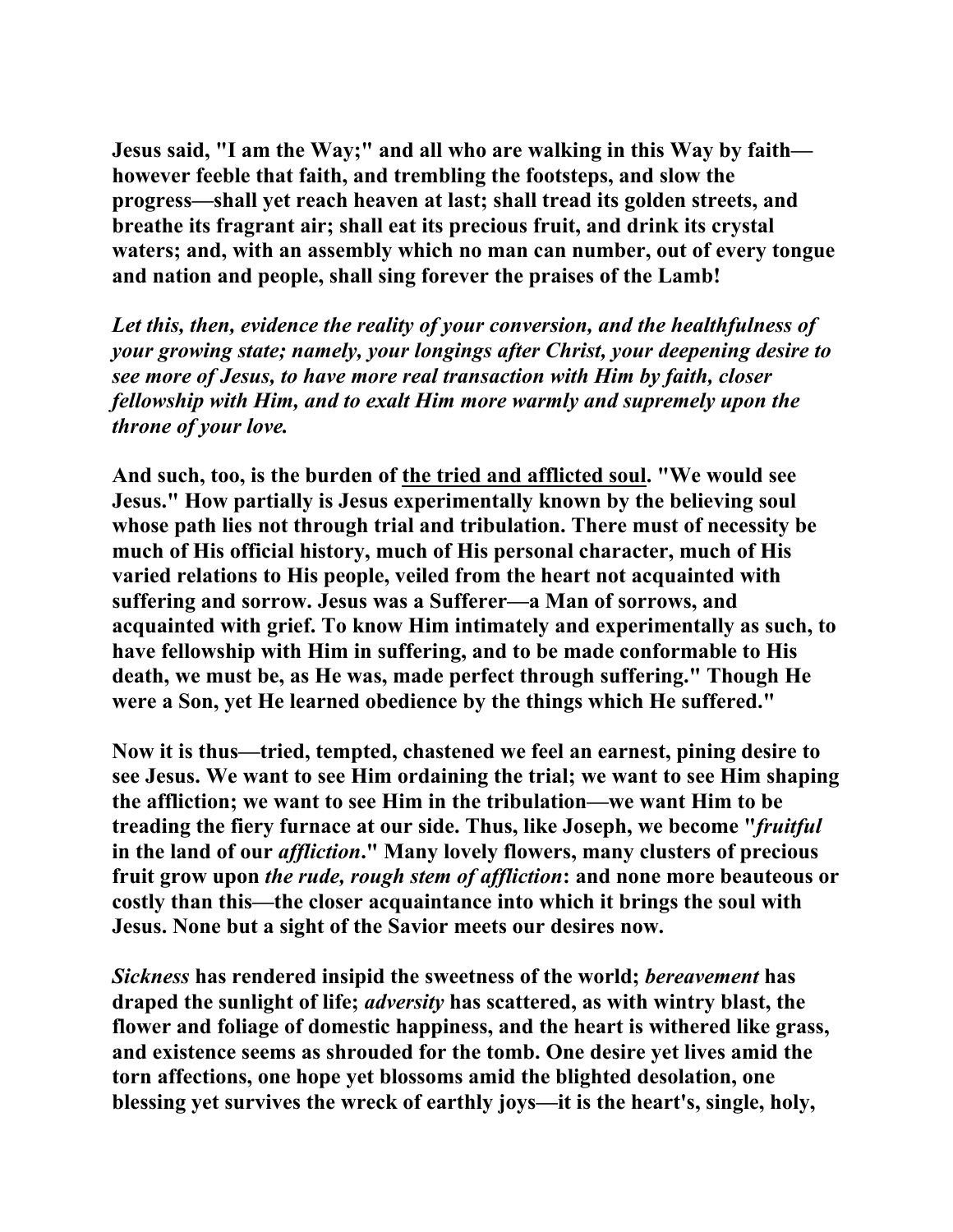**and intense prayer—"I would see Jesus!" Welcome blest affliction, that has led to a result so hallowed! thrice blessed sorrow in which the heart, torn and bleeding, the spirit shaded and sad, turns, pining and pensive, to Him who has smitten! It is your privilege to see Jesus in your present calamity. It comes not alone; it looks dark and angry; it is felt to be heavy and crushing; but Jesus is seated in the cloud-chariot, Jesus holds the helm of the sinking bark; Jesus is in the center of the burning bush, and you are safe. Much of your succor and comfort will distill from the realized truth that Christ, invisible, yet not less real, is in your present sorrow—for He is not only all to His people, but He is in all their individual history.** 

**He is in every beam that enlightens, in every cloud that shades, in every incident that embitters, in every circumstance that gives a new bend and tint to their life. And if this affliction but result in your closer intimacy with Jesus, in making His love, sufficiency, and compassion better known by you, you will reap the fruit of it through time, and praise Him for it through eternity.** 

**The sincere and devout communicant approaches the Lord's table with this language breathing from the heart—"I would see Jesus." For what other purpose was the Lord's Supper instituted, but that through this** *window of grace* **we might behold the Lord Himself? It is essential to right partaking that we should have Scriptural and spiritual views of the ordinance. The Lord's Supper is but a** *sign* **and a** *symbol***. It possesses,** *intrinsically***, no spiritual efficacy; it conveys, communicatively, no sacramental grace; it neither imparts spiritual life nor sustains it; it neither sanctifies nor saves. It is but the**  *sacred memorial of a dying Savior***, the precious memento of a loving Friend, the expressive picture of a suffering Christ, which we are to cherish, observe, and study in remembrance of Him until He comes again.** 

**As such, the Lord's Supper is a precious means of grace, a sacred channel of sweet refreshment and strength, endearing to us Jesus, cherishing in our hearts the expectation of His second appearing. Let us, then, approach the Lord's Supper with this one sentiment and prayer breathing from our hearts, "I would see Jesus." I would see Him, by faith, standing in the open window of this ordinance, bending upon me** *His eye of love* **through the lattice, awaking the response of faith in my heart, "He has loved me, and has given Him self for me."** 

**How blessed and enrapturing is this sight of Jesus! It is Jesus in His most endearing form, His most winning attitude, His most expressive image. Behold**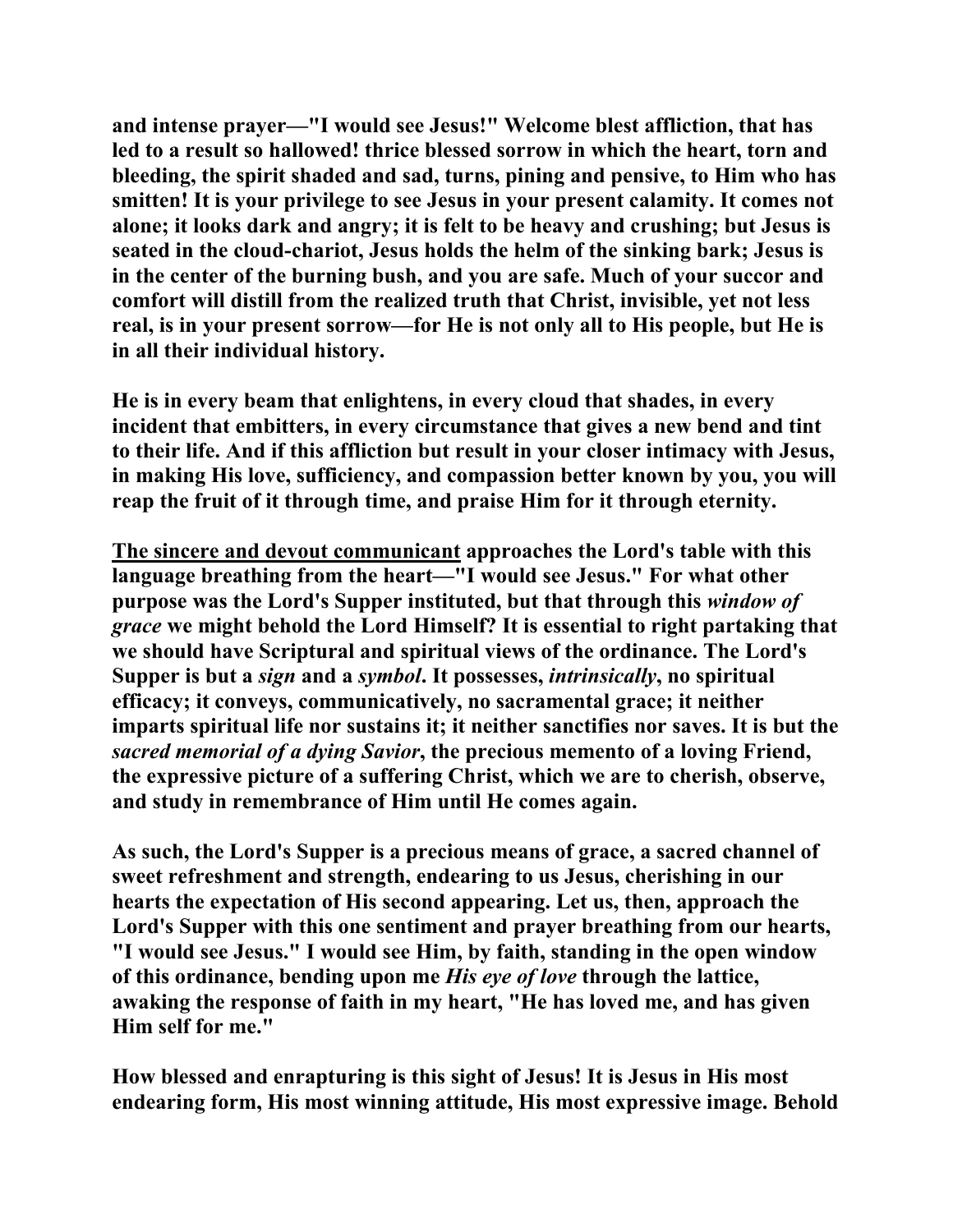**Him by faith in the bread, as giving His flesh for your nourishment; behold Him by faith in the cup, as shedding His blood for your sins. Approach this banquet desiring only to see Jesus; if He is not there, presiding at His own table, it is a blank and meaningless ceremony. But Jesus is there to welcome and commune with His saints. And if you humbly and believingly approach with the request, "I would see Jesus in this ordinance, I would see Him in His beauty, I would see Him as my Beloved, I would see Him as my Sacrifice, I would see Him as saying to me, 'What is your request? Ask, and I will grant it you,'—the elevated experience of your soul shall be, "While the King sits at His table, my spikenard sends forth the smell thereof."** 

**A poor, half-witted boy, who had evidently manifested a tendency towards religious and devotional feelings, asked permission to partake of the Holy Communion with other members of the congregation. The clergyman demurred for some time, under the impression of his mind being incapable of a right understanding of the sacred ordinance. But observing the extreme earnestness of the poor boy, at last gave consent. He was much affected, and all the way home from church was heard to exclaim, " Oh! I have seen the pretty man." This referred to his seeing the Lord Jesus, whom he had approached in the sacrament. He kept repeating the words, and went with them on his lips to rest for the night. Not appearing at the usual hour for breakfast, when they went to his bedside they found him dead! The excitement had been too much—mind and body had given way—and the half-idiot of earth awoke to the glories and bliss of his Redeemer's presence.** 

 **"I love the windows of Your grace Through which my Lord is seen; And long to meet my Savior's face Without a glass between.** 

 **"O that the happy hour was come To change my faith to sight; I shall behold my Lord at home In a diviner light.** 

**"Haste, my Beloved! and remove These interposing days; Then shall my passions all be love And all my powers be praise."**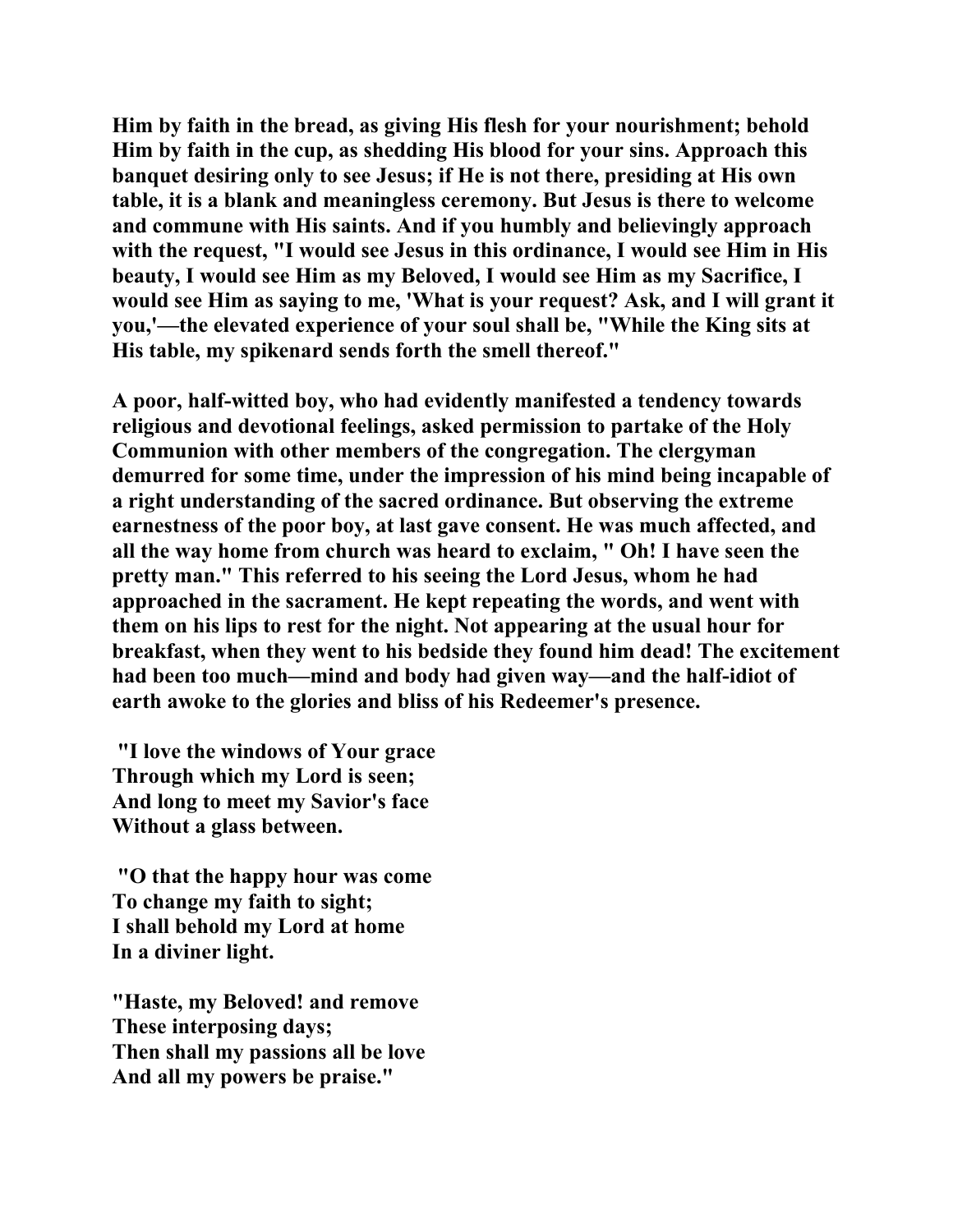**"We would see Jesus," is' the language of the dying Christian. Faith in Jesus changes the entire character and appearance of death. Jesus is our life. Entering the soul by the Spirit, Jesus breathes into it the breath of spiritual life, and so the believer becomes in the highest sense a living soul. Having dislodged spiritual death from the soul, Jesus then changes the character of the death of the body; and thus** *the departure of the believer out of this life is not so much a death, as it is a sweet, calm, peaceful sleep.* **Death in its most appalling aspect, its bitterness and sting, retires from the scene, and one object alone is visible it is JESUS the Life. Thus, the believer lives in death. Death, mortally wounded by Christ when He died, now itself expires—while his victim, whose mortal existence it has terminated, springs into glory, honor, immortality, and eternal life!** 

**Fear not, then, O believer, the hour of your approaching departure: by faith you shall not see death. "Whoever believes in My words shall not see death." Shall not see it! What, then, shall he see? Upon whom will those eyes, now glazing and darkening with the film of death, fix their exclusive, their last and latest gaze? Upon JESUS, once Death's illustrious Victim, now Death's triumphant Conqueror! Who can look calmly upon death now, and hopefully upon him when he actually uplifts his dart to strike us down, but as he sees Jesus? Upon what a lovely, what a loving, what a powerful object does the departing saint fix his dying gaze! Jesus, the chief among ten thousand; Jesus, full of grace, and overflowing with love; Jesus, assuring us that whosoever lives and believes in Him shall never die; Jesus, showing us in His hands, and feet, and side, the tokens of His love and the evidences of our pardon. Jesus bidding us fear not, and standing ready to receive our departing spirit. Such is the object of spiritual sight.** 

**Let us now briefly advert to the sanctifying influence of this spiritual and blessed view of Jesus upon the believing mind. First, it is a soul-elevating sight: it is the sight of God in Jesus. Jesus came into this world as much to reveal God as to save man. He assured Thomas, "He that has seen Me has seen the Father." And the Apostle says, "God, who commanded the light to shine out of darkness, has shined on our hearts, to give us the light of the knowledge of the glory of God in the face of Jesus Christ." What more divine, more elevating sight than this—God manifest in Jesus! The saints in heaven may behold this wondrous spectacle bathed in richer glory, with clearer views; but not less real nor less precious is it to the believing saints on earth.** 

**Jesus said, "No man knows the Father but the Son, and he to whom the Son**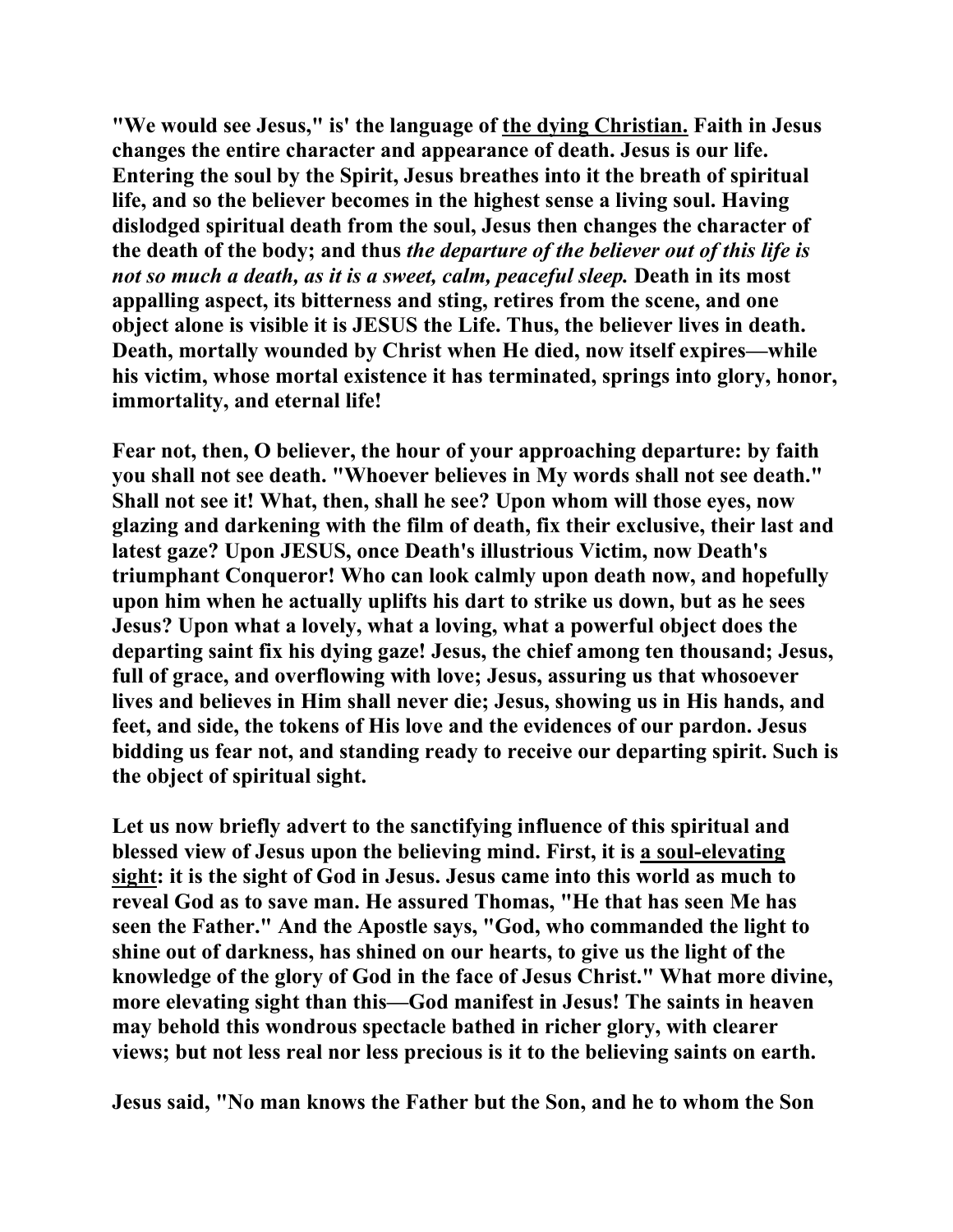**will reveal Him." In Jesus we see God pardoning sin, and accepting the sinner. We see God pacified towards us, for all that we have done, and bending upon us the eye of a forgiving, reconciled Father. O what a soulelevating spectacle is this! It raises us above the guilt of sin, the fear of death, the dread of condemnation—above sorrow and trial, suffering and persecution; it inspires us with a superiority to all present ill, fills the soul with the anticipation of all future good, and lifts it into the region, and bathes it in the atmosphere of another and a holier world!** 

**O study this spectacle of God revealed in Jesus—seen in Jesus, near to you in Jesus—if you would, you would live a hidden and an elevated life. The loftiest, the most intellectual and sublime contemplation of earthly things will but attract you earthward; but the spiritual, prayerful, believing study of this Divine wonder—God in Jesus adopting, pardoning, justifying sinners; adopting, pardoning, saving you; will attract you, raise you, wing you heavenward; and so dwelling in the region and atmosphere of heaven your mind, affections, and desires will grow heavenly.** 

**The sight of Jesus is a soul-satisfying spectacle. The** *penitent* **soul is satisfied, for it sees in Jesus a free pardon of sin; the** *condemned* **soul is satisfied, for it receives in Jesus a free justification; the** *believing* **soul is satisfied, for it discovers in Jesus a fountain of all grace; the** *tried, tempted, sorrowful* **soul is satisfied, for it experiences in Jesus all consolation, sympathy and love. O, what an all-satisfying Portion is Jesus! He satisfies every holy desire, for He realizes it; He satisfies every craving need, for He supplies it; He satisfies every sore grief, for He soothes it; He satisfies the deepest yearnings, the highest aspirations, the most sublime hopes of the renewed soul, for all these center and end in Him!** 

**Are you inquiring, "Who will show me any good?" Have you distilled from every flower, and sipped from every spring, and drawn upon every resource, and still feel dissatisfied with the** *world***, with the** *creature***, yet more with**  *yourself?* **Behold, in Jesus an all-satisfying Friend! One believing sight of Him, one taste of His graciousness, one beam of His love, one word falling from His lips will wake in the lowest depths of your soul an exclamation responsive to the magnificent language of the Psalmist—"Whom have I in heaven but You? and there is none on earth that I desire beside You."** 

 **"From pole to pole let others roam, And search in vain for bliss;**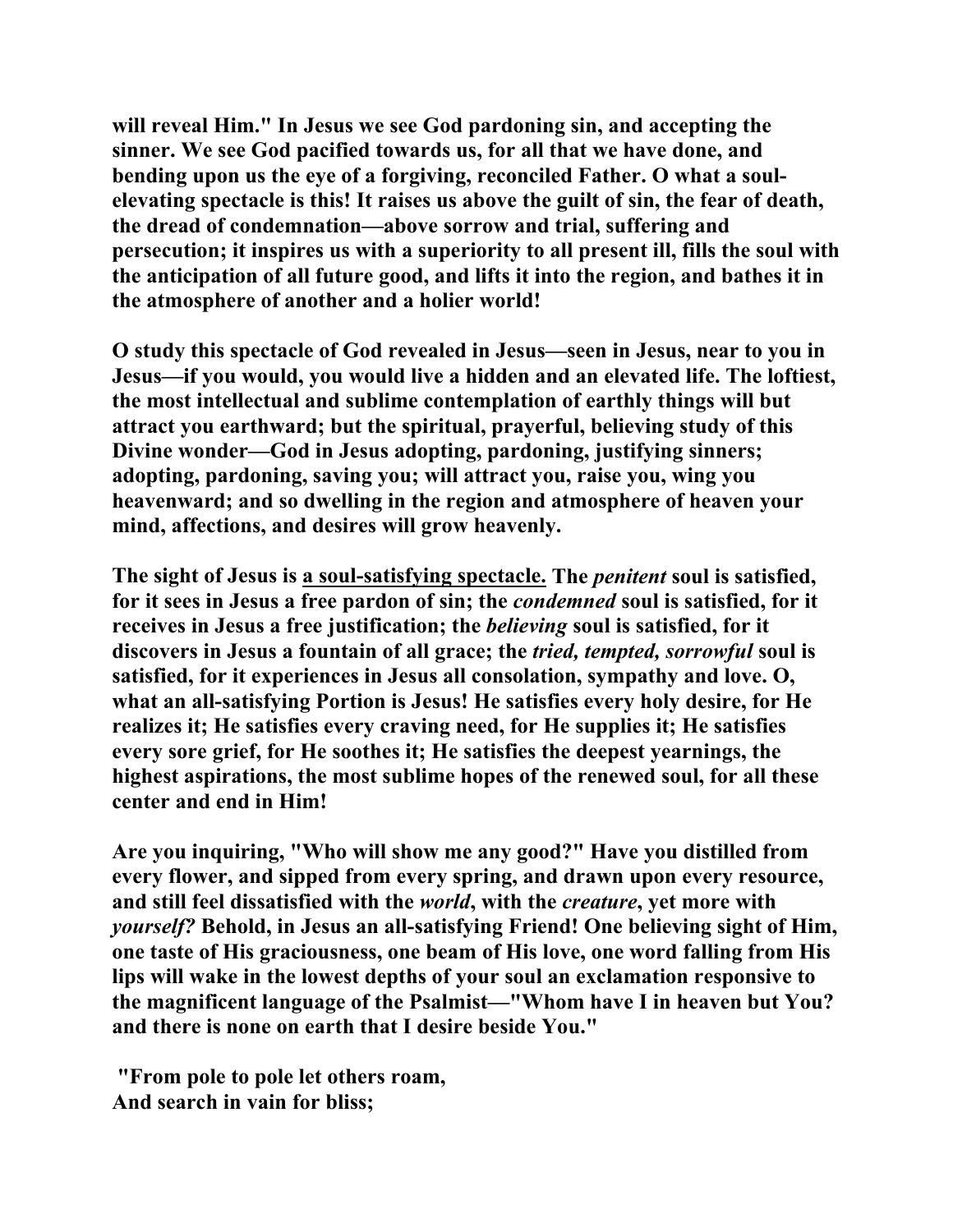**My soul is satisfied at home, The Lord my Portion is.** 

 **"His person fixes all my love, His Word removes my fear; And while He pleads for me above His arm preserves me here.** 

**"His Word of promise is my food, His Spirit is my guide Thus daily is my strength renewed, And all my needs supplied."** 

**The sight of Jesus is veiling: it** *hides* **other objects from the eye. Take an illustration of this from nature. Go forth and gaze for a while upon the sun in its noonday splendor. Then direct your eyes again to earth, and let them rest upon the lovely landscape, or upon the yet lovelier forms of human beauty which pass before you. Can you see them? Has not the greater effulgence of the sun blinded you, in a measure, to all other objects? Thus is it with a spiritual sight of Jesus, the Sun of Righteousness; it veils the objects of earth, of sense, and sin from the soul.** *Jesus blinds us to their beauty, attraction, and power!* **The more we see of the Divine glory, of the human beauty, of the sacrificial worth, of the Lord Jesus, the less we shall see of our own glory, of the world's attraction, and of creature excellence. Jesus veils the eye of the soul to it all.** 

**What Abraham was to Sarah, Jesus is to us. "Behold," said Abimelech, "He is to you a Covering of the Eye unto all that are with you." The Lord Jesus is a covering of our spiritual eye to all those objects of sense which else might attract and seduce us from Him, thus eclipsing His beauty and shading His love. O let Jesus be a covering of the eye to** *self* **in all its hideous forms, to the**  *world* **in all its bland attractions, to the** *creature* **in all its powerful fascination. The more we see of Him, the less we shall desire others. The higher and the brighter the sun ascends and shines, the remoter will become and the paler will grow the constellations that revolve around it. So all earthly objects disappear and pale when Jesus, the Sun of Righteousness, rises upon the soul with healing in His beams. The terrestrial gives place to the celestial, self to Christ, the creature to God.** 

**This spectacle of Jesus is also soul-assimilating in its influence.** *It is impossible*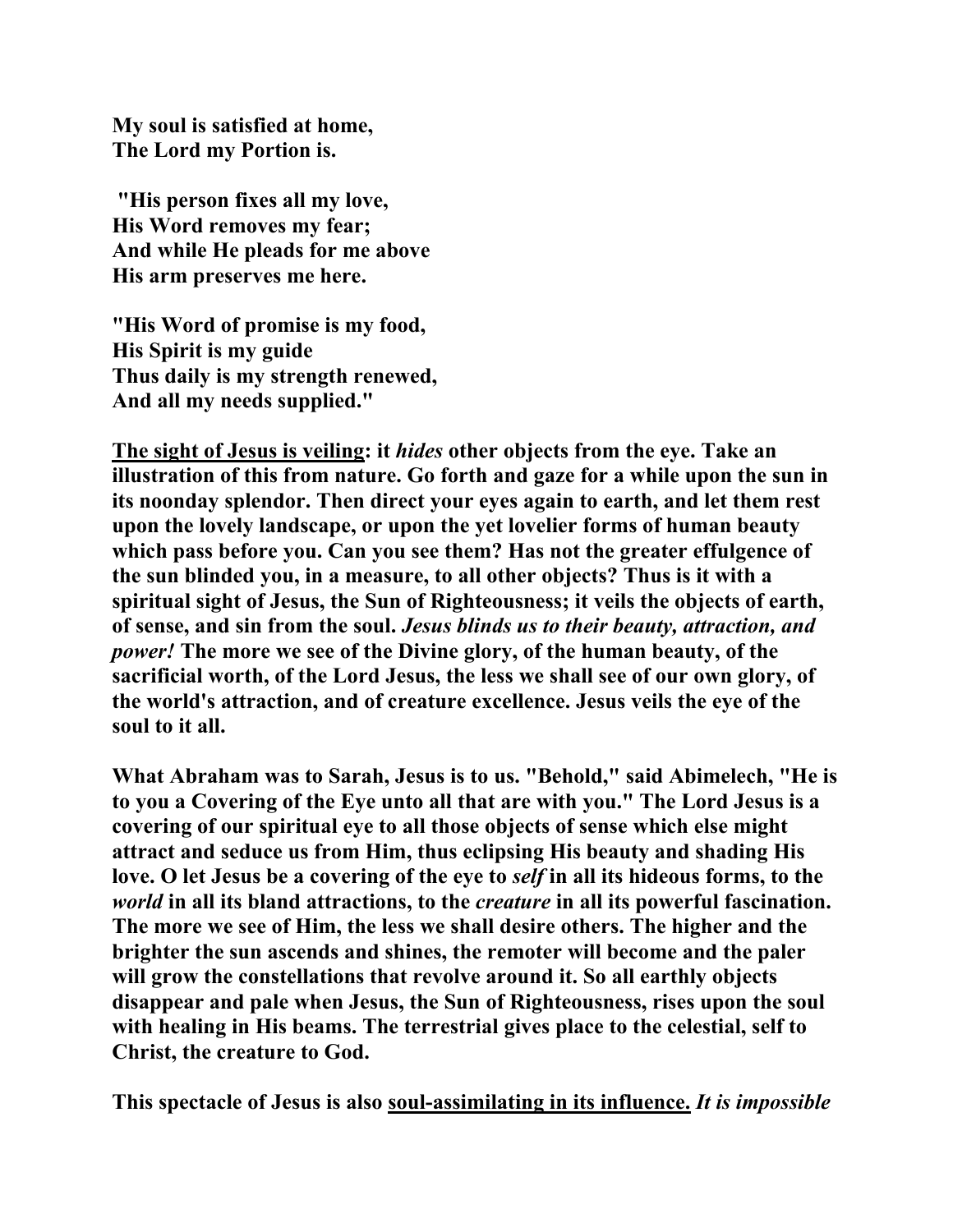*to love Jesus ardently, to behold Him spiritually, and to study Him closely, and not be molded, in some degree, into His lovely likeness!* **"We grow like what we admire, and we become one with what we love." In the yet more striking and impressive language of inspiration—"Beholding as in a glass the glory of the Lord, we are changed into the same image, from glory to glory, even as by the spirit of the Lord." The student of art must first absorb in his own soul the wonders, beauties, and perfections of his model before he can transfer them to his copy. It is not the physical but the mental eye, not the external but the internal sight of the breathing marble of Canova, or of the speaking canvas of Vandyke, that transfixes its beauties upon the soul. The student of art must first make himself, by close and persevering study, master of his model. He must, as it were, incorporate it into himself, imbibing its beauties, its wonders, and its perfections into his own mental and spiritual perceptions, so that his picture shall become less a copy than a reproduction of the original, almost an original work of art itself—the result of his individual and high conception. Thus is it with our study of, and assimilation to, Christ.** 

**We must have union with Christ; Christ must dwell in us by the Spirit; He must, as it were, be a part of our life, as we are partakers of His. And so beholding Jesus we are spiritually changed into the same image and grow Christlike. Is this one ambition our aim?—is it our experience? Are we in the different relations of the family, in the discharge of our duties as parents and children, as brothers, sisters, and domestics—seeking to be copies of Jesus reproductions, as it were, of the spirit, and mind, and life of the Savior? O what a holy, happy family and household will that be if each individual member becomes a picture, a living picture, of Jesus,—enriching, sanctifying and adorning the very walls!** 

**Amid the many responsibilities and duties, the trials and temptations of homelife, there is no minister of truth, of counsel, and consolation like Jesus. The ministry of home, unlike all other ministries, is of a more** *individual***, and**  *practical* **character. Like a finished portrait pendent on the walls, each individual in the room imagines it gazing upon himself, so the Lord fixes His eye upon each member of the family circle, and says—"Be imitators of God; be Christlike; be pure and holy, loving and kind; be gentle and sympathizing; be upright and generous."** 

**Blessed home whose minister and model is JESUS! Of all whose members, thus taught and molded,—men everywhere shall take knowledge that they have been with Jesus, and have learned of Him.** *Has the Gospel of Jesus made*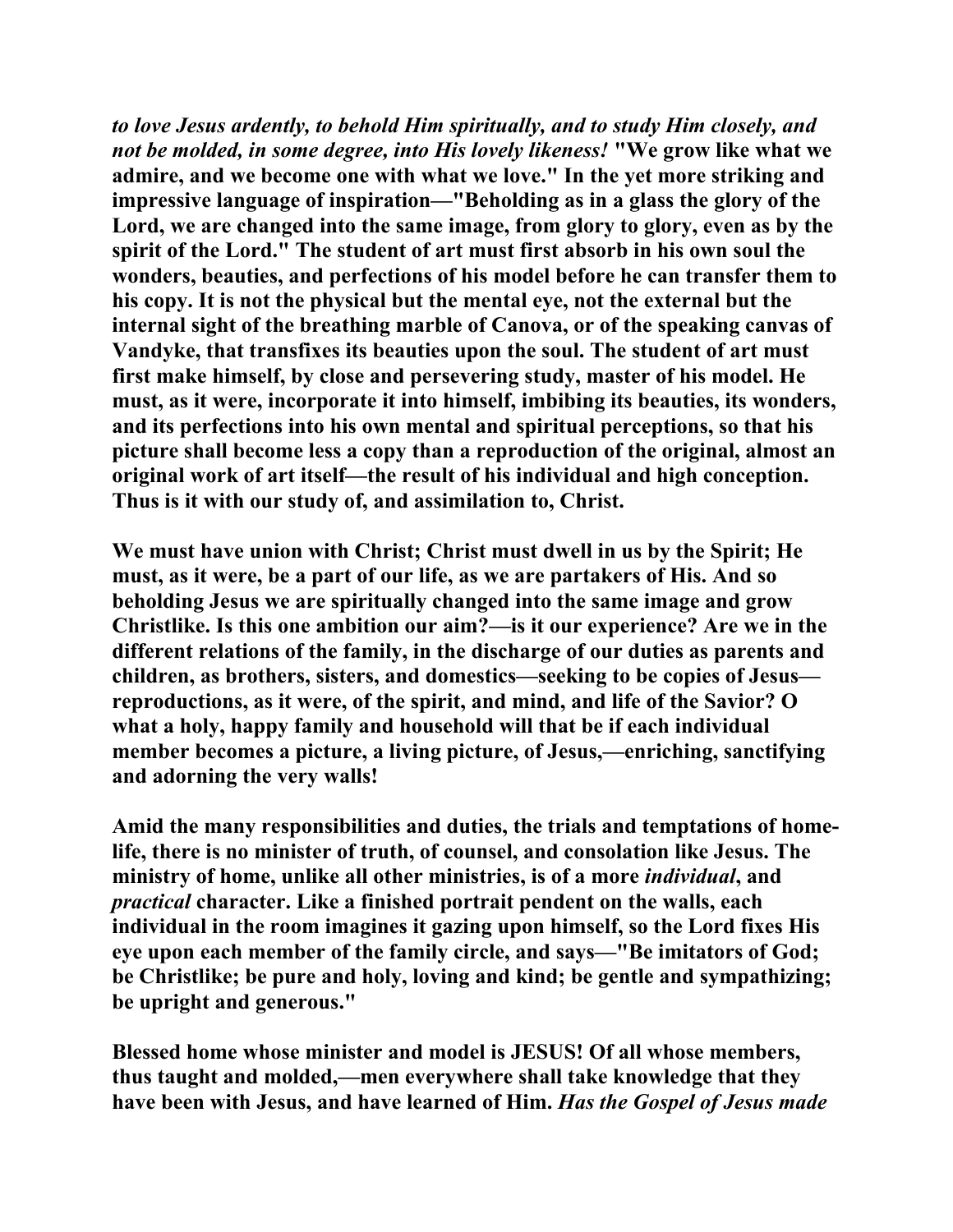*your temper milder, your heart purer, your life holier? Has it softened your churlishness, subdued your moroseness, sweetened your disposition, rendering you more attractable, admired, and loved? Has it converted your penuriousness into liberality, your pride into humility, your selfishness into disinterestedness, your love of ease and sloth into active service for the Lord? Has it Christianized your home, consecrating you its minister, and you who are members, as members of the household of faith? O remember that the Gospel of Jesus has done but little for us if it has not done this!* 

**Seeing Jesus is a heart-comforting sight. The heart is the habitation of sorrow, and it is here the springs of comfort flow. The words of Jesus are, "Let not your HEART be troubled." Jesus, who is acquainted with the sorrows of our hearts, pities and knows how to soothe them. There is not a being in the universe who has such access to our heart as Christ. He loves to come and enshrine Himself in its lonely and deeply veiled grief. And if our sorrow results in a more intimate fellowship with Him; if, through our dimming tears, we yet see Him as more lovely, just as the sun shines with variegated tints through the shower; we shall then praise Him for the sorrow which rendered Him more beauteous to our eye and more precious to our heart.** 

**O what comfort, what strong consolation flows from a sight of Jesus in the depth of His love, and in the tenderness of His sympathy! To see Him making the dark cloud into which we tremblingly enter His chariot of love; to see Him in all our affliction afflicted; to see Him walking at our side and making our heart to burn within us, while sad and pensive we journey homewards—this is comfort indeed. Look not, then, at the** *storm***, but at** *Him* **who makes it His wings; not upon** *waves***, but upon** *Him* **who controls them; not at your** *trials, afflictions, and needs***, but at** *Him* **who, though His way is hidden from you now, knows the way that you take, and, when He has tried you, will bring you forth as gold.** 

**Seeing Jesus will intensify the desire of your soul to be with Him. This should be the goal of our spirit, the one desire of the soul, the daily prayer of the heart—to be with Jesus! It was so with the holy Paul: "Having a desire to depart and be with Christ."** *The more he saw of Jesus, the more ardently He longed to be with Him.* **And if the spectacle, as beheld** *by faith***, is** *now* **so transforming and so ravishing; if His beauty is now so eclipsing and His glory so overpowering, what, O believer, will be the sweet, the enrapturing vision of Jesus in glory, when you shall see Him as He is! Does not the present sight, though distant and dim, often compel you to exclaim, "The voice of my**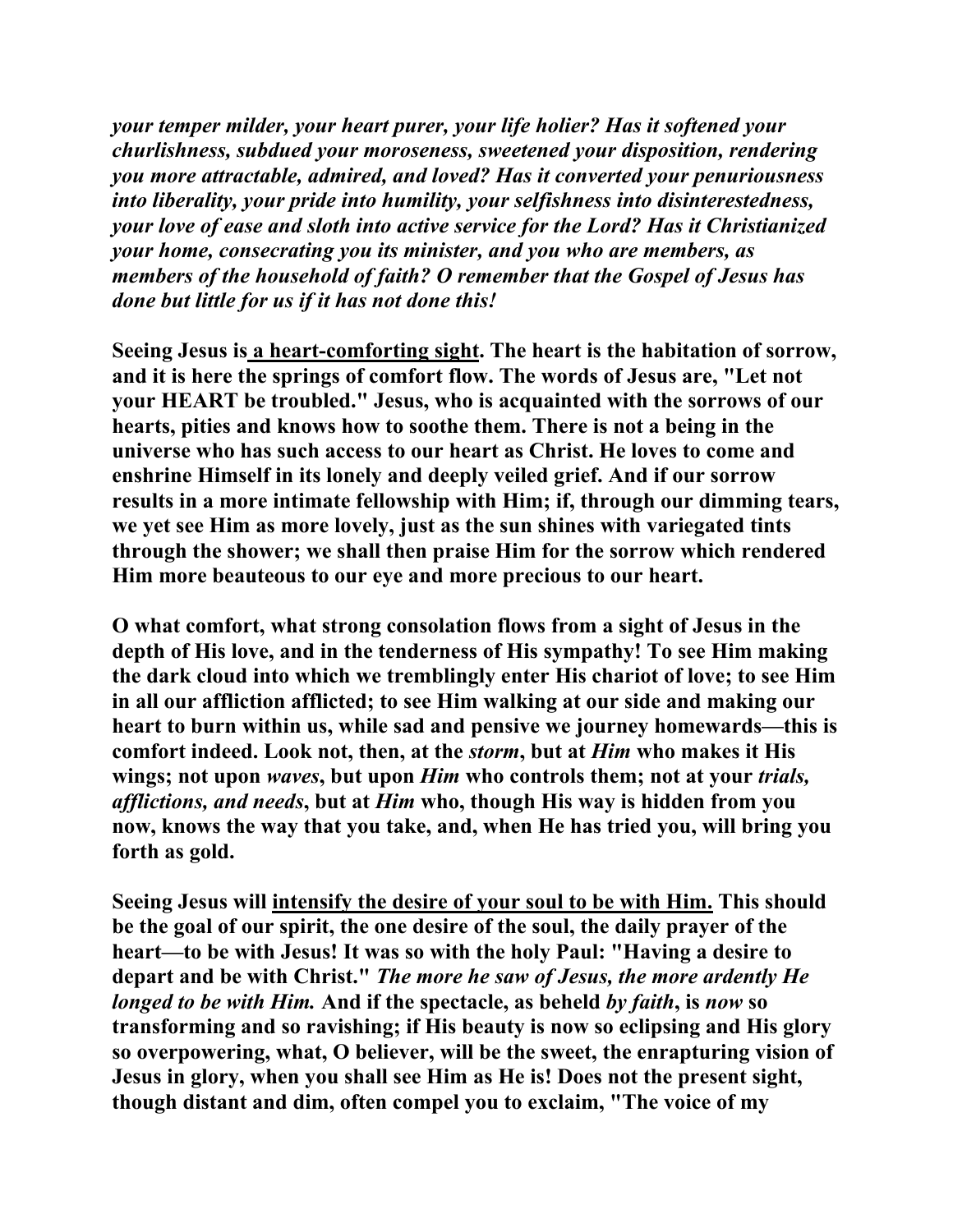**Beloved! behold He comes leaping upon the mountains, skipping upon the hills. Until the day breaks, and the** *shadows* **flee away, turn, my Beloved, and be like a roe or young deer upon the mountains of division." Come Lord Jesus, come quickly! So live and serve, so suffer and wait until you hear the voice of Jesus saying to you, "Come up higher."** 

**My unconverted reader, have you no desire to see Jesus? Do you know nothing of this spiritual sight? O turn not away from it in indifference and disdain. The time is fast coming when you** *must* **see Him. You** *will* **see Him when your soul is summoned hence to stand before His bar. You** *will* **see Him when He comes in the clouds of heaven to hold His grand assize. "Behold He comes in the clouds; and** *every* **eye shall see Him." O may you by faith see Him now presented as a** *Savior***, before you behold Him coming as your** *Judge***, lest you take up the lamentation of Balaam, "I shall see Him, but not now; I shall behold Him, but not near!"** 

**Believer in Jesus! Your eyes shall soon see the King in His beauty, and you shall lift up your heads with joy, and exclaim, "This is our God, we have waited for Him; this is our God, we will be glad and rejoice in His salvation." O how** *glorious***, how** *ravishing***, how** *transporting* **will the sight be! Then shall you meet all those from whom you parted in the faith of Christ and in the hope of His Gospel. Then shall you be clothed with your glorified body, "and God shall wipe away all tears from your eyes; and there shall be no more death, neither sorrow nor crying, neither shall there be any more pain: for the former things are passed away." Lamb of God! I would see You now, and feast my eyes upon You throughout eternity! Amen.** 

## **The Heart Opened**

**"Whose heart the Lord opened." Acts 16:14** 

**Such is conversion! Multitudes it is to be feared remain in an unrenewed state from not knowing what real conversion is. Mistaking its nature they come short of its experience, and so perish in their sins. They are not aware that an error on this vital point that, substituting false conversion for true—will prove as fatal to the soul as poison, taken through ignorance, will to the body. Of what infinite moment is it, then, that we clearly understand what it is to be converted. For this purpose I have selected as an illustration, and for your serious study, a case in point. It is that of Lydia, "whose heart the Lord**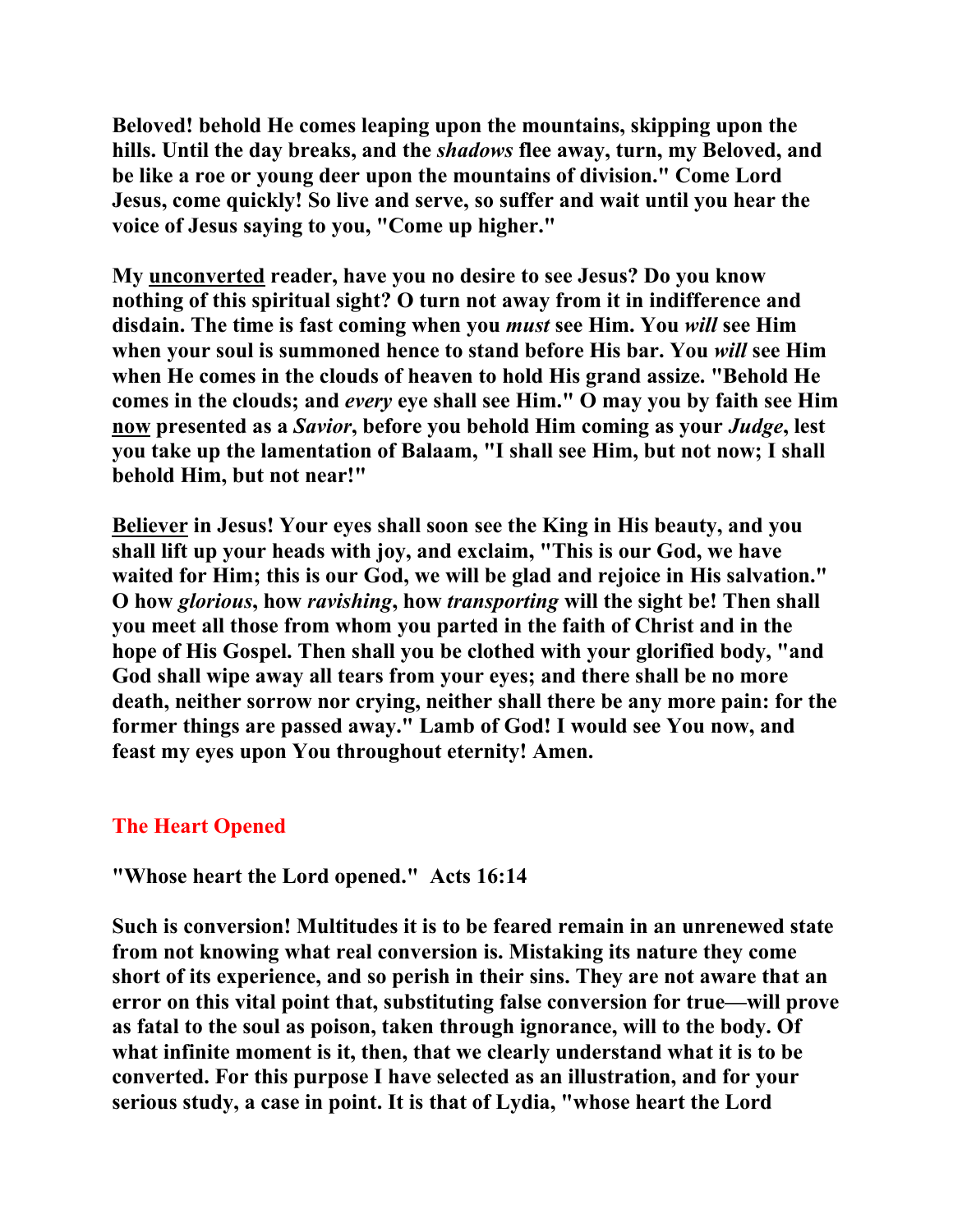**opened." But little is known of her history; but that little involves all of importance that we need know—that she was truly converted to Christ.** 

**It is comparatively of little moment whether in this life we have a history or not, if we possess but an assured hope of an interest in the happiness of the life that is to come. We may be little and unknown, until divine grace draws us forth from our obscurity and numbers us among the children of God, the disciples of Jesus, the precious jewels which the Lord will own as His in the day that He makes them up. It is conversion alone that truly immortalizes us. The rank, the learning, the wealth, the honors of this life disappear, and the very names and memories of those who possessed them may perish; but, the righteous are had in everlasting remembrance, while, as we are told, "the name of the wicked shall rot."** 

**Thus did divine grace attach a** *history* **and** *interest* **to the name and character of Lydia, which will fill all future time with their instruction and fragrance, and eternity with their praise. She being dead yet speaks by her genuine conversion and holy life, to all whose hearts the same Lord, who is rich in mercy unto all that call upon Him, may, in like manner, open. Lift up your silent prayer for the teaching and blessing of the Holy Spirit while we consider the case of Lydia, as illustrating** *the heart spiritually closed***—***the heart divinely opened***—and** *the evidences* **of the great and blessed change.** 

**And, in the first place, let us view the heart as in its natural state—spiritually closed. Such was Lydia's before the Lord opened it; and such, in truth, is ours. When Adam fell from the righteousness in which he was created, the whole race he represented fell in him. God was ejected from the heart as from a holy, beautiful temple, and the door was instantly closed. We are born, therefore; with hearts shut against God—hearts which enclose all that is morally evil, and which shut out all that is spiritually good.** *Born with a heart at enmity against God!* **Ponder that awful fact, my reader! It is the most appalling truth in the history of man. May the Holy Spirit aid and bless us while we state a few of those barriers which close the heart against Jesus; in other words—what are some of the powerful impediments to the conversion of the soul to God.** 

**First and foremost is sin. It was the fearful shock of sin which at the first closed the heart against God, and it is the unsubdued power of sin which keeps it closed. There is not in this wide universe a thing so evil, so desperately evil, as the heart of man. All the evil, all the crime, all the suffering which rolls**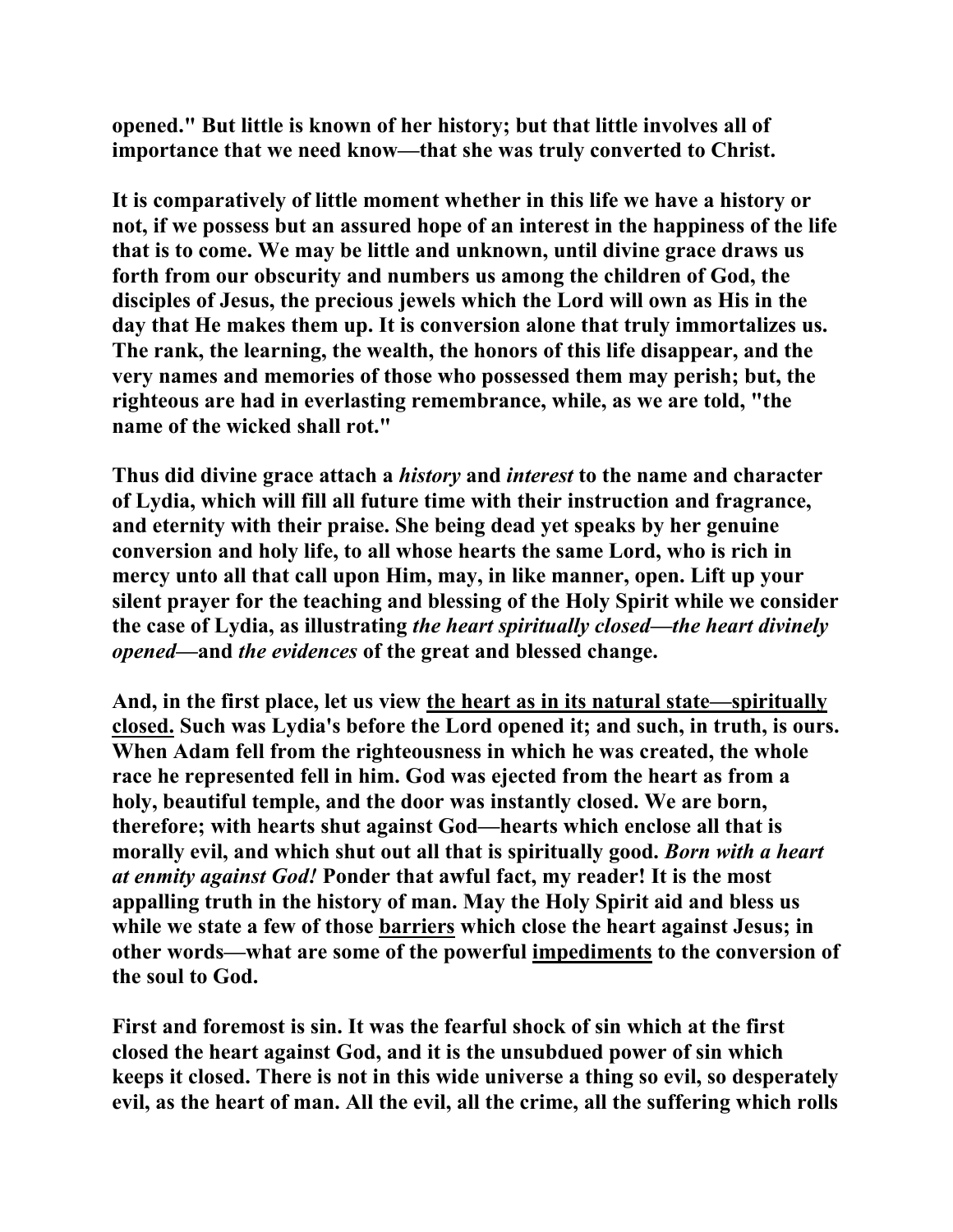**its dark flood through the world has its rise in the human heart! Listen to what God says of our heart, by the mouth of the prophet Jeremiah—"The heart is deceitful above all things, and desperately wicked: who can know it?" There are many deceitful things in the world—the sea is deceitful, the wind is deceitful, Satan is deceitful, man is deceitful; but the subtlety, the deceitfulness of the unrenewed heart exceeds them all—it is "deceitful above ALL things."** 

**And there are many wicked things in the world—wicked men, wicked works, wicked ways; but the natural heart is "DESPERATELY wicked." Can language be stronger? But, if it be possible, the testimony of Christ even exceeds this dark description. Listen to His words—"For from** *within***, out of a person's** *heart***, come evil thoughts, sexual immorality, theft, murder, adultery, greed, wickedness, deceit, eagerness for lustful pleasure, envy, slander, pride, and foolishness. All these vile things come from** *within***; they are what defile you and make you unacceptable to God."** 

**Appalling picture! Such is your heart and mine by nature, and such it remains until grace renews and sanctifies it. Is it any marvel, then, that while these sinful principles, these germs of all evil remain unsubdued, unsanctified, the heart should be closed and barred to all that is holy and good? Lord! dethrone the tyrant sin from my heart, and set up Your kingdom of grace within my soul! Then shall "grace reign through righteousness unto eternal life."** 

**Unbelief is another barrier of the heart. We have no natural faith in Christ. Faith is a divine, supernatural principle—a plant of the heavenly paradise. We may believe historically in Jesus, and yield the assent of our judgment to the truth of His Gospel, without one grain of the "faith of God's elect,"—the faith that purifies the heart and saves the soul. Do not, therefore, suppose that, because you are not an atheist, denying God—an infidel, rejecting the Bible, a scorner, neglecting the Sabbath and the sanctuary, you are, therefore, a true believer in the Lord Jesus. Do we not read that, "the devils believe and tremble"? What, then, is your faith more than theirs if it has not brought you as a lost sinner to the Savior? If it has not divested you of your own meritoriousness, and clothed you with the righteousness of Jesus which alone justifies the soul with God? Yes, the great barrier to your conversion is unbelief. This, as** *an iron bar***, closes and fastens your heart against a loving, appealing Savior. You do not believe in the Lord Jesus with your heart, and without this you cannot be saved, but must perish eternally. Who can break down** *this iron bar of unbelief* **but God Himself?**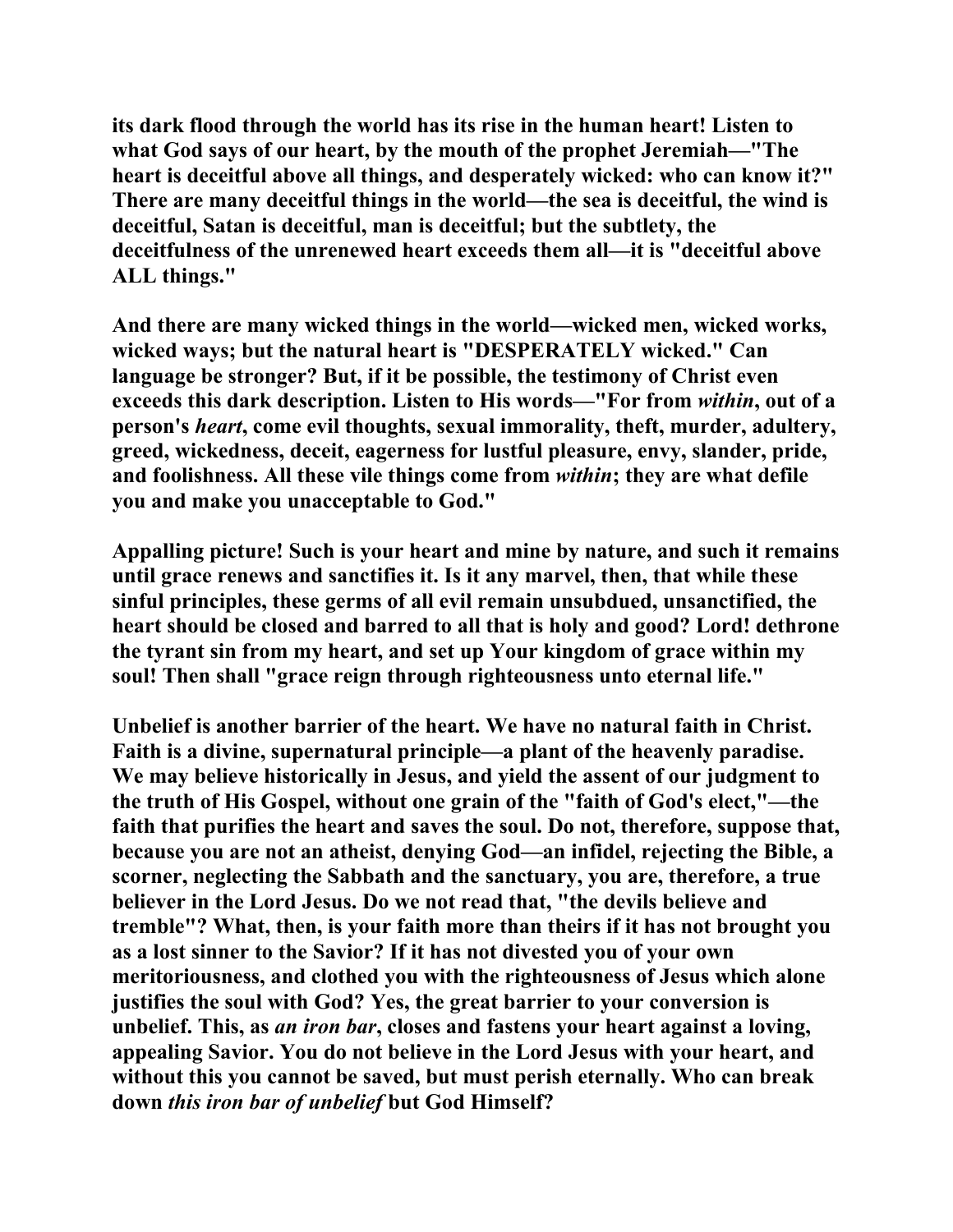**The absence of love to God is a powerful barrier of the human heart. "The carnal mind is ENMITY against God." It** *opens***, like the morning flower, to a**  *creature* **affection; it** *closes***, like that flower at evening, to a divine. It expands gladly to receive the costly** *gift***, but it shuts in sullen hostility to the gracious and generous Giver. And yet, what says the commandment? "You shall love the Lord your God with all your heart, and with all your soul, and with all your might." Have you made the slightest approach towards obedience to this Divine law? Is there one spark of love in your heart to God?—one pulse of affection in your soul to Christ? Oh what a strong bolt of the heart to the entrance of Jesus is its natural and unmitigated enmity! its love of sin, its hatred of God; its adoration of self, and its rejection of Christ. Lord I supplant my enmity with love!** 

**The world, too, has immense power in closing the heart to the converting grace of God. The world in the heart corresponds in its nature, and spirit; and power with the world without. In some one or more of its many forms—its covetousness, or its pleasures, or its honors, or its friendships, or even its false religion—the world maintains its hold and supremacy, and bars the heart to the influence and power of godliness. Oh what a mighty opposition in the unrenewed has the grace of God to overcome when it brings its divine and irresistible force to bear upon the love and power of the world enthroned upon the human heart!** 

**Such are some of the** *impediments to conversion***; such a few of the barriers by which the natural heart is closed against God and against His Son Jesus Christ. My reader, are they yours? The momentous question now arises—Can these impediments ever be removed? Can these barriers be thrown down, and the door of the heart be opened to admit and welcome the Savior?** 

**All praise to our God, I answer, Yes! For we read of one, "whose heart the Lord opened." And now, we inquire, How did the Lord open Lydia's heart? First, her heart was opened to hear the Word of the Lord. In the language of Bunyan, the "ear-gate" was first assailed. "Faith comes by HEARING." There are many individuals who refuse even outwardly to listen to the message, God sends to them. Like the** *deaf adder***, sinners stop their ears to the voice of the charmer, charm he ever so wisely, lest they should hear with their ears and be converted and be saved.** 

**But the Lord also opened her** *spiritual* **ear—the** *ear of the soul***. How strikingly**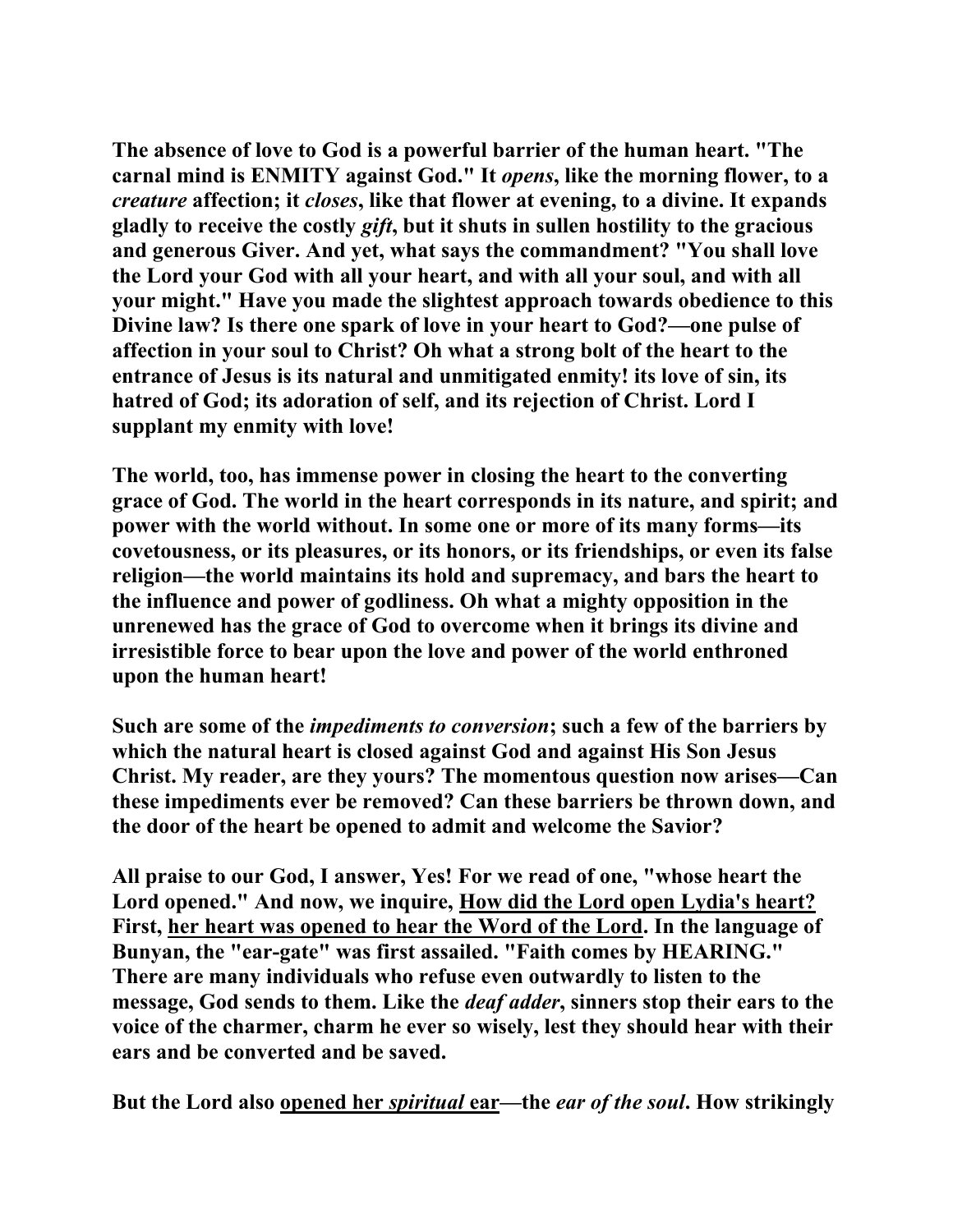**was this illustrated by Jesus when He spoke the word, "Ephatha, be opened!" and straightway the ears of the deaf man were opened.** *The spiritual ear is unstopped to hear the voice of Jesus.* **The sweetest music to which mortal ever listened now chimes upon the soul. How** *entrancing* **its tone! How** *ravishing* **its sound! It speaks of pardoning love, of saving grace; of peace with God through Christ; and of Christ's willingness and ability to save to the uttermost the chief of sinners. It is the voice of free grace, proclaiming the full forgiveness of sin and the complete justification of the soul, on the ground of God's free and unpurchased mercy—that, "whosoever will let him drink of the water of life freely." Lord! open the ear of my soul to hear this joyful sound, of a finished, full, and free salvation! "Say unto my soul, I am your salvation."** 

**Lydia's heart was opened by true contrition for sin. Impenitence, doubtless, had long rendered her heart cold and callous. She was ignorant of the deepseated depravity that dwelt there, and knew not how great an evil was sin in the sight of the holy Lord God. But now the Lord had touched her heart, and lo! its icy fetters were dissolved, its rocky hardness was softened, the fount of sensibility was unsealed, and streams of holy penitence, of godly sorrow for sin, flowed at the Savior's feet.** 

**Is there, my reader, a spectacle that inspires an angel's joy? Is there a temple on earth in which the High and the Holy One delights to dwell? Is there a sacrifice brought to the altar of God and laid down upon that One Sacrifice Jesus has offered, more fragrant, costly, and acceptable to Him than any other that man can offer?** *It is a broken and a contrite heart!* **Listen to the declaration of God: "To this man will I look, even to him that is poor and of a contrite spirit, and that trembles at My word."** 

**My reader, has** *your* **heart been so uncovered as to reveal to you its plague? Have you so seen and felt its deep depravity, its hidden corruption, its enmity to God, and its rejection of Christ, as to force from you the anxious cry— "God be merciful to me a sinner!" Repent and be converted, that your sins may be blotted out. And for your encouragement let me remind you of the marvellous and most precious truth—"Him has God exalted at His right hand to be a Prince and a Savior, to give repentance to Israel, and remission of sins."** 

**The Lord opened Lydia's heart to love. Hitherto she had loved** *sin***, and the**  *world***, and** *herself***. Her affections were concentrated upon any and every false**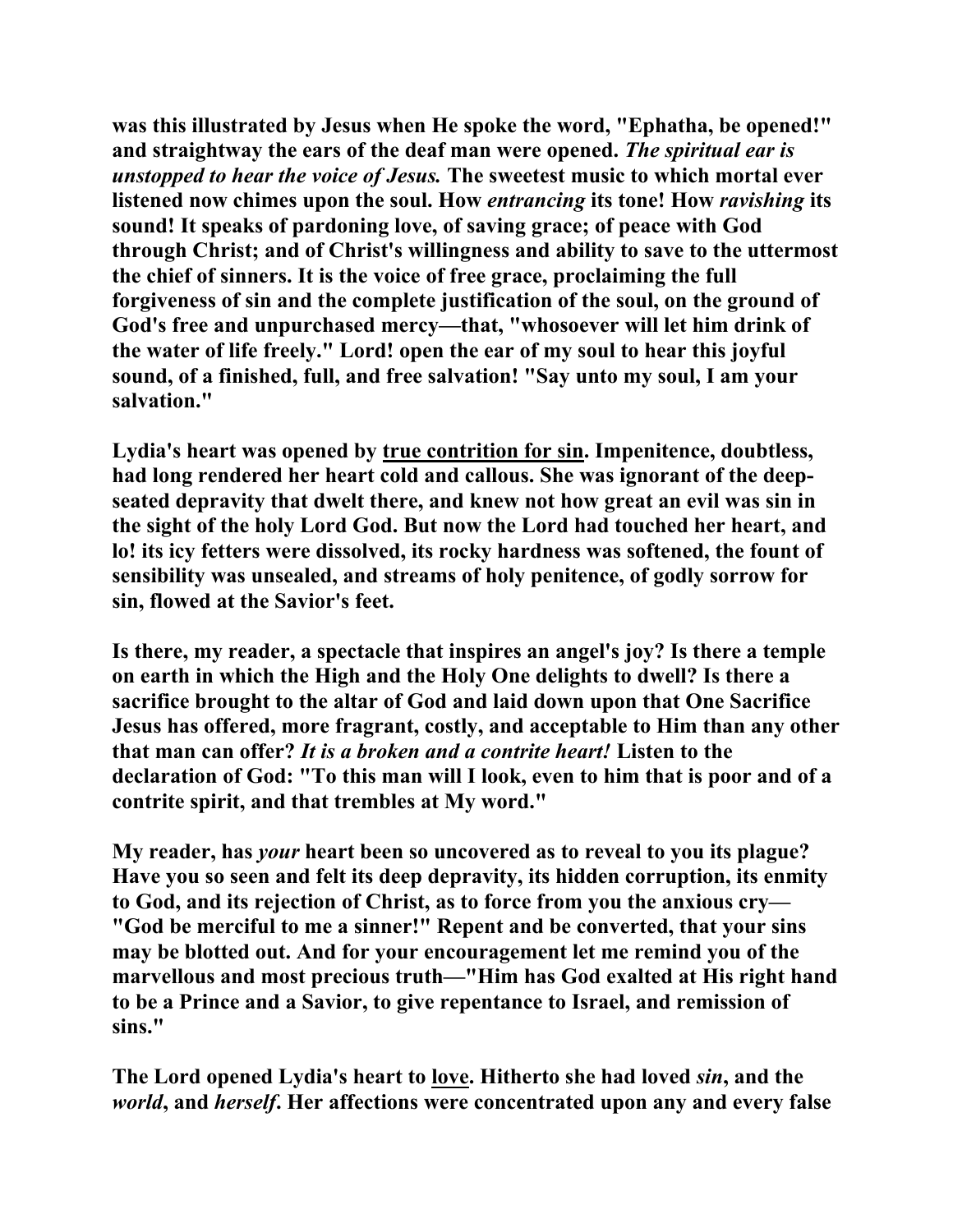**object rather than upon the right and lawful one. But now new springs of feeling were unlocked in her heart. She loved the Lord Jesus. Never had she truly loved until now. Her affections—hitherto carnal, earthly, selfish—had now found a new Object, and now flowed in a new channel, unsealing to her a fount of joy, and gladness, and bliss, which filled to its utmost capacity her whole soul.** 

**But what marvellous** *key* **had thus opened her heart? It was the love that Jesus bore her. This key can unlock the wards of your heart, my reader, and open every chamber to a new-born affection. Hitherto sin may have closed it—guilt may have hardened it—worldliness and indifference may have rendered it cold and callous; it has repelled the exhortations of the minister, the pleadings of a father, the tears of a mother, the warnings of solemn and startling judgments; but now one beam of God's love, one touch of Christ's hand, one word spoken by the Spirit, and your heart flies open, expands, and dissolves into a new-born and holy affection for that Savior, who has so long been knocking for admittance until His locks are wet with the dew of the morning.** 

**Let us draw a few practical and solemn conclusions from this important subject.** 

**I. We learn that conversion is the work of God. "Whose heart THE LORD opened." Regeneration, or the new birth, is not of ourselves, nor of others, but of God. "Who were born, not of blood, nor of the will of the flesh, nor of the will of man, but of God." Again, we are told, It is the** *Spirit* **that quickens; the flesh profits nothing." Thus the great transformation, through which we must pass before we can enter heaven, is not a** *human***, but a** *Divine* **work; not a natural, but a** *supe***rnatural change. No heart voluntarily and spontaneously opens to admit the Savior to its love. We possess no self-power to accomplish this.** 

**Try the experiment, my reader. Say to your heart—"Submit to the supremacy of truth! Bow to the scepter of Christ! Open to the love of God! Idols of my soul, begone. And yield the throne to Jesus!" In vain you cry: there is no response! All is locked in the profound slumber of spiritual death. As well might you repair to the picturesque cemetery, and bid the sleeping dead listen to the soft tones of the harp breathing over their graves, as to wake your own heart to the voice of Jesus!** 

**What said Christ?—"No man** *can* **come unto me, unless the Father who has**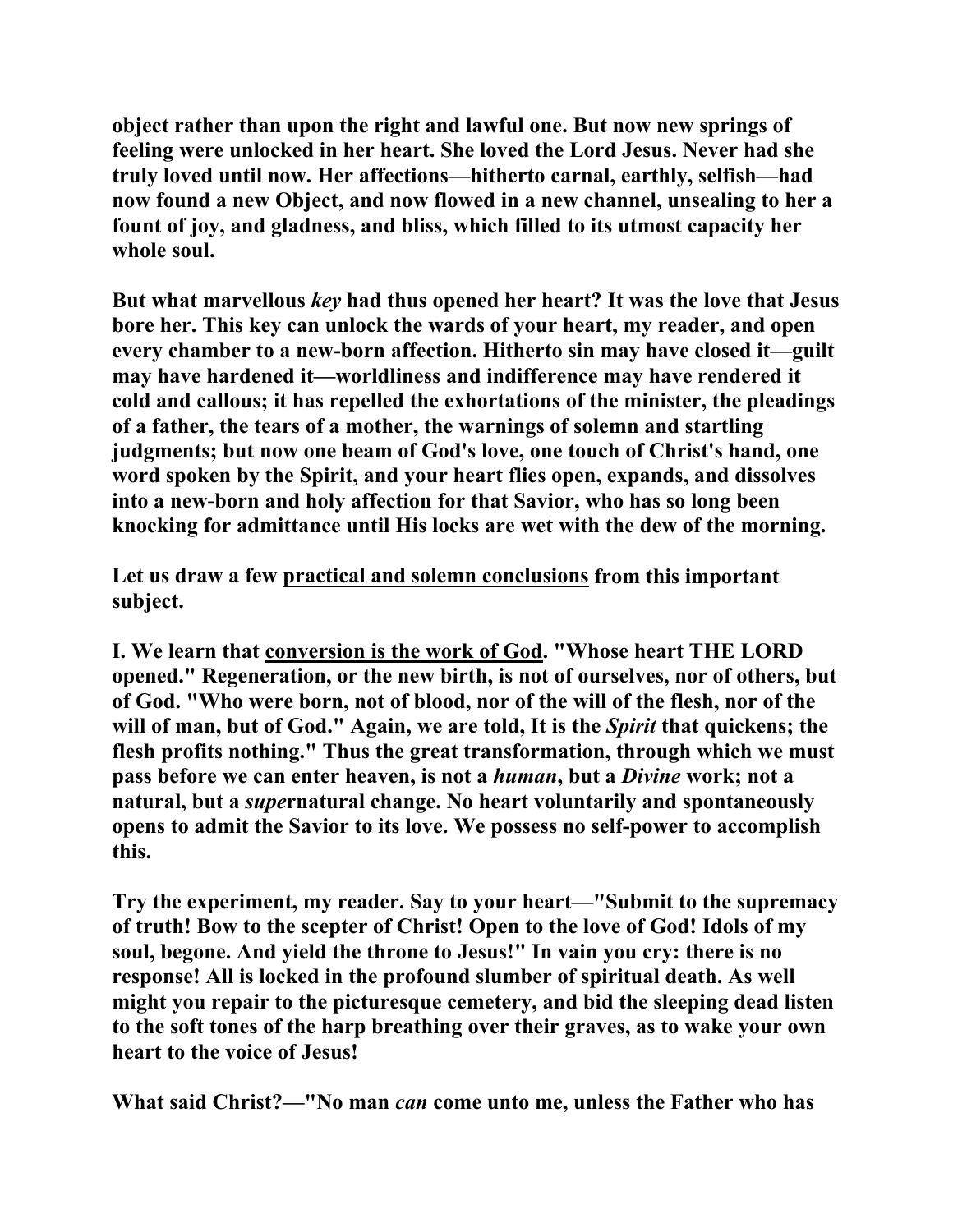**sent me draw him." What an evidence of the deep depravity of your nature, and of the power of sin, and of the utter alienation of your heart from God! all of which fearfully enhances your responsibility while living, and will terribly augment your condemnation if finally lost. Place no reliance, then, upon pious parentage, religious education, or Christian rites and rituals; but ask** *the Lord* **to open your heart by His grace. Commune with your own heart on this vital matter, examine yourself, prove your own self by the Word of God, and ascertain whether you are quickened by the Spirit, are born of God, and have passed from death unto life; whether, in a word, the Lord has opened your heart to attend to the things which make for your everlasting peace.** 

**Lydia gave scriptural evidence of the reality of her conversion to God, by a public profession of her faith in, and her love to, the Lord Jesus Christ. We read that "she was baptized." This was her loving act of obedience to Christ and her public union with the Church. Christ's command is, "He that believes and is baptized shall be saved." And we read of the early Christians—"And many of the Corinthians hearing believed, and were baptized. They that gladly received His word were baptized." "They were baptized, both men and women." And when Jesus was baptized of John in Jordan, He said, speaking of Himself in mystical union with His disciples—"Thus it becomes us to fulfill all righteousness."** 

**Such was the command and the pattern of Christ, and such the prompt and loving obedience of His disciples.** *If we love Him, so let us obey His commands, imitate His example, and walk in the footsteps of the flock.* **Thus shall we emblecise our mystical union with Christ, both in His death and resurrection.** 

**"Know you not that so many of us as were baptized into Jesus Christ, were baptized into His death? Therefore we are buried with Him by baptism into death: that like as Christ was raised from the dead by the glory of the Father, even so we also should walk in newness of life." Thus publicly to confess Christ before the world, is but our reasonable service after the great things He has done for us. His solemn words are—"Whosoever therefore shall confess Me before men, him will I confess also before My Father who is in heaven." It is both our duty and privilege to "join ourselves to the disciples," as did the early Christians. No true disciple of Christ would wish to go to heaven in disguise. He desires to wear the badge of Christian discipleship, to acknowledge his Lord and own his Captain. We must not be disciples of Jesus**  *secretly***—through fear, or cowardice, or compromise.**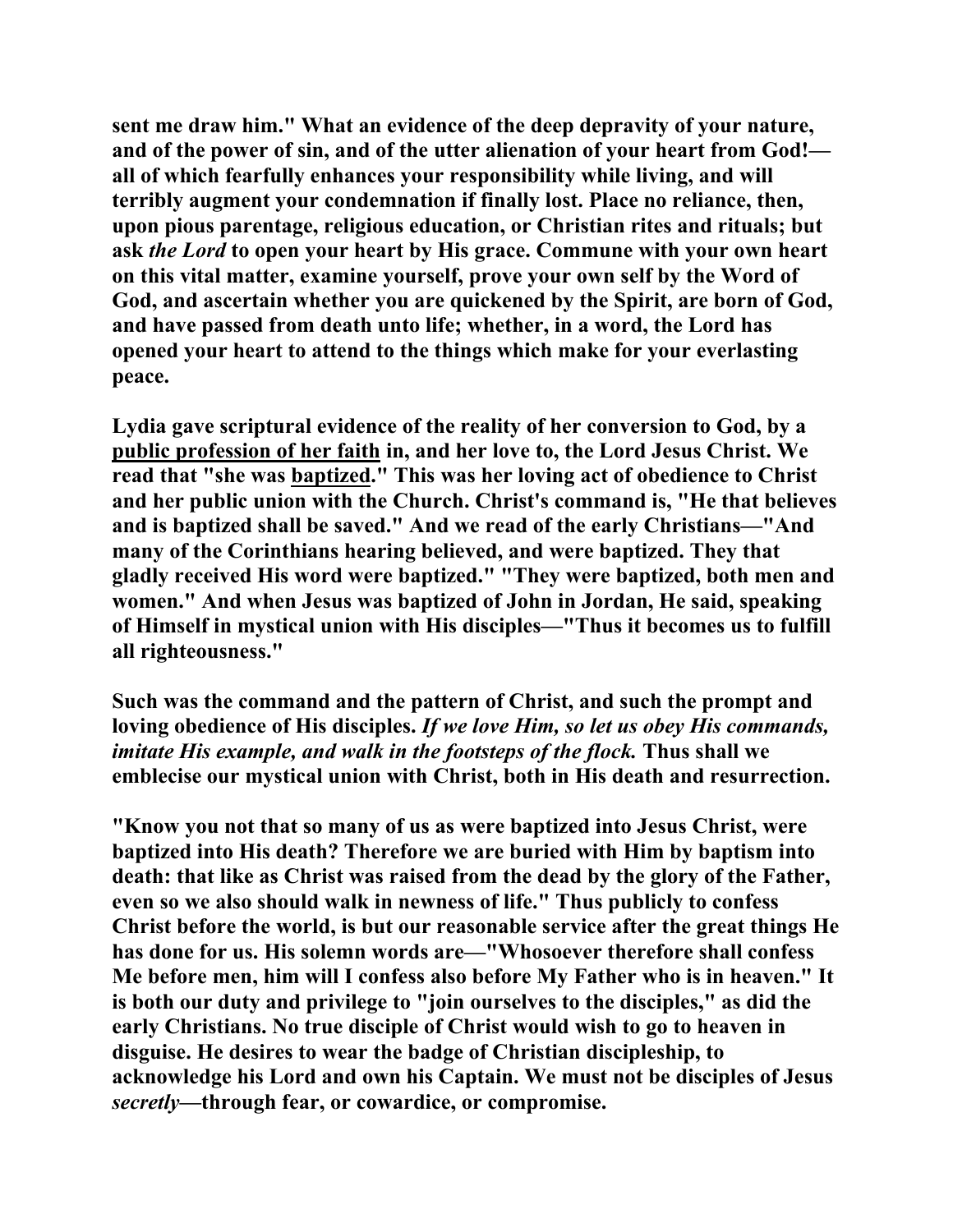**We must witness a good profession before many witnesses, be the light of the world and the salt of the earth, everywhere, and on all suitable occasions, testifying to the power of divine grace, increasing the praise of Jesus, and promoting the glory of God. Nor are we to be alone in this solemn dedication to God. We read of Lydia that "she was baptized, and her household." Her motto henceforth was, "As for me and my house, we will serve the Lord." We are told but little of her household. It is, however, I think, clear, from the last verse of the chapter from which our text is selected, that they were believers. "And they went out of the prison, and entered into the house of Lydia : and when they had seen the BRETHREN they comforted them and departed."** 

**These, doubtless, were brethren in the Lord. But, whether this be so or not, what pious parent, himself a consecrated servant of the Lord Jesus, desires and prays not that his children should also believe and be saved? If, for the most part, they are of tender years, they have the especial invitation of Jesus, "allow the little children to come unto Me, and forbid them not, for of such is the kingdom of heaven." Early piety, or the conversion of children is, I fear, too much overlooked by many Christians and ministers.** 

**Especially should it be the aim of the ministry of** *home***. That ministry is especially designed to compass, as the object of its holy and saving influence, the domestic household, that they all may become, through grace, members of "the household of faith,"—training here for the Lord's service, and hereafter for the enjoyment of God forever. Oh what greater happiness can thrill a Christian parent's heart than to see his children walking in the truth, their hearts early expanding to the power of the Savior's love?** 

**We can offer them no protection, can ensure them no safeguard like early piety. Religion—heartfelt, experimental religion—is their only real safety. To be brought to Christ, by Him to be received, and then to grow up as plants in the courts of the Lord, enriching the world with the fruit, and filling the Church with the blossom and fragrance of their early and growing piety, oh, this is a certain and hallowed result of the believing prayers and earnest ministry of home! For this let every Christian parent send up to heaven the prayer of faith. For this let him believingly hope and patiently wait; and though you go forth watering with tears the precious seed you sow, yet shall you return with joy, binding the golden sheaves to your grateful, praiseful bosom!**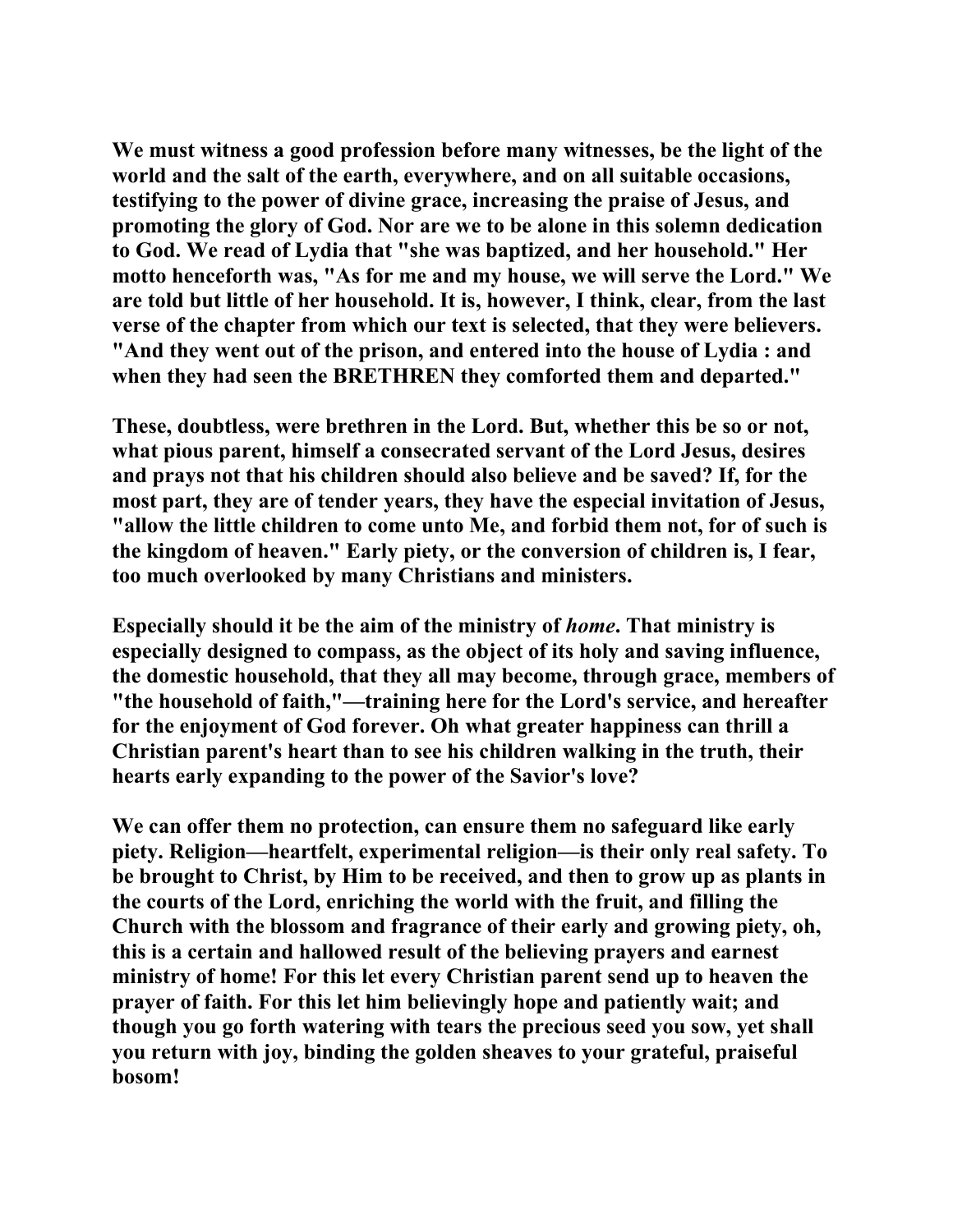**Dear little child! listening to this page with an attentive ear, with a thoughtful mind, and with a throbbing heart, you wonder if there is a message from God to you. You bend your ear to catch a sentence or a word in which you are personally interested. I have a message from God to you, dear child! It is this—"I love those who love Me; and those that seek He** *early* **shall find Me." What a precious message is this!—it is a message of God's love to little children. "I love them," says the Lord.** 

**And did not the Savior, when He was on earth, exhibit this love when He invited little children to come to Him; when He rebuked the disciples for keeping them back; and when He placed a little child in their midst, and bade them imitate it, and then put His hands upon them and blest them—thus fulfilling the beautiful prophecy concerning Himself—"He shall gather the**  *lambs* **with His arms, and carry them in His bosom." Dear child, come to this Savior! You are not too young to know and love Him—you are not too young to feel the joy of being saved, as you are not too young to die. Samuel was called of the Lord while yet young. He was given to his mother, in answer to prayer, therefore he was called Samuel, which means, "Asked of God."** 

**In early life he was, like Jesus, found in the temple, and there the Lord called him, and he answered, "Speak, Lord, for your servant is listening." You too, my dear child, may hear the call of God, may respond to the invitation of Jesus. Oh that He may effectually call you by His Spirit now, and that your little, loving heart may exclaim—"Speak, Lord, for your servant hears."** 

**Oh seek the Lord early: remember your Creator in the days of your youth. Say unto God—"My Father, be the Guide of my youth." Jesus invites you to come to the protection of His arms, to the pavilion of His heart. He asks you to flee to Him as your Savior and to make Him your Friend. He will not despise your weak faith, your feeble love, your little knowledge. He will not refuse to save you, because though young in years you may be old in sin. His precious blood can wash you purer than the lily; yes, whiter than the snow. Go in prayer, and ask Christ to give you His holy Spirit, and beseech God to adopt you into His family and make you His child.** 

**Then O how holy and happy, useful and safe will all your future life be! As you advance in years—like the holy child, Jesus—you will "increase in wisdom and stature, and in favor with God and man." And when you die, Jesus will take you to dwell with Himself forever. Christian parents! seek this for your children—seek it prayerfully, seek it earnestly, seek it perseveringly,**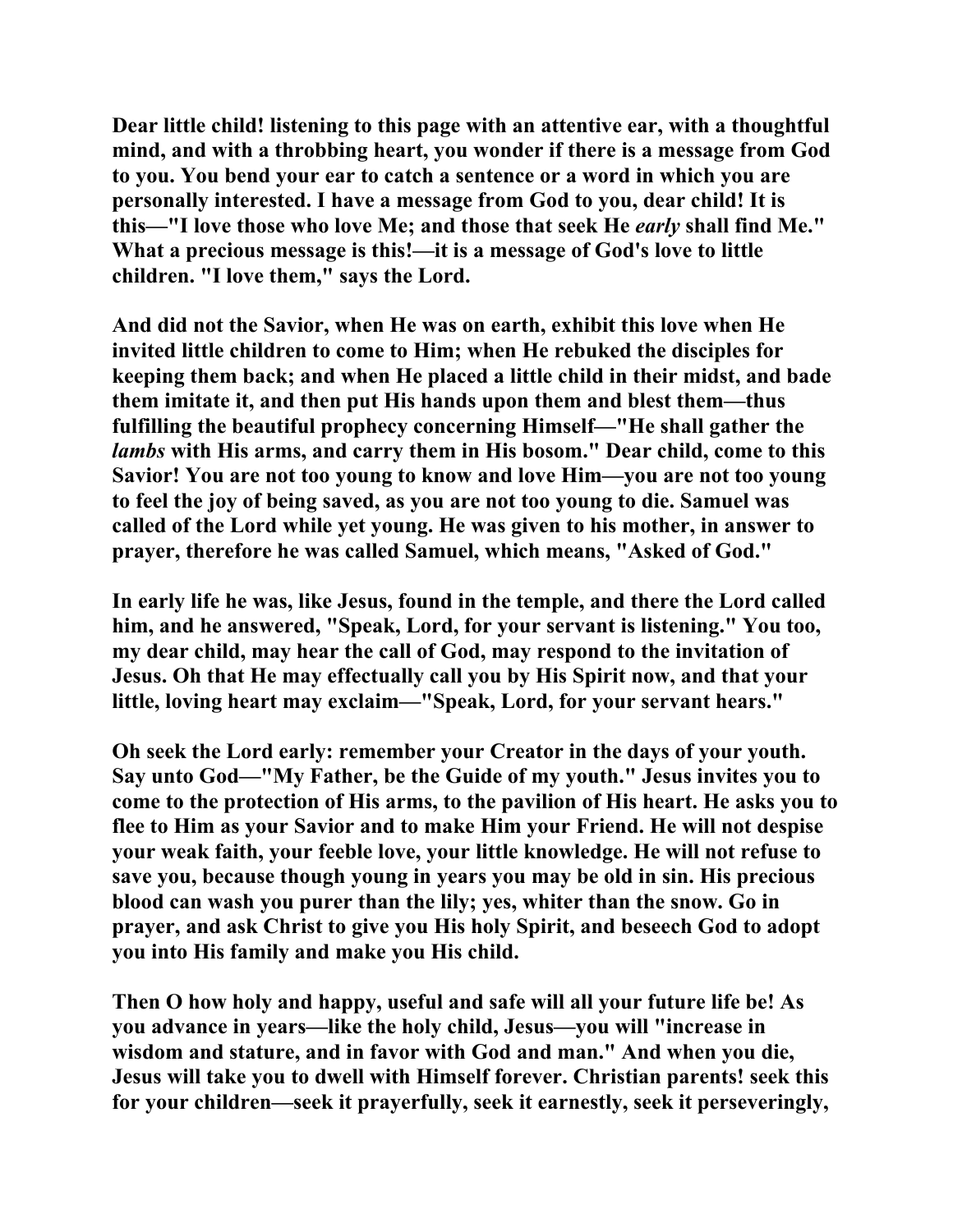**for God will be inquired of to do it.** 

**Gracious Lord, our children see! By Your mercy we are free But shall these, alas! remain Subjects still of Satan's reign? Israel's young ones, when of old Pharaoh threatened to withhold; Then Your messenger said, "No Let the children also go. When the angel of the Lord, Drawing forth his dreadful sword, Slew, with an avenging hand, All the first-born of the land; Then Your people's doors he passed, Where the bloody sign, was placed Hear us now, upon our knees, Plead the blood of Christ for these. Lord, we tremble—for we know How the fierce, malicious foe, Wheeling round his watchful flight, Keeps them ever in his sight. Spread Your pinions, King of kings, Hide them safe beneath Your wings; Lest the ravenous bird of prey Stoop, and bear the brood away.** 

#### **"The Lord's Time of Love"**

**"Your time was the time of love." Ezekiel 16:8** 

**The Prophet in this chapter employs the figure of an Israelitish woman, to illustrate the deliverance of the Jewish nation from its Egyptian bondage and its final settlement in the promised land. There is, however, something more spiritual and far more important than this. It is, doubtless, intended to** *shadow forth the emancipation of the soul, by Divine and sovereign grace, from the bondage of sin and Satan into the glorious liberty* **of the children of God—the liberty with which Christ makes His people free—and their final and assured entrance into the heavenly kingdom—the** *Canaan of bliss* **which Jesus has**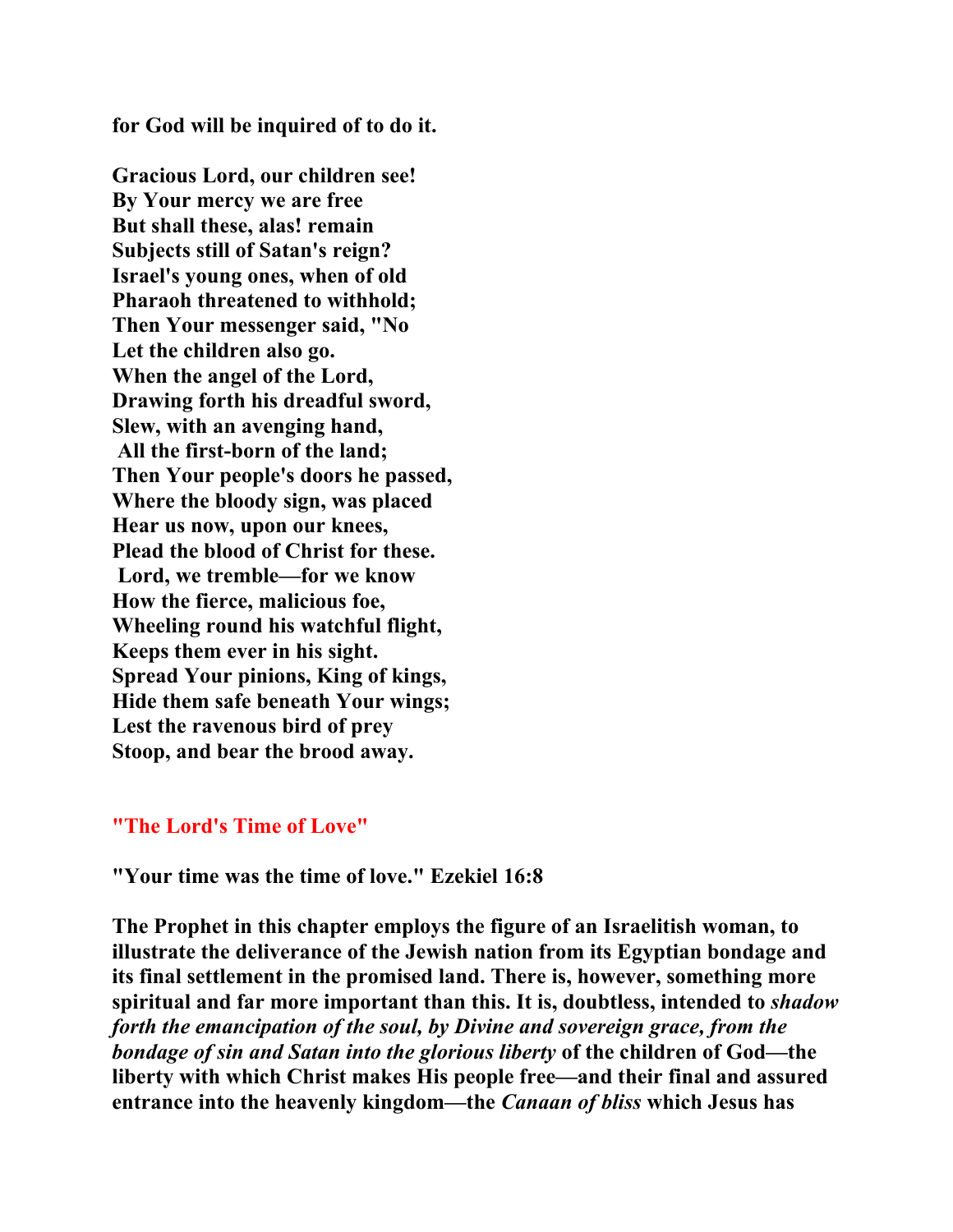**gone to prepare for His saints.** 

**The time when the deliverance was effected is termed " the time of love." It was the fixed and appointed time, ordained by God, when the people of Israel were brought out of Egypt; and their time of cruel bondage, when they sighed and cried for deliverance by reason of their cruel task-masters, is described as God's time of love toward them in their deliverance. All this is strikingly and beautifully descriptive of the** *conversion of the sinner***.** 

**There is a set time for the gracious calling of God's people, who are described as being "called according to His purpose;" and when that moment or period arrives, all God's providential arrangements are made to converge towards its accomplishment—all conspire to bring it about; and this is emphatically and spiritually termed, "the time of love."** 

**God's love towards His people is, indeed, as we shall presently show, eternal; eternal as His being: a love before all time; nevertheless, the time of its first manifestation towards them is the time of conversion, the time when they are brought up out of the horrible pit of unregeneracy, are plucked as brands from the burning, are quickened with spiritual life, and are graciously brought to realize their state of pardon and acceptance with God. Such is the elevating subject which is now to engage our thoughts.** 

**I have already discoursed to you of the heart opened by the Holy Spirit in conversion; and then, of Jesus as the great Object which the heart, thus opened, desires earnestly to see. Let us now direct our thoughts to the Divine love where these and all other blessings of grace flow. The present subject suggests two distinct parts for our consideration—the love of God to us in Christ Jesus, and its timely and gracious manifestation. "Your time was the time of love."** 

**Our first and chief subject is The Love of God Towards His People. It is the most sublime thought, the most precious theme that could possibly engage the study of angels or men. Angels have not such an interest in God's love as man, and, therefore, have no such experience of its power. God loved not** *un***sinning angels as He loved sinful man—His elect Church fallen in Adam. In this the**  *sovereignty* **and** *grace* **of His love appear in their most conspicuous and engaging light. And yet the love of God to man is the subject of their profound study. "Which things the angels desire to look into."** 

**In contemplating some of the features of the great love with which God has**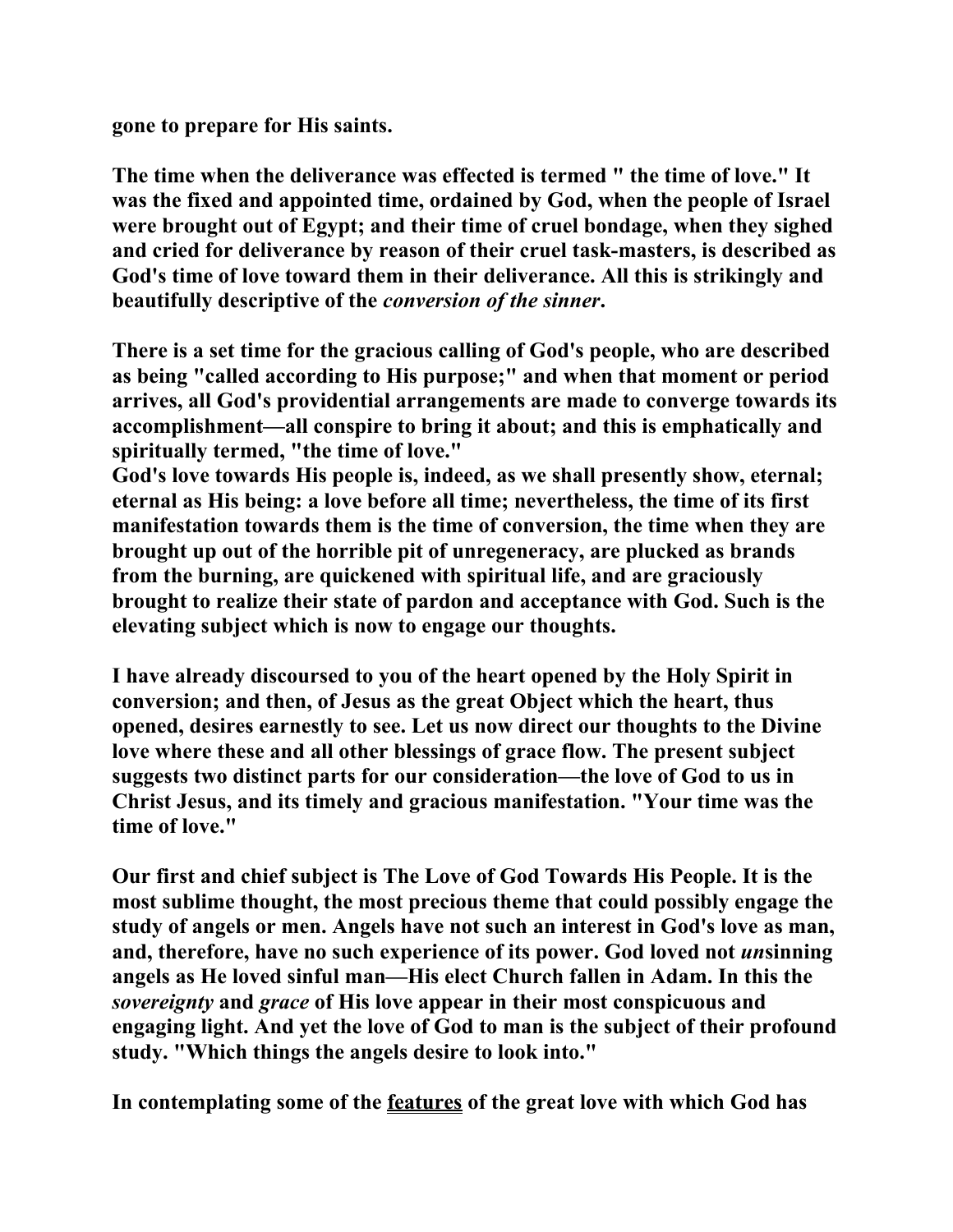**loved us, we naturally, in the outset, seek to trace this infinite ocean to its source. This conducts to that great perfection of God—His eternity. The love of God is eternal. Love is not so much an attribute as it is the very essence of God—"God is love." In language the most touching God thus addresses His Church—"I have loved you with an Everlasting Love, and therefore with loving kindness I have drawn you." Eternal Love planned the scheme of our salvation; eternal Love wrote our names in the Lamb's Book of Life, Eternal Love appointed the time and the circumstance of our conversion; and Eternal Love will keep us safely, will guide us skillfully, and will afterwards bring us to glory. High let our voice ascend to its praise; and let our holy obedience testify the deep gratitude of our hearts for the amazing love with which God loved us, even when we were dead in trespasses and in sins.** 

**The deepest homage we can pay this love, and the most grateful return we can make, is to accept it as the ruling principle of life. Let ours be a life of love love to God and love to man. Love constraining us to filial obedience to God, to cheerful service for Christ, and to acts of self-denial for our fellowcreatures. In this we shall be followers and imitators of God as His children; for all the acts of our God—the cloud that shades, as the sunbeam that brightens our path, the discipline that embitters, as the mercy that sweeten our cup—flow from His everlasting and unchanging love.** 

**It is another interesting feature of God's love that it is a divinely revealed affection. Fallen man could never have** *discovered* **the truth that God still loved him. He can make great discoveries in the geological structure of the earth, and in the planetary system, in science and in art; but left to his own powers, he could never have found out the great and wondrous fact that, "God is love." We could never have known His will but for the record God has given us of it: the Bible alone teaches us this.** 

**Where else do we read such precious declarations as these: "In this was manifested the love of God toward us, because that God sent His only begotten Son into the world, that we might live through Him;" "God so loved the world, that He gave His only begotten son, that whosoever believes in Him should not perish, but have everlasting life." And, then, where should we look for that marvellous declaration of God, but in His own Word, which we find in the first epistle of John "God Is Love"?** 

 **What an evidence we have here of the truth of the Bible! That Book must be divinely inspired, must be God's Book, which could reveal to us the fact that**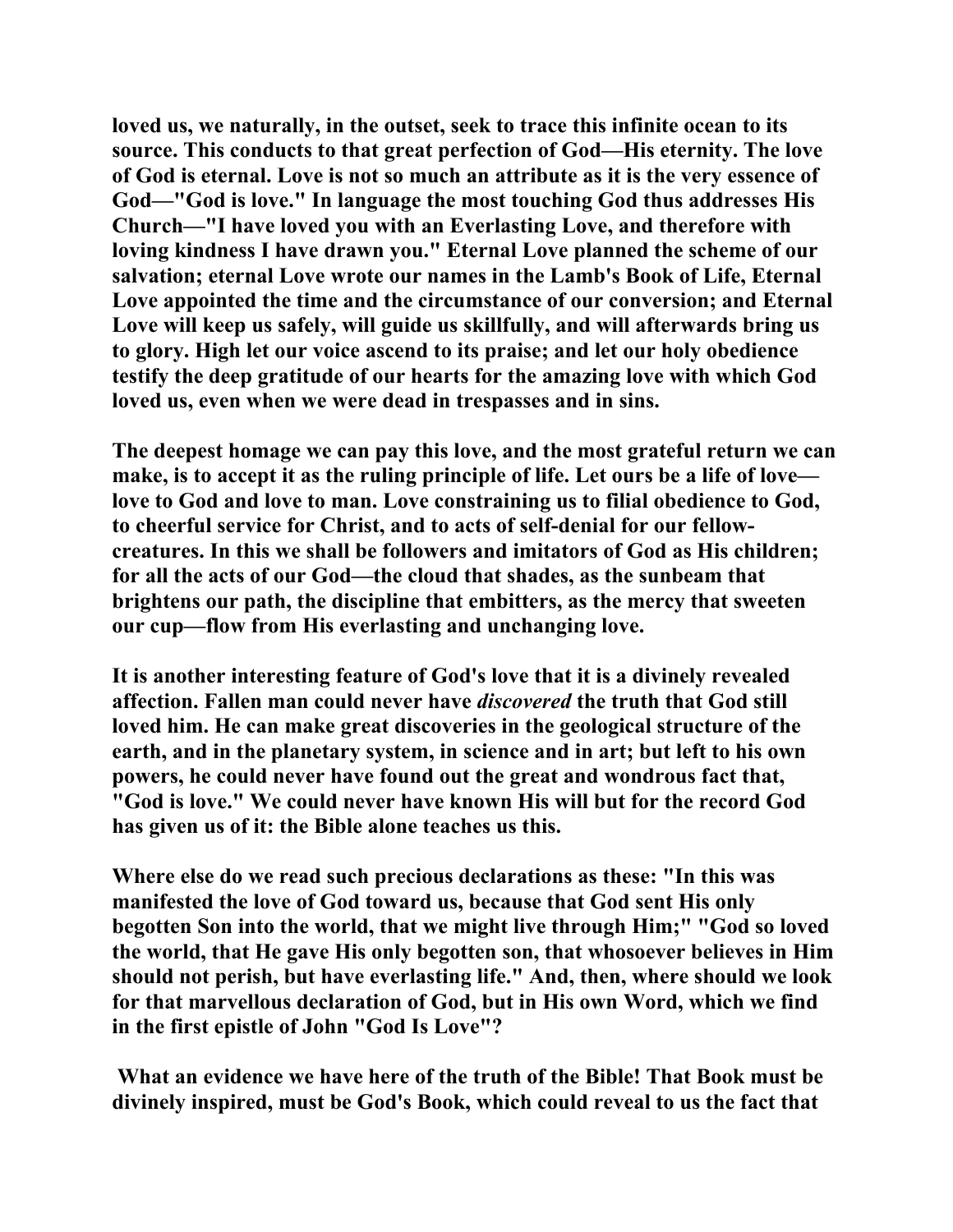**God loved us! But there is yet another revelation of this love, and another evidence of the truth of God's Word. I refer to** *our personal experience***—the love of God shed abroad in our hearts by the Holy Spirit given unto us. Do not let any of us rest content with reading the declaration of God's great love to sinners in Christ Jesus in the** *letter of the Word only***; but let us prayerfully and earnestly seek to have the witness** *within***, that God is love.** 

**All other religion is "a vain religion." True religion consists in love to God**  *influencing* **and** *sanctifying* **the whole life; nothing can be its substitute—not an orthodox creed, nor an enlightened understanding, nor great gifts, nor denominational zeal, nor beautiful worship, nor costly benevolence, nor the highest religious profession, nor the warmest natural affections can take the place of love to God.** 

**All this is pleasant and acceptable to God in its proper place, when it is the**  *fruit of love* **to Him; but it may exist apart from love, and then it is a sacrifice in which He can take no delight: "Love is heaven, and heaven is love;" but it is love to God in Christ Jesus which makes it so.** 

**We reach another feature of Divine love—its self-sacrifice. The love of the Lord Jesus to us—which is essentially the love of the Father—constrained Him to make the great sacrifice of Himself for our sins. God's gift of His beloved Son, and the willing personal surrender of the Son to die the atoning death of the cross for sinners, are instances of love's sacrifice which must ever stand alone, unsurpassed and unequaled in the history of love. The grand display of God's love to us, then, was in parting with Jesus, in finding for us a Savior so great, in sacrificing a Son so precious to save us. "He that spared not His own Son, but delivered Him up for us all, how shall He not with Him freely give us all things?"** 

**What** *blessing***, then, do you desire, what** *petition* **do you present, what** *request* **do you make which the love of God is not prepared to grant?** *Reason from the greater to the lesser.* **If God has so loved you as to give you Jesus, do you think that if you desire the renewed forgiveness of your sins, or the assured evidence of your interest in His salvation, or council to guide, or strength to support, or deliverance from any present or anticipated evil, or the supply of any pressing need, that His heart will, or possibly can, refuse you? Oh no! Venture upon His love; remind Him of what it has already done; tell Him it is your warrant to approach, that it emboldens you to ask not** *greater* **but** *other* **blessings at His hand who, having given you Jesus, has promised with Jesus to give you all**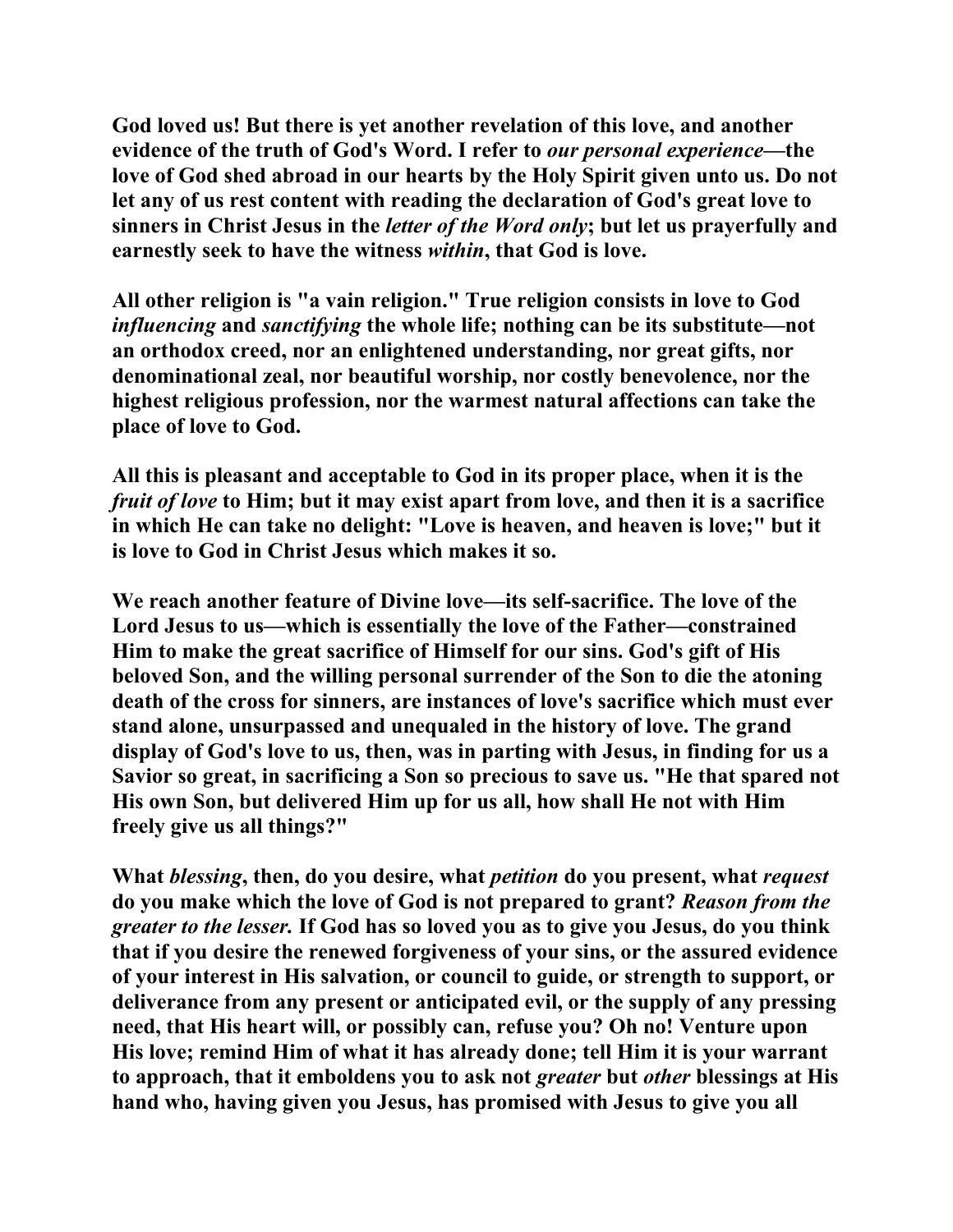**things.** 

**And what self-sacrificing love is Christ's! "Christ has loved us and given Himself for us." The whole history of Christ would be an unaccountable mystery but for the explanation which His love supplies. How otherwise could we account for the mystery of His incarnation?—"God manifest in the flesh,"—for the mystery of His sinless obedience, for the mystery of His soulsorrow in Gethsemane, for the mystery of His sufferings and death upon the cross, for the mystery of His triumphant resurrection from the grave and His glorious ascension up into heaven—could we not resolve it all into the great LOVE with which He loved us?** 

**All this was** *love's sacrifice to save our souls***—love sacrificing itself! In view of this amazing love of Christ, can you hesitate to come to Him just as you are, to be saved? Will you doubt His willingness or His ability to save you to the uttermost, if you but accept His gracious invitation in simple unquestioning faith? His invitation is—"Come unto Me;" His promise is, "Him that comes unto Me I'll never cast out."** 

**The love of God is a most free love. Even** *human* **love is** *unpurchasable***: no wealth can procure its possession, as no wealth can compensate for its lack. How much more unpurchasable must** *Divine* **love be! The love of God in Christ Jesus towards sinners must be** *spontaneous* **and** *free***, since it never could be procured by man's merit: we had forfeited all holiness, and goodness, and, therefore, had "nothing to pay." No declaration is more welcome, no truth more precious to the sin awakened heart than that it is "by GRACE we are saved, through faith,, and that not of ourselves; it is the** *gift* **of God." No words more welcome to the soul thirsting after Christ than the invitation, "Whosoever will, let him drink of the water of life FREELY."** 

**Is not this like Jesus? Is it not worthy of God, that when sin had rendered us bankrupt of all righteousness, when we had nothing of our own to plead, but**  *poverty* **and** *misery* **and** *unworthiness***; a salvation should have been provided without our own** *works***, irrespective of our own** *merit***, and proclaimed to us as ours "without money and without price"?** 

**Come, then, poor sin-burdened, guilt-oppressed soul! come you who have spent all your substance upon physicians of no value, and are nothing better but rather have grown worse,** *come and drink from the infinite fountain of the Savior's priceless love!***—drink freely and abundantly.**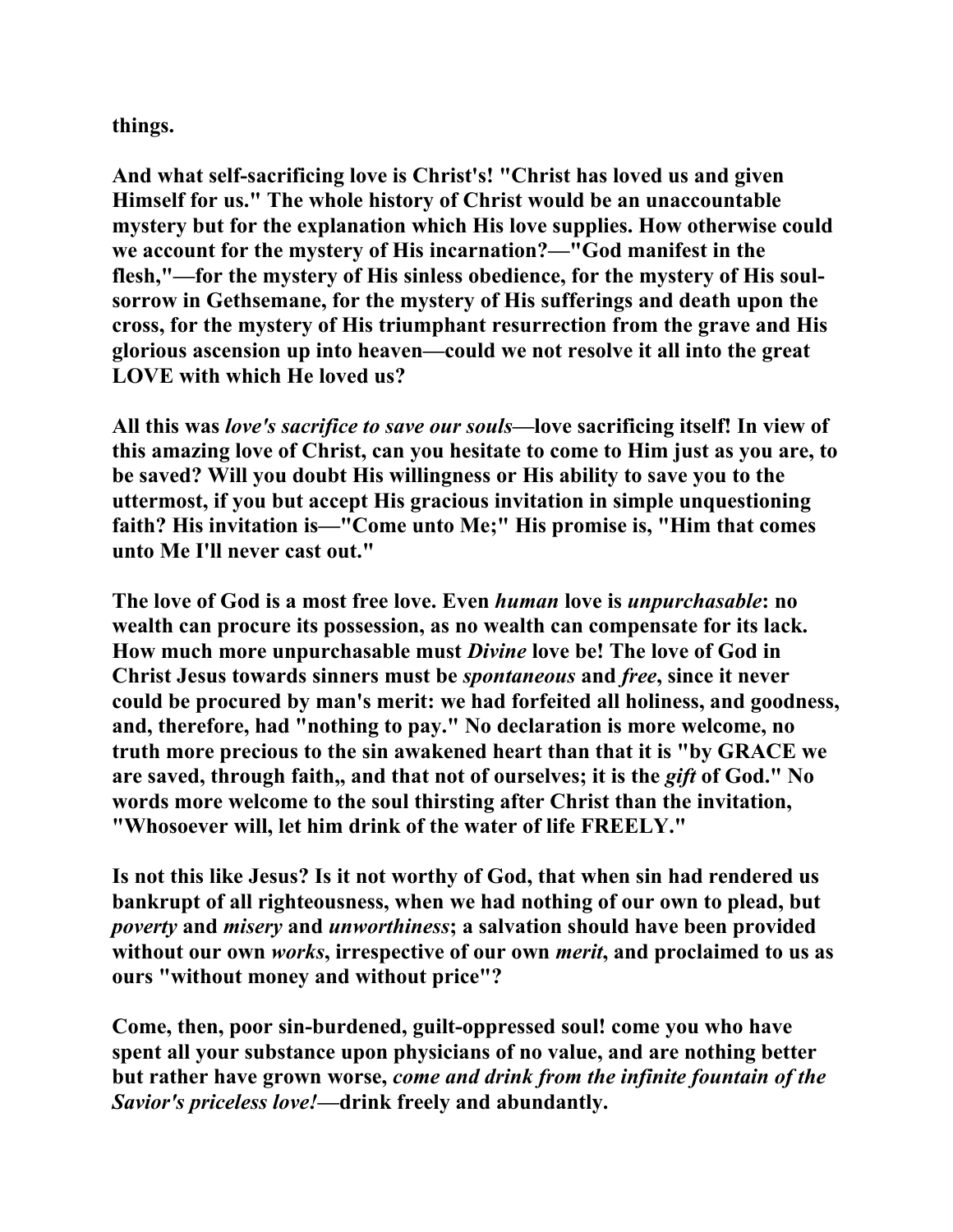**For, "the Free Gift is of many offences;" and, "where sin bath abounded, grace much more abound." "Eat, O friends, and drink; yea, drink abundantly, O beloved." "And when they had NOTHING TO PAY, He frankly forgave them both."** 

**But the Lord has His time of manifesting this love to us. The text thus expresses it—"Your time was the time of love." Although, as we have shown, the love of God to His people is an everlasting love—a love from all past eternity—yet it is revealed to us at times, and often at** *special times, in our history.* **Every individual may recall to memory some period in his life of marked and solemn interest; but none so sacred and momentous to the believer as that in which he was first made to experience God's love. There are marked epochs in his history—sacred memorials in his homeward travel lofty Ebenezers studding his wilderness pathway, upon which memory will love to linger when times and seasons are lost in eternity.** 

**Let us briefly glance at some of those times in which the love of God to us is the most conspicuous. The time of our unregeneracy is the time of the Lord's love. It is a remarkable expression of Jude's, "Preserved in Christ Jesus;" that is, preserved by the love of God in Christ Jesus,** *through the many long years of our unrenewed condition, sin, and rebellion against God.* **The whole passage is remarkable for its richness and beauty. "Those who are** *sanctified* **by God the Father,"—that is,** *set apart* **by the purpose and love of God to be a distinct and peculiar people; "and preserved in Christ Jesus,"—that is, chosen in Christ, and placed in His hands, and in Him secretly preserved from present death and from future condemnation, amid all the perils of our natural and unconverted state; "and called,"—that is, by the Spirit and grace of God, especially and effectually called out of** *darkness* **into light, out of** *self* **into Christ—"called to be saints."** 

**Now this was a marked time of the Lord's love—***His secret and hidden love. Oh how marvellous the love of God to us, as traced through those years in which we walked according to the course of this world, fulfilling the lusts of the flesh and of the mind, in which we lived without God and without hope in the world. Let the thought that God loved us when we hated Him—that His thoughts of us were peace, when ours of Him were rebellion—lay our mouth in the dust before Him, and enkindle a fresh flame of affection on the altar of our hearts.* 

**The time of the soul's conversion is the time of the Lord's love. How**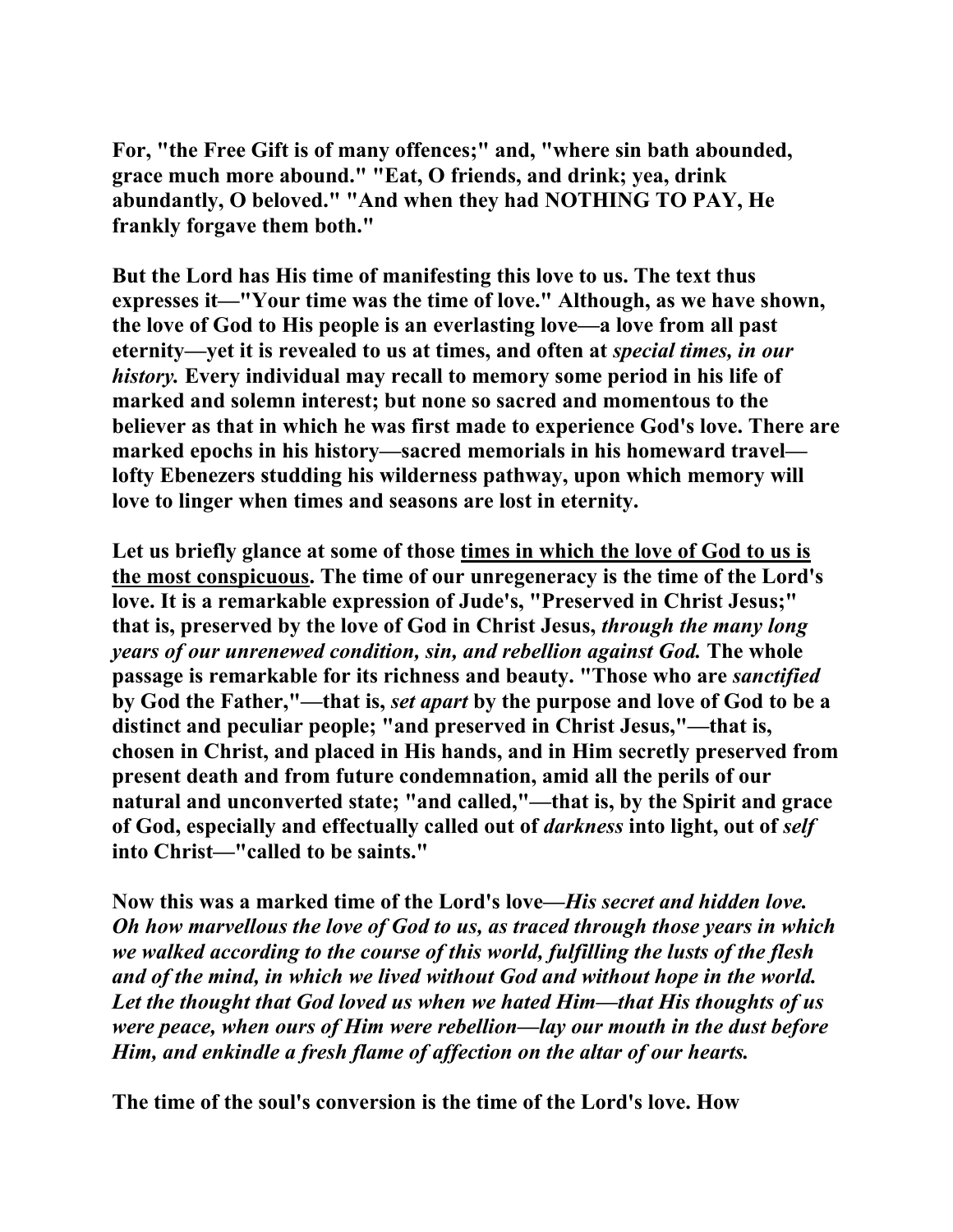**impressive His language in its spiritual application to this end! "When I passed by you, and saw you polluted in Chine own blood [margin—***trodden under foot***], I said unto you when you were in your blood, Live! yes, I said unto you when you were in your blood, Live! When I passed by (not as by**  *accident***—nothing in God's dealings with the children of men is according to what the world terms** *chance***), when I passed by according to my purpose of eternal love, knowing who and what and where you were, I saw you in your blood—not with an angered, but with a pitying eye—an eye of Divine love and infinite compassion. In your blood—wounded, weltering, polluted, wallowing in sin—I said unto you, Live! I spoke, and in a moment your soul became quickened with new and spiritual life."** 

**Such, my reader, is real conversion. O what a golden precious time of love is this! The time when Jesus approached us in** *all the greatness of His love, in all the compassion of His nature, and in all the freeness of His grace, and brought us to Himself!* **Then it was He washed away our filthiness in His most precious blood, and we were cleansed from our sin. Then it was He threw around our naked soul the robe of His righteousness, and we were justified from all things. Then it was we burst our chains, and sprang into the liberty of Christ's free men. Then it was we passed out of present condemnation into no condemnation, and sent up a shout of joy, thanksgiving, and praise, with which the arch of heaven rang.** 

**Oh, if there is one period of our history of more thrilling interest than another, if there is one spot in the landscape of life upon which the sun of memory never sets—it is that of** *our calling by sovereign grace, of our passing from death unto life, of our espousal to Jesus, of the Lord's time of revealed love to our souls, when He drew us to Himself, and said—"You are mine!"* **Other spots are draped with shadows deep and shrouding; other scenes have faded one by one from memory; but our conversion to Christ marks an epoch of our history, and forms an event of our life, the luster of which no shadow will ever dim, and the recollection of which no hand will ever efface.** *O marvellous love of Jesus!***—eternity shall resound with its praise! Love which loved us in our sins, loved us in our rebellion, loved us in our distance from God, and drew us so** *gently* **yet so** *powerfully***, so** *lovingly* **yet so** *effectually* **to His feet, and pronounced us His!** 

**Lord! through many changes have I passed, and many scenes have I witnessed, and many tokens of Your goodness and faithfulness have I received since then, but Your love to me, whose grace sought and found and brought**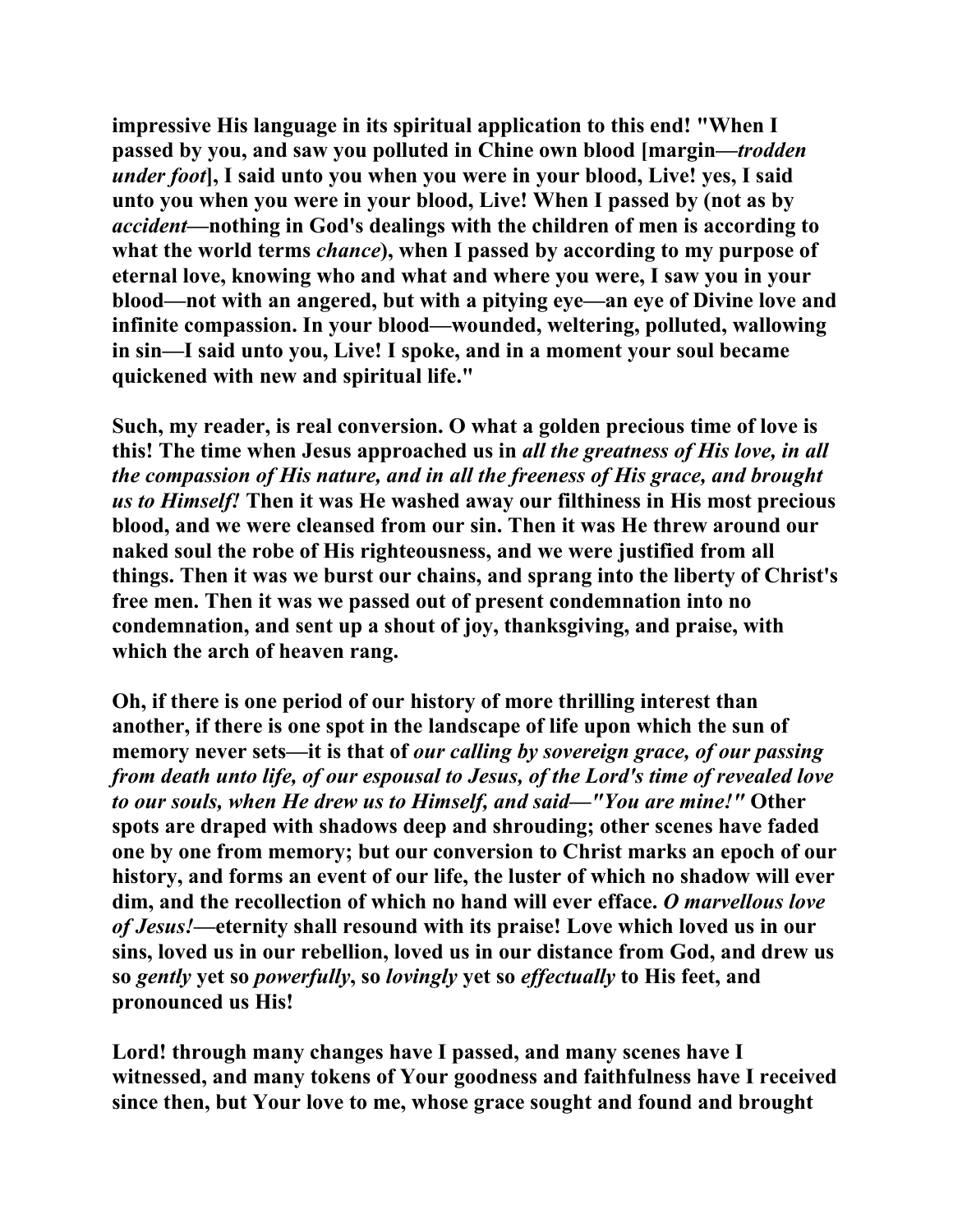**me to Yourself, will be the evergreen of my life, and my undying joy through eternity.** 

**"That was a time of wondrous love When Christ, my Lord, was passing by; He felt His tender pity move, And brought His great salvation near.** 

**"Guilty and self-condemned I stood, Nor thought His mercy was so near; When He my stubborn heart subdued, And planted all His graces there.** 

**"When, on the verge of endless pain, He gently whispered, 'I am thine' I lost my fears, and dropped my chain, And felt 'a transport all divine'."** 

**Often, my Christian reader, dwell upon this first act of God's love to you. The time of your public espousals to Christ and the Church—when standing as before the altar of consecration, you openly avowed, "I am my Beloved's, and my Beloved is mine," then gave your whole being to Him—truly was a time of love, the most solemn and memorable of your life. Oh sacred hour, when those two hearts—Christ's and yours openly united in a covenant which death itself could not disannul, and vowed eternal love and fealty! Never, never can you forget that moment; never, never can you ignore that act.** 

**When the world would win you back, and sin would tempt you to compromise, and the love which then glowed so brightly within the breast would wax cold, then let your thoughts recall the memory of that solemn and tender scene upon which so great a cloud of witnesses fixed their eager gaze, and leave all the allurements that would tempt you from Christ, and exclaim,** 

**"Jesus, I my cross have taken, All to leave and follow Thee; Naked, poor, despised, forsaken, You from hence my all shall be Perish every fond ambition, All I've sought, or hoped, or known, Yet how rich is my condition,**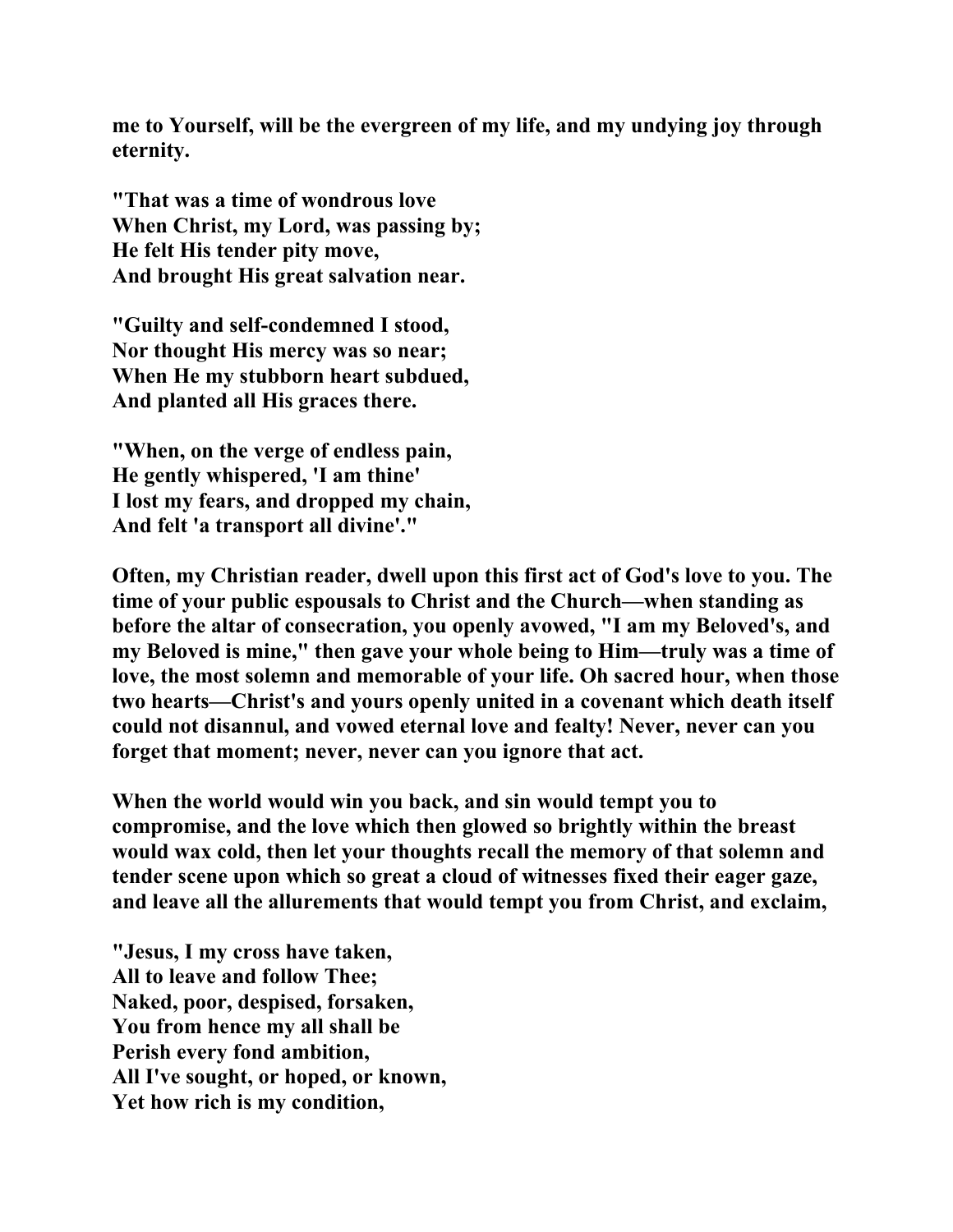**God and heaven are still my own."** 

**Affliction times, times of trial and sorrow—are times of love in the experience of the saints. Never has the Lord been nearer to us than then. Can we not testify from happy experience that the** *dark* **cloud was** *penciled with gold***—that**  *the bitter cup was sweetened with Honey***—that the chamber of** *suffering***, and the couch of** *languor***, and the house of** *mourning* **have, through the visits, the sympathy, and the grace of Jesus, been to us scenes and occasions of inexpressible love?** 

**Thus is it now, and thus it ever will be. You are, perhaps, the** *child of sorrow***, the** *subject of affliction***. Your faith is tempted, or your affections are tried, or your character is assailed, or your heart lies bleeding upon the green turf that covers all that once made it so happy, that lent to the world its attraction and to life its charm.** *Look up!* **O child of grief! Your time of sorrow, your time of temptation, your time of bereavement is the Lord's time of love to you.** 

**In love** *"He Himself has done it!"* **In love He will succor and soothe you; in love He will sustain and sanctify you; and when the rod shall have blossomed, and the affliction shall have been fruitful, and the purposes of love are accomplished, then the Lord will bring you forth as gold, and you shall testify—My time of bereaved sorrow, my time of correcting grief, was His time of unutterable love!** 

**A word to two classes of my readers. Unconverted sinner! the present is the time of God's love in Christ Jesus. The time of the preaching of the Gospel, the time of holy Sabbaths, the time of religious opportunities is the Lord's time of love for souls. Oh that you were awakened to know the time of your visitation, and to flee to Christ while it is today, and to call upon God while He is near. You may be seized with unexpected illness, or may be suddenly summoned into eternity. O terrible thought! to be arrested by a disease fatal to all religious thought and feeling; to be surprised by death in a state of unpreparedness to meet God.** *Fly to Jesus!* **He waits to be gracious! escape for your life, for "now is the accepted time; now is the day of salvation."** 

**Be cautious, saint of God, of attempting to antedate the events of your future history.** *The times and seasons are under the control of your heavenly Father***; and when the time shall come—the time of adversity, of suffering, of death with it will come the** *love that keeps you***, the** *grace that sustains you***, the**  *sympathy that soothes you***, and the** *power that will safely conduct you out of it*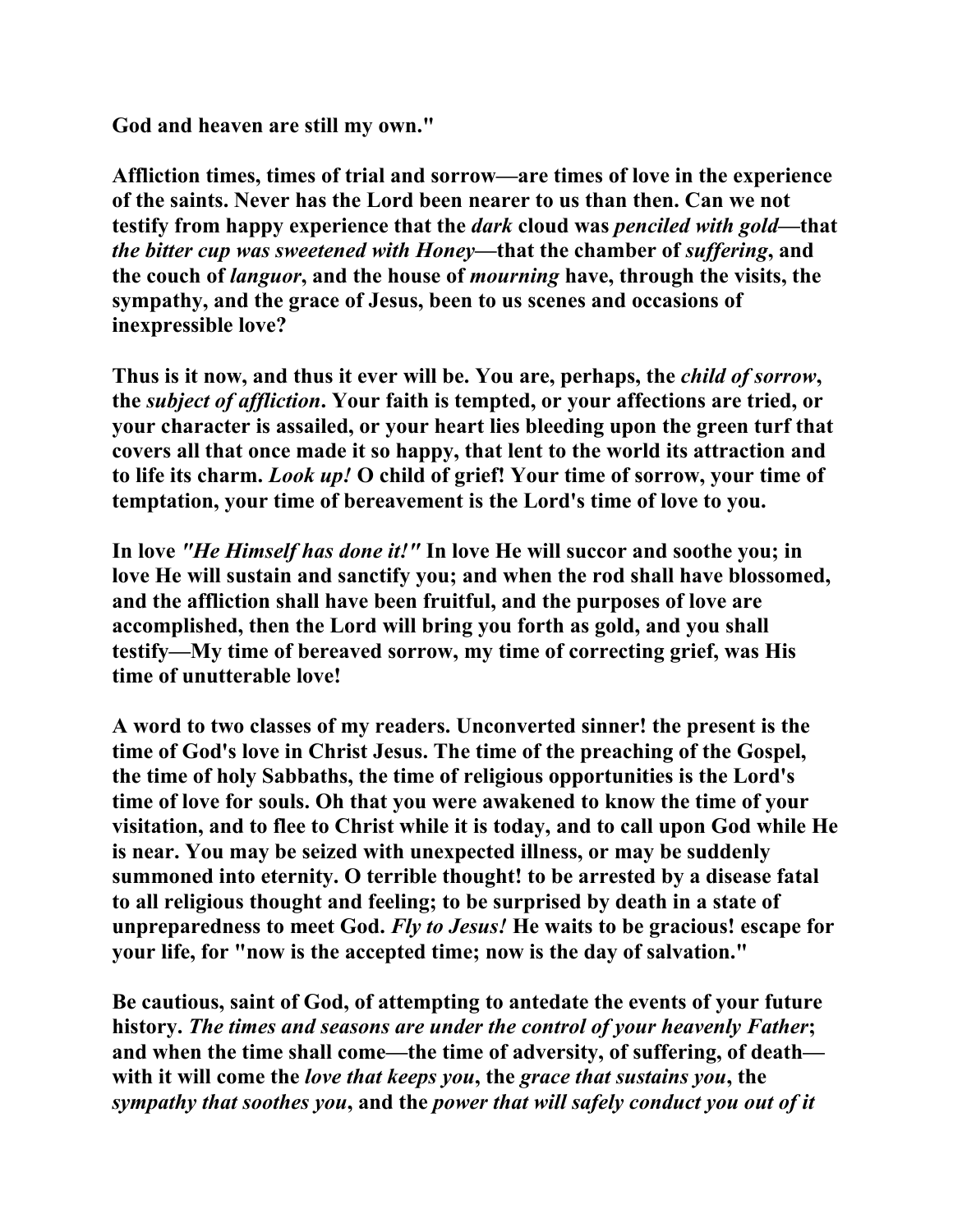*all***, "tried, purified, and made white," to the glory and praise of Him that loves you.** 

**"My times are in Your hands;" let this be the calm conclusion of your simple, trustful, hopeful faith, leaving all with Jesus. Be it your only solicitude and aim, by patient continuance in well doing, and by a meek, quiet, and submissive spirit in suffering, to glorify God in the day of visitation.** 

**"Give to the winds your fears, Hope, and be undismayed God hears your sighs and counts your tears, God shall lift up your head.** 

**"Through waves, and clouds, and storms He gently clears your way Wait on His time—the darkest night Shall end in brightest day."** 

## **Christ Not Hidden**

**"But He could not be hid." Mark 7:24** 

**Christ's popularity was in the ascendant when the incident occurred which introduces to us these remarkable words. Delighted with His wonderful and beneficent works, the people sought by force to make Him a King. But that the Scripture concerning Him might be fulfilled—"His voice shall not be heard in the streets" (that is, no popular commotion or excitement shall attend His steps)—He retires into the country round about Tyre and Sidon, and seeks concealment in a private dwelling: "but He could not be hid."** 

**A Canaanite woman who had a suffering child, with a depth and perseverance of love which only a mother knows, tracked His steps and found Him in His retreat. Our Lord, at first, though she had discovered Him, veils from her His pity and power. "Jesus said unto her, Let the children first be filled: for it is not right to take the children's bread, and to cast it to the dogs. And she answered and said unto Him, Yes, Lord: yet the dogs under the table eat of the children's crumbs. And He said unto her, For this saying go your way; the devil is gone out of your daughter."** 

**Such is the touching narrative which suggests and illustrates the interesting**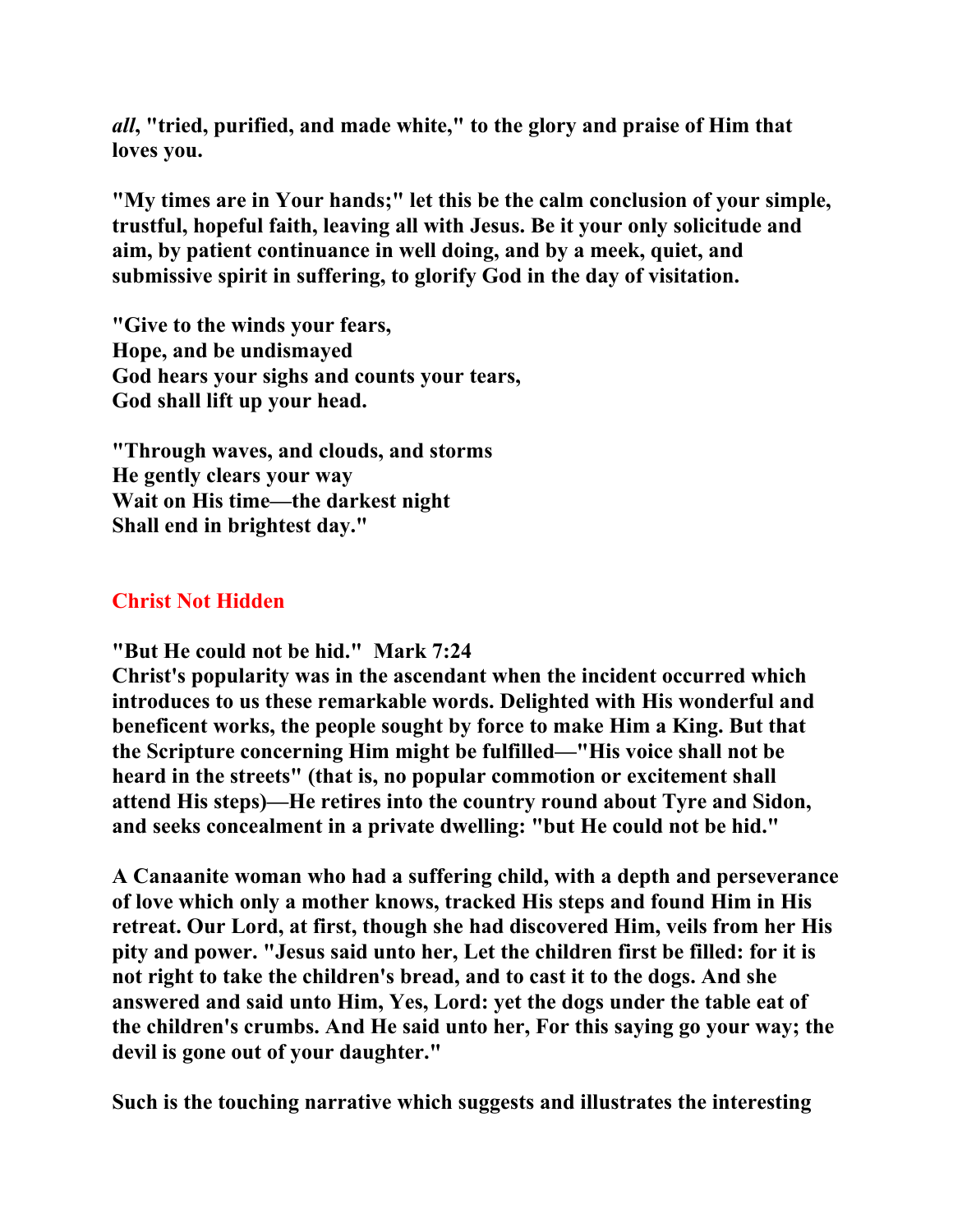**subject which is now to engage our thoughts, namely, the impossibility of Jesus concealing Himself from those who are set upon an earnest and persevering search for Him. And yet there is a part of Christian experience which would seem at times to contradict this truth. There may be events in God's providence and stages of the believer's travail in which there is, for the time, the hiding of Christ, as it were, from their view. This is the dark background of our delightful picture which, with a view of enhancing its brighter aspect, it may be profitable for a moment to look at.** 

**But before doing this, let us briefly take a more extended and solemn view of the subject, and remark that** *Christ is a hidden object to the unregenerate***. The world knows not Jesus: He is a stranger in the land. In Him is the prophecy of Isaiah fulfilled, He is "as a root out of the dry ground: He has no form, nor loveliness; and when we shall see Him, there is no beauty that we should desire Him."** *Ignorance* **veils their understanding,** *sin* **closes their hearts,** *guilt* **darkens their conscience. And although Christ is lifted up before them in the preaching of the Gospel, until the veil is removed from their hearts they see Him not: so awfully verified in them are the words of the Apostle—"If our Gospel is hid, it is hid to those who are lost; in whom the god of this world has blinded the minds of those who believe not, lest the light of the knowledge of the glory of God in the face of Jesus Christ should shine unto them."** 

**Earnestly pray, my reader, that this appalling picture may find no resemblance in you! If still unconverted, it most assuredly and solemnly does. Christ is hidden to your spiritual eye; other objects conceal Him;** *selfrighteousness* **veils Him; the** *world* **hides Him; the** *creature* **obscures Him. And thus Jesus, the only Being** *essential* **for you to know, and** *worthy* **of your sight and deserving of your love—in whose hands your eternal destiny is lodged, who can raise you to heaven or sink to hell—is** *deeply, darkly hidden from your view.* 

**Christ, too,** *is hidden from the mere religious professor***. How many there are holding the oil less lamp of Christian profession, to whom the rebuke of Christ, addressed to one of His disciples of old, will apply,—"Have I been so long a time with you, and yet have you not known Me?" Christ has been with you O nominal professor, in the ministry of the Word, in the institutions of His Church, in the examples of His saints, and in the dealings of His providence; and yet you have not** *spiritually***,** *experimentally***, and** *practically* **known Him.**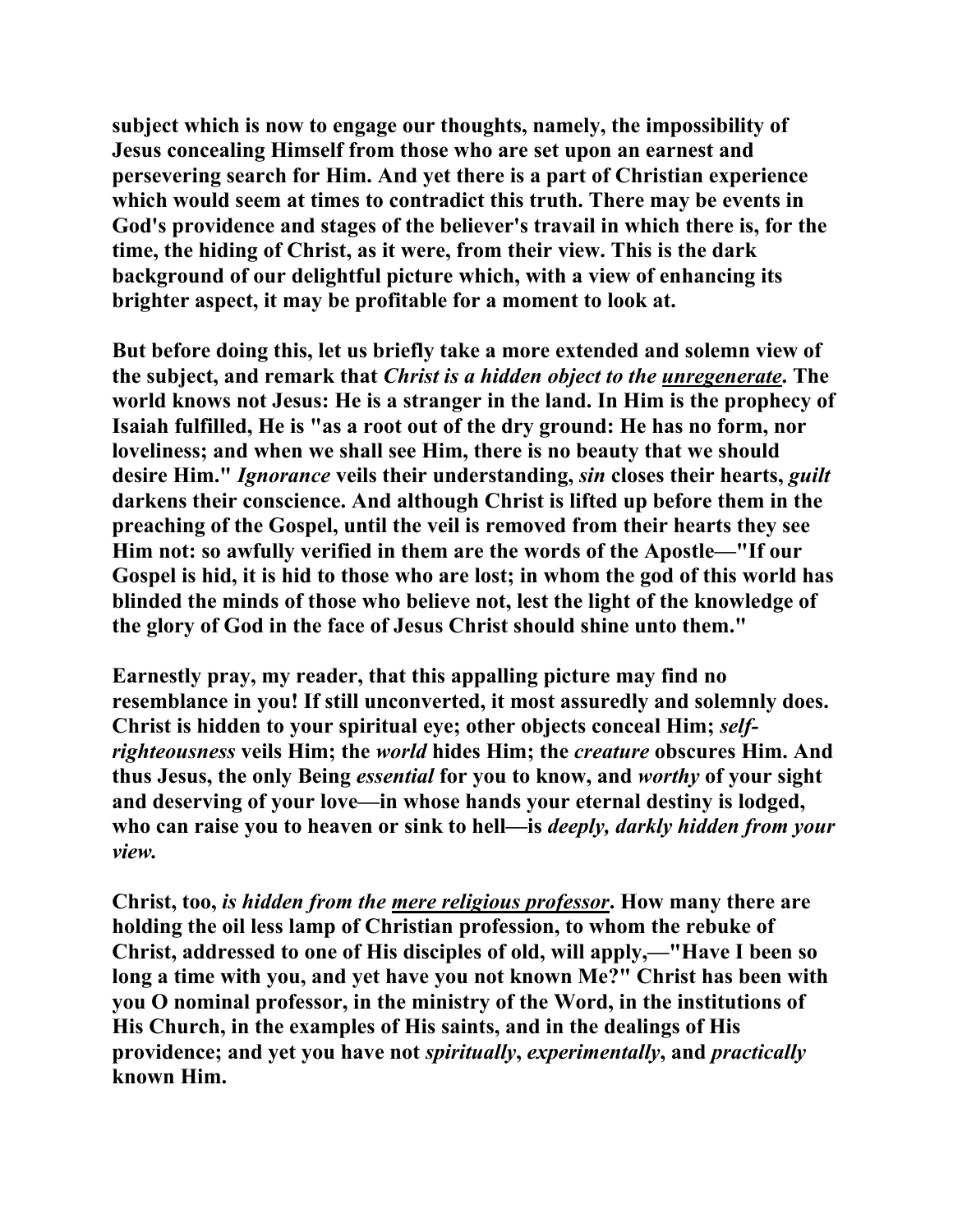**He is still, as to any** *vital saving knowledge***, a hidden Christ to you. Awake up from your religion of form, get the oil of converting, quickening grace into your heart, for the Bridegroom is speedily coming and you must go forth to meet Him. Oh terrible meeting, if it be found that until that solemn moment Jesus had been, through all the long years of your religious profession, but a hidden Savior!** 

**In the ministry of how** *many who profess to preach Him is Christ hidden!* **I utter the sentiment not in a uncharitable spirit—more in pity than in anger when I assert that all who preach religious duties in the place of faith—all who overlay Christ with the flowers of human philosophy and learning—all who pluck the crown of Deity from His brow, and who either preach His Atonement with reserve, or keep it back altogether—all who heed the popular cry, "Prophecy not unto us right things, speak unto us smooth things, prophecy deceits,"—all who thus, in their ministry,** *veil* **the Lord Jesus Christ from the longing eye of His saints, forcing from them the bitter lamentation, "***They have taken away my Lord***, and I know not where they have laid Him," must rank with those who preach** *a hidden Christ***, entombing Him as in a sepulcher, and rolling a great stone at its mouth.** 

**For all such preachers of a "false Christ," let your earnest prayer ascend to God, that the Savior may be discovered to them. And let your fervent prayer also ascend for those who faithfully aim to preach Christ crucified—that they, by His gift of grace, may exalt Him higher and yet higher. O, that there were less criticizing of the ministry and more prayer for the minister! then would our profiting appear unto many.** 

**But we reach now our main subject—an interesting page of Christian experience. The saints of God often have to complain of the visible withdrawal of the Lord's presence. The language of God addressed to His Church in the prophecy of Isaiah seems to intimate this—"For a small moment have I forsaken you; but with great mercies will I gather you. In a little wrath I hid my face from you for a moment; but with everlasting kindness will I have mercy on you, says the LORD your Redeemer." Such, too, was the complaint of the Church of old—"By night on my bed I sought Him whom my soul loves: I sought Him, but I found Him not. I opened to my Beloved; but** *my Beloved had withdrawn Himself, and was gone***: my soul failed when He spoke: I sought Him, but I could not find Him; I called Him, but He made me no answer."** 

**Such a dreary path in the Christian pilgrimage he is often called to tread.**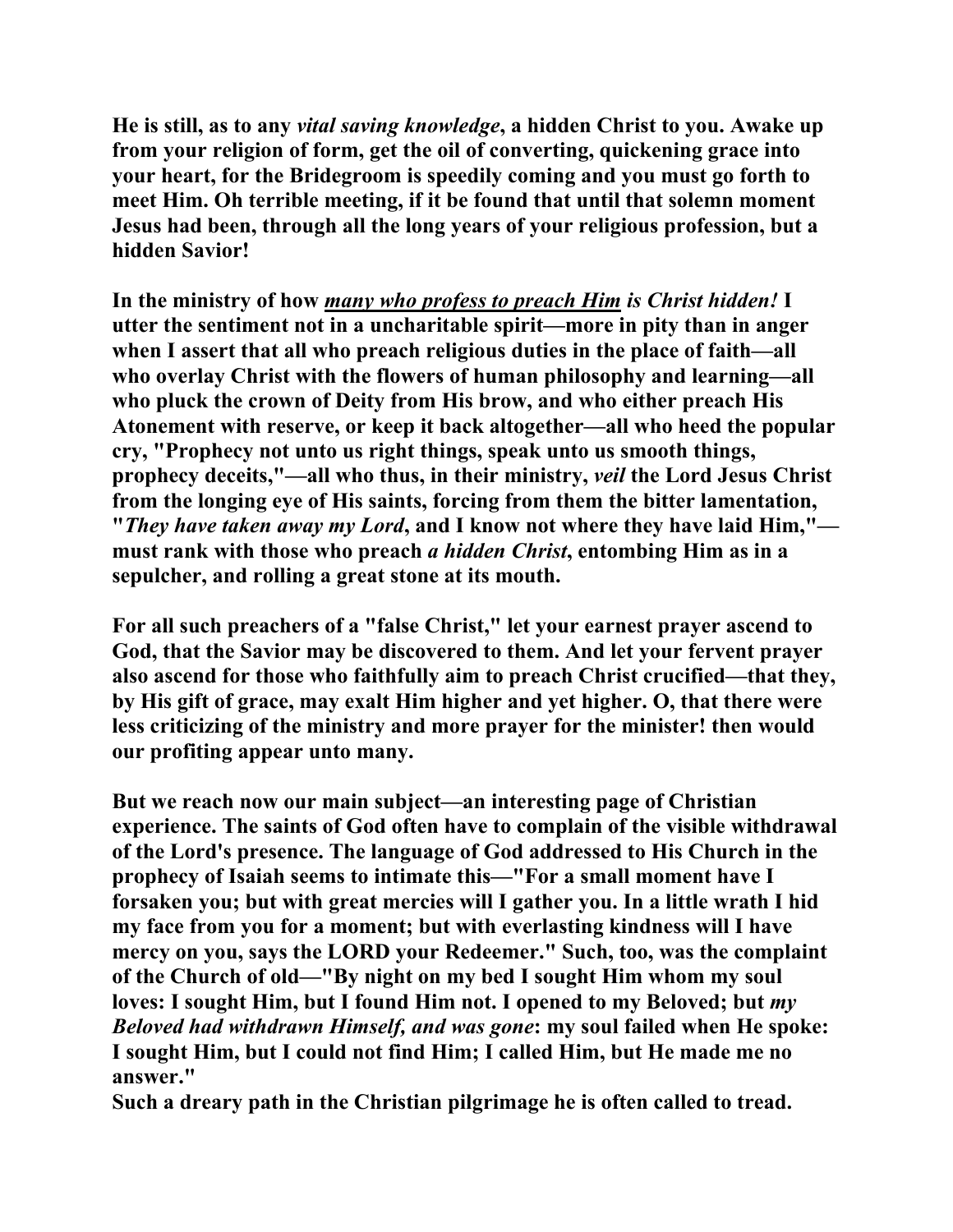*Jesus is for a while hidden to the longing eye.* **Like the holy women at the tomb, they seek Him, but He is not there. Like the sad and pensive disciples journeying to Emmaus, they were kept from recognizing him, and He is veiled from their sight. He is, as it were, a hidden Christ. Is this your present experience, my Christian reader? Be not cast down. All the saints, more or less, have left their footprints along this path. Even Jesus Himself has trodden it.** 

**One of the darkest and most terrible pages of His history was** *His desertion upon the cross***—was the hiding from Him of His Father. Listen to the cry, "My God! My God! why have you forsaken Me?" O how completely was Christ one with His people in all the stages of their homeward travel!** 

**And this may be the path you are now treading dreary and lonesome. Jesus is to you as a** *hidden* **Savior. Sin may have forced His momentary withdrawal, unbelief may veil Him from your vision, or deep sorrow dim your eye. But be of good cheer! His hiding is** *but for a moment***. He will return again, and restore to you the joys of His salvation, and you shall once more walk in the light of the Lord.** 

**This conducts us to our second thought—the impossibility that Christ should be really hid. "But He could not be hid." In what respects is this true? His essential glory cannot be hid. Veiled, indeed, was His Godhead in flesh: yet even this was but partial. There were occasions in His history when through the veil of His humanity the rays of His deity burst forth with convincing and overpowering effulgence. For example: on the occasion of His first visit in Cana of Galilee, it is recorded that, "He manifested forth His glory, and His disciples believed in Him." Again: on the occasion of His Transfiguration His divine glory shone round about Him, and His disciples were "eyewitnesses of His majesty." Thus His Divine dignity, glory, and, power cannot be hid. Men may deny His Godhead and reject His Atonement, but as well may they attempt to blot the sun from its sphere or to stop the progress of the earth round its center, as to hide the glory of His Deity, or impede the advancing conquests of His death.** 

**The orb of His majesty has arisen, and His enemies cannot extinguish it; the tide of His truth has set in, and error cannot arrest it; His kingdom is established in the world, and the gates of hell shall not prevail against it. My reader, if you are on the side of Christ and His truth, you are on the strong and the victorious side. There is no neutrality here. We are either for Christ,**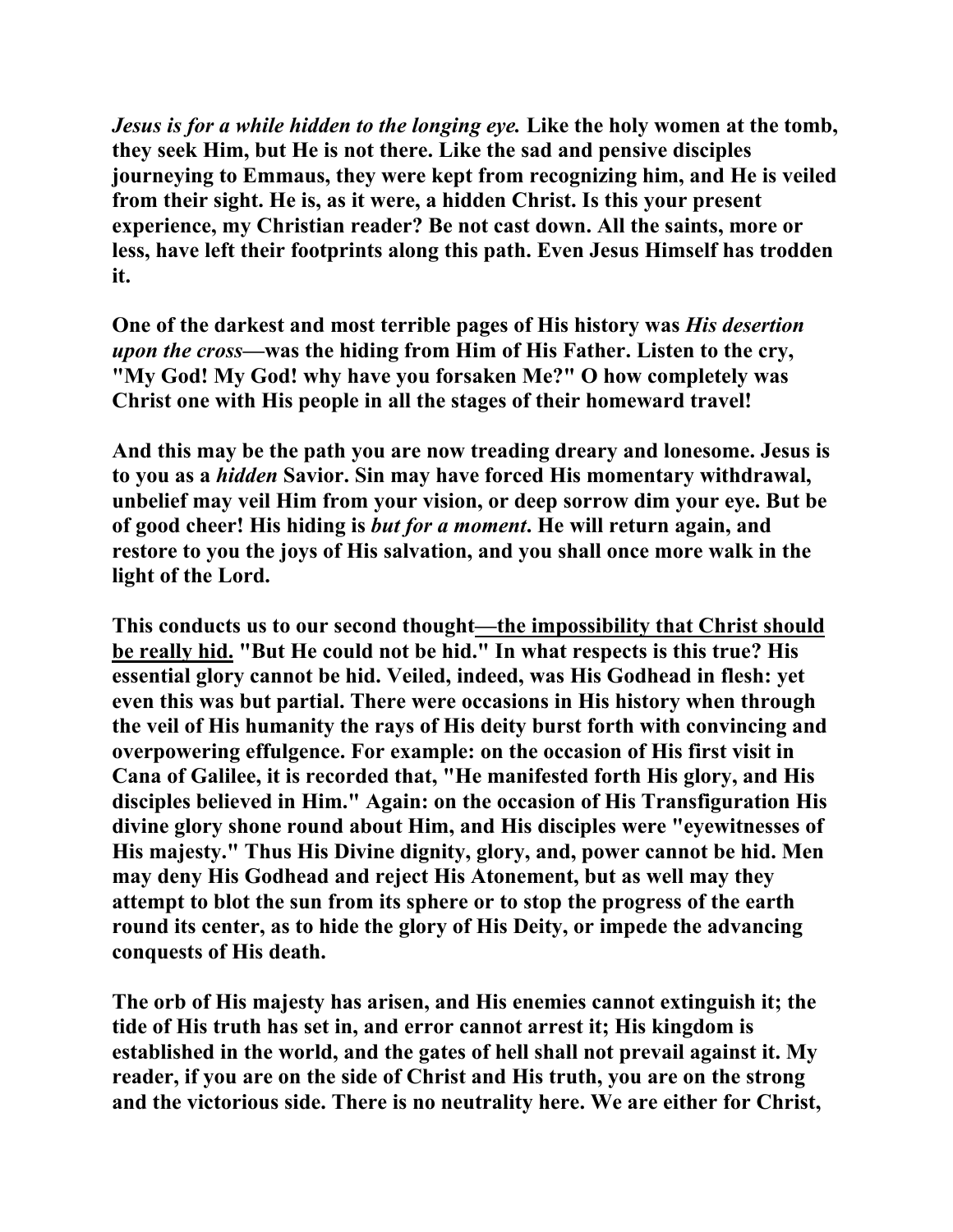**or we are against Christ. "He that is not with Me is against Me," said the Lord. See that you are with Christ; your heart with Him, your talents, your influence, your time and your worldly substance—all, all for Jesus.** 

**Valiant for His truth on the earth, vindicating the honor of His name, and devoted to the advancement of His kingdom in the world, and, above all, living the holiness of His Gospel, you follow the banner of Him who will lead you from conquest to conquest, and finally to glory, honor, immortality, and eternal life!** *Oh, is not this worth the struggle with sin, the mortification of the flesh, a crucifixion to the world, and a life of self-denying consecration to Jesus?*

**The love of Christ cannot be hid; His whole life was a life of love.** *Every word* **He spoke was the echo of love;** *every act* **He performed was the deed of love;**  *every tear* **He shed was the sensibility of love;** *every pang* **He endured was the suffering of love. O how Jesus loved! It was impossible that His love, which blazed out more brightly than the noonday sun, could be concealed: His love is as visible to us now.** *Satan* **seeks to conceal it by his suggestions,** *unbelief* **would rob you of it by its doubts,** *sin* **would wrest it from you by its guilt, even**  *sorrow* **would enshroud it in some dark cloud. Nevertheless, the love of Christ is too divine and too human, too great and too free to be a concealed and unknown thing.** 

**Behold it, my reader! It unveils its bosom to you; it opens its door to you; it holds out its hand to you; it invites you to approach in the deep consciousness of your sin and misery, your emptiness and poverty, and accept in faith the costliest gift it can bestow, the greatest blessing it can confer, even the present entire pardon of your sins and a full, free justification of your person. Thus will the all powerful love of Christ burst through every barrier of unbelief, lay low every mountain of sin, penetrate every shade of sorrow, and stand before the believing soul, a love unparalleled and unrivaled, which no cloud veil can conceal, and which many waters cannot quench.** 

**The willingness and ability of Christ to save sinners cannot be hid. The world is filled with too many witnesses for this. Every truly converted sinner, every loving gracious soul is a lasting monument of the salvation of Jesus—a living witness to His power and His grace in saving to the uttermost all that come unto God by Him. With so great a cloud of witnesses, then, to Christ's reception of poor lost sinners, need you, my reader, despair of being saved? What! will you be the one solitary exception? Will you be the first to perish at His feet—to die suing out your pardon beneath His cross—sent empty and**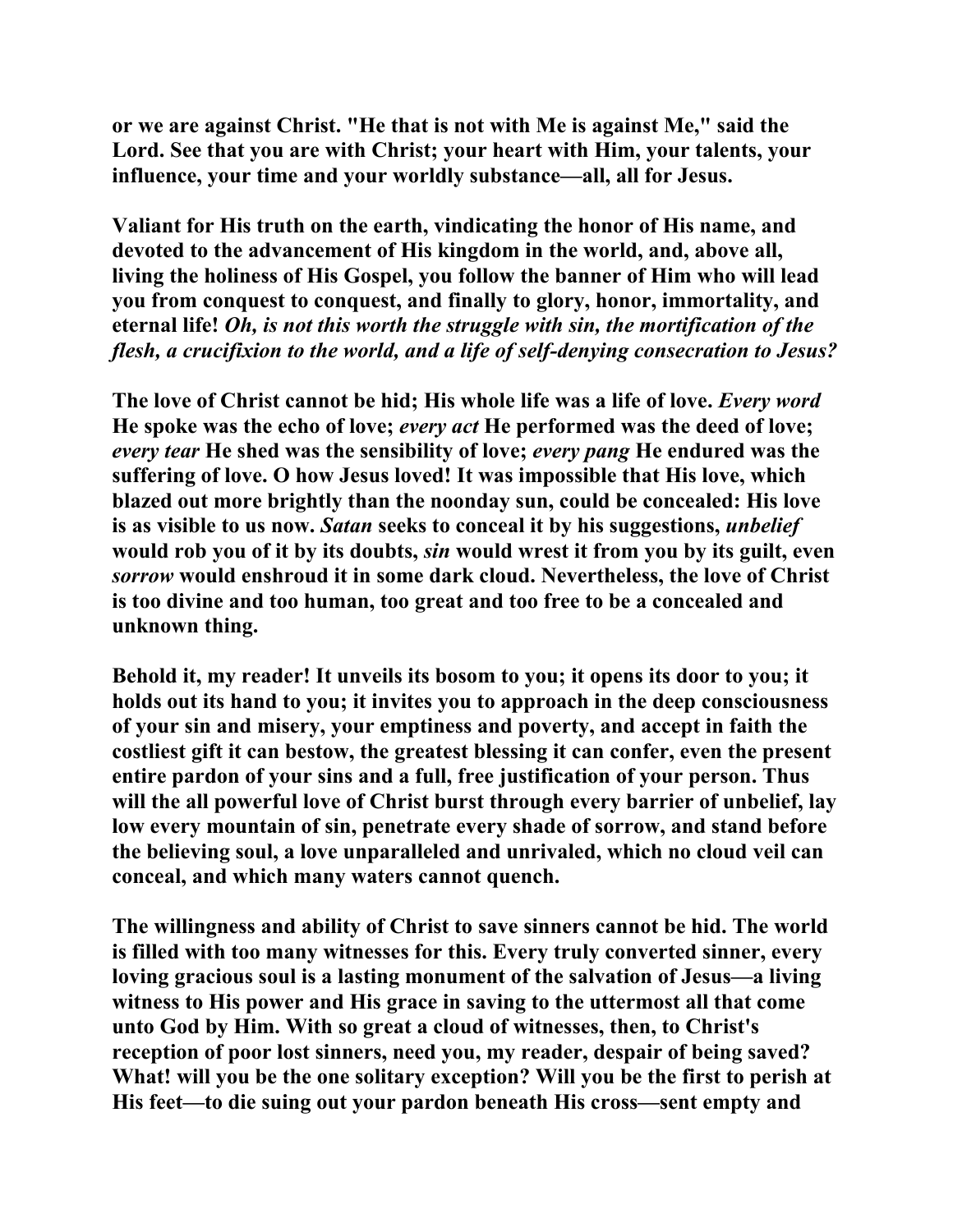**unblest away from the door of His mercy, at which you have so long anxiously and beseechingly knocked? Oh no! never! Arise, and go into the royal presence of the King of grace, exclaiming,** 

**"Perhaps He will admit my plea, Perhaps will hear my prayer; But if I perish I will pray, And perish only there.** 

**"And if I die with mercy sought, When I the King have tried, This were to die-delightful thought! As sinner never died."** 

**And who are they who really find Jesus? First, the sin-burdened find Him. To whom else can they go? To whom more fitly? To whom more immediately? Jesus is the Sin-bearer of His Church. God the Father laid upon Him the transgressions of His people, and for them He made His soul an-offering for sin. And when the Holy Spirit convinces the soul of its sin and guilt and condemnation, under the guiding of the same Spirit it sets itself upon the work of seeking Christ; and, seeking Him earnestly and perseveringly, it finds Him—for, He cannot be hid. Press on in your inquiry and search, O sintroubled soul, through all difficulty and opposition and discouragement—for you shall find Him. It is impossible that He can hide Himself from you. His invitations and His promises assure you of this—"Seek, and you shall find."** 

**The soul-distressed and perplexed believer finds Him. The Lord permits soultrouble that we may be set upon seeking Him. You are anxious about an assured interest in Christ; you are filled with fear and alarm lest this new discovery you have made of indwelling sin should prove from past experience a deception, and your present hope a lie. You are perhaps troubled with vain, sinful, blasphemous thoughts, and you know not how to reconcile their existence and assault with the divine nature in your soul and the love of God in your heart.** 

**But this experience have all the saints;** *all have trodden this path to glory.* **No saint has arrived there without a fearful struggle with sin; no believer has reached the realms of bliss without many a shaft from the adversary, and with the scar of many a wound, which shall go with him to glory to testify to the zeal, faithfulness, and love with which he fought the battles of his Lord. All**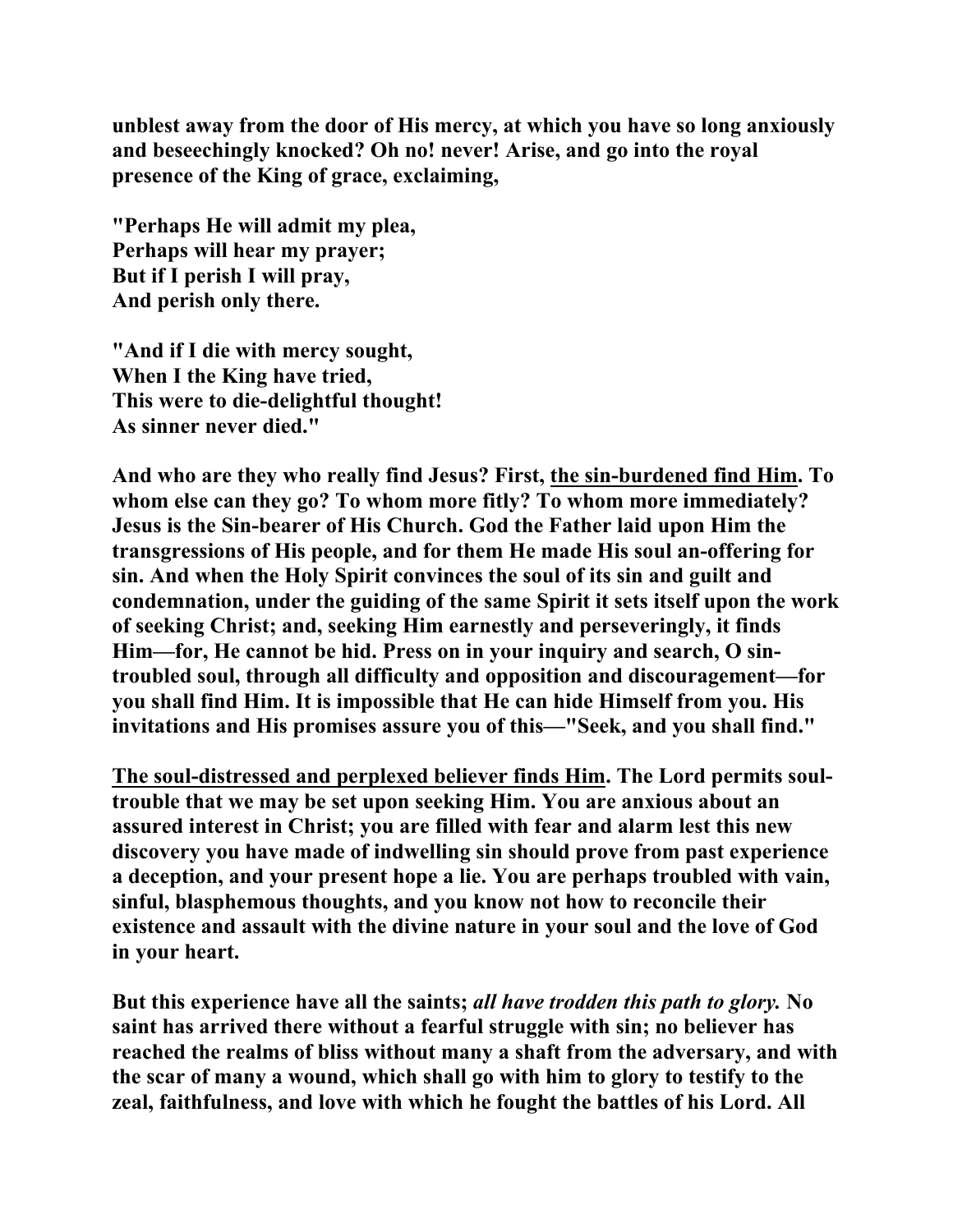**such shall find Jesus a merciful and faithful High Priest, succouring those who are assailed, delivering the godly out of temptation, and quieting the fears of His saints with the assured truth that the spiritual warfare they discover within is the result of two opposite principles—sin and grace; of two diverse natures—that of the first and that of the Second Adam.** 

**The tried and afflicted find Jesus. Where can we repair with our sorrows but to Him? They are sent for this end. We have, perhaps, been insensible to Christ's attractions, and have not yielded to His drawings; and now** *He has sent the rod that drives us to Him!* **Oh how often does He visit us with trouble, that it may stir us up to seek Him. It is recorded of Manasseh that, "when he was in affliction, he sought unto the Lord his God." Blessed discipline that sets us upon the search for Christ!** 

**He has, perhaps, for some time been to us as a hidden Christ. We have followed Him, like Peter, afar off. Our love to Him has chilled; our zeal for Him has waned; our desires for Him have lessened; our heart has gone after other loves. But, bent upon our restoration, He sends pining sickness, or crushing adversity, or heart-breaking bereavement,—the rod of correction in one or more of its many forms; and then we discover the real state of our souls—at what a distance we have been walking from God, how little of our hearts Jesus possessed; and, like the Church of old, we arise and go about the streets, and inquire, "Have you seen Him whom my soul loves?"** 

**Blessed discipline, we again exclaim, that results in setting us upon the errand of searching out and finding Christ.** *To whose love so tender, to whose sympathy so compassionate, to whose support so effectual, and to whose power so mighty can we disclose our sorrow as Christ's?* **There is not a being in the universe who so loves and cares for you as Jesus, and into whose precious presence we have such immediate access as His.** 

**The poor penitent, returning backslider finds Christ. And who more needs to search and find and experience His restoring grace than one who has** *felt* **the love of God, has** *tasted* **that the Lord is gracious, and who has** *fed* **in the green pastures where Jesus leads His flock and causes them to lie down; but who, yielding to the devices of his own heart, the allurements of the world, and the temptations of Satan, has departed from the Lord into bypaths and forbidden ways of sin and folly, walking no more with Jesus.** 

**Has the Holy Spirit enkindled in your heart godly grief, holy, tender**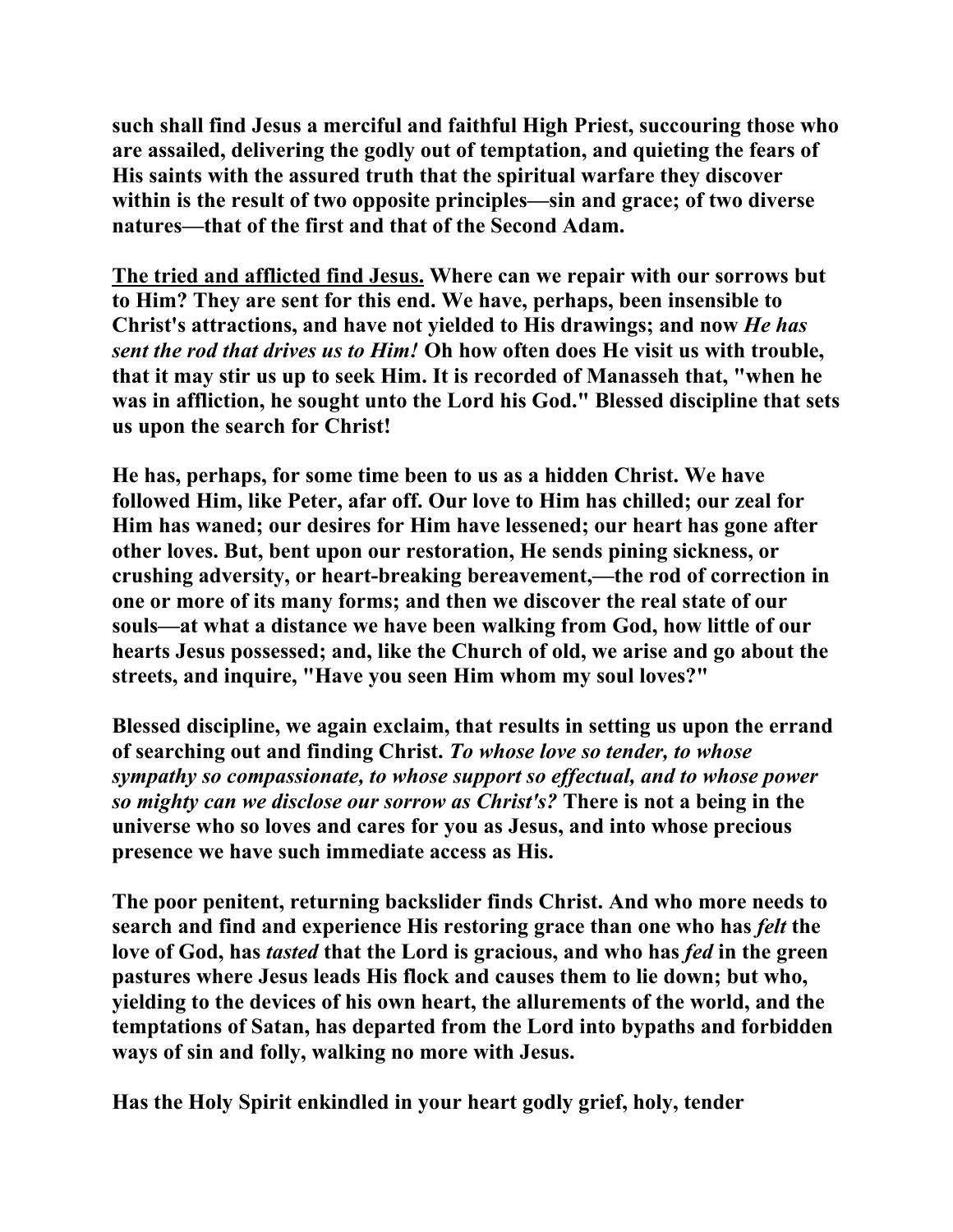**contrition? Are you God's repentant Ephraim, bemoaning yourself, ashamed and confounded, exclaiming, "Turn unto me, and I shall be turned"? Are you like Christ's Apostle, Peter, "weeping bitterly" at the sad remembrance of your backsliding? O betake yourself to Christ, who, though He may long have been to you as a hidden Savior, will yet be found of you again, receiving you graciously, loving you freely, and turning His anger away from you.** 

*O the joy of Christ's heart over one stray sheep returned to the fold!* **Wandering child of God! backsliding believer, return! This is His own invitation. "Return, backsliding Israel, says the Lord; and I will not cause my anger to fall upon you: for I am merciful, says the Lord, and will not keep anger forever."** 

**"Return, O wanderer! Return, And seek an injured Father's face; Those warm desires that in you burn Were kindled by restoring grace."** 

**In conclusion, let us not forget that** *we would never have found Jesus, had He not first sought and found us!* **If you have taken one step towards God, it is because He has taken ten thousand steps towards you. His language is—"I am sought of those who asked not for Me; I am found of those who sought Me not."** *He first began the work of grace in your soul, inspired the first desire, created the first throb of life, and kindled the first spark of love!* **O give Him the praise due to His great and Holy name; and ever acknowledge by your holy walk, your loving return of obedience, of service, and of patient endurance of suffering, your eternal indebtedness to the grace that sought you out in the cloudy and dark day, and brought you to Jesus.** 

**Be watchful against everything that would hide Christ from your view. The world is a very Christ-obscuring object—guard against its encroachment; you cannot, in your march to heaven, take Christ in one hand and the world in the other. You and the world must part, however self-denying the struggle, if you would walk with God.** 

**Sin is a Christ-obscuring object: pray against its power. Nothing is so Christ veiling as tampering with sin, as a wilful dallying with unholy temptation, as guilt upon the conscience, unconfessed, uncleansed, unforsaken.** 

**Distance in our devout walk, the restraining of prayer, the infrequent visits to**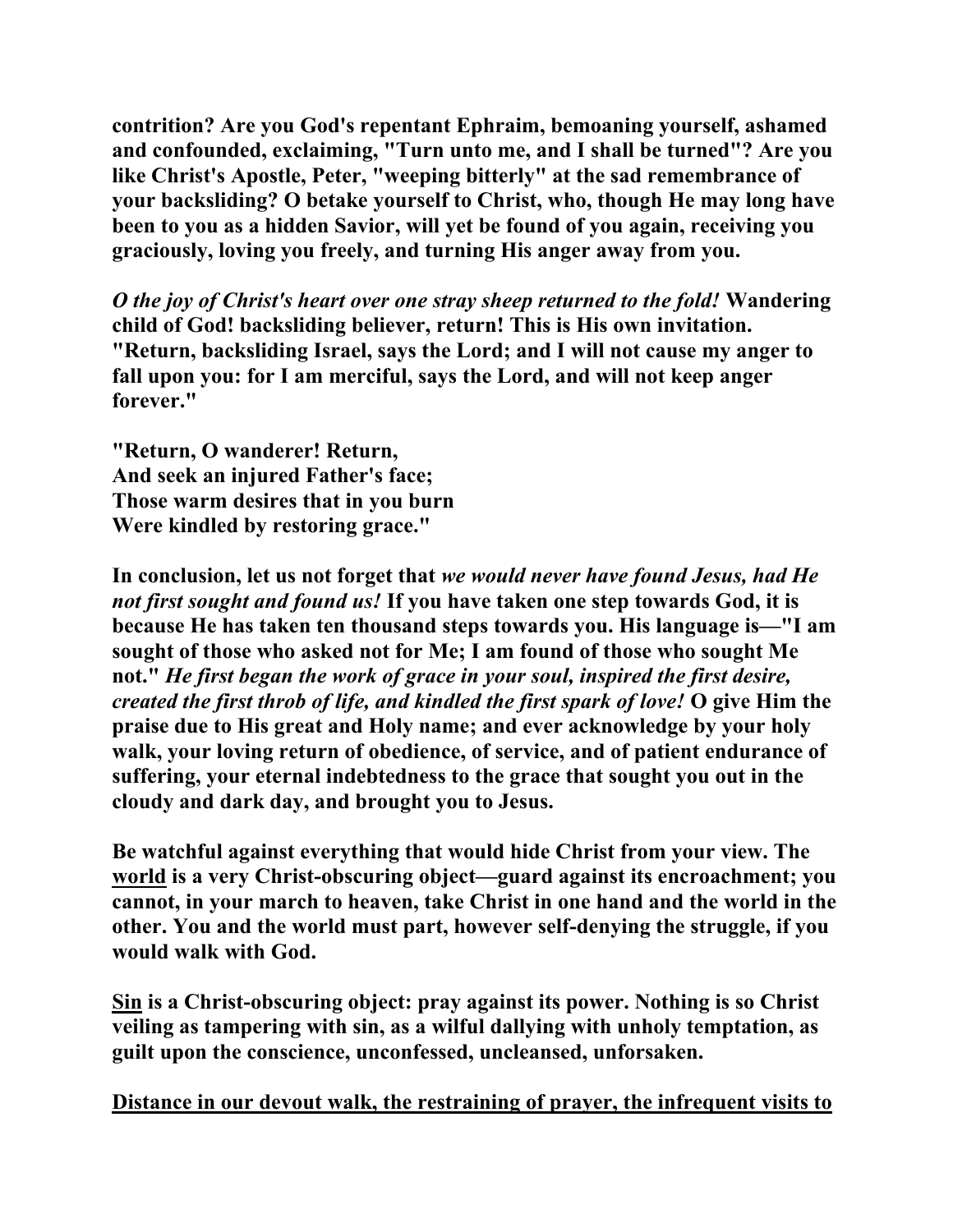**the place of sweet fellowship with God, will obscure the Savior from our view. Some disciples follow Christ so far off, that they can scarcely distinguish His form from that of a stranger!** 

**Another word of caution. Enter not into places, or society, or recreation, as a Christian, where Christ is excluded. "Surely the fear of God is not in this place," exclaimed Abraham of Abimelech's house. If this is your experience, flee from the place as unsuited to one who desires to rule his life and his home by the fear of God.** *You will not find Christ's approving, sanctifying presence in scenes of worldly gaiety, in haunts of carnal pleasure, or amid the excitement of political, social, or ecclesiastical strife.* **You will not find Him at the card-table, nor at the theater, nor in the dance, nor on the playing field. You will not find Him where error is preached, or false worship is offered, or religious formalism maintains its cold and lifeless reign. Oh no! not here, not here, beloved, will you find the Lord. In all these places, and amid all these scenes Christ is hid!** 

**But you will find Him in the midst of His saints, met together in His Name. You will find Him among the poor in spirit, the broken of heart, those who hunger and thirst after righteousness,—to whom His name is as ointment poured forth, and who, in their emptiness and poverty, live upon His fulness. You will find Him in the home of mourning, amid the scene of adversity, in the chamber of sickness, by the couch of suffering, at the bed of death, and at the grave that unveils its bosom to receive the ransomed dust of a temple of the Holy Spirit.** 

**Most of all, you will find Him in the retirement and solitude of the closet, shut in alone with God, in sweet "fellowship with the Father, and with His Son, Christ Jesus." Heed not the popular cry, "Lo! here is Christ!" Believe it not, and go not after it, for He is not there. Our Lord has forewarned us of this as one of the signs of the last day. Even now are there many "false Christs." But inquire after and walk in the old paths,** *shaded with His cross***, traced with His feet, and trodden by His saints. Look forward to the great day of His personal, visible, and illustrious manifestation. "Behold, He comes with clouds; and every eye shall see Him, and they also which pierced Him; and all kindreds of the earth shall wail because of Him."** 

**Then, when the dead in Christ shall have been raised, and the living saints shall have been translated, and the millennial reign shall have terminated, Christ will sit upon the great white throne, and before Him all nations shall be**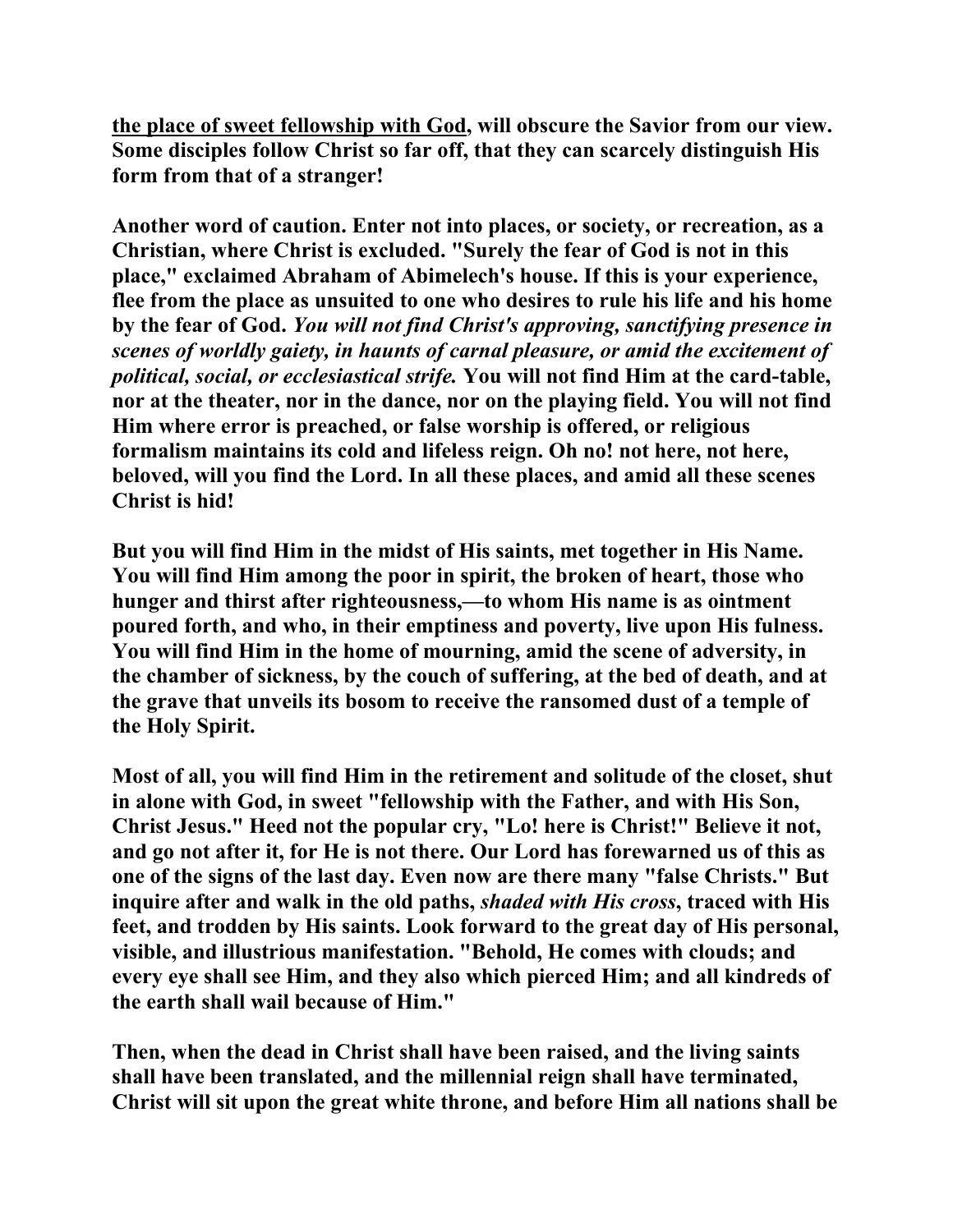**gathered. And then shall every eye be riveted upon His glorious and ineffable countenance, each gazer waiting to hear from His lips, with joy or sorrow, with hope or fear, the blessed word, "COME!" or the terrible word, "DEPART!"** 

**"But, before the trumpet wake The mansions of the dead, Hark! from the Gospel's gentle voice What joyful tidings spread!** 

**"You sinners, seek His grace, Whose wrath you cannot bear; Fly to the shelter of His cross, And seek salvation there!"** 

## **"The Woman That Left Her Waterpot"**

**Then, leaving her waterpot, the woman went back to the town and said to the people, "Come, see a man who told me everything I ever did. Could this be the Christ?" John 4:28-29** 

**It was a striking and instructive feature in the personal ministry of the Lord Jesus, that the most gracious and unreserved discoveries of His Messiahship were to the most unworthy and improbable objects. His saving and sovereign grace delighted to illustrate its wealth by conferring it upon the poorest, and its power by saving the most vile. It was deep in the mine of fallen nature He loved to sink the shaft of His Gospel, in quest of the lost and hidden jewels He had come from heaven to seek and to save.** 

**This fact introduces us to that large class of the community to whom, for the most part, our blessed Lord limited His ministry. They were the poor and unlearned, the depraved and despised of the race. Far different from these**  *might* **have been His listeners. Had He chosen He might have identified Himself with the most celebrated scholars of Greece and Rome, placing Himself at their head, attracting and chaining them to His feet as His adoring disciples. He could have composed a poem, or have painted a picture, or have propounded a philosophy that would have filled all Athens with the splendor of His genius, and the world with the echoes of His fame. But this was neither His mission nor His sphere.**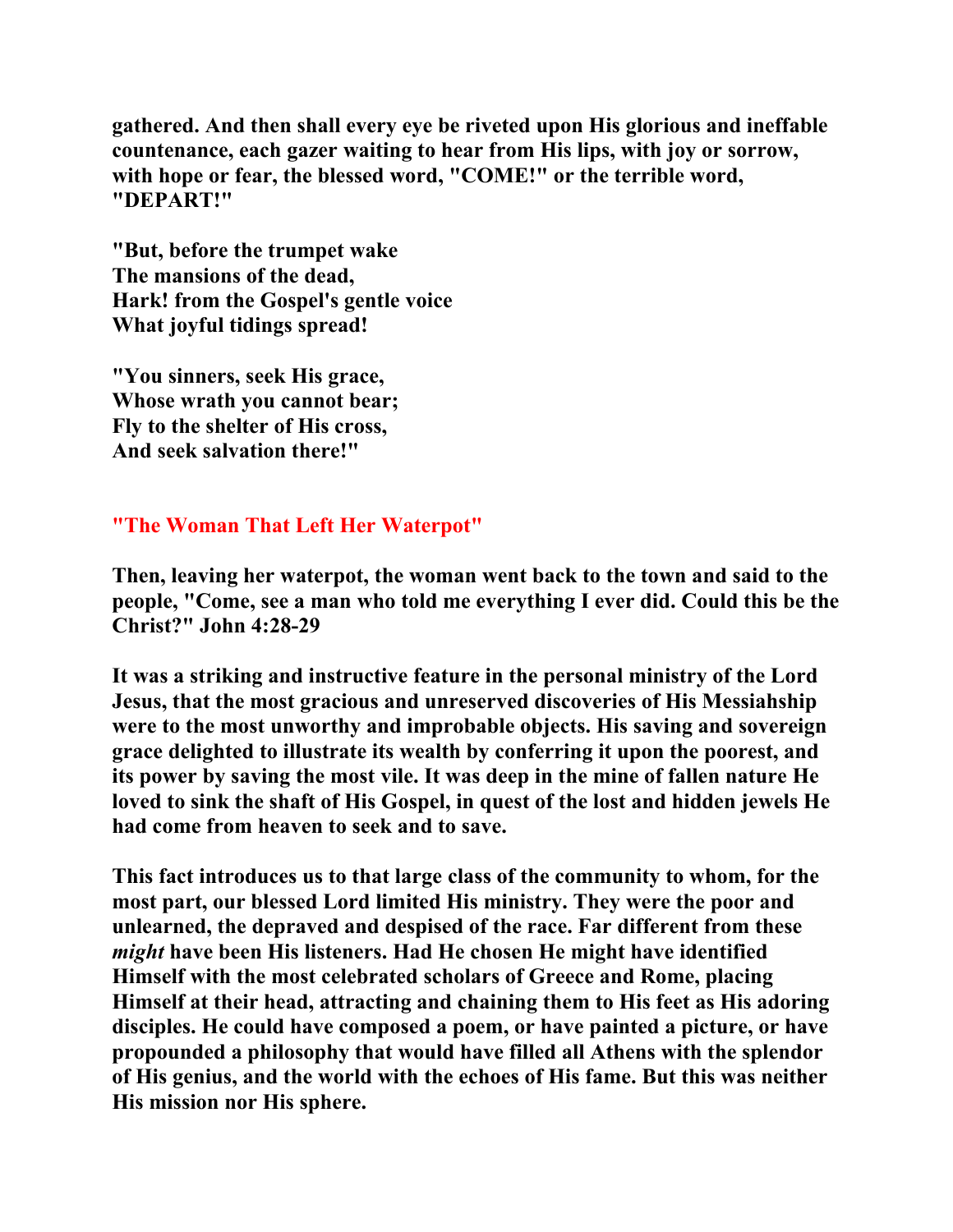**He left these pagan sages to prove to the world that by its wisdom it knew not God; and allowed them to learn the utter inefficacy of are, science, and philosophy, either to emancipate their own selves from the groveling superstitions by which they were enthralled, or to elevate the masses from the moral degradation into which they were sunk. The people asked for** *bread***, and these heathen philosophers gave them a** *stone***; they looked for a** *fish***, and received a** *serpent***. Thus true is the Bible—"Has not God made foolish the wisdom of this world? For after that, in the wisdom of God, the world by wisdom knew not God, it pleased God, by the foolishness of preaching, to save those who believe."** 

**But let the evangelical Prophet Isaiah describe the nature of the ministry, and the character of Christ's hearers: "The Spirit of the Lord God is upon us, because the Lord has anointed me to preach good tidings unto the meek: He has sent me to bind up the broken-hearted, to proclaim liberty to the captives, and the opening of the prison to those who are bound."** 

**The incident selected for our present exposition is a true and impressive illustration of these remarkable words. It refers to the conversion of the woman of Samaria. Our Lord had traveled forty miles on that day, and at the sixth hour (or, at about twelve o'clock, the time of the Jewish meal) weary and footsore, He sat Him upon (or, probably, near by) Jacob's well. "There came a woman of Samaria to draw water." Then follows the remarkable, soul converting conversation of Christ with this woman, and the happy result, as narrated in the words I am about to unfold: Then, leaving her waterpot, the woman went back to the town and said to the people, "Come, see a man who told me everything I ever did. Could this be the Christ?"—or, the Messiah.** 

**Guided by the leading points of this interesting and instructive narrative, three things suggest themselves for our study—Christ's knowledge of the woman of Samaria—the woman's discovery of Christ—and her spiritual change consequent upon that discovery.** 

**The knowledge which the Lord Jesus possessed of this woman was marvellous and minute. They had never met before, and, perhaps, never met on earth again, and yet He knew all about her—her name, her abode, her past history, and the sad, sad life of sin she then was living. What a great and precious truth does this unfold with regard to Jesus—His especial knowledge of His people. "I am the good Shepherd, and** *know* **My sheep. My sheep hear My**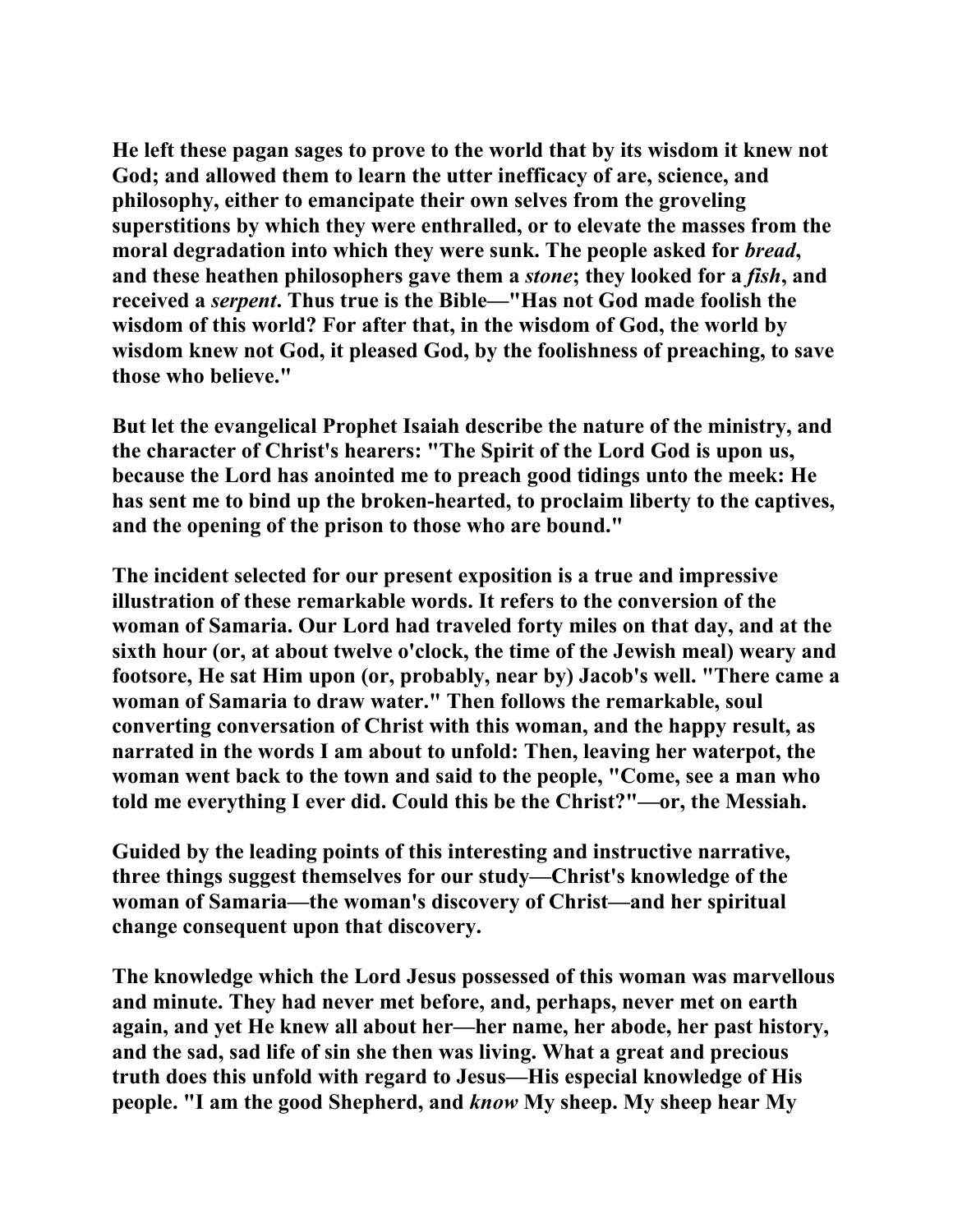**voice, and I** *know* **them." Jesus knows them before conversion, when in their natural state of sin and rebellion. Hidden though they are in the** *quarry of their unregeneracy***, mixed with the world, lost in the crowd, He has His eye of mercy upon them, for He knew them from eternity. When the Father placed the lost jewels in His hand to seek and to save, each one passed before His eye; He knew them when, with His own hand, He wrote their names in His eternal Book of Life; He knew them when He hung upon the cross, pouring out His soul unto death—a ransom to God for their redemption.** 

**Not less minute is Christ's knowledge of His people after conversion. If He knew them from eternity—if, when involved in the wreck and ruin of our fallen nature, He knew them—if, in their rebellion and folly (lost, perhaps, in many instances, to virtue, honor, and happiness) He knew where to find them—surely there is nothing belonging to them, since His sovereign grace has sought and found them, which He does not know-and with the minute knowledge of His own divine love.** 

**Believer in Jesus! the Lord knows everything about you. Deem not yourself as hidden in the crowd. While His knowledge of His flock is** *universal***, it is also**  *personal* **and** *special***. He knows them** *collectively***, and He knows them**  *individually***. You may feel yourself almost overlooked; those who are acquainted with you do not know you, and those who do know you may not understand you. But, be still every thought! hushed be every murmur! Jesus knows you personally, knows you minutely, knows you altogether. He knows your name, for He wears it upon His breastplate; He knows your burden, for He carries it upon His shoulder; He knows your sorrow, for He enshrines it in His heart; He knows all the way that you take, for all that way He has Himself ordained. Such knowledge as this, how unutterably precious to the believing soul!** 

**How closely and firmly does the faith of the Christ-loving heart enfold around itself the omniscience of Jesus!** 

 **O Lord, you have searched me and you know me. You know when I sit and when I rise; you perceive my thoughts from afar. You discern my going out and my lying down; you are familiar with all my ways. Before a word is on my tongue**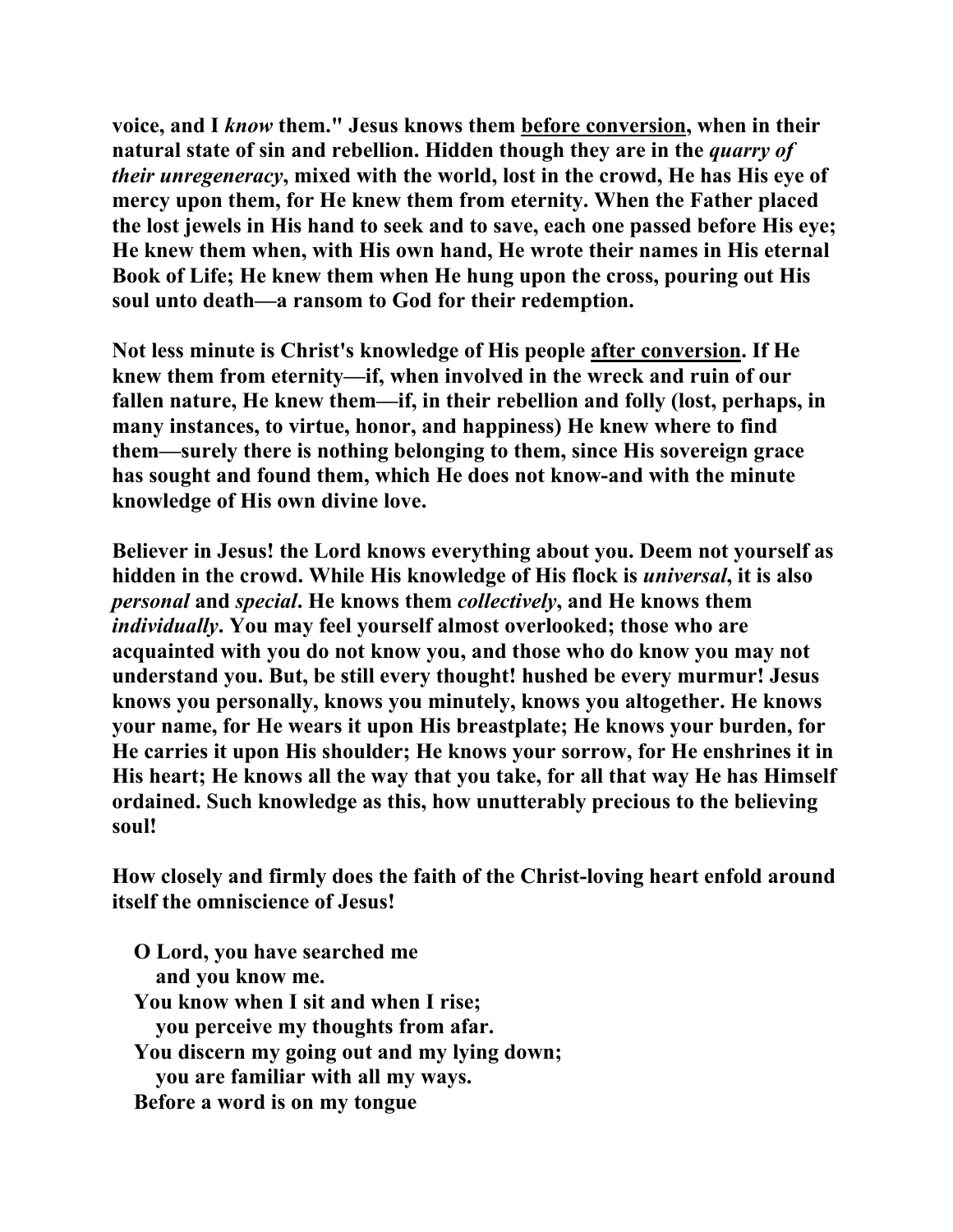**you know it completely, O Lord. You hem me in—behind and before; you have laid your hand upon me. Such knowledge is too wonderful for me, too lofty for me to attain. Where can I go from your Spirit? Where can I flee from your presence? If I go up to the heavens, you are there; if I make my bed in the depths, you are there. If I rise on the wings of the dawn, if I settle on the far side of the sea, even there your hand will guide me, your right hand will hold me fast. Psalm 139:1-10** 

**We approach now a remarkable and instructive part of the narrative— Christ's discovery of Himself to the woman. In the course of a lengthened conversation the question of Christ's Messiahship was raised . "The woman said unto Him, I know that Messiah comes, who is called Christ: when He comes He will tell us all things." The blessed Savior could not resist this pointed and touching reference to Himself.** *The hidden spring of His love was touched by the hand of a poor sinner,* **in quest of whom He had traveled that day many weary miles—and that touch, unconscious to herself, was irresistible with Him. No longer able to preserve His disguise, and, as if aware of discovery, He removed the veil, and stood before her—the long promised, the true, the acknowledged Messiah: "Jesus said unto her, I that speak unto you am He."** 

**What a precious prophecy concerning Christ was now fulfilled! "But I will reveal my name to my people, and they will come to know its power. Then at last they will recognize that it is I who speaks to them." What an honor did Jesus confer upon this woman! That He should make Himself known in such explicit terms, in so gracious a manner, and to so obscure an individual and so great a sinner, while from all others the fact of His Messiahship had been withheld, except to His Apostles—and only revealed to them under the seal of silence—surely was a marvellous and precious instance of** *His great and free grace to poor sinners!* 

**What an announcement—"I who speak unto you am He!" The discovery of a new world were as nothing, compared to this! The Savior promised, before the gates of paradise closed upon our sinning and expelled parents; of whom**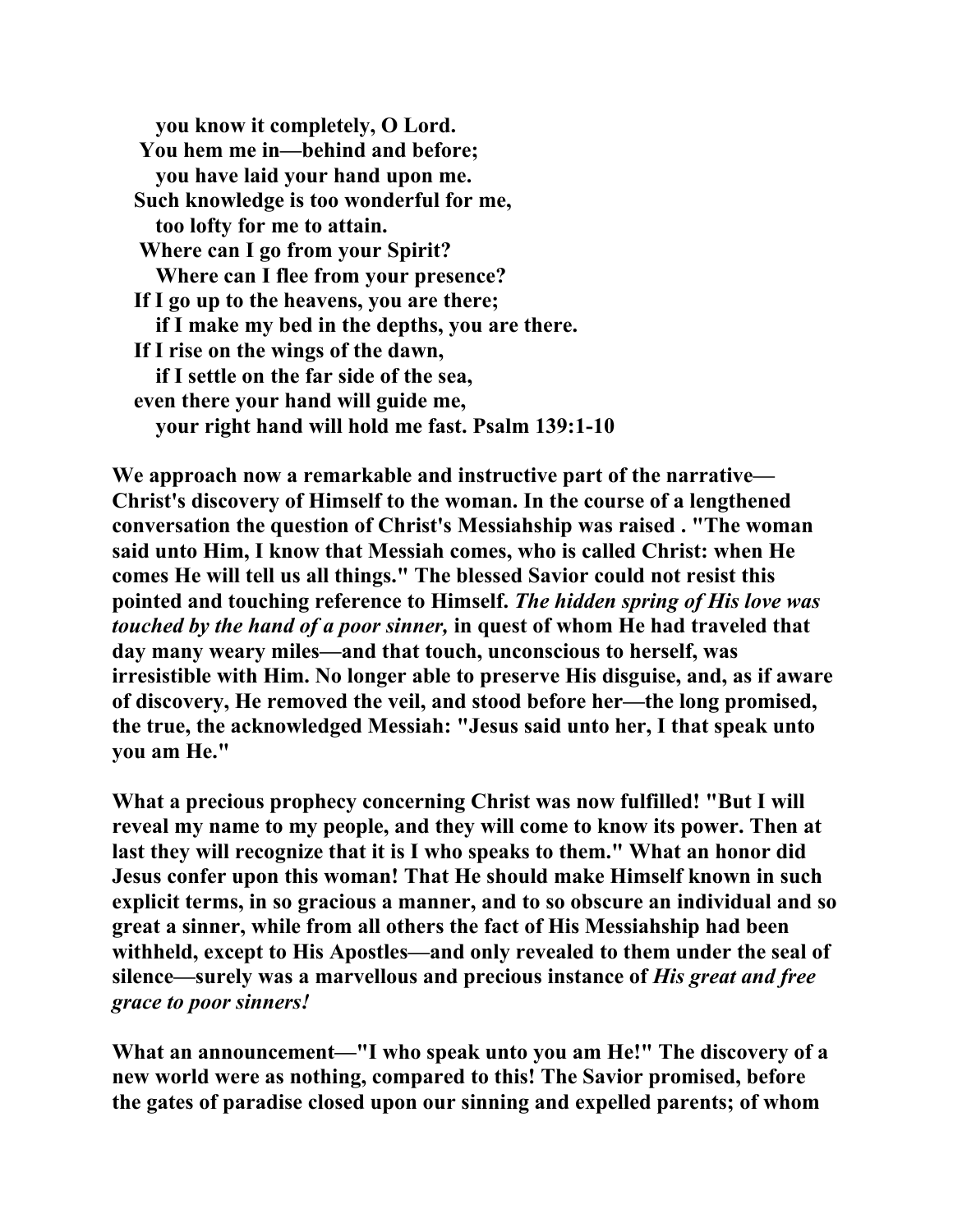**Moses wrote, and Isaiah sung, and whose day Abraham saw; the Redeemer whom types foreshadowed, and symbols taught, and prophets predicted; the Beloved Son and the unspeakable gift of God, now stood before this guiltstained woman; the revealed, the confessed, the gracious Savior of men!** 

*O what marvellous, what sovereign grace!* **Here let me pause, and ask you, my reader—Has there been a discovery of the Savior, through faith and by the Spirit, to your soul? Has this same Jesus been made known to you? I inquire, not if you have found Him, but—has He found you? Oh! it is of infinite moment to you to be assured of this.** *The religion of many is a religion destitute of a manifestation of Jesus to their souls. It is a cold, lifeless profession of Christianity without Christ,—a form of godliness without the power!* **It is for your life I press the inquiry—Has Christ revealed Himself to your soul? This is the essence, the very soul of vital, experimental, saving religion. Real religion is to know Christ, to have a revelation of Christ—yes, it is Christ Himself in us. And there can be no true comfort, no assured hope until faith has apprehended or laid hold of Christ, and Christ has removed the veil from our heart and the disguise from Himself, and has spoken these precious words—"I who speak unto you am he."** 

**And the Lord Jesus is prepared to make Himself known to poor anxious souls. What the woman of Samaria, in her deep sinfulness, found, you may find. Limit not His redeeming mercy, restrict not His free grace, doubt not His pardoning love, but bend your ear to His gracious voice. "I who speak unto you am He who came into the world to save sinners. I am He upon whom my Father laid the burden and the curse of your sins. I was wounded for your transgressions, and was bruised for your iniquities. I obeyed the law, and my obedience is your righteousness; I suffered and bled, and my death is your atonement. I am He who binds up the broken in heart and heals their wounds. I am He whose blood cleanses from all sin, who pardons the guiltiest, accepts the poorest, saves the vilest. I require no merit, expect no worthiness, ask no price; but receive, pardon, and save you just as you are. It is My office, My delight, My glory to seek and to save lost sinners. I am the good Shepherd; I know My sheep and the work of My Spirit in their hearts, and the desire of their souls towards Me. I am He that speaks unto you by My Spirit, in My Word and through My ministers; by all the temptations that test you, and by all the sorrows that shade you, and by all the blessings that gladden you, and by all the hopes that cheer you. Let no voice but mine speak peace to your soul. Let no other pronounce you forgiven, or assure you that you are saved. Let your prayer to me be, 'Say unto my soul, I am your salvation.' Let Me**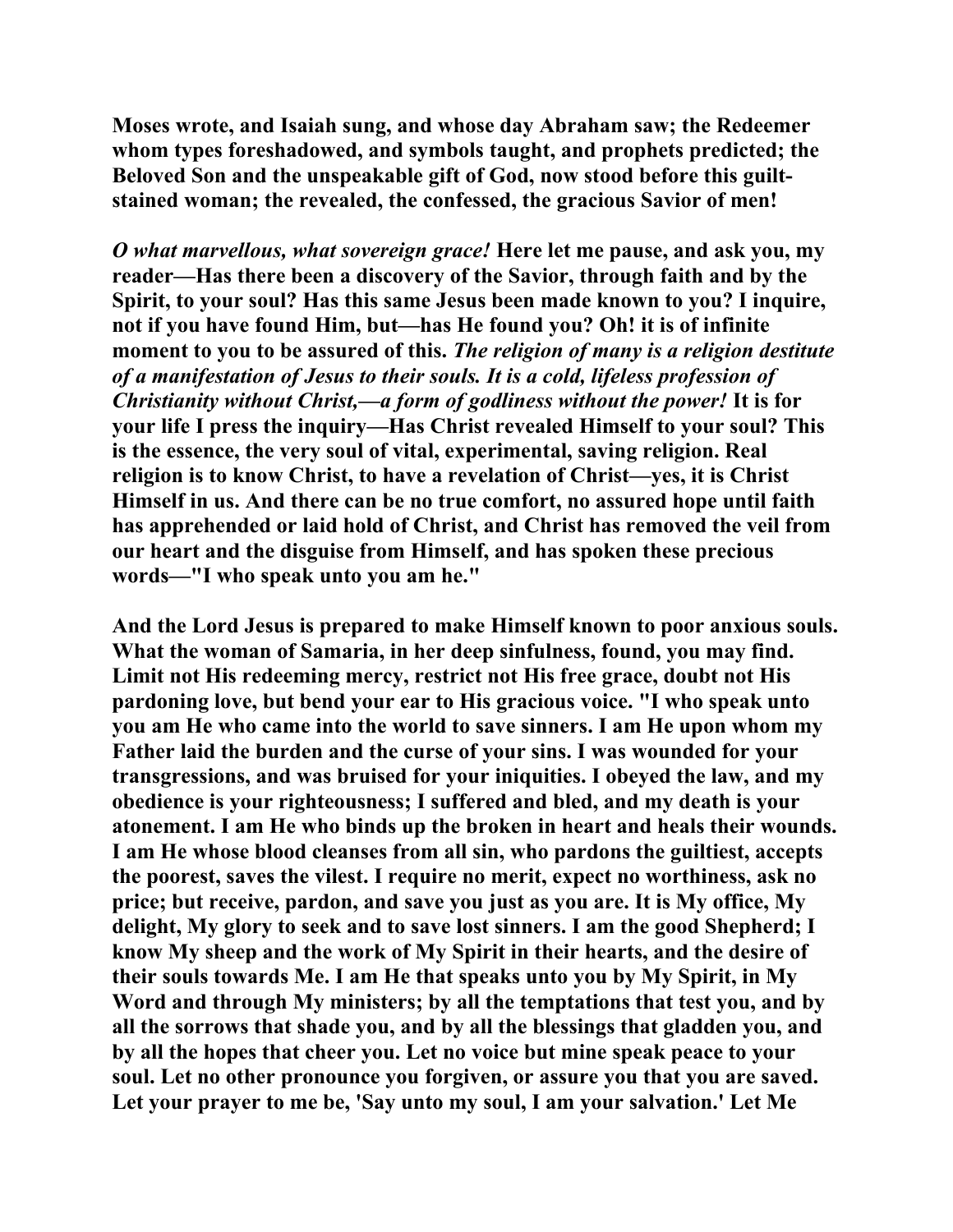**speak, and all shall be peace!" Such, virtually, are the precious words of Jesus to every spiritually awakened sinner.** 

**We now reach the transforming effect of this manifestation of Christ upon the character and conduct of this woman. Our text informs us—Then, leaving her waterpot, the woman went back to the town and said to the people, "Come, see a man who told me everything I ever did. Could this be the Christ?" She left her waterpot. What does this sudden and marvellous change mean? Why this forgetfulness of her errand to the well? What had she found as a substitute? Why this hasty and eager abandonment of her worldly goods? Oh, she had now, by the Savior's converting grace, become" a new creature." A new spiritual world had burst upon her view. She had found Him of whom Moses and the prophets spoke—Jesus of Nazareth; the Christ of God, the Savior of sinners. She had found the Fountain of living water; she drank of it, and her soul lived.** 

**Until now she loved sin, lived in sin, and, had it not been for Jesus, she would have perished in sin. The object of His everlasting love, she now became the subject of His converting grace. The living water which Jesus gave her was now a well of water in her soul—a springing well of life, grace, and love in her heart; and, with this new-found treasure and this new-born joy, she forgot her errand to the well, and retraced her steps back to the city, to tell her friends and neighbors what great things the Lord had done for her soul!** 

**Such, my reader, is true conversion! The Holy Spirit imparts a new and a divine nature; divine grace supplants the principle of sin with the principle of holiness—changes the thirst for the world into a thirst for Christ. The pottery of earth is exchanged for the golden vessel of heaven, now filled to overflowing with the new-born love and joy of Christ the Lord. "Whoever drinks of this water shall thirst again; but whoever drinks of the water that I shall give him, shall never thirst."** 

**"I thirst: but not as once I did, The vain delights of earth to share; Your wounds, Immanuel, all forbid That I should seek my pleasures there.** 

**"It was the sight of Your dear cross, Fast weaned my soul from earthly things; And taught me to esteem as dross**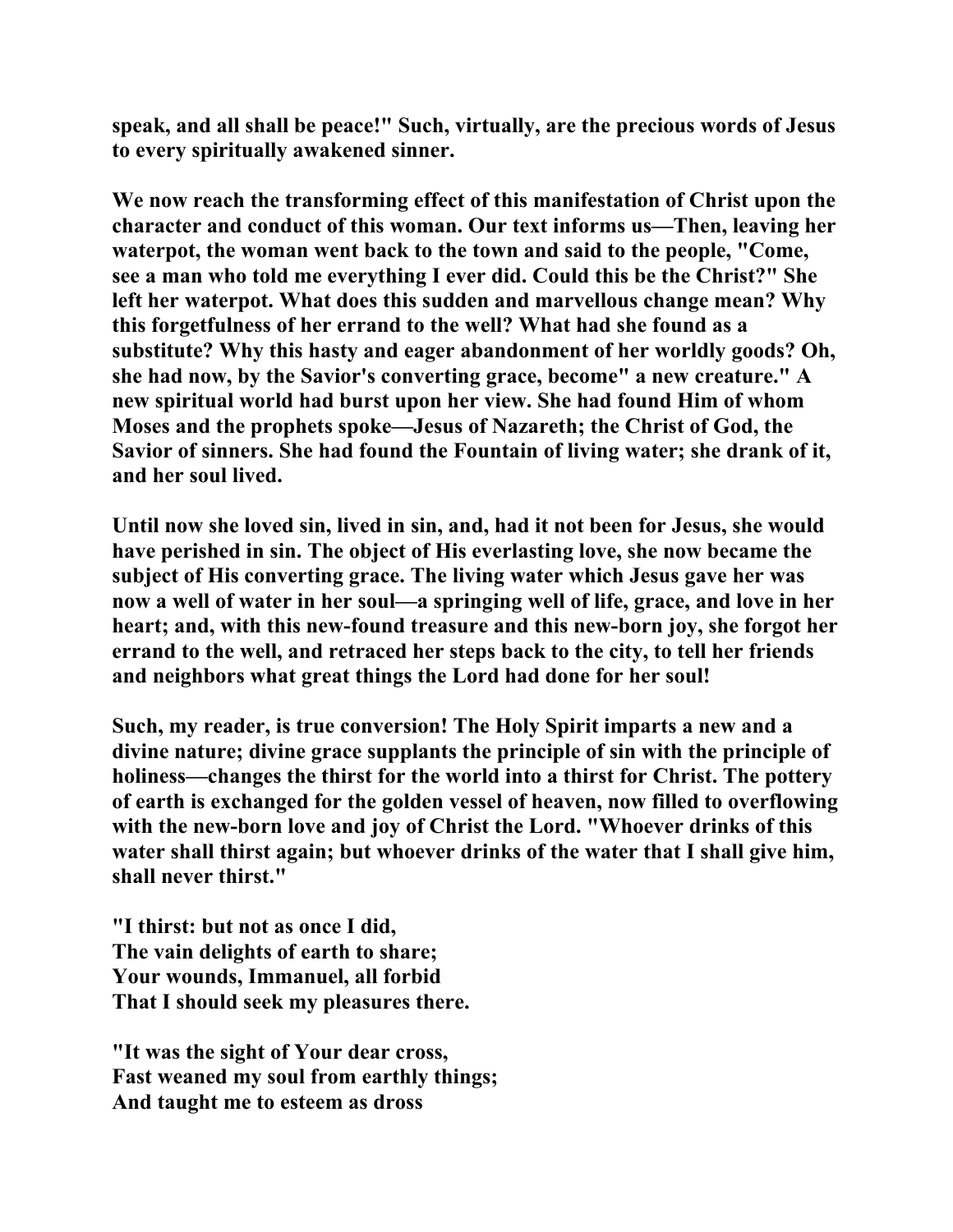**The mirth of fools and pomp of kings.** 

**"I want the grace that springs from Thee, That quickens all things where it flows, And makes a wretched thorn like me Bloom as the myrtle or the rose.** 

**"Dear Fountain of delight unknown! I no longer sink beneath the brim; But overflow, and pour me down A living and life-giving stream!"** 

**Precious and important are the instructions we may gather from the whole narrative. We learn, in the first place, that our Lord's initiative step in the conversion of this sinful woman, was to make her spiritually acquainted with her own self. She was living in known and deadly sin. Jesus, who knew all that she was, said unto her, "You have had five husbands and one whom you now have is not your husband." Thus did the Lord** *turn her eye in upon herself.* **Where did He get the knowledge of her sin? How did He know her life and read her heart? Because He was GOD as well as Man—the God-Man, Christ Jesus. What a proof of the divinity of our blessed Lord is this!** 

**Thus we learn, in conversion, that** *before the Lord makes Himself known to us, He first makes us known to ourselves.* **A** *personal acquaintance with our sinfulness is essential to a personal acquaintance with Jesus as our Savior.* **Have you been so enlightened, my reader? Have you approached God in the spirit, attitude and prayer of the humble and penitent publican, and cried, "God be merciful to me a sinner"? O this is the first step in your conversion! Lord! show me to myself, that I may know You!** 

We learn from the history of this woman the coexistence of *formalism* and *sin* **in the same individual. How close may be a religious form and an irreligious life! The woman of Samaria was a zealous Ritualist; she could argue intelligently and contend warmly for her place and mode of religious worship. "Our fathers worshiped in this mountain; and you say, that in Jerusalem is the place where we ought to worship." How deceitful and desperately wicked is the human heart!** *Thus may an individual maintain with tenacity, and contend with fiery zeal for a form of godliness which is utterly destitute of its vital, sanctifying reality; for a party, a denomination, a church; and all the while be the vassal of Satan, the servant of sin, and the slave of lust.*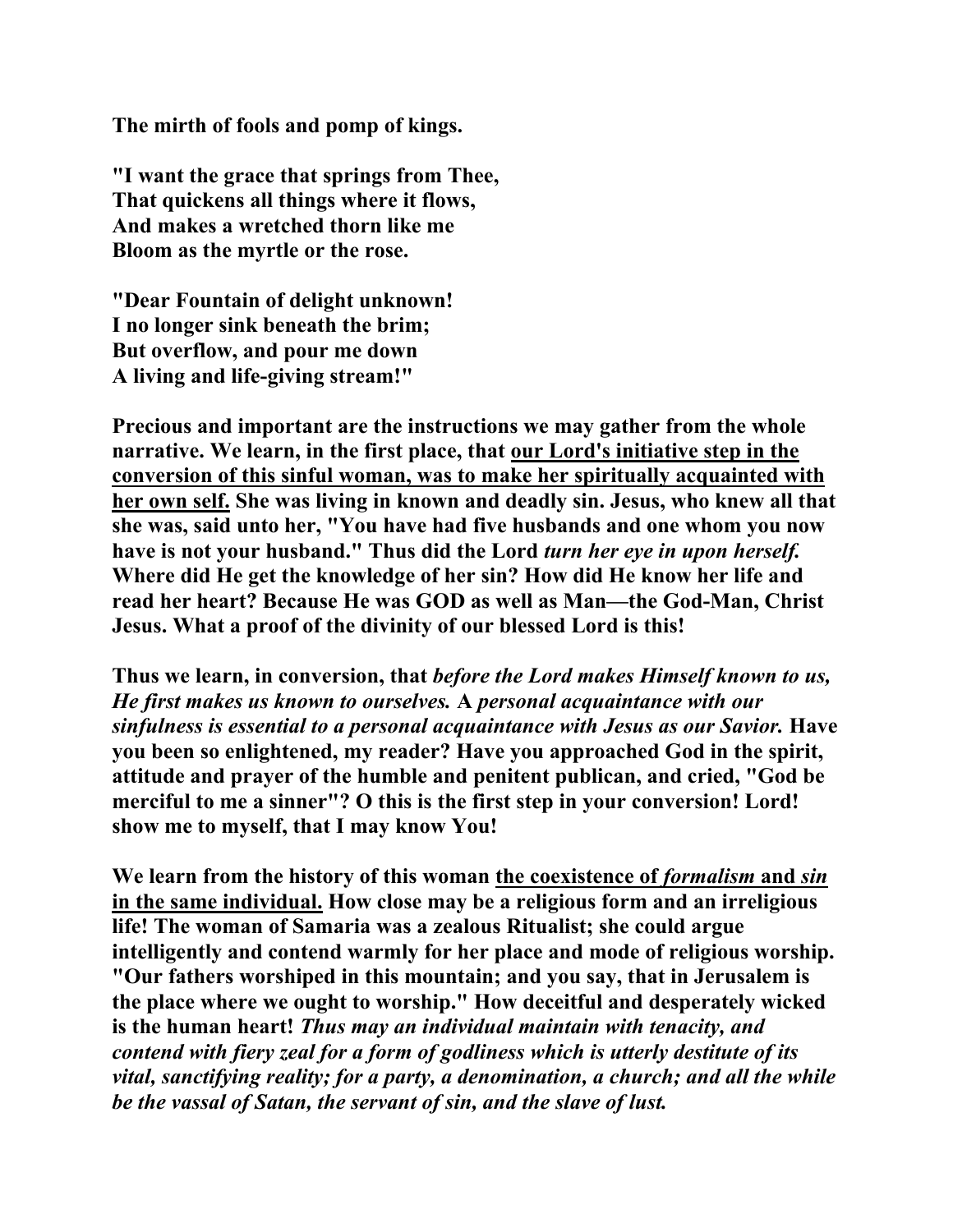**But nothing can be a substitute for the new birth; no religious service, nor creed, nor zeal, nor profession, nor worship, nor sacraments, can be a substitute for the conversion of the heart. We must be BORN AGAIN, or eternally perish! Oh, let us examine our hearts, each for himself, touching this vital and momentous matter!** 

**The Lord Jesus likewise teaches us in this narrative the nature of true and acceptable worship. He emphatically declares it to be** *spiritual***. "God is a Spirit and they that worship Him must worship Him in spirit and in truth." No other worship is acceptable with Him. However splendid the building, or beautiful the ritual, or imposing the ceremonial, it is nothing with God. The sweetness of the music, the grandeur of the service, the solemnity of the demeanor, without the devotion of the heart are an abomination in His sight. Let us seek much of the power and anointing of the Holy Spirit, that we may worship our heavenly Father in spirit and in truth; for He seeks such, and only such, to worship Him. He looks to the heart—"to the man who is of an humble and contrite spirit." Oh how costly and precious in His view is the incense of a heart lying lowly and broken at His feet!-no sacrifice upon His altar is like this to Him.** 

**Thus our Christian homes may be true sanctuaries of God; the worship offered to Him there pure and spiritual, and its ministry—expounding and enforcing His sacred Word—a holy and divinely-authorized agency for making known Christ, blessed and made a blessing, encircling the whole household with the fragrance of His precious name.** 

**We are told, in the commencement of this spiritually instructive narrative, that Jesus "must go through Samaria." Why this constrained necessity? Has it not a most precious spiritual significance? The whole incident supplies the answer. There was a poor adulterous woman living in that city, needing His grace, and for whom He had covenant purposes of mercy, and eternal thoughts of love, and He must—as in the case of Zaccheus—"pass that way" to search and find her, and draw her to Himself.** 

**We learn a most precious truth from this, my beloved reader. There is a holy**  *needs be* **in all that Christ does. There was a** *needs be* **in the providence which brought you into grace; and there has been a** *needs be* **in all His gracious dealings with you since then—a** *needs be* **in every permitted assault of Satan, and in every discovery of inbred corruption, and in every season of spiritual**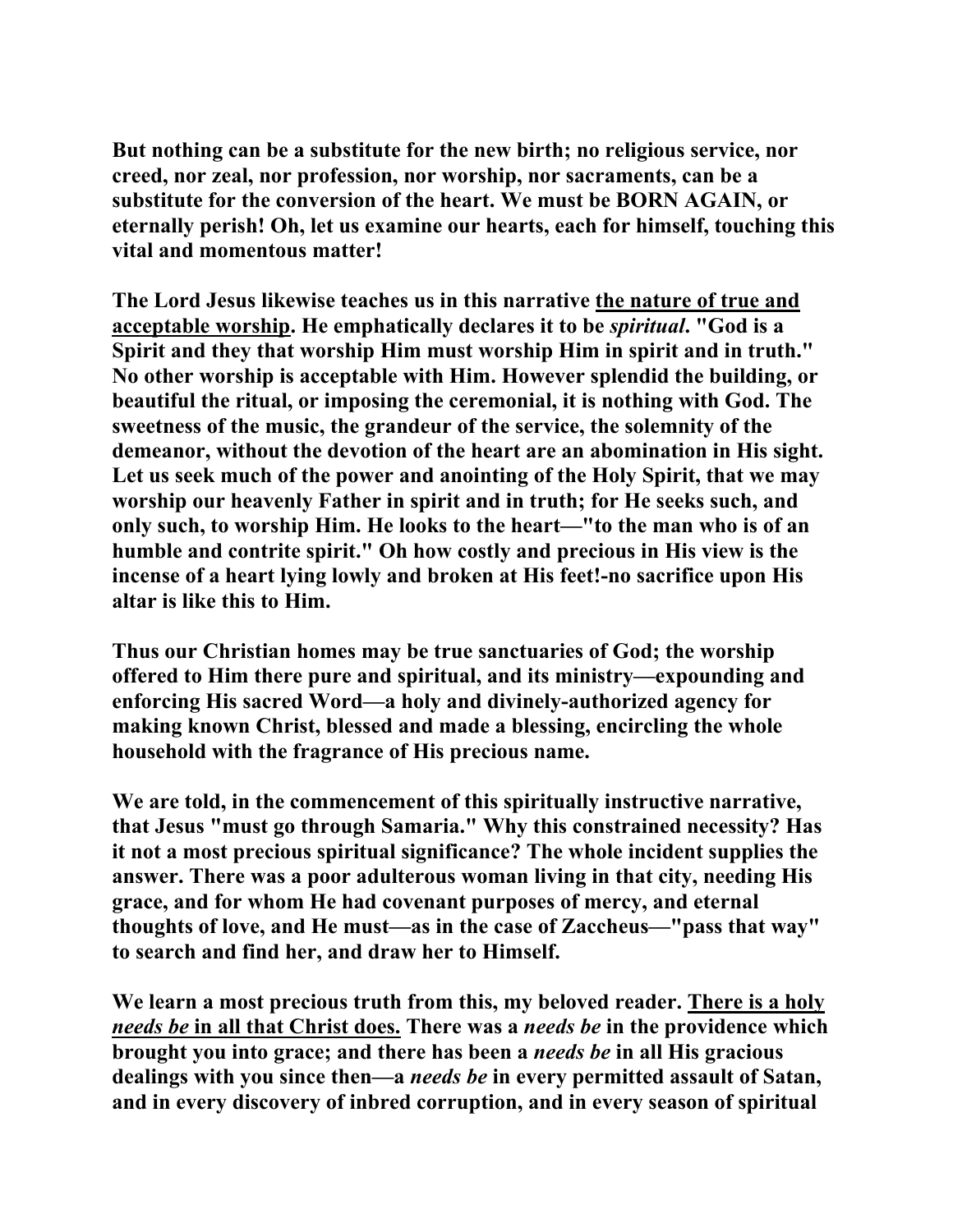**darkness. There is a** *needs be* **in all the way by which God is at present leading you, in all the dispensations of His love, in every cloud that shades, in every element that embitters, in every stroke that wounds. God does not deal with His people as a despot—tyrannically and arbitrarily—but as a Father, lovingly and wisely.** 

**O yes! there is a wise, righteous, loving** *needs be* **in all that He does with us. He would not thus have shaded your life's bright landscape, nor have embittered your sweet domestic joy, nor have thus sorely tried your faith and patience, had there not have been a holy** *needs be***—some inbred corruption to subdue, some threatening evil to check, some unseen evil to prevent, some untold blessing to bestow.** 

 **Yield yourself up unto God; and, "though now for a season, if** *needs be***, you are in heaviness through manifold temptations," yet, "the trial of your faith, though tried with fire," will most surely result in your greatest good and in the Lord's highest glory.** 

**Have you left the waterpot? or, to speak less figuratively, Have you abandoned your idols for the Lord Jesus?—and, finding Him, have you turned your back entirely upon things that are seen and temporal, Caleb-like, "WHOLLY following the Lord?" O to be true followers of Christ! following the Lamb wherever He goes—wholly; unreservedly following Him; renouncing a sinful, Christ-rejecting, God-hating world its carnal enjoyments, its worldly gaieties, its human confidences, its unhallowed friendships and connections—following hard after that blessed Savior whom the ungodly world condemned, whom the religious world covered with shame, and whom the infidel world nailed to the tree!** 

**Such is the world now!—and as such we must come out of it, and separate ourselves from it, and touch not the unclean thing. We must leave all, if need be, for Christ; we shall find all we have left, and infinitely more, in Him. "We have left everything to follow you!" "I tell you the truth," Jesus replied, "no one who has left home or brothers or sisters or mother or father or children or fields for me and the gospel will fail to receive a hundred times as much in this present age (homes, brothers, sisters, mothers, children and fields—and with them, persecutions) and in the age to come, eternal life." And now the "waterpot" is left!** *The world has lost its charm, the creature its attraction, carnal sweets their power to please, earth is exchanged for heaven, and henceforth CHRIST is all in all through time and through eternity!*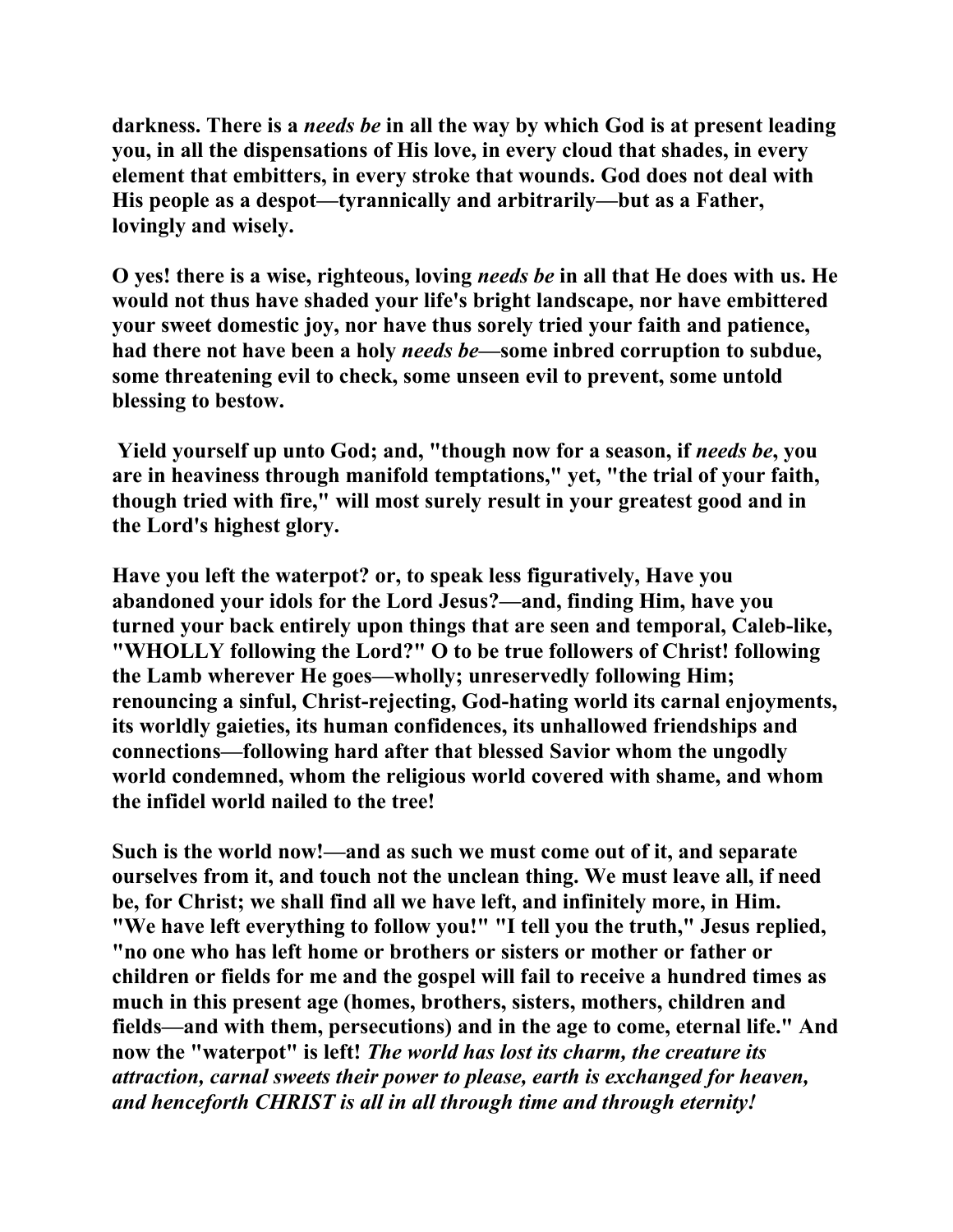**Let us imitate the zeal of this new convert, and seek to bring others to Christ. "Come, see a man that told me all things that ever I did."** *One of the first publishers of the glad tidings of the Gospel was a woman, just rescued from sin and made a monument of grace!* **The Lord would teach us by this fact that, while the office of the Christian ministry, as a divine institution, stands alone, all private Christians not excepting the female sex, may, like the woman of Samaria, invite sinners to Jesus. While it is the work of the Holy Spirit alone to convert, it is our duty instrumentally to say—"Come, and see Jesus." Oh! let none of us aspire after a "starless crown." May the diadem which Christ will place upon the brow of every disciple faithful unto death, be gemmed with many a precious soul,** *led to Jesus by our hands***. Then, with the Elders we will lay down that jeweled diadem at Jesus' feet, and He shall have all the glory, and to Him shall be all the praise!** 

**"Now will I tell to sinners round, What a dear Savior I have found I'll point to Your redeeming blood And say—"Behold, the way to God!"** 

**One word: "The well is deep!" God's love, Christ's grace is an infinite depth,—deeper than our sins, deeper than our unworthiness, deeper than our need. Come in child-like faith, and just as you are, to Christ; and with joy shall you draw water out of this** *deep***, this** *fathomless***, this** *free* **well of salvation. "Of His fulness have all we received, and grace for grace." The lord add His blessing, for Christ's sake. Amen.** 

## **"The Power of the Tongue"**

**"Death and life are in the power of the tongue." Proverbs 18:21** 

**It is a painful and humiliating thought, that a faculty so noble as** *speech***, a gift so useful as** *language***, should ever be so ignobly employed and basely misused as it often is. God has not endowed us with a faculty or furnished us with an engine more fruitful of good or of evil, than this. Of** *the power of the tongue for evil***, how strong is the language of the Apostle James, "The tongue is a fire, a world of iniquity: so is the tongue among our members, that it defiles the whole body, and sets on fire the course of nature; and it is set on fire of hell." These are words terribly significant!**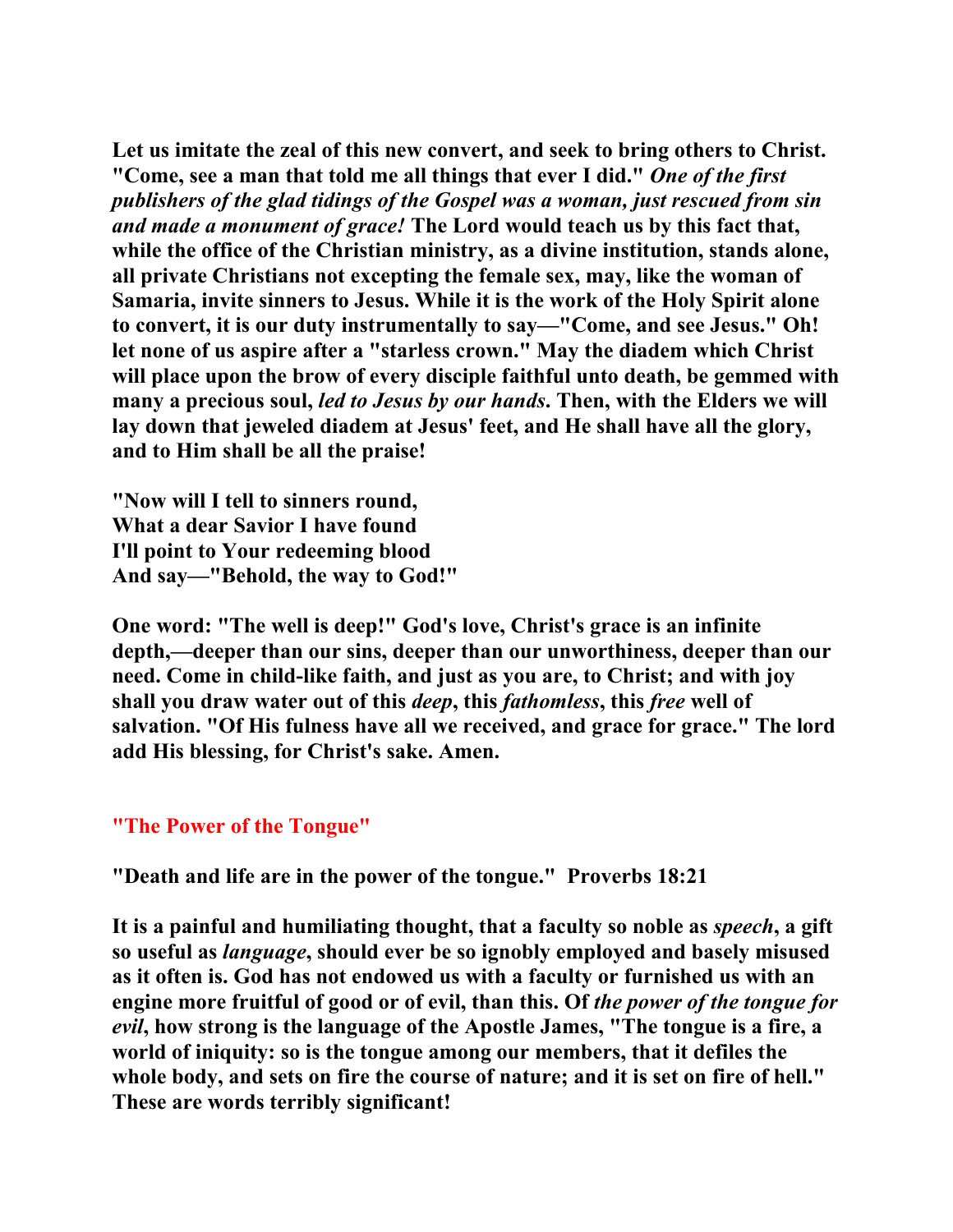**Not less strong is the language of God's Word, touching** *the power of the tongue for good***—"The tongue of the just is as chosen silver." "A wholesome tongue is a tree of life." "Heaviness in the heart of man makes it stoop: but a cheerful word makes it glad." "A word fitly spoken is like apples of gold in pictures of silver." "The Lord God has given me the tongue of the learned, that I should know how to speak a word in season to him that is weary."** 

**Thus, what a marvelous instrument of power is human language! As the vehicle of thought, as the channel of love, and as the instrument of communion it transcends all others. The tongue of the intelligent instructs us; the tongue of the holy sanctifies us; the tongue of the sympathizing soothes us; the tongue of the faithful admonishes us; the tongue of the loving and the kind is as marrow to the bones; and, transcending all, the tongue that discourses to us of Jesus is as life to the soul. Marvelous instrument! possessing a power so great! Capable of producing such great misery or such intense happiness; of being a curse so bitter or a blessing so sweet. "Out of the same mouth," is the language of James, "proceeds both blessing and cursing."** 

**Before proceeding further with our meditation, let me endeavor to impress you with a solemn conviction of its great practical importance. It is not an idle or speculative subject which now asks your consideration. It is more closely connected with our individual sanctification and with the solemn transaction of the final judgment than, perhaps, many of my readers may have thought. If, as the Apostle James says, "the tongue is a world of iniquity," and if, as the Lord Jesus has forewarned us—"By your words shall you be justified, and by your words you shall be condemned"—then, it takes its place by the side of the most vital and serious subjects that can engage our study. I speak the words of truth and soberness when I remark, that** *most of the evils which shade the luster of domestic happiness, empoison the springs of social communion, sending their baneful influence along all the channels of society and most of the strifes and dissensions which mar the harmony and impair the holiness of Christians, may be traced to unguardedness of speech—to an unbridled, unhallowed use of the tongue.* 

**Since speech, as I have remarked, is one of those noble faculties by which man is distinguished from the irrational creation, the thought should never be absent from our minds that, on its** *proper* **or** *perverted* **use hangs much of the good, or much of the evil, that affects human society.** *As heirs of eternity, nothing that we utter can be deemed trifling or insignificant.* **If our** *thoughts* **are**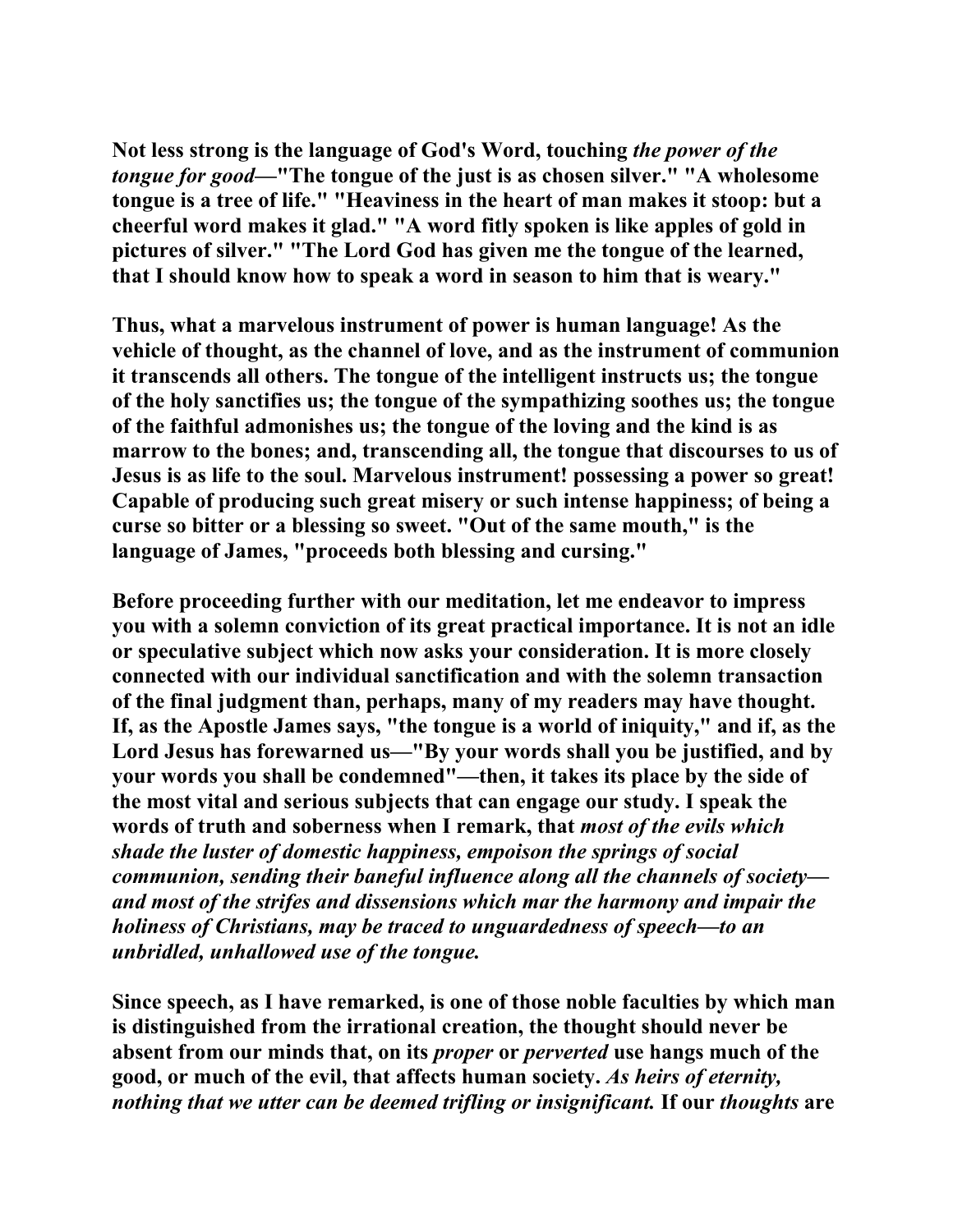**indestructible, equally so are the** *words* **which clothe them. The air itself is a vast whispering gallery, along which travel, as upon its undulating waves, the**  *thoughts* **we conceive and the** *words* **we utter, onward to the distant shores of the eternity to which they speed; where, though** *now* **scarcely noted or soon forgotten, they will meet us again—rising up as witnesses against us at the great day of judgment, if not cleansed and sanctified by the blood of the Lamb. Such is the solemn subject which is about to engage our study. May the Holy Spirit guide and sanctify our present meditations! May the tongue which is about to speak be touched as with living fire.** 

**In the first place, we are told that, "death is in the power of the tongue." This, taking a general and comprehensive view of the subject, will apply to all species of evil speaking.** *The evil tongue is a polyglot***; that is, it speaks as in many languages: its name is legion. Let me specify a few of those particular forms which come under the general head of evil speaking.** 

 **First, there is the tongue of the talebearer—the officious propagator of** *idle gossip***: a numerous body, alas! is this—greater pests to society do not exist within its bosom. What lengths will not the talebearer travel, what pains will he not take, what time will he not expend in circulating an injurious report, in dispersing a dark assumption! It was, perhaps, at first but a** *conjecture***, a**  *rumor***, a** *hearsay***; nevertheless, this voracious devourer of evil, this ruthless utterer of base coin, has caught it—and it now becomes his self-imposed and dreary mission to travel from one end of the town to the other, in one day giving circulation and fixedness to a slander, the sad effects of which years may not entirely obliterate. I ask, is there not death in the power of the tongue of an idle,** *unscrupulous talebearer?* 

**But what does the Word of God say concerning such? There is, first, God's positive command, forbidding the crime—"You shall not go up and down as a TALEBEARER among the people." What does Solomon observe? "A TALEBEARER reveals secrets." "What dainty morsels** *rumors* **are—but they sink deep into one's heart." " Where no wood is, the fire goes out; so, where there is no TALEBEARER [whisperer], the strife ceases." "He that utters a SLANDER is a fool." And what says the holy and indignant Psalmist? "Whoever privately SLANDERS his neighbor, him will I cut off."** 

**Such is the solemn light in which the Scriptures of truth place this form of evil speaking. There is death in it—death to** *domestic happiness* **and** *individual reputation***. Shun the talebearer as you would the touch of a glove infected with**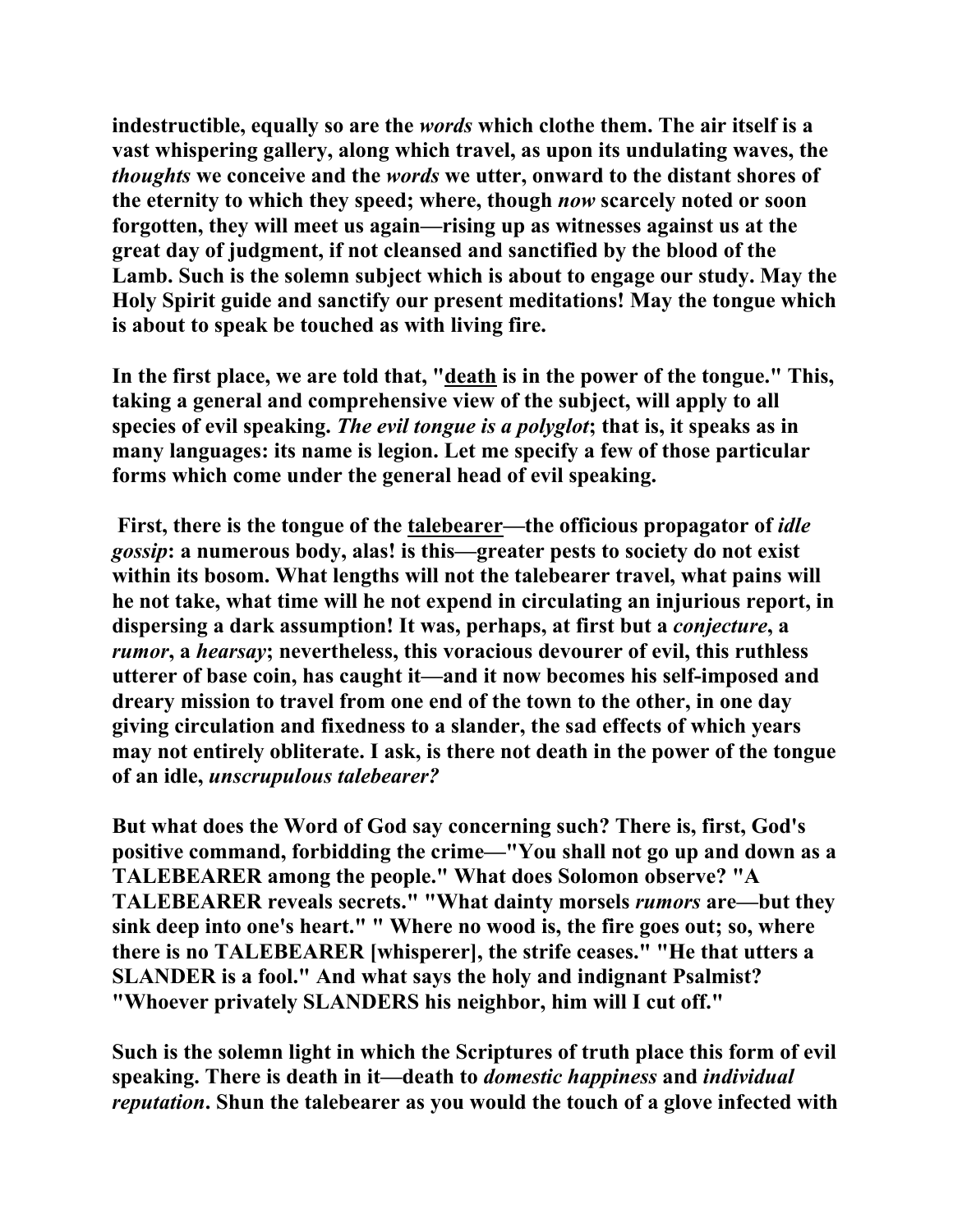**the plague; set your face as a flint against him; let him see by your look that his presence is as distasteful as his mission is abhorrent. "The north wind drives away rain: so does an angry countenance a BACKBITING tongue."** 

**You, idle gossiper! traveling from house to house, retailing your unholy wares, trafficking in character, reputation, and happiness; you violator of confidence! unveiling domestic life, within whose sacred precincts unguarded friendship admitted you; you keen anatomist! visiting abodes for no other purpose than to dissect the character, or the doings, or the sayings of each family or neighbor—while** *your own* **dreads most of all the knife and the probe—what are you but** *a moral epidemic***, that walks in darkness, spreading around you desolation and death; over whom, angels might weep and demons do shout, and whom every pious and well-regulated mind shuns, as it shuns the sting of a scorpion or a breath of the plague!** 

**Such, too, is the tongue of slander. The slanderer is not merely the idle gossip, he is more. He is the** *inventor***, or, what is equally criminal, he is** *the propagator of calumny itself! Envious* **of a rival, resolved upon shading the luster, or bent upon the total extinguishment of a star circling in a wider and brighter orbit than his own, he either coins, or propagates a lie injurious to the character of some public servant of God, or the reputation and happiness of some private individual moving in the quiet and unobtrusive walks of usefulness.** 

**Is there not death in this unhallowed use of the tongue? Is there not 'slaying power' in that false report, that base insinuation, that cruel surmise, that "Soft buzzing slander, that eats an honest name"? Most assuredly! The treacherous moth is not a more insidious and dangerous foe to the beautiful fabric it secretly and slowly destroys; nor the worm a more searching and wasting enemy of the costly vellum whose heart it pierces and devours, than he whose tongue is sharper than a sword, "Cutting honest throats by whispers."** 

**It has been remarked that against slander there is no effectual armor of defense. Nothing is easier than to invent a slander, and nothing more difficult than to annihilate it. It generally selects for its victims the most good and worthy, as the birds peck at and destroy the best and loveliest fruit. I do not think that Tophet boasts of a darker fiend, or man can deplore a fouler foe than he who deals in it. Like the Indian, it dips its arrows in deadly poison; like Judas, it betrays the innocent with the kiss of villainy. Assassination is its employment, the guiltless its victims, ruin its sport, and the loud laugh of hell**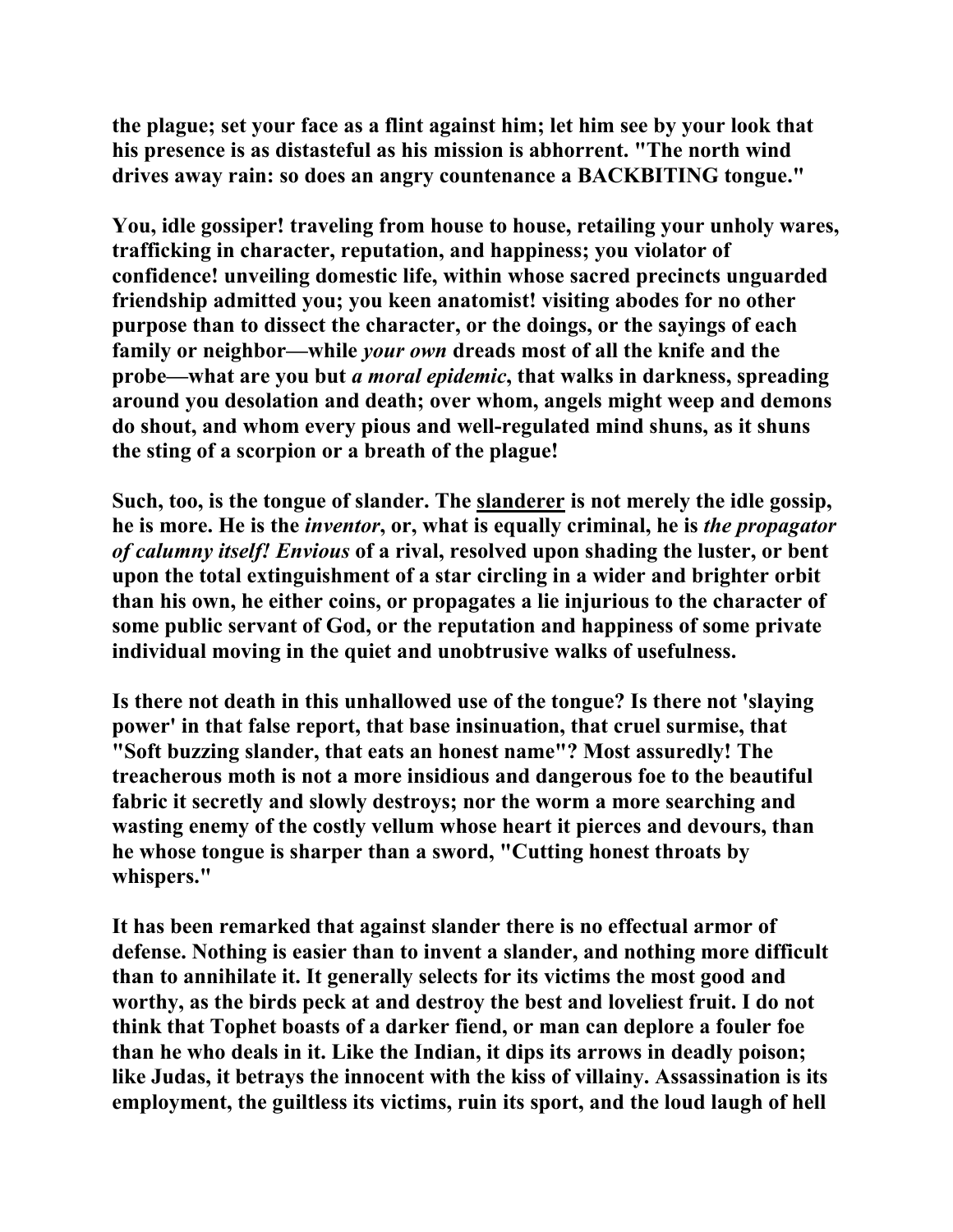**its reward! It is a moral pestilence veiled in darkness; a thousand fall beside it and ten thousand at its right hand, so unmercifully and deeply wounded as often never to recover the anguish of heart it has occasioned. This demon spirit of slander is thus graphically portrayed by a Christian poet:** 

**"The man in whom this spirit entered was undone; His tongue was set on fire of hell; his heart Was black as death; his legs were faint with haste To propagate the lie his soul had framed; His pillow was the peace of families Destroyed, the sigh of innocence reproached, Broken friendship, and the strife of brotherhood. Yet did he spare his sleep, and hear the clock Number the midnight watches over his bed Devising mischief more; and early rose And made most hellish meals of good men's names."** 

**To these must be added the backbiter—***the destroyer of the absent one.* **Of all evil speaking this is, perhaps, the lowest, the most cruel and dastardly. Taking advantage of the defenseless position of his victim, asserting** *behind his back* **what he would not dare to utter before his face—by dark insinuations, by mysterious innuendoes, by a tragic tone—or, as Hannah Moore expresses it, "by a significant shrug of the shoulder,"—the backbiter will give affected importance and authenticity to what all the while he knows to be unfounded in truth; and by this despicable means do serious and, perhaps, irreparable injury to the character and good name of an innocent, and, it may be, useful servant of the Lord; who, by his absence, is precluded from either defending his innocence or confounding his calumniator.** 

**How pointed and pungent are the Divine denunciations of all such,—"Lord, who shall abide in Your tabernacle? who shall dwell in Your holy hill? He that walks uprightly and works righteousness, and speaks truth in his heart. He that does not BACKBITE with his tongue, nor does evil to his neighbors, nor takes up a reproach against his neighbor." If such only have a place in God's tabernacle, if only such dwell upon His holy hill, if the slanderer and the backbiter are excluded thence—alas! how great will be the number thus excluded! How sad and unenviable, then, the character of the evil-speaker, the slanderer, the whisperer, the backbiter, the talebearer, the gossip! What are all these but domestic pests—propagators of a social moral plague? "Their throat is an open sepulcher; with their tongue they have used deceit; the**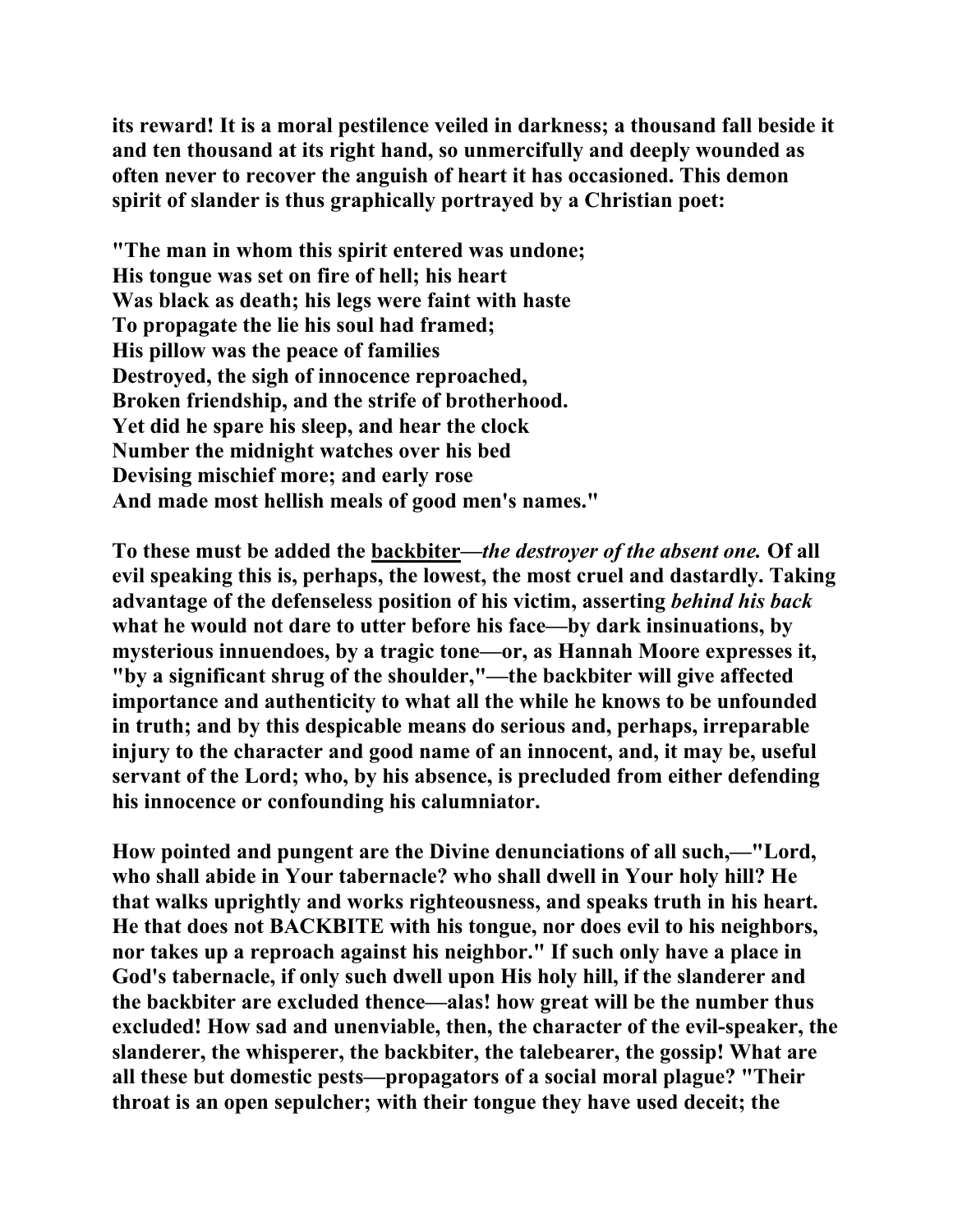**poison of asps is under their lips."** 

Under this head we must class the anonymous disseminator of evil. The *pen* is **a powerful auxiliary of the** *tongue***, and gives permanence to its words, as the press gives to them wings.** *The anonymous propagator of evil must be classed among the most dangerous, as the most infamous vipers of the community: he is a concealed assassin.* **An individual may imagine that he sees just reasons for personal concealment in the act of doing a** *good* **service; but, even viewed in this point of light, the morality of anonymous communications is at best but dubious. What is it but wearing the assassin's cowl—assuming the murderer's mask? It is the adoption of a mode of doing us a supposed good by a friend, which public sentiment looks upon and condemns as only befitting the secret and sworn foe.** 

**If you wish to warn an individual of a danger, or to apprise him of any evil, or to tell him of a fault, three courses are open to you. Either go to him yourself, and tell him; or, write to him, with your signature; or, enlist the office of a mutual friend. If neither of these modes commend themselves to your judgment and feelings, then it is plainly your duty to do nothing. If you are not willing to help save an individual, when in your power, at the expense of a little personal feeling, then your friendliness is not sufficient to entitle you to meddle in any way with his affairs. An** *individual's name* **is a guarantee of his honorable and truthful procedure: his name on paper represents himself. Acting thus openly and avowedly, he is invested by a safeguard which silently yet effectually restrains him from many temptations which would sorely assail him if he were consciously unknown. He is, perhaps, restrained from taking a false step, or from committing himself to a dishonorable action, or from doing an unwise thing injurious to himself or another, from a consideration of the compromise in which it would inevitably involve the integrity of his character and the honor of his name.** 

**But what shall we say of** *the concealed foe?***—the man who writes unfavorably of a third party; who seeks to separate very friends, to sow the seeds of discord in families, to make mischief in neighborhoods and in churches by anonymous communications, whether true or false? What can we say of him who, under cover of darkness, thus seeks to stab another's feelings, or reputation, or hopes, but that, in the strong language of God's Word, he is a "child of the devil," doing his work with his father's zeal and fidelity.** 

**Less than this we dare not say of the individual who has the ineffable vileness**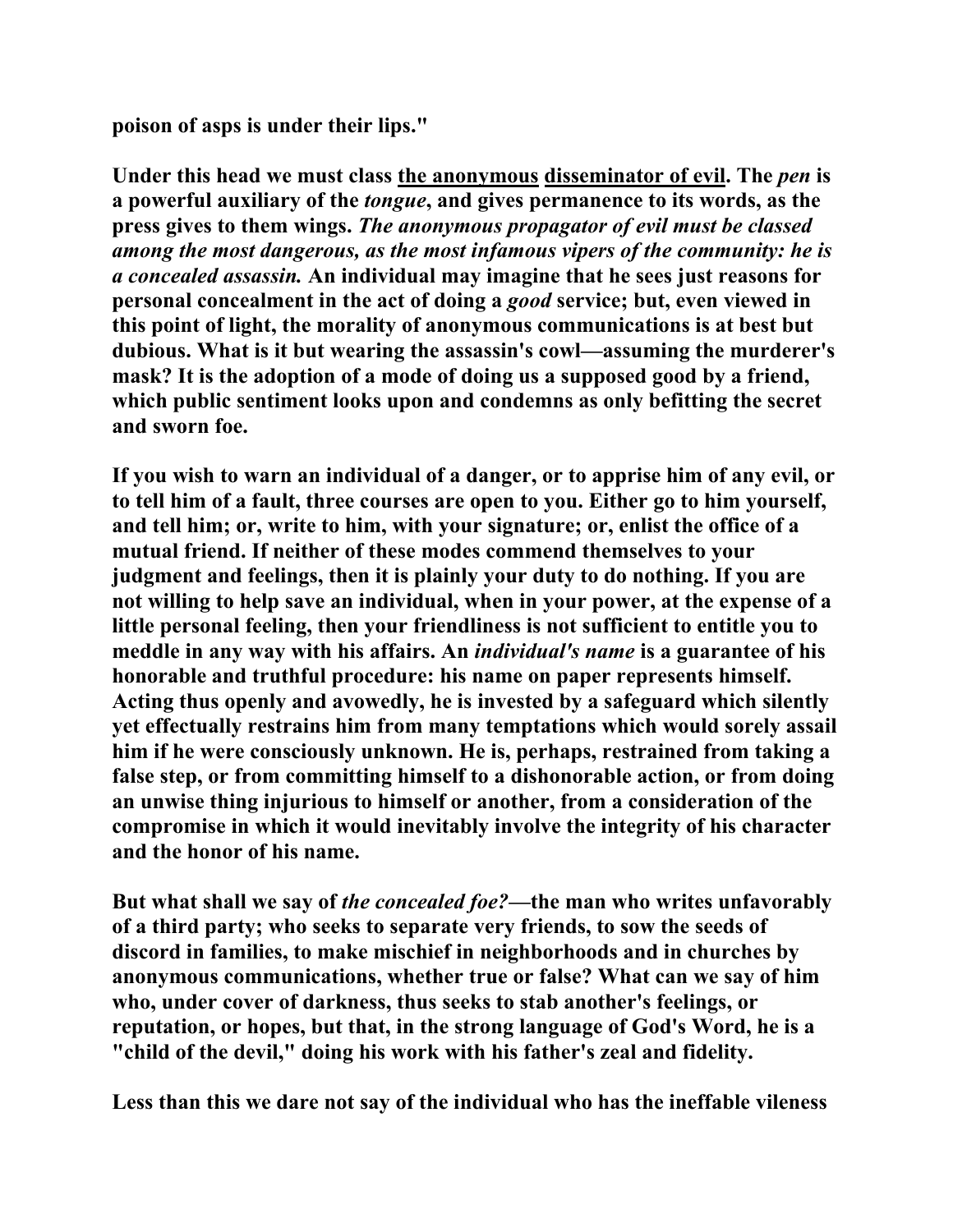**to write and propagate slanderous reports and false statements of a fellow creature, while seeking to escape all responsibility of the cowardly act by concealing his name. It is a species of** *moral assassination* **of the deepest dye, branding the murderer as an outlaw of society; and every good and honest man will so denounce it.** 

**From the power of all such our only true deliverance is prayer. And whose words so suitable as David's?—"Deliver me, O Lord from the evil man; preserve me from the violent men who imagine mischief in their hearts; continually are they gathered together for war. They have sharpened their tongues like a serpent; adders' poison is under their lips. Let not an evil speaker be established in the earth: evil shall hunt the violent man to overthrow him."** 

**There is also death in the tongue of the flatterer. Not less pointed and scarcely less severe is the portrait which God presents of the character of the flatterer. Thus is he spoken of—"He that goes about as a talebearer reveals secrets; therefore meddle not with him that FLATTERS with his lips." "A man that FLATTERS his neighbor spreads a net for his feet." "They speak vainly, every one with his neighbor; with FLATTERING LIPS and with a double heart do they speak. The Lord shall cut of all FLATTERING lips, and the tongue that speaks proud things." Such is God's estimate of this character.** 

**There are few evils of the tongue** *apparently* **more innocent and harmless, and yet, in reality, more sinful and dangerous than this.** *The flatterer places the victim of his eulogy in a false position; he invests him with an untrue, ideal estimate of himself.* **Against this species of praise few are invulnerable:** *it is natural for men to love adulation!* **Self-flattery is the idol of the human heart, and before the shrine of this, their favorite god, men delight that others should worship. However conscious they may be of not possessing the qualities commended, and even penetrating enough to discern the** *hollowness* **and**  *insincerity* **of the adulation, still, the incense is so fragrant and self-satisfying that, while it is felt to be too exaggerated to be true, it yet is too courtly not to please.** 

**How few possess that humility of mind and refinement of feeling that fortifies against its baneful influence! To some delicately formed minds nothing is more painful and offensive than to be covered with the incense of** *creatureadulation***. And yet, offered to whom and however delicately,** *in all flattery there is death!* **Even the most high-minded and refined are not entirely**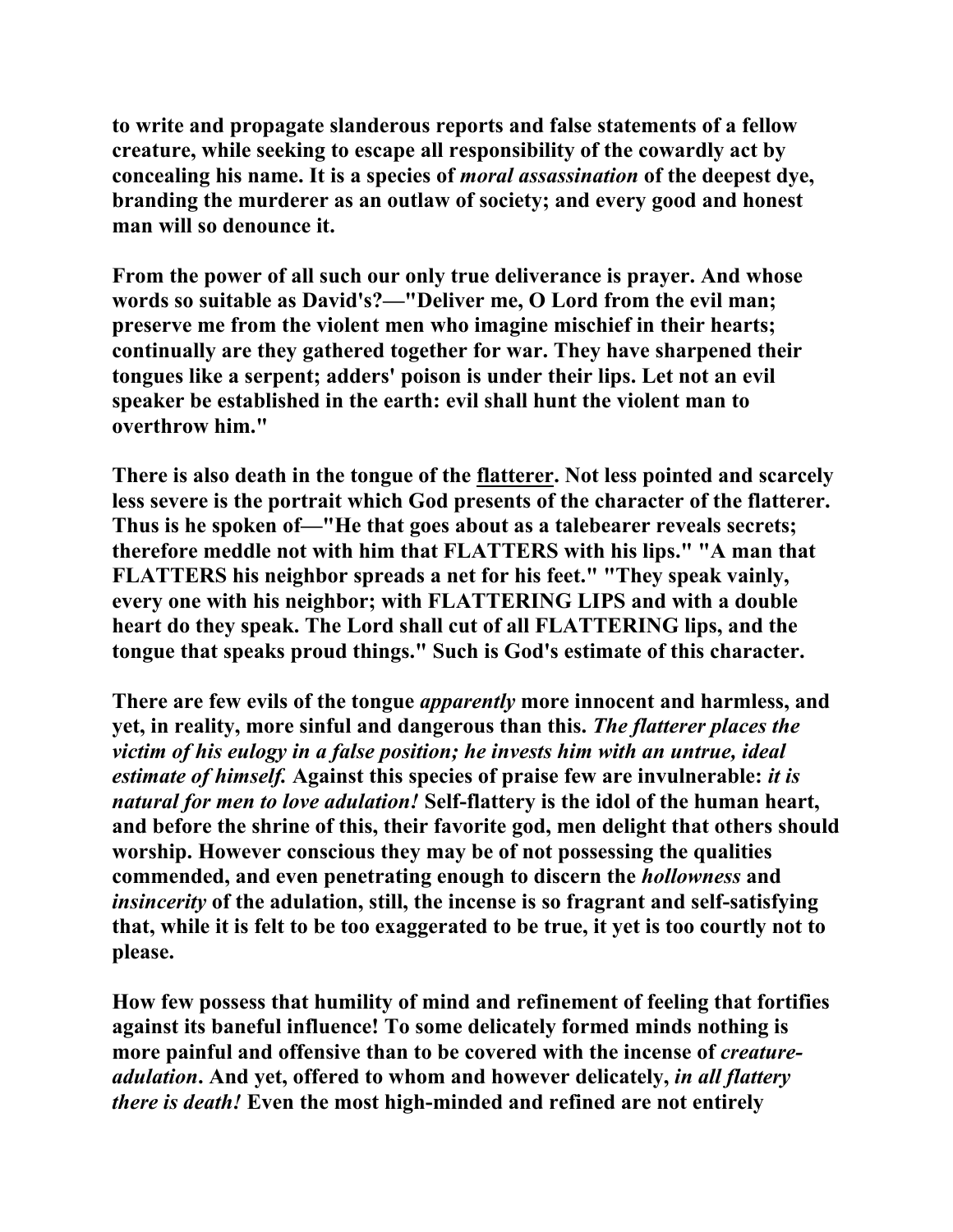**armored against its injurious effects.** 

**Man is a fallen being; and to speak to him of his** *virtues as many***, of his**  *infirmities as few***, and of his** *offences as venial***, is to ignore his state as a sinner, to soften and refine away the corruptness of his depraved nature, and to come between him and Christ. It is to cajole him in his self-righteousness, to foster the delusion that he is "rich and increased in goods, and has need of nothing," blinding him to the solemn fact that he is "***Wretched, and miserable, and poor, and blind, and naked.***" Surely there is death in the tongue of the flatterer!** 

**Not less dangerous and equally reprehensible is** *religious flattery***—flattery as addressed to our fellow Christians. How conspicuous is this spot upon the Christian profession of many! Is there not a strong habit in us of** *speaking approvingly and applaudingly of each other's piety?* **to commend the spirituality, religious knowledge, and ripeness of Christian experience? And yet how unconscious we may be of the treacherous snare we lay for the feet of a Christian brother or sister, and in so doing, lay for our own! What almost irreparable injury we are doing to his personal piety!** 

**To eulogize his gifts, to commend his graces, to extol his experience, to applaud his achievements and his usefulness, is to mar and impair that lowliness of spirit and abnegation of self with which a Christian man should ever walk before the Lord and before his fellows. The corruption even of a saint of God is still so deep, and his sanctification so imperfect—the** *old Adam* **still so strong and the** *new man* **so feeble—that, the most gracious are not entirely armored against the injury to their spiritual life to which** *the tongue of flattery* **exposes them.** 

**To say to one Christian, you wish you possessed his spiritual gifts; to another, what would you not give to possess his faith; to tell a third, that you envied his power in prayer; a fourth, that he had outstripped you in the Christian race; and to assure a fifth, that his exalted views of Christ and his gigantic grasp of truth put your own spiritual attainments to the blush!—is this language fit to address to** *a worm of the dust***, to a fallen creature, to one like ourselves—***a debtor to the free and sovereign grace of God?* 

**Surely not: it is cruel, unkind, unchristian; it is acting towards a believing brother as the eagle does to the tortoise, lifting him to a great height but to make his fall the greater. If a brother does not come short in that very gift or grace which you have so unwisely and so highly commended, it is just because**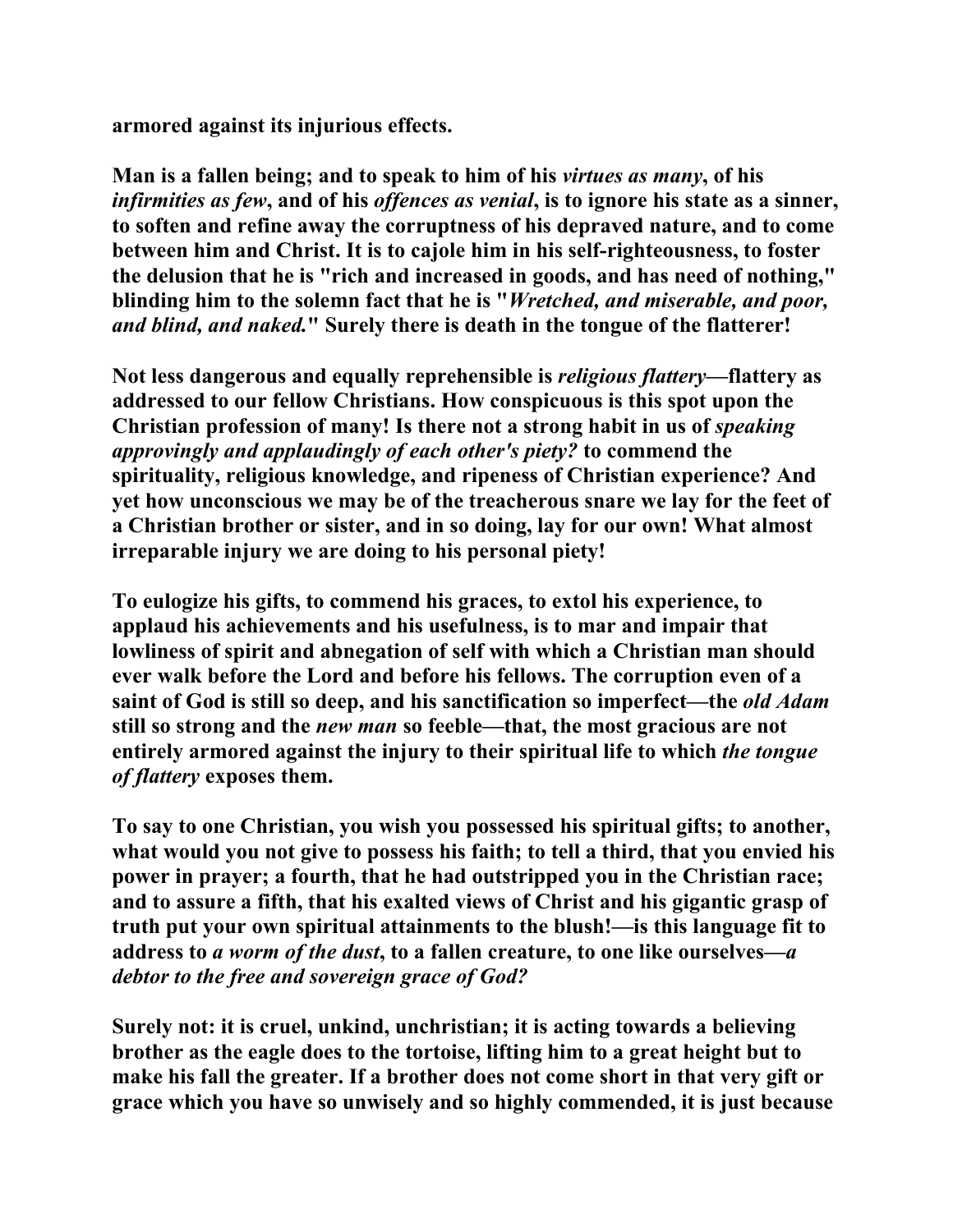*Christ* **has interfered to prevent his fall. "Of all wild beasts, preserve me from a tyrant; and of all tame ones, a flatterer."** 

**What is flattery but aiding the work of Satan, the great deceiver of our race? There is a proverb—"When flatterers meet, the devil goes to dinner." That is, when those traitors to our virtue, happiness, and usefulness confederate against us, Satan's work is so well done that he has time for other employments. Flattery is the food of courts and not the nourishment upon which a true humble-minded believer lives. He desires to walk humbly with God; and yet, without courting human adulation, to preserve a good name more precious than ointment among his fellows. He thus deprecates the evil of flattery, and more especially that of** *religious flattery***.** 

**I do not overlook the great difference between** *a delicate and proper appreciation of piety and merit***, and the false and exaggerated praise which, in some cases wounds the susceptibility, and in others inflates the vanity of those upon whom it is lavished. To a mind rightly constituted, to a heart in much communion with God, nothing is more painful than undeserved, or even excessive commendation. Yet, as I have remarked, we must discriminate between an unmeaning adulation, and kind and encouraging appreciation of those endowments and powers which God has given for the good of man and for the glory of His great name.** 

**Thus have we attempted to illustrate the first clause of the text "death is in the power of the tongue"—a death more bitter, to a holy, high-minded individual, than the fatal dart of the last dread foe. More welcome to him the shadow of the tomb draping all the present, than a life lived on amid the** *cruel strife of false***, and the** *undying taint of defaming***, tongues.** 

**But there is** *a theological view* **of this first clause of the passage strikingly and solemnly true. There is death in the preaching of the law. The Word of God is a two-edged sword; the law, in its slaying, condemning power, is one edge of this weapon of divine temper. "The law works death." "I was alive without the law once," says the Apostle, "but when the commandment came, sin revived and I died. And the commandment which was ordained to life I found to be unto death." Look not, therefore, O man, O woman, to the works of the law for spiritual life: it is not an instrument of life, but of death—not of justification, but of condemnation.** 

**And he who has broken, and therefore is under the penalty of God's law, yet**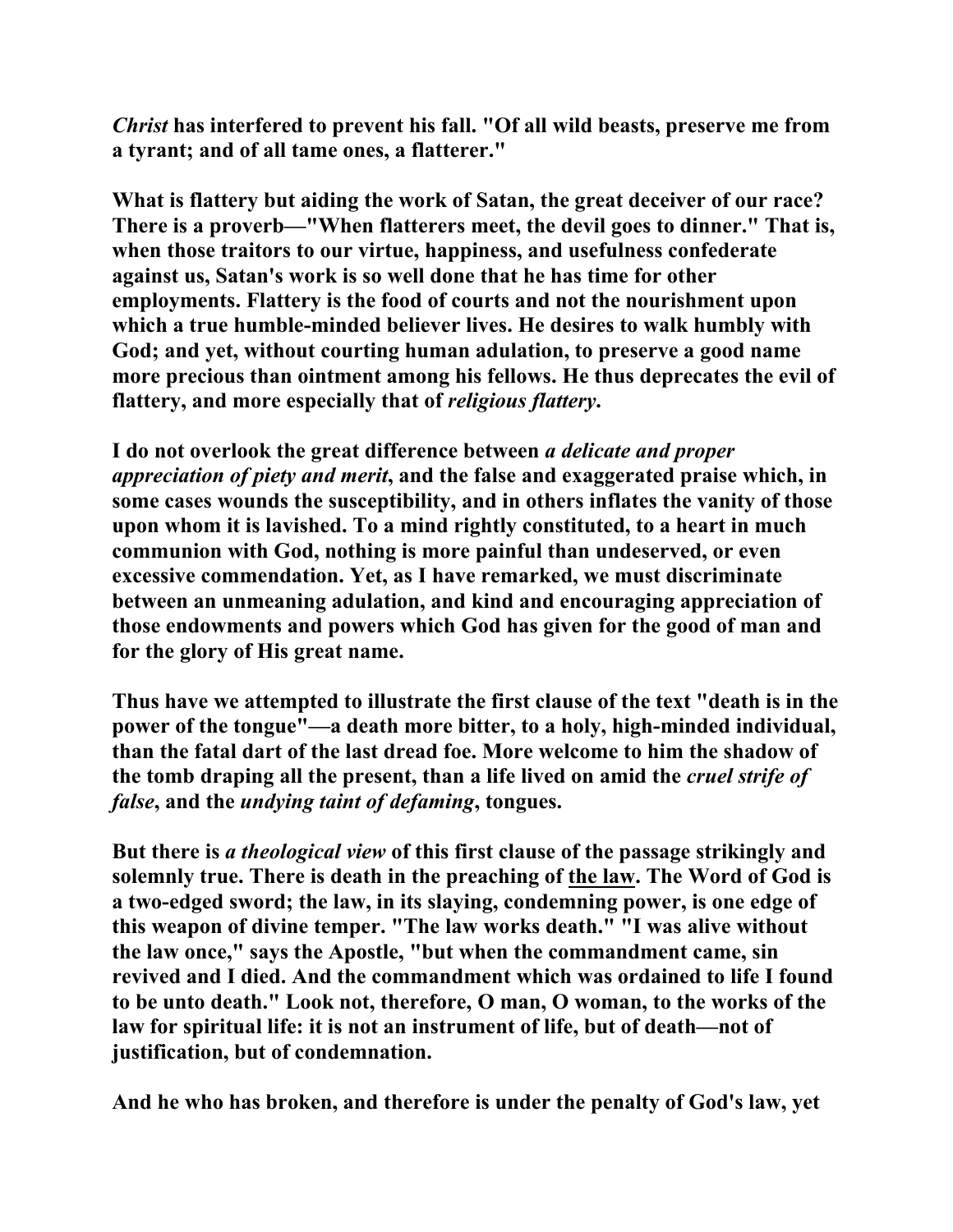**expects to be saved by it, is as infatuated as the criminal, who, under the sentence of death, yet sues out his pardon upon the footing of that very act of the legislature by virtue of which he is condemned. It was a favorite saying of the Countess of Huntingdon—"I would run away from the** *law***, considered as a covenant of works, as fast as I would from my** *sins***." The influence of the law upon all religious duties and obedience is much the same as the frost upon the silvery stream: it** *congeals* **and** *hardens* **them with the rigidity and coldness of death. But the warm rays of the Sun of Righteousness thaws the hardness and dissolves the icy fetters of the soul, and repentance and love then sweetly flow.** 

**Oh!** *see that all your religious duties are 'evangelical'***; that is, that they are** *the result of faith in and of love to Christ***. See that they flow from a sight of a crucified Savior, that they are fruits growing beneath the cross of Immanuel. No fruit of godliness like to that found there! no contrition so deep, no faith so strong, no love so intense, no surrender of the heart so unreserved. Truly they are "precious fruits brought forth by the sun."** 

**There is also death in the tongue of him who preaches false doctrine. The minister of soul-destroying error is the minister of death! All teaching which is opposed to the Gospel of Christ, which misleads men on their way to eternity by failing to show to them the way of life—all preaching which denies the work of the Spirit in regeneration; which substitutes human merit for the atoning work and sacrifice of Christ; which builds up men in their** *own doings and works* **as a meritorious preparation for heaven. All pulpit instruction which tends to lower the holiness of the truth, to relax the bond of moral obligation, to suppress, in the professor of the Gospel, an ardent desire after godliness—we say all such teaching is fatal to souls, and that, therefore, there is death in the power of the preacher's tongue.** 

**As you value your eternal well-being go not in the way of such false teachers** *these murderers of souls!* **Recoil from them as you would from the wily serpent; reject their ministries as you would the poisoned cup; cease to hear the instruction that causes to err from the words of knowledge and from the way of life. "Woe unto those who call evil good, and good evil; that put darkness for light, and light for darkness; that put bitter for sweet and sweet for bitter."** 

**But not less true is the second clause of our text, "LIFE is in the power of the tongue." God has invested sanctified speech with a life-giving power. There is**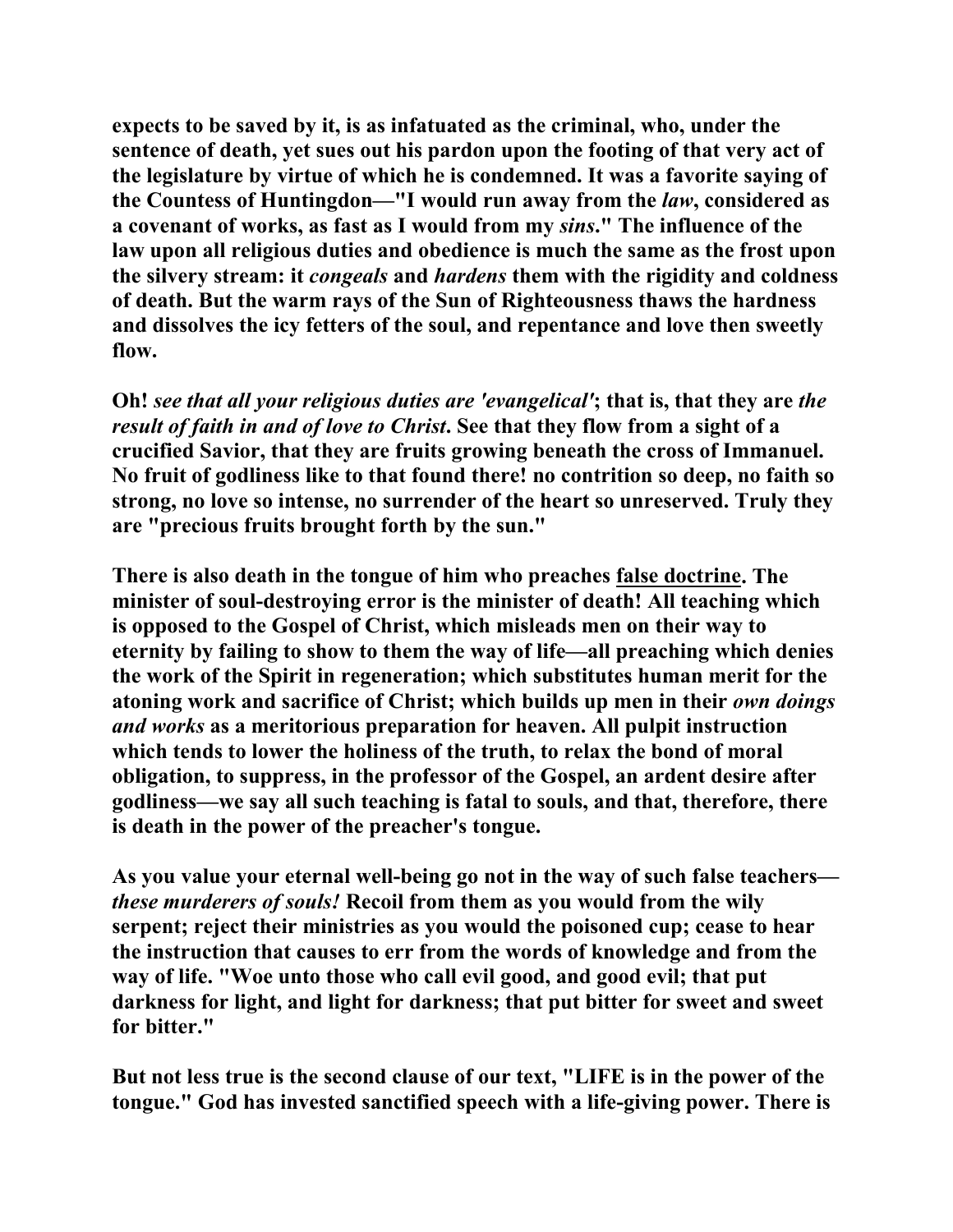**a** *vitality* **in the** *hallowed* **tongue peculiarly its own. This is true of words of kindness and love spoken in cases of mental depression, or on seasons of temporal or spiritual trial. "Heaviness in the heart of man makes it stoop: but a kind word makes it glad." "A word spoken in season, how good is it! A word fitly spoken is like apples of gold in pictures of silver." Such is the testimony of God's Word! Who will not say there is** *life* **in that tongue?** 

**To go to such a one and speak of Jesus, to unfold the fulness of His grace, to tell of the faithfulness of God to His promises, His unchangeable love to His people, to remind the believing soul of the stability of the covenant, of the certain salvation of all who are in Christ Jesus—Oh! there is life—sweet, souluplifting life—in the power of that tongue that speaks to me words of heartcheer when it is sad; to my mind, words of hope when desponding; that tells me of JESUS when going about and inquiring, "Have you seen Him whom my soul loves?"** 

**There is LIFE in the power of the tongue of him who preaches the Lord Jesus Christ. When we preach Jesus we preach the only true life. Jesus is emphatically the Way of Life—Yes, He is Life itself. "I have come that you might have life." "I am the Life." "When Christ, who is our life, shall appear." It is impossible, then, to preach the Lord Jesus and not be an instrument of spiritual life. However deficient in acquired lore, and limited in human talent, however unrecognized by the Church and unhonored by the schools, the man who makes known the Lord Jesus, the Savior of sinners, possesses** *a tongue of life* **at whose irresistible power** *the tomb of the soul* **flies open and spiritual death gives up its prey.** 

**Was there no life in those precious words of the manacled Apostles, addressed to the trembling jailer at Philippi, in reply to his momentous inquiry—"What must I do to be saved?" "Believe on the Lord Jesus Christ, and you shall be saved." But, had the Apostles instructed him to perform some mighty achievement, to do some great thing of himself; had they told him to trust to the mercy of God, to live a pure and honest life, to give alms, to build a synagogue, and, then, by completing his round of meritorious doings, to present himself regularly at the sacramental table; there had not been life, but death in the answer.** 

*Oh who can estimate the awful results of a ministry in which there is nothing of Christ?* **Who can gauge the tremendous consequences of such teaching of immortal souls as proves but a "savor of death unto death"? But he who lifts**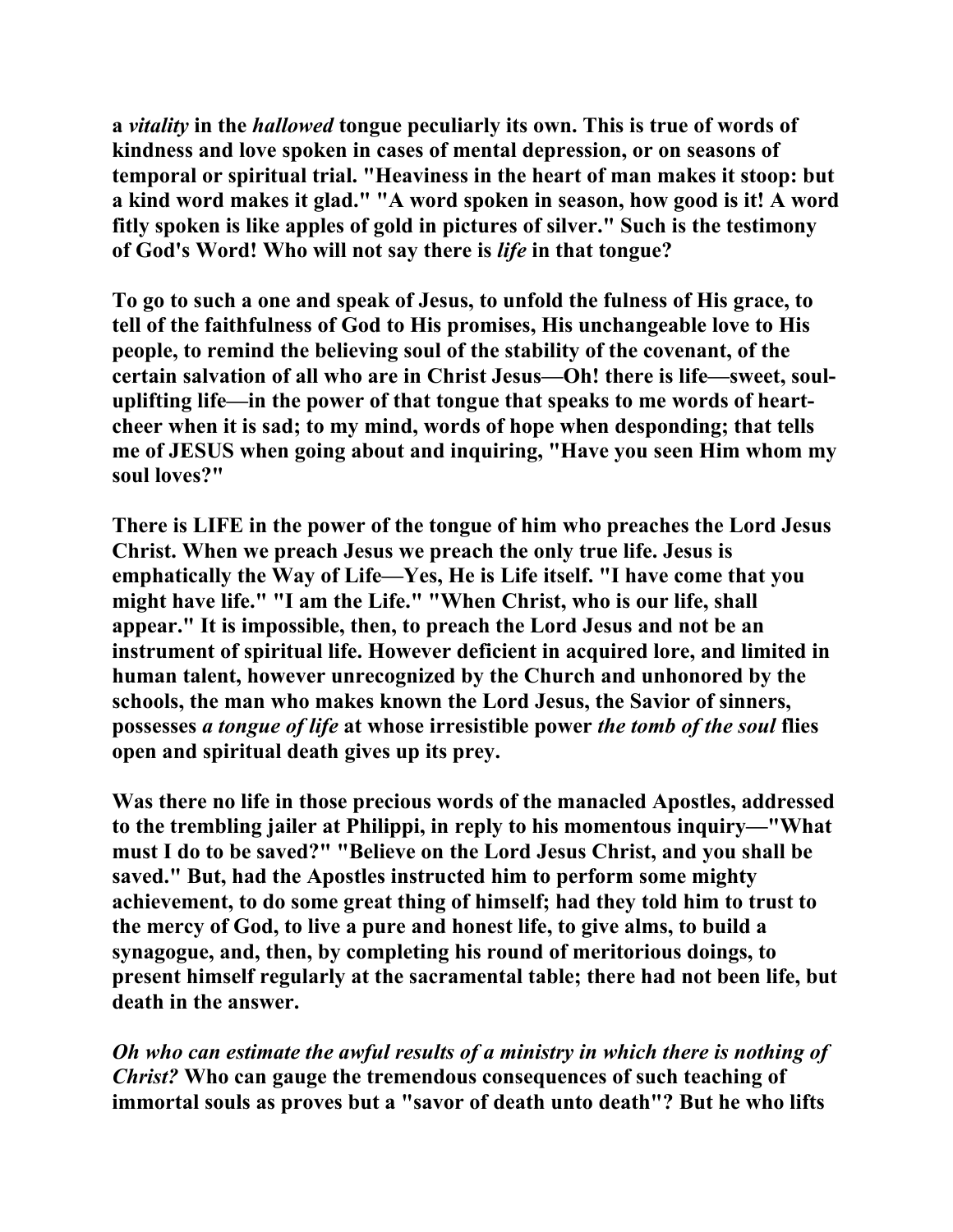**up the Lord Jesus Christ as the only Savior of sinners, His work the only salvation of the soul, His cross the only way to glory—he who proclaims the all-sufficiency of His merit, the guilt-cleansing efficacy of His atoning blood, the freeness of His grace, the boundlessness of His love, His willingness and ability to save to the uttermost extent of wretchedness and woe—preaches the Gospel with a tongue of life! Such a Christ-exalting minister is a "savor of life unto life."** 

**Such is the glorious message we proclaim to you, my reader. Are you anxious about your soul? Are you sin distressed, guilt-burdened? Do you ask, what you must do to be saved? My answer is based upon a free grace salvation—** *Look unto Jesus, and be saved.* **Come to Christ just as you now are, with no price in your hand, with no self-preparation; meriting nothing, doing nothing; and accept a present and full pardon, a free and perfect justification, all provided for you in Christ.** 

**You are to believe not in a** *doctrine***, or in a** *creed***, or in a** *dogma***, or in a**  *Church***: but,** *you are to believe in the Lord Jesus, in a personal Savior.* **Christ is the Object of faith, and Christ alone. And will He spurn you, will He reject you, will He cast you out? Oh never! He has given His word; and heaven and earth shall pass away, but that word shall never fail—"Him that comes unto Me, I will in no way cast out." Oh, into what perfect peace, into what holy joy, into what assured hope of glory will one act of simple, child-like faith in the Lord Jesus in a moment bring your soul! Try it; my reader: it is your life.** 

**There is LIFE in the tongue of wise and timely counsel. It is a great power to be able, with the meekness of wisdom, to advise in the time of perplexity and doubt; to speak words which shall be as light upon the dreary path of some tried and perplexed child of God, anxious to know and do His will, yet needing the wise and gentle guidance of an experienced, God-fearing friend. If the Lord has conferred upon you this power, use it; and life to some drooping heart, some embarrassed mind will flow in a sacred stream from your words. "A word spoken in season, how good it is."** 

**There is LIFE in the tongue of kindness, sympathy, and love. To this many a sad and sorrowing heart, and many a deep, bleeding wound, which words of human sympathy have comforted and healed, will testify. "The law of kindness upon the tongue" is a law of life to the heart whose joys sorrow has withered, and whose hope death has slain. Oh, who can describe the exchange of the shroud of woe, for the robe of gladness; the garment of praise for the**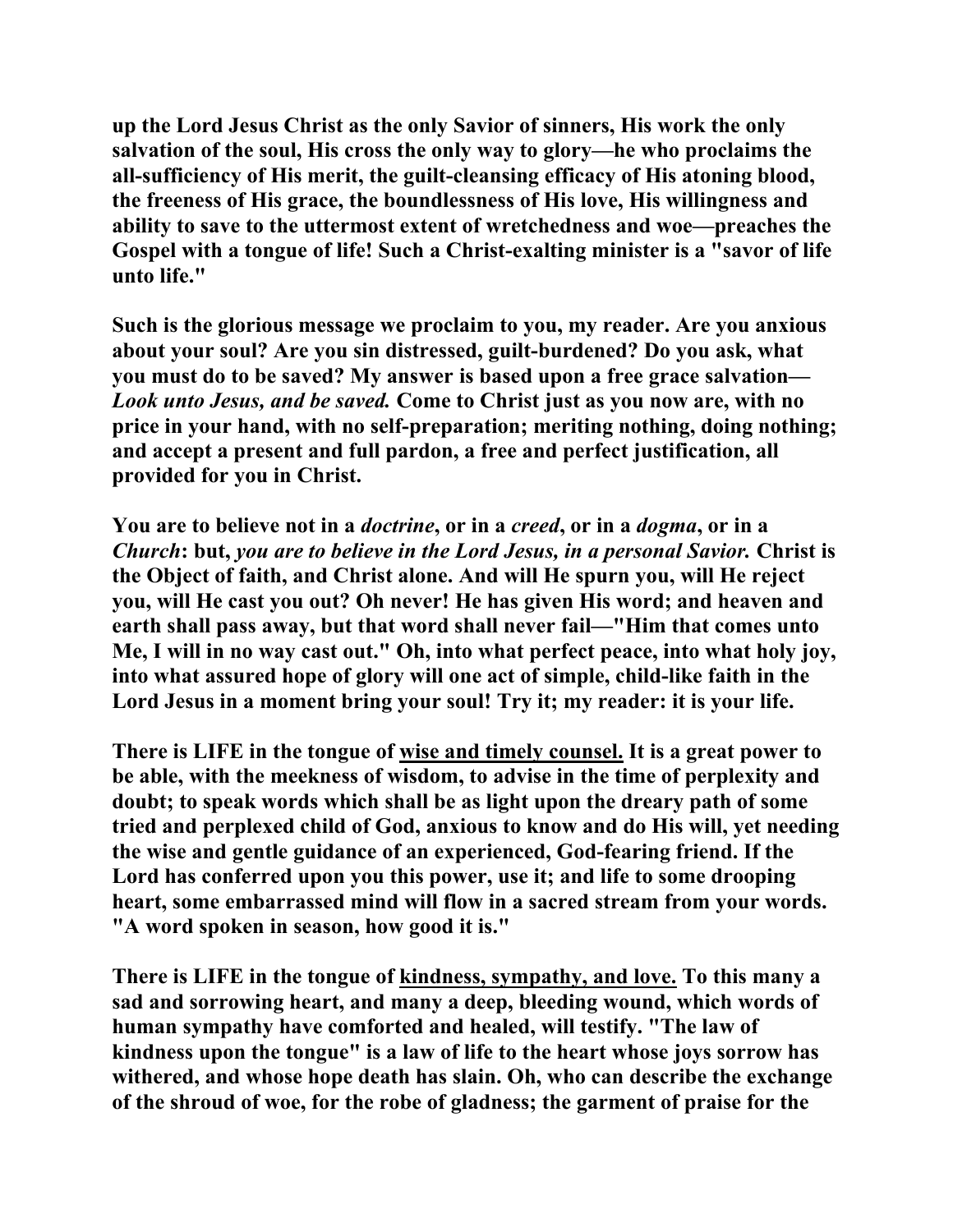**spirit of heaviness, which one word of kindness creates? This power is ours! Ours is the** *angel mission* **of folding around a tempest-tossed soul the wings of love and sympathy. Be faithful to it: this is no hard task—nothing easier. Ourselves partaking of the "kindness and love of God;" soothed and comforted by the words and sympathy of Christ, we shall know how to speak a word in season to a wounded spirit. "Blessed be God, even the Father of our Lord Jesus Christ, the Father of mercies, and the God of all comfort; who comforts us in all our tribulations, that we may be able to comfort those who are in any trouble, by the comfort with which we ourselves are comforted of God."** 

**Lord! we accept with cheerful submission the discipline of sorrow, however keen and crushing, which perfects us for a mission so noble, Christ-like, and Divine. If some child of suffering, some son or daughter of grief, shall in future time reap soothing and joy from this sowing in tears, we bow our head meekly to the cup Your love has ordained, and from our heart would say, Your will be done!"** 

**My dear reader, let this be the practical conclusion of the whole matter guard your speech, bridle your tongue, seek that grace may be poured into your lips; reflect that life and death are enthroned upon this little member. Think how great a fire one spark may kindle! Ever remember before you speak, that you are in the presence of God; that Christ hears you, and that an angel stands by to record your words in a book, and that, "every idle word that men shall speak, they shall give account thereof in the day of judgment; for by your words you shall be justified, and by your words you shall be condemned." "Set a watch at the door of my lips, lest I speak unadvisedly with my tongue. Let the words of my mouth and the meditations of any heart be acceptable in Your sight, O Lord, my strength and my Redeemer."** 

**And let David's holy, determined resolution be ours: "He that works deceit shall not dwell within my house: he that tells lies shall not tarry in my sight." And may the characters of those who shall abide in the Lord's tabernacle, and dwell in His holy hill, belong to us—"He that backbites not with his tongue, nor does evil to his neighbor, nor takes up a reproach against his neighbor, but in whose eye a vile person is abhorred."** 

**Lord! purify my lips with a living coal from off your altar; and ever grant that my speech may be seasoned with the salt of your grace, that it may administer instruction, edification, and comfort to those that hear!**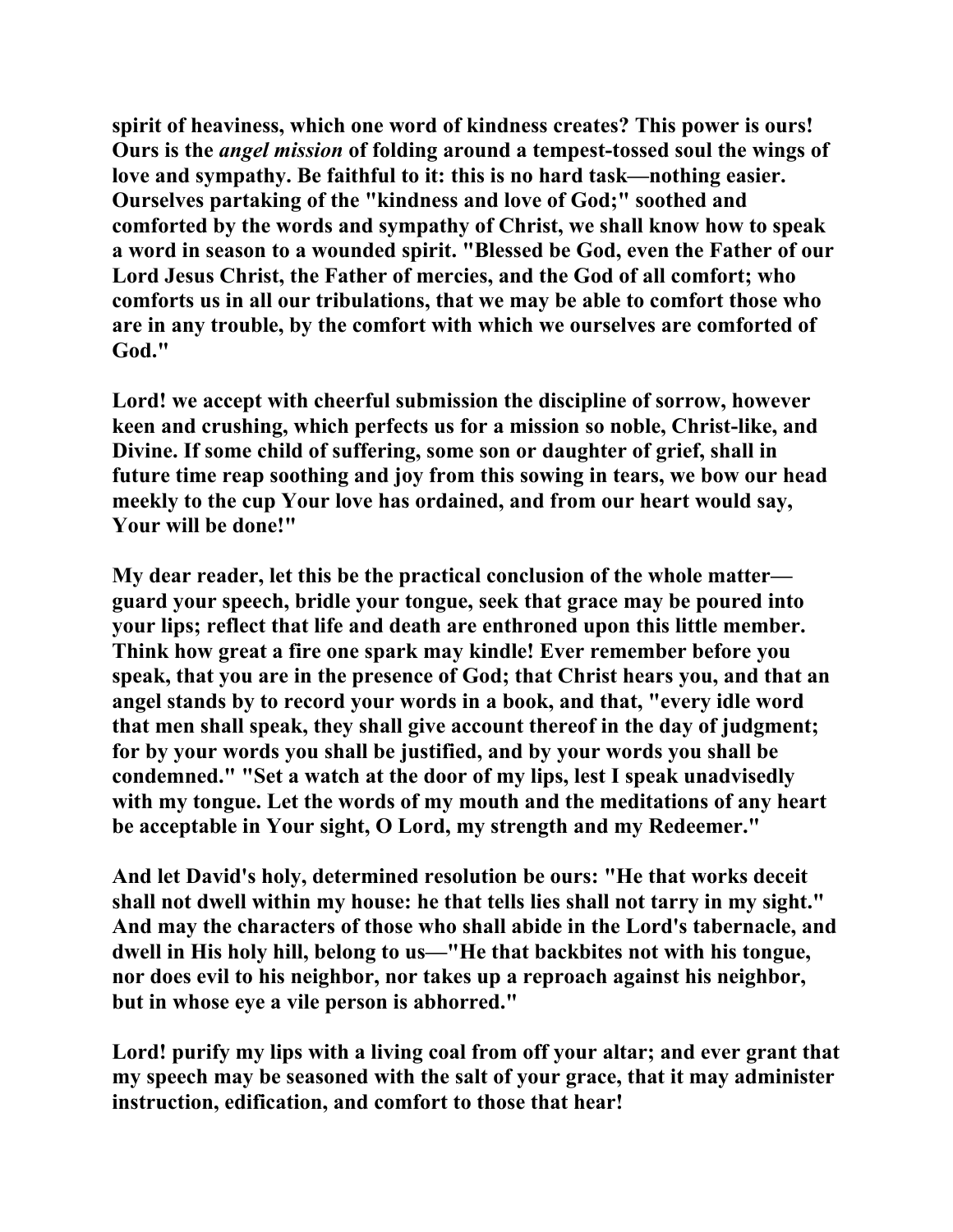**"One angry moment often does what we repent for years, It works the wrong we never make right by sorrow or by tears; It speaks the rude and unkind word, it wounds the feeble breast, It strikes the reckless sudden blow, it wounds the household rest. The hand of Peace is frank and warm, and soft as ringdove's wing, And he who quells an angry thought is greater than a king; Shame to the lips that ever seek to stir up jarring strife,**  When gentleness would shed so much of Christian joy through life."

# **"The Gift of Suffering"**

**"Unto you it is GIVEN in the behalf of Christ, not only to believe on Him, but also to SUFFER for His sake." Phil. 1:29.** 

**"I love my sufferings," remarked one of the most pious and gifted female writers of her day, "for they come from God. I love everything that comes from Him." Doubtless, this eminent saint was familiar with the passage which suggests our present reflection, to the confirmation of which she brought her personal experience "Unto you it is GIVEN ... to SUFFER." There is, probably, no point of light in which suffering is less viewed by believers than this, and yet not one more consolatory.** *There is always a peculiar charm in a gift.* **It is the acknowledged token of friendship, the silent expression of love. It may in itself be but a trifle, yet how expressive and precious! You would believe that the individual who presented you with a lock of hair, or a simple flower, or a picture regarded you with interest, and held you in sacred remembrance.** 

**Now it is just in this point of view we wish you to contemplate the afflictive dealings of God. "Unto you it is GIVEN ... to SUFFER."** *God has given us many precious gifts; but I believe, that next to the unspeakable gift of His beloved Son, we shall thank and praise Him the loudest in heaven for the gift of suffering.* 

**Let us in this brief meditation first direct our thoughts to the gift itself—it is SUFFERING. That** *suffering* **should universally prevail, is simply to remark that** *sin* **universally prevails.** *Sin* **and** *suffering* **are convertible terms. They bear the same relation to each other as** *cause* **and** *effect***. There was no bodily or mental suffering in the primal or sinless state of man. Prior to the fall both**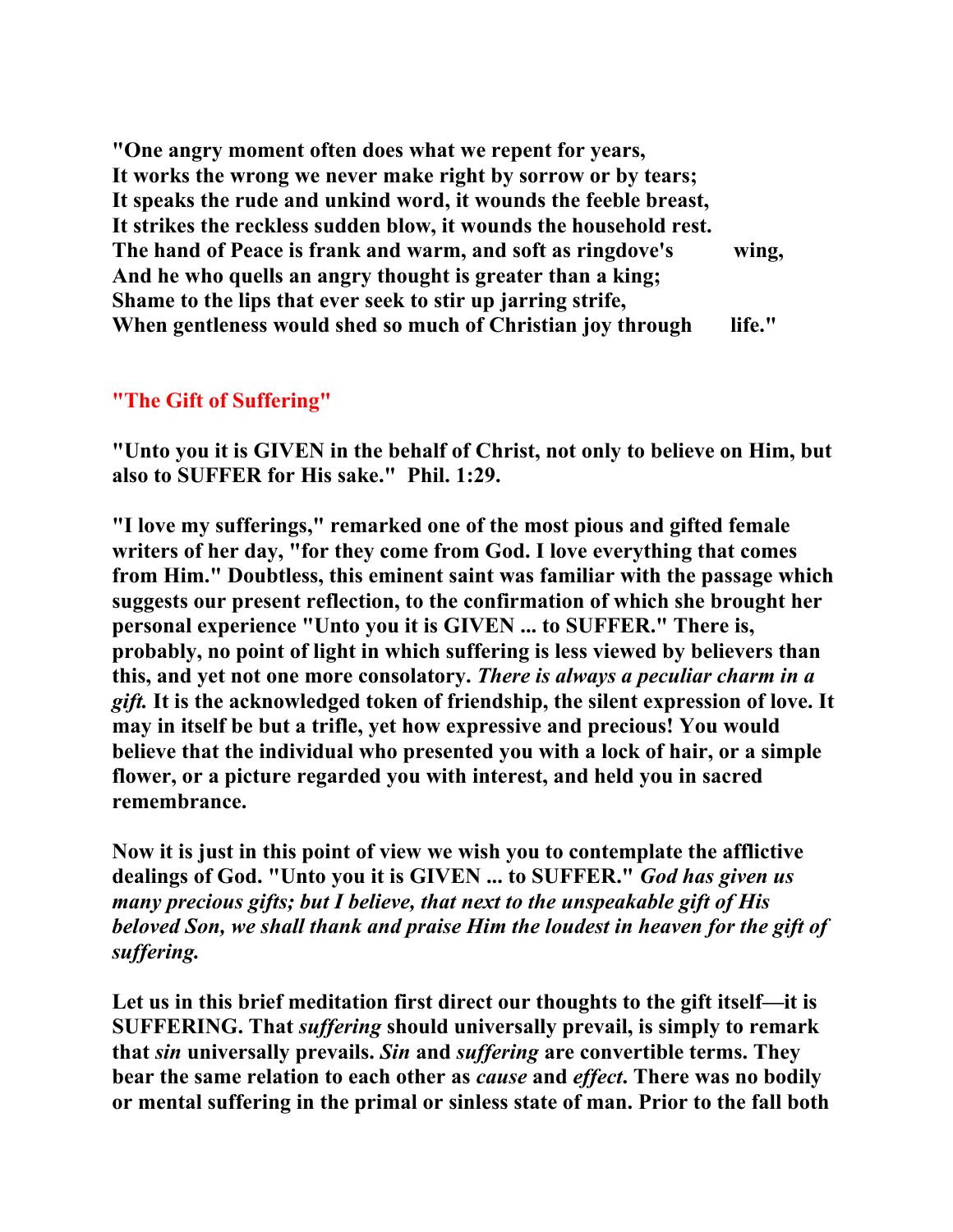**the body and mind were total strangers to pain. Perfect holiness was another expression for perfect freedom from all the ills bequeathed to us by our sinning father, of which we are the sad legatees. But we must restrict our thoughts on this subject. Universal as is suffering, is the sentiment equally as universal that** *suffering is a Divine appointment?* **Is it regarded and acknowledged as a gift of God? Just the contrary is the feeling of the unregenerate world. They regard it as an unmerited infliction, as an unjust and arbitrary act of God. Viewed in this light, they fly in the face of God, impeach His wisdom, deny His goodness, and dispute the justice and sovereignty of His will.** 

**To this may be traced the different reception of suffering by the Christian and the worldling. The suffering Christian falls down in lowliness and submission at the feet of God; the suffering worldling flies up in anger and hostility in His face. The rod in the one case is all budding, in the other it is all bare; in the one, affliction is unto life, in the other, it is unto death. The sufferings of the Lord's people are many. The terms which indicate this truth are expressive: "many waters," "in much tribulation," "all Your waves and Your billows," "the sufferings of Christ abound in us." Thus,** *the recipe of our Heavenly Physician is compounded of many and diverse ingredients, all of which work together for the spiritual and eternal health of the soul!*

**From bodily suffering none are entirely exempt. All are more or less its subjects. The seeds of** *disease***, which are but the** *germs of suffering***, are sown in every human constitution, and sooner or later yield their own sad fruit. There are few dwellings in which there is not a sick chamber, few homes in which there is not a loved one the subject of disease in some one of its many forms. But** *sickness is God's messenger, bent upon a mission of mercy and of love.* **It may wear a cold repelling aspect, for our visitation of sickness is not for the** *present* **joyous, but grievous. The painful convulsion, the maddening delirium, the hectic fever, the waste and decay, the nervous irritability, the incessant anguish, the restless days and the sleepless nights, the lingering, dying languor, is not a discipline the spirit would choose or the flesh would welcome.** 

**Nevertheless,** *it must be right, and it will result in good, because our Heavenly Father sends it.* **In this light view your present sickness, suffering saint! Little would you taste of the inexpressible sweetness of that precious grape-cluster bending down from our Living Vine—"He bore our sicknesses,"—but for your present suffering. The wasting of decay, the pain of disease, the languor**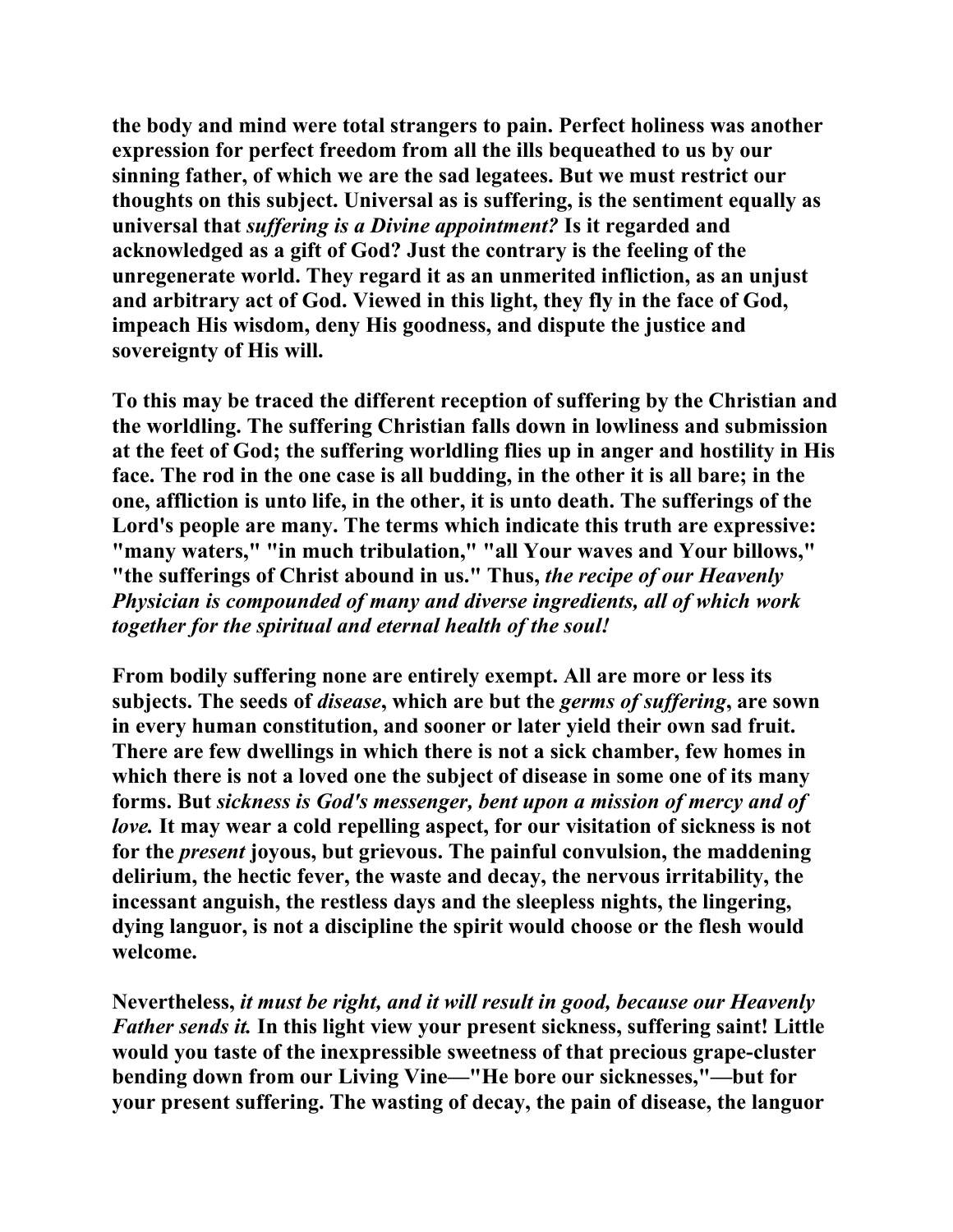**of prostration, the trembling, quivering nerve, must in measure be experienced, to experience what the sympathy of Jesus is in sickness.** 

**Perhaps, a yet more acute form of suffering is the mental. I think this is indisputable. The mind resting in God, confiding, peaceful, hopeful, will enable the body to endure almost any form or degree of suffering. Take, for example, the "noble army of martyrs," as witnesses of this truth. What was it that enabled many of them to kiss the stake, to toy with the leaping flames, and to glory in the consuming conflagration, from which they ascended up, as in a chariot of fire, to heaven, but the love of Christ, and the peace of God keeping their hearts and minds tranquil, even joyful, amid their tortures? "The spirit of a man will sustain his infirmity; but** *a wounded spirit* **who can bear?"** 

**"A wounded spirit!" ah! it lowers the loftiest, weakens the strongest, humbles the proudest: who can bear it? Mental depression receives its complexion very much from the causes which produce it. The mind is a marvellous and mysterious thing. There is no part of our organism more vital, sensitive, and subtle than it. It is the barometer of the soul, affected by every atmospheric feeling through which we pass. We possess nothing more keenly, acutely sensitive.** 

**The causes from where mental suffering arises are many. With some of the Lord's people the origin is** *hereditary***, with others it is** *natural***, and with yet more it is** *religious***. But, from whatever it may arise,** *mental suffering in some form is the discipline appointed by God for many of His people.* **Think not that your case is singular, or that you are an especial object of your Father's displeasure, because he has so afflicted you.** 

**I will not pause to inquire the cause of your mental depression; it is enough for my purpose in penning these remarks to know that yours is a mind depressed, needing a gentle, yes, a Divinely healing touch. He who created your mind, who has hitherto proved its Sustainer, knows the** *cloud* **that veils it, the** *tumult* **that agitates it, the** *imaginations* **that play around it like hideous spectres—all is known to God! And do you think that Christ is either ignorant of, or insensible to, the spiritual exercise through which your mind may be now passing? Far from it. If there is any stage of our discipline for heaven with which the Lord Jesus more closely sympathizes than another, it is our**  *spiritually-mental* **stage. Can He ever forget the mental conflict of the garden, the soul-travail of the cross; the blood-sweat of the one, the soul-sorrow of the**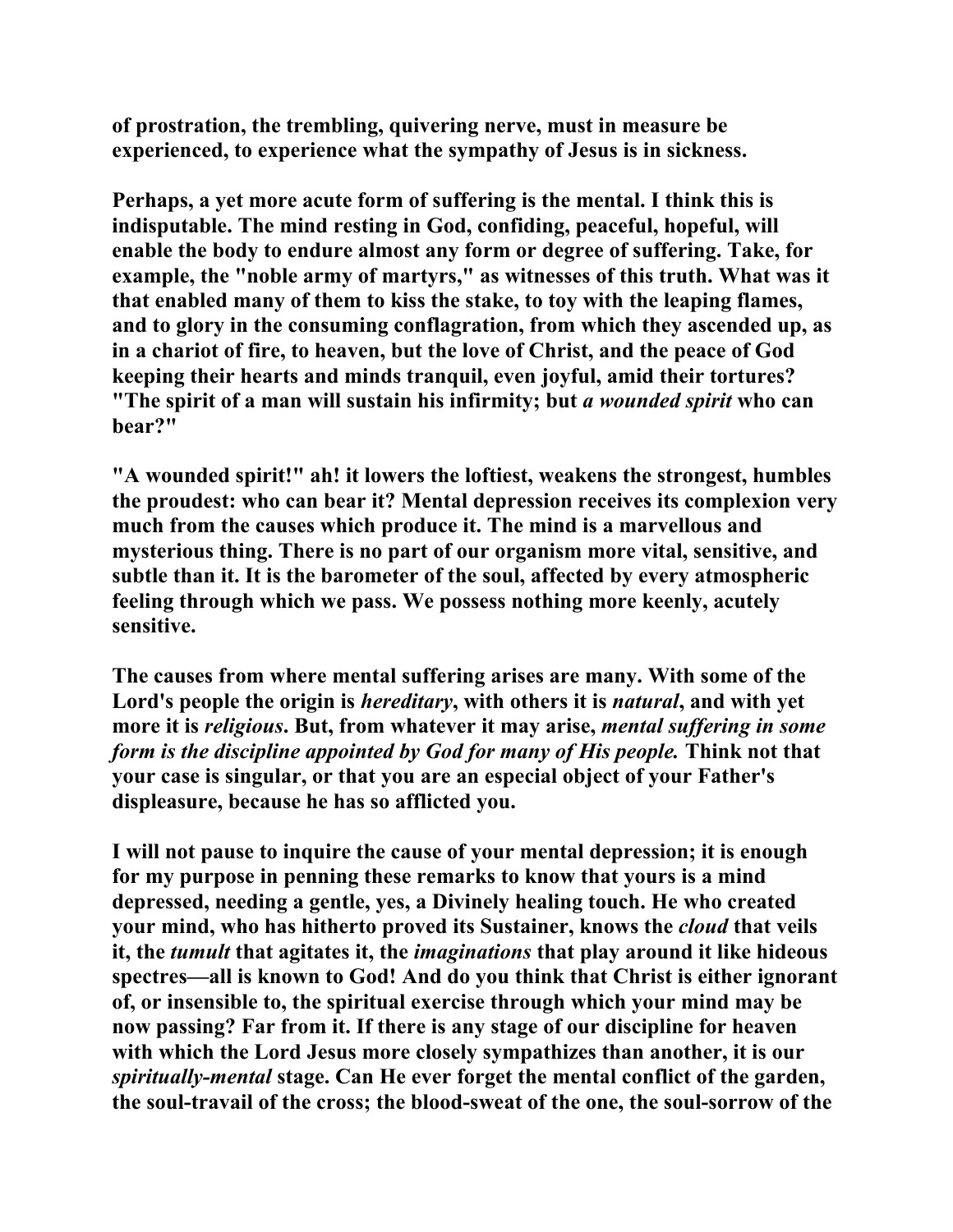**other?** 

**Child of God! walking in** *mental gloom***, passing through deep waters of** *soul exercise***—doubting, fearing, despairing, sinking—look up!** *There is One who knows your sorrow, and has come down to rescue you. His eye of compassion is upon you, His wing of love is around you, His arms of power are beneath you, His heart is your pavilion, His wounds your refuge, His precious promise the word upon which He invites you to hope!* 

**Dwell upon the solemn thought that your Lord and Savior trod this identical path before you; that, if there is one cloister of His heart deeper and warmer than another, in that cloister He hides you while passing through this mental eclipse. Fear not that He will abandon you to total darkness or endless despair. Your soul will emerge from its present obscuration, all the brighter for its temporary darkness. Tempest-tossed, you will be all the more firmly rooted and grounded in God's love. The Lord by this process is deepening the work of grace in your heart, consuming the dross with the fire, and scattering the chaff with the flail of His discipline, that had too much, and unsuspected by yourself, mingled with your Divine and heavenly nature.** 

**Deem yourself not a child of God, because you are the subject of mental disquietude and of spiritual exercise. Were your soul still locked in the sleep of death, it would be Satan's policy to keep you so. But the mental and spiritual exercises through which you are now passing are** *indices of soul vitality***, of an awakening out of sleep, of the possession of that spiritual life, which is linked indissolubly with the life which is to come.** *Suffering is the royal highway to glory. It is royal, for the King of Saints Himself trod it; it is royal, for the royal children all walk in it; it is royal, for it leads to the kingdom of heaven.* 

**Our text distinctly speaks of one particular form of suffering—suffering for Jesus' sake. "To suffer for His sake." This, I imagine, is the highest distinction the Lord can put upon His saints this side of heaven. The early Christians "rejoiced that they were counted worthy to suffer shame for His sake." The cross was heavier** *then* **than it is** *now***, its offense was greater, its crucifixion keener. To own the Savior** *then* **was to be cast out as evil, to suffer the loss of kindred and of substance, and frequently to be immured in a dungeon, chained to a stake, or impaled upon a tree. And yet the early followers of the Savior gloried in sufferings for their Lord.** 

**But ours is a** *smoother path***, an** *easier Christianity***, a more pleasant cross, a lighter burden than theirs. Certainly, the present is** *not* **the age of martyrdom,**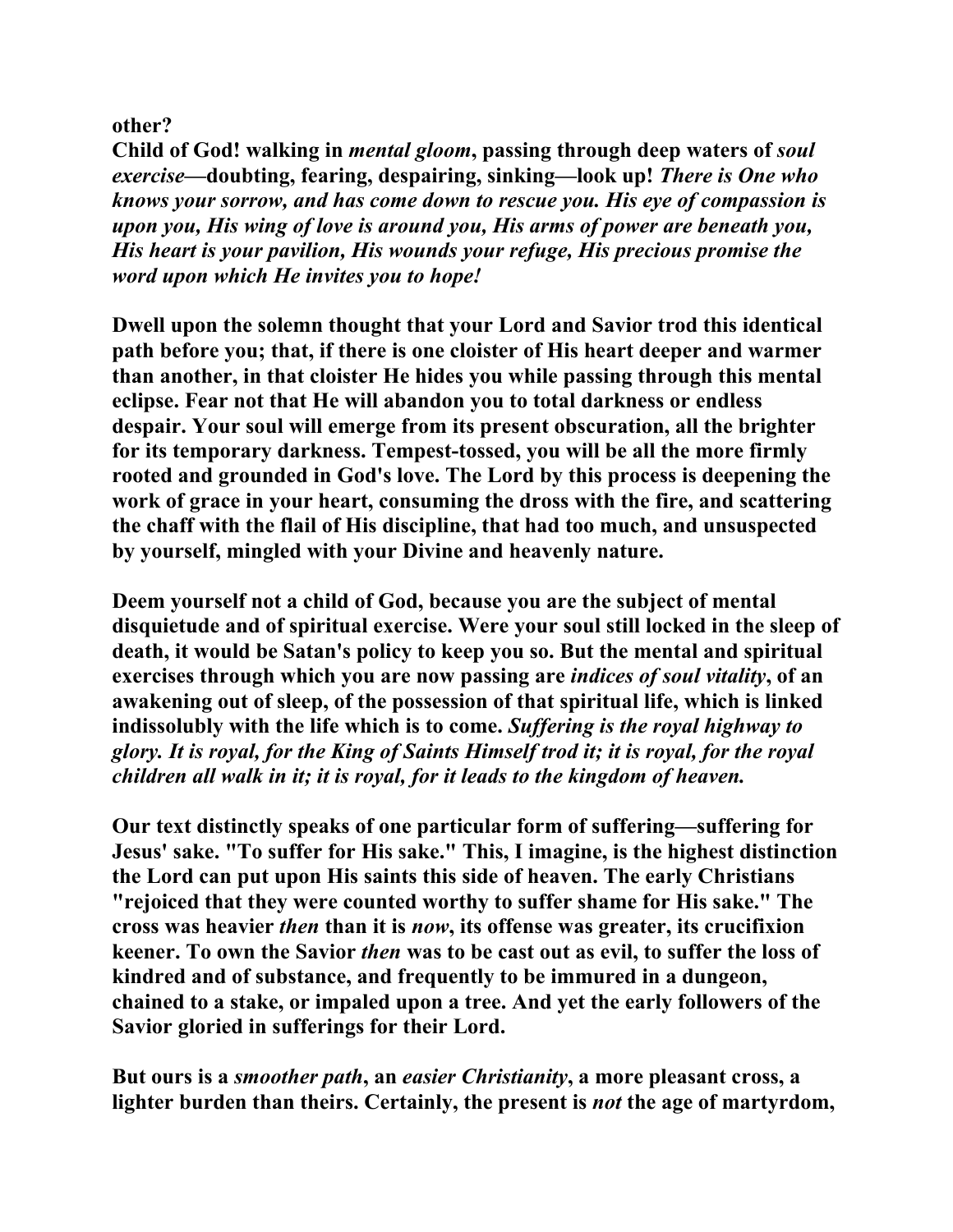**or of martyrs. This may account, in a great measure, for the false religion, the anemic profession, the sickly Christianity, the specious holiness everywhere so prevalent. And yet "the offence of the cross is not ceased." "For all who live godly in Christ Jesus shall suffer persecution." There is still** *a degree of suffering* **to be endured from the ungodly world, and even from a portion of what is called the "religious world," by those who would be loyal to Christ's, faithful to His pure truth and spiritual worship.** 

**We cannot come out of Babylon, separate ourselves from the world, set our faces as a flint against the** *errors* **that are so rife, and the** *religious formalism* **that is so prevalent, and the** *Romanistic* **worship that is so common, and the**  *superstitions* **that are so popular—all so opposed to the Divine religion and the spiritual Church of Christ—and not be reproached for Christ's sake. But, we have still the example and the precept of Jesus for our encouragement and imitation—"Wherefore Jesus also, that He might sanctify the people with His own blood, suffered** *outside* **the gate. Let us go forth, therefore, unto Him**  *outside* **the camp, bearing His reproach."** 

**Think of our blessed Lord—the holy, the loving, the gracious Savior—cast out as an accursed being from Jerusalem! Then, think of the privilege, yes, the honor of going unto Him,** *outside* **the camp of this ungodly, Christ-rejecting, Babylonish world, bearing His reproach. Precious privilege! distinguished honor! Such may be yours, dear reader. You may now be walking in this identical path; you may be separated from your brethren, as Joseph was; you may be subjected to the loss of earthly goods, experience the chilled affection, the changed friendship, the suspicious glance, the unkind remark, the unjust, ungenerous rebuke of those who should be the first to honor your fidelity to conscience, your adhesion to truth, and your attachment to Christ.** 

**But be not surprised, as though some strange thing had happened unto you. Such** *honor* **have all the saints. Christ will not leave you alone in the hour of trial and suffering for Him. His presence and grace are pledged to you here; and a crown of glory, studded with many a precious jewel, is laid up for you hereafter. "Whoever will save his life shall lose it; but whoever shall lose his life for My sake and the Gospel's, the same shall save it." So spoke the Lord, and His words will be found true!** 

*Suffering is involved in all we do for Jesus. There never was service for God without sacrifice, or a path of duty without a cross, good done for others apart from self-denial in ourselves.* **The precious seed we here sow—the token of a**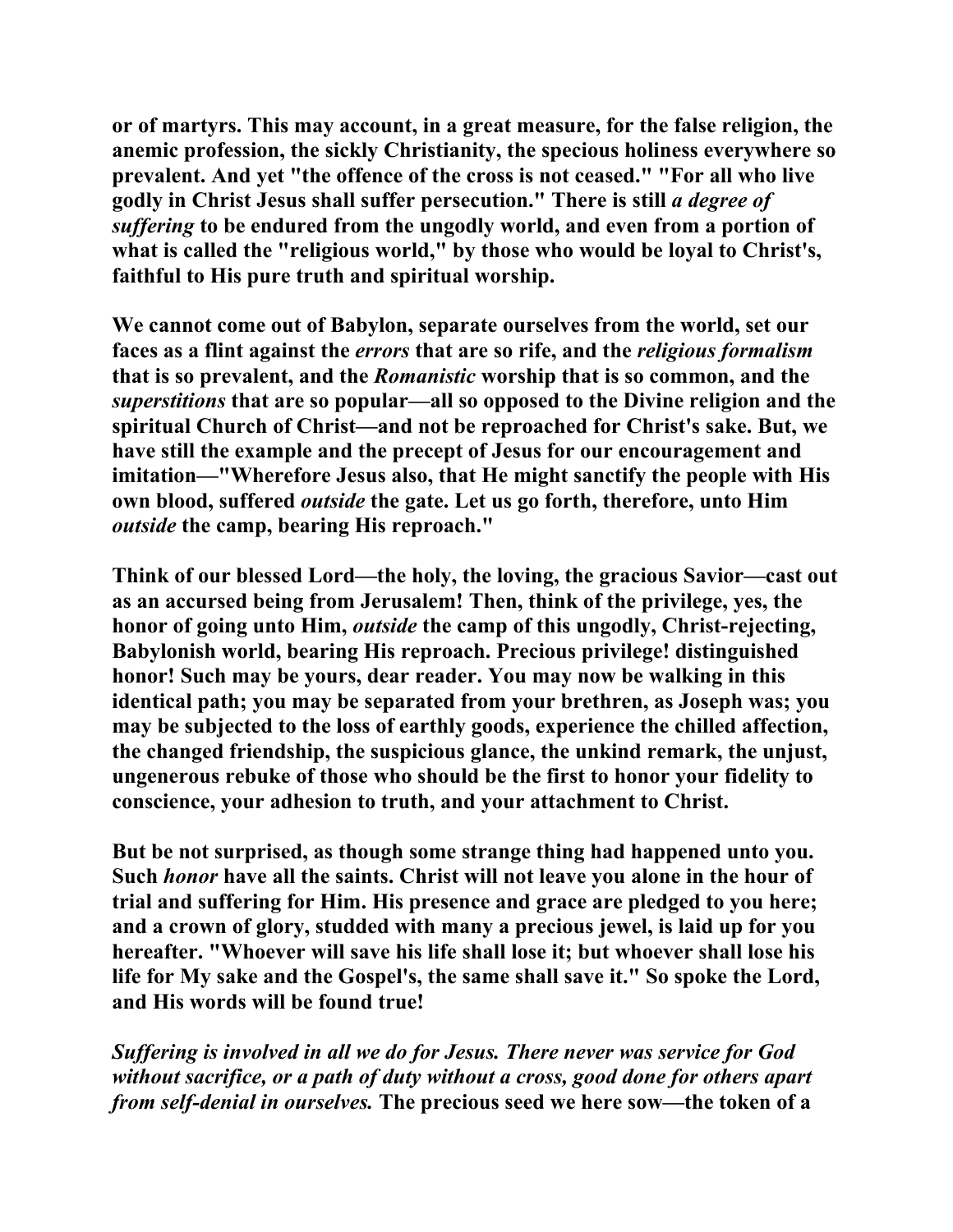**golden harvest—must be saturated with tears. We must work, with** *conscious infirmity and unworthiness in ourselves***, against much resistance and opposition from others, and in view of great difficulty and discouragement springing from our work. In all we do and endure for Christ,** *we must keep in memory the cross* **upon which He died, and endured for us.** 

**Forward, then, let us go in the service of our Master. Work while it is day; the night comes. Never be without something in hand for the Lord. When one mission is accomplished, when one work is finished, seek another at His hand.**  *My reader, what are you doing for Christ?* **Is it the true, earnest prayer of your heart, "Lord, what will You have me to do?" Then He will show you what you shall do, perchance what you shall suffer.** *O do not be a loiterer in the vineyard, a drone in the hive, hiding your light and burying your talents, for all of which the Master, when He comes, will hold you accountable. "Why do you stand idle all day?" when in a forlorn world there is so much to do for man, and in a redeemed Church so much to do for God?*

**But we are to look at suffering in a peculiarly soothing and sanctifying point of light—as the gift of God. "Unto YOU it is GIVEN on the behalf of Christ, not only to believe in Him, but also to SUFFER for His sake." Faith in Christ is here represented equally as a gift. We must not forget that, "faith is the GIFT of God,"—one of those most costly and precious gifts that comes down from the Father of lights. Seeing, then, that you need faith—for without it nothing is pleasing to God—seeing that** *faith is the foot that travels to Christ***, and** *the hand that receives Christ***, and the** *eye that looks to Christ***, let us go to God and ask this divine, precious, grace at His hand, since it is His free and gracious gift.** 

**And where** *real faith* **exists there will also be** *true suffering***. Every grace of the Spirit in us must be subjected to trial—for, "the Lord tries the righteous," and no single grace of the Holy Spirit is, perhaps, subjected to more severe trial than** *faith***. "The** *trial of your faith* **being much more precious than gold that perishes, though it be tried with fire."** 

**But in what manner and for what purposes are we to regard suffering as**  God's gift? And first, Suffering is the gift of <u>lo</u>ve. All God's gifts to us are **such; but it is our mercy to regard suffering peculiarly in this light. It is not for the moment pleasant; it settles not upon us with the soft, snowy pinion of the dove, but with the rough, dark wing of the raven. It wears a bleak aspect, assumes a threatening form, is bitter in its taste and harsh in its tone. Like the loving brother Joseph, it speaks to us 'roughly.'**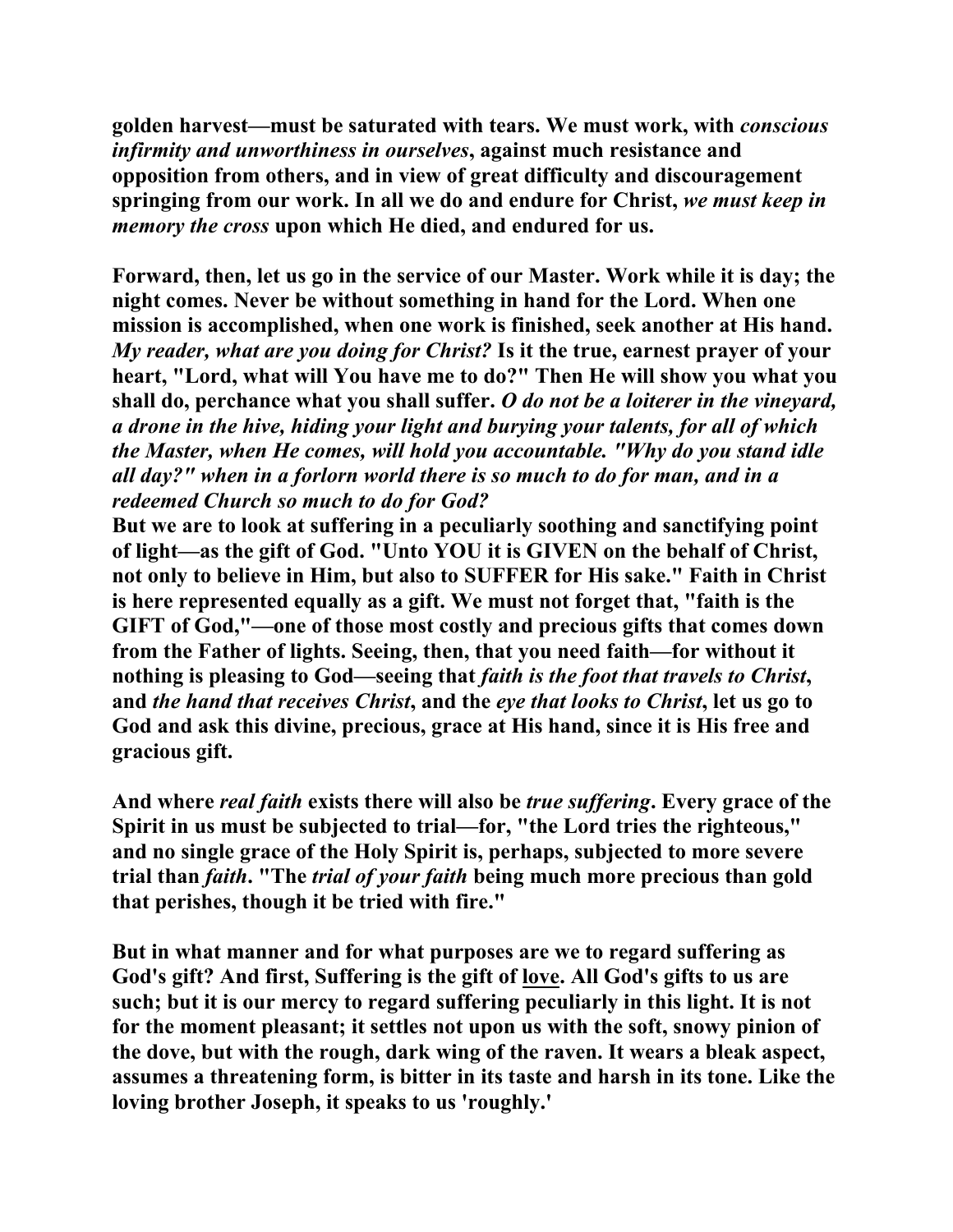**Nevertheless, it** *is the gift of a Father who loves us too well to be unkind. "As many as I love I rebuke and chasten."* **Afflicted saint of God! in this soothing light I bid you view your present suffering. If God did not love you He would not deal with you thus. Sound the depth and estimate the tenderness of His love by the nature and intensity of your suffering. Because He loves you He thus smites.** 

**Jesus bore** *all* **for you! O yes, all! He exhausted the fulness of the curse, sheathed in His own heart the sword of Justice, quenched with His own blood the fire of hell, drained the cup of wrath of its last drop, then filled it with salvation, and breathing the fragrance of His love upon its brim, gave it you freely to drink. Receive, then, this cup of love, disguised as a cup of suffering, and say—"The cup which my Father has given me, shall I not drink it?"** 

**Suffering is equally the gift of God's wisdom. His wisdom, too divine to err, ordained it. In nothing of our history is God's wisdom more conspicuous than in devising and arranging its each act. This fact often rises before us with startling effect; we are compelled to stand still and acknowledge the** *shaping* **of God. There has been exhibited such foresight and design, such forethought and harmony as forces from us the acknowledgment, "This is the finger of God!" In this light, beloved, would we teach you to view your present suffering.** 

**The first pressure of your lips to the brim may raise for a moment the question,** *"Could Divine wisdom have appointed this cup?* **There is so much apparent incongruity in the event, the thread of circumstances giving it birth is so entangled, the network is so curiously wrought, the whole so dark and inexplicable, so sudden, unlooked for, and crushing; can it be possible that the mind of God conceived and planned and arranged it all?" O yes, you suffering saint! "This also comes from the Lord of hosts, who is wonderful in counsel and excellent in working."** 

**Rest assured that God's wisdom was never more displayed than in** *arranging all the minutiae of this event.* **He saw the end from the beginning, knew what it would cost you to bear, and was well assured of the result that would ensue; and** *in the infinite depths of His wisdom conceived and planned and executed the whole.* **Be still, and charge not God foolishly; but remember that, "wisdom is justified in her children," and that, the "Judge of all the earth must do right."**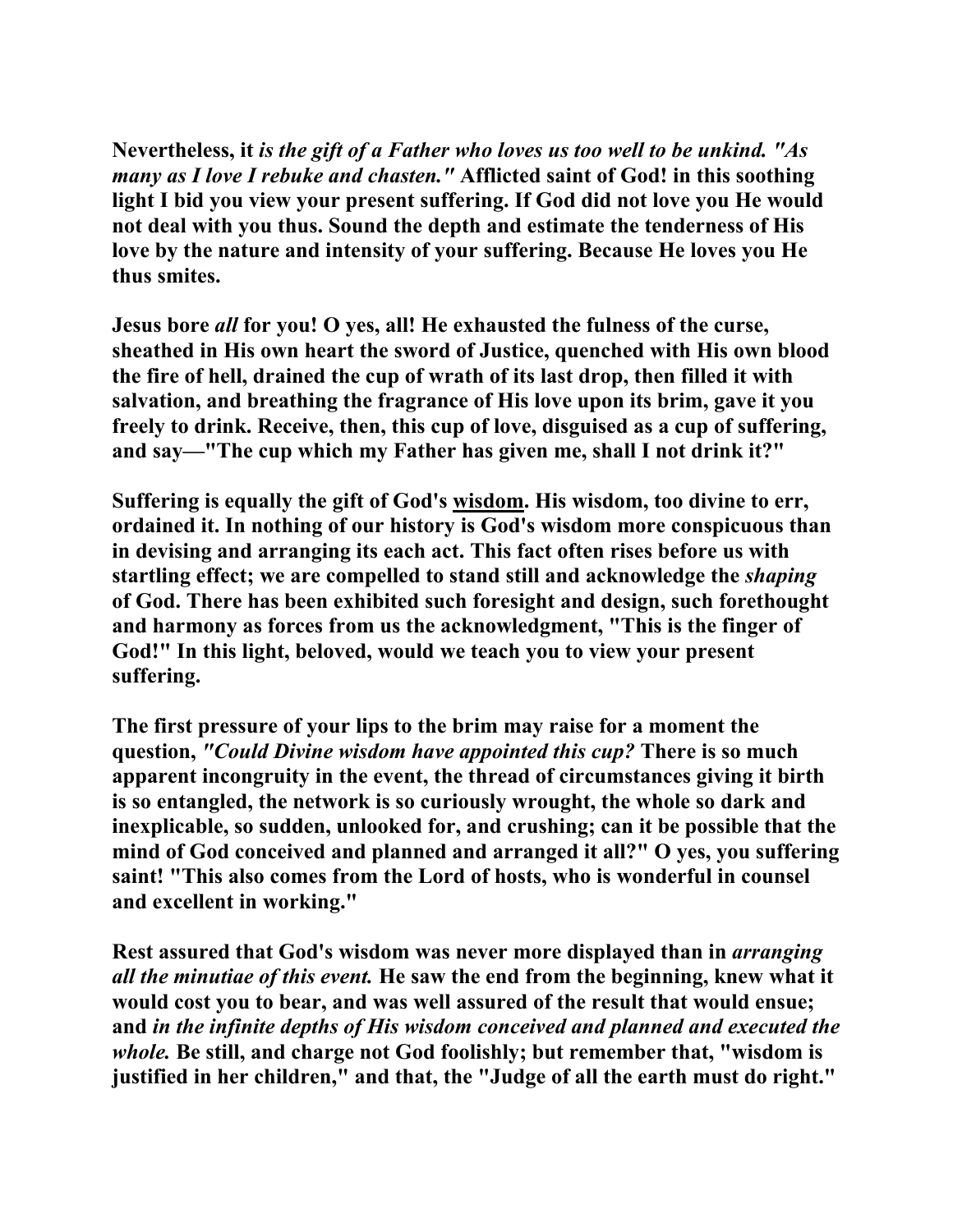**Not less are we taught to view God's afflictive dispensations—suffering among them—as the gifts of His faithfulness. "In faithfulness have You afflicted me," is the response of David. In nothing is the Divine faithfulness more exhibited than in the chastenings of our God. Faithfulness to His covenant, faithfulness to His word, and faithfulness to His people demand this at His hands. O yes, there is no breaking of His word of promise, no falsifying of His covenant engagement, no dealing untruthfully, unfaithfully with you, you suffering disciple of Jesus, you afflicted child of God, in the present painful discipline through which you are passing. In this matter, "Righteousness is the girdle of His loins, and faithfulness the girdle of His reins."** 

**Accept, then, this trying dispensation, as another evidence among ten thousand, that God will never leave nor forsake you; that, He is faithful who has promised; and let your faith behold, sparkling amid the wreck and gloom of this calamity,** *the luster of a love* **that cannot change, of** *faithfulness that cannot fail.* **Receive then, beloved, at God's hand this sacred, costly GIFT! "Every good and perfect gift is from above, and comes down from the Father of lights, with whom is no variableness, neither shadow of turning;" and high up in the inventory of these precious gifts place, as the most fruitful and sanctifying of all, the gift of suffering.** 

**Suffering is our school in which, like our Lord, we are made perfect. Suffering is the school in which alone we learn experimentally the sympathy of Christ. I have already reminded you that, "the road to heaven is the royal road of the cross." Along this thorny, entangled path we trace the "royal priesthood," following the destinies of their glorious Leader, the Captain of their salvation. Fight on, you soldier of Jesus! you follow the banner of a victorious Chief who will lead you from victory to victory, from suffering to joy, from grace to glory, and finally make you more than conqueror, yes, triumphant, through Him who has loved you.** 

 **We may spread our couch with roses, And sleep through the summer day; But the soul that in sloth reposes, Is not in the narrow way. If we follow the chart that is given, We never need be at a loss, For the only way to heaven Is the "royal way of the cross." To one who is reared in splendor**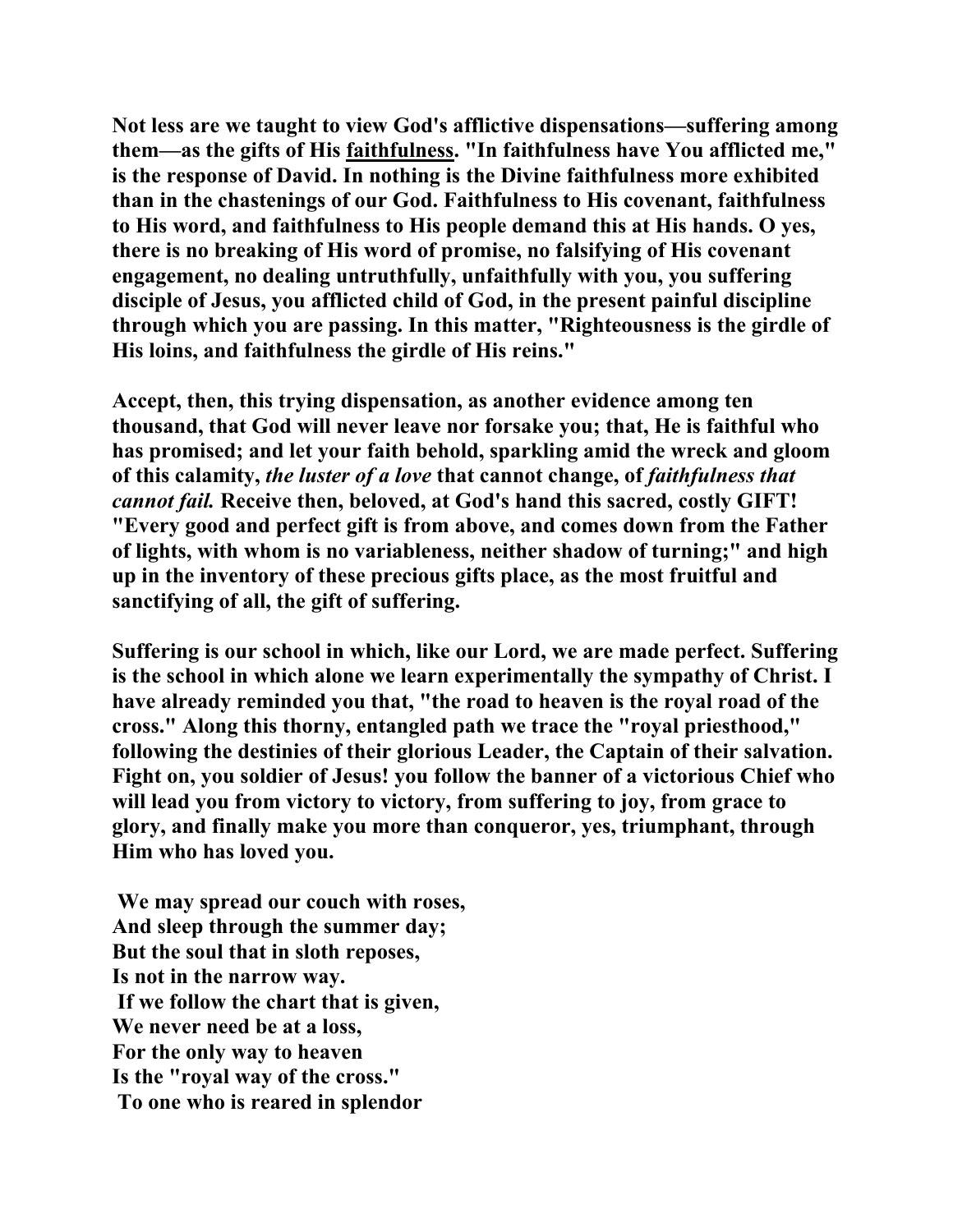**The cross is a heavy load, And the feet that are soft and tender Will shrink from the thorny road. But the chains of the soul must be riven, And wealth must be held as dross, For the only way to heaven Is the "royal way of the cross." We say we will walk tomorrow The path we refuse today, And still with our lukewarm sorrow We shrink from the narrow way. What heeded the chosen 'eleven' How the fortunes of life might toss, As they followed their Master to heaven By the "royal way of the cross "** 

## **"The Bereaved Home"**

**"Then said Martha unto Jesus, Lord, if you had been here, my brother would not have died." John 11:21** 

**If ever home was honored and blest it was the home of Bethany. "Jesus loved Martha, and her sister, and Lazarus." There, sad and weary, He would often repair—gently lift the latch and enter. No guest more welcome; for none was the humble repast more cheerfully laid—for none was so loved as He. And, as He stepped across its lowly threshold we almost hear Him say, "No unkindness, no rebuke, no upbraiding here!" But the home of Bethany was bereaved. Death had entered its domestic circle: had disturbed its center, removed its head, and quenched its brightest light. Lazarus, the beloved brother, was dead—and Bethany was truly a house of mourning. But Jesus was there—and there too as the chief mourner. His friend Lazarus was dead. It was a common bereavement. The sisters had been bereaved of a brother, Jesus of a friend. The sorrow of one was the sorrow of each: towards one center their sad thoughts and their bereaved affections converged: theirs was a mutual grief.** 

 **And yet we trace a dissimilarity. The sorrow of each partook of the different features of each character. The sorrow of Martha was impassioned and reasoning; that of Mary was shrinking and meditative; that of Jesus was**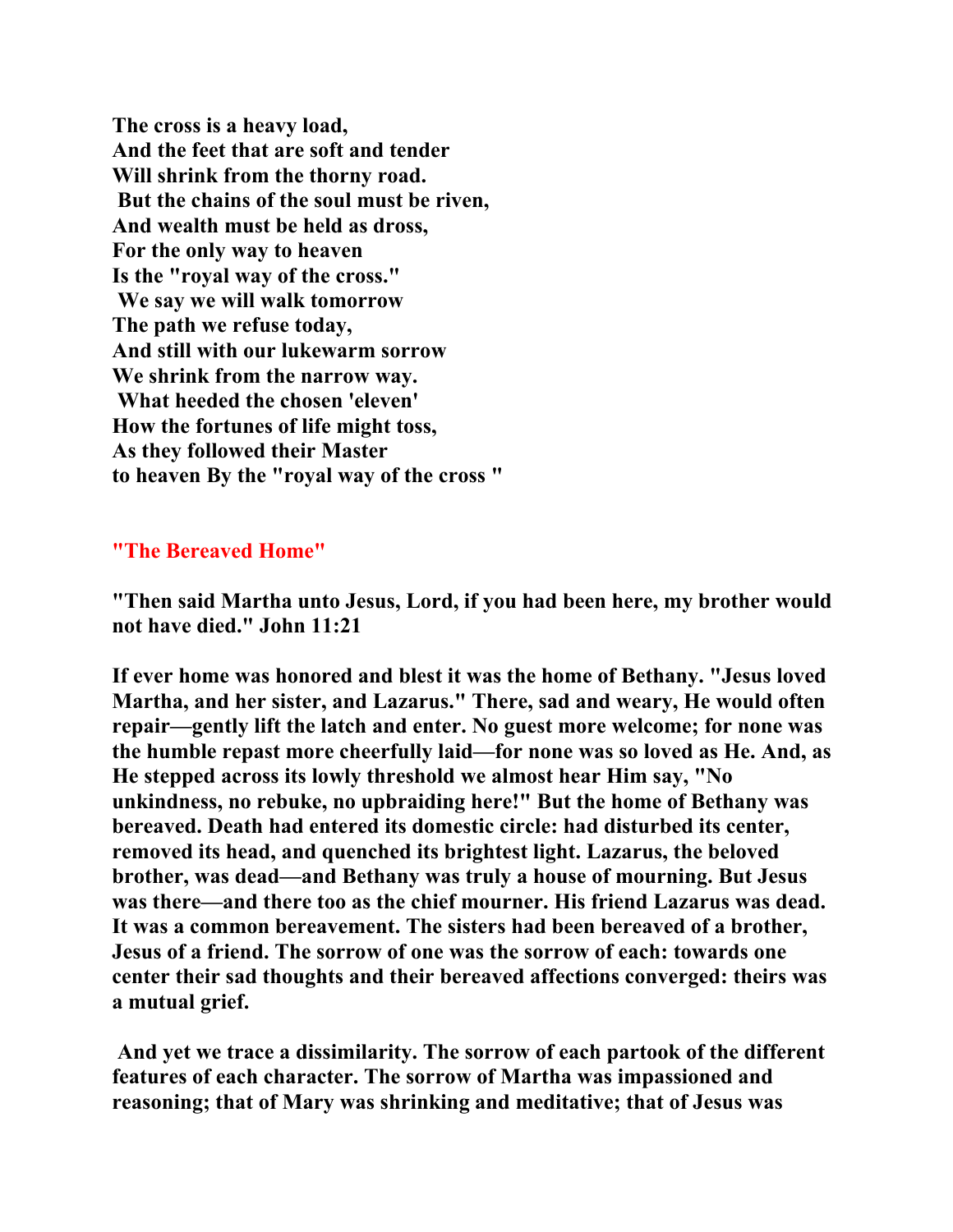**profound and still. Martha gave vent to grief in words, Mary in retirement, Christ in sympathy. I have said that Jesus was the chief mourner in this bereaved home. He was so because his sensibility as man was of a deeper cast; more pure and therefore more intense. His human sympathies, free from all the taint of sin and selfishness, were more exquisitely keen and tender than throbbed in any other breast. And yet with the emotions of both—the grief of Martha which found expression in words, and with that of Mary which found vent in tears—Jesus sympathized. With the one sister He calmly discoursed, with the other He silently wept, burying His own grief in the deep, silent cloisters of His loving heart.** 

**We now turn now to the subject suggested by this touching narrative. Our homes are often BEREAVED HOMES! Where is there one exception? In the course of time it must be so. Our domestic circle cannot always remain unvisited, the family ties cannot always exist unbroken by death. At one time or another** *the pale messenger* **enters our roof, and, bowing to his inexorable summons, we are borne away to the house appointed for all living.** 

**Funerals must darken our doors. How hard often to believe that this will be so! We cannot force upon ourselves the thought that these precious links will ever be sundered. Separation from them seems the last reflection that we indulge, the last idea that crosses our minds. They seem too lovely and too loved ever to die! The home seems too bright ever to be draped with the shadow of death; the family circle too united ever to be sundered by the ruthless messenger; the dwelling too joyous and vocal with the loud and merry laugh ever to become a house of mourning!** 

**But, alas! what household, ever so bright or united or happy, but, sooner or later, is called to yield some loved member of its circle to the irresistible demand of the enemy? How often, too, in the all-wise providence of God, that the one chosen is the last we had thought would leave us! The one we felt we could the least spare—the one that seemed so essential to the unity of the family, who so knitted and bound together all the rest, our heavenly Father sees fit to call.** 

**Such must, necessarily, be the history of our families. And since no home is so strongly fortified by youth or manhood, by rank or wealth, by loveliness or piety, as effectually to resist the invasion of the last enemy, let us have wisdom to learn the lessons our God—the God of the families of the whole earth would teach us, and glean the consolations He would convey to us in the family**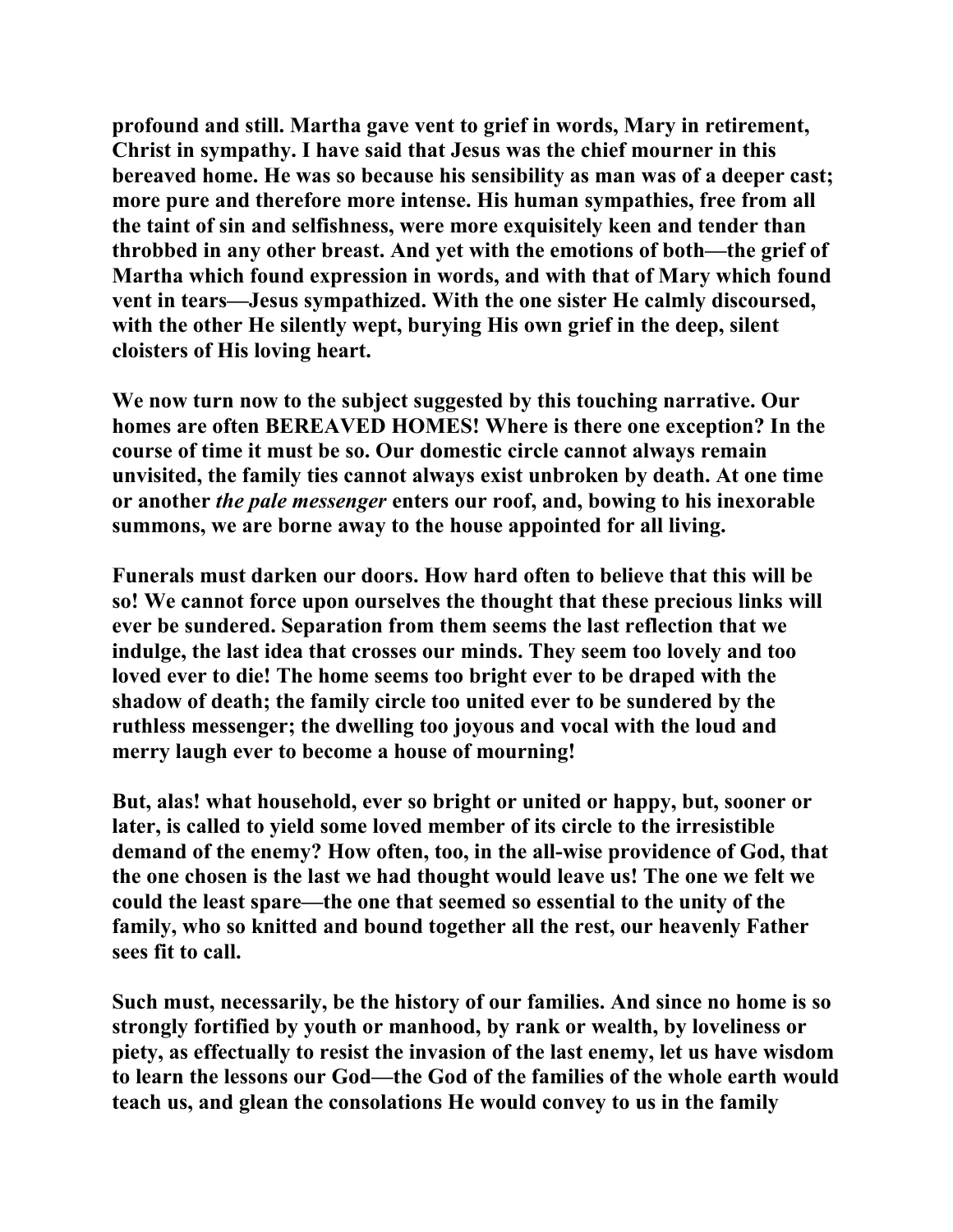**bereavements, with which, in the righteous administration of His government, He sees fit to visit us.** 

**Is not the first and most obvious lesson that of submission? This is, perhaps, the most difficult one of all, we are such self-willed, wayward children. The moment the human will is crossed there is rebellion. Whether it be the will of a child under the restraint of parental authority, or the will of a people under the government of a sovereign, or the will of God's saints under the higher and diviner rule and discipline of their Heavenly Parent, there is a natural and powerful tendency to rebel. But the lesson which the bereaved child of God is to learn is that which David so beautifully and touchingly exemplified—"Surely I behaved and quieted myself, as a child that is weaned of its mother: my soul is even as a weaned child."** 

**Higher still is the example of our** *true spiritual David***—David's Lord and Christ—"The cup which my Father path given me, shall I not drink it? O my Father, if this cup may not pass away from Me, except I drink it, Your will be done." The moment the will is thus brought into a perfect, and even cheerful, acquiescence with the Divine will, all rebellion ceases, and the bereaved heart lies passive in God's hands. And this is more than half the comfort we receive in our domestic calamities. There is no comfort, no peace, no quietness, so long as there is the slightest collision of our will with God's will. The least vibration of hostility jars the music that breathes from the holy blending. But, the moment we recognize the truth, "He** *Himself* **has done it," so fully convinced are we that He has done all things well-that His decision is the result of infinite wisdom, of parental love, of Divine faithfulness, of unimpeachable righteousness, we lay down our stricken hearts upon the heart of God, and all is peace.** 

**Mark that weaned infant enfolded within its mother's arms! How safely it lies, how softly it breathes, how sweetly it slumbers, reclining upon that gentle bosom! What a lovely image of innocence, confidence, and peace! So let our sad and bleeding hearts, smitten of God and afflicted, repose upon the bosom of Jesus. "And Aaron held his peace." "I was dumb, I opened not my mouth, because You did it." "The beloved disciple who also leaned upon His breast."** 

**Where else can a weary child repose? To whom can we repair, with our weight of sin, and our burden of sorrow, and rebelliousness of spirit, but to Christ? He invites us to the repose of His loving heart, to the rest which His atoning work imparts, to the sympathy which flows from His compassionate**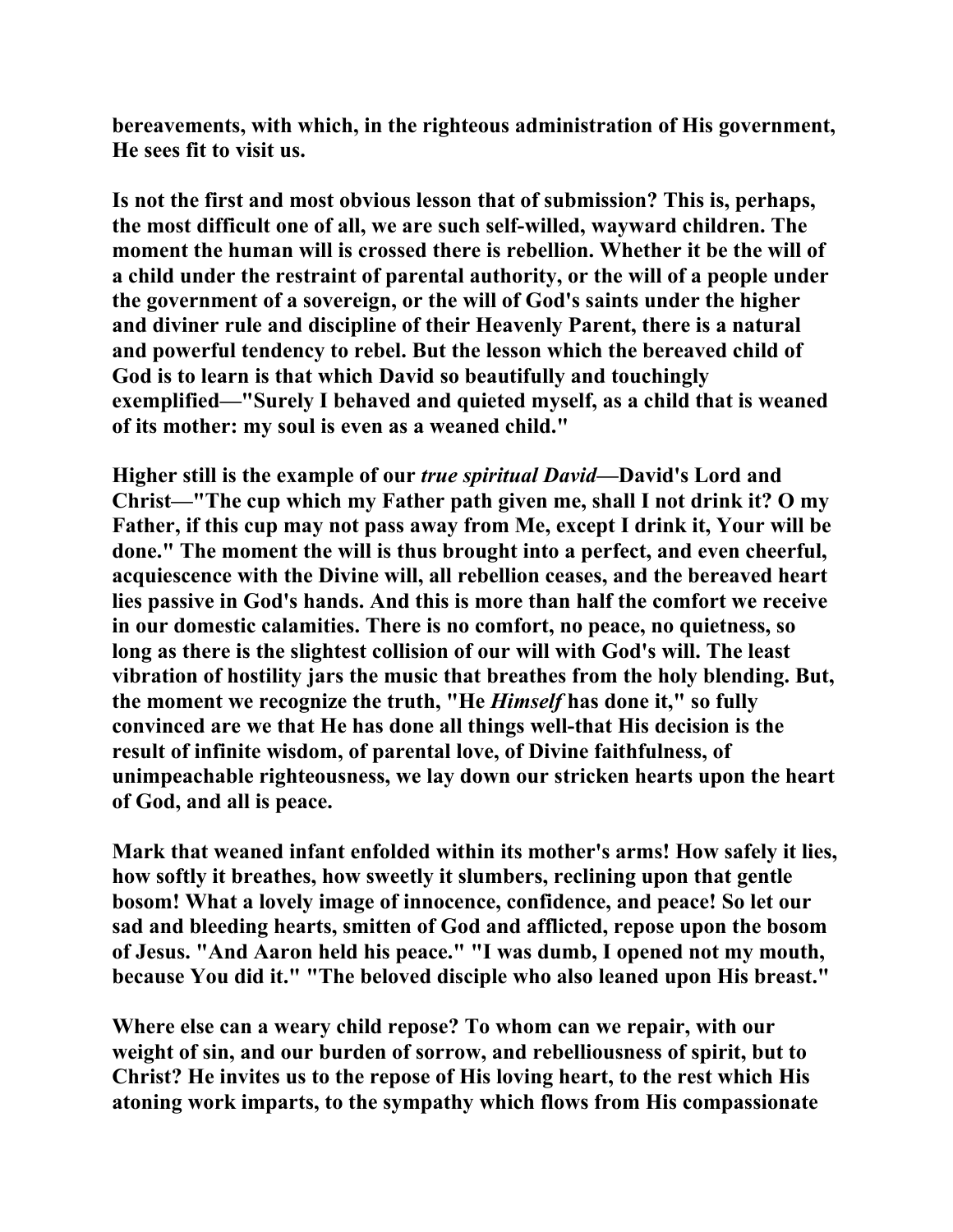#### **nature.**

**"I heard the voice of Jesus say, Come unto Me and rest; Lay down, you weary one, lay down Your head upon my breast. I came to Jesus as I was, Weary, and worn, and sad; I found in Him a resting place, And He has made me glad."** 

**If submission to God in our domestic bereavements be the first lesson we should learn, love to one another should be the second. God often sends family afflictions, especially in the form of bereavement, in order to draw more closely together the family ties. There is, alas! in many homes, a great lack of family affection. The dissentions and broils that exist; the lack of real love, with all the sad results of alienated feeling—cold, unsympathizing address, selfishness, covetousness, unkindness, and wounding—are sad blots upon the family escutcheon of many homes. But God sends domestic adversity sometimes in the form of a loss of temporal position—sometimes it is the inroad of sickness. At other times, the home ties are severed by distance of place; but, more stern and painful than all—is the form of bereavement.** 

**And what is a practical and holy lesson God would then teach us?—to "love as brethren." As tie after tie of the home-circle is severed: as one by one passes into eternity, God would have those who yet remain draw closer and closer to one another, and nearer and nearer to Himself. O how passing solemn are family afflictions, especially the visitation of death! To follow to the grave a venerated parent—a loved husband—a fond wife—an affectionate brother—a devoted sister—a promising child—O these are terrible wrenches, heart-crushing sorrows. How closely it brings us to eternity!** *Where are these loved ones gone?* **Their places at our hearths, and at our tables are vacant significantly, impressively vacant—and know them no more. We enter their chambers—we search where we have been wont to meet them, but we see them not, we call, but they answer not—we wait the meal, as if they would appear—they come not! Where are they? Gone into eternity! Soon we shall follow. What tie will next be ruthlessly severed? Who will next be summoned! Seeing we know not which one, or how soon, let us love one another more fervently; let us cherish the relations that remain more fondly; and seek to promote each other's happiness and comfort and well-being more sincerely.**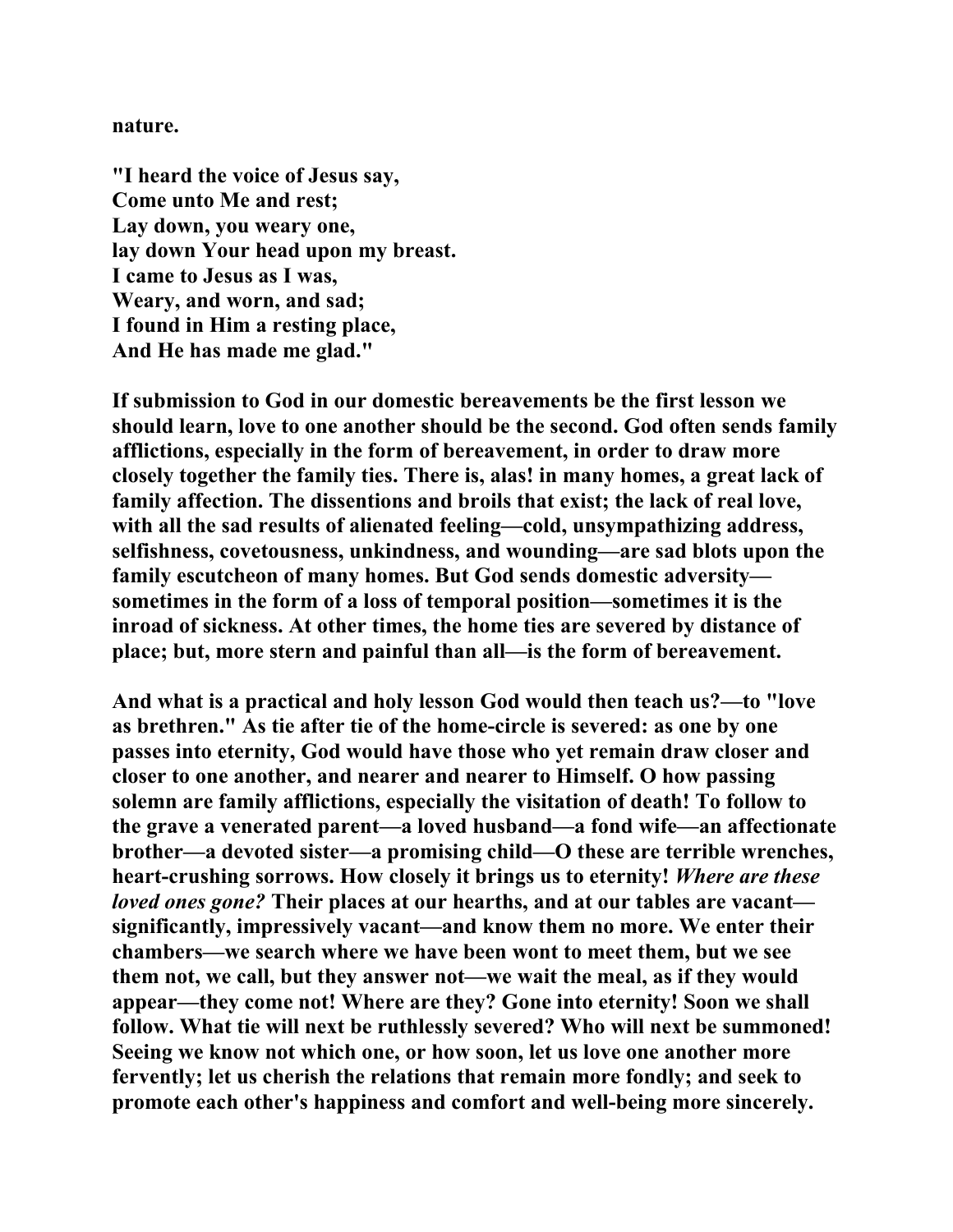**This will save us many an aching pang when they are gone.** 

**Our own personal preparation for death surely is a lesson death itself most imperiously and solemnly enforces. We must soon follow. We are like sheep grazing in a field, waiting for the slaughter. Each day the messenger enters, and drives one and another away to the butchers, until gradually all are gone. And yet those which still remain for awhile graze on heedless of the fact that tomorrow** *their* **turn may come.** 

**So death enters our domestic enclosures, and marks one today and another tomorrow, gradually lessening the house-hold number, until there are no more to die. The great and momentous question is—Am** *I* **prepared to die? I wait my turn—am** *I* **ready? Am** *I* **converted? Have I felt myself a sinner? Have I fled to Christ? Am I safe in Him? Do I believe in Him with my whole heart? Is Jesus precious to my soul, is He all my salvation, and all my desire? Do I, in a word, love the Savior truly, devotedly, supremely? And am I living and laboring and hoping as a disciple and follower of Christ—as one whose treasure is in heaven, and whose heart, in sweet communion and longing desire and growing holiness, is where its treasure is?** 

**Our true, saving, sole preparation is alone in Christ. If we are washed in the blood of Christ, and are justified by the imputed righteousness of Christ, and are sanctified by the Spirit of Christ, and are living as the regenerate children of God, and as new creatures in Christ Jesus, then death will not be to us an unwelcome messenger. We may depart** *suddenly***, but not** *unpreparedly***. Death will find us in Christ, accepted in Him, hid in Him, saved in Him; and when we die, the blessedness will be ours of those "who die in the Lord."** 

**Admit the Savior to your bereaved home. The house of mourning had more attraction to Him when on earth than the house of feasting. It is so with Him now. He is by this very domestic bereavement, knocking at your door, asking to be admitted. He condescendingly stands and asks to enter. O admit Him to the home of woe. He comes to soothe and comfort and succor: He comes to bless, to sanctify, to save. He comes with hands laden with gifts, with a heart melting with compassion, with a nature overflowing with grace. Rise, and bid Him welcome. With Martha prepare Him good entertainment. With Mary sit humbly at His feet and hear His words.** 

**The season of bereaved sorrow is a most favorable time to become acquainted with Jesus, to form a friendship with the Son of God, to enter into an alliance**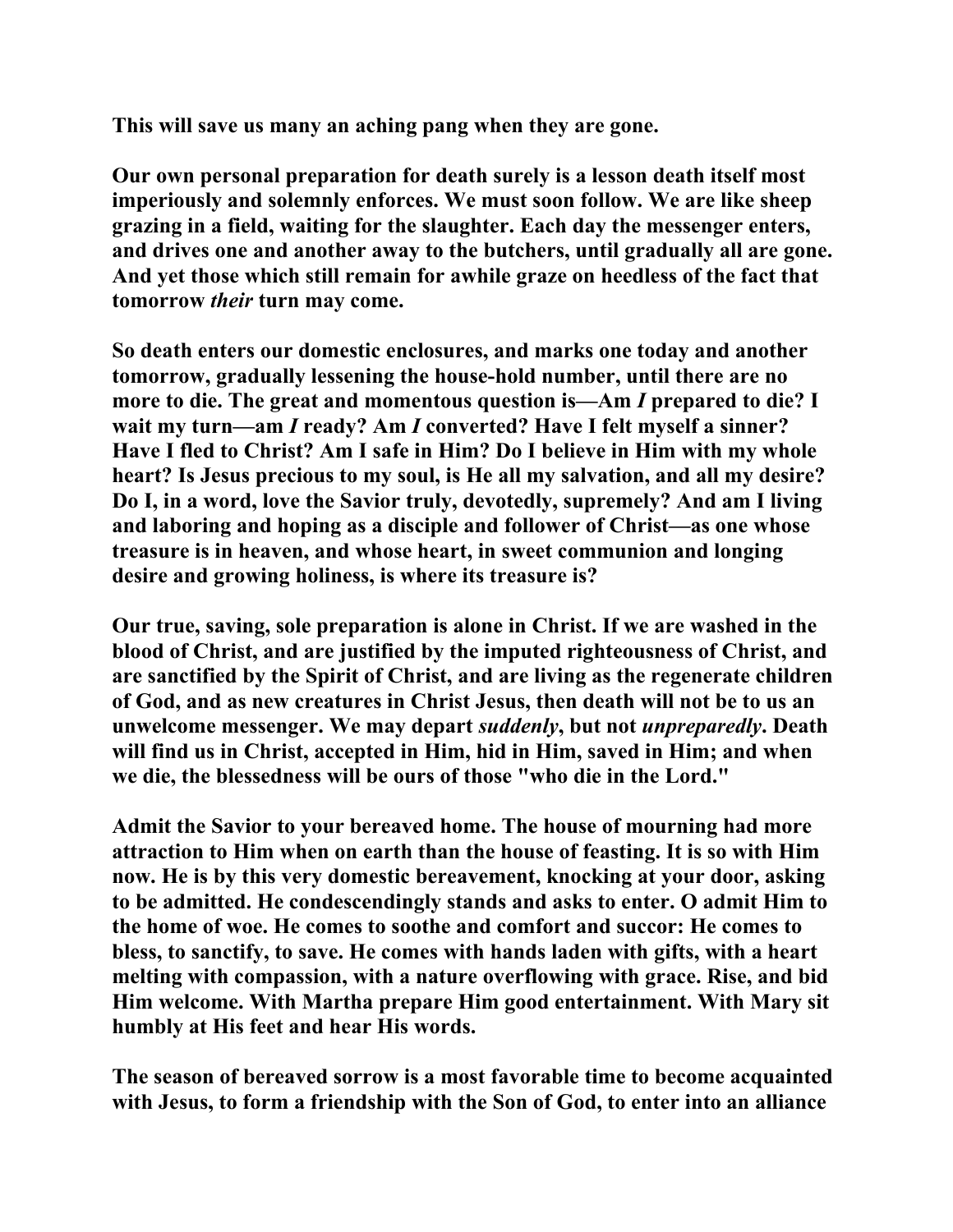**with the Savior. O allow not these golden hours to pass unimproved. "Behold, I stand at the door and knock." Death has crossed your threshold, Jesus quickly follows! He comes to repair the ravage, to supply the void, to heal the wound, to soothe and sanctify the grief death has made. O if out of this "eater " there shall come forth "meat,"—if from this evil, good shall be evolved—if this dark cloud upon your household, this shadow of death upon your heart, should be gilded with the "hope of glory," will you not through time and eternity bless God for a bereaved home?** 

**Has it pleased God to remove from yours its head of power, its center of influence—its source of supply? Remember that He has not withdrawn Himself. He may have written you a widow, or fatherless, or an orphan; but He is the widow's God, and in Him the fatherless finds mercy. His precious promise is—"Leave your fatherless children, and let your widows trust in Me." What a legacy for a Christian man to bequeath to God—a helpless widow, a father less family! He will prove kind and faithful to the trust. Only believe in Him. He has never yet falsified Himself, has never violated His word of promise, and you shall not be the first to charge Him with having proved unfaithful to the confidence reposed in Him; reposed in Him by a poor and desolate widow, by a bereaved and helpless orphan.** 

**How appropriate and precious in the home bereavement is the sympathy of Jesus! Perhaps the most touching attitude of our Lord in the domestic grief of Bethany—or the most sublime spectacle of His life is His weeping at the grave of Lazarus. "Jesus wept."** *The Son of God, the Creator of heaven and earth, the Maker of all things, the upholder of all worlds, in tears! Marvellous spectacle!* **Such is the sympathy of Christ with our human race. It is a great boon for us to have—a precious truth for us to receive—a priceless blessing for us to experience. There is nothing that can possibly be its substitute. Human sympathy is inexpressibly sweet, and gratefully welcome; but the grief of bereavement is often too fathomless for its line of compassion to sound, the pain too deep for its tenderness to soothe.** 

**We must have Christ, and we do have Him! Yes; that very same Savior whose tears fell fast and warm upon the grave of His buried friend, who had tears for the mourning sisters, tears for the saddened disciples, tears for the unbelieving Jews, and tears for Himself—for, as I have said, He stood the Chief Mourner at that grave—even He has tears, bereaved one, for you. The sympathy of Christ with our sorrows is not a mere sentiment, a transient emotion, a passing tear quickly shed, and as quickly dried. O no! His are the**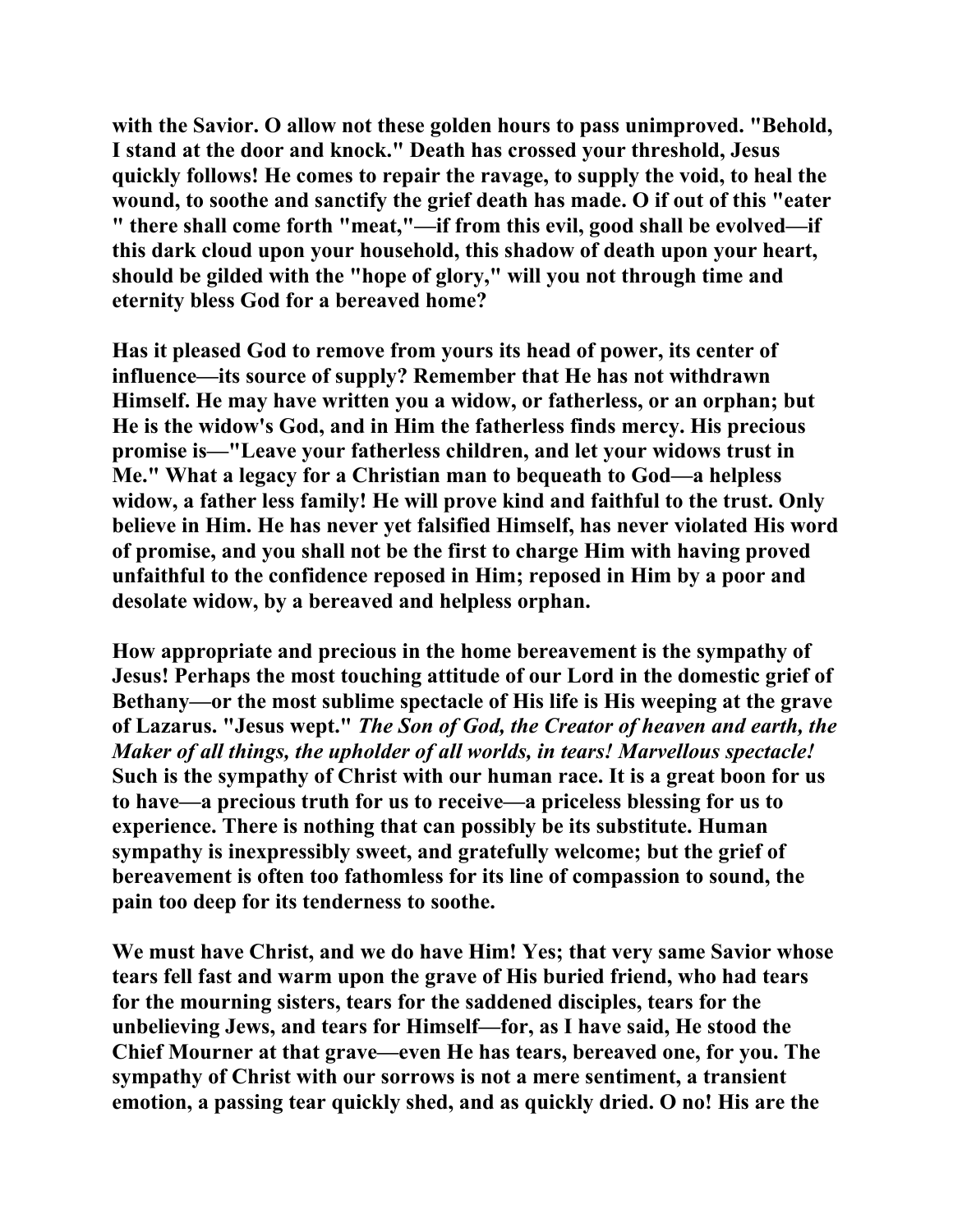**tears of a love that once wept tears of blood for us. His is a compassion that sustains, as well as comforts, that sanctifies as well as soothes. The sympathy of Christ has a soul-transforming effect, a Divinely assimilating power, it makes us Godlike.** 

**And, oh! to be Godlike—to be changed into the same image from glory to glory! what though "friend after friend departs,"—what though tie after tie of domestic love is broken—if this be but the hallowed, the blessed result!** *Cling to the sympathy of Christ. Nestle beneath His soft wing-it will enfold and shelter you until these calamities be overpast.* 

**Let us be comforted by reflecting upon the glory into which our departed ones who died in the faith of Jesus have entered; and let us strive to gain that heaven of glory where they are gone. They are not here, they are with the Lord. All their sins and sorrows and trials and infirmities and temptations are passed, and they shall hunger no more, neither thirst any more, nor battle more with sin, or Satan, or the world. They are with Christ the Lord. With Him they will come when He shall appear in the clouds of heaven with all the saints; for He will bring with Him all them who sleep in Him. Let us comfort one another with this glorious prospect.** 

**Until then, He who mourned with the loved ones in the home of Bethany, and wept over the grave of Lazarus, mourns and weeps with you. Turn from the gloom and mystery of your bereavement, and lose yourself and it in the loving, sympathizing Savior.** 

**"You! who are touched with feeling of our woes, Let me on You my heavy burden cast, My aching, anguished heart on You repose, Leaving with You the sad mysterious past! Let me submissive bow, and kiss the rod; Let me 'be still, and know that You are God.'** 

**"Why should my harassed, agitated mind, Go round and round this terrible event; Striving in vain some brighter side to find Some cause why all this anguish has been sent? Do I indeed that sacred truth believe, You do not willingly afflict and grieve?**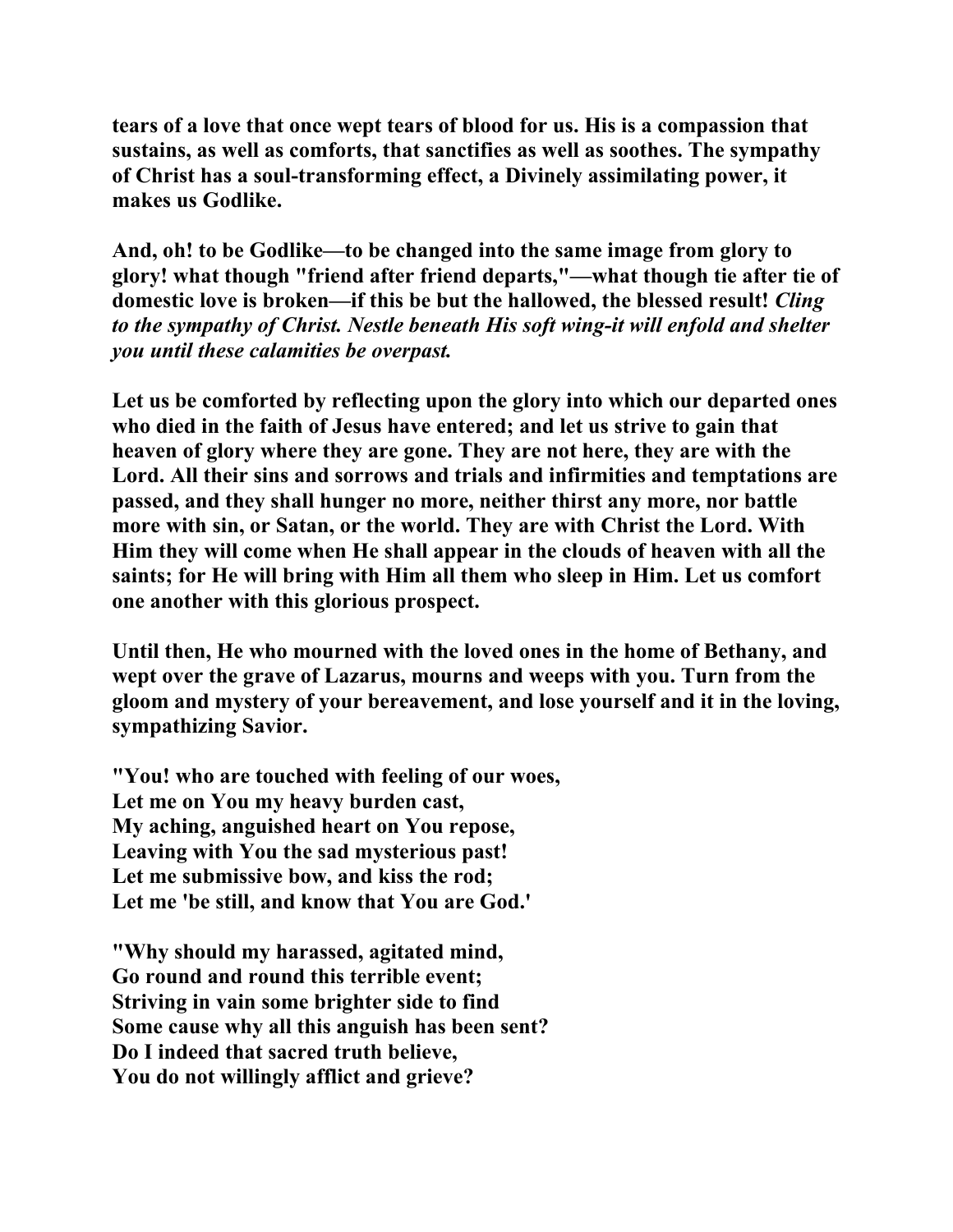**"Infinite wisdom! can it ever err? Infinite love! can it to us work ill? Good, only good, do You, my God, confer, Though it to me, alas! seem evil still; Oh! let not finite, frail, presumptuous man, Your acts arraign—Your hidden purpose scan.** 

**"Oh! pity me, all crushed beneath the blow, Thus weeping over this sad, mysterious blight; My garden's richest, fairest plant laid low, Gemmed with its dewy blossoms sparkling bright; Just when its roseate blooms were set for fruit, Stricken and shattered at the very root.** 

**"There are none like it left, and earth appears So stripped, so desolate, without its charms, A barren waste, a mournful vale of tears, That, were I not supported by Your arms, My pitying Savior! this poor heart would break! Oh! shield-oh! comfort, for Your mercy's sake.** 

**"My lovely gourd is withered in an hour! I droop, I faint, beneath the scorching sun My Shepherd, lead me to some sheltering bower There, where Your little flock 'lie down at noon;' Though of my dearest earthly joy bereft, You are my portion still-You, You, my God, are left!"** 

### **"The Influence of Companionship"**

**"He who walks with wise men shall be wise, but a companion of fools shall be destroyed." Proverbs 13:2O.** 

**God has made us social beings. He has implanted in every bosom a desire for companionship. Man was never intended to be an isolated thing, a hermit, or recluse. When God created Adam, having furnished him with all the attributes of a social being, He met this necessity of his nature by the creation of Eve, whom He brought to him henceforth to be his equal, his companion, and friend—"another self, a kindred spirit, with whom he might** *lessen his*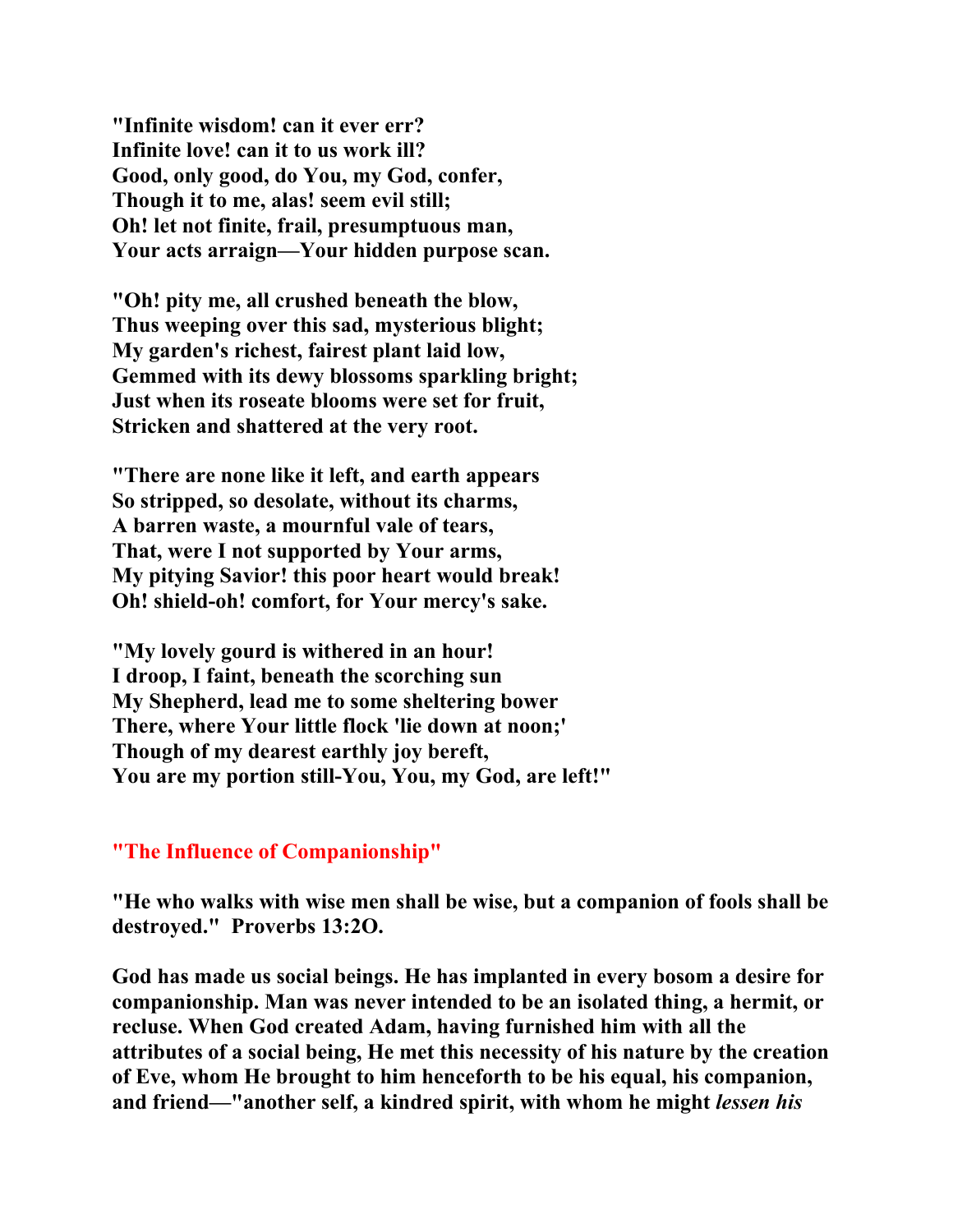## *cares by sympathy***, and** *multiply his pleasures by participation***."**

**Not only is there this social craving of our nature, but there is sown in us all** *a strong desire to reproduce ourselves* **by the influence which our own hearts and minds bring to bear upon others. This is a sort of moral transmigration of which, more or less, we all have the power—the power of molding the mind, shaping the opinions, ruling the affections, and influencing the lives of our fellows to our own.** 

**In no passage of God's Word is this truth more forcibly brought out as in the one the exposition of which is now to engage our attention. In it two different characters are portrayed, and the influence which each one exerts upon others is described. The "wise"—making wise: the "fool"—destroying fools. Here each character is represented as** *reproducing* **itself in others. "He that walks with wise men shall be wise, but a companion of fools shall be destroyed."** 

**What an appropriate and solemn subject is this for our consideration, especially of the young! Love of society, or craving for companionship, is a natural and strong impulse of youth. And yet this very companionship—so great blessing when wisely and holily directed—has proved one of the most fatal rocks in the voyage of life, upon which many a gallant youth has made shipwreck for time and for eternity. In view of a subject so practical, important, and solemn, may the Holy Spirit guide and bless our meditation!** 

**Let us present both of these characters—the "wise" and the "foolish"—in contrast. The first character delineated in the passage is, the wise man. Who is the wise man? He is not necessarily a learned or intellectual man; a man of literary attainments and scientific acquisition. Knowledge and wisdom are not convertible terms.** *Learned* **men are not always** *wise* **men. Knowledge is what we acquire by study, research, and education;** *wisdom is the power of applying that knowledge to the best and highest end.* **We may have much knowledge with little or no wisdom, and much wisdom with but limited knowledge. Just as a man may have physical strength and energy to fell the tree or quarry the marble, without the genius or the skill to carve the one, or to chisel the other.** 

**But who is the truly "wise man"? God has given to man a** *natural, or worldly wisdom***, which, although essentially differing from, and infinitely inferior to, the "wisdom of the just," is not to be denied or ignored. Our Lord Himself recognized it when He said—"The men of the world are wiser in their generation than the children of light." But I wish more especially to speak of**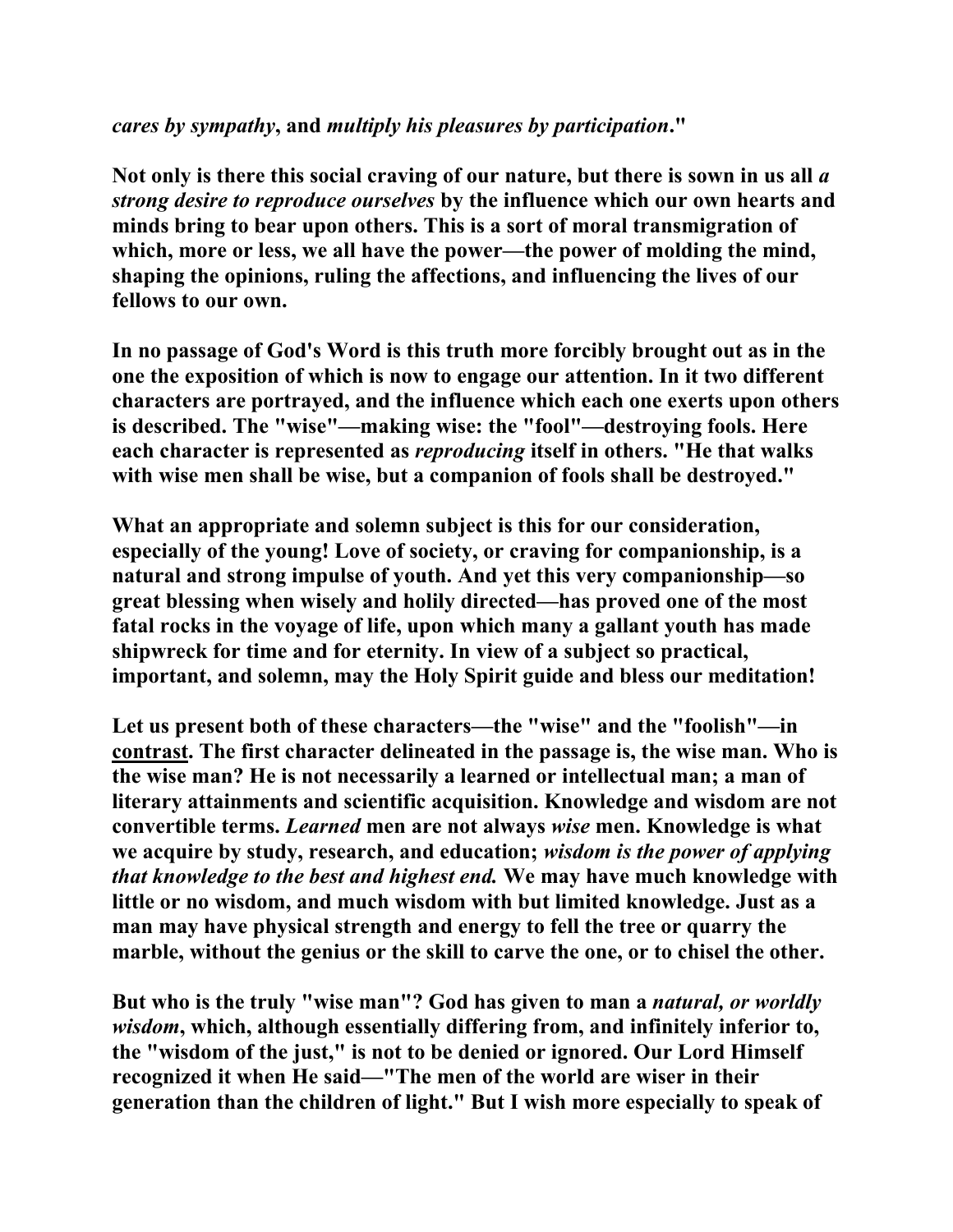**the "wisdom that comes down from above;" for the "wisdom of this world," necessary and valuable as it is in conducting the affairs of the present life, is "foolishness with God."** *An individual may be a wise man in things appertaining to the life that now is, and a fool in things appertaining to the life that is to come.*

**Let us, then, trace some of the characteristics of the truly wise. And we pray that the Spirit of God may move effectually and convertingly upon the hearts of the young whose eye shall trace these pages, that they may, one and all, become truly "wise unto salvation."** 

**A truly wise man is he who knows himself. This is the first step in true knowledge, though not, as a classical poet has remarked, the greatest. The greatest and most excellent knowledge is to know Christ. The grandest of all science, is the science of the Gospel. But the first step in this knowledge is** *to know ourselves to be sinners***. The first step towards a knowledge of the Savior, is to know that we are lost. We know the worth of a plank when it has floated us safely to the shore. We value the fitness of the life-boat that has rescued us from the wreck. We appreciate the sovereign efficacy of the remedy that has healed us of our disease. It is thus we become experimentally acquainted with the Lord Jesus Christ. The Holy Spirit reveals to us our sinfulness; makes us acquainted with the plague of our hearts; opens our eyes to the discovery of our moral shipwreck; shows us that the bark we thought so strong and safe is sinking; that the planks we trod so firmly and so proudly are yielding beneath our feet; and that death—eternal death, the death that never dies—stares us grimly, darkly in the face.** 

**And now amid the storm the eye descries a speck far off upon the dark waters—it approaches nearer, and grows larger lo! it is** *the life-boat* **hastening to our rescue. How welcome its arrival! How beautiful to the eye does it appear! But, the enquiry arises: "May I trust it? Will it battle successfully with the raging billows, and carry me in safety to the shore? Is it for me? May I venture into it?" Thus a soul, convinced by the Spirit of its sin, that it is "ready to perish," when urged at once to accept the Savior as able to save it to the uttermost of its lost, undone, and perilous condition, begins to reason—"Is Jesus** *able* **to save? Is He** *willing* **to save? Will He save** *me?* **May** *I* **venture my sinful soul in humble faith upon His salvation?"** 

**These are questions which often arise at the turning-point of the sinner's salvation. Nevertheless, He who began the good work, carries it on unto**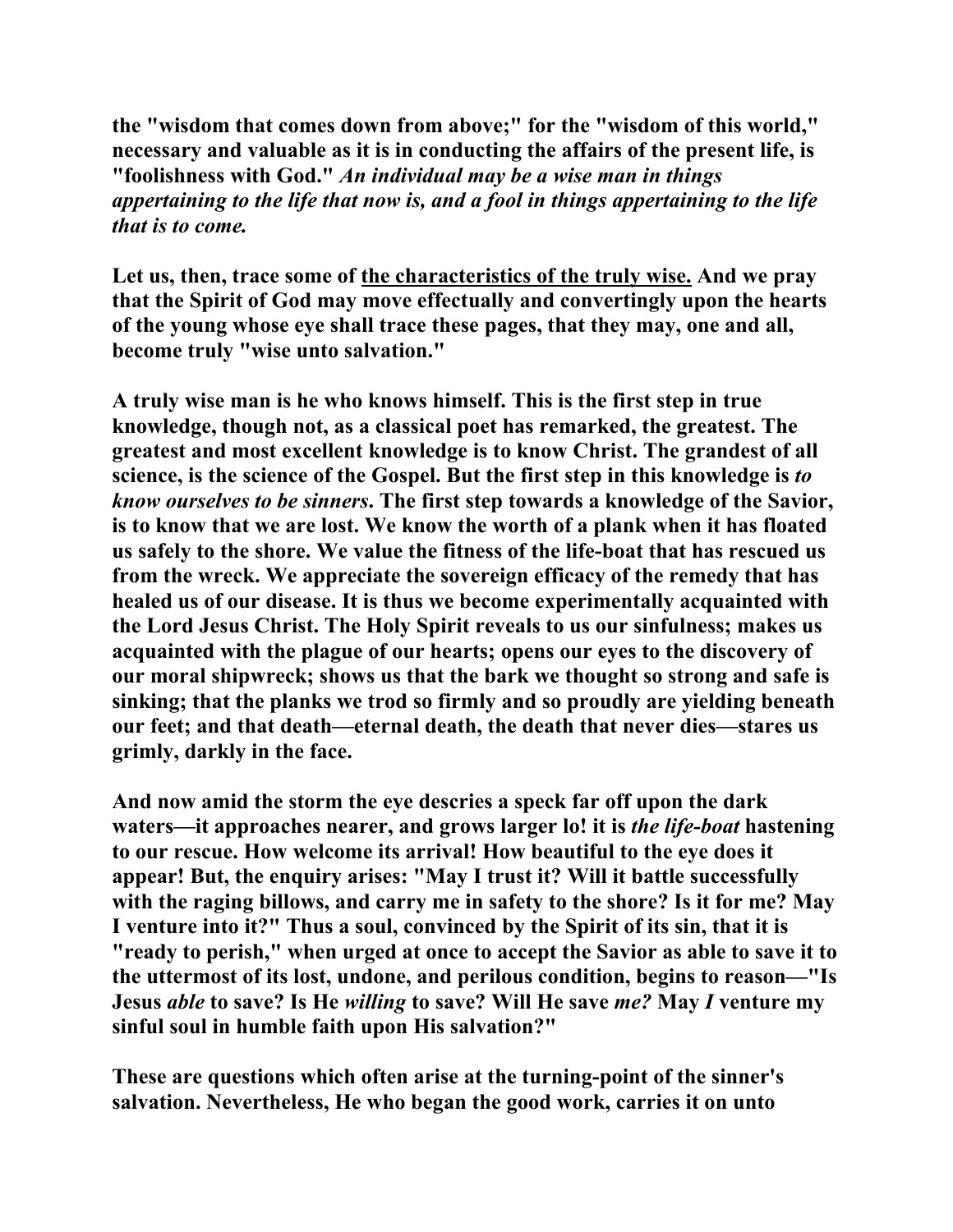**completion; and** *having shown the sinner that he is poor, and wretched, and naked, and miserable, and lost, He shows him Jesus as just the Savior that he requires; reveals the Cross as the plank that will rescue him from the yawning deep; and then gives him simple faith to take hold of it and be saved.* 

**Have you, my reader, reached this first stage of your salvation? Truly this is the first step in divine and heavenly wisdom. He alone is the truly wise man who sees his follies—the folly of his heart, the folly of trusting to his own works, the folly of seeking to enter heaven upon the babel of his own righteousness. He truly is the wise man who, led by the Spirit to an acquaintance with himself, is, by a subsequent and concluding step in his heavenly teaching, and by the same Spirit, made acquainted believingly and savingly with the Lord Jesus Christ.** 

**The "fool" is he who, ignorant of his spiritual condition as a sinner, not knowing that he has broken God's law by original and by actual transgression, and is therefore under present condemnation, and is exposed to future and eternal punishment, yet lives on in his rebellion and sin: like Galeo of old, "caring for none of these things." He is a "fool " who, when God has "laid in Zion a stone, a tried stone, a precious cornerstone," for sinners to build their hope of heaven upon, rejects this most sure foundation, and rears the fabric of his hope upon the sliding, treacherous, fatal quicksand of his own fancied goodness and merit, and thus is "in danger of hell fire,"—he, without the shadow of a doubt, is the foolish man.** 

**But, as this subject more especially addresses itself to the young, and to young men particularly, let me in its further exposition enumerate a few of the more prominent characteristics of the "wise," leaving the reader, by the power of contrast, to portray in his own mind the character of the "foolish."** 

**It is a distinctive mark of a "wise" man that he possesses a high appreciation of the importance of character. Such a man knows that personal character is, to a certain degree, everything to a young person. That, without it, he is but a wreck, a mere waif on the sea of human life, tossed from billow to billow, no one claiming, no one caring for, no one pitying him. That, he is looked upon in his family as a disgrace, in society as a blot, in the world as a cipher.** 

**The wise man knows that "a good name is better than precious ointment." That a character for uprightness and integrity, for virtue, sobriety, and loveliness, is of more worth to him than the ermine of the Judge, the coronet**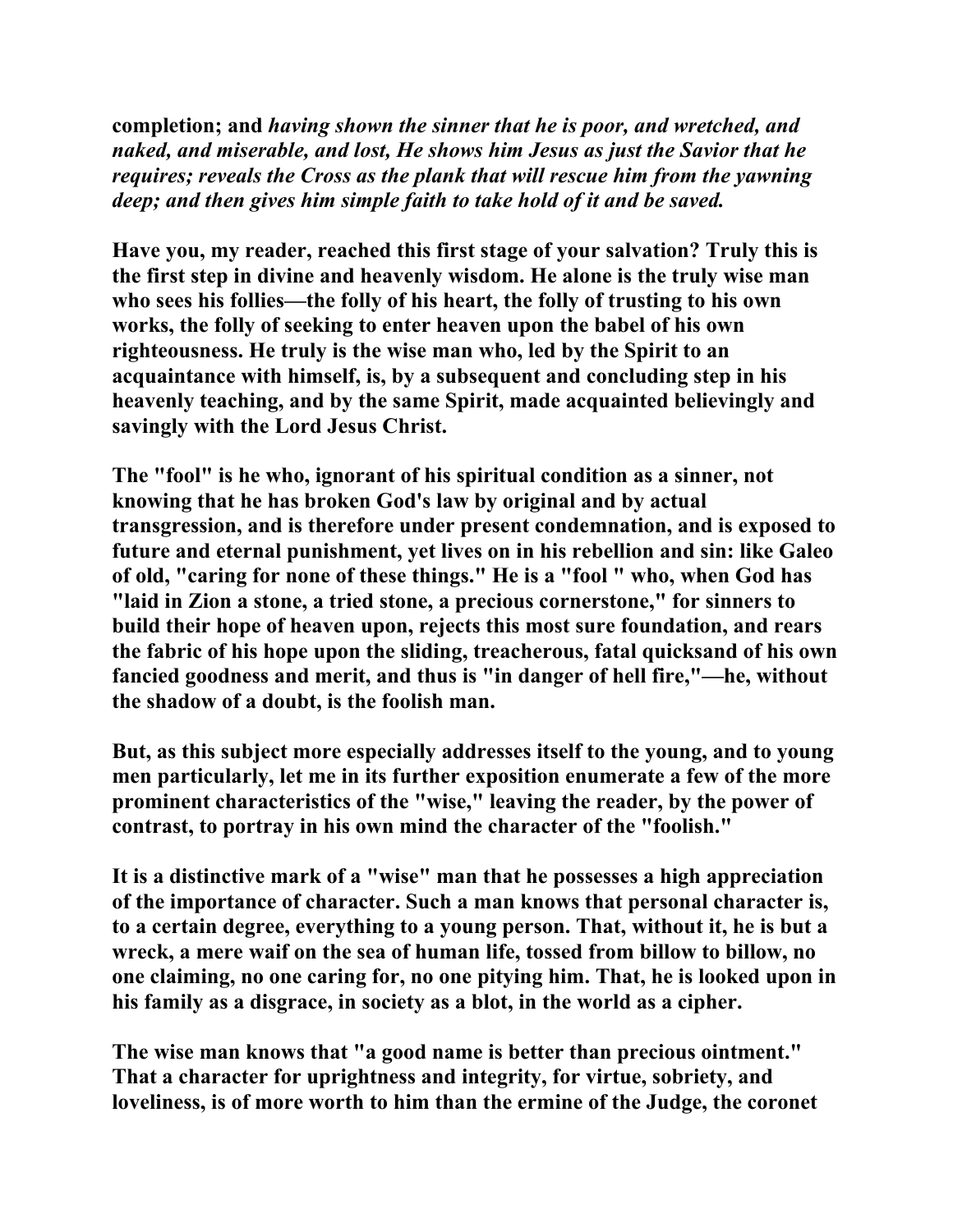**of the Peer, or the diadem of the Sovereign. The ermine may be sullied, the coronet may be shaded, and the kingly diadem may be the symbol of despotism and cruelty; but,** *a man of integrity, though poor, who can lift up his head among his fellows without a blush, whose principles and fame no man can justly impeach or gainsay, he is a wise man***: to know whom is an honor, and to call whom a "friend" is among earth's richest treasures.** 

**The "fool" is he who makes light of this priceless, precious jewel of personal character; who treats it as the swine does the pearl, trampling it in the mire beneath his feet. He who lives "a fast life," reckless of principle, and honor, and fortune; reckless, too, of the feelings, reputation, and influence of those with whom in life he is closely and endearingly linked; reckless of a father's honor, of a mother's happiness, of a sister's peace; he who deems "a merry life and a short one" the very acme of wisdom, and the 'summum bonum' of happiness, he, unquestionably, is a "fool" double-dyed. Young man!** *guard your character as your fairest jewel***, as your richest birth-right. Rank is not equal to it; wealth cannot purchase it; learning cannot redeem it. "Keep yourself pure;" "flee youthful lusts;" and pray to God that "uprightness and integrity may preserve" you.** 

**But, if on the contrary, you select as your companions those to whose character there is attached a taint, whose religious sentiments are low, whose moral principles are base, who live in the indulgence of secret vice, in the commission of secret sin; whose influence is vitiating and destructive, you then at once compromise your character and name, and will by society be placed on a footing with your associates. It is a quaint but truthful aphorism—"Show me your companions, and I will tell you what you are."** 

**It is another mark of the truly wise that they regard their physical, intellectual, and moral powers, their endowments of rank, wealth, and influence, as conferred by God: and, therefore, for God's glory are to be employed. The great end of man's creation is, "to glorify God here." God created every thing for His praise. "He has made all things for Himself." He, then, is a truly wise man who fully recognizes this solemn truth, and practically lives it. He feels that he is not his own proprietor; that his wealth, and his power to acquire it—his talents, and his opportunities of employing them—his influence, and the sphere in which it is exerted, are all the gift of God; and, therefore, are all to be consecrated to the service and glory of the Giver.**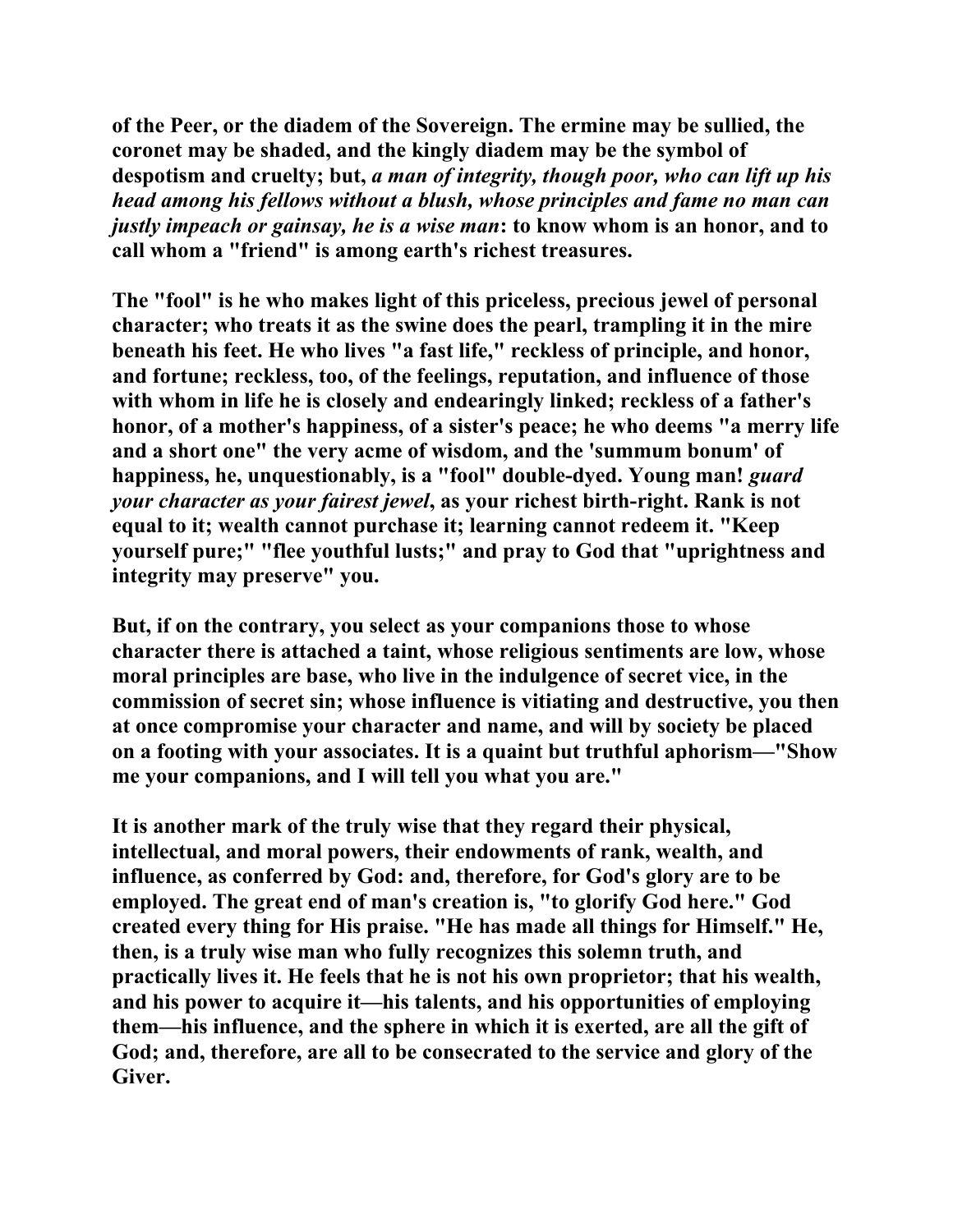**He is a "fool" who merely imagines that God created him for his own self; that he is his own proprietor; that he may, therefore, without consulting his Creator, and with impunity, waste, and squander, and prostitute those powers and endowments as he will. O what a "fool" and unfaithful steward is he who buries his talents, be they many or few, in the earth! Reader, you are to give an account of yourself to God! For every talent you possess God regards you as responsible, and Christ holds you answerable. "Every one of us shall give account of himself unto God."** 

**He is truly a "wise" man, who allows no vice, evil habit, or sin, to enslave him. A young person, jealous of his character, guarding as with more than vestal watchfulness the golden lamp of his personal reputation, will never allow a low-born principle or vicious propensity to obtain the mastery. He knows to whom, under God, he belongs; and is resolved prayerfully, solemnly resolved—that, by God's help, no sin shall claim him as its own; no vice shall rule him as its servant; no evil habit shall enchain him as its slave.** 

**Fool and slow of heart to appreciate what is for his highest interests is he who lends himself to low-born habits, mingles with loose society, cultivates a companionship that depresses rather than elevates him, indulges in habits of prodigal expenditure and reckless extravagance—blind to what is due to selfrespect, to filial duty, to parental authority, and to home happiness!** 

**We reach now the moral influence which companionship exerts. "He that walks with wise men shall be wise, but a companion of fools shall be destroyed." I have already remarked that a desire for association is a natural and powerful instinct of the young. Not more naturally and spontaneously does the gentle vine seek the sheltering wall, or the feeble ivy stretch its tendrils towards the strong oak, than does the young heart yearn for, and go forth to meet and embrace, some kindred self whom it can love, in whom it can confide, and with whom it may associate.** 

**Now this only renders the path of a young person all the more intricate, difficult, and perilous. Suppose, in selecting his companions, or forming his friendships, he should make a wrong or fatal choice? Suppose, in the ingenuous, too confiding, and unsuspecting feelings of his young heart, he should admit to his confidence a fiend instead of a friend, a "serpent" instead of a "dove"; one who, having obtained an ascendancy in his affections, now exerts the influence thus possessed for evil and not for good—who can calculate the sad results of such a calamity?**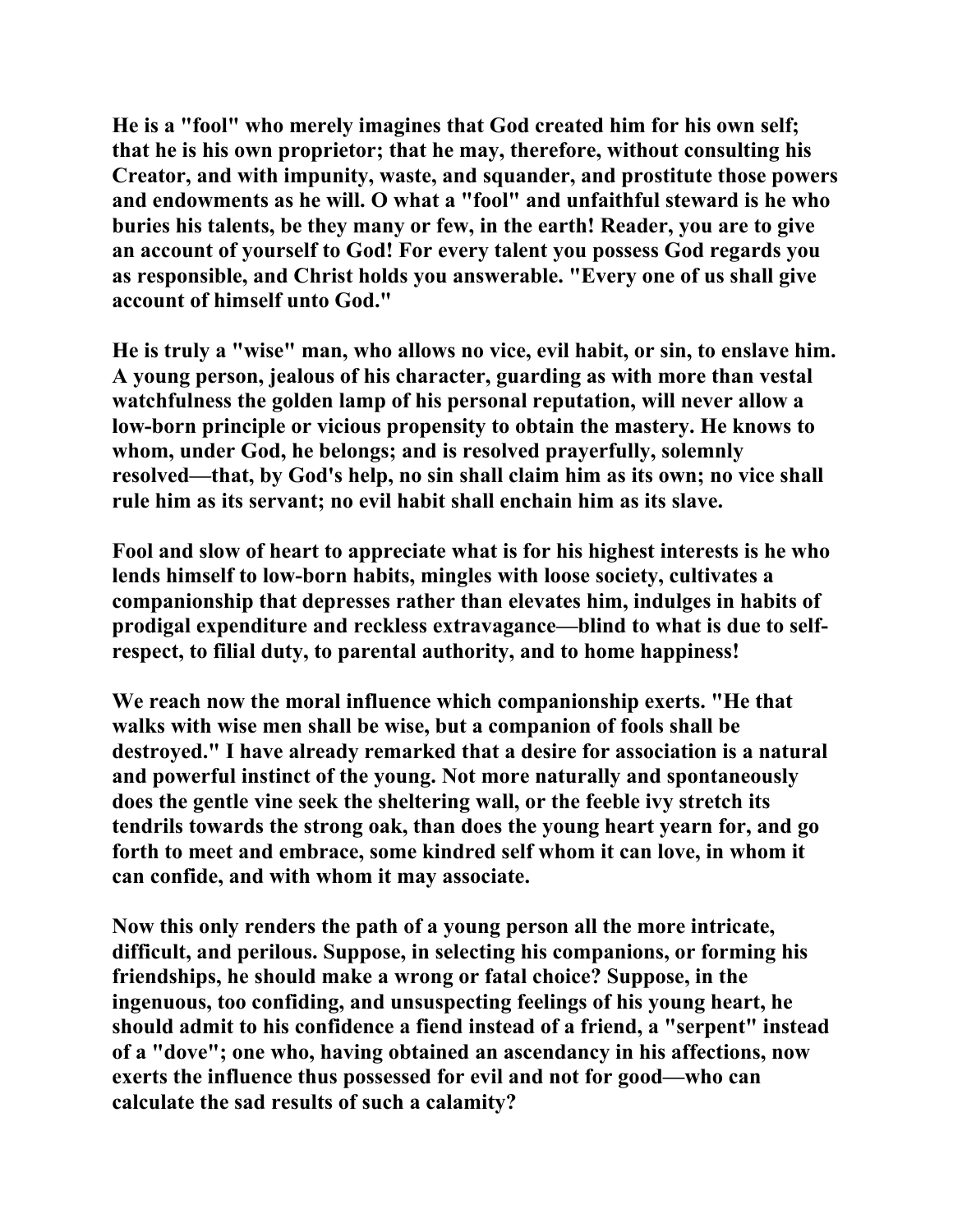**But, it is a mark of a truly wise youth that he "walks with the wise." Exercising the rational powers of discernment God has given him, following the virtuous tastes and self-respecting instincts of his nature, he is enabled to discriminate, and to select from the crowd competing for his friendship and companionship, the "wise,"—walking with whom he himself may become wiser. O the blessing of associating in confiding love, and sacred friendship, and sweet communion, with those who are furnished with "the wisdom that comes from above, which is first pure, then peaceable;" who are wise unto salvation; who walk with God, whose fear rules their hearts, and shapes their lives.** 

**How powerful for good is their companionship! How sanctifying and farreaching their influence! Seek, my young reader, your associates, select your friends, from among the virtuous and the good, the holy and the God-fearing, the Christ-loving and the Christ-like. You will by association and communion assimilate with their spirit, and grow wiser, holier, and more useful by the allpowerful molding influence both of their precept and example.** 

**The influence which we all exert is not a matter for us to determine. The fact is certain. That influence is fixed.** *The great question is, what kind of influence shall it be?* **Since others take their mold from our society, this becomes a solemn question. Happy for us, happy for others, if our piety is so decided, our views of truth so evangelical, our life so holy and useful, that others, beholding it, shall say—"We will go with you, for we perceive that God is with you." Thus it becomes** *a matter of infinite moment that our families should be homes of piety—our households God-fearing households.* 

**And what a mercy if, whether as relations or as friends, whether as visitors or as domestics, our sojourn is in a house where the fear of God is. Seek such, my reader. Say with David—"I am a companion of all those who fear God, and keep His precepts." What a wise decision was that of Ruth when she cleaved to her mother-in-law with the impassioned resolve—"Entreat me not to leave you, or to return from following after you: for where you go, I will go; and where you lodge, I will lodge: your people shall be any people, and your God my God: where you die will I die, and there will I be buried."** 

**"But a companion of fools shall be destroyed." What true and solemn witnesses to the truth of this are our reformatories and jails, our convict transports, and our penal settlements, and, alas! our public scaffolds! Go and**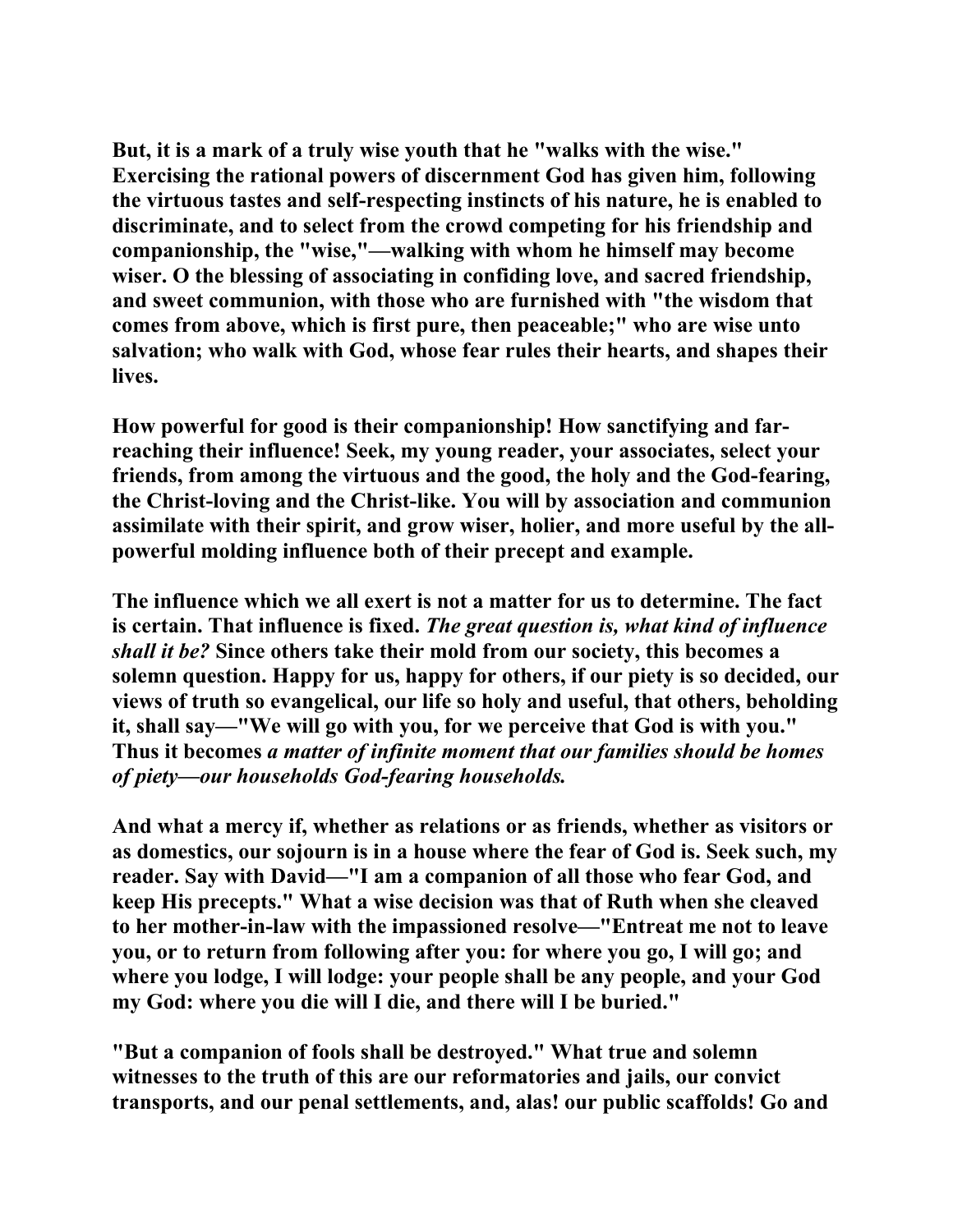**inquire of all the wretched, forlorn, unhappy occupants of these miserable abodes, the first step which conducted them—perhaps from high social position, from virtue and prosperity, from home and happiness, to their present crime, degradation, and shame; and the great majority will reply—"I became the companion of fools, and they destroyed me! I was ensnared by their hollow reasoning, was fascinated by their insinuating address, was influenced by what I deemed their heroic example, and was seduced by their well-laid schemes—and my present lamentable condition is the inevitable and sad result!"** 

**Turn then, from all evil companionship, from all social association injurious to your principles and character; to your morals, influence, and reputation; to your present and eternal well-being. Shun the infidel and an infidel literature, as you would the serpent's fang and the poisoned cup. Keep at an immeasurable distance from the debauched, as you would from the man smitten with the plague. "Have no fellowship with the unfruitful works of darkness, but rather reprove them."** 

**Equally shun the teaching of those divines who entertain lax views of the Inspiration of the Scriptures,—who preach false doctrine, and observe a ritualistic and superstitious form of worship. "Cease, my son, to hear the instruction that causes to err from the words of knowledge." "In vain," says Christ, "they do worship Me, teaching for doctrines the commandments of men." Bring the doctrines you hear to the test of God's Word. "Prove all things by it, and hold fast that which is good." Make the Lord's people and Christ's true ministers your friends, associates, and teachers. You will share their benediction and privileges, for God's blessing is upon His people.** 

**But, select fools, and people regardless of religion, and the propagators of error, as your companions and teachers—and you must inevitably share the destruction of their social position, their blasted reputation, their ruinous influence, and blighted prospects now; and, hereafter, they will be the companions of your misery, and your tormentors forever.** 

**"He that walks with wise men shall be wise, but a companion of fools shall be destroyed." Hearken to the invitation which Moses gave to Hobab, and which the Lord's people address to you "We are journeying to the place of which the Lord said, I will give it you: come with us and we will do you good : for the Lord has spoken good concerning Israel." Accept this invitation to Christian Companionship; and the issue will be, happiness in this world, and glory,**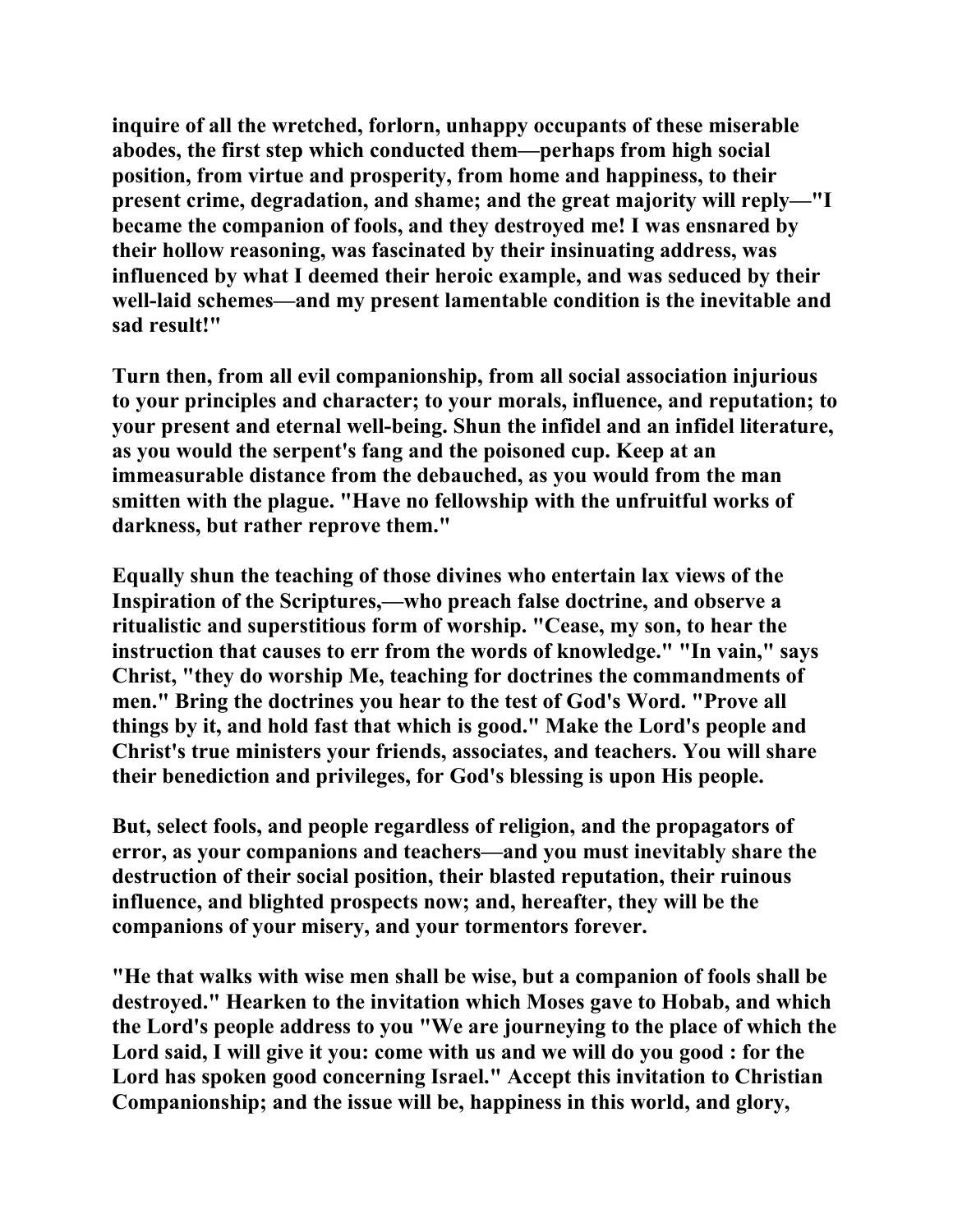**honor, immortality, and eternal life in the world which is to come.** 

**This subject is solemnly instructive to the saints of God. Let your companionship be decidedly and pre-eminently Christian. Much association with half-religionists—with worldly disciples—with the cold-hearted, volatile, and frivolous religious professor, will be to you of incalculable evil. It will naturally and seriously damage your personal piety. Your spirituality and heavenliness of mind will be essentially and sadly deteriorated. It will be utterly impossible for your soul to escape their influence. Imperceptibly, and unsuspectingly to yourself, you will grow like them. But, associate with the most pious, holy, and heavenly. Walk in close communion with those who walk in close communion with. God. Be much with those who are much in converse with their Bible, who are much anointed of the Spirit, and who live in personal converse with eternal realities. They will help you heavenward.** 

**You may have but few Christian companions—but few of kindred spirit with yourself, who are taught as you are taught, who are tried as you are tried, who are tempted as you are tempted,—nevertheless, if the Lord has given you but one spiritually-minded, close-walking fellow traveler, bind yourself to that one; and as iron sharpens iron, so will intimate, prayerful converse with that one fellow believer increase your personal piety, advance your heavenliness of mind, divine knowledge, and comfort of spirit. Let your aim be, in its most exalted sense—CHRISTIAN COMPANIONSHIP.** 

 **"Let others choose the sons of mirth, To give a relish to their wine; I love the men of heavenly birth, Whose thoughts and language are divine. "O may I see Your tribes rejoice, And aid their triumphs with my voice! This is my glory, Lord, to be, Joined to Your saints, and near to Thee.** 

**"Gracious Surprisals"**

**"Before I was aware, my soul became like the chariots of Amminadab." Song of Solomon 6:12** 

**It is not one of the least conclusive evidences of the truth of the Bible, that a**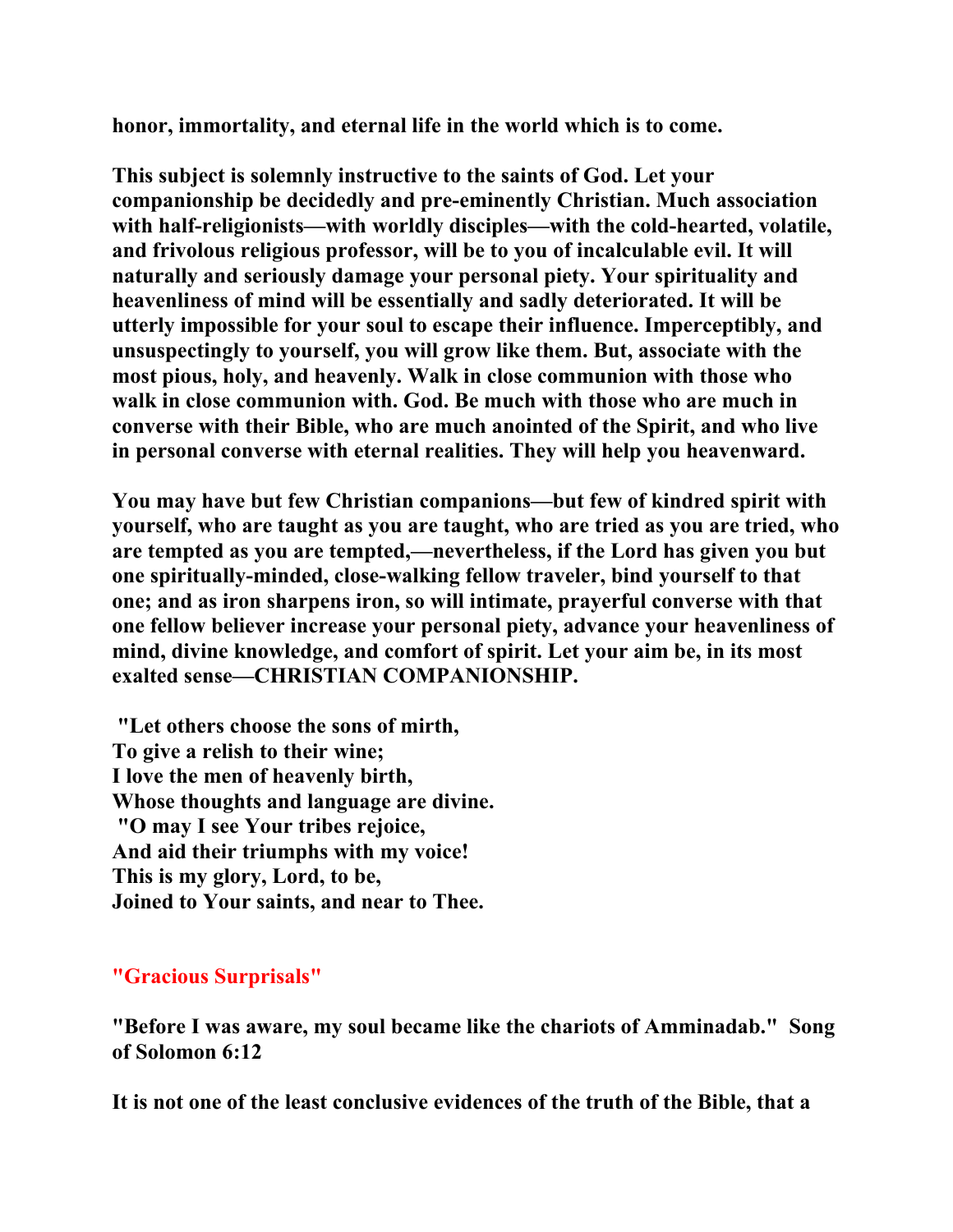**Book written centuries ago should accurately delineate all the delicate lights and shadows of Christian experience, mental and spiritual, through which God's people pass in all future times. So that in reading the recorded experience of the Church when David, and Solomon, and Job, and Nehemiah flourished, we read, as it were, our own at the present moment. The only logical deduction we can draw from it is—that, the same Divine Spirit has been the Teacher of the saints in every age, and that the hand that recorded their spiritual history upon the sacred page, was guided by an Intelligence higher and Diviner than its own.** 

**The passage under consideration, presents a confirmation of this truth. It illustrates a singular but precious chapter of experimental religion—the surprisals of grace, or, those sovereign, manifestations and dealings of the Lord, which so often take His saints by a sudden and unexpected surprise. "Before I was aware, my soul became like the chariots of Amminadab." Many of the Lord's people can set their seals to the truth of this gracious experience.** 

**The first thing which arrests our attention, is, the surprise—"Before I was aware." Our whole life may in truth be said to be a surprise. To God alone it is known from the end to the beginning. To Him who has predestinated all events; mapped and arranged our entire history; who in the well ordered covenant of grace has anticipated the minutest incident of our life, it is no surprise. Great truth! Mighty thought! "The council of the Lord that shall stand, and His thoughts to all generations." Amid the mysteries and perplexities, the dark and bewildering events of His providence in your personal experience, my reader, let this assurance be as fragrant oil upon the gloomy, broken waters of your pathway—that,** *all is known to our God, for all is wisely, lovingly, and righteously ordained and overruled by Him.* 

**But to us, all is surprise. What individual can forecast the coming events of his history? Who can predict with foresight and accuracy, what may hang upon the next breath he draws, or follow upon the next step he takes? God has wisely and benevolently veiled all our future, that we might learn that we are not masters of our position, but are dependent each moment upon Him. Happy life is this to the child of God, because it is a life of** *reliance* **upon a Father who loves him. He is not afraid of evil tidings, for his heart trusts in the Lord.** 

**Thus, in, a sense, our whole life is a surprise. Events transpire in our history, revolutions occur in our thoughts and feelings, of which no foreshadowings**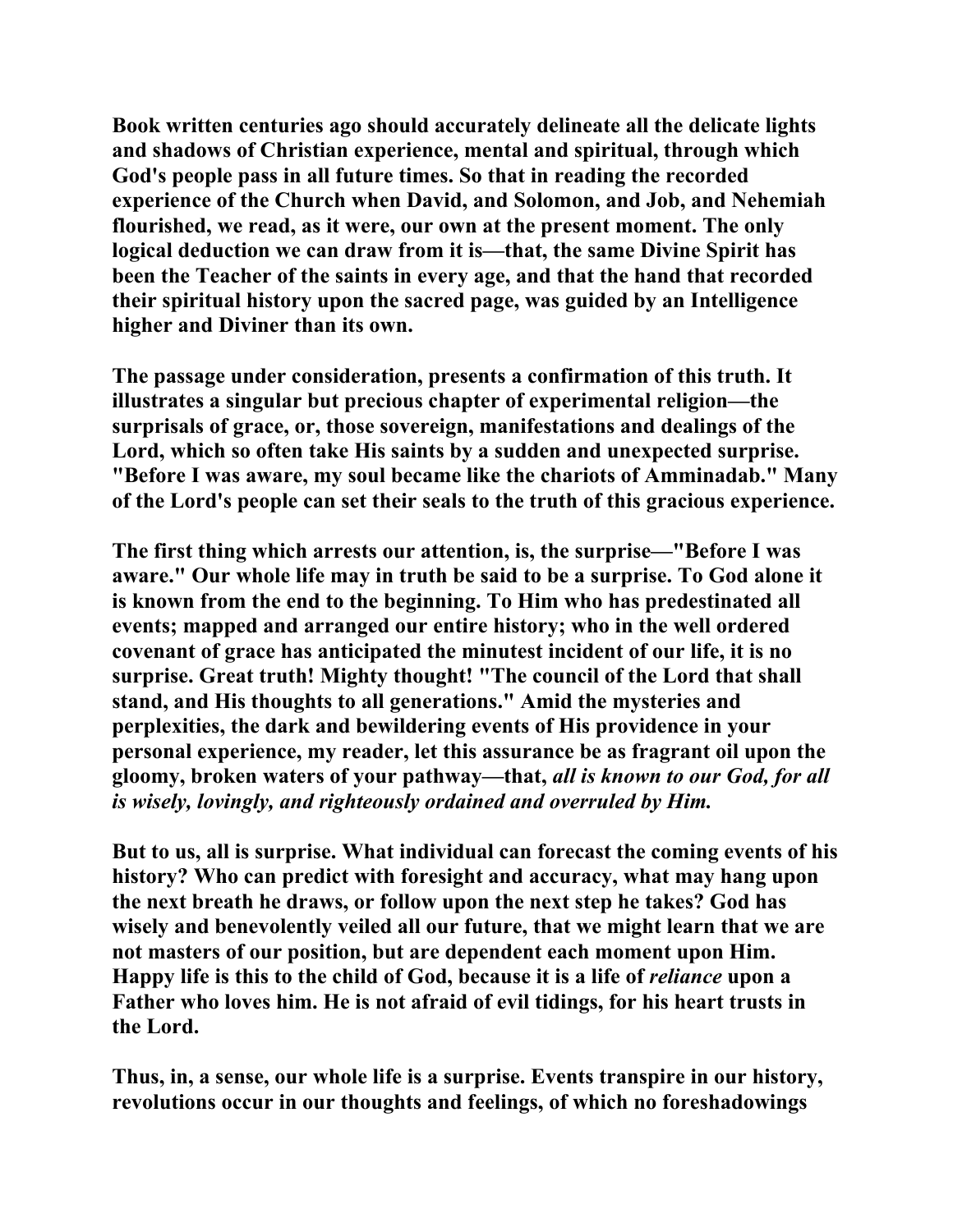**cross our path, and we are "very amazed," and are made to "drink the cup of astonishment." O how should this fact teach us to walk humbly, watchfully, and prayerfully! How should it check in us all worldly aspirings, all curious peering into our future, and keep us living by the day, by the hour, yes, by the moment, upon out covenant God, accepting in cheerful acquiescence and meek submission, every lesson of His love.** 

**But it is less of the surprisals of** *providence* **than of** *grace***, that we at present would speak. Conversion is often a gracious surprise. In how many cases is it scarcely less so than it was with Saul of Tarsus. With him it may have been a more instantaneous, but not a more sudden and unexpected event. The Lord is found by those that sought Him not. When we were the least anticipating so great a change; when, perhaps, we were at the time apparently at the farthest remove from converting grace—surrounded by circumstances, and in a state of mind the most unlikely to lead to a result so blessed, the Lord in the sovereignty of His grace, and as if to demonstrate the truth that conversion is not of man but of God, has surprised us with the effectual call of the Spirit, and we responded—"Lord, what will You have me to do?"** 

**O sweet surprise! O blissful moment! O never to be forgotten hour, when we heard the call of Jesus,** *before we were aware found ourselves weeping in penitence at His feet—all our rebellion gone, all our hatred annihilated, our weapons of hostility against God and Christ and the Gospel grounded before the all conquering power of the cross—grace, free and sovereign grace, triumphant!*  **What a precious surprise, when Jesus drew near, and in all the sweet benignity of His favor, and in all the winning power of His love, spoke words of pardon and of peace to our sin distressed soul. When He revealed Himself to us as willing to receive and able to save us just as we were, and assured us that He was ours, and that we were His. What a gracious surprise was this!** 

**Was it not so to** *Zaccheus***, when he climbed the sycamore tree? And to**  *Matthew***, as he sat at the receipt of custom? And to** *Nathaniel***, as he prayed beneath the fig tree? And to the** *malefactor***, hanging upon the cross? O yes grace, Divine and sovereign grace, delights to surprise its objects, and to call them "before they are aware," with that effectual call that triumphs over all opposition, overcomes all impediment, leads them captive at its sovereign will, and demonstrates the truth that salvation is of the Lord.** 

 **"That was a time of wondrous love, When Christ my Lord was passing by;**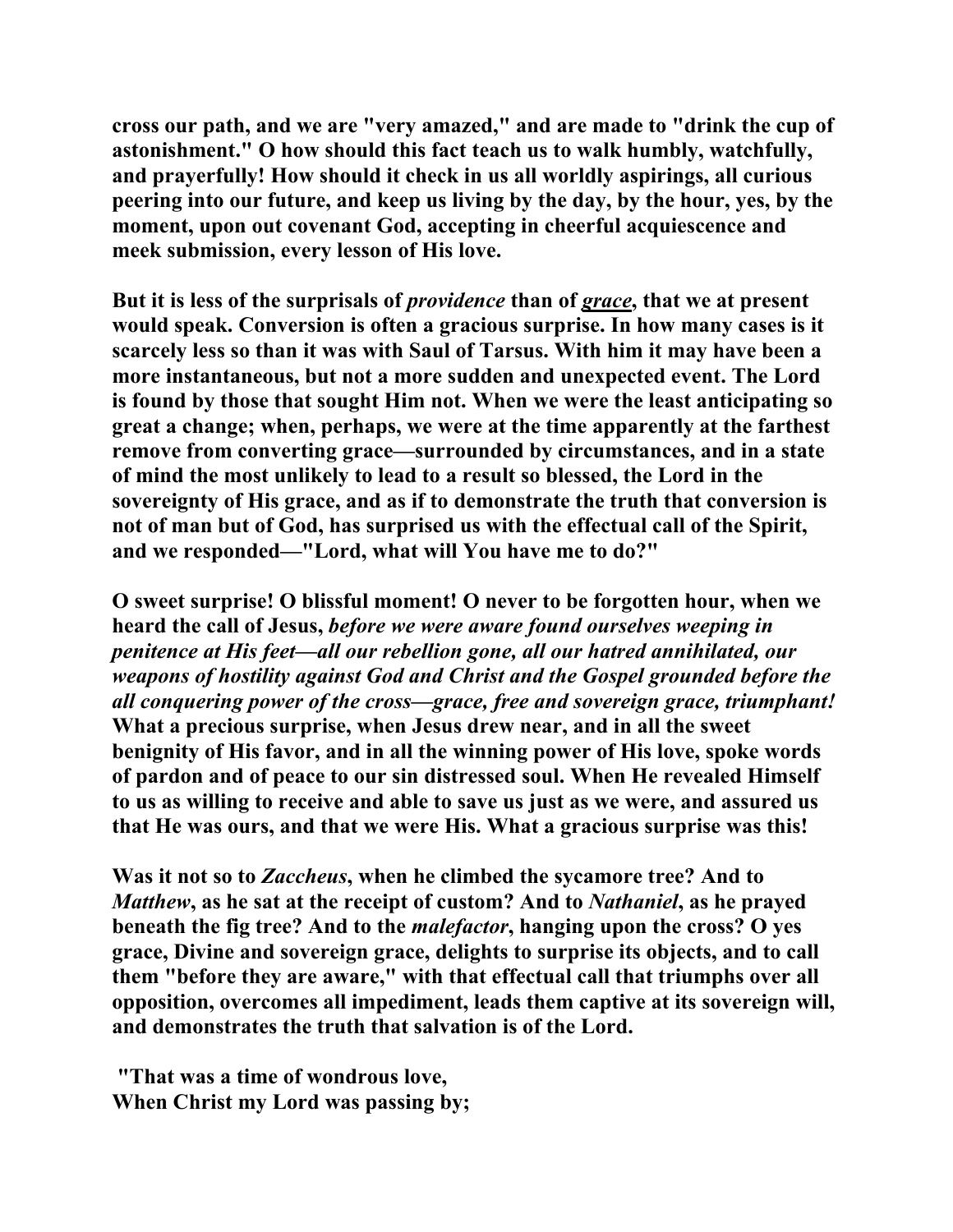**He felt His tender pity move, And brought His great salvation near.** 

 **"Guilty and self-condemned, I stood, Nor thought His mercy was so near; When He my stubborn heart subdued, And planted all His graces there.** 

 **"When on the verge of endless pain, He gently whispered—'I am thine;' I lost my fears and dropped my chain, And felt a transport all Divine."** 

**Those, too, are gracious surprisals, when the Lord draws near, and "before we are aware " sweetly manifests Himself to our soul. It is like an unexpected visit from a loved and absent friend. The very surprise lends to it a peculiar sweetness and charm; and we exclaim, with the wondering astonishment of the disciples of old—"Lord, how is it that You will manifest Yourself unto us?"** *Are we sensible, beloved, of these gracious visits?* **Do they form a large proportion of our Christian experience? Let us not settle down upon our lees satisfied without these gracious, sensible discoveries of Jesus to our souls.** 

**Many religious professors are content to experience them very seldom; while yet others are content to be without them altogether. He has promised that, in union with His Father, He will come and manifest Himself to His people. Do we honestly expect Him to fulfil this promise, and to fulfil it in our personal experience? Do we seek it in earnest prayer, as evidencing the experimental nature of our religion? Do we know what it is to have the love of God shed abroad in our hearts by the Holy Spirit?** 

**How often, too, are our emancipations from trouble, and our deliverances out of soul-distress and mental depressions, a secret and gracious surprise of Jesus. "Before we are aware," some divine and precious promise is brought home with the power of the Spirit to our hearts; or, a word fitly spoken by a minister of the Gospel, or by a saint of God, has, in a moment, dissolved the dark cloud into sunshine, unclasped the heavy burden from the mind, and the bound and fettered spirit is free. The Lord will ordain deliverances for Jacob, and He knows when to time their coming.** 

**It is a sweet thought for the righteous when in their trials, that God is**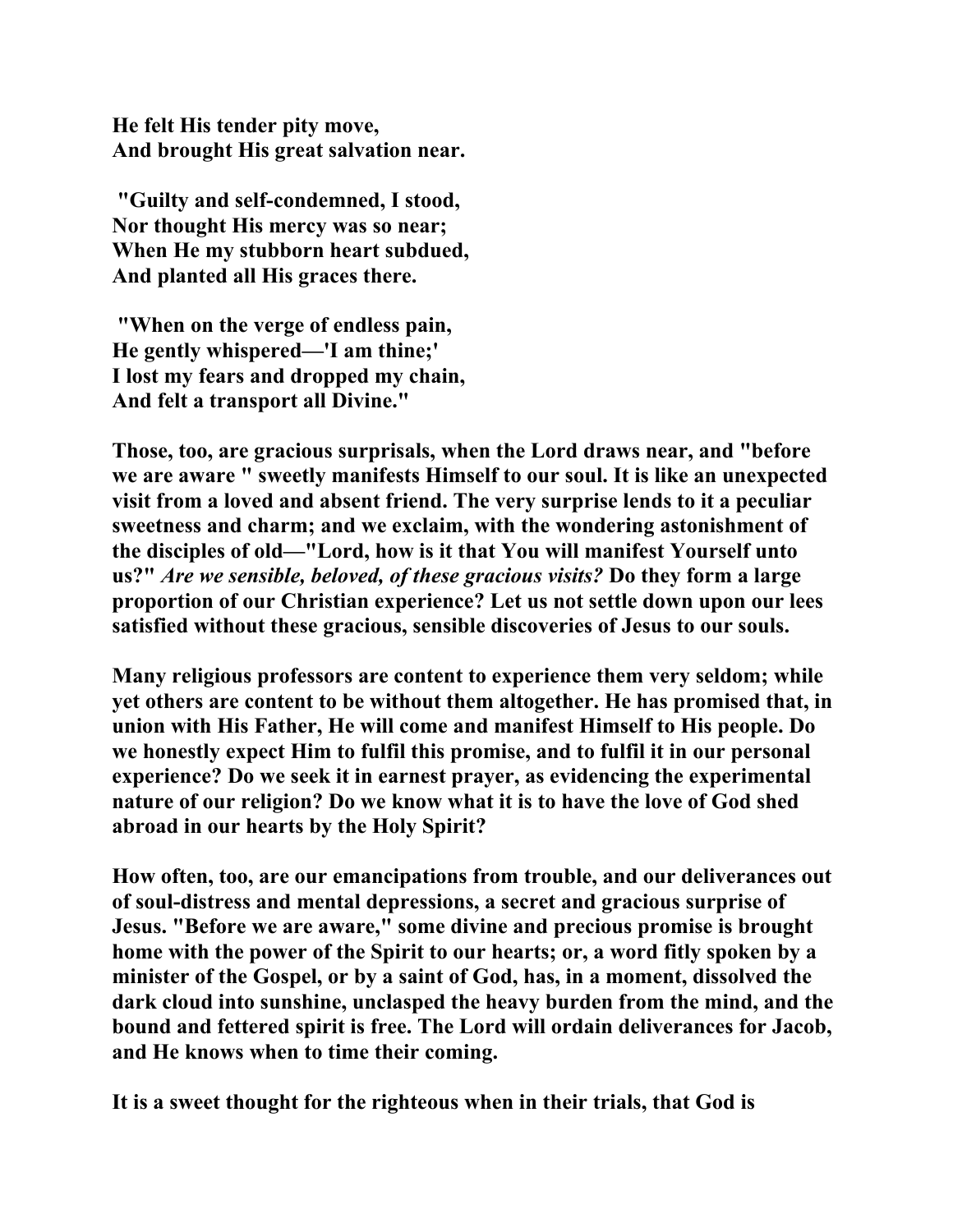**acquainted with their existence—is thoughtfully cognizant of their emergency; and when they can bear no more—when the last feather is about to break the back, and the last drop overflows the cup—when the barrel of meal and the cruise of oil are just come to the end—that His providence appears, and surprises them with a timely and effectual aid. Watch God in every thing, my reader. Overlook Him not in the small occurrences of life. See His love, wisdom, and control in the minor as in the major events of your daily history. Who then can harm you? If God is for you, who can be against you? Stand still and see His salvation from all your enemies. "My heart is fixed, O God, my—heart is fixed."** 

**What additional worth will attach to the Divine interposition, how much sweeter will be the promise, how much more glorious will be the Divine faithfulness, how increasingly precious the loving kindness of the Lord, when the devout and believing mind is enabled to say—"This is the finger of God! This is a surprise of my Father's love! Before I was aware, from a source and in a way which I could never have conceived, my God has come to my relief!"** 

 **"Ill tidings never can surprise His heart, that fixed on God relies, Though waves and tempests roar around; Safe on the Rock he sits, and sees The shipwreck of his enemies, And all their hope and glory drowned."** 

**And now what are those "chariots" which seem to form an essential part of these gracious surprisals, these opportune deliverances, of which the saints are often the favored subjects? "Before I was aware, my soul became like the chariots of Amminadab." These " chariots " constitute a remarkable symbol in the Christian's experience.** *They are figurative of the means by which the soul is brought near to God, and God near to the soul.* 

**For example, PRAYER is one of the most essential and costly "chariots" of the believer. It advances the soul in grace; it elevates, and brings us near to God. When has the Christian not use for this Divine chariot? The Apostle speaks of our coming to the mercy seat "in every time of need." When, in our experience, is it not a time of need? Allow me, then, to remind you how close and accessible is** *the chariot of prayer***. There are moments when your mind is perplexed with anxious thought—when your spirit is bowed with deep-seated grief—when your heart is filled with forebodings of coming trouble, domestic**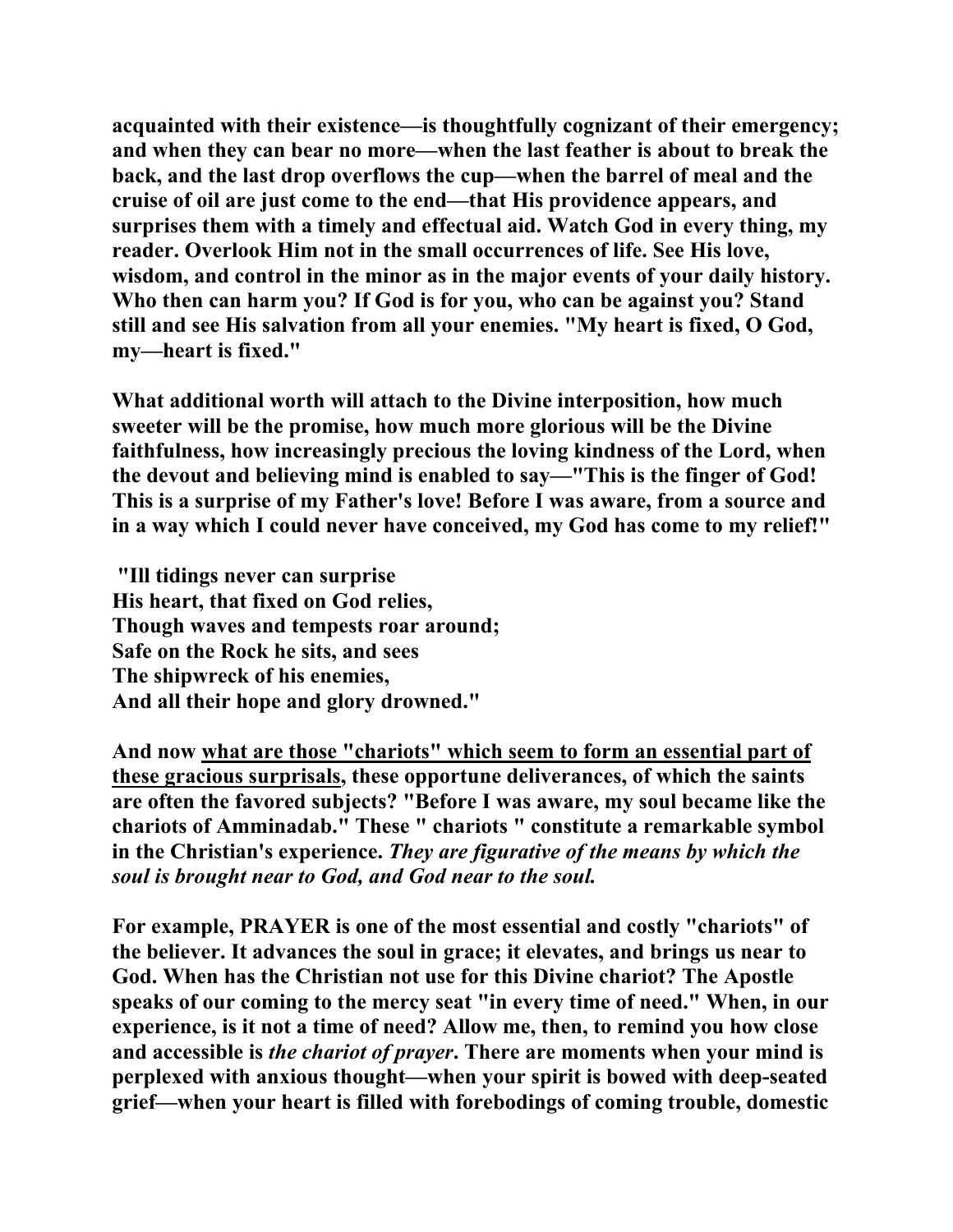**care, professional anxiety, commercial embarrassment—or, the more spiritual exercises of the soul seem to prostrate you in the dust.** 

*Behold, the chariot of prayer at your side!* **It waits to bring you near to God. Arise, and give yourself to prayer, so shall you soar above all external circumstance, into a region whose brightness shall be unshaded, and whose serenity shall be unruffled by a single vapor, earth-born sorrow, anxiety, or trouble. Hesitate not to get into this "chariot." Deem not your trouble too great, or you yourself too unworthy. Nothing is too hard for God; with Him all things are possible. Giving yourself to prayer in the name of Jesus pleading, not your righteousness, but His—not your merits and deservings, but the Savior's worth and worthiness—you may, with a firm and bold foot, step into this divine chariot, and in a moment it will lift you into the presence of God.** 

**FAITH is a marvellous "chariot" of the soul, by which it mounts heavenward. The blessings flowing from simple faith in God are many and precious. "If you** *believe***, you shall eat of the fruit of the land." "I had fainted, unless I had**  *believed* **to see the goodness of the Lord in the land of the living." Faith has a wondrous power to uplift the soul, "couching down," like Issachar, "between two burdens"—the burden of dark providence, and the burden of sinful unbelief. "Have faith in God." Use this "chariot" provided by Christ Himself, for all our burdens.** 

*Here is the grand secret of being delivered from the pressure of a heavy heart "They looked unto Him, and were lightened."* **Cruel unbelief that dishonors God, and robs us! Wicked doubt that makes God a liar, and us atheists! But "precious faith," under sin's conviction, looks to Jesus and is saved: trusts God's veracity, power, and love, and so brings comfort to the soul, and glory to God. "Abraham was strong in faith, giving glory to God."** 

**O be often in this "chariot." "Before you are aware," it will raise you above the loftiest mountain of difficulty and the darkest cloud of woe. It will anchor the soul; tempest-tossed as from billow to billow of doubt and fear-upon God's faithfulness, and the changeless love of Jesus--keeping it in perfect peace, stayed upon God.** 

**LOVE is one of the choicest chariots of the Christian.** *"The love of Christ constrains us;" that is, impels us, presses us on, bears us forward and upward, by its irresistible and all-commanding influence. Love to Christ is the great*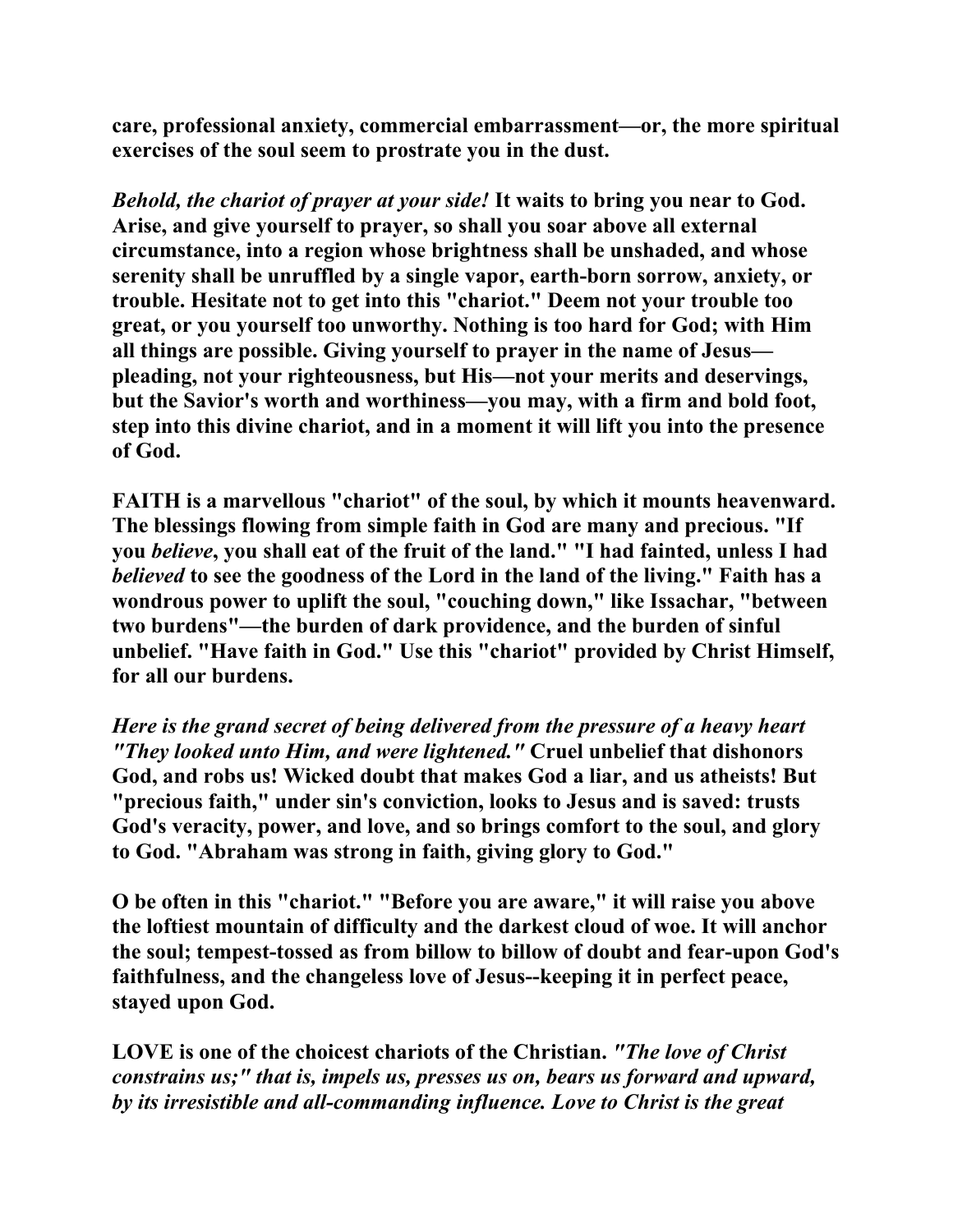*exciting motive in the obedience, labor, and suffering of the believer. When love is in the ascendant, the wheels of obedience will run freely, the Cross will be sweet, and self-denial pleasant. It will sweetly soothe the soul in suffering—not by the removal of all sense of pain, but by overcovering it with a sense of love. It will so robe the dankest providences, that you shall see nothing but itself nothing but love.* 

**How kind, then, and condescending of our Lord, to send this lovely chariot, when we need so much the Divine power of a heavenly affection to** *overcome our slothfulness, expel our selfishness, raise us to loftiness of thought, and to incite us to noble deeds for man, for God, and for Christ.* **Celestial are the flights that the believing soul takes in the chariot of love. Heaven and earth seem to embrace each other.** 

*Heaven is love***—the source and home of love. And when the love of God makes its advent to the soul, it assimilates it to heaven by assimilating it with love. Thus when the Holy Spirit brings down this Divine affection, and makes a place for it in our sin-loving, creature-idolizing, earth-clinging hearts, we are conscious of the rapture of love, and before we are aware, our soul becomes like the chariot of Amminadab.** 

**MEDITATION is a powerful promoter of this gracious and heavenly experience of the believing soul. "While I was musing the fire burned." Thus, while I was retracing all the way the Lord had led me—while I was meditating upon the fulness and preciousness of His Word—and while I was musing upon the great love with which He had loved me, the fire in my soul was enkindled; my lips were unsealed, and I spoke with my tongue. There are few more powerful aids to growth in grace, to progress in sanctification of heart, and humbleness of mind, than devout meditation. Once in this chariot, and before we are aware, we are caught up as to the third heaven, and lose ourselves in God. "Isaac went out to meditate in the field at evening." "I meditate on You in the night-watches." Cultivate, my reader, this holy and useful habit. In a world of incessant action, and in an age of restless excitement, we have great need to imitate these holy examples, and to retire to the "calm retreat, the silent shade," and there abandon ourselves to devout meditation upon Divine, heavenly, and eternal things.** 

**But we wait the solemn approach of the** *last* **chariot, and the final surprise our departure out of this life to go unto the Father. The Lord will, before long, send for us the chariot of death, and it may be in a place and at a time that**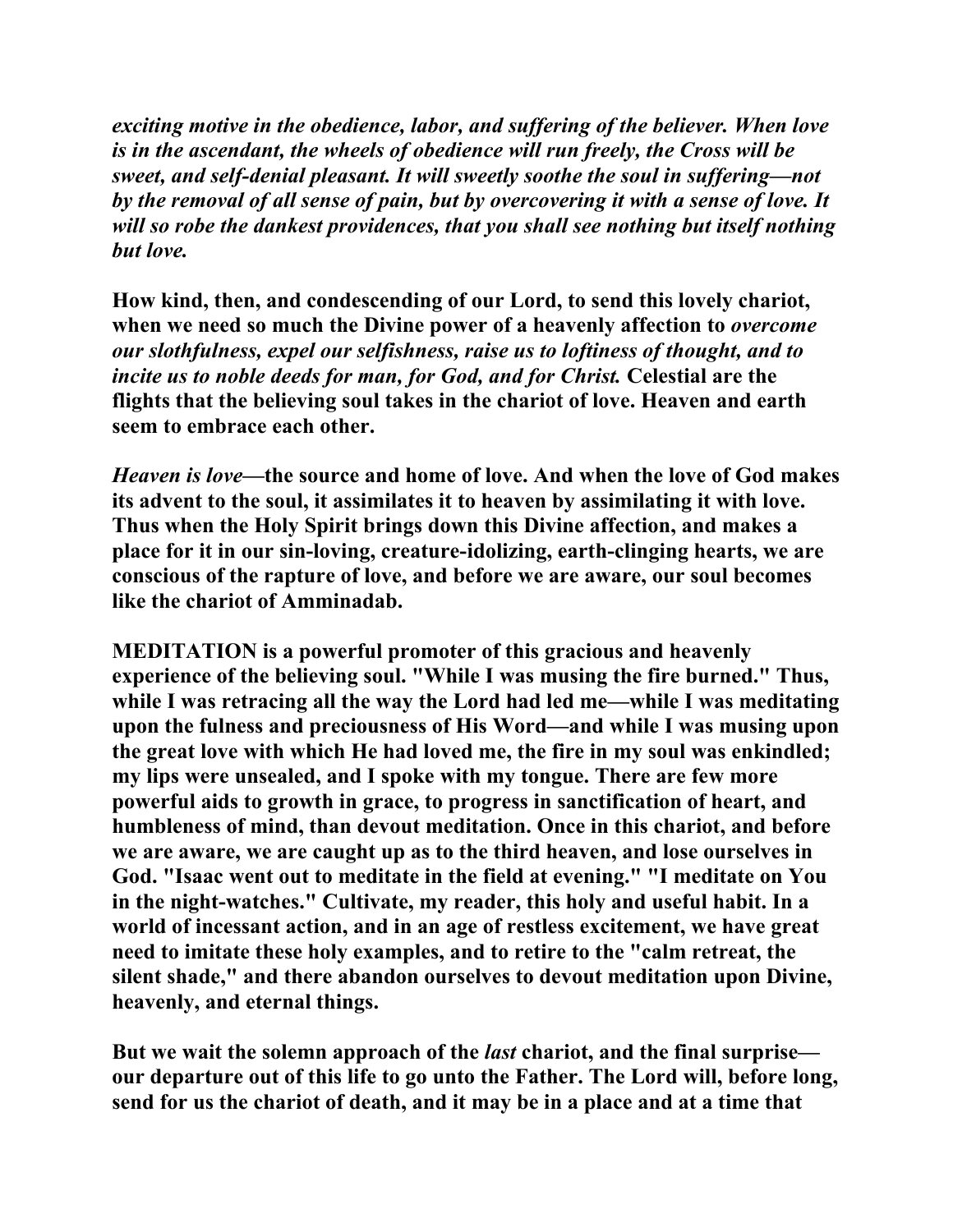**will fill the soul with solemn and sweet surprise. This chariot, like Solomon's royal equipage, is "paved with love." There is nothing but love in the departure of the Lord's people. "Precious in the sight of the Lord is the death of His saints." In love He takes them from us: in love He translates them to Himself: and in love to them He translates them to the eternal home of love, into which He most lovingly welcomes them—taken from the evil that now is, and from the evil that is to come.** 

**Often does this heaven descending chariot appear at a time when the saints are not looking for it, and at an hour when they are not aware. It, perhaps, finds him with harness and armor on, with active brain, and willing hands, and loving heart, all engaged in the Master's work: when lo! Before he is aware, his soul is made like the chariot of Amminadab.** 

**O, the wondering surprise! O, the overpowering amazement! O, the**  unspeakable joy of the soul when it finds itself in heaven! It saw not *death*, **suffered no pang, felt no fear, experienced no dread, was not conscious even of dying; but, in a moment, in the twinkling of an eye, was in glory—mingling with the "glorious company of the Apostles," with the "noble army of martyrs," with an innumerable company of angels, and with "the spirits of just men made perfect." "Before I was aware, my soul became as the chariot of Amminadab."** 

 **My dear** *unconverted reader***, see that the chariot of death does not overtake you unawares, in other words, unprepared. I was on one occasion summoned to the dying bed of a gentleman whose early life had been absorbed in the accumulation of wealth, and his later life in its selfish and worldly enjoyment. The attack was sudden, and the illness fatal. No skill could arrest the disease, no wealth could bribe the stern messenger. "Sir," said he, as he fastened upon me his dying gaze, "I am taken by surprise!" Alas, he had lived in the neglect of the great salvation: he had sought to gain the world, and when summoned to leave it forever, found to his overwhelming astonishment and alarm, that in so doing he had lost his own soul! O, see that death does not surprise you, in finding you unprepared to obey its** *stern, inexorable summons***. Your only preparation is, as a penitent, believing sinner, in receiving the Lord Jesus Christ as your Savior. Place your soul in the hands of Jesus, and it is safe. Make its salvation, its safety for eternity, the first and chief object—all else is as unsubstantial and fleeting as a dream.**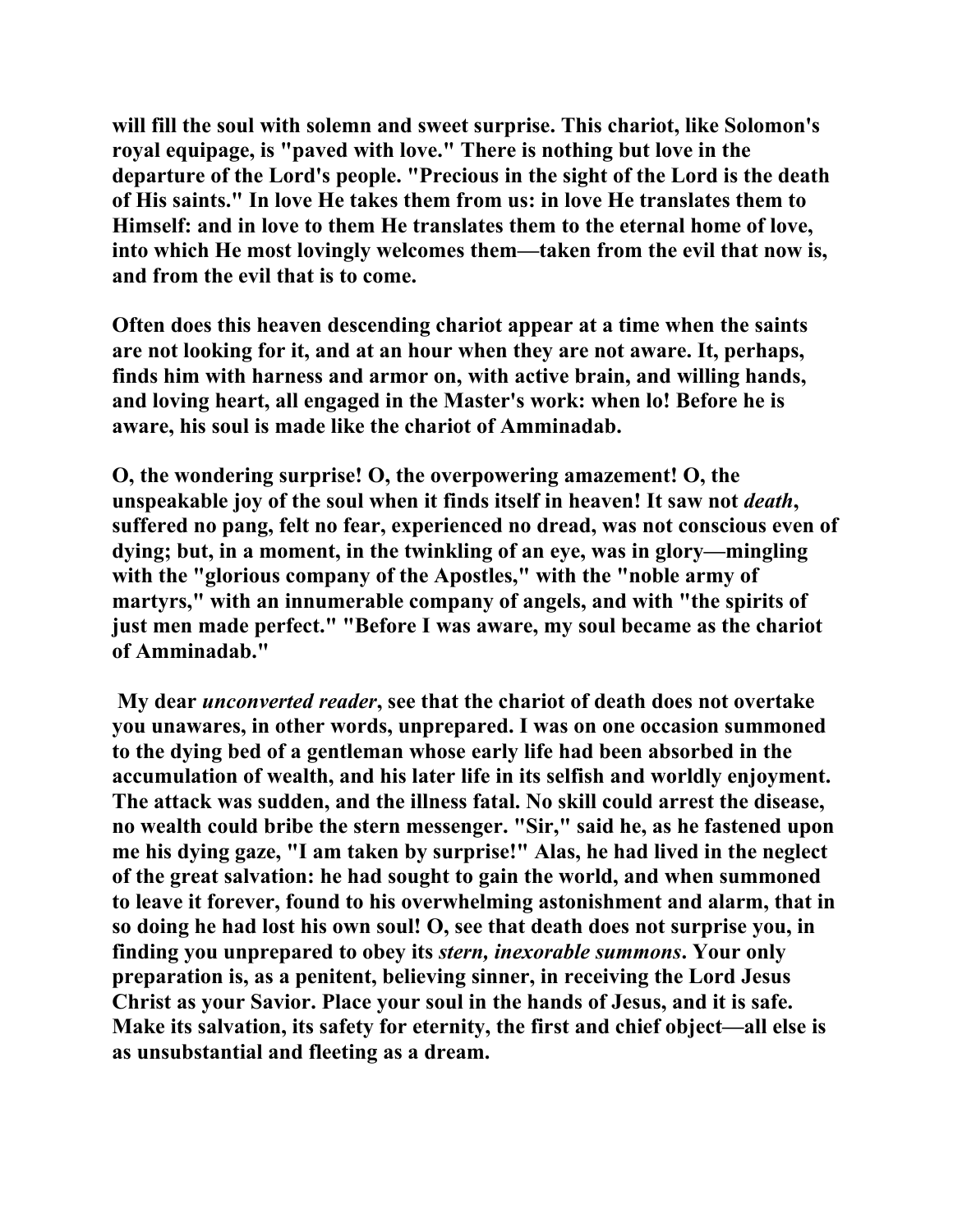## **Beginning the Year with Jesus**

**The Lord said to Moses and Aaron in Egypt, "This month is to be for you the first month, the first month of your year. Tell the whole community of Israel that on the tenth day of this month each man is to take a lamb for his family, one for each household. If any household is too small for a whole lamb, they must share one with their nearest neighbor, having taken into account the number of people there are. You are to determine the amount of lamb needed in accordance with what each person will eat. The animals you choose must be year-old males without defect, and you may take them from the sheep or the goats. Take care of them until the fourteenth day of the month, when all the people of the community of Israel must slaughter them at twilight. Then they are to take some of the blood and put it on the sides and tops of the doorframes of the houses where they eat the lambs. Exodus 12:1-7** 

**God has ever been used to express his estimate of certain events in history and epochs in time. He would mark their importance, and perpetuate their memory by appointing standing memorials, which should in after ages testify to His righteousness, faithfulness, and love in the government of His Church. The institution of the** *Passover***, and the time selected for its observance, illustrate this thought. There was, probably, no Jewish rite more strikingly typical of Christ, more impressively suggestive of Gospel truth than this. Whether we consider the occasion of its appointment—the deliverance of the Israelites from the destroying angel; or the nature of the institution itself—a lamb slain, without blemish; or, the sprinkling of the blood upon the dwellings of God's chosen people—all point to the great truth—"Christ our Passover:" or, "Christ our Pascal Lamb," as the original expresses it—"was sacrificed for us."** 

**The time, too, of its appointment was scarcely less significant. The Israelites were to begin the year with its observance. They were to enter upon the first month of the year with sacrifice—the sacrifice of the paschal lamb. All this was typical of Jesus: all was replete with Gospel truth. But it is more especially with one view of the type our present reading relates—***the period when the paschal lamb was to be offered***—it was "the first month of the year."** 

**We are now entering upon a similar period of time. This is the beginning of months, the first month of the year to us. How are we to commence it? With what sentiments, feelings, and service shall we embark in its yet unshaped history? Guided by the typical teaching of the institution we have just**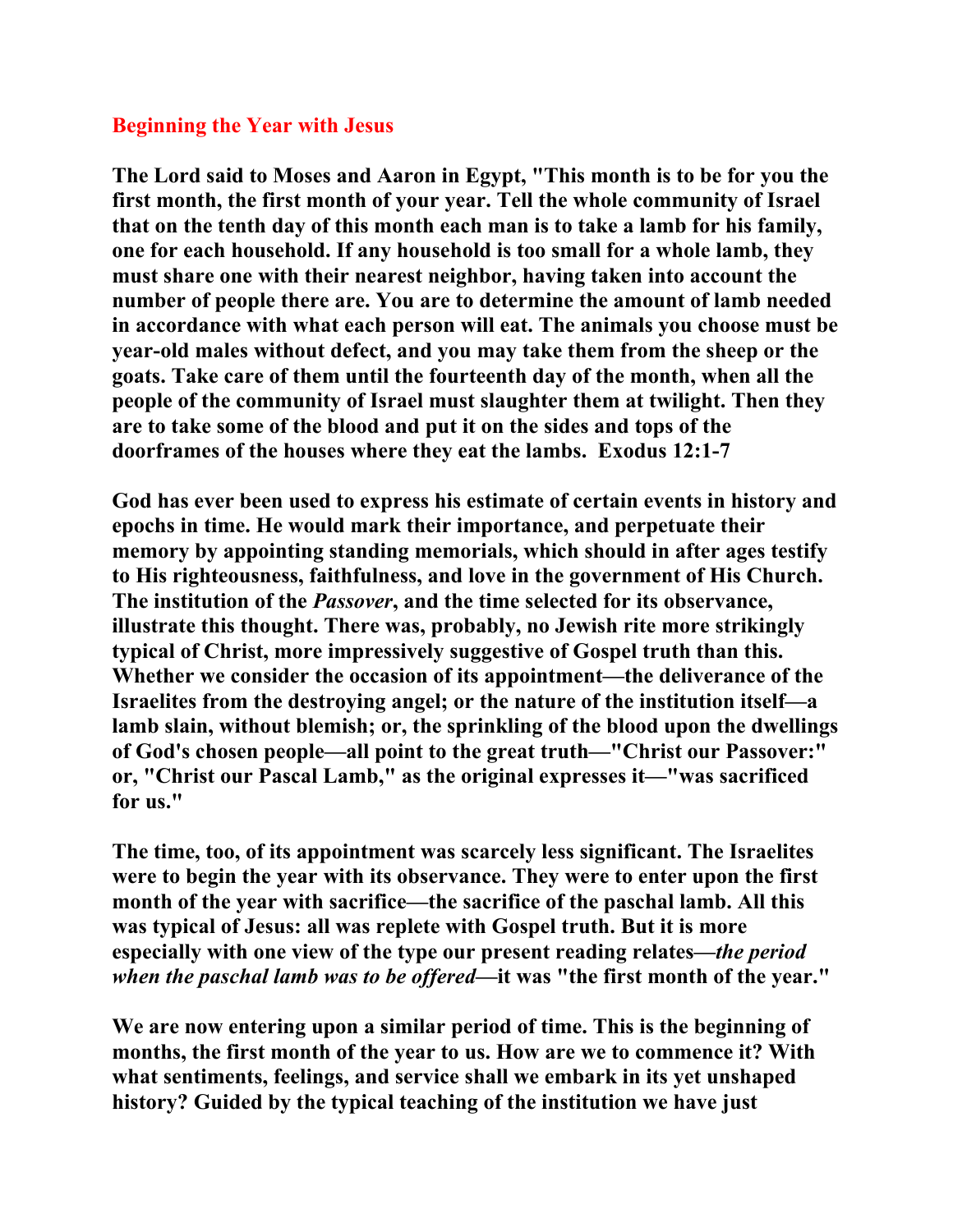**referred to,** *we are to commence this new year with sacrifice: to begin it with atoning blood; in other words, speaking in Gospel language—to make the cross of Jesus the starting point in the new journey of life.* **The reasonableness of this will at once appear to the spiritual and reflective mind. If we would not engraft upon the new year the sad memories of the old: if we are desirous not to import into its yet unstained, because its yet unborn time, the sins and guilt, the backslidings and failures, the habits and doings of the past,** *we must offer a sacrifice: we must present in faith a lamb: we must observe the sprinkling of blood.* **All this we have in "Christ our Passover, sacrificed for us."** 

**The first thought which the opening of the year naturally suggests to a reflective mind, relates to individual conversion. It is quite possible that many into whose hands this work may fall, are about to enter upon a new epoch of time still in a condition of spiritual unregeneracy. You are about to take into the new year the same unrenewed nature to which must be traced the countless sins, short-comings, and infirmities of the old. What a solemn, yes, what an appalling thought is this! You are entering upon a year in which everything in its history will be new. What! are you resolved to wed the old nature, the old sins, the old habits, with the new stage of your being? Shall this year be even as all the past have been—blanks in your life?—worse than blanks!** 

**There are,** *properly speaking***, no blanks in human life. The page of each day's life is being inscribed with a history that will confront us in the last great day, and which will be read out before an assembled universe. There are no blanks! This is a** *probationary* **state, and every event, and action, and word of the present is solemnly and indissolubly linked with our future. What a man sows in this probationary state of his being, that shall he also reap. Let your first consideration, then, be, on entering upon a new stage of life—your new birth, your true, spiritual conversion to God.** 

**Prostrate yourself in prayer, and beseech Him that this may be** *the year of jubilee to your soul***—the year of your release from the thraldom of sin, the tyranny of the world, the despotism of Satan, and the yet more enslaving power of your self-righteousness. Thus introduced into the liberty of the children of God, the freedom with which Christ makes His people free, it will be to you not only the beginning of months, but of a new and heavenly life, the beginning of an immortality of ever-growing bliss, and of ever-deepening glory.**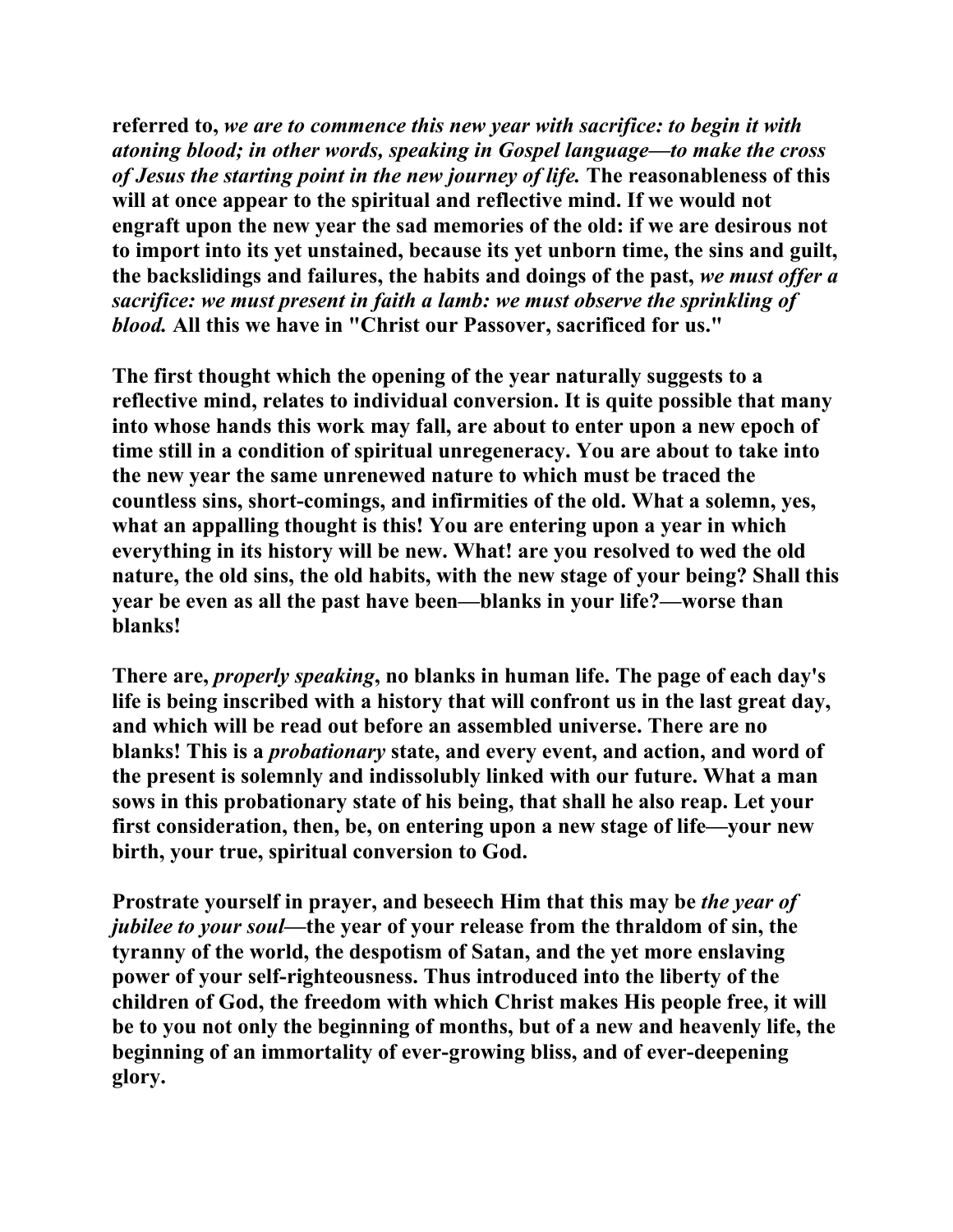**Thus earnestly do I plead with you, while yet standing amid the twilight shadows of the dawning year, to exclaim—"What have I to do any more with idols? Henceforth, the Lord Jesus Christ shall be enthroned upon my heart, the Sovereign of every faculty, power, and affection of my being. Henceforth I am the Lord's." Thus taught by the Spirit, your sinfulness and need of Christ; thus led to trust only in Jesus; drawing from Him the inspiration of a newborn and heavenly life, and by His grace henceforth living upon Christ and for Christ, all things will become new.** 

**This is conversion—the conversion which the Word of God teaches, which the Holy Spirit imparts, and which heaven demands as an essential condition of its end less glory. Oh, hesitate to take another step in this new stage of life, before you seek in earnest prayer to be a partaker of spiritual life. Begin not the year's duties, responsibilities, and temptations, but with Christ. It is for your life that I solemnly implore you to ask the Holy Spirit to regenerate you, that, henceforth; living the higher, nobler, and enduring life of a child of God here, you may became an heir of glory, and an inheritor of the kingdom of heaven hereafter.** 

**Another reflection suggested by the new year relates, to our progress in the Divine life. Where is the child of God who desires that the past year of his Christian advance should be the model and the standard of the present? Who would engraft upon the new year the spiritual coldness, torpor, and slothfulness, the infirmities, backslidings, and feeble advance of the old? No! the real believer, the true Christian pilgrim, mournfully and sorrowfully lamenting the past—his slow advance, his little real growth in grace, his innumerable frailties, infirmities, and short-comings, the coldness of his love to Christ, and the distance of his walk with God—most earnestly desires that,**  *with a new-born period of time he should commence a new start in the Divine life***, a fresh surrender of himself to the Lord.** 

**If this be so, we must begin the year as the Israelites did with atoning blood. In other words,** *we must make the cross of Jesus our starting point. There must be a renewed application of the blood, cleansing the past: and there must be the fresh sprinkling of the blood, consecrating the future.* **O import not into the new year the unrepented, uncleansed sins, the unhealed backslidings, and low spiritual standard of the old. Begin. the year with all things new.** 

**One spiritual truth I am most solicitous in pressing upon the believer: it is,** *the application of atoning blood.* **This alone imparts assured peace. What was it**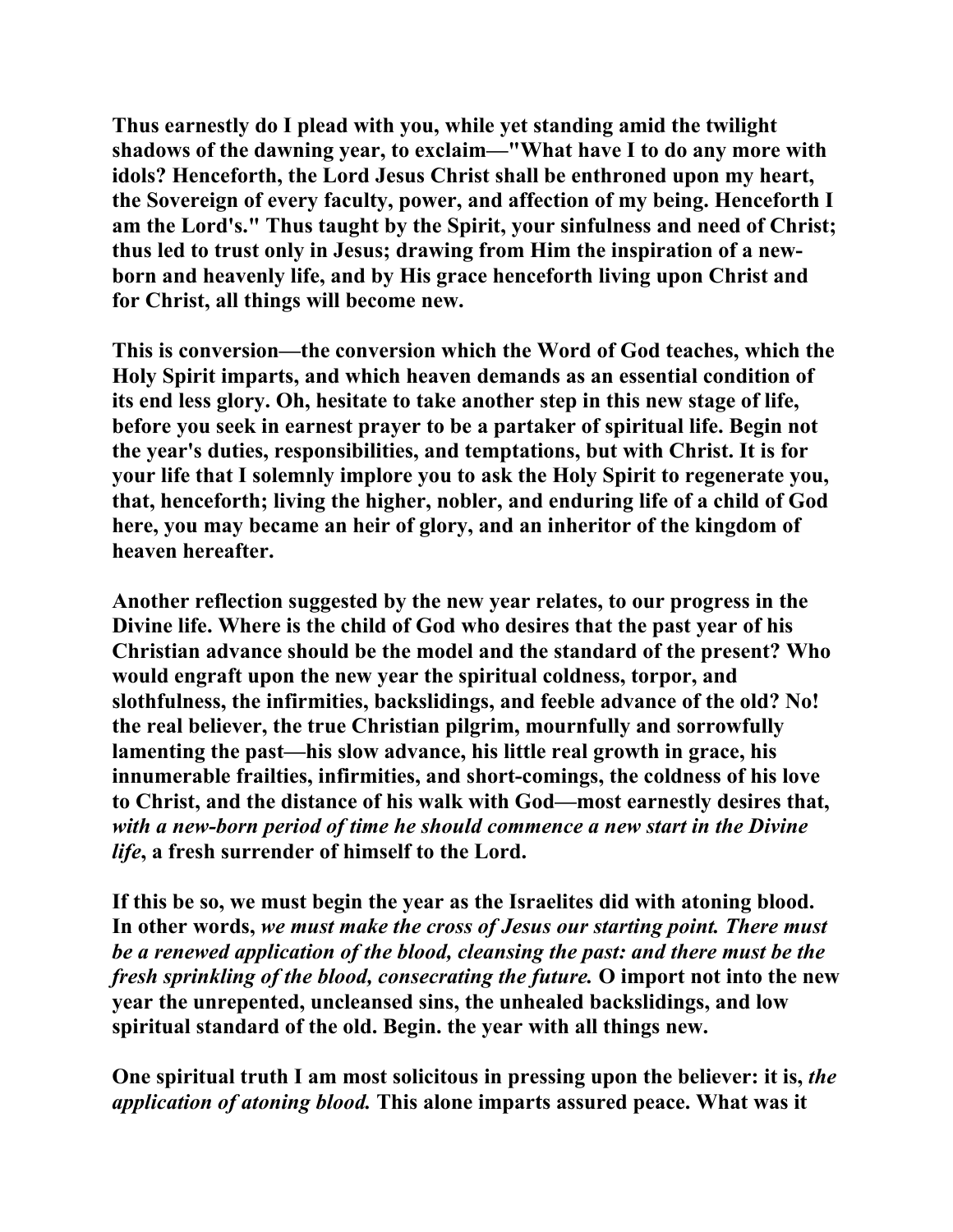**that gave to the Israelites the security, confidence, and composure which they felt when the angel of death sped through the land smiting the first-born of Egypt? It was the knowledge and consciousness of the blood of the paschal lamb applied to his dwelling! Apart from this he possessed no security and could have felt no peace.** 

**The grand failure in experimental religion of multitudes of Christian professors is, the lack of an** *applied atonement.* **They are not sure that this blood is upon them: they have not fully come in faith to the blood. To them the words cannot wholly apply, "You ARE come to the blood of sprinkling." Rest not short of this, my reader. The blood, sprinkled by the Spirit and received by faith, will impart to your conscience present peace, by assuring you of a present security. Beneath that sprinkled, that personally applied blood, you can calmly repose, and triumphantly exclaim—"There is now no condemnation to those who are in Christ Jesus."** 

**The blood on the** *conscience* **will purge it from the guilt of sin, and from dead works; the blood on the** *heart* **will fill it with peace in believing: yes, with joy unspeakable, and full of glory. Allow nothing, then, to interpose itself between you and an applied atonement. Let no turpitude of guilt, no amount of sin, no aggravated backslidings, no abused privileges, no sense of personal unworthiness, no mournful memories, dare to interfere with your coming to the Savior's blood of sprinkling.** 

**If the blood of the paschal lamb, a type only, was to the Israelites a boon so precious, and conferred a blessing so vast, and was attended by results so hallowed, "how much more shall the blood of Christ, who through the Eternal Spirit, offered Himself without spot to God, purge your conscience from dead works, to serve the living God!" sealing upon your heart "quietness and assurance forever."** 

**Thus commencing our year afresh, as from the cross, the next consideration that will engage our thoughts, will be—our new start in the Christian life, a new and stronger impulse in personal and vital godliness.** *Every true child of God desires to be more holy, more gracious, more Christ-like, more heavenly, and so more matured for heaven.* **If there be one motto I would have more prominently and constantly before your eyes than another, throughout the year, it would be the Apostolic exhortation—"***Grow in Grace***." Everything is advancing—nature is advancing—our state of probation is advancing prophetical events are advancing—time is advancing, shall the believer in**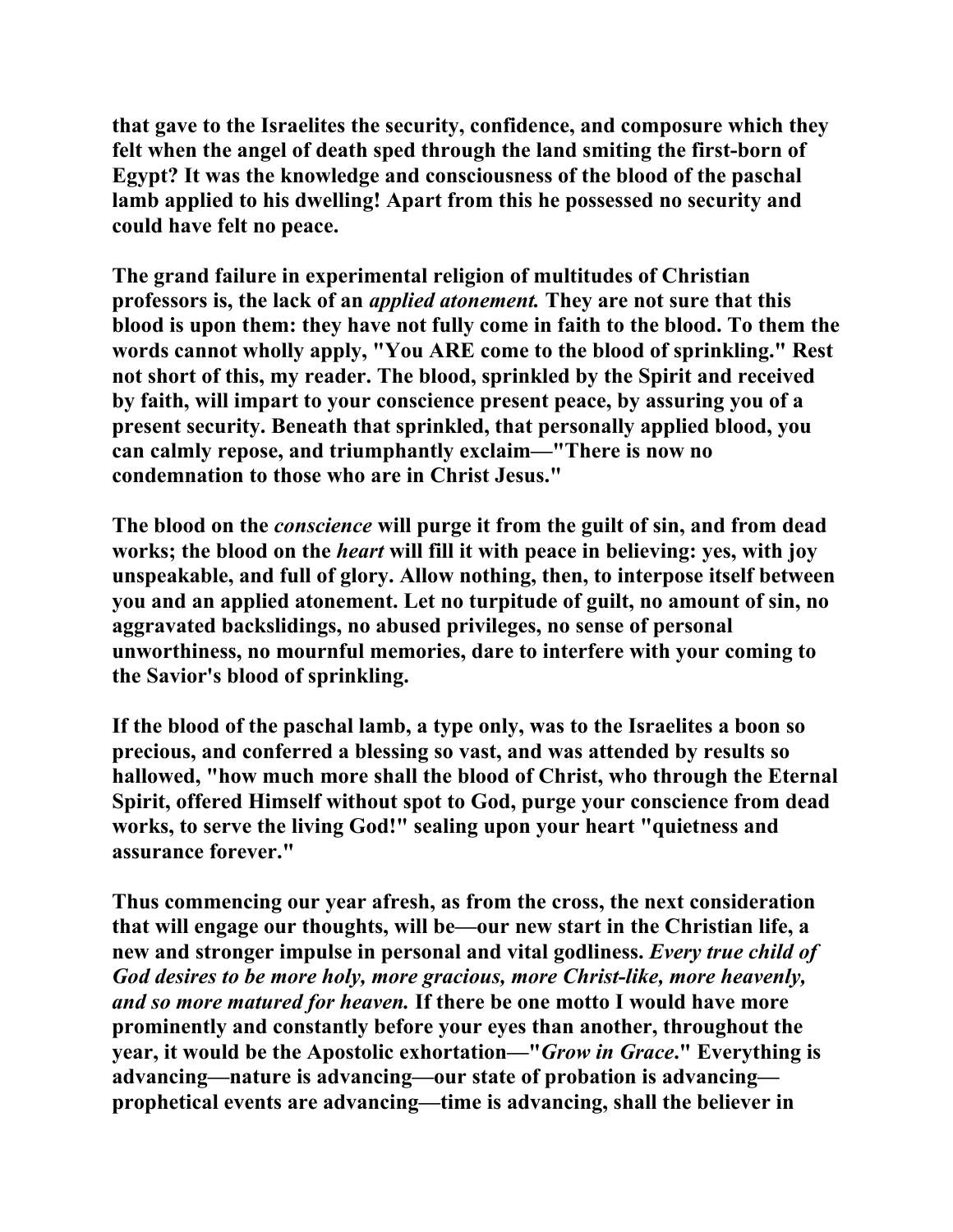**Christ, the heir of God, the expectant of glory, be the only one stationary? God forbid! Surely if there is any creation of God possessing the element of advance, and destined to an unlimited growth and the highest culture, it is the Divine nature implanted in the believing soul.** 

**"Speak unto the children of Israel, that they** *Go Forward***." Jehovah's command is equally addressed to us. Forward, then, in a knowledge of Gospel truth; forward in a close assimilation to the Divine image; forward in personal holiness; forward in the service of Christ; forward in willing obedience and in patient suffering, and in matured fitness for glory; in a word, forward in every work of faith and labor of love for Jesus. We shall receive this new impulse by** *making the cross of redeeming, dying love, our starting point.* **We shall gird ourselves for another stage of life's duties, responsibilities, and trials, by a closer view of the** *purchase-price of our redemption***, a more realizing sight of** *Him who gave Himself for us***, the** *wondrous love that loved us, the unknown agony endured for us, the precious, priceless blood that ransomed us.* 

**O can we enter upon another—it may be our last year of life, and not resolve that, by God's help, it shall be a year more fruitful of glory to His great and glorious Name? This year we will lay aside the weight that retarded the spiritual progress of the last; we will nail the daily besetting sin to the cross; we will lay down that which has been to us an impediment, and we will take up that which has been to us an irksome duty; and for Christ's sake, who gave Himself for us, that He might purify and appropriate us unto Himself a holy people, we will prayerfully, solemnly resolve that, henceforth,** *no creature and no created thing shall claim us; but that for us to live, shall be simply, wholly, unalterably, Christ!*

**Once more would I remark—so vital and momentous is the subject—what a new year, in its noblest significance, and what a happy year, in its highest sense, will this be, if it prove the year of grace to any upon whom it dawns in a state of unregeneracy! Who can tell what purposes of mercy, what thoughts of peace, God may have towards you? The still small voice of love may blend with the pensive winds which proclaim the advent of new time—"The year of my redeemed is come." Emancipated, and enfranchised with the immunities and privileges of Christ's freed-men, it will be, in its fullest sense, the** *year of jubilee, in the history of your being.* **Earnestly do I plead with you humbly to invoke the grace and power of the Holy Spirit to enable you to resolve, "From this day I am not the world's devotee, nor sin's servant, nor Satan's vassal, nor**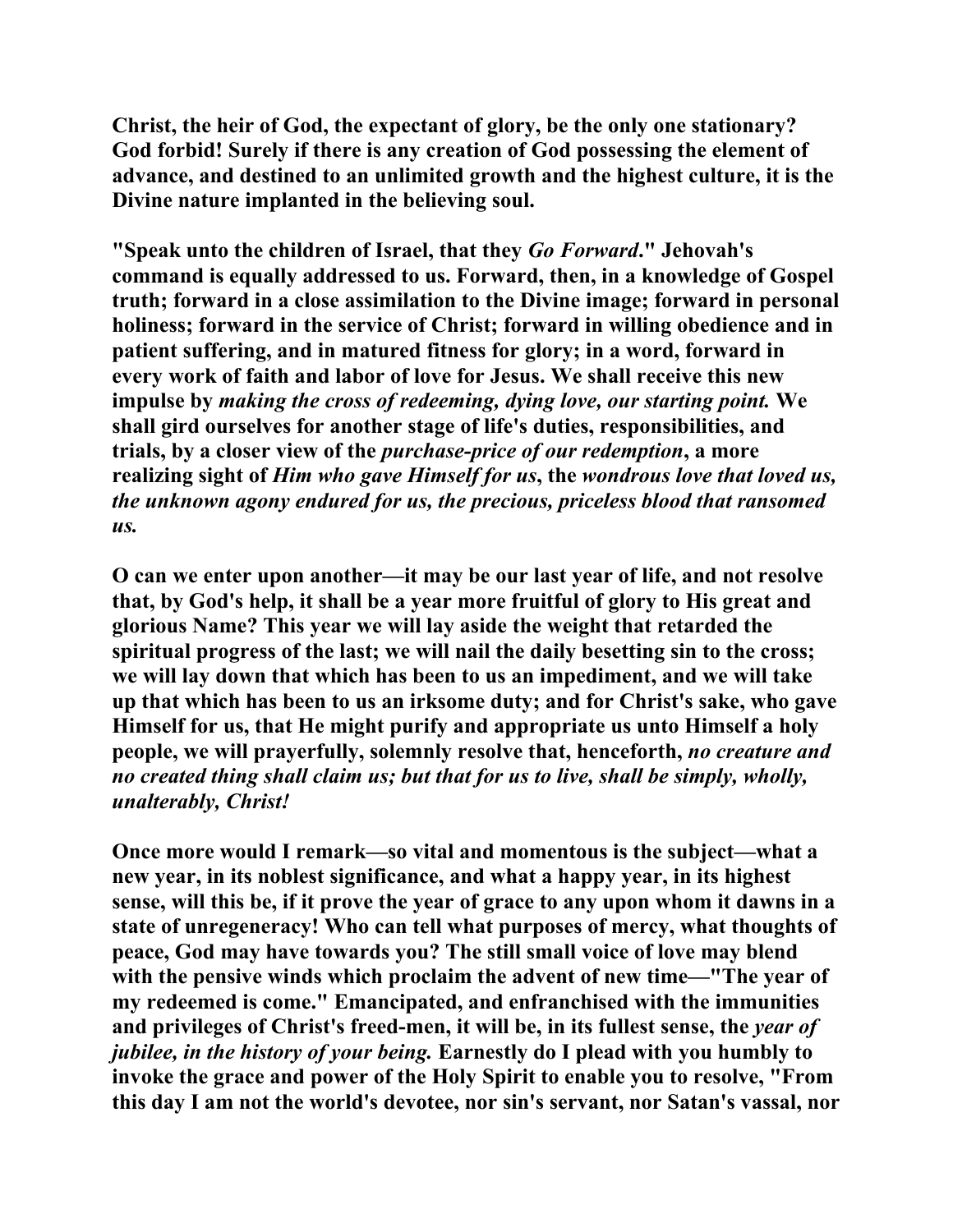**my own proprietor; I am the Lord's!"** 

**Thus taught by the Spirit your sinfulness, helplessness, and need of Christ; thus led from your own works and merits—which are nothing but filthy, loathsome rags—to trust in faith only in Christ, this year will be the commencement of a new and heavenly life. Oh, shall it be as the past of your life has been, and even yet more rebellious, more hardened in impenitence, and fortified in unbelief? Shudder to think such a condition should be possible, or even probable.** 

**Terrible is the thought, appalling the prospect, that this newly added year of your existence, should but prepare you the more fully as fuel for the eternal fire—"a vessel of wrath** *fitted* **to destruction." It is for your life, then, I entreat, I implore you, I beseech you, in Christ's stead, be reconciled to God. Lay down the weapons of your rebellion against God, and of hostility to His Son, and submit to the terms His Gospel requires, that, this year, you may live the higher, nobler life of an heir of glory.** 

**For the Lord's own called people entering upon this new year, I would suggest both a** *prayer* **and a** *promise***. The, prayer is that of Moses—"If Your presence go not with me, carry me not up hence." What a needed and solemn petition! God's presence, going with us! Such is the response of every true God-fearing, Christ-loving heart. The believer has learned to understand the nature of God's favor, to know the value of His presence, to test the wisdom of His guidance, and to experience the blessedness of the light of His countenance. And now, the one desire and prayer of his heart is—"Let Your presence go with me. Let it accompany me in all the chequered, changeful history of this year. Let it counsel me in difficulty, soothe me in sickness, cheer me in solitude, keep me in danger, shield me in temptation, strengthen me in service, sustain me in suffering, and deliver me from evil." Let, then, the accompanying presence of God be the intense desire of your heart, and the principal element of your Christian experience throughout the present, and every future year of your earthly pilgrimage.** 

**God's conscious comforting presence has been the experience and the solace of His people in all ages and in all circumstances. David felt it in the cave, Daniel in the lion's den, Jeremiah in the dungeon, Jonah in the whale's belly, Paul and Silas in the Philippian jail, and John in the isle of Patmos. And why not you, O child beloved of God, in all the varied journeyings and trials and circumstances of your history? Earnestly covet this blessing—the sensible**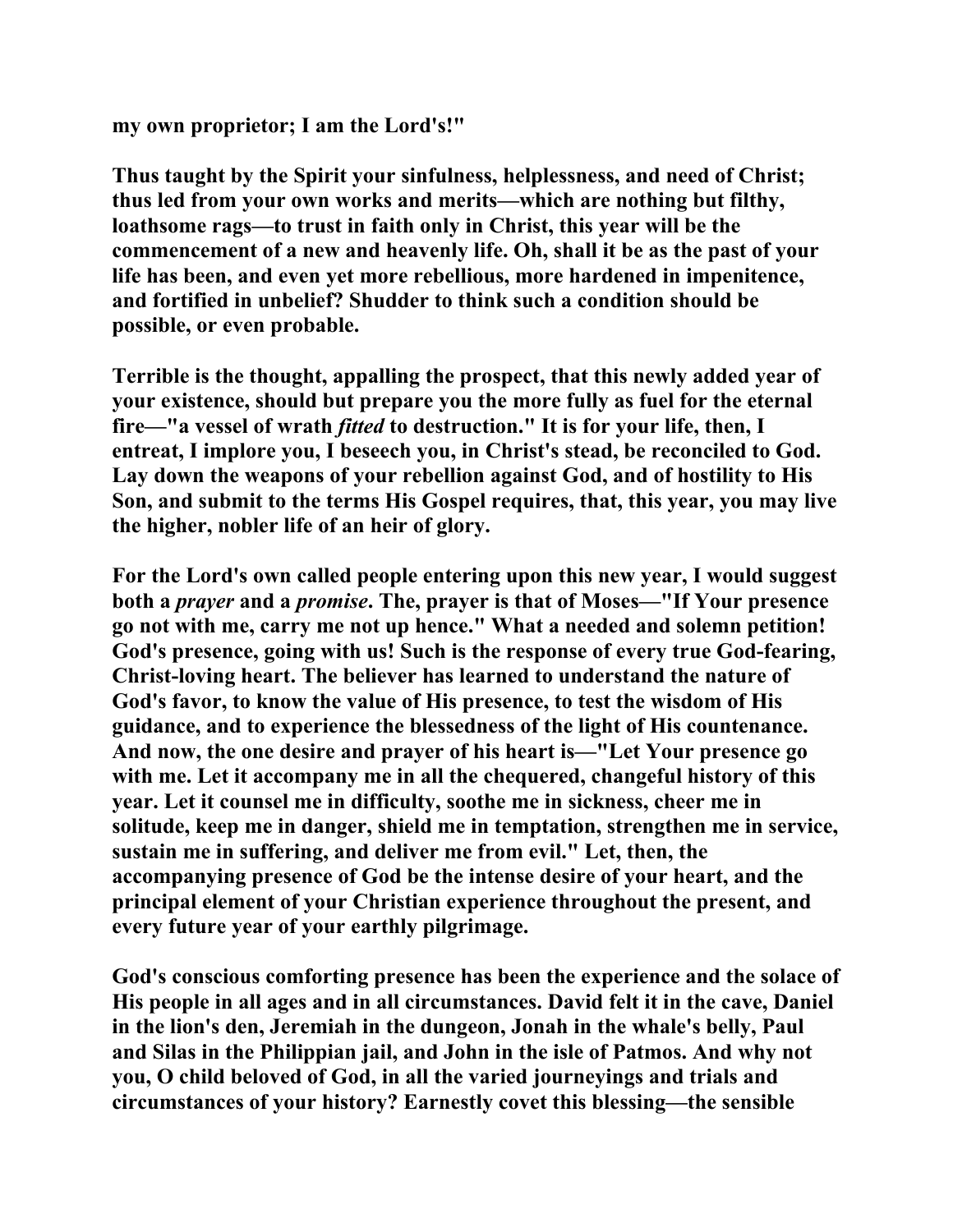**presence of God throughout what may prove an eventful year in your personal history. Realize that, whatever the varied incidents and afflictions in your experience may be, you are not alone, because your Father is with you. Live as in His continual atmosphere. Walk as before him, and be perfect. His presence is promised, His help is pledged. "Lo! I am with you always."** 

**Aspire after the Psalmist's enviable experience—"I am continually with You: You have held me by my right hand. You shall guide me with Your counsel, and afterward receive me to glory." Thus robed with God's conscious presence, your walk will be so regulated as to please Him in all things. You cannot voluntarily sin against Him, standing as encircled by the halo of His Divine perfections. The place will be too awesome, the atmosphere too pure, the feeling too solemn, for Satan or sin to dare intrude. It was when Peter lost sight of the person, and the felt-presence of Jesus, that he fell. Had he followed Christ closely, kept Him in view, sheltered beneath His side, and shared His ignominy, he would not have fallen. What warning for us! What a beacon light for those who professedly follow Christ!** *Our safety alone is in nearness to the cross—is in walking in close communion with God, in the holy, filial, happy enjoyment of His encircling presence.* 

**The promise is—"As your days, so shall your strength be." What an exceeding great and precious promise is this! There are some promises of God which are intended to apply to particular circumstances in the Christian's history. They are special promises intended for some speciality in our experience. But here is a Divine promise intended for all. It seems to override and to include every other. "As your day"—whatever the nature of the experience, or the demands of that day may be—"As your days, so shall your strength be."** 

**This great promise of God chimes with the equally Divine and precious promise of Christ on the eve of His ascension—"Lo I am with you always (Greek, all days), even unto the end of the world." Grasping in faith these two Divine and beautiful staffs, let us enter upon a new year strong in faith for another stage of life's solemn and eventful history. We may not reach the close of this year—this year we may die! But let this be our comfort; that whatever may be its daily needs, its daily cares, its daily sins, its daily sorrows, God will be our strength and our salvation. He will not allow us to be our own spiritual sustainers: but will keep the supplies of strength and grace in His own hand: doling them out just as our daily and hourly necessities demand.**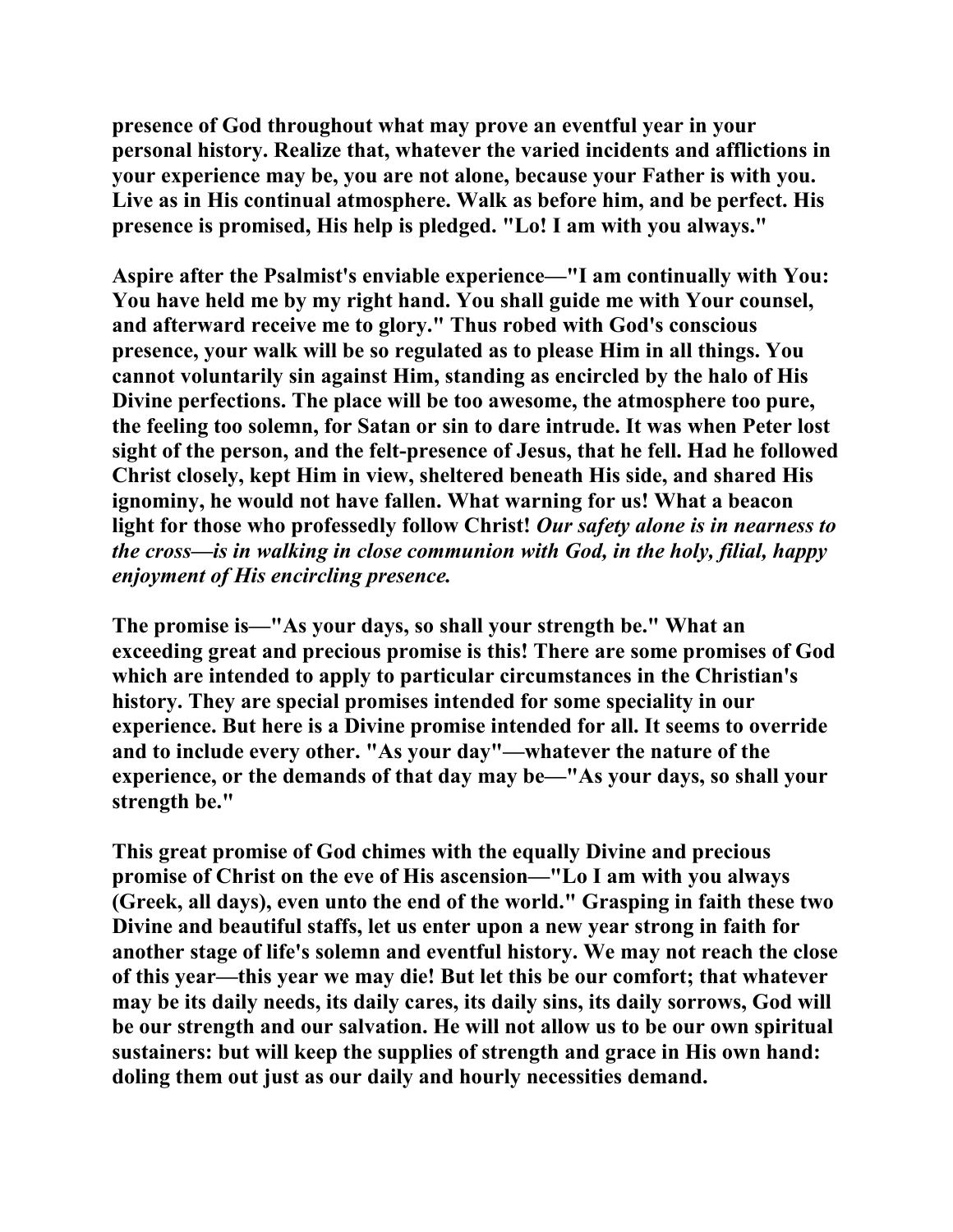**Such is the life of faith the Lord would have us live throughout this year; and so living, we shall best promote our own highest interests, and our heavenly Father's greatest glory. Beginning with the cross of Jesus on earth, we may end it with His throne of glory in heaven!** 

**Cast your burden on the Lord, Only lean upon His word; You will soon have cause to bless His unchanging faithfulness.** 

**He sustains you by the hand, He enables you to stand; Those whom Jesus once has loved From His grace are never moved.** 

**Heaven and earth may pass away, God's free grace shall not decay; He has promised to fulfil All the pleasures of His will.** 

**Jesus! Guardian of the flock, Be Yourself our constant rock Make us by Your powerful hand Firm as Zion's mountain stand.** 

# **Christ's Law of Christian Beneficence**

**"Freely you have received, freely give." Matthew 10:8** 

**Our Lord addressed these words to His disciples, on sending theirs forth as the appointed heralds of His own beneficence; as the chosen dispensers of the divine and precious blessings of His Gospel to all people. They were to consider themselves, not proprietors, but** *stewards***; not as originating, but as**  *dispensing the gifts and grace with which He, their Lord and Master, had furnished them***. This will explain the special law which was to rule them in the exercise of their marvellous powers. They had received this treasure and these endowments at no cost to themselves, but simply and entirely as a gratuity as the free gift of God's favor. The law of their reception was to be the law of their dispersion. Freely they had received, freely they were to give. They were,**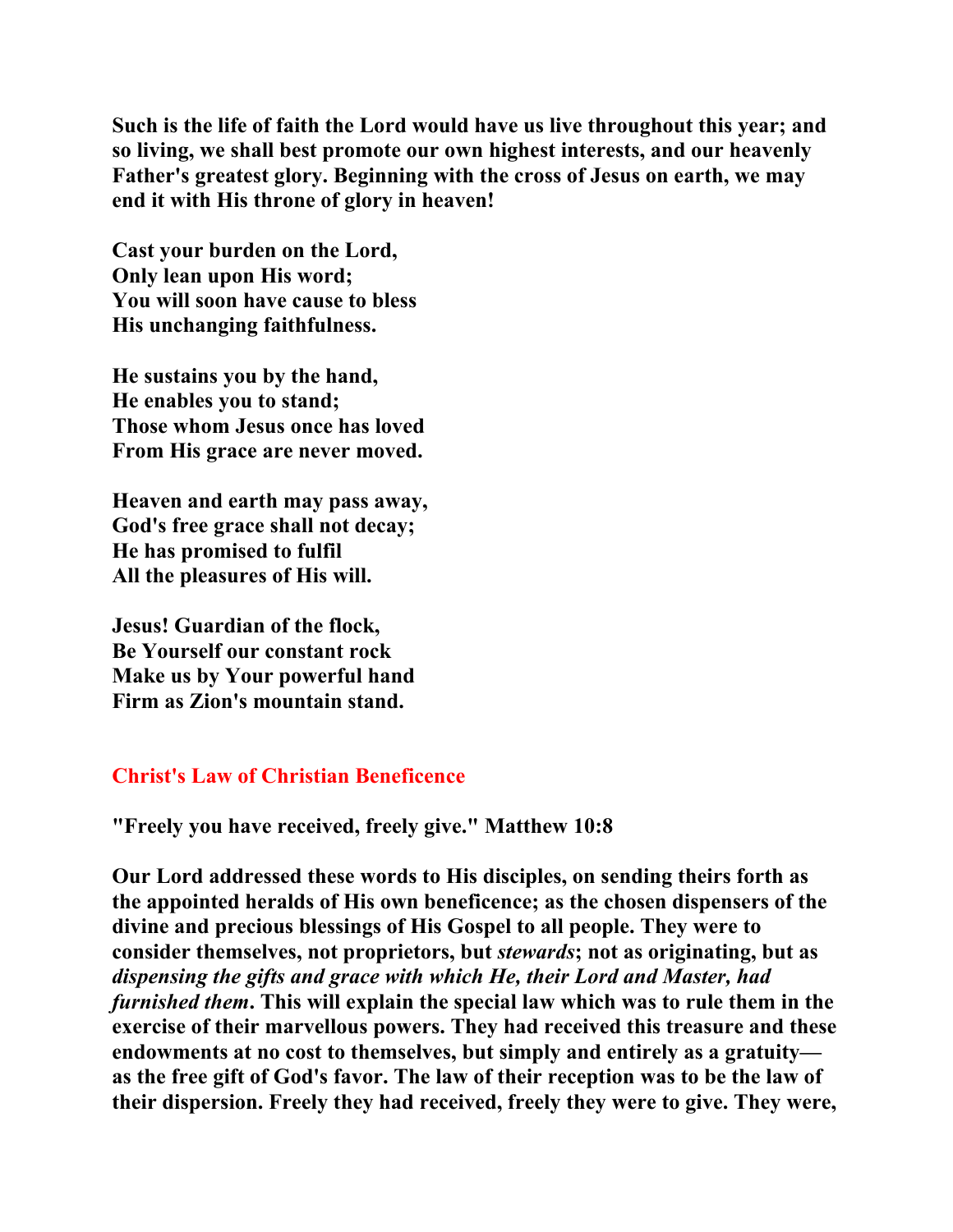**by no means, to barter their gifts, to sell their favors, or in any way to make gain of godliness. They were not to be influenced in the exercise of their miraculous powers of healing the sick, and of expelling demons from the possessed, or in their higher ministerial vocation of preaching the Word, by an avaricious spirit, by sordid motives—laborings for filthy lucre's sake; but, as generously, as heartily, and as freely as they themselves had been dealt with by their Divine Master, so were they, His messengers, to deal with those to whom He sent them.** 

**This law, however, had its wise and just exception. It was not to clash in any way with another law our Lord laid down on a similar occasion, in which He enjoined that, the "laborer was worthy of his hire." Nor was this unfettered and spontaneous exercise of their powers to preclude them from receiving a competent support as the ministers of the Gospel, or as the stated pastors of the Churches. "Even so has the Lord ordained that those who preach the Gospel should live of the Gospel." (1 Cor. 9:l4.) "If we have sown unto you spiritual things, is it a great thing if we shall reap your carnal things?"** 

**But, as it regarded the sin of making merchandise of souls, the crime of bartering the costly wares they were Divinely commissioned freely to dispense, the law laid down by their Lord and Master was clear and imperative—that, freely as they had received, as freely were they to give. The crime of "Simony," as in ecclesiastical law it is termed, originated in the case of Simon the sorcerer, who offered the Apostles money in exchange for the miraculous gift of the Holy Spirit, and whom Peter thus sternly rebuked, "Your money perish with you: because you have thought the gift of God may be purchased with money, you have neither part nor lot in this matter; for your heart is not right in the sight of God."** 

**In the control and negotiation of modern ecclesiastical affairs, of what moment is it that there should be not the slightest appearance of compromise with so dire a crime as that of making merchandise of godliness—of selling and purchasing the "souls of men." But this law of Christ thus laid down for the regulation of the Apostles, is of equal application to us, as defining the rule which is to regulate our Christian beneficence. It stands closely connected with an important precept of practical religion, but seldom expounded, but little understood, and consequently, but imperfectly observed—namely,** *the precept of giving***. It is not our purpose, however, in the present limited space, fully to discuss this subject, but simply to suggest a few instructions tending to guide and stimulate the reader touching the obligation and the privilege of all**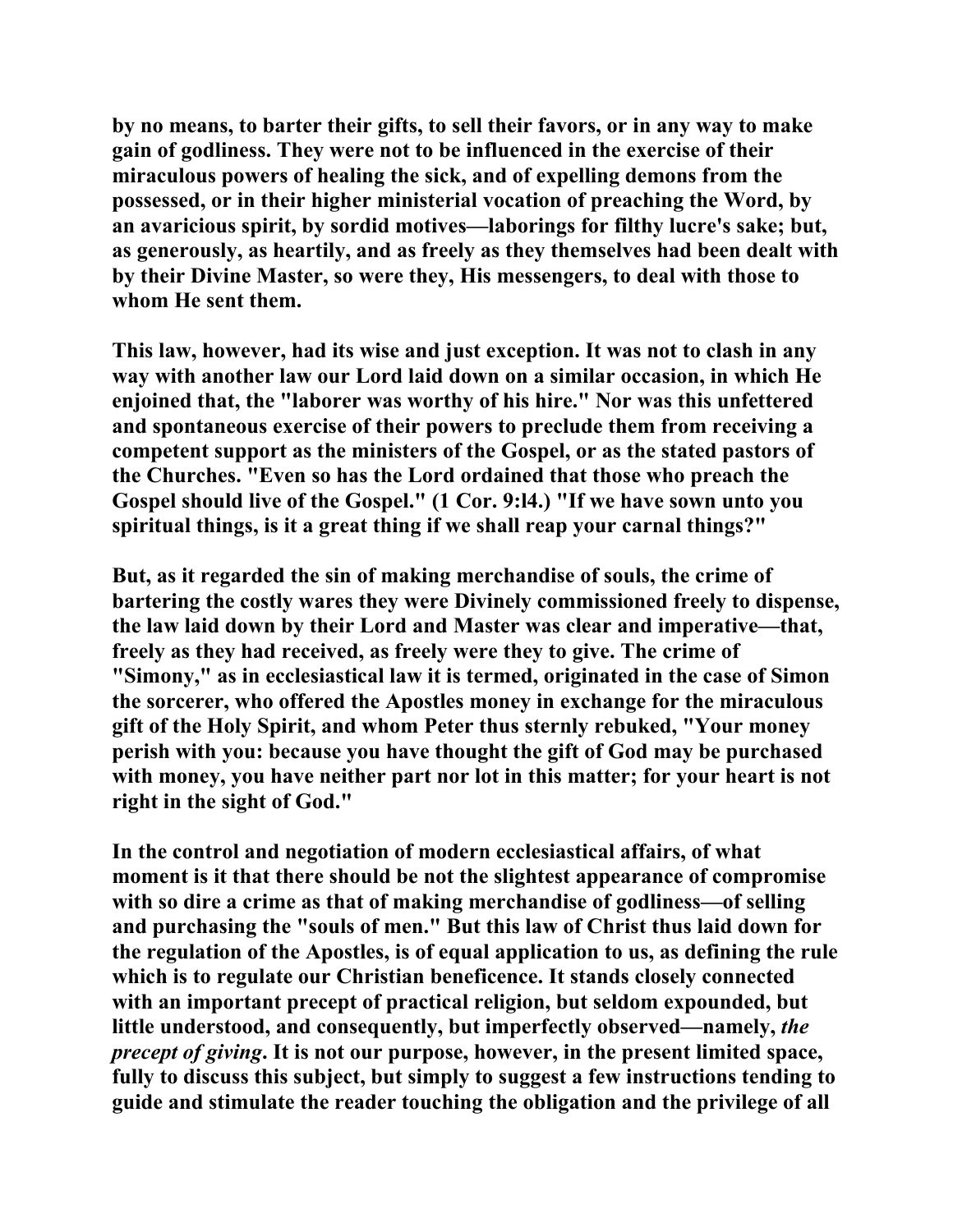**the Lord's people of giving a portion of their worldly substance to the Lord. "Freely you have received, freely give."** 

**The subject as presented in the text, is based upon two facts. The first is—that we are all the recipients of certain blessings. "You have received." This would seem a self-evident proposition, requiring not a single proof or illustration; and yet, obvious as it is, we have need constantly to be reminded of it. For what, among countless blessings, are we more especially indebted to God? In the first place, we have received from Him our present life. "We thank You for our creation," should be our daily litany. Our life is a wondrous, responsible, and deathless thing. It is from God—a pulse, a stream, a spark from the "Fountain" of His own being. God is the Author, as He is the Arbiter, of our life. From Him it came, by Him it is preserved, and at His fiat it returns to Him again. Thus life, with all its powers and sources of enjoyment—with its rainbow hues, its sparkling gems, its springing fountains, its murmuring music, its light and its song—is a divine thing, a sacred, beauteous thing, emanating from God, and is destined to return to God again; and if redeemed, renewed, and sanctified, to enjoy Him forever.** 

**Many, alas, take their views of life, form their conception of its obligations, and their estimation of its worth, from the ten thousand ills which afflict and sadden, taint and degrade it and then contemptuously inquire—"Is this the life for whose creation I am daily to chant my litany?" In this they charge God with folly. Little do they think that God never made life as now they behold it. God created it holy—man tainted it with sin. God made it teeming with beauty—man marred it by disobedience. God made it a reservoir, pure and sparkling—man poisoned the fountain, and sent its baneful streams circling through the world. God made it bright and luminous—man draped it with darkness and woe. Charge not God, then, with the sins and crimes, with the ills and sorrows with which life is laden and cursed: but thank and praise Him, that, notwithstanding all that fallen man has done to blast and ruin it, life is yet so bright, so beauteous, and so sweet a thing.** 

**But some are the recipients of spiritual life. This is the higher, yes, the highest form of life—life redeemed by Christ and renewed by the Spirit. The moment a man begins to live for God—the selfishness of His nature supplanted by love to his Creator, constraining him to devote his life to the glory of Him to whom by right of creation it belongs—that moment he really begins to live, and enters upon the highest and noblest sphere of his being. My reader, until you are "born again," passing out of the old into the new birth, you cannot be said**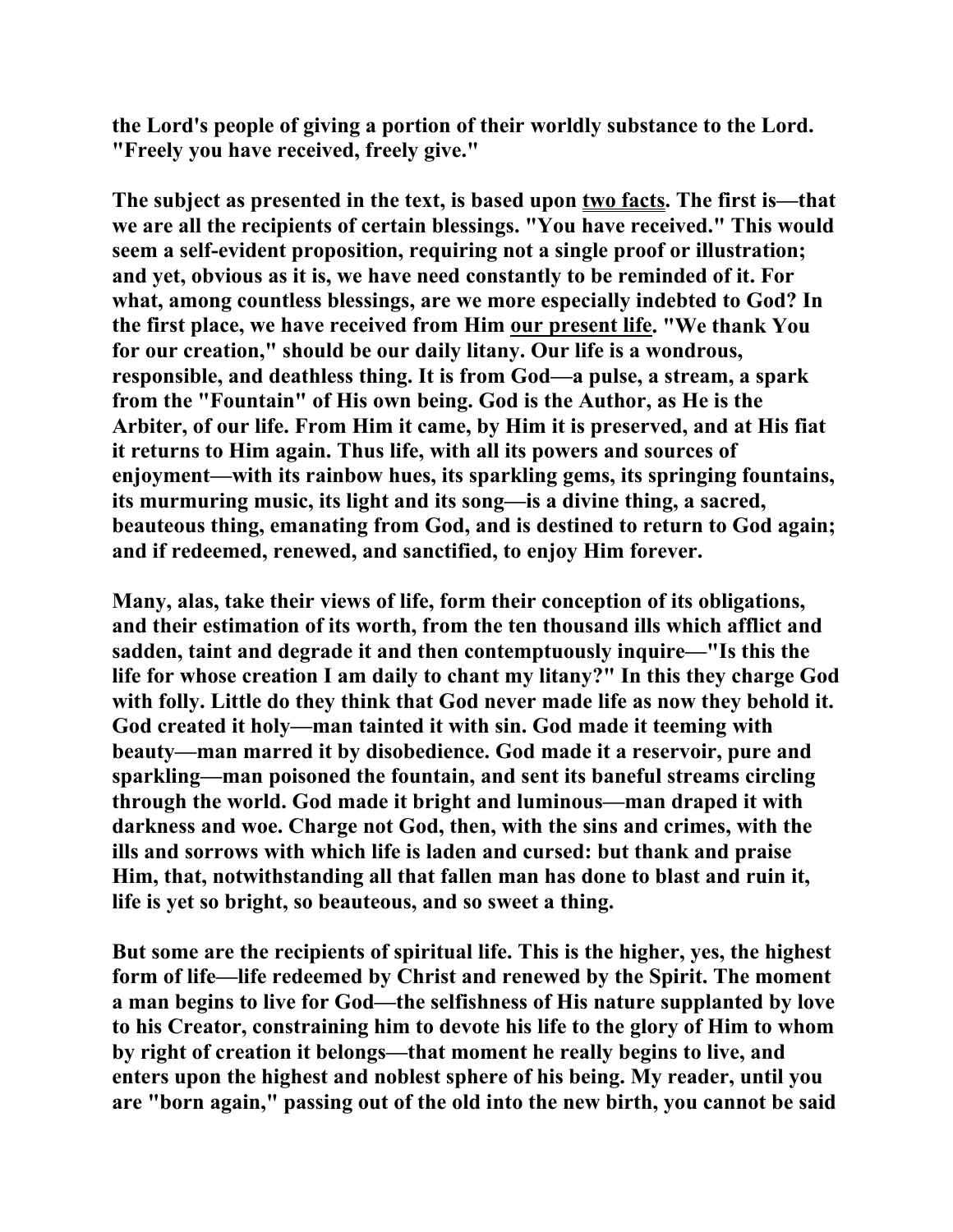**truly to live. It is death that lives in you, not life! "Dead in trespasses and in sins," your whole existence is but a prolonged and lingering death. O implore the Holy Spirit to quicken you with spiritual life, that henceforth you may live no longer to yourself, but to God. Ponder the remarkable and precious words of Christ," I have come, that they might Have Life." "Those who hear the voice of the Son of God Shall Live."** 

**Christ is our life, and until we know Christ, we are dead. Let it, then, be the one aim and goal of your being—the one desire, prayer, and aspiration of your heart, until it is realized—that Christ may be formed in you the hope of glory. Are we the happy recipients of spiritual life? Then, let us** *remember how great our indebtedness to sovereign love, and how solemn and imperious our obligation to devote its every pulse, its every thought, its every act to Christ.* 

**As** *intellectual* **beings, we are distinguished recipients of God's mercy. God has conferred upon us mind; and he who, under God is instrumentally the teacher, the regenerator, the restorer, and the comforter of** *mind***, is the greatest benefactor of his race. To administer to a mind diseased—to restore its balance, to dispel its delusions, to dislodge its ignorance, to raise its depression, and to shed around it the sunshine of gladness and of hope; above all, to lead it simply to Christ, and through Him up to God, is the noblest, holiest mission entrusted to mortal man.** 

**As an intellectual being, then, you must acknowledge yourself as having received a vast boon from God. He created, as He has preserved, your** *mind***. The possession of intellect involves you in a great and solemn responsibility. God holds you accountable for its use. Beware how you employ it! If used to pervert the minds of others by the teaching of erroneous doctrines, by the propagation of a frivolous or licentious literature, by the circulation of principles injurious to the morals of society, or periling to the stability and happiness of the domestic constitution, in a word, a literature that panders to vice and laughs at virtue, that fosters infidelity and superstition, while it ignores true religion and spiritual worship—we say, if the intellectual powers God has conferred upon you, are thus employed and prostituted, your present responsibility and your final account are more tremendous and appalling than imagination can conceive or language describe. Who is sufficient to bear such a weight? Remember, oh remember, your Maker holds you accountable for your** *intellect!*

**But still more precious this treasure, and yet more solemn our obligation, if by**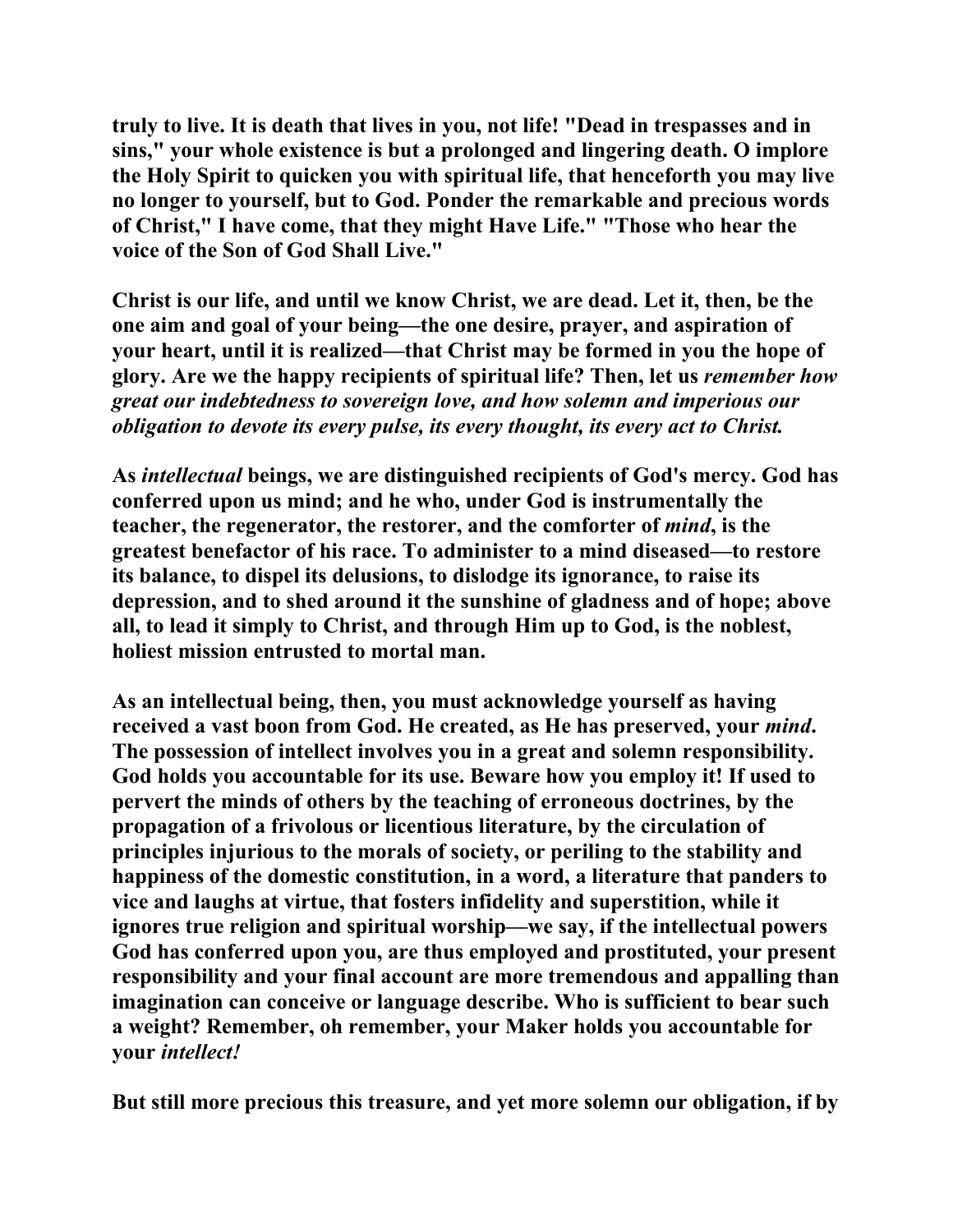**His regenerating grace, God has** *renewed us in the spirit of our mind.* **To what a noble sphere of intellectual being does the renewing of the Holy Spirit raise us! In its natural state, the human mind is made a little below the angels: but, in its renewed and restored state, it is raised to but one remove from the Divine. In the strong and emphatic language of the Apostle, all true believers are "partakers of the Divine nature; created after the image of God, in righteousness and true holiness." As such, what a powerful engine we possess for good! To be the author of a tract blest by the Spirit to the conversion of thousands; to compose a hymn that shall soothe many a sick and suffering couch; to speak a word about Jesus that shall lift up a bowed or heal a wounded spirit; to explode a fatal error, to vindicate a Gospel truth—O what a noble consecration this of renewed mind, of sanctified intellect.** 

**And what providential blessings have we not received? Who can count their number? Blessed be the Lord, who daily loads me with benefits." Our HOME, with all its precious attractions, He provides—a roof to shelter us, a hearth to warm us, a couch to refresh us, food and clothing to sustain and cover us, and all the domestic affection that graces and sweetens all. He gives us health to enjoy the benefits of His providence; blesses our industry, succeeds our enterprises, and fills our barns with plenty. He rebukes our diseases, sustains our trials, soothes our mental and bodily sufferings, and makes all our bed in sickness. He holds up our goings, shields our bodies, and** *guards us with an eye that never slumbers by day, nor sleeps by night.* **Truly we "have received."** 

**But, we turn to the child of God, the believer in Jesus. If in this vast universe there is a being who has received of God, that recipient is he! God's gifts of nature are great: His gifts of providence are greater but His gifts of grace are greatest. What have we as believers received? First, we have received the greatest of all gifts, the gift of God's dear Son. "God so loved the world that He gave His only begotten Son." "To as many as received Him." "Thanks be unto God for His unspeakable gift." Have you, my reader, received Christ Jesus the Lord? If so, you have received the greatest, the costliest, the most loved and lovely gift God could bestow upon you. Receiving this precious gift, you receive in it the Divine Giver. For Christ has said—"He that receives Me, receives Him who sent Me." Rich indeed are you who have received Christ into your heart, the Savior of your soul, and the hope of your glory.** 

**In Him you have all the fulness of the Godhead bodily, and all the infinite treasures of grace mediatorily. In Him you have** *a Divine Savior***, with a heart as willing, as He has a hand able, to save. In Him you possess** *a loving Brother,*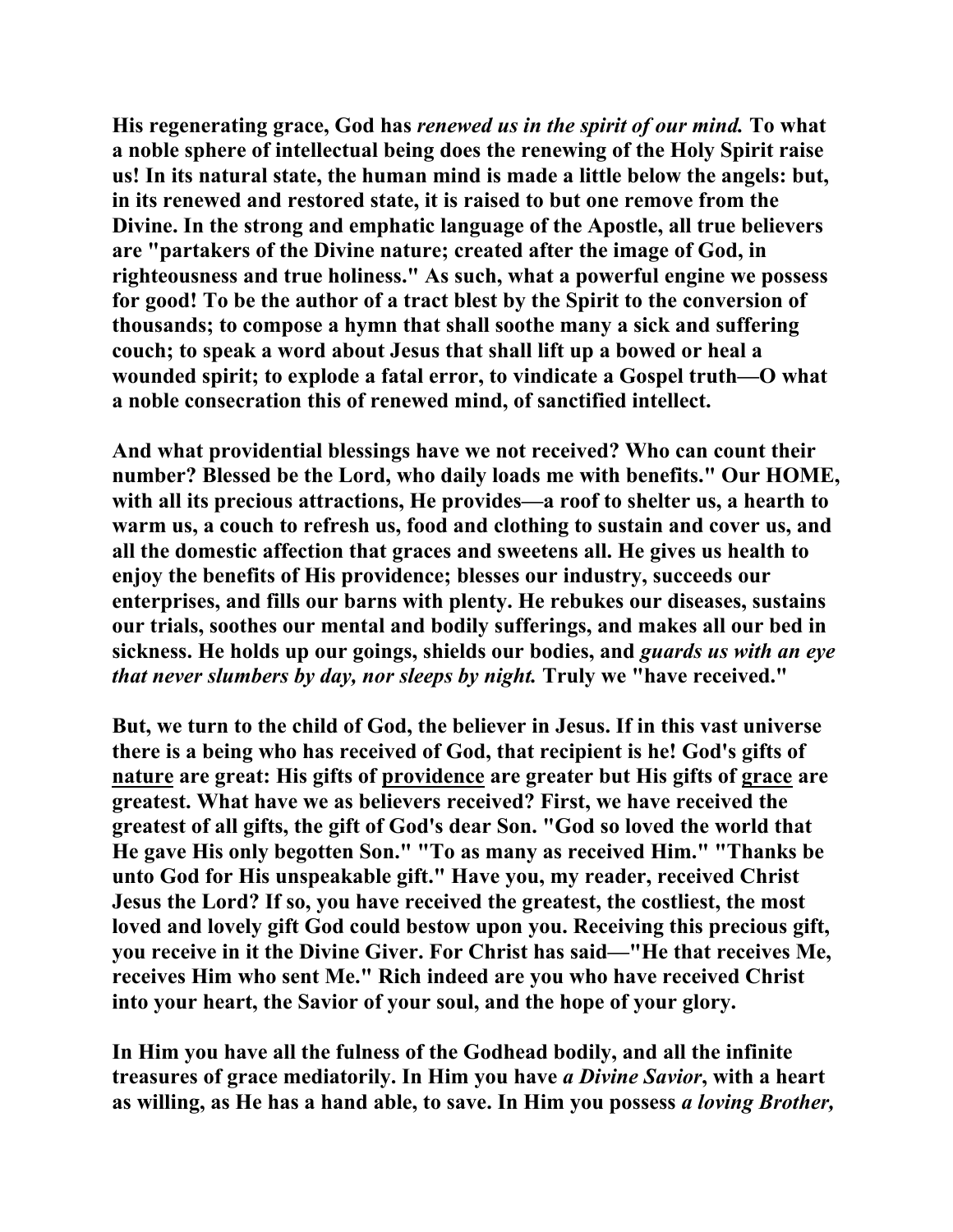*a faithful Friend***, a sympathizing, wise, merciful, and ever interceding High Priest within the veil. Oh prize highly your Divine treasure, make much of your precious gift. Let Jesus be all to you. Repair to Him for every thing. Take to His blood all your guilt: confess beneath His cross all your sin: suspend upon His arm all your care: breathe upon His heart all your sorrow—and draw from His fulness all your supply. Oh that He may become increasingly precious to our hearts!** 

**What more as believers have we received? We have received a free pardon—a complete justification—a gracious adoption—a present salvation, and a hope of future glory—even an "inheritance incorruptible, undefiled, and that fades not away." We have received, too, a throne of grace to repair to in all times of need; the Divine Word, with all its precious promises and rich instructions; the means of grace in all their richness; the communion of saints; and ten thousand streams all flowing from the heart of God, through Jesus, and gliding along our every homeward path.** 

**The second fact referred to, relates to the principle upon which we have received these blessings. "Freely you have received." Bankrupt of all worthiness, and having forfeited all claim—without righteousness, without strength—rebels against God's government, and outlaws of His kingdom there dwells in our flesh no good, but every evil thing. If ever these blessings become ours, it must be as a** *gratuity***, and not as a** *purchase***; as a** *gift***, and not as a claim.** *Freely***, "without money and without price," irrespective of all works of merit, of all personal worthiness whatever on our part.** 

**And so it is. The declarations of the Gospel are as explicit on this matter as they are precious. Listen to them. "By grace are you saved through faith, and that not of yourselves, it is the gift of God." "Not of works, lest any man should boast." "Who has justified** *us freely* **by His grace, through the redemption that is in Christ Jesus." "The** *free* **gift came upon all men unto justification of life." "Ho, every one that thirsts, come you to the waters, and he that has no money; come you, buy, and eat; yes, come, buy wine and milk**  *without money and without price***." And with the same gracious declaration—a free grace salvation, the Bible closes—"And whoever will, let him take the water of life** *freely***."** 

**Such are the gracious, unfettered, precious revelations of the Gospel of the grace of God: nothing more and nothing less. Soul burdened with sin, oppressed with guilt, bankrupt of all righteousness and strength,** *you have*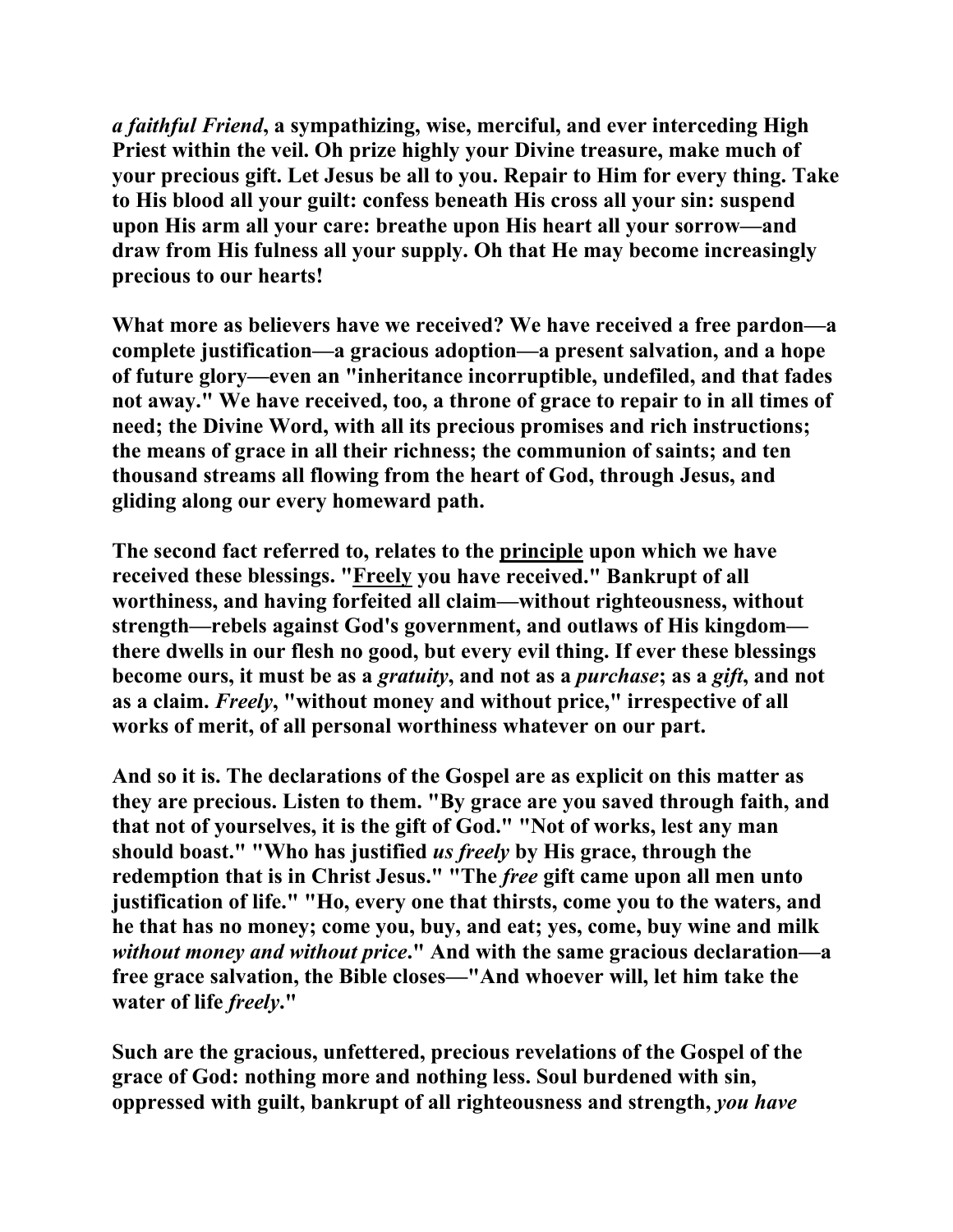*nothing to pay* **in return for God's full forgiveness of all your sins. "And when they had nothing to pay, He frankly forgave them both." You have nothing to pay; and over the portal it is written—"There is nothing to pay:" why then should you hesitate coming to Christ? There is but one applicant for His salvation whose suit He rejects: but one soul whom He sends empty away—it is the sinner who, in the boldness and presumption of his proud, unhumbled heart, comes with a price in his hand, profanely—and vainly imagining that the precious, priceless gift of God's forgiveness, of Christ's salvation, can be purchased with money. Accept, then, you sin-convinced soul, the free pardon of your sins, and the free justification of your person, as the free gift of God's unmerited and unpurchasable grace, and you shall be saved.** 

**We reach the application of this law to the subject of our present reading— Christian beneficence. We have remarked that the subject of consecrating our worldly substance to the Lord, as a Divine precept of our holy religion, is but seldom brought before the Christian Church with that distinct prominence, and enforced by those powerful motives, with which it is set forth in the Word of God. It is a part of practical religion much and sinfully overlooked. We do not assert that real religion consists in giving: far from this; but we do venture to affirm that, while there may be great liberality without true religion, there cannot be true religion without liberality. Giving of our worldly substance may not of itself be a religious act, but where vital religion has a place, the love of God a home, Christ and the Spirit a temple in the soul, selfishness, parsimony, and covetousness—in other words, a withholding from the Lord of our worldly substance, cannot possibly co-exist in the same individual. A Christian man, recognizing himself as bought with a price, regards his earthly possessions as much the Lord's as his being. A money-loving, a moneyhoarding, a money-withholding disciple of Jesus, are not synonymous terms. "The covetous whom the Lord abhors," have no part or lot with Him who emptied Himself of His glory and for our sakes became poor.** 

**Let us trace a few of the characteristics of Christian liberality, and thus test our observance of this precept. In the first place, it is of Divine authority. It is a command of God: a precept of Christ: a revealed principle of our holy faith. It was God's command to His people of old, that a tenth of their herds should be holy unto Him. And when building and furnishing the temple, God enjoined the people of Israel to bring freely and abundantly of their offerings—their gold and silver and wood, to rear the sacred edifice, and their beaten oil with which to keep its lamps perpetually burning. How reasonable the precept—"Honor the Lord with your substance, and with the first fruits**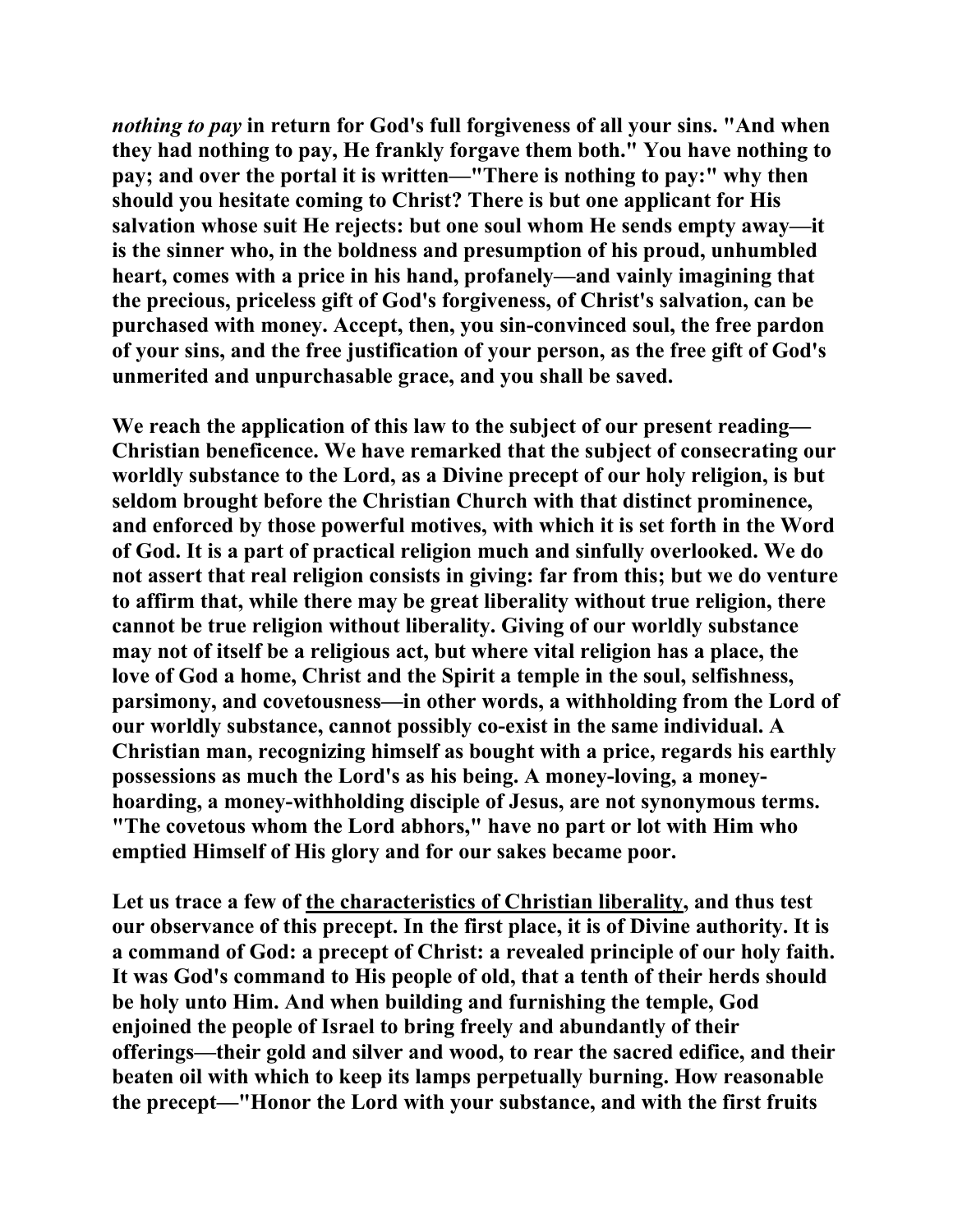**of all your increase;" and how God-like the promise—"so shall your barns be filled with plenty, and your presses shall burst forthwith new wine." Who has ever honored the Lord in the observance of this precept, whom the Lord has not honored in the fulfilment of the promise?** 

**Christian beneficence also recognizes the truth that, it is the Lord's which we give to Him, and not our own. We are** *recipients* **and not originators,** *stewards* **and not owners of our earthly possessions. The principle is this—"All things come from You, and of Your own have we given You." In devoting, then, any portion of our worldly goods to the Lord, we are to remember that we are not thereby making God our debtor, placing Him under an obligation to ourselves; we are** *but laying at His feet what already He has poured into our cup, and is His by original right, by free bestowment, and by temporary loan.*  **And as we cast our offerings into the treasury, justice and humility extort the exclamation—"All this store comes from Your hand, and is all Your own."** 

**Remember this, disciple of Jesus!** *God asks, yes, demands at your hands but that which already belongs to Him.* **It is He that has prospered your plans, has blessed your industry, and has enriched you with wealth; and, in giving to the Lord you give nothing which He has not loaned to you. "Of Your Own Have We Given You."** 

**Our liberality is to be corresponding to our possessions. The Divine rule is— "You shall give unto the Lord your God according** *as the Lord your God has blessed you***. Every man shall give** *as he is able***." How wise and equitable this law of Christian beneficence! God does not require of us to give beyond, but commensurate with, our ability. See well to this. Are you giving to the cause of God in proportion to God's gifts to you? Are your contribution's to aid the kingdom of the Savior in the world, on a scale with your worldly possessions and your income? Are you in this sense a faithful steward of your Lord's goods? Remember, the Master has said—"Unto whomsoever much is given, of him shall much be required."** 

**Our beneficence is to be willing and not begrudged, cheerful and not reluctant. "And the Lord spoke unto Moses, saying, Speak unto the children of Israel, that they bring Me an offering: of every man that gives it** *willingly* **with his heart you shall take My offering." The same rule is to govern the servants of Christ. "Every man according as he purposes in his heart, so let him give; not grudgingly, out of necessity: for God loves a** *cheerful* **giver."**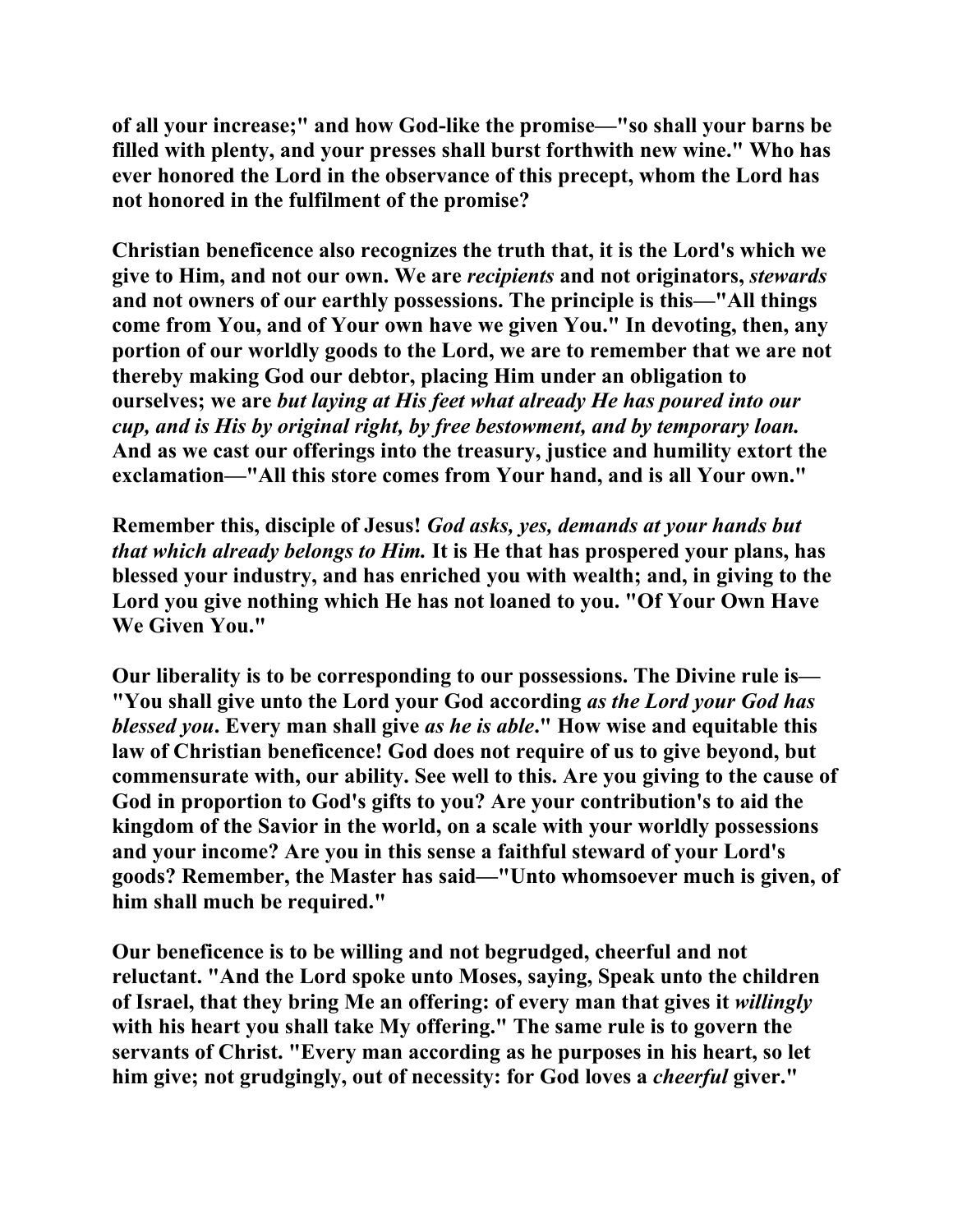**The love of Christ constraining us, this will be the spirit actuating our liberality. It will not be wrung from us by constraint or by argument, neither will it be exercised under the influence of impulse or excitement—it will be the spontaneous, free-will offering of the heart, and exercised upon the principle of obligation and love. It is not at the** *costliness* **of the gift God looks, but the**  *heart* **which prompts it. "For if there be first a willing heart, it is accepted according to that a man has, and not according to that he has not."** 

 **Our giving should be, as far as possible, systematic. "Upon the first day of the month, let every one of you lay by him in store, as God has prospered him." Such is the Apostolic injunction. When this plan can be conveniently adopted, it will be found the most simple and successful. Those who are in the receipt of daily or weekly returns, have it in their power to adopt this systematic mode of contribution, which in the end will be found in all respects the best. They will be surprised to discover how this small tax upon their daily earnings, this weekly setting apart of a portion of their income for the Lord, has gradually accumulated to an amount as astonishing and gratifying to themselves, as helpful to the cause of Christ and pleasing to the Lord.** 

**This plan of** *systematic* **giving enters essentially into home-religion. Cultivated by each member of the household, from the master down to the humblest domestic, it will be found to aid marvelously the economy and happiness of the home-circle, and in the end to contribute richly towards the claims and calls of Christian beneficence.** 

**Our liberality should be prompt. A slow, tardy benevolence, postponed to a more convenient season, often fails of its object. There are occasions when the necessity of a Christian brother, or the cause of truth, or the kingdom of Christ and the glory of God, demand a prompt and immediate, as well as a generous and unconstrained, response and action. Promptness in giving frequently enhances the value of the gift. It is a significant aphorism, "He gives double who gives promptly."** 

**A seasonable liberality, a timely aid, a helping hand just at the crisis, may often be of tenfold more worth to a society, an enterprise, or an individual, than if bestowed at a later period, and with a more profuse hand.** 

**But little space in the present reading is left for a consideration of the blessings connected with giving. "Blessed is he that considers the poor; the Lord will deliver him in time of trouble." "He who gives to the poor lends to**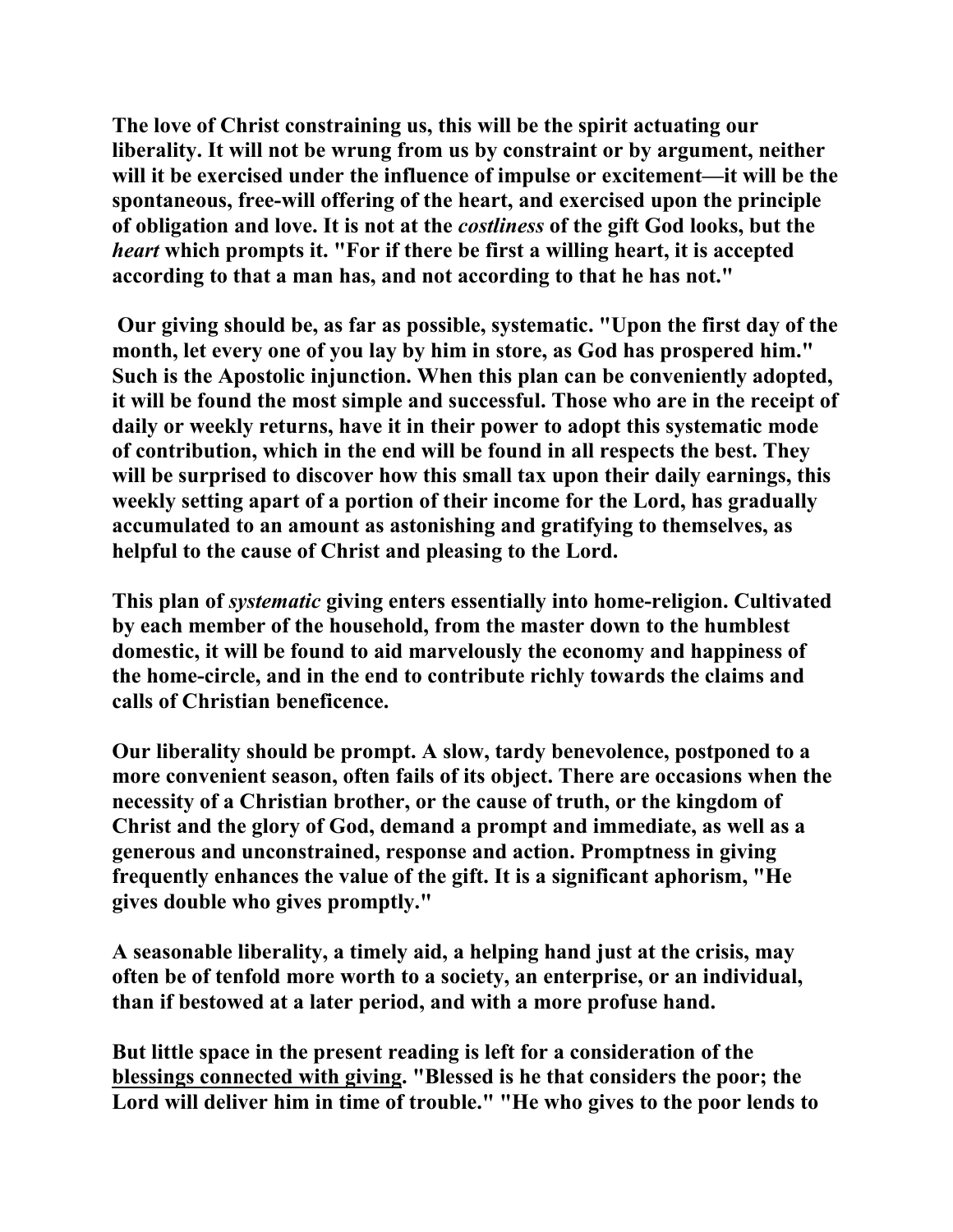**the Lord;" and of this we are assured, none shall lend to the Lord and not receive an ample return, full measure and running over will the Lord give to him. Remember the words of the Lord Jesus, when He said—"It is more blessed to give than to receive." And again—"***Give***, and it shall be given unto you; good measure, pressed down, and shaken together, and running over, shall men give into your bosom." And those of the Apostle—"Let us do good unto all men, especially unto those who are of the household of faith." How noble the character and how encouraging the promise—"The liberal soul devises liberal things; and by liberal things shall he stand."** 

**In conclusion, let us seek grace, that we may walk in this Christian precept of liberality with all faithfulness and simplicity; giving, not as to man, but as to the Lord.** *The responsibility of wealth is tremendous.* **Money is a talent. We must give an account to God of the manner in which we have employed it. Do not be ambitious of dying rich. "How hardly shall a rich man enter the kingdom of heaven!" Hesitate not to lay down at Christ's feet of your substance, retaining only that which is absolutely necessary to enable you to walk honestly and uprightly before men. "Freely You Have Received, Freely Give."** 

 **"With my substance I will honor My Redeemer and my Lord; Were ten thousand worlds my manor, All were nothing to His Word While the heralds of salvation His abounding grace proclaim, Let His friends of every station Gladly join to spread His fame."** 

## **Spiritual Diligence**

**"The diligent soul shall be made fat." Proverbs 13:4** 

**The professing Christian who is not painfully conscious of a strong tendency to spiritual sluggishness, is but imperfectly conversant with the sinfulness of his own heart, and knows but little of the subtle workings of his own mind. Not more certain is the setting of the sun at even, or the going down of a timepiece the moment it is wound up, than is the tendency of the renewed nature, from its highest point of experience, to spiritual declension and relapse. "On**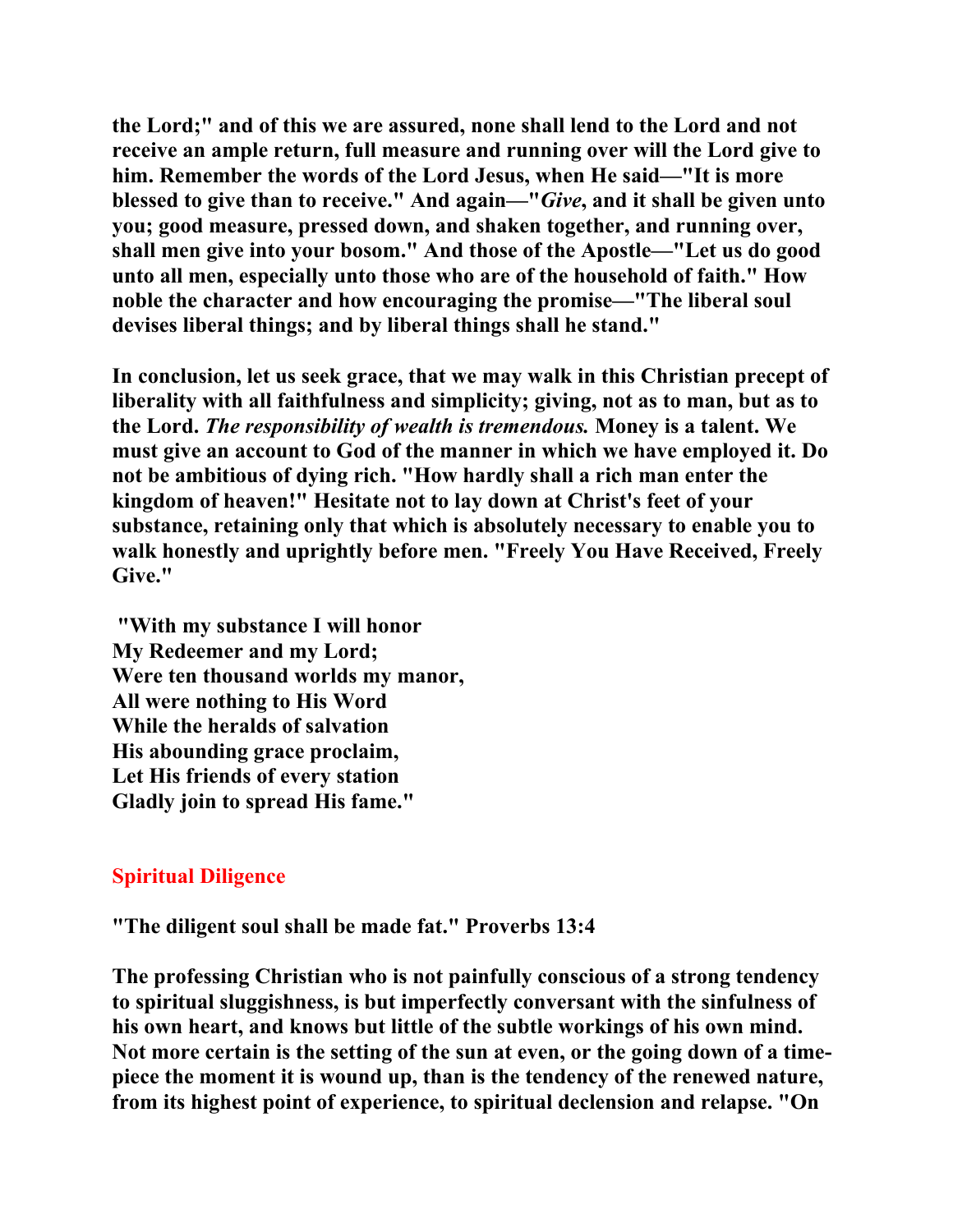**my bed I sought him whom my soul loves. I** *sleep***, but my heart wakes," was the humiliating confession of the Church of old; and in numberless cases, were they honest to themselves, would be the confession of many Christians now.** 

**It is not thus is it with** *the men of this world***: they, for the most part, are no signs of sluggishness. In their toil for** *gain***, in their struggle for** *honor***, in their chase of** *pleasure***, they are seldom found reposing upon the bed of sloth. Rising early, and sitting up late, they eat the bread of carefulness. Enlisting every faculty, employing every means, and straining every nerve—one thing they do, and that one thing they attain. And although, when they reach the goal and grasp the prize, they find it but a shadow, a phantom, a dream; nevertheless, staking their life for "a corruptible crown," they win it, and so**  *they have their reward***.** 

**But how different with** *us***, the professed** *disciples of Christ***, the children of God, and heirs of glory! How** *languidly* **we run the race, how feebly we struggle with the foe, how** *slow* **to lay hold on eternal life. The passage which suggests our present reading, places before us two characters in striking contrast the "sluggard" desiring and having nothing; the "diligent, and his soul made fat."** 

**The points of contrast are many and striking. The "sluggard" has his religious "desires," and nothing more. He would sincerely be saved, but makes no effort to get salvation. He would be religious, without** *real* **religion; pious, without** *true* **piety; claiming the** *fruit* **of godliness apart from the** *root* **of godliness; looking for the reward of labor, without the labor that secures the reward; expecting the conquest of sinful habits without the battle that ensures the victory: in a word,** *looking for heaven without taking one real step heavenward!* 

**Is this rational?—is it sane? Ask him to apply the same rule to his worldly affairs—in his race for wealth—in his chase for honor—in his pursuit of pleasure, and he would laugh you to scorn. Alas! that in the all-momentous matter of the soul's salvation,** *the religion of multitudes should consist in nothing more than mere desire—which means, and ends in, nothing.* **My dear reader, does this apply to you? Then let me, in all faithfulness, endeavor to dispel your delusion. An old divine remarks that,** *the path to hell is paved with good desires.* **Satan has not a more** *flattering***, or a yet more** *fatal* **mode of smoothing the soul's pathway to the nethermost hell than this.** *If he can but foster in you these dead, meaningless desires after salvation, until your conscience becomes so torpid, and your heart so languid, and your soul so*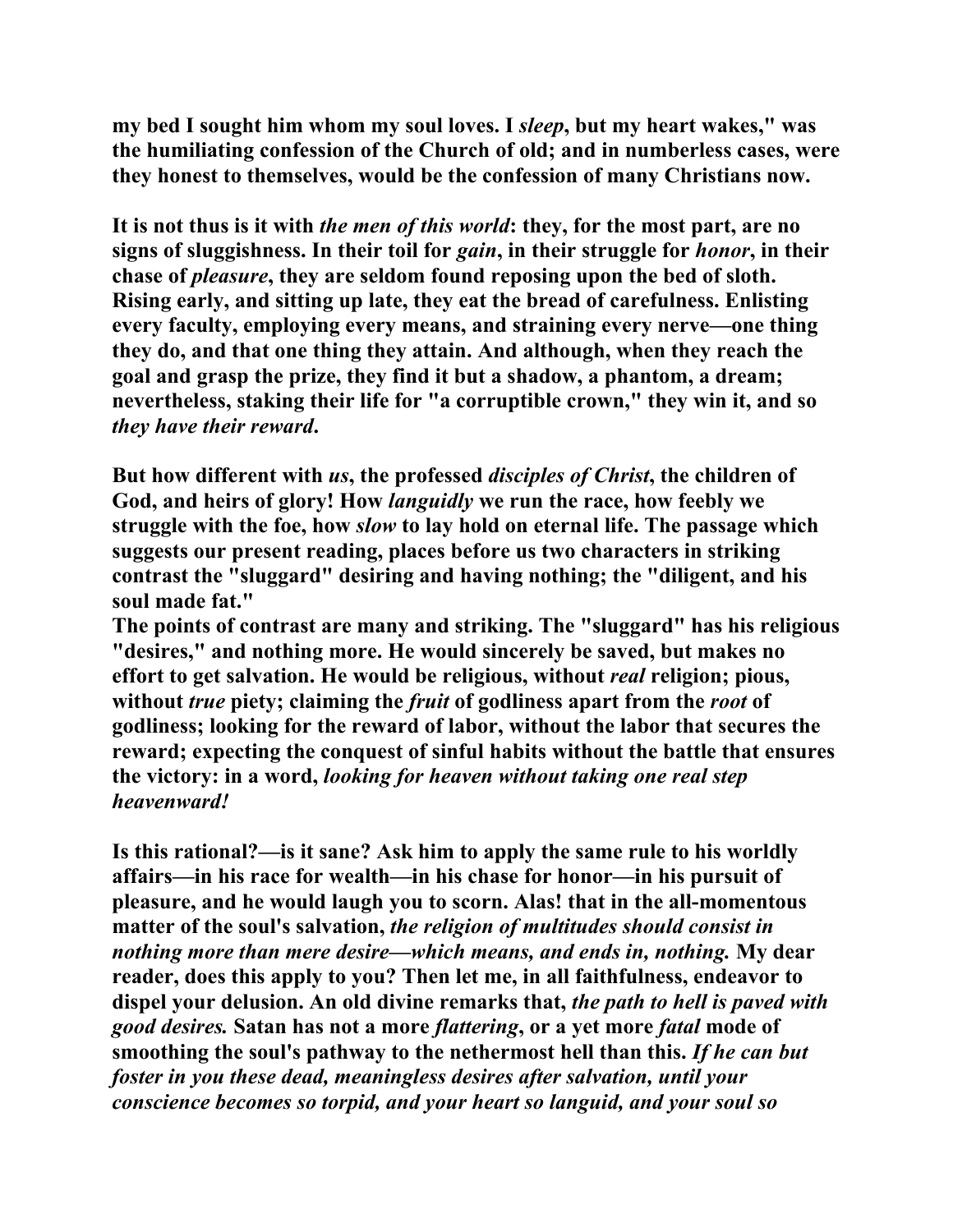*indifferent, that even these desires at last fail, he well knows he has secured his victim.* 

**But if ever you become** *a true Christian***, if ever you are really saved, it must be by a desire more vital, by a struggle more severe, by an influence more spiritual and divine than that which now moves you. Oh! it is of the utmost importance that you are sincere, and earnest, and persevering in the allmomentous matter of the soul's eternal well-being! It admits of no sluggish effort, it will be obtained by no languid desires, it will be secured by no faint, heartless competition for the prize. Let the solemn, earnest words of Jesus ring in your ears until they awaken a response in your soul: "STRIVE to enter in at the strait gate."** 

**If in anything you must be down-right earnest, it is the salvation of your soul. All other considerations are, in comparison with this, but as** *shadows* **upon the wall, as the** *foam* **upon the billow. Eternal life or eternal death—endless bliss or endless woe—heaven or hell, are suspended upon the issue! Oh! remember it is written by the pen of Inspiration that, "the sluggard desires and has nothing."—NOTHING!** 

**But let us turn our attention to** *the diligent soul***, "The soul of the diligent shall be made fat." What are some of the characteristics of the spiritually diligent? Let us group them. The diligent soul is a converted soul. The words are descriptive of a gracious state. The truly diligent believer is a partaker of spiritual life; to speak more emphatically, he is a living soul; or, in language yet more expressive, Christ lives in him: so that it is not so much he that lives as that Christ lives in him. The "diligent soul " is a** *sin pardoned* **soul. All his sins are washed away by the blood of Christ, God, for Christ's sake, having forgiven him all iniquity. He is equally** *justified***. Forgiveness and justification go hand in hand. By grace the pardoned soul is accepted of God in His beloved Son. He thus stands before God, through imputed righteousness, freely, fully, justified from all things.** 

**Sanctification, or** *progressive holiness***, is another characteristic. A partaker of the divine nature, the diligent soul aims after the divine image, hungers and thirsts after holiness, and experiences its highest happiness in doing and suffering the will of God from the heart.** 

**Love to the Savior is an essential attribute of the spiritually diligent. The absence of love would involve the absence of the great motive power of**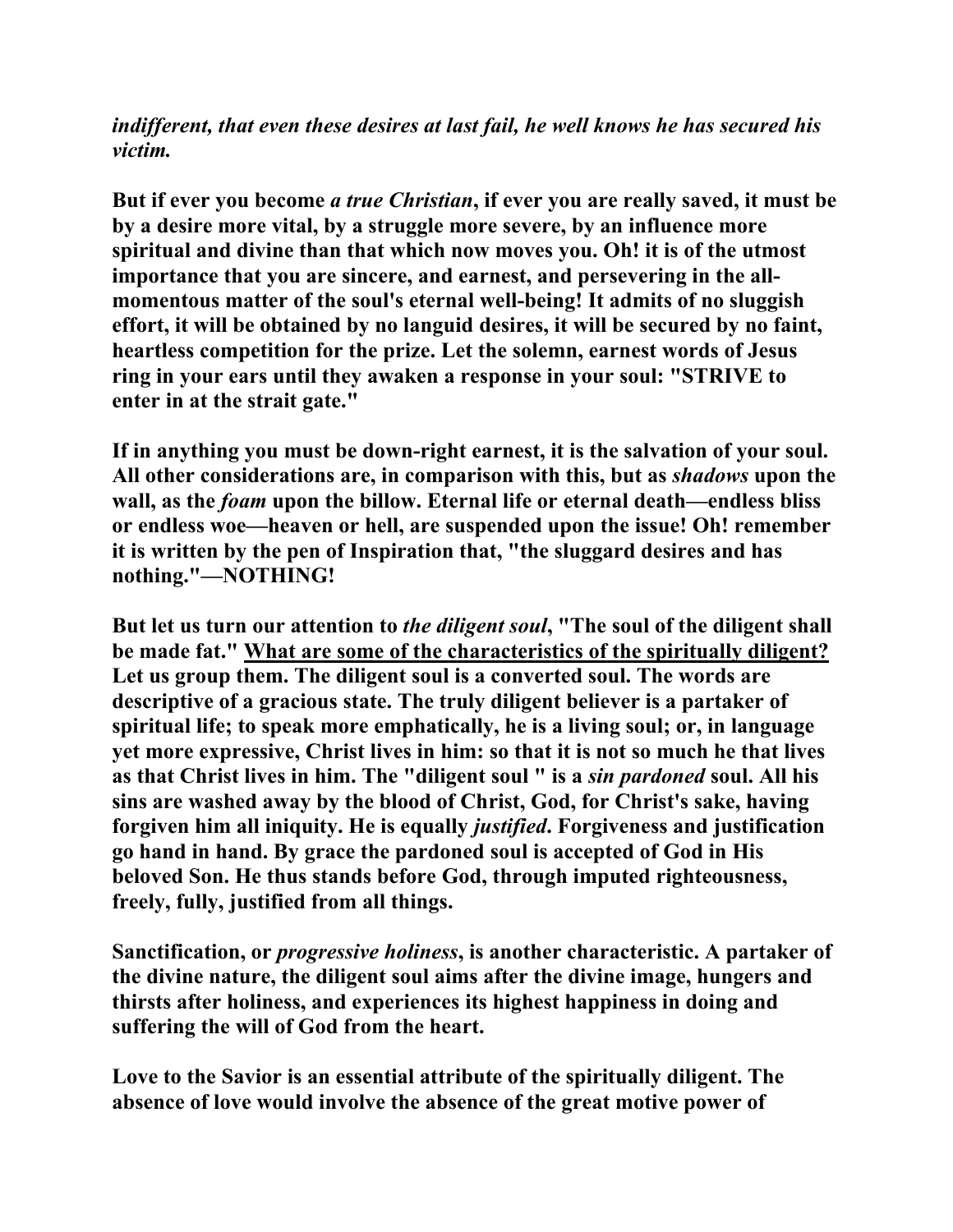**religious diligence. Love is the grand moving principle of God in redemption. "God so loved," is the key-note of the wondrous announcement.** *And love to God unfolds the great secret of all earnest, holy obedience and diligence in the great matter of the soul's spiritual and eternal well-being.*

**But let me now, having thus briefly portrayed the character of the diligent soul, specify some of those things in which spiritual, earnest diligence is demanded. The first is, to make quite sure of our personal salvation. This is a matter too vital and momentous to admit of a careless, languid, or postponed consideration. It is the only moral problem in a man's life which demands incessant study and accurate solution. The proof must be demonstration itself. It is a fact the truth of which cannot be assumed. It is a matter which cannot be taken for granted. It is a question which, speaking after the manner of the logicians, we cannot "beg." It must be Scripturally proved, divinely authenticated, and internally witnessed.** 

**Listen to the strong language of the Apostle Peter, addressed to the saints of God—"Wherefore brethren, give** *diligence* **to make your** *calling* **and** *election* **sure." The transposition of the Apostle in these words is worthy of remark. It will be observed that although "election" is the antecedent act, he mentions "calling" first. There is much wisdom and skill, as well as tenderness and love in this. He would teach us that, in this great matter of working out our salvation,** *we* **must begin with "calling," since it is** *God's* **part to begin with "election."** 

**With "election" we have nothing to do but simply to believe it and holily to live it, since it is one of those "secret things which belong unto God." It is the first link in the chain of our salvation, and is fastened to the eternal throne of the everlasting God. But the link in the chain with which we, as sinners, are more especially concerned, is the lowest one of all—that of our "calling." If we once get firm hold of this link, the question of our election is settled.** 

**We are to give all diligence to make our calling sure, and this in its turn makes sure to us the fact of our election. Thus with what confidence the Apostle addresses the Thessalonian saints—"knowing, brethren beloved, your** *election* **of God." How did he arrive at a knowledge of their election of God? By what evidence was the fact confirmed? He himself answers, "For our Gospel came not unto you in** *word* **only, but also in** *power***, and in the** *Holy Spirit***, and in much assurance." Thus, it was by their** *effectual* **calling of the Spirit that he knew their eternal election of God. By the same simple process we are to**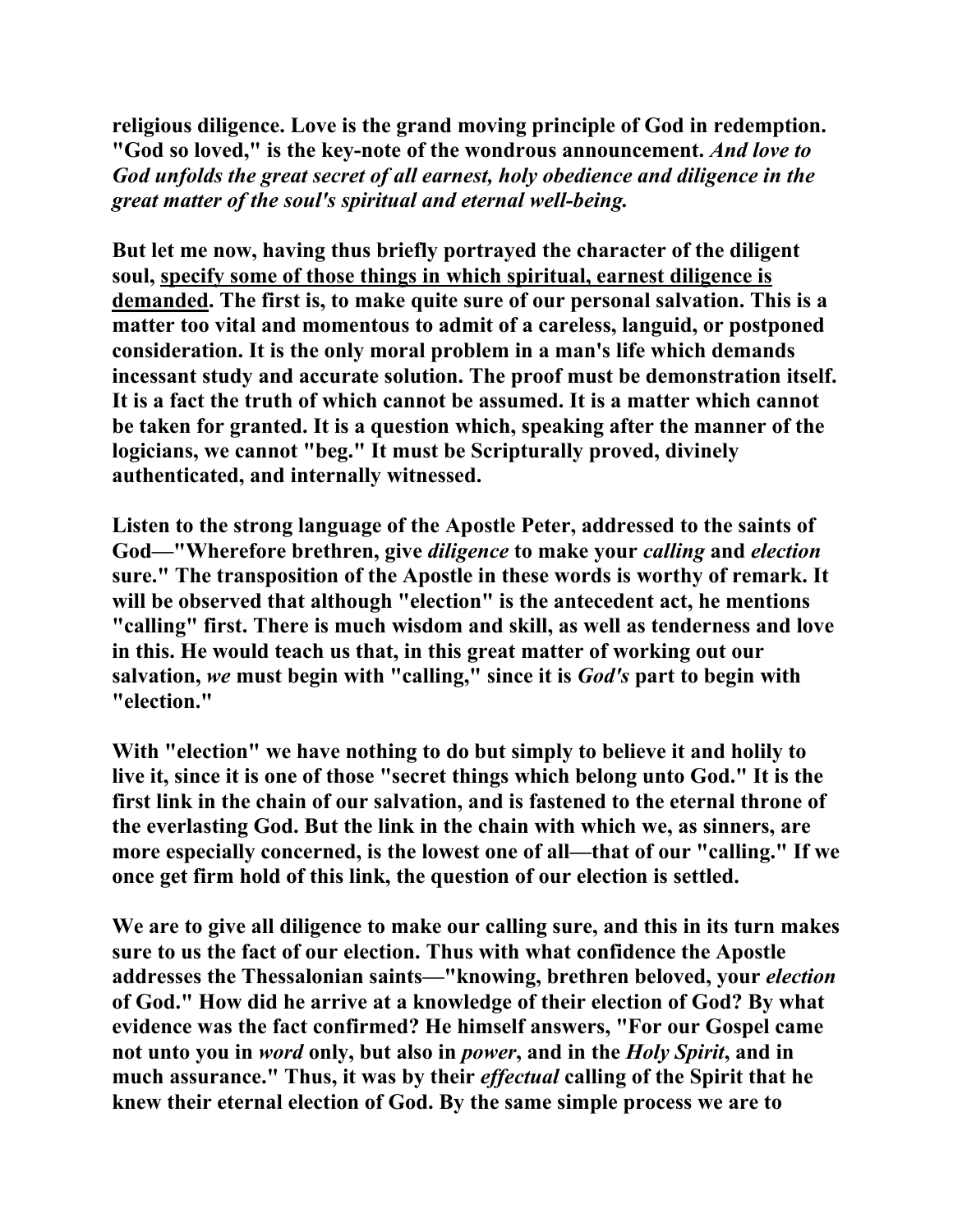**arrive at the same happy conclusion.** 

**Like the Apostle, we must reason, not from election to calling, but from calling to election. We must take hold by faith of the lowest link and so rise to the highest. Use all diligence, then, to make your calling sure. Let it not be a questionable, doubtful matter whether or not you have heard the call of the Spirit in your soul. All God's people, sooner or later, are a** *called* **people. "Whom He did predestinate, them He also** *called***." What does the Apostle, referring to himself? "and** *called* **me by His grace."** 

*Have you then been called?* **Have you heard the voice of Jesus calling you from the world, from your sins, from your idols, from your own righteousness to Himself? "My sheep hear my voice." Have you heard it? It is a sweet, winning voice, unmistakable in its accents, melodious in its tone, and irresistible in its power to those who hear it. It whispers in love now—it will thunder in judgment before long. It now invites the weary, the burdened, the sorrowful to the repose of His loving, gracious heart; by and by it will be the voice of the Archangel sounding the trump of God, saying to the ungodly, "depart!"** 

**Have** *you***, I again ask, heard the call of Jesus? Has His Gospel come to you, not in word only, but with the** *quickening, converting power of the Holy Spirit?* **If it is still a doubtful matter, if you are not quite sure that you are converted give all diligence to be so. Rest not until you have got, as the old Scotch divines were wont to express the thought, "a grip of Christ." Get hold of Him by**  faith, and you may rest assured as to your calling; and if *called* of God, you **maybe equally sure as to your** *election* **of God.** 

*Election is a most unmerited and glorious act of God's love and grace; and when it occupies in our experimental religion its proper place, it is one of the most encouraging, comforting, and sanctifying truths of the Gospel.* **But if you are just setting out in the divine life; if you are seeking the Lord, feeling after the Savior, let the subject of your election remain in abeyance for a while, until you have first given all diligence to make your** *calling* **sure. You will then find God's electing love sweet and holy nourishment to your soul.** 

**Our growth in grace also demands all diligence. The soul's progress in holiness is not promoted by languor and neglect.** *It must not be left to its own spontaneity.* **The** *soil* **in which the holy seed is sown,** *the garden in which the divine plants are reared by God, is too hostile to the culture of holiness to admit of their growth apart from the strictest diligence and incessant watchfulness on*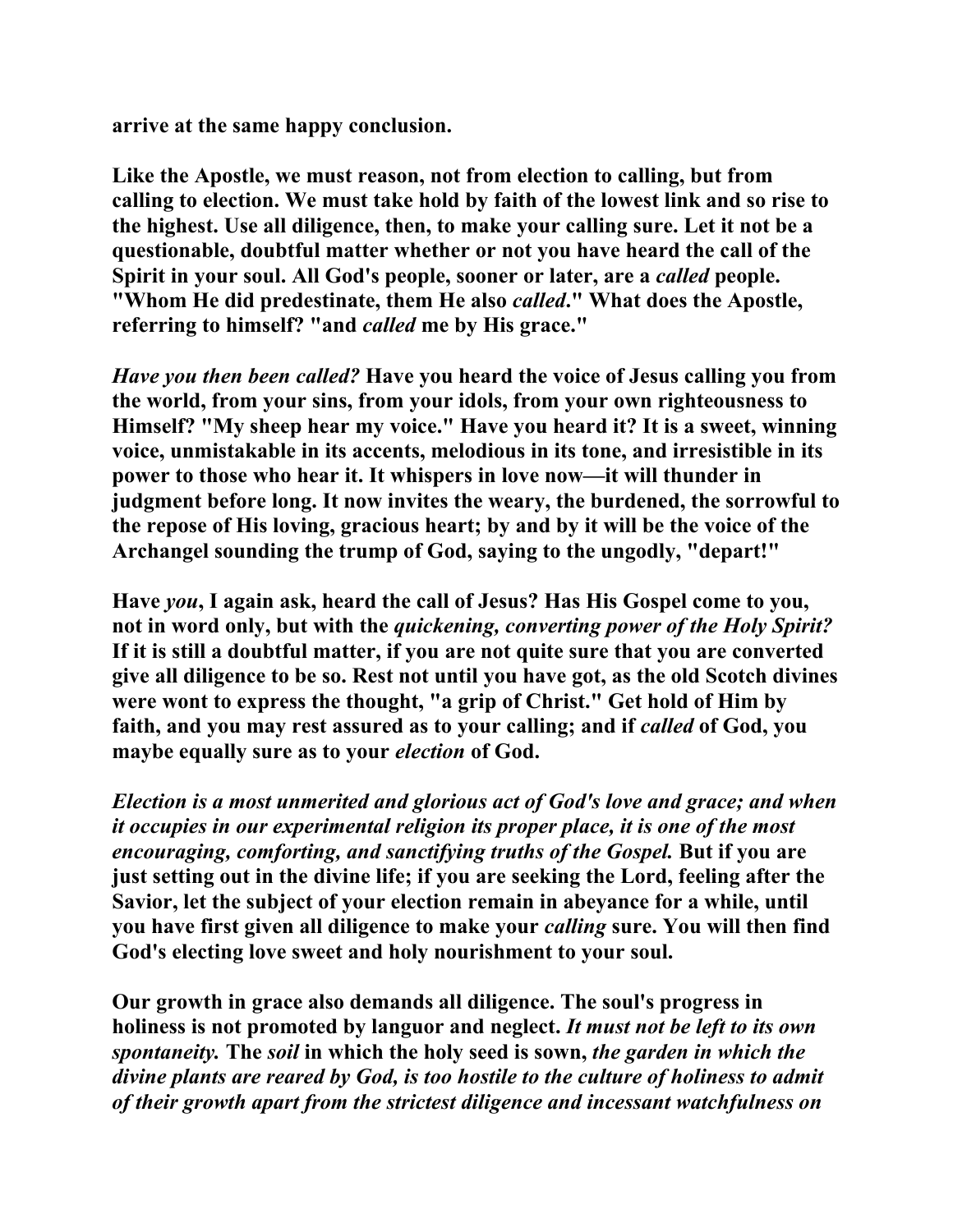*the part of the believer.* **There must be much self communion—holy vigilance—close walking with God—and the diligent use of all the appointed means of grace. It is thus the Apostle Peter exhorts us to this: "Giving** *all diligence***, add to your faith virtue; and to virtue knowledge; and to knowledge temperance; and to temperance patience; and to patience, godliness; and to godliness brotherly kindness; and to brotherly kindness charity. . For if these things be in you, and abound, they make you that you shall neither be barren nor unfruitful in the knowledge of our Lord Jesus Christ."** 

**What a** *lesson in sacred arithmetic* **for the saints of God to learn—the holy lesson of increasing their grace, and adding to the graces of their Christian character. This sacred lesson is only learned by giving to its study all diligence.** 

**It is, too, the lesson of** *daily* **life and of our** *whole* **life. Each day should find us growing in an acquaintance with Christ; augmenting our stock of grace; strengthening the graces of our Christian character; and "increasing in the knowledge of God." Nor is this diligence to terminate but with the termination of our Christian course. "We desire," says the Apostle, "that every one of you show the same diligence to the full assurance of hope unto the end." The necessity of** *watchfulness, earnestness, and perseverance* **in the things relating to our eternal future will exist until that future is reached.** 

**The race we run, admits of no pause; the** *pilgrimage* **we travel, of no halting; the** *battle* **we fight, of no truce; the** *prize* **for which we compete, of no compromise. There is an end before us, and that end we must keep full in view. The Savior has said, "He that endures** *to the end* **shall be saved." "Be faithful** *unto death***, and I will give you a crown of life that fades not away."** 

**The garden of the believing soul will soon show the lack diligent care and skill of its culture. "I went by the field of the slothful, and by the vineyard of the man void of understanding; and, lo, it was all grown over with, thorns, and nettles had covered the face thereof, and the stone wall thereof was broken down."** 

**But to those who keep diligently their own spiritual vineyard, seeking to walk in all godly obedience, the promise is, "The Lord shall guide you continually, and satisfy your soul in drought, and make fat your bones: and you shall be like a watered garden, and like a spring of waters whose waters fail not." O who would not give all diligence to work** *out* **a salvation—which God by His**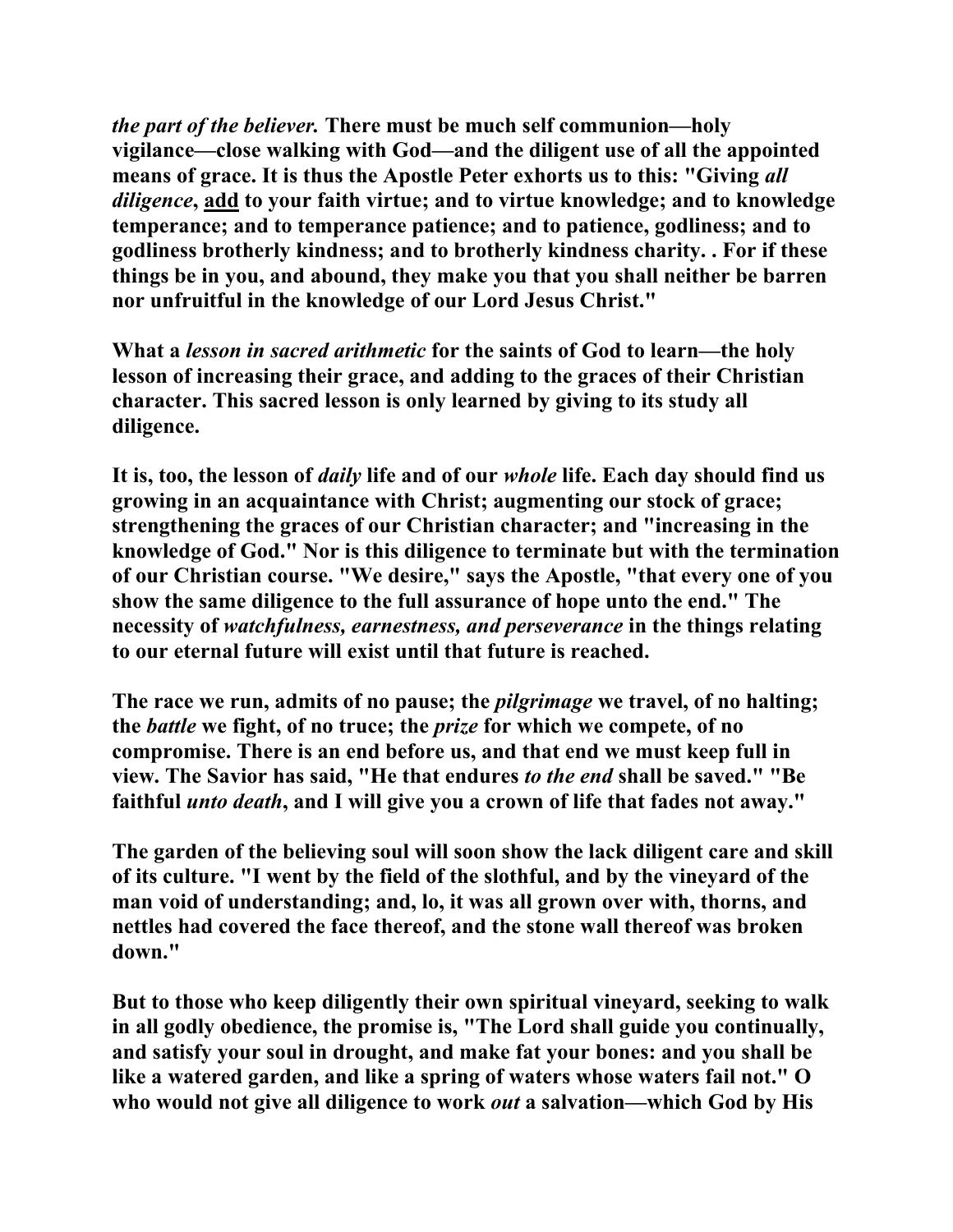**Spirit has wrought** *in* **us—with fear and trembling, knowing that such blessings as these are held out as its reward?** 

**We can only further remark, in general terms that, spiritual earnestness and activity involve diligence in prayer: the praying soul will ever be a diligent soul. Prayer preserves religion alive in the soul. Prayer draws in the vital influence that keeps it healthful and vigorous. And if we would forego the couch of ease and the bed of slumber, we must keep the heart with all prayerful diligence in close communion with God.** 

**If, too, the soul would become fat and flourishing, there must be all holy diligence in the employment of those means and appliances God has appointed for our use. "Blessed is the man that hears Me, watching daily at My gates, waiting at the posts of My doors." We can expect nothing but leanness of soul if we are found sinfully undervaluing and wilfully neglecting God's appointed ordinances and means. When a religious professor imagines that he has got above the means—that he has reached so advanced and elevated a point in his Christianity as to be independent of a teaching ministry, of sanctuary worship, of the ordinances of Christ's Church, of social Christian fellowship, of closet prayer, and of the communion of saints—it is time that he should look with holy jealousy and alarm to the real state of his soul as before God. That man is deceived. He is not that diligent soul whose grace is vigorous, and whose graces are radiant. He is not fighting manfully, nor violent in prayer, nor trading diligently with heaven, nor so employing his Master's talents as to bring to Him the largest revenue of glory. His soul shall be lean, while the soul of the diligent shall be made fat.** 

**We must give all diligence, too, that God's afflictive dealings with us may be sanctified. There is scarcely any path in our Christian course which so loudly calls for diligence as this.** *The loss of an affliction, of a trial, of a temptation, is an irrevocable loss. It cannot be repaired. There was a necessary reason for the rod of correction with which our Heavenly Father visited us—some sin to be removed, or some backsliding to be restored, or some evil to be checked, or some lesson to be learned, or some blessing to be bestowed.* **If, then, we are not diligent in seeking a sanctified possession of the discipline, earnest in securing the end for which our God chastened us, we have lost the mission and the blessing for which it was sent—and O how great and irreparable that loss! Let us, then, see that we lose not one of our sorrows—they are too precious and valuable to be lost; but that we turn them all to a good account; diligent to extract some sweet thing from the bitter, some nourishing thing from the**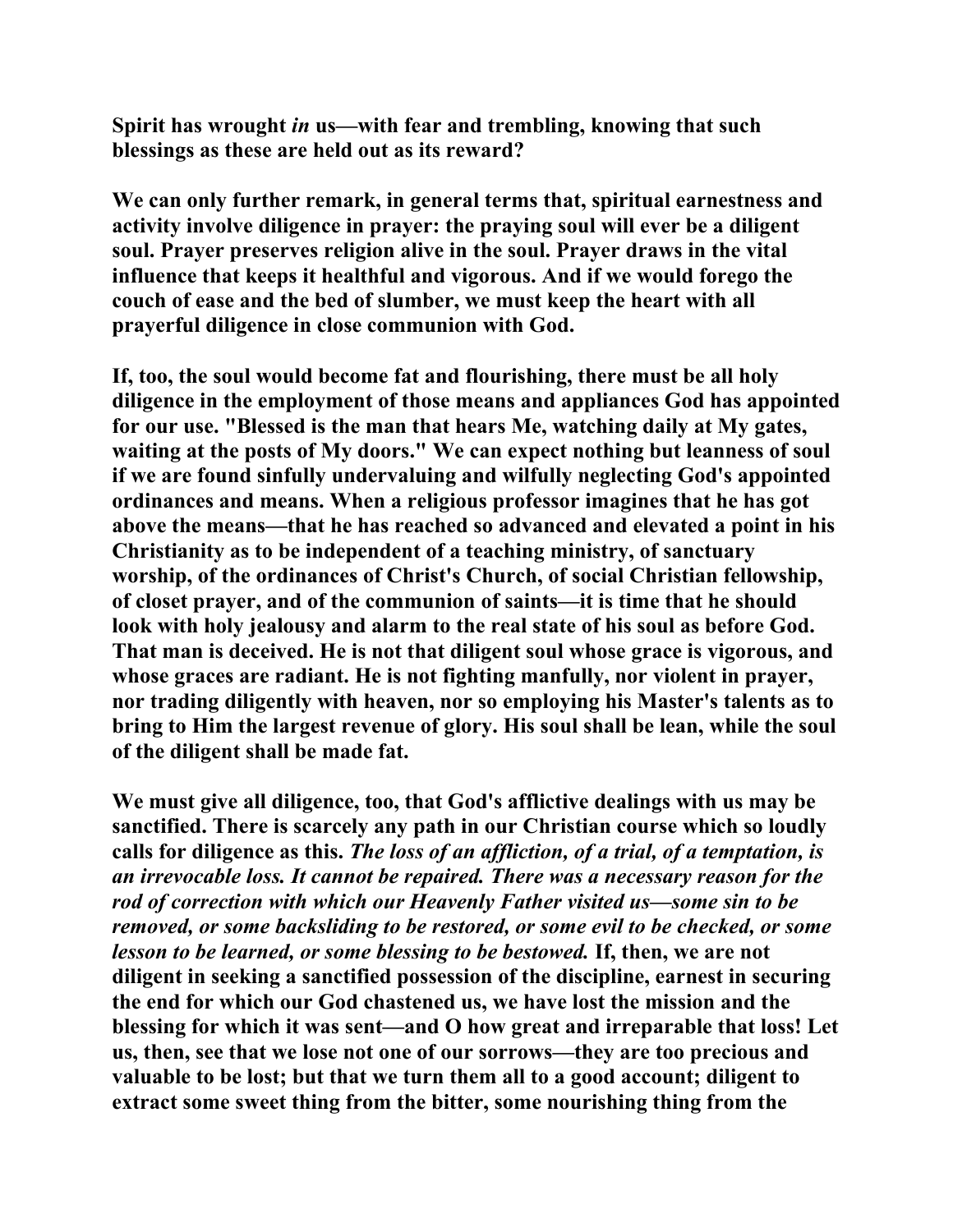**eater, and to find a penciling of light in the somberest cloud. Let us see that under the afflictive hand of God we become more humble, more spiritually minded, more dead to the world, more prayerful, more Christ-like, and Christ more precious—in a word, made by our Father's corrections more "a partaker of the Divine holiness." O hallowed fruit of sanctified sorrow!** 

**Earthly sorrow is, too, a preparation for heavenly joy. All the saints in glory graduated from this school; and many with high honor—honor to themselves and honor and glory to our God. No tongue can adequately describe the costly, sacred blessings flowing from** *one hallowed sorrow***. We have, perhaps, become more intimately acquainted with the character of God, more experimentally know the Lord Jesus Christ, and more spiritually understand the meaning of God's holy Word, in one sanctified affliction, than we ever attained to in all our previous history.** 

**"Blessed is the man whom You** *chasten***, O Lord, and** *teach* **him out of Your law." Trial makes us apt** *scholars***—skillful interpreters of the Scriptures. "I never understood the Psalms," says Luther, "until God afflicted me." Thus affliction performs a heaven-sent mission. It stirs us up to Christian diligence and wakefulness.** 

**Some of God's people are 'spiritual sleep walkers'—they are apt to walk the heavenly way in their sleep! "I sleep, but my heart wakes." In consequence of this infirmity they are exposed to great danger. If Israel's Keeper, who never slumbers nor sleeps, did not hold them up, a single step in this their drowsy, dreamy state, would prove forever fatal. But God wisely and lovingly provides for this moral 'sleep walking' of His saints.** 

**By the rod of affliction, sometimes very gentle, at other times very heavy, He wakes them from their slumbers, rouses them to a sense of their peril, and stirs them up to more diligent, earnest, prayerful waiting upon Him. And then they testify, "Before I was afflicted I went astray; but now I keep Your Word. It is** *good* **for one that I have been afflicted, that I might learn Your statutes." This subject is a most practical one. Let us, as believers, watch against sleepy frames. "Drowsiness covers a man with rags:" it robs and impoverishes him.** 

**Spiritual drowsiness will be followed with like spiritual effects in our souls. We shall forget how glorious is our clothing in the righteousness of Christ, how lovely are our people before God, viewed in Jesus, and consequently we shall not realize our present acceptance in the Son of God; we shall lose the**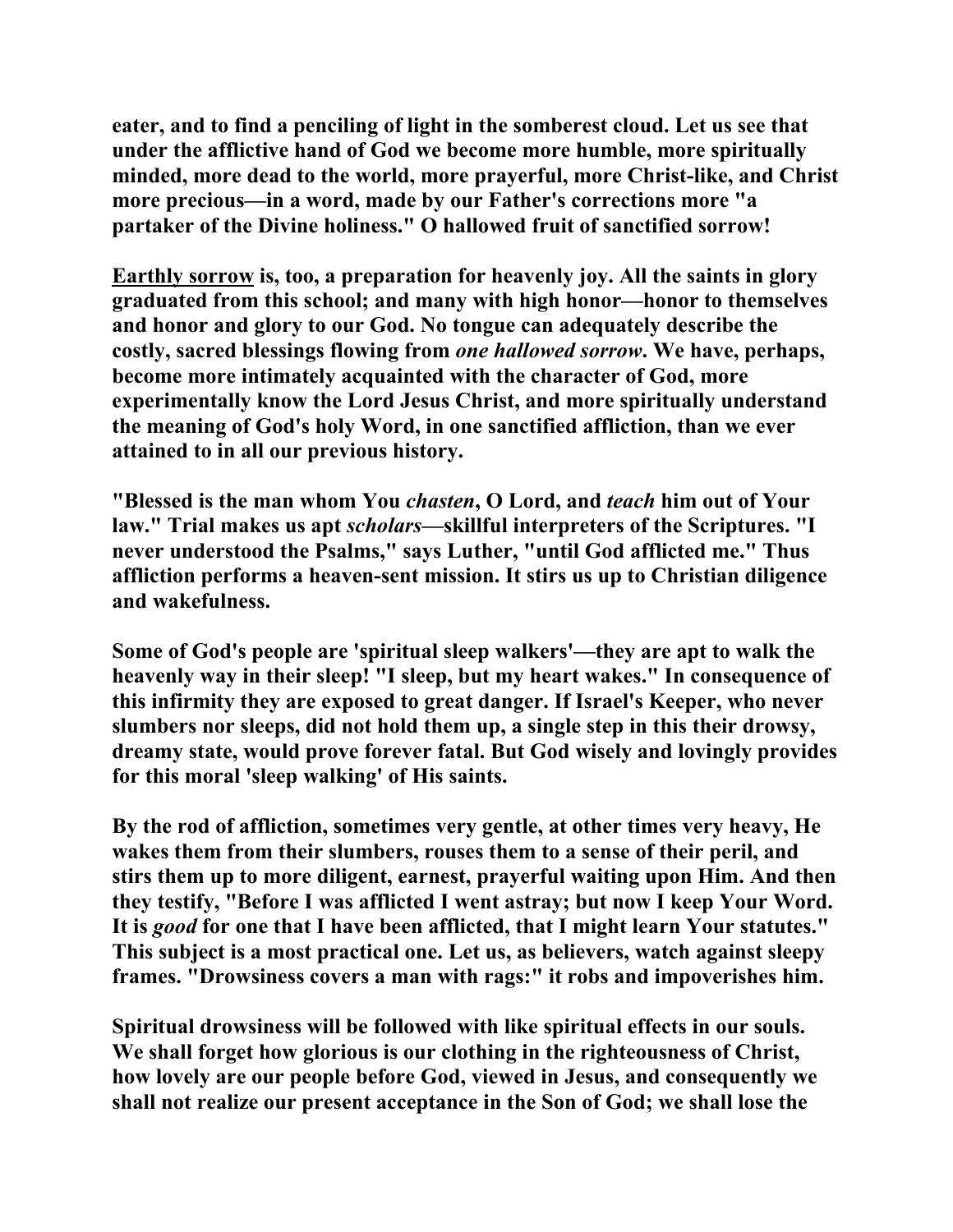**enjoyment of the blessing which flows from the blessed state described by the Apostle: "Being justified by faith, we have peace with God through our Lord Jesus Christ."** 

*There is no position or place in which there is not need to watch against spiritual sluggishness and lethargy.* **The disciples fell fast asleep on the mount of transfiguration, and in the garden of Gethsemane! Who of us, then, are safe? Some grow lean in the midst of** *plenty***, while others are kept alive in** *famine***. Rutherford quaintly but truly remarks, "An empty stomach often keeps a man awake, while a full one lulls him to sleep." When God removes us from**  *fat pasture***, leads us into the** *desert***, creates in us hungering and thirsting after the means of grace, after the banqueting house of His Gospel—fills the soul with a sight of sin, with a sense of its deep need of Christ, and with earnest longings after Him—O, what a powerful means has all this proved of keeping believing souls broad awake, watchful, prayerful, close to God!** 

 **Equally must we be on our guard against that which produces** *supineness* **and**  *sleepiness of frame***. The world is a powerful soporific. Its spiritual effect is stupifying, deadening. Watch against it. Go not into it. You cannot drink of its cup of pleasure and not be spiritually drowsy. The world and Christ are the antipodes of each other; and it is impossible for you to carry Christ to heaven in one hand, and the gay, the frivolous, the Christ-despising world in the other.** 

**Sin in every shape is spiritually stupifying. It is a fearful narcotic to the soul of a man of God. Watch against its pleas and its disguises; its small departures which inevitably lead to great ones. Be careful of a too great absorption in your worldly calling. Let not business drown your soul. Be content with a limited measure of success, that you may find time for spiritual privileges and duties, public and private. Never allow the interests of Christ's cause to give place to, or be slighted by, your own. Seek** *first* **the kingdom of God—this will tend much to keep your soul alive. You will not be less "diligent in business," for being first "fervent in spirit, serving the Lord.** 

**"Watch, then, against all these sleeping draughts. Remember Pharaoh's dream—it is strikingly significant. "The ill favored and lean-fleshed kine did eat up the seven well favored and fat kine." All these things against which I have guarded you are the "ill favored and lean-fleshed kine," which will "eat up" the marrow and fatness of your soul, compelling you to exclaim, "My leanness, my leanness, woe unto me."**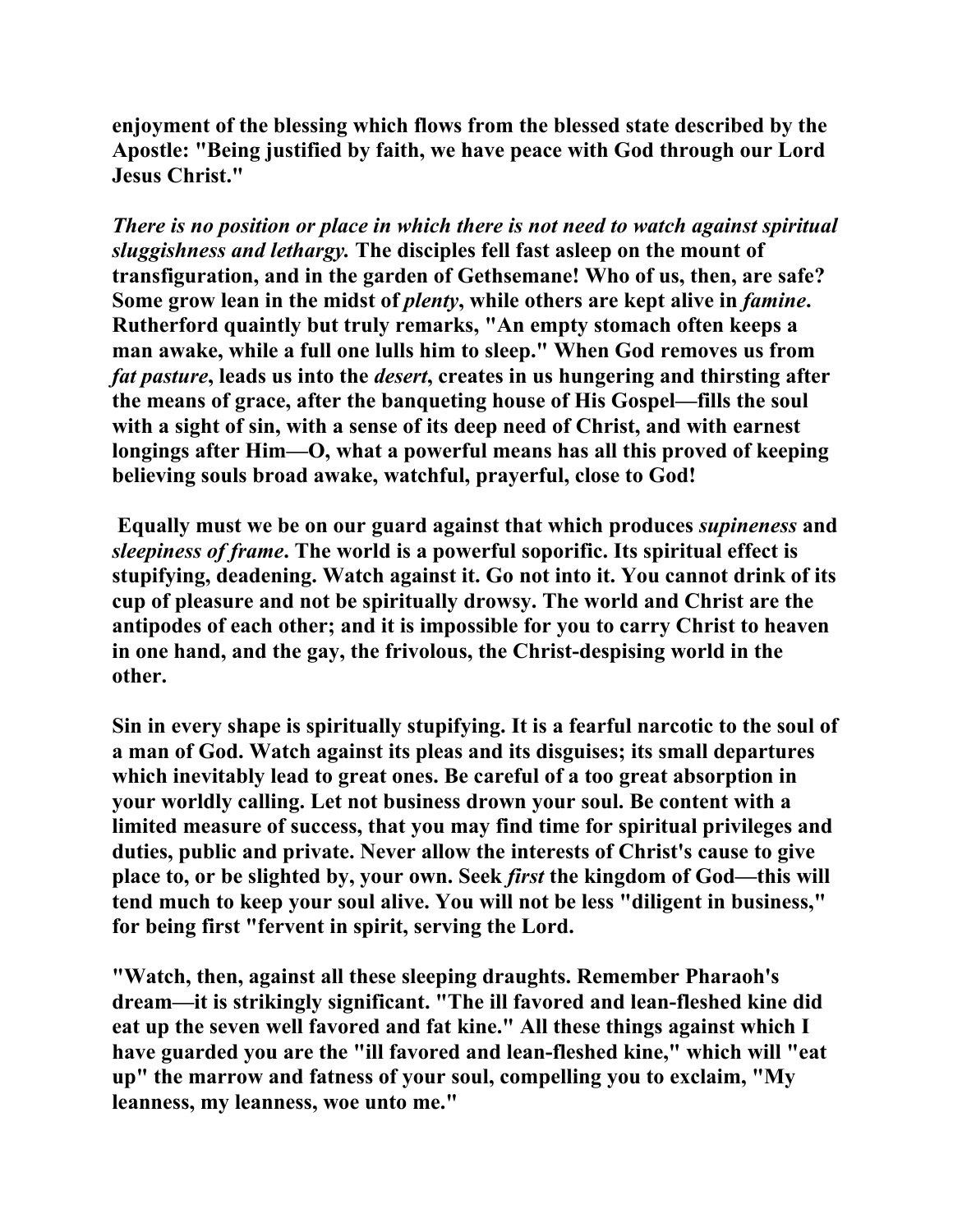**Be studiously, prayerfully watchful against the world's religion. O yes! It looks very religious, but in reality it is all hollow, sinful, and fatal. The holiness of the world is false. Its religion is false. Its worship is false. Its hopes are false. Its professors are false.** 

**Be on your watch-tower against Ritualism—it is fascinating, ensnaring, but soul-destroying. The skeptical religion and ritualistic worship of the day—the religion and worship of vestments, of altar lights, of incense, of crosses, of sacraments, of genuflections, of a ghostly priesthood—which is no priesthood at all—is drugging the souls of thousands, who, drinking of its fleshly, enticing cup, sink into a profounder sleep of spiritual death, from which, perhaps, they never wake until awakened by the groans and curses, the flames and torments of hell!** 

**Perhaps the Lord is rousing you to spiritual sensibility, by causing you to feel how cold, and sleepy, and dormant your heart has too long been. And now, it may be, you feel as if you had** *no* **feeling! You are sensible only of insensibility! You are softened by the very consciousness of your hardness. You are alive only to the existence of death. The words of the Christian poet may best express your experience:** 

 **"O yes! I'm sinful: that I know, For God and conscience tell me so; But yet, for all my sin and woe, I cannot feel!** 

 **"I know the Truth: I'm deeply read; And Bible doctrines fill my head But oh! my heart is cold and dead— I cannot feel!** 

 **"O could I feel enough oppressed, Then Jesus Christ might give me rest But with a stone within my breast, I cannot feel!** 

 **"If I could weep and mourn for sin, Then my salvation would begin But what a hardened state I'm in,**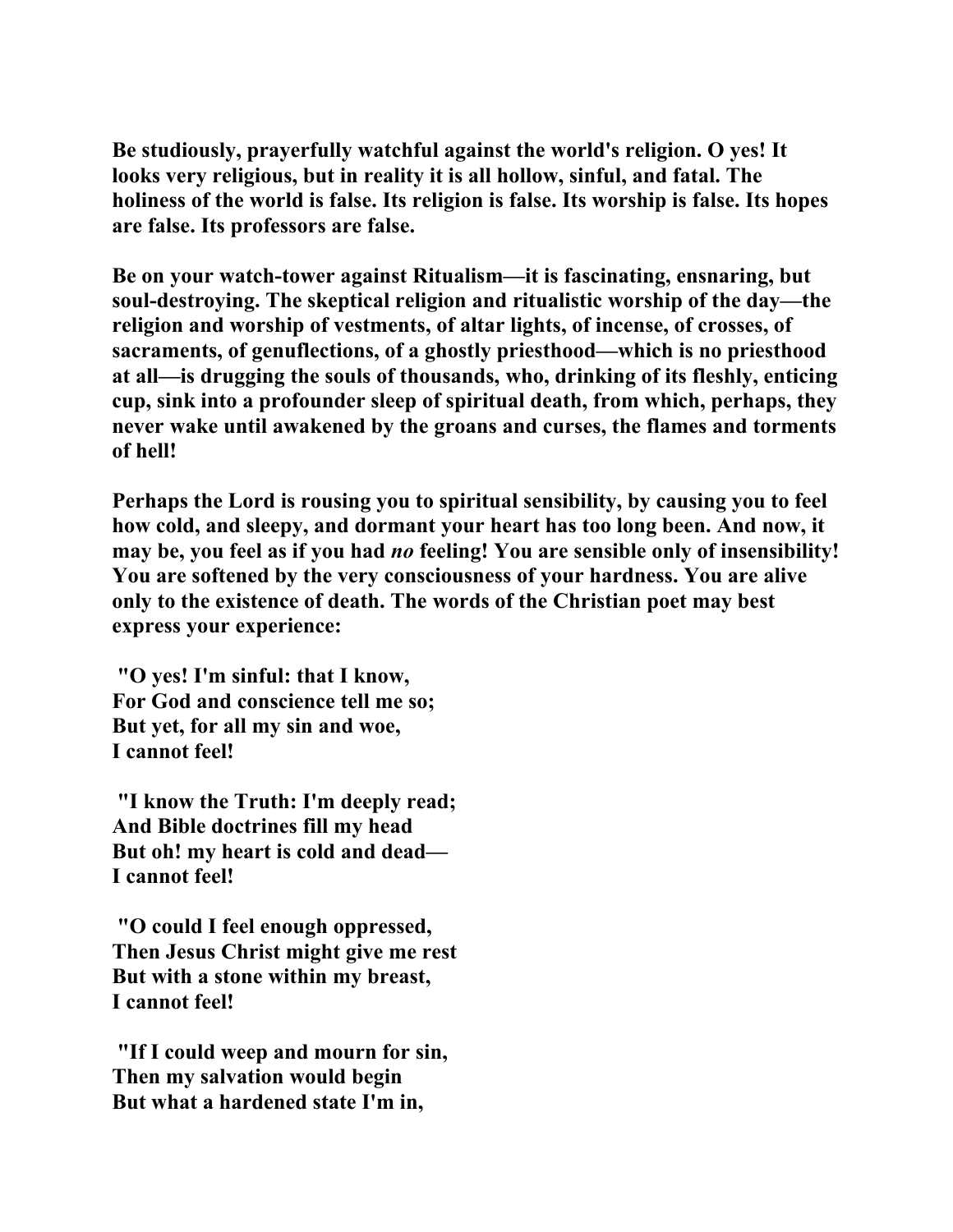## **I cannot feel!"**

**Do these lines express your spiritual experience? Then, thank God, and take courage! These thoughts, these words, these feelings are unmistakable evidences of grace. They are not the marks of a dead, but the vital breathings of a living soul—a soul alive from Christ, and alive in Christ. As** *a corpse is not sensible of its insensibility***, so an individual entirely "dead in trespasses and sins," would never weep and mourn for sin, and lament its want of feeling. The Lord comfort, encourage, and stimulate you with these words! If you have this true, real desire for Christ, His whole heart travels towards you. Yes, the diligent soul shall have its reward—"it shall be made fat."** 

 **Just as a man diligent in the business of this life prospers and becomes rich, so the spiritual merchantman, the soul trading with heaven and heavenly things, who, waiting on the Lord, constantly attending on the Word and ordinances of His house, laborings for the food which endures unto eternal life—shall be fat and flourishing, shall be filled and satisfied as with marrow and fatness, shall become fruitful in every good word and work, a vessel of honor fit for the Master's use.** 

**Be watchful, be prayerful, be diligent. Christ is coming! the Lord is at hand! "It is high time to awake out of sleep; for now is your salvation nearer than when you believed." Everything bids you persevere. The** *prize* **held out to you bids you persevere. The glittering crown, the snowy robe, the waving palm, the golden harp, the new song, the vision of Jesus in His glory, all, all with one accord unite in saying to you—***persevere***! Wherefore, beloved, seeing that you look for such things,** *be diligent***, that you may be found of Him in peace, without spot and blameless."** 

**Sweet thought, that Jesus, amid the drowsiness of His people, never sleeps. He watches over us by day, by night, moment by moment, with unwearied care and with unslumbering love. See how patiently, faithfully, lovingly, He stands at the door of your cold and half dead heart. "Open to Me, My sister, My love, My dove, My undefiled; for My head is filled with dew, My locks with the drops of the night." Does this look as if Jesus slumbers when we sleep, or as though He had withdrawn when we depart? Ah, no! Expressive attitude, touching words, tender irresistible appeal! O that the response of our innermost heart may be—"Come, Lord Jesus come quickly! Enter and claim me for Yourself, body, soul, and spirit." "Watch, therefore; for you know not when the master of the house comes, at evening, or at midnight, or at the cock**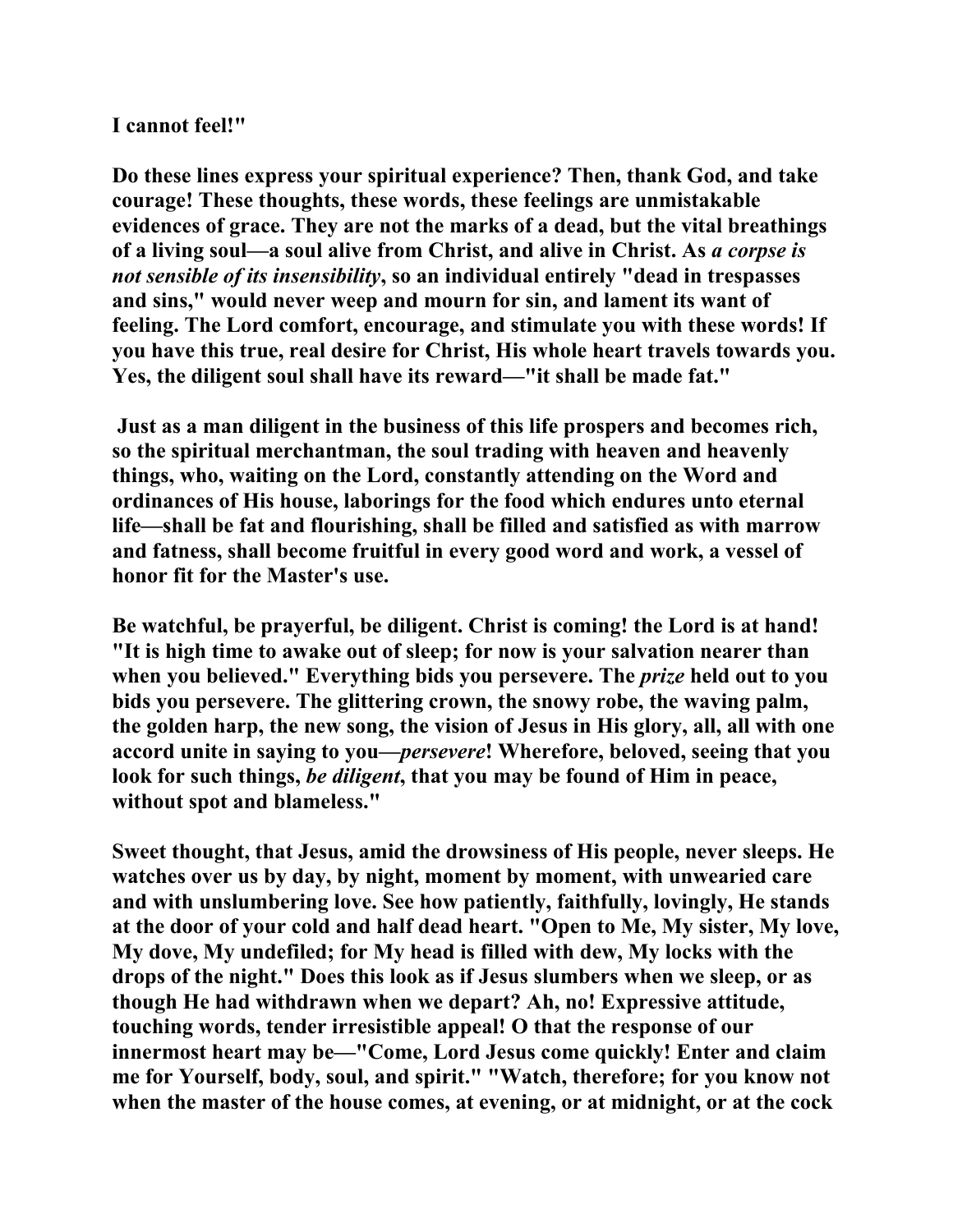**crowing, or in the morning; lest coming suddenly he find you sleeping."** 

 **"Wake, you that sheep in enchanted bowers, Lest these lost years should haunt you in the night When death is waiting for your numbered hours To take their swift and everlasting flight** 

 **Wake, before the earth-born charm unnerve you quite, And be your thoughts to work divine addressed; Do something-do it soon-do it with all your might! An angel's wing would droop, if long at rest, And God himself, inactive, were no longer blest."**

### **"Fragments Gathered"**

**He said unto His disciples, "Gather up the fragments that remain, that nothing be lost." John 6:12** 

**It is a marked and instructive feature of all God's works, that there is no waste—no unmeaning expenditure, nothing extravagant or superfluous. All His operations, from the most minute to the most stupendous, are upon a principle of the strictest economy. There is not an atom of matter, nor a ray of light, nor a breath of air, nor a drop of water, nor a living thing over and above what is absolutely needful.** *Not a tree or shrub, not a beauteous flower or noxious weed, not an insect or animal, not a breath of air or a wave of the sea, that has not a mission to accomplish, an end to answer.* **Munificence and economy are the prevailing laws of God's works. Every thing is vast, and nothing is lost.** 

**Such is the principle recognized and enforced by our Lord in the words selected for our present reflection. Moved by human compassion, He had just performed a Divine miracle. A great multitude, attracted by His marvelous power of healing, penetrated the desert where He had retired, and found themselves cut off from all temporal supply. Inquiring of His disciples the extent of their resources, and finding them to consist of but five barley loaves and two small fish, He resolved upon the exercise of His miraculous power to meet the case. Taking in His hands the loaves, and looking up to God, He broke, and then gave to His disciples, who distributed to the multitude until their needs were fully met. Then followed the command inviting our attention—"When they were filled, He said unto His disciples,** *gather up the*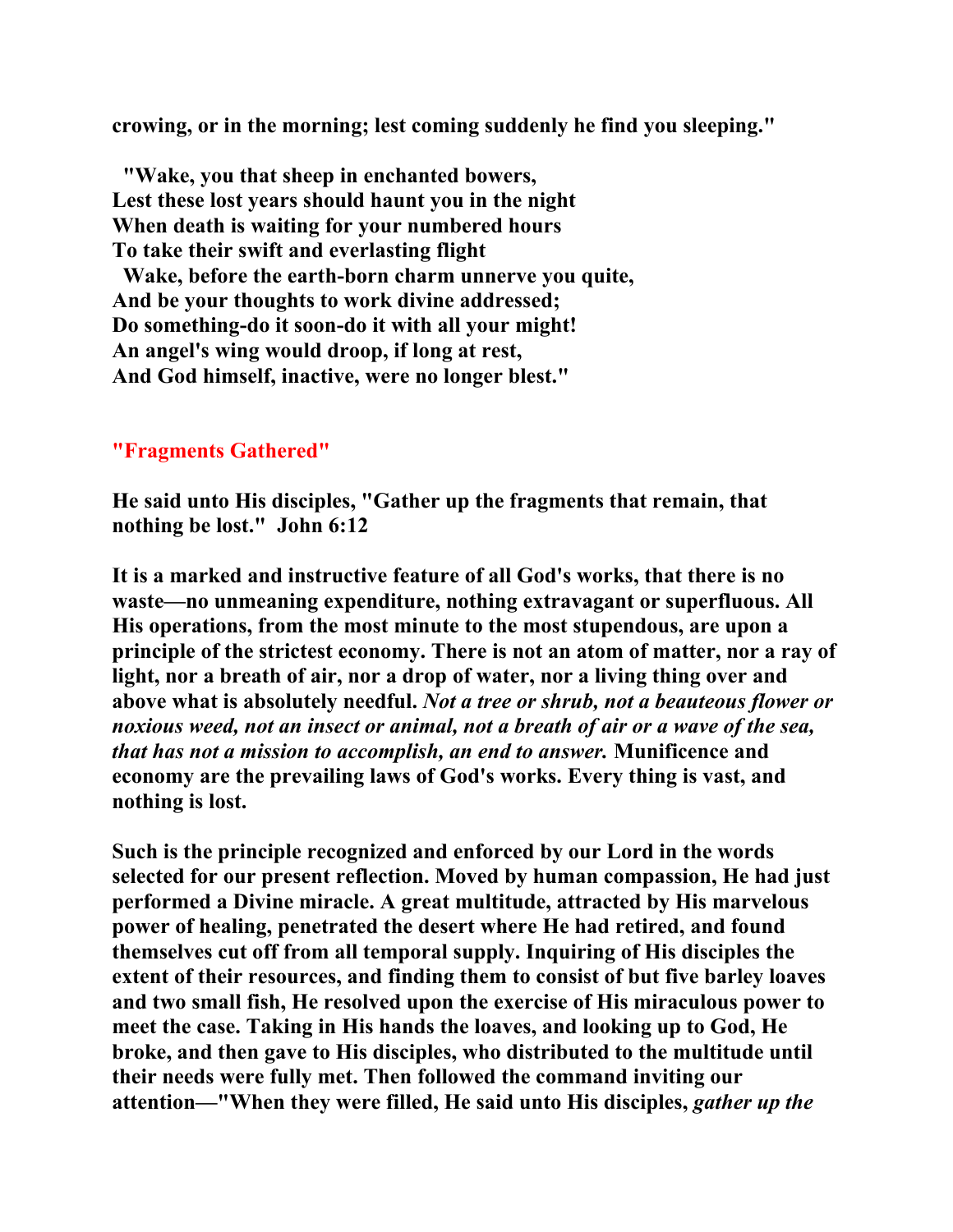### *fragments that remain, that nothing be lost***."**

**Such is the Divine precept of economy which we now propose to consider. The subject is highly spiritual, practical, and instructive. The great truth inculcated is that,** *as there is no waste in God's works, so there should be none in ours.* **That the fragments, whatever they are, in our domestic, personal, or official economy, should be conscientiously husbanded and carefully gathered, that nothing be lost. This principle applies to human society in all its departments, more thoroughly than would at first sight appear. It belongs to the ministry of home—it is inseparable from the proper government of our various public societies—it enters essentially into the prosperity of our different callings in life—and it is yet more closely and solemnly entwined with our Christian character and religious profession. "Gather up the fragments, that nothing be lost." Returning to the narrative, let us attempt to glean from it the sacred truths which it teaches, and this will have prepared us to consider the Divine precept which it illustrates.** 

**The first thing which the incident teaches is, the miraculous feeding of this vast multitude. It was in all respects a Divine miracle. The** *miracles* **of the Bible have ever been regarded as constituting one of its most essential and impregnable fortresses. This will account, in a great measure, for the malignant assaults to which they have been subjected in every age of the world and by every phase of infidelity. Destroy the miraculous element of revelation, and its Divine authority is essentially shaken. Not that we would overrate the importance of miracles; as if the Bible relied for its evidence alone upon them. We regard the proofs drawn from the** *prophecies* **as equally demonstrable. It is the glory of our faith that its witnesses are many and true. That if one fails to rebut the assault and to convince the assailant, others appear upon the field equally as credible and conclusive. If one seal be ruthlessly torn from the sacred parchment, others remain to witness its truth and to attest its Divinity.** 

**The miracle was like this: attracted by His healing power, the multitude followed Jesus into Tiberias on foot, while He went by sea. Their route being shorter than His, He found them awaiting His arrival, to whom "He spoke of the kingdom of God, and healed those who had need of healing." Seeing this great multitude hemmed in by the wilderness and with need staring them in the face, the question arose—how was their hunger to be met?** 

**"Five barley loaves and two small fishes"—humble and scanty fare this!—**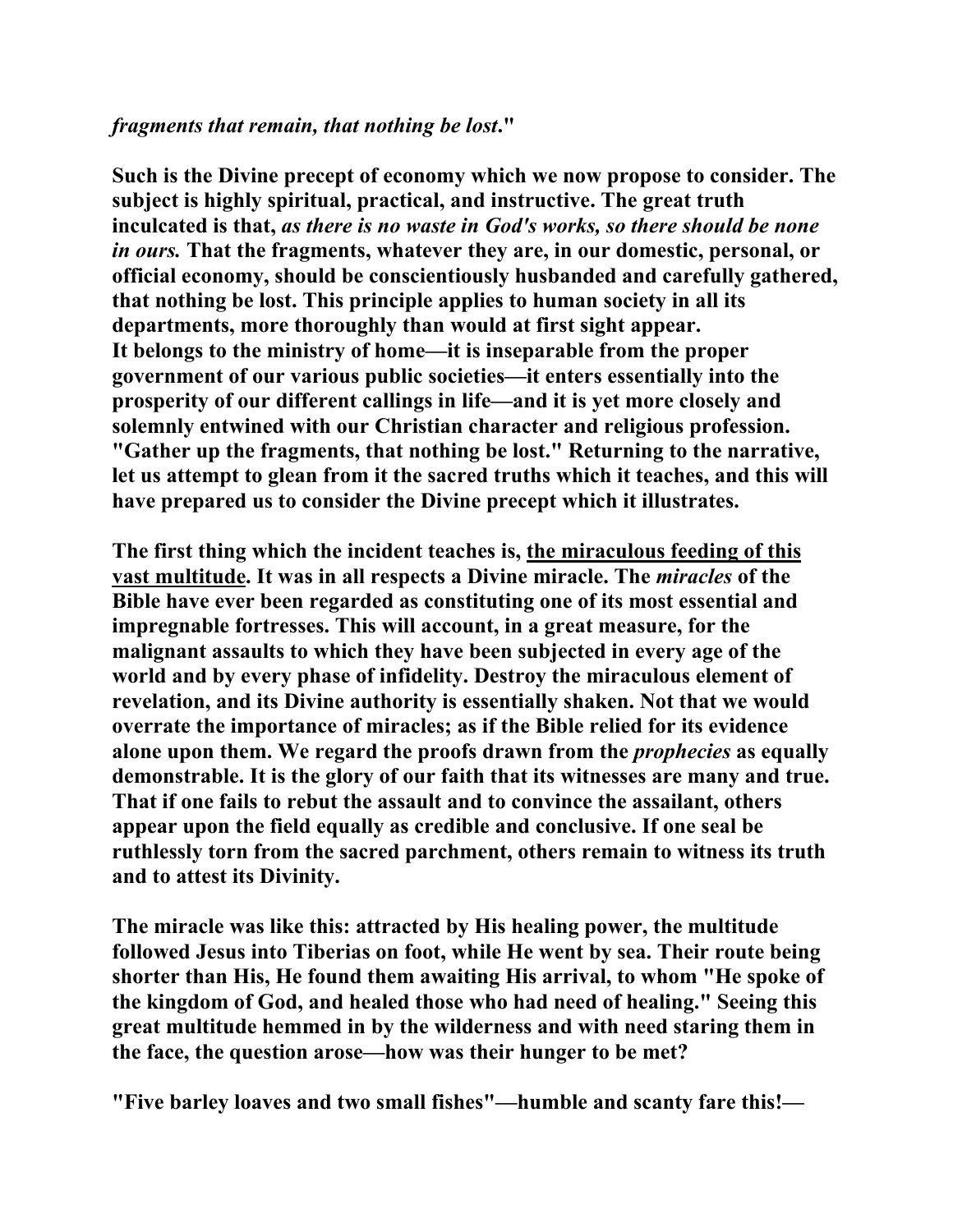**were all that the** *disciples* **could produce. But the Son of God was there! He who made the heaven and the earth, who provided seed for the sower and bread for the eater—who clothed the hills with flocks and the valleys with corn—was present, and** *the difficulty in His hands was of easy solution.* **The unbelief which once inquired—"Can God furnish a table in the wilderness?" was now to receive a most severe, because a most kind and benevolent answer.** 

**The table was furnished, and furnished with guests. Jesus, who had an exquisite taste for the picturesque, commanded the multitude to be artistically grouped "in fifties and in hundreds upon the green grass." Then, taking the slender supply in His hands, and uplifting His prayer to God, He proceeded to distribute to the disciples, and the disciples to the people, and they ate and were filled. How are we to account for this marvellous fact—five thousand men fed to the full, from five loaves (a loaf for a thousand!) and two small fish? By what power did our Lord perform this feat?** 

**Was it by sleight-of-hand, or by collusion with His disciples, or by the power of evil magic?—for the skeptics of old affirmed that, "He cast out devils by Beelzebub, the prince of the devils." Neither of these hypothesis will supply a fitting answer. It was a miracle—a supernatural act—and He who wrought it proved Himself** *Divine***. His enemies had just been traducing His character and denying His Deity. As if to refute their slander and confound their blasphemy, He adduced this marvellous and undeniable evidence of His Godhead.** 

**Challenge the modern skeptics who deny the authority of miracles to imitate it! Bid the " spiritualists," the scoffers and the condemners of revelation of this Sadducean age, to assemble five thousand starving artisans in one place, and by necromancy, or legerdemain, or "spiritualism" satisfy their gnawing hunger with five barley loaves and two small fishes. How blank they look! How they skulk away, each one convicted in his own conscience of his littleness, his folly, and his crime! Accept, my reader, this fact of our Lord's life as a miracle, and the miracle as an evidence of His Deity, and His Deity as all engaged for your present and eternal salvation. Limit not the power of your Divine Savior. His Deity wrought your salvation—is the basis of His atonement; and His atonement is the foundation of your hope: and** *His Deity is engaged to sustain you in every trial, to enable you to surmount every difficulty, to supply your every need, to give you the victory over all your foes, and to conduct you to glory!* **Safe forever is every soul committed to His keeping. All power on earth and in heaven is His: His, that He might give eternal life to as**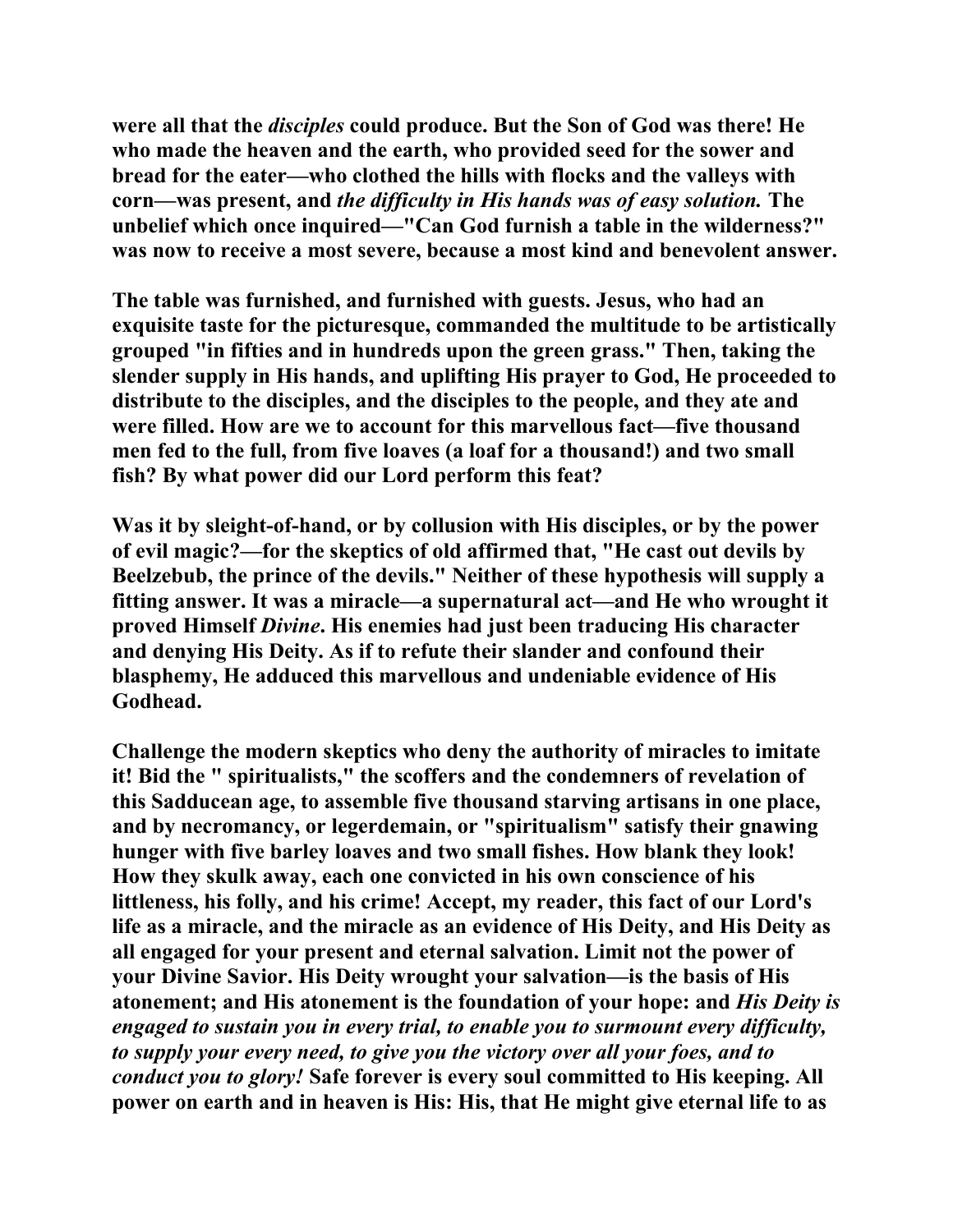**many as the Father bath given to Him; and they shall never perish, neither shall any man pluck them out of His hand, because He is God.** 

**This miracle equally demonstrated the fact of our Lord's** *pure humanity***. We read that, "when He saw the multitude, He was moved with compassion." The Lord Jesus was very man as He was very God. As Man, He, sympathizes with our humanity in all its varied conditions and needs, and as the God-Man He meets it all.** *Compassionating our need—He supplies it; pitying our grief—He soothes it; touched with our infirmity—He sustains it; sympathizing with our sickness—He heals it; commiserating our temptation—He scatters it; lenient towards our weakness—He places beneath us His everlasting arms.*

**Precious are the blessings thus distilling from the Divine-human nature of our adorable Lord. How could we part with it? What fount of sympathy, what source of succor, what spring of soothing; could be its substitute? What friend, what brother, what companion in tribulation, could take the place of the Incarnate God? Let this truth encourage you to take every sorrow, difficulty, and need to Christ.** 

**The miracle illustrates, too,** *the power which our Lord possesses of increasing the little and of multiplying the few.* **Do we speak of the Church of Christ? It is comparatively but a small body; and those incorporated Christian communities, composed of members of the one Body of Christ, who walk in the truth and ordinances of Christ blameless, yet smaller. But, nevertheless, with the Lord's blessing upon the preaching of His Gospel, and the earnest labors of His self-denying saints, both at home and in heathen lands, the little one shall become a thousand, and a small one, a strong nation." "He will multiply them, that they shall not be few: and will glorify them, and they shall not be small." Let not, then, your hand slacken or your heart grow weary in the service of Christ, because of** *the feebleness of the instrumentality or the scantiness of the result.* **The few crumbs of the bread of life which you may scatter, He can so bless as to "multiply your seed sown and increase the fruit of your righteousness."** 

**It is thus He employs a** *worm* **to thrash the** *mountain***, and allows the lame to take the prey,** *that He may secure all the glory to Himself.* **Not a crumb of the bread of life you give, not a grain of the precious seed you sow, but the Lord's blessing is in it, and shall so surely accompany its distribution as that ultimately it shall yield you a rich and eternal recompense of reward. If but one soul only is brought to Christ, if but one brand is snatched from the**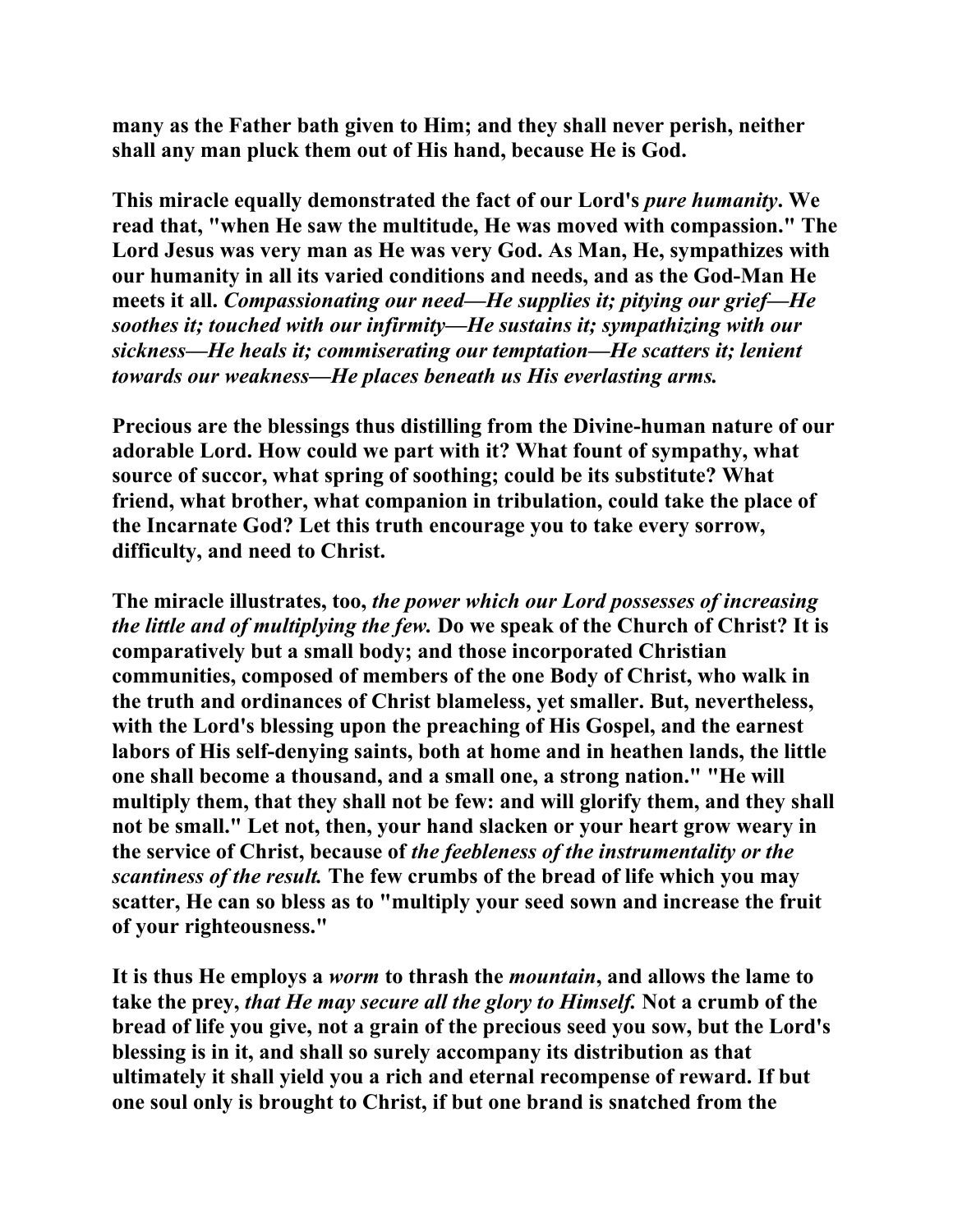**burning through your instrumentality, your life here will not have been in vain, and the crown you shall wear in the life hereafter will not be starless.** 

 **"The good begun by you will onward flow In many a branching stream, and widening grow; The seed that, in these few and busy hours, Your hands unsparing and unwearied sow, Shall deck your grave with a maranthian flowers, And yield you fruits Divine in heaven's immortal bowers."** 

**The miracle of feeding the five thousand encourages us to lean upon Christ's bountiful providence. Our resources may be narrow, our supplies humble and slender: but the Lord can so increase the little and multiply the few, as that the barrel of meal shall not waste, nor the cruise of oil fail until all our need is amply supplied. Those who possess but a "handbasket portion" of this world's good, see most of the providential power and goodness of God. These learn to live upon His bounty, and to feel His care. They hang upon His hand as a child upon a parent; and doubly sweet to them the "bread" and refreshing to them the "water" it supplies—for this is a Divinely assured portion—when they can trace a Father's faithfulness and love in sending it.** 

**This life of faith in God may be** *trying* **to flesh and blood, and often**  *humiliating* **to the natural pride of the human heart nevertheless, it is a** *school* **in which many of the cardinal graces of the Spirit are developed and the Christian character is strengthened and matured, and, above all, in which there is a more close transaction with, and consequently a more intimate knowledge of, the character of God.** 

**Look then, to Jesus to bless your limited means, and to increase your scanty and lessening supplies. He can** *prevent* **hunger, or He can** *meet* **its demands. He can remove a lack, or He can supply its need. He has told you that your heavenly Father knows that you have need of these things, and that He who opens His hand and supplies the needs of every living thing—who gems the landscape with flowers, pencils them with beauty and clothes them with perfume; who feeds the ravens when they cry, and guides the sparrow to its morning's repast—will feed and clothe you, you precious child of His love. "Don't be anxious about anything, but in everything by prayer and supplication with thanksgiving, let your requests be made known unto God."** 

**Nor must we overlook the higher truth our Lord doubtless intended to**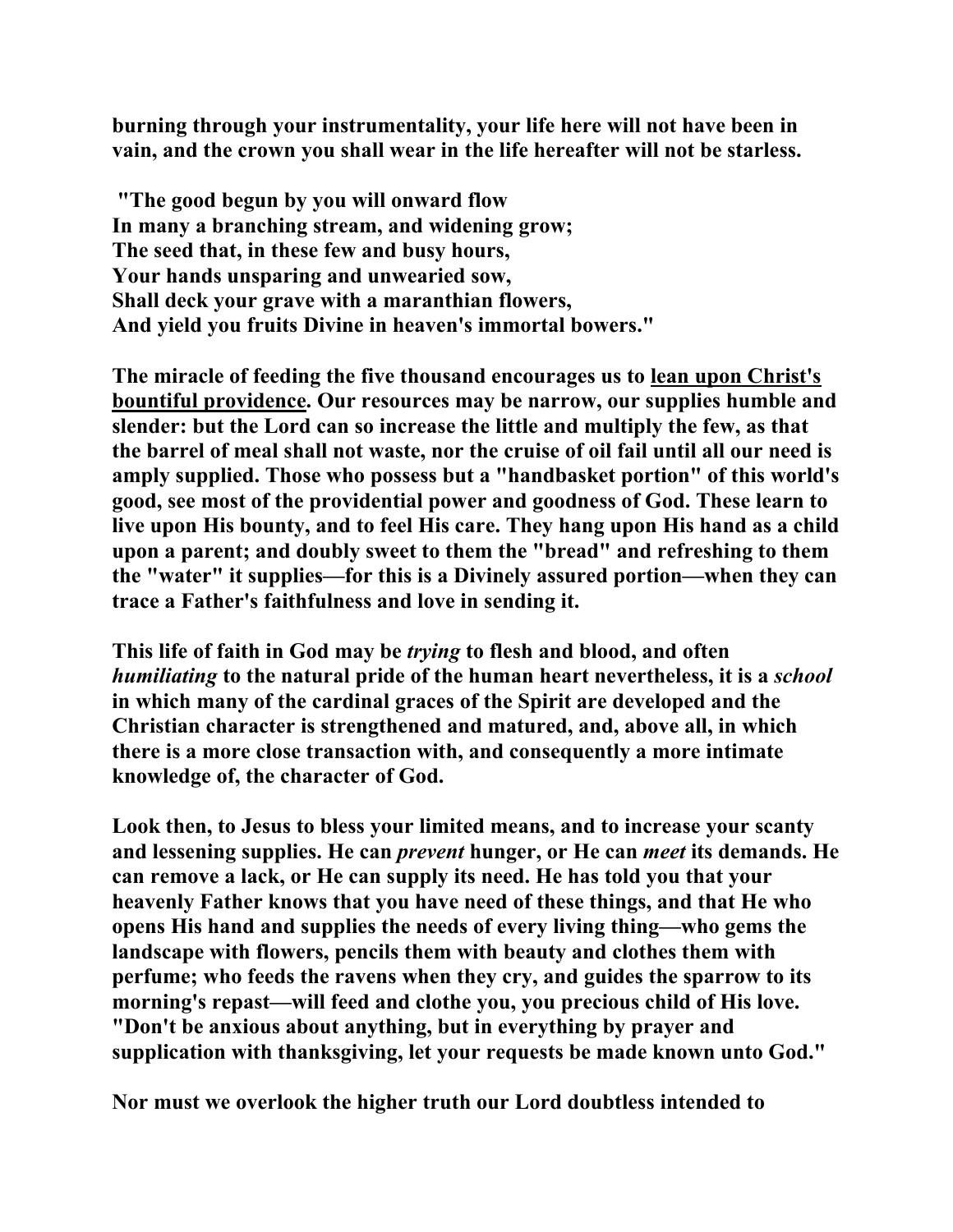**shadow forth in this distribution of bread to the famishing multitude, namely, Himself as the Bread of Life come down from heaven to meet the spiritual needs of a fallen and famished world. Without going out of our way, as we think has been erroneously done, to represent this breaking of bread to the multitude as Eucharistic—there being not the shadow of a reference in the incident to the Lord's Supper. We yet may regard it as a symbol of the great and precious Gospel truth which our Lord upon another occasion thus clearly enunciated—"I am the Living Bread which came down from heaven: if any man eat of this Bread he shall live forever."** 

**What a glorious announcement is this for a poor sinner in whose soul the Holy Spirit has created a longing after Christ! None will come to Christ until they feel their** *need* **of Him; and none will eat of Christ until they possess a**  *hungering* **for Him. "He has filled the** *hungry* **soul with good things, and the rich He has sent empty away." He Himself has said, "Blessed are those who hunger after righteousness."** 

**How much may we thus learn of Gospel truth from this miracle of Christ! Were these five thousand men** *needy* **and** *famishing?***—so** *spiritually* **are we. Did they come to Christ empty handed, receiving the bread without money and without price?—so spiritually may we. Did they all eat and were filled? so spiritually may we. Did Christ increase the little and multiply the few?—so spiritually will He deal with us: He can increase our small** *faith***, deepen our feeble** *love***, augment our little** *strength***, and greatly add to our limited degree of** *grace***. Such are some of the** *Gospel* **and** *vital* **truths illustrated by the miraculous feeding of the five thousand. May the Holy Spirit give to us a quickening, sanctifying, and saving possession and experience of their power in our souls!** 

**We reach now the subject more especially under our notice—the PRECEPT which our Lord enjoined at this miraculous meal. "He said unto His disciples, Gather up the fragments that remain, that nothing be lost." There is scarcely less spiritual,** *practical teaching* **in the precept than in the** *miracle***. At first sight this command of the Lord appears hardly consistent with His greatness and dignity. It would seem to be scarcely in agreement with the** *magnitude***, the**  *power*, and the *opulence* of the resources just displayed. To an eye, resting but **upon the** *surface* **of the precept, it seems to shade the splendor and lessen the grandeur of the miracle—that, He who possessed the resources of infinity, and who had but just unlocked the treasury of His affluence, lavishing its wealth upon a needy multitude, should** *condescend to notice the broken fragments that*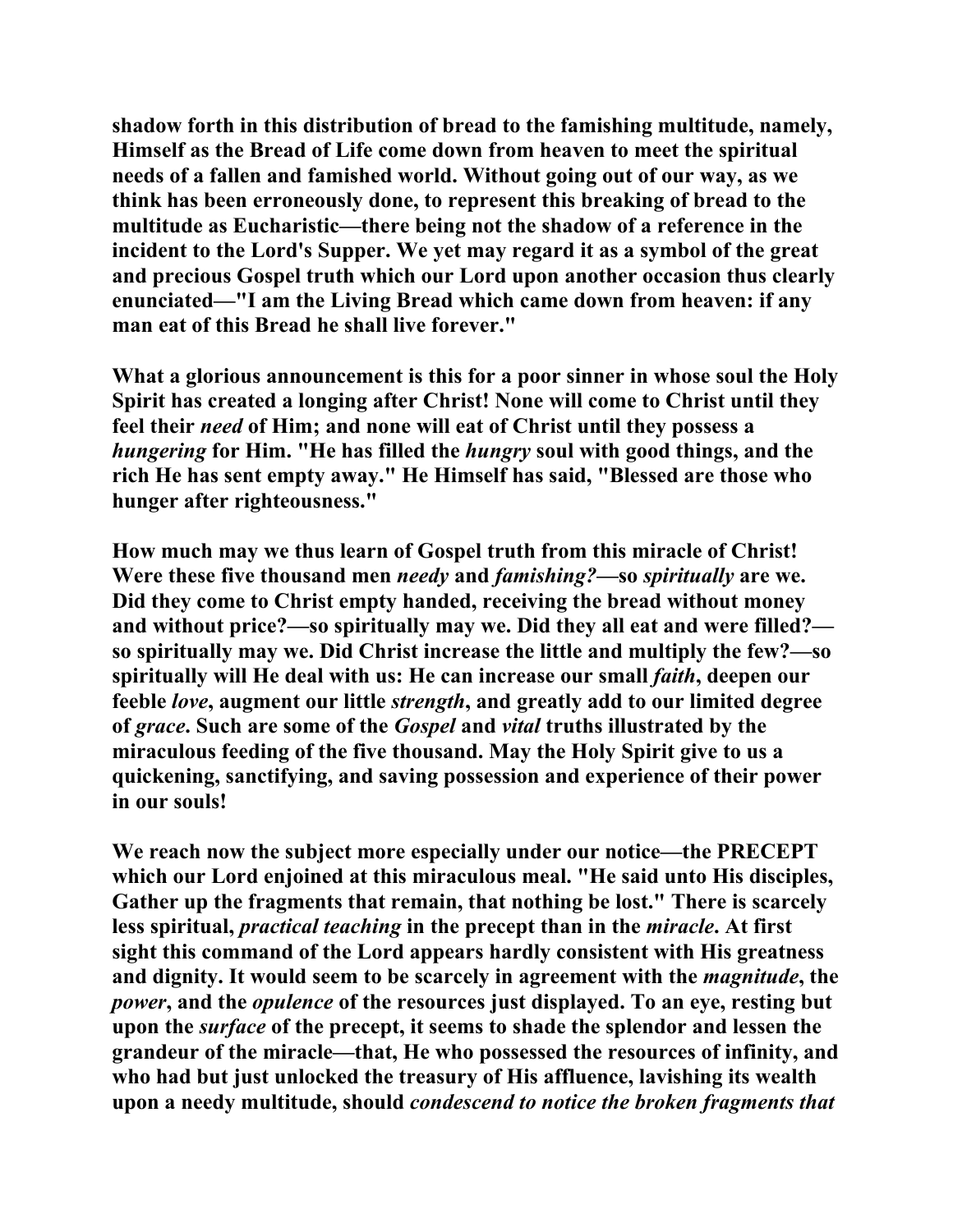*remained,* **over and above the generous and ample meal He had provided, would seem to awaken feelings in the hearts of some, fatal to their conception of the true sublime. And yet no act of our Lord's whole life more became Him than this. He was now acting in perfect agreement with Himself and in strict harmony with a law which, as we have shown, presided over all His works and operations—***the law of economy and frugality.* **Let us simply open up and apply this precept thus taught by our blessed Lord, and see how truly consonant it is with His Divine greatness and glory.** 

**"Gather up the** *fragments* **that remain, that** *nothing* **be lost." We are taught that** *there is no thing too small, and no event too trivial for our Lord to notice.* **For instance, we learn from this injunction of Christ, His estimate of** *little grace***. Can we doubt this? What! did Christ regard the broken fragments of human** *food* **as not beneath His notice and His care; and will He, do you think, look with indifference and disdain upon the smallest measure of grace, the feeblest budding of faith, the faintest spark of love in the soul of a beloved disciple? Never! This was not His way when He dwelt with men.** 

**See Him crown the faith that touched but His** *fringe***; see Him immortalize the love that anointed but His** *feet***; see Him honor the grace that asked but the**  *crumbs* **beneath the table; see Him respond to the cry of penitence in life's last, closing hour.** *O yes! the Spirit's work in the soul of a poor sinner is too Divine, costly, and precious—though it be ever so feeble—to be lost. Christ will not lose* **a** *fragment* **nor a** *crumb***. Every act of faith shall crown Him; every breath of spiritual life shall honor Him; every pulse of love shall praise Him. In heaven the " fragments" shall be gathered, and all shall be preserved and garnered up forever; and all shall laud His name and augment His glory.** 

**Cheer up, gracious soul! Have you nothing in your own estimation to bring to Jesus but "fragments?" nothing but a poor, sinful nature: a broken, contrite heart: a feeble, faltering faith; a faint, flickering love; a slow, halting footstep; a frail, imperfect service? here a little and there a little of your time, and talent, and substance? Cheer up! Jesus, your Lord and Master despises not the "day of small things;" but says to His ministers—"Gather up the**  *fragments***, that nothing be lost."** 

**"They shall never perish, neither shall any man pluck them out of My hands." The work of grace in your soul may be** *feeble***, and you yourself a** *hidden* **child of God dwelling in the** *shade***; nevertheless, it is the will of your Heavenly Father that not one of His** *little* **ones shall perish, and shall you be the first?**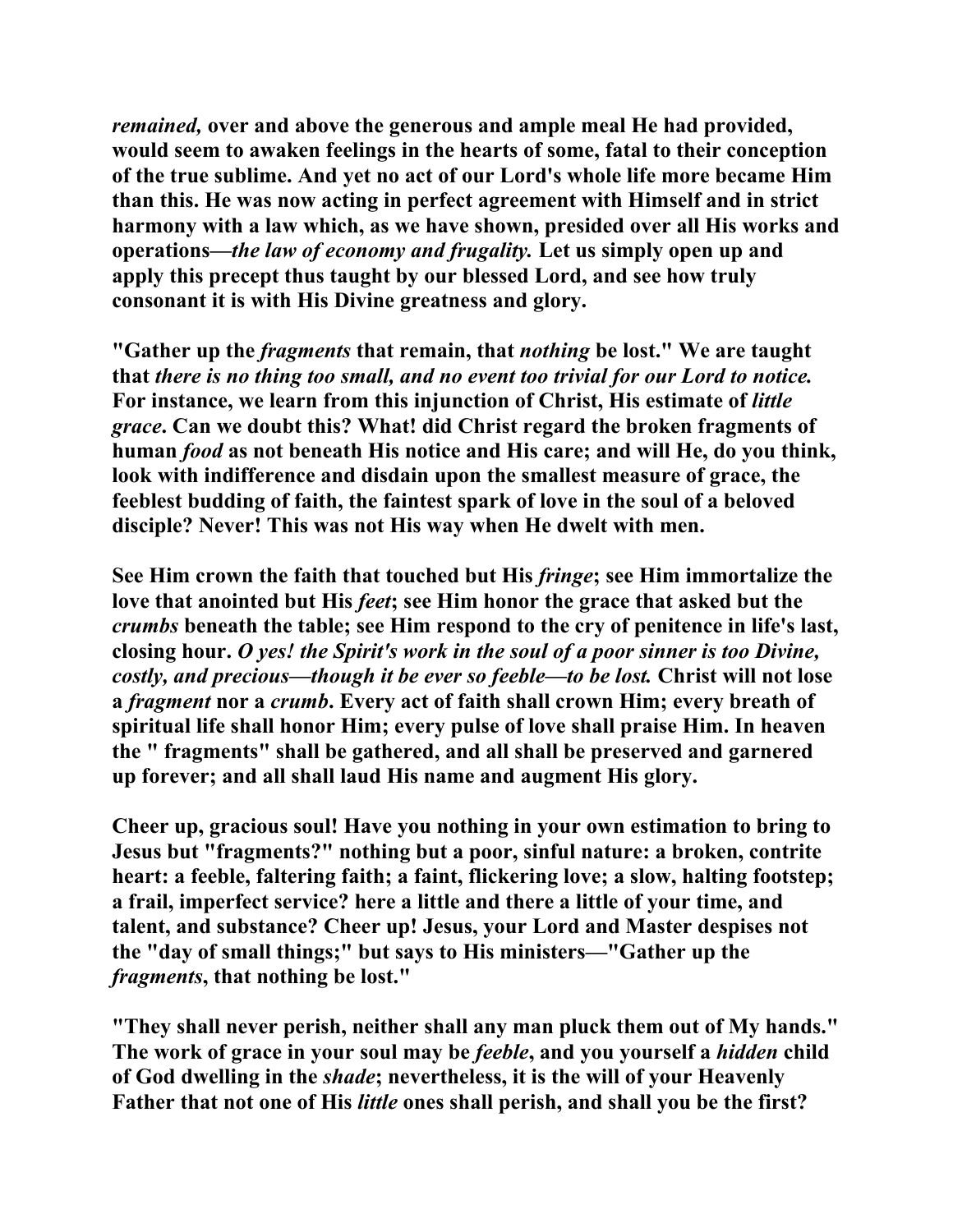**But let me illustrate this precept of Christ, by its bearing upon our individual selves. How practical and solemn its teaching! For example, we are taught to**  *set a high value upon the fragments of our spiritual graces and gifts, that nothing be lost.* **The Apostle John seemed to have an eye to this when he thus solemnly and touchingly exhorted the saints, "Look to yourselves, that you**  *lose not those things which you have wrought***; but that we receive a full reward." The Apostles were alive to the danger of their own loss as ministers who had been instrumental of working this grace, as of those saints in whose hearts the grace had been wrought. The loss of one would be the loss of both.** 

**John exhorts the elect lady and her children to whom his letter was especially addressed, to watch over** *themselves***, lest they be carried away by the errors by which they were surrounded. This is the first duty of a Christian. Many a man has gone forth to combat with sin and error, not having first fortified and strengthened** *the citadel of his own heart***; and presently he has been captured by the very foes he went forth to subdue. "Look to YOURSELVES!" says the Apostle. "Secure your own hearts; guard the citadel of your own soul first; see that the forts are well manned, and the avenues well patrolled, and the sentinels awake at their posts, before you sally out to confront the enemy in the field." By this personal and careful vigilance they would be protected from loss of grace, and holiness, and gift; and so** *their* **reward and** *his* **in heaven would be greater.** 

**The greater** *grace here***, the greater** *glory hereafter! Glory is grace in full-flower and bloom!* **As the seed, the kernel, the flower here, so will be its fulness and perfection in heaven.** *The bliss and reward of heaven will be graduated by our personal holiness and service for Christ on earth!* **We may** *lose a portion* **of that bliss and reward. Our throne may be less elevated, our crown less radiant, our song less full, our joy less perfect,** *we may not receive a "full reward,"***—by wavering in our course, by tampering with sin; by being led away by the error of the wicked, by following Jesus afar off. O let us "look to ourselves; let us gather up the fragments of our grace and gifts that nothing be lost, but that the lowliest measure be made subservient to the glory of Christ, and that both we and Christ's ministers who brought us to Jesus, may "receive a full reward."** 

**The same law of economy applies to the nobler part of our being—our mental powers. Our intellectual life is, for the most part, composed of fragments of thought—single thoughts, isolated and alone. To this we may trace almost all**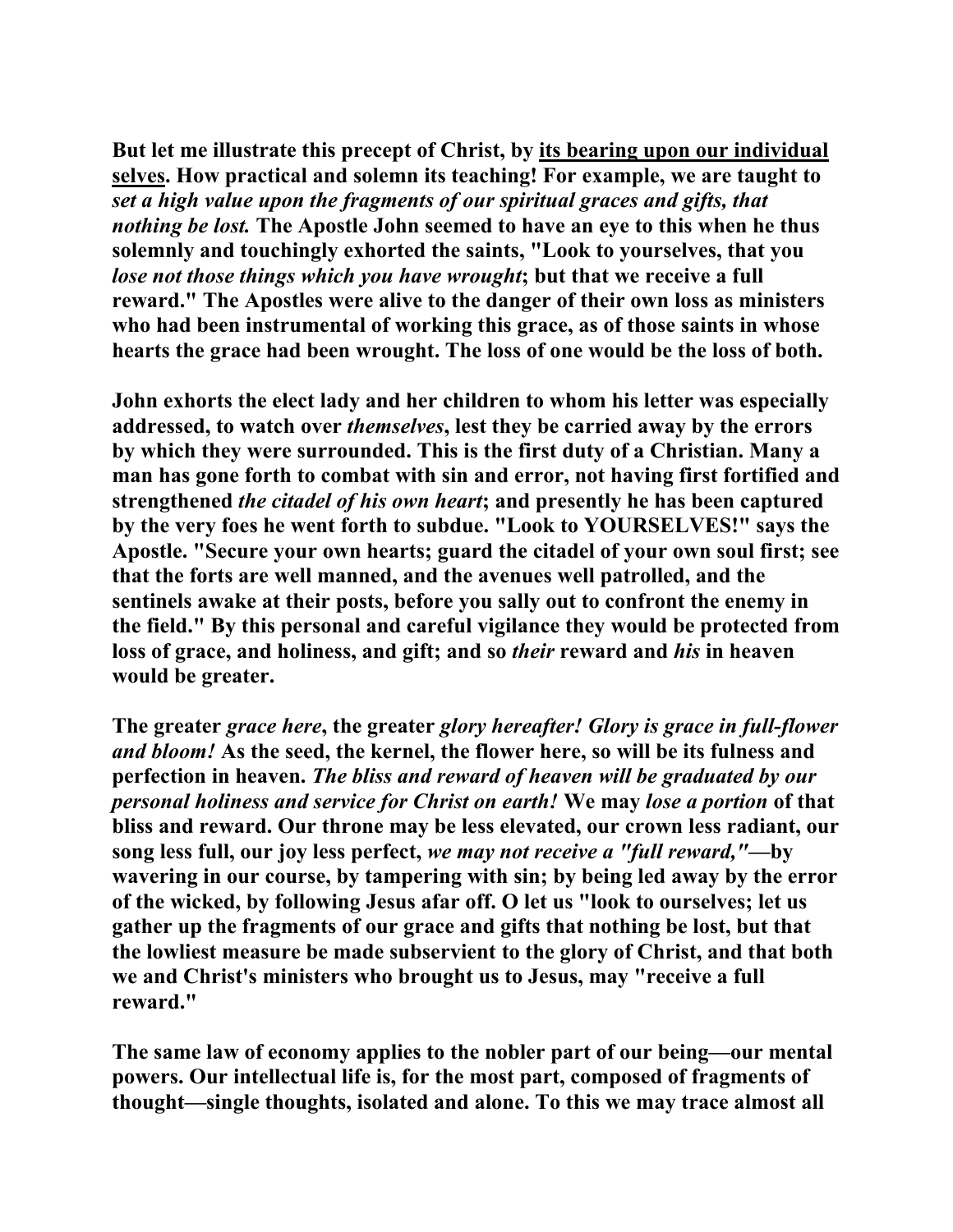**the great discoveries in science, inventions in physics, and reforms in morals. A man of one idea may be slighted by the unthinking and be ridiculed by the frivolous; but that one idea has blest the race with his genius, and filled the world with his renown. Such, for example, was the discovery of steam as a propelling power, and of the electric telegraph as a highway of thought and of international communication. Such, too, the great social reforms which have tended to purify and elevate society—the temperance reformation, so widely blest in emancipating the slave of strong drink, and making his home happy; the penny postage, drawing the heart of the nation into closer and more intelligent communion with itself. All these, and similar movements,** *had their birth in one idea***: flashing, perhaps, upon the mind amid the busy hours of day, or stealing across it in the still hours of night.** 

**What** *spiritual* **light, liberty, and joy, too, have often sprung from one thought, or from one text of God's Word, suggested to the believer by the Holy Spirit! That one thought! O what a new world has burst upon the mind: what a new sun has arisen upon the soul: what a new creation, bathed in glory and rich with a thousand sweets, has floated before the eye of God's child. What a fresh discovery of God's character, what a precious glimpse of the Savior's loveliness and love, it has poured in upon the believing soul who has gone on its way rejoicing.** 

**Despise not, then, one idea. A single thought, yes, the mere fragment of a thought, who can tell what may lie hidden within its bosom! The fragment of a block of marble may be chiseled into a breathing statue; the fragment of a sheet of canvas may be penciled into a speaking picture; the fragment of a lump of clay may be molded into a beautiful vase. Let us look to ourselves, then, that we allow no intellectual waste, no prodigality of mind; that, not a thought, or purpose, or resolve be lost, which by prayer and culture might have been made subservient to the good of man and the glory of God.** 

**Has such a thought found an entrance within your heart? Allow it not to depart; cherish it, communicate it to others: above all, in prayer commit it to the Lord. Who can tell what may be its result? A tiny seed, a little bud now, it yet may germinate, expand, and branch forth as into a noble tree, whose fruit and foliage shall bless the world.** 

**How much, too, may we economize our time? Time is priceless and precious. In one point of view, it is more important and solemn than eternity. Eternity is the creature of time: it is just what time makes it, happy or miserable, a**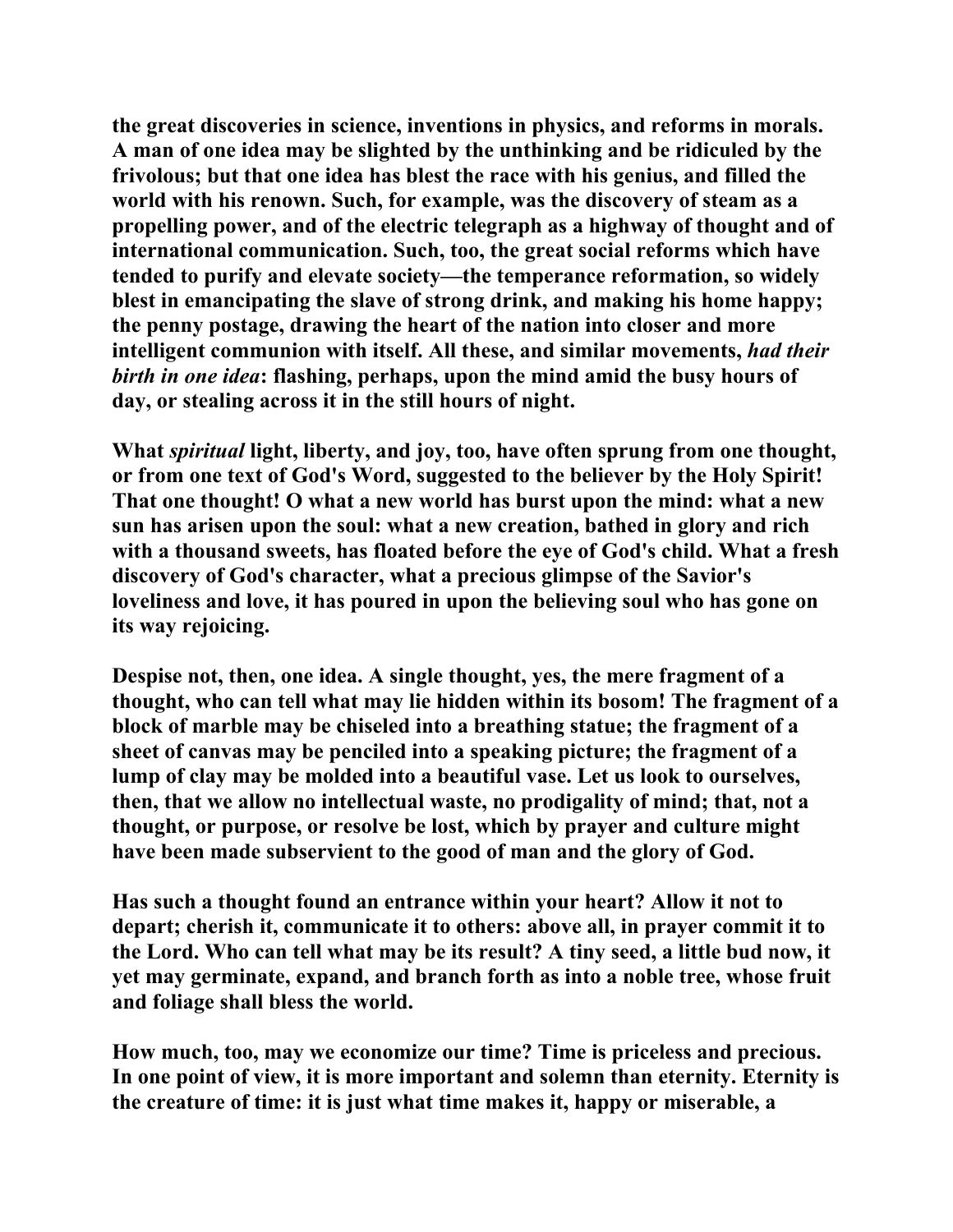**blessing or a curse, draped with clouds of endless night, or gilded with beams of eternal day. One hour of time is of more value to a soul speeding to the judgment, unprepared to meet its dread sentence, than the ceaseless evolutions of eternity. There is no day of grace—no opportunity of conversion—no proclamation of salvation; in the eternal world. "Now is the accepted time, Now is the day of salvation."** 

**Let us, then, "redeem the time," because "the time is short." Gathering up its unemployed hours, its spare moments; redeeming it from sleep, from frivolous calls, from vain recreation, how much work for God and service for man may be accomplished? Many a valuable volume has been compiled at the breakfast table—many a useful plan has been matured in a railway carriage—and many a work for Christ has been arranged while yet but few had brushed the dew of morning's slumber from their eyelids, which otherwise the absorbing calls of professional and public life had rendered impossible.** 

**Human life is made up of a succession of trifles, and its great achievements of fleeting thought. We must not wait for great occasions in order to accomplish great things. "He who waits to do a great deal of good at once;" remarks Dr. Johnson, "will never do any." He who stands upon the river's bank until its tide shall turn or cease to flow, may stand until doomsday, and have done nothing. He must seize it at its height, throw himself upon its bosom, and let it bear him on to some great and noble end.** 

**Grand occasions are rare, and yet more rare are the grand actions to which they give birth, men almost invariably proving themselves unequal to the occasion. But we need not travel far, nor wait long for suitable occasions to do good. Within our own homes, at our very doors, in each hour, the "sweet charities of life " may be fully employed. If these are allowed to pass unimproved, God will not entrust to our hands greater. "He, that is unfaithful in that which is least, is also unfaithful in much."** 

*O it is marvellous how much useful service may be performed by a strict economy of time, and by embracing every small occasion for its employment!*  **"In the morning sow your seed, and in the evening withhold not your hand." "Blessed are those who sow beside ALL waters." He who watches God's providence, whose daily inquiry is, "Lord, what will You have me to do?"** 

**shall not long be idle.**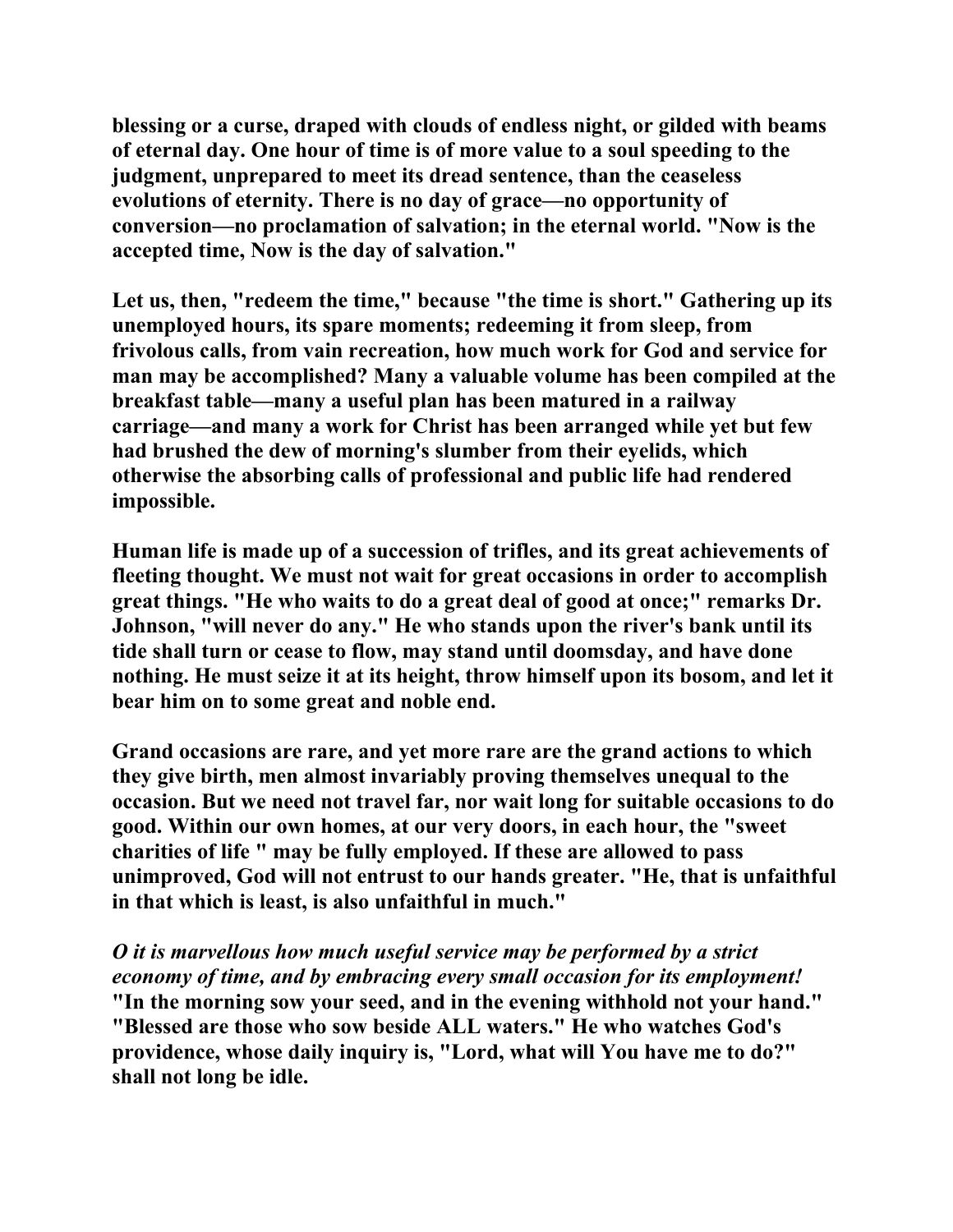**A Christian lady, on a recent occasion, one morning made it a subject of earnest prayer to the Lord to give her some work to do for Him. In the course of the same day she was waited upon with a request to take the important charge of a mother's class, which had just become vacant by the death of the lady who had conducted it with much success for years. Thus, in answer to prayer, the Lord will give to every one of His servants his work. Thus, then, let us gather up the broken fragments—the scattered crumbs of time, that nothing be lost. All are accountable to God for precious time! How solemn the account of wasted time! What is eternity, but time, divested of its probation, prolonged to endless ages, moments of time never ceasing! Up, then, and work for God! There is work for** *all.* **None need fold their hands in sloth. "Why do you stand here all the day idle?" Your talents may be humble, your sphere limited, yet how much you may do for God and for man!** 

 **The drops of rain and the rays of light Are small themselves: but when all unite, They water the world, and they make it bright. Then do not say—"Of what use am I?" We may each do good, if we will but try; We may soothe some grief, or some need supply. We can lend to the poor a helping hand; We can cheer the sick, as we by them stand; We can send God's Word to a heathen land. We can speak to others in tones of love; We can dwell in peace, like the gentle dove; We can point the weary to rest above. O how sweet to think that in life's young days We may live to show forth our Savior's praise, And may guide some feet into Wisdom's ways.** 

**Thus, too, with our worldly possessions. There is to be no extravagance here. By a wise husbanding of our temporal resources, however limited, by a prudent frugality and judicious economy, how much may be rescued from needless expenditure and sinful waste, and be devoted to advance some benevolent and Christian object, useful to man and glorifying to God.** *Money***, as we have in another chapter remarked, is a responsible and solemn talent. The fragments must be gathered up that nothing be lost. With many of the Lord's people, Christian beneficence can only be exercised by a strict economy of their resources. By a little self-denial here, and by a little frugality there—gathering up the fragments over and above necessary demands, they**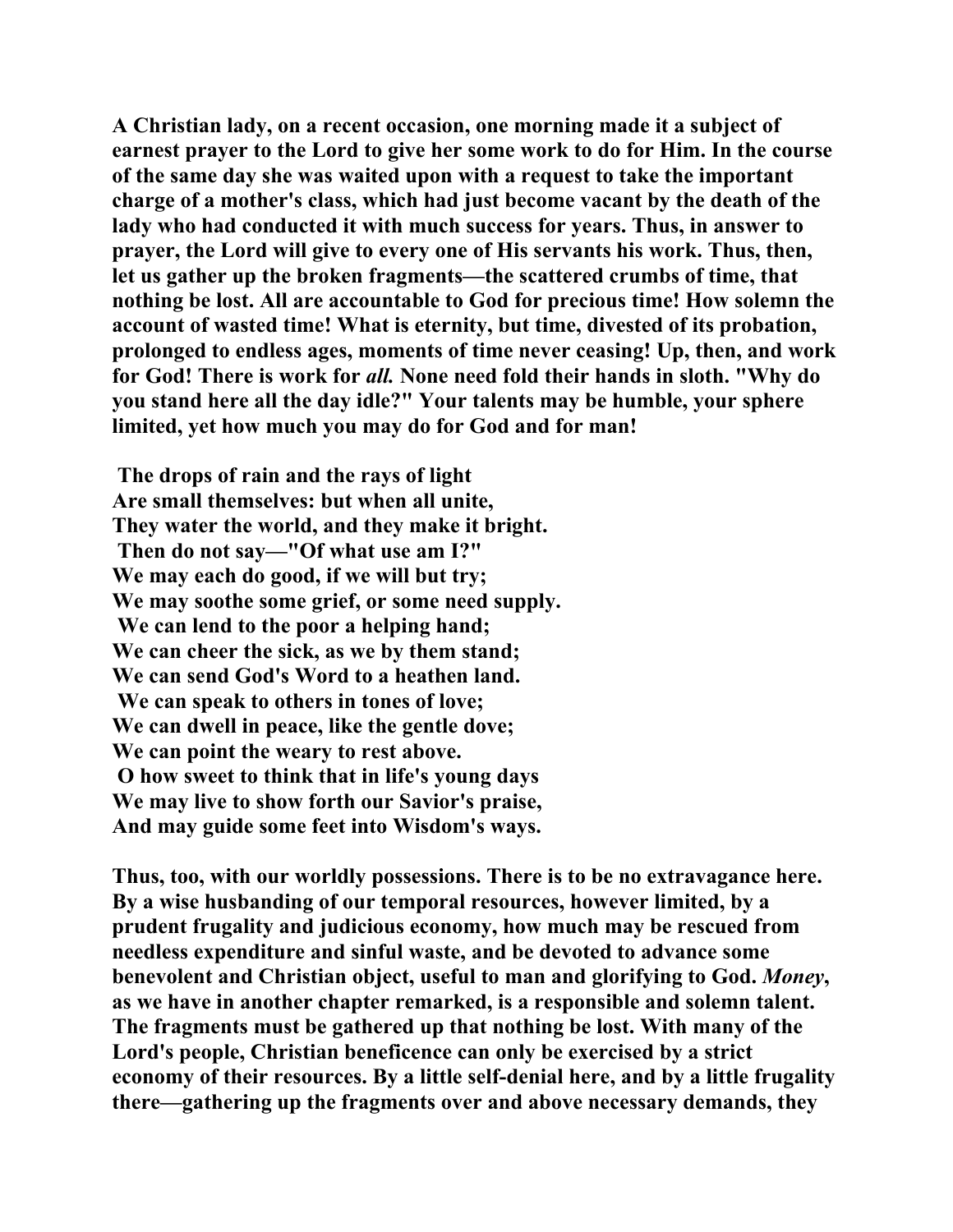**are enabled materially to aid the cause of God and of truth in the world.** 

 **We are but** *stewards* **of property, and** *must not waste our Master's goods.* **It was a pious and noble resolution of a Christian physician, "I am resolved, with God's help, from whom all good thoughts and pious actions proceed, to whose grace we are indebted for any good we are enabled to do, to devote all fees earned and received on Sunday, and the tenth of all money received on week-days, for the promoting of the cause of Christ, and for the spiritual and temporal welfare of my fellow creatures." This is true Christian beneficence: a beneficence not the result of a fitful and momentary impulse, but springing from Christian principle, from the love of God in the heart—the fruit of a steady and fixed purpose. "Seek not proud riches," says Bacon "but such as you may get justly, use soberly, distribute cheerfully, and leave contentedly;" and to this we may add, such as a judicious economy may frugally save, and a Christian benevolence may usefully scatter.** 

**In conclusion: do not undervalue, nor overlook the trifles of life. As there is not a sunbeam that glows, nor an insect that sports in its warmth; not a breath of air nor an atom of matter borne upon its wing, that has not its appointed mission, and that accomplishes not a useful end; so there is nothing, however trivial or trifling in our individual life, that may not be subservient to some noble and useful purpose. There is meaning in the words of the poet:** 

**"Think nothing a trifle, though it small appear Sands make the mountains, moments make the year, And trifles life: your care to trifles give, Or you may die before you learn to live."** 

**See that there is no waste in your life. Have you an excess of** *prosperity?***—feed the hungry, clothe the naked, help the orphan, and make the widow's heart to sing for joy. Have you an excess of** *happiness?***—let its overflowings distill into the cup of some child of woe, who, perchance, has none. Have you** *leisure time?***—devote it to help forward some useful enterprise, the wheels of which, perhaps, are standing still for the lack of a voluntary hand.** *Gather up the fragments, from whatever source they spring, that even these may advance the fame of Jesus, the glory of God, and the well-being of man.* 

**Once more, we remind you, that in God's economy of the universe, nothing is lost. Nor shall it be in our individual history. If our** *intellectual faculties* **are misemployed—if our** *influence* **is abused—if our** *time* **is wasted, if our**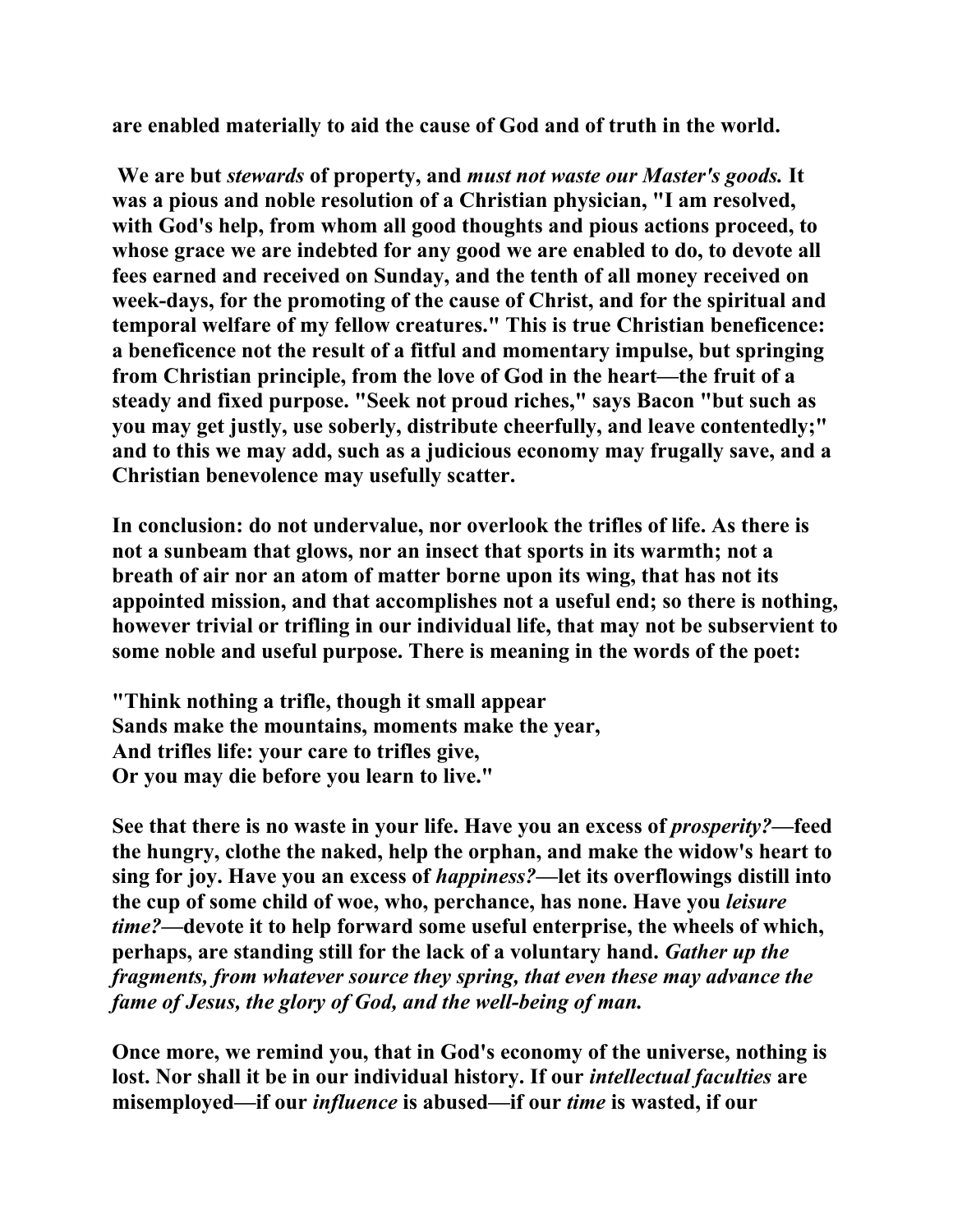*possessions* **are squandered—if our one talent is buried in the earth—if, in a word, we are living to ourselves, and not unto God—not even these things shall be lost!** 

**They have gone forth upon a solemn mission to be executed in the great day of account. Then will they appear as witnesses against us, when each one of us shall give account of himself to God. Not lost! O no! Failing to aid the cause of mercy, they will advance the purpose of judgment; laying up for us no treasure in heaven, they will pave our descent into the shades of despair, where God will by no means clear the guilty. No,** 

 **Nothing is lost!** *The drop of dew*  **Which trembles on the leaf or flower Is but exhaled, to fall anew In summer's thunder shower; Perchance to shine within the bow That fronts the sun at fall of day, Perchance to sparkle in the flow Of fountains far away.** 

 **Nothing is lost!** *The tiniest seed* **By wild birds borne, or breezes blown, Finds something suited to its need, Wherein it is sown and grown. The language of some household song, The perfume of some cherished flower, Though gone from outward sense, belong To memory's after hour.** 

 **So with** *our words***; or harsh or kind, Uttered, they are not all forgot; They leave their influence on the mind, Pass on, but perish not! So with** *our deeds***; for good or ill They have their power scarce understood; Then let us use our better will To make them rife with good!**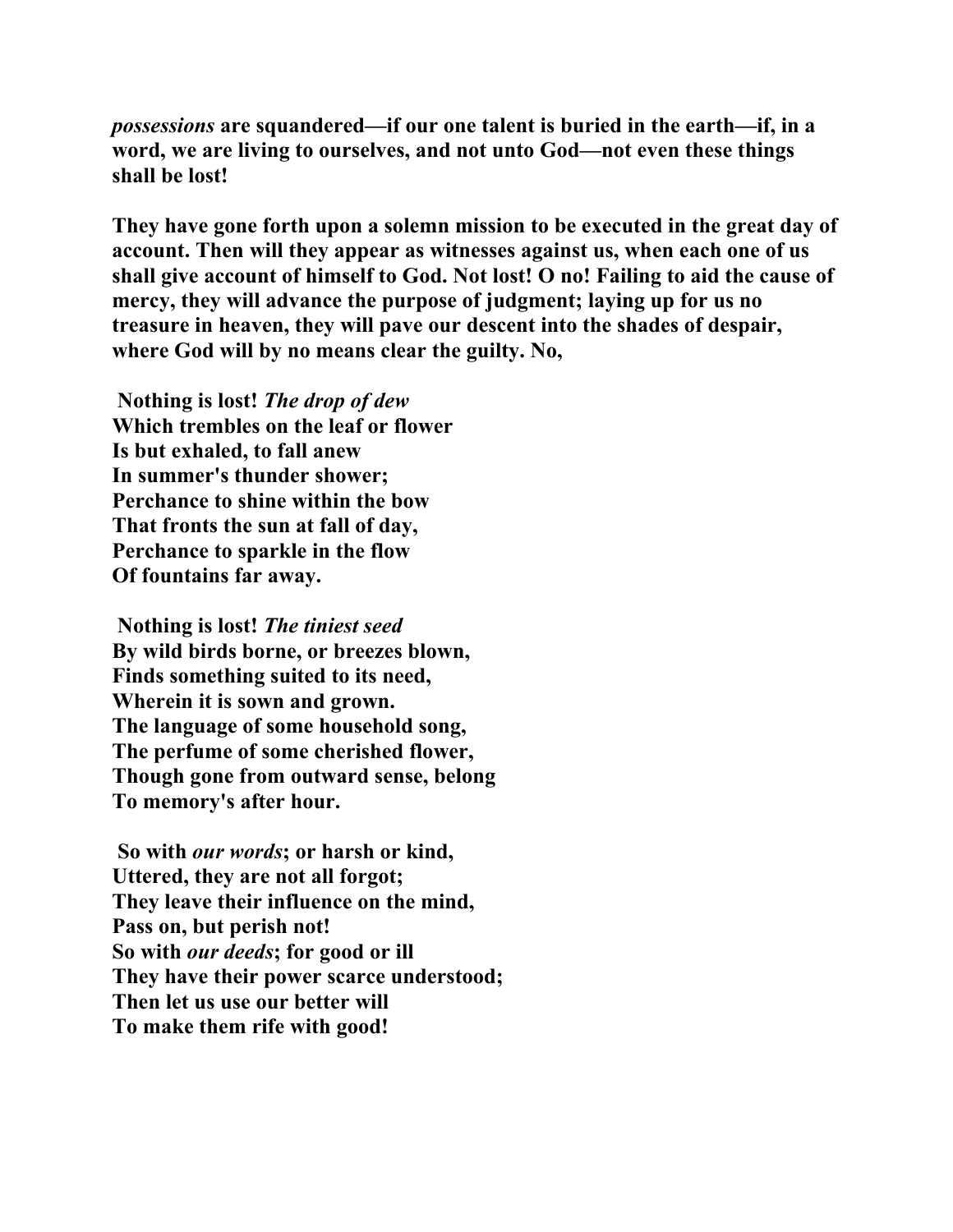## **"The Punishment of the Wicked"**

**"What will you say when He shall punish you?" Jeremiah 13:21** 

*As we pass through life many sad and solemn scenes meet our eye—***the natural result of the fall and the bitter fruit of sin. But, perhaps, no spectacle is invested with a solemnity so appalling as that of a criminal at the bar of justice, awaiting the judgment of the court, to whom the Judge, wearing the awful symbol of condemnation, addresses the terrible question, "Prisoner at the bar, what have you to say why the sentence of death should not be passed upon you?" Awfully impressive as is this scene, it is but the faint shadow of a spectacle infinitely more appalling which awaits this fallen world—***the final and eternal condemnation of the wicked.* 

**That such an event is** *reasonable* **the light of nature teaches, and that it is**  *certain***, the Book of Revelation declares.** *Reason* **would teach us that, living under a moral government—a government of rewards and punishments, if we do well, it is accepted of God, and that if we do not do well, sin lies at the door and is righteously punished. Thus by the dim light of nature we may learn that,** *that must be an unholy government which would allow sin to pass unpunished, and that, that must be an unjust government that would allow good to go unrewarded.* 

**But, in proof of a judgment to come we have stronger evidence than that of**  *reason***. Divine** *revelation* **comes to our aid, and affirms emphatically and solemnly that, "We must all appear before the** *Judgment Seat of Christ***, that every man may receive the things done in the body, according to what he has done, whether it be good or bad." That, "God has appointed a day in which He will** *Judge* **the world in righteousness." That, "the Lord comes with ten thousand of His holy ones to execute** *Judgment* **upon all, and to convince all who are ungodly of all their unrighteous deeds which they have ungodly committed, and of all their hard speeches which ungodly sinners have spoken against Him."** 

**Such are some of the Scripture declarations concerning this momentous subject. It is to one particular view our present reading will be restricted namely, the final, awful, and everlasting punishment of the ungodly. If we saw a friend, arraigned in a criminal court of justice about to be tried for his life, we would naturally and anxiously inquire, "Are you well prepared with your**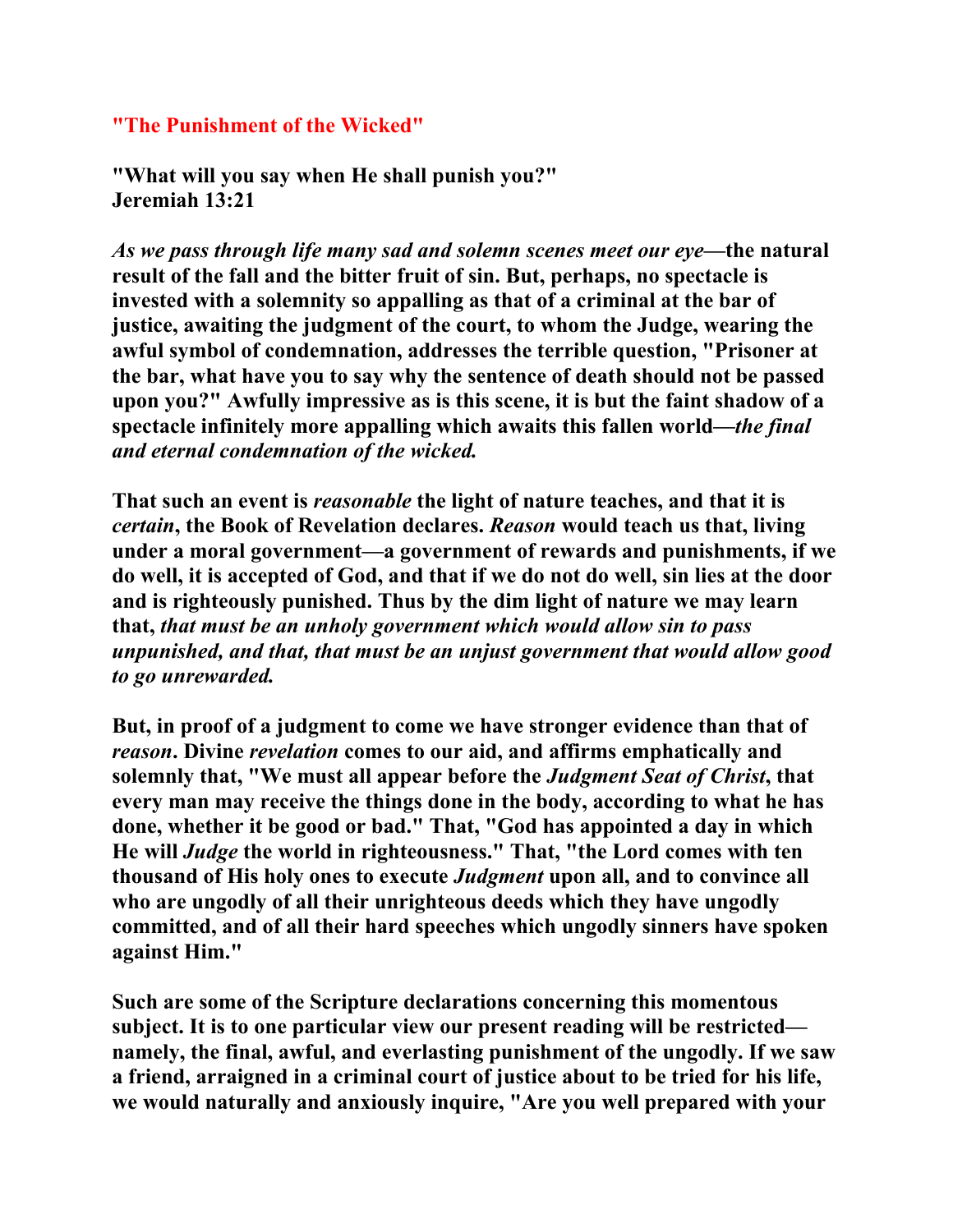**defense? Have you carefully weighed every jot of the evidence, and thoroughly examined the nature of the plea you purpose to adduce?" To the sinner speeding to the judgment seat of Christ we address a similar but an infinitely more momentous inquiry, "Are you prepared for your trial? With what plea are you provided in arrest of judgment? What have you to say why the sentence of eternal death should not be pronounced upon you? Have you any excuse for your sins, any palliation of your crimes, any reason for your rejection of His Son, which the Judge will accept?** *What will you say when He shall punish you?***—what plea, what excuse, what extenuation will you allege when the Judge shall proceed to pronounce the awful sentence of eternal doom?" Such is the solemn, awakening subject, which now asks your serious and prayerful attention. May the Holy Spirit aid and bless our meditation. First, with regard to the CERTAINTY of the punishment of the wicked. No truth is more clearly revealed in the Bible than that it is God's solemn purpose to punish the ungodly. It must, from the very necessity of the case, be so. God is holy, and if just to Himself He must, from the holiness of His nature, punish sin. Were the ungodly, the impenitent and the unbelieving to go unpunished, what a lowering of His moral government, and what an indelible dishonor to Himself would present itself to the eyes of all the holy beings in heaven. Sin can never go unpunished. God's holiness, and justice, and truth must be vindicated, either in the person of the sinner or in the person of a substitute.** 

**A few declarations from God's Word will be sufficient to set this momentous question at rest. That of our text is decisive—"He shall PUNISH you." "He will by no means clear the guilty." "The Lord Jesus shall be revealed from heaven with His mighty angels, in flaming fire, taking vengeance on those who do not know God, and do not obey the Gospel of our Lord Jesus Christ: they shall be PUNISHED with everlasting destruction from the presence of the Lord and from the glory of His power." "The Lord knows how to deliver the godly out of temptations, and to reserve the unjust unto the day of judgment to be PUNISHED." "How can you escape the damnation of hell?" "Who has warned you to flee from the wrath to come? " "How shall we escape if we neglect so great salvation?"** 

**What need we further evidence of the awful truth that, God will most surely punish the wicked? The Bible is replete with awful examples confirmatory of the fact. The destruction of the antediluvian world by water, of the Cities of the Plain by fire, of Jerusalem by the invasion of Titus, and countless other examples testify to His hatred of sin and of His inexorable justice in punishing it.**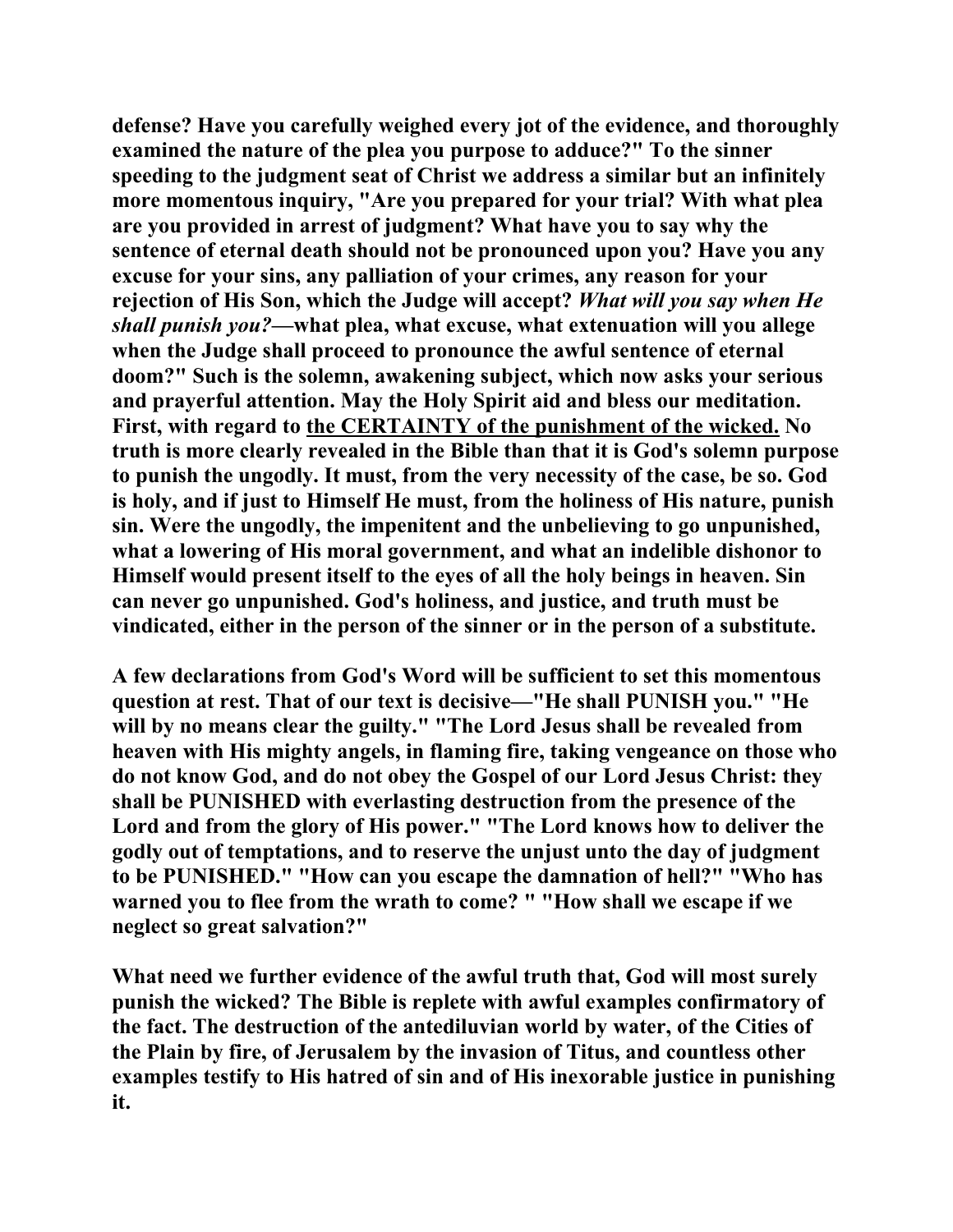**And, were it possible to unveil the bottomless pit, and for a moment penetrate the "mist of darkness" that enshrouds the damned, with what startling and convincing force would the terrible fact flash upon every skeptical mind, hitherto wont to regard hell as a myth and to make sport of its quenchless fire! Nothing, my unconverted reader, has kept you from increasing the countless witnesses to the truth that, God will by no means clear the guilty, but His infinite patience. "The patience of God is salvation."** 

**It has been thus far your salvation from immediate destruction, into which at any moment of its suspension, and at any hour of your being, you may inevitably and irremediably be plunged. There is no lack of power on the part of God to do this. More easily than you can crush a worm, or snap a thread, can God cast you into hell. He but "looks upon the earth and it trembles," and, "at His rebuke the rocks are thrown down!" It is no security against this awful infliction of God's power that there are no** *visible* **means of death at hand, no apparent prospect of immediate destruction. They are at hand,**  *however unseen by you.*

**When you go forth in the morning in an unrenewed state, your whole path throughout the day is on the very brink of an eternity of woe, and along the very mouth of the bottomless pit. The bow of death is bent, and the arrow, pointing at your heart, is upon the string, waiting but God's word to bid it fly. There is no necessity that God should suspend a single law of nature in order to remove you from the world. He has but to unveil His power, to withdraw His restraints, and the slightest hair, an atom of matter, a simple vapor, a drop of blood, could send your soul into eternity.** 

*Over the abyss of hell God holds you in His hand, as you would hold a deadly scorpion over burning coals, ready to let it fall. What are you in His sight, viewed as in your sins and guilt and rebellion, but as a loathsome thing, more repulsive and hateful to Him than to you is the most venomous serpent that drags its slimy form across your path.* 

 **No, more, you are under present condemnation. "He that believes not is condemned already." The sentence is not yet executed, the law has not yet taken effect; but like a criminal condemned to die, you only wait the solemn knell that announces the awful moment has arrived. Again I remind you that nothing but the good pleasure of God that keeps you any moment out of hell. No robustness of health, no watchful guards posted along the avenues of life,**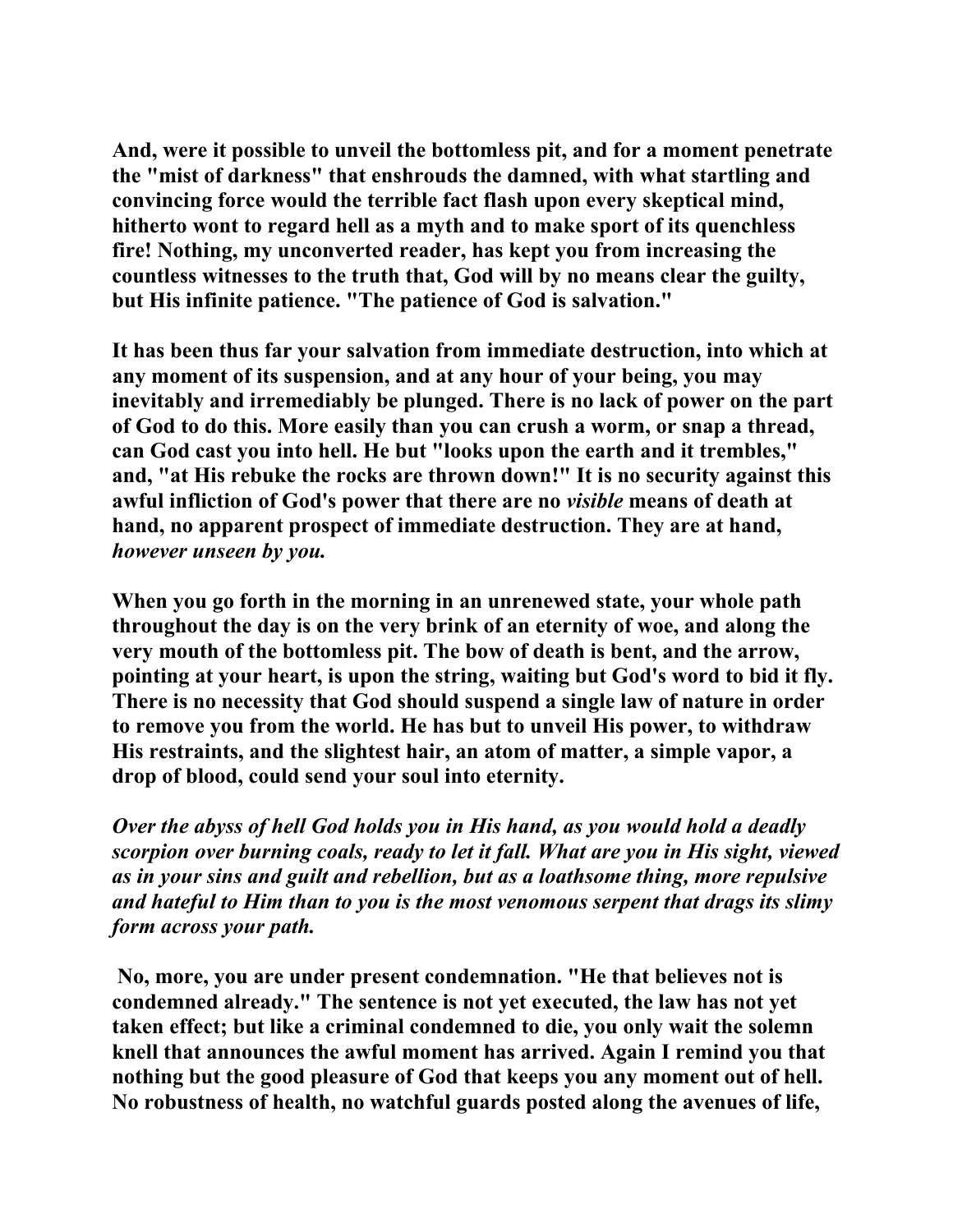**no adroit evasion of the pestilence, no running from danger, no preservatives against, or palliatives of, disease, no remedy or skill, can prevail when God ceases His patience and withdraws His power.** 

**Then will He "laugh at your calamity and mock when your fear comes." "I will tread them in My anger and trample them in My fury; and their blood shall be sprinkled upon My garments, and I will stain all My clothing." O solemn thought, that the Omnipotence of God will so crush out the blood of ungodly men, that it shall sprinkle and stain His very garments! Can any image convey to us a more appalling idea of the destruction of the wicked? "What if God, willing to show His wrath and to make His power known, endured with much patience the vessels of wrath fitted to destruction?" What if that patience should in a moment cease?—that moment you are in hell!** 

**All the ministers of grace on earth, and all the angels of God in heaven, could not help you when the pit opens its mouth to swallow you up. Presume not, then, upon the patience of God. Persist not in sin and rebellion. "Because sentence against an evil work is not executed speedily, therefore the heart of the sons of men is fully set in them to do evil." God grant that this may not be your presumption and your end!** 

**The punishment of the wicked will be TERRIBLE in the extreme. The imagination of man cannot conceive any calamity so appalling as the final condition of a lost soul. The Italian poet Dante, with his intensely vivid imagination and marvellous powers of description, has drawn an appalling picture of hell; but no picture is so appalling, and none so true, as that presented to us in the Word of God.** *What are some of the expressions and images employed by the sacred penmen, to delineate the place and condition of the lost?* 

**Listen to them attentively, my reader, ponder them thoughtfully, and pray over them earnestly—it is for your life! The hell of the wicked is described as– "the outpouring of God's wrath"** 

**"the lake of fire"** 

- **"fire and brimstone"**
- **"the "bottomless pit"**
- **"the worm that dies not, and as the fire that shall never be quenched"**
- **"damnation"**
- **"the perdition of ungodly men"**
- **"torment"**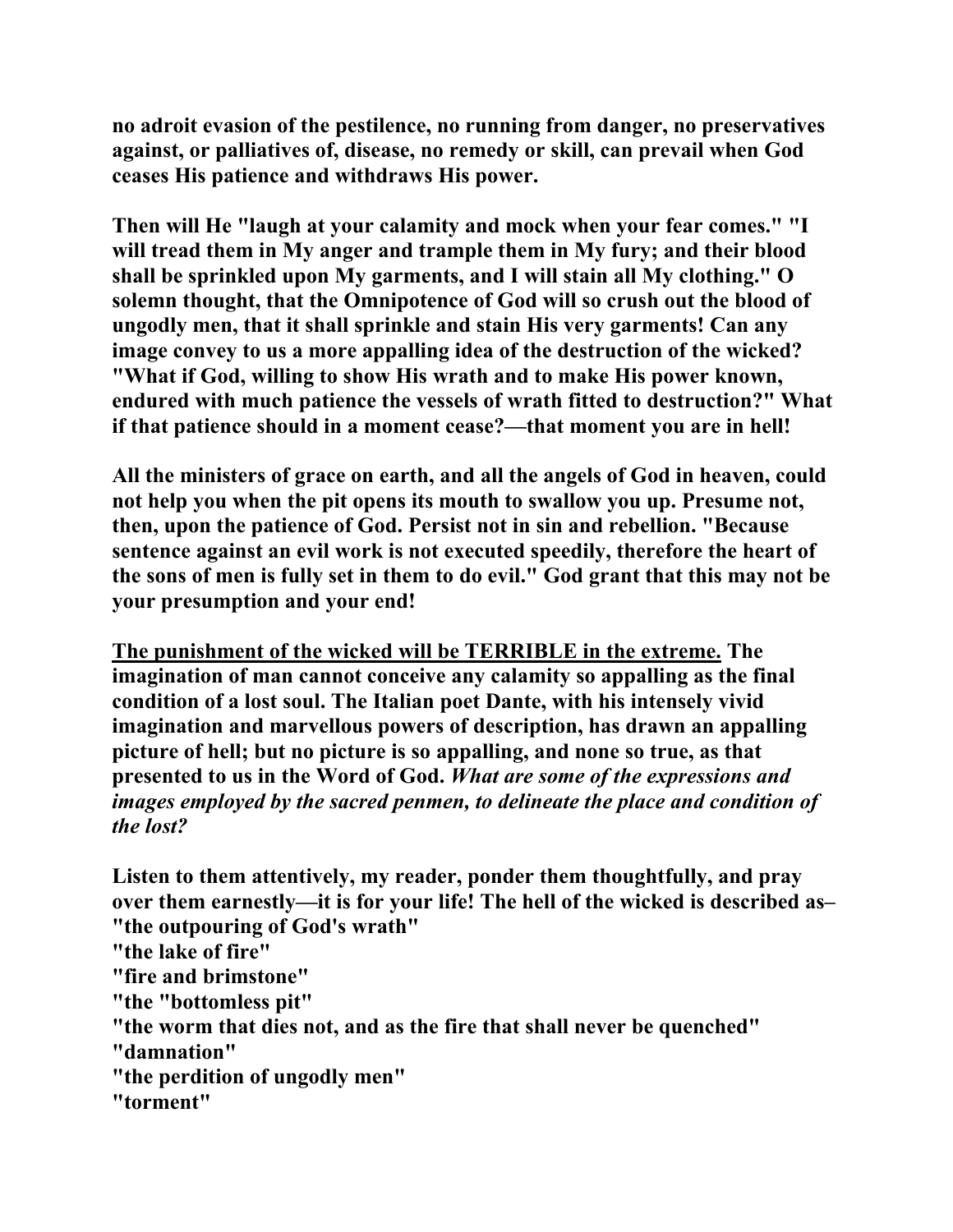**"an impassable gulf" "outer darkness " "the gnashing of teeth" "destruction from the presence of the Lord" "the winepress of the wrath of Almighty God " "the smoke of their torment ascending up forever and ever."** 

**Surely we need not multiply these appalling expressions, so vividly and truly descriptive of the terrible condition of sinners falling into the hands of a holy, just, and angry Lord God. Will not this suffice to arouse, alarm, and induce you to pause and reflect upon what** *may* **be, upon what must be, the final end of your present course of sin and rebellion against God—of the rejection of Christ, and of the self-destruction of your own soul. Dying unconverted, dying with the weapons of hostility against God in your hands—terrible witnesses to your treason and your crime!—how can you escape the damnation of hell?** 

**The punishment of the wicked, thus terrible, will yet be most RIGHTEOUS. No truth will flash upon the condemned mind with more overwhelming force in the last great day than this—the perfect righteousness of God in the condemnation of the ungodly. Sinners will read in the lurid light of the quenchless flames of hell, as they never read before,** *the strict JUSTICE of their doom.* **In their eyes, God's throne, though awful, will appear guiltless; His justice, though severe, most just; and the sentence, though more terrible than thought can conceive, or language describe, based upon the principles of the divinest equity.** 

**O sinner, you neglecter of the great salvation, you despiser and rejecter of Jesus, you slave of Satan, you servant of sin, you Sabbath-breaker, you profane, you unclean, you who makes and loves lying, how will these sins then rise before you in all their measureless magnitude, indescribable blackness, and ineffaceable guilt! You will then remember—for no faculty of the mind will be in such awful force as memory—you will then remember the glorious Gospel that you heard but to turn from it; the faithful sermons but to reject them; the life-boat of salvation that floated to your aid but to reject it; the convictions you had but to stifle them; the hand of God outstretched to you but to spurn it; the loving, beseeching Savior inviting you but to disbelieve, despise, and reject Him!** 

**Then will you see that you preferred sin to holiness, Satan to God, yourself to Christ, hell to heaven, eternal woe to eternal happiness! Will not your**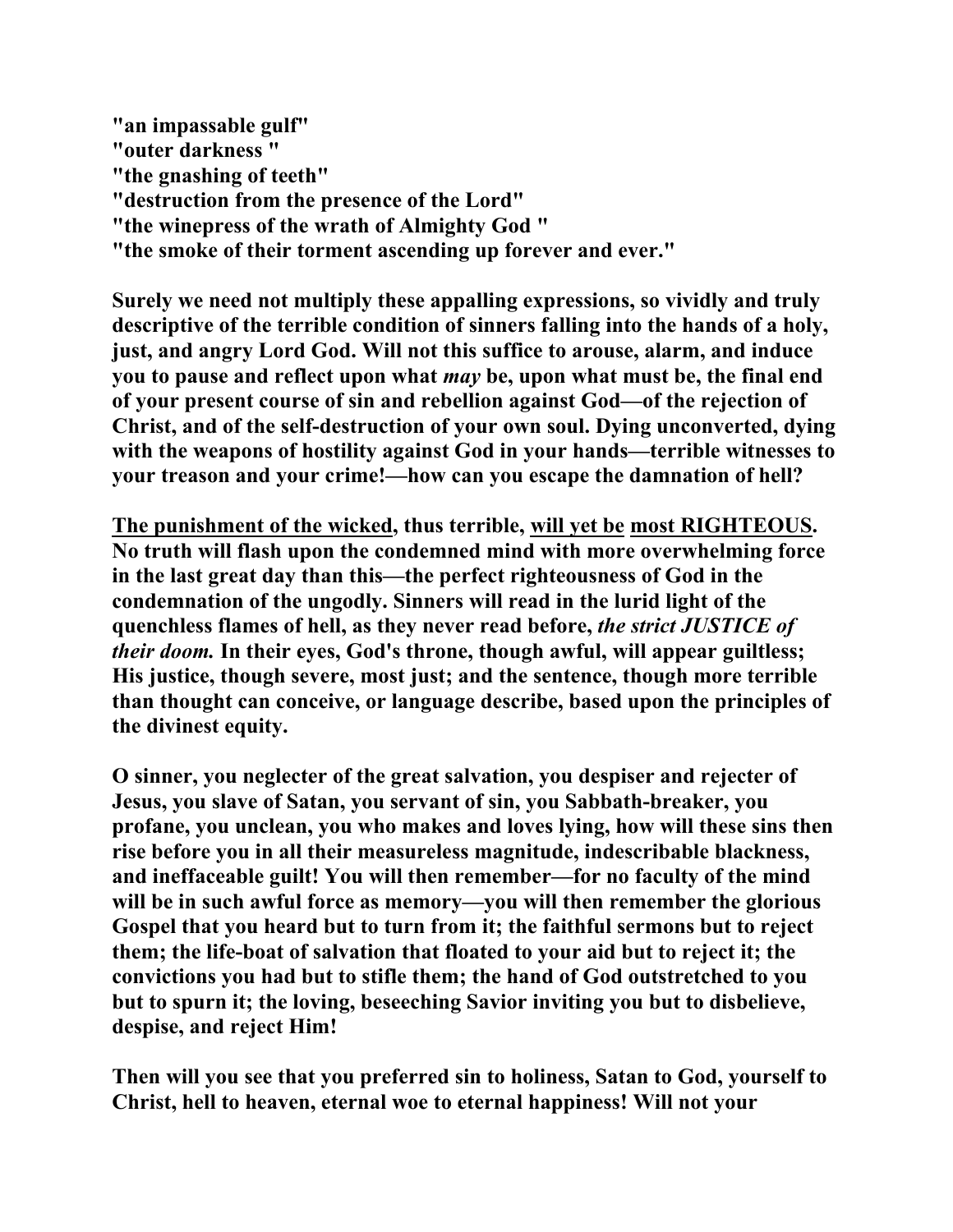**condemnation, then, be strictly just? In giving you what you asked, in granting you what you preferred, in assigning to you a doom you yourself intelligently, deliberately, solemnly chose, will you not be most equitably judged, and most righteously condemned? Most assuredly! Every lost soul shall acknowledge that he himself, and not God, was the author of his ruin— "I am here," he will exclaim, "in this insufferable agony, in this interminable torment, in this quenchless fire,** *because I chose it.* **I am a moral suicide. I loved my sin, and served Satan, and followed the world; made a covenant with death, and an agreement with hell, and I now receive the due reward of my choice. The wages of sin is death: I faithfully earned my wages, and the just payment thereof is mine. You are righteous, O Lord, in that You have judged thus." This conducts to another and a yet more solemn thought.** 

**The punishment of the ungodly will be ETERNAL. That there should be those who deny this truth is no marvel. Satan has left no art unemployed, and no effort untried, to lessen in the eyes of sinners the terribleness of their appalling doom. One of his most ingenious and successful devices is, the denial of the** *eternity* **of future punishment. If he can succeed in palming upon his victims the fiction that hell is a myth; or, if this idea is too monstrous to believe, that it is, at the least, but a place of temporary purification, washed in whose flames, and purified by whose sufferings, the soul is fitted to enter Paradise, he has done much to lessen the apprehension of its terrors, and to reconcile the sinner to the thought of his dread doom. Hence the popular notion of a brief** *purgatorial* **state of punishment, so welcome to the depraved nature, the sin-loving heart of man.** 

**But no sophistry of Satan, and no ingenuity of error, and no self-deception of the human heart touches the revealed doctrine that the future punishment of the wicked is endless. In vindication of this all-momentous and all-solemn subject, human reason shall be silent. Let God's Word alone speak. His voice only shall be heard. And even here we are compelled to place a limit. A few Scripture proofs only must suffice. To the law and to the testimony let us refer a doctrine, involving interests outweighing the worth of ten thousand worlds like this. Listen devoutly and believingly to the following declarations-** 

**"The Lord Jesus shall be revealed from heaven with His mighty angels, in flaming fire taking vengeance on those who know not God, and that obey not the Gospel; who shall be** *punished* **with EVERLASTING DESTRUCTION from the presence of the Lord, and from the glory of His power." "And many of those who sleep in the dust of the earth shall awake; some to**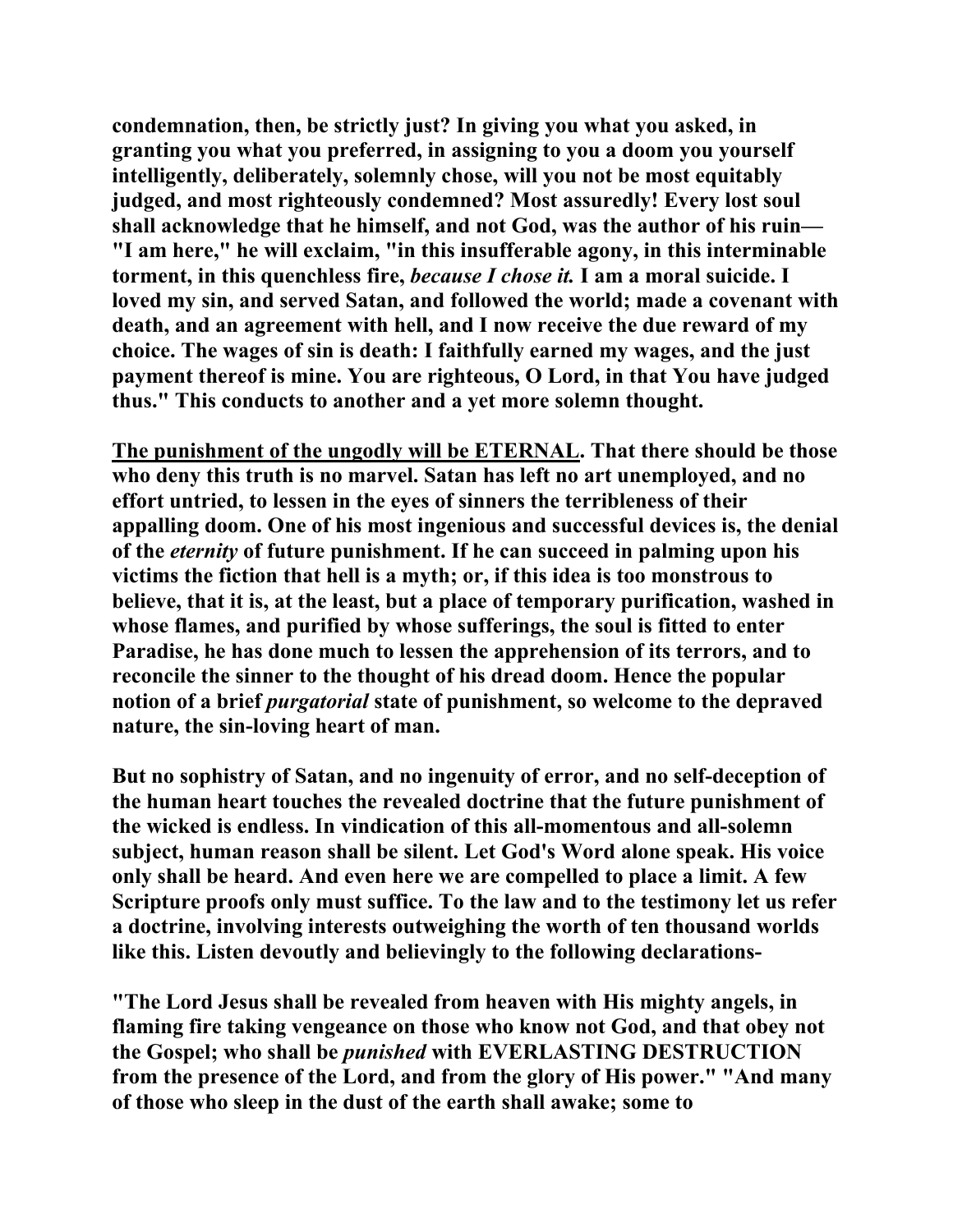**EVERLASTING** *life***, and some to shame and EVERLASTING CONTEMPT." "Depart from Me, you cursed, into EVERLASTING FIRE, prepared for the devil and his angels." "And these shall go away into EVERLASTING PUNISHMENT, but the righteous into ETERNAL** *life* **." "If your hand offend you cut it off, it is better for you to enter into life maimed, than having two hands to go into hell, into the fire that NEVER shall be quenched; where their worm DIES NOT, and the fire is NOT QUENCHED." "To whom the mist of darkness is reserved FOREVER." "And her smoke rose up FOREVER AND EVER." Let these awful statements suffice to prove the scripturalness of the doctrine, of the endlessness, the eternity of future punishment.** 

**O! what imagination can conceive the** *terribleness of never-ending woe!* **How dreadful and indescribable the anguish of** *one moment's* **endurance of hell fire! Imagine then, if it be possible, what interminable ages must be millions and millions of years rolling round, and yet millions and millions more to roll, and still no nearer the end of suffering than when it first began! O who can adequately portray the state of the soul in such a woe as this?** 

**And yet see how sinners risk eternal happiness, and court everlasting torment, and rush into quenchless flames, for the carnal, sensual, worldly enjoyment of a moment! Listen, O listen, to the searching, solemn question of our Lord: "What will it profit a man if he gain the whole world and lose his own soul?" The loss of the soul! What can compensate for such a catastrophe? What make up for such a loss? Not present wealth—nor fame—nor pleasure—nor anything that earth can give, when once the soul is cast away forever! O whatever else you lose, do not lose your precious, priceless, immortal soul. Once lost, it is lost FOREVER!** 

**"Lord, shall we part with gold for dross, With solid good for show! Outlive our bliss, and mourn our loss In everlasting woe!** 

 **"Let us not lose the living God For one short** *dream* **of joy, With fond embrace cling to a clod And fling all heaven away.** 

 **"Vain world, your weak attempts forbear,**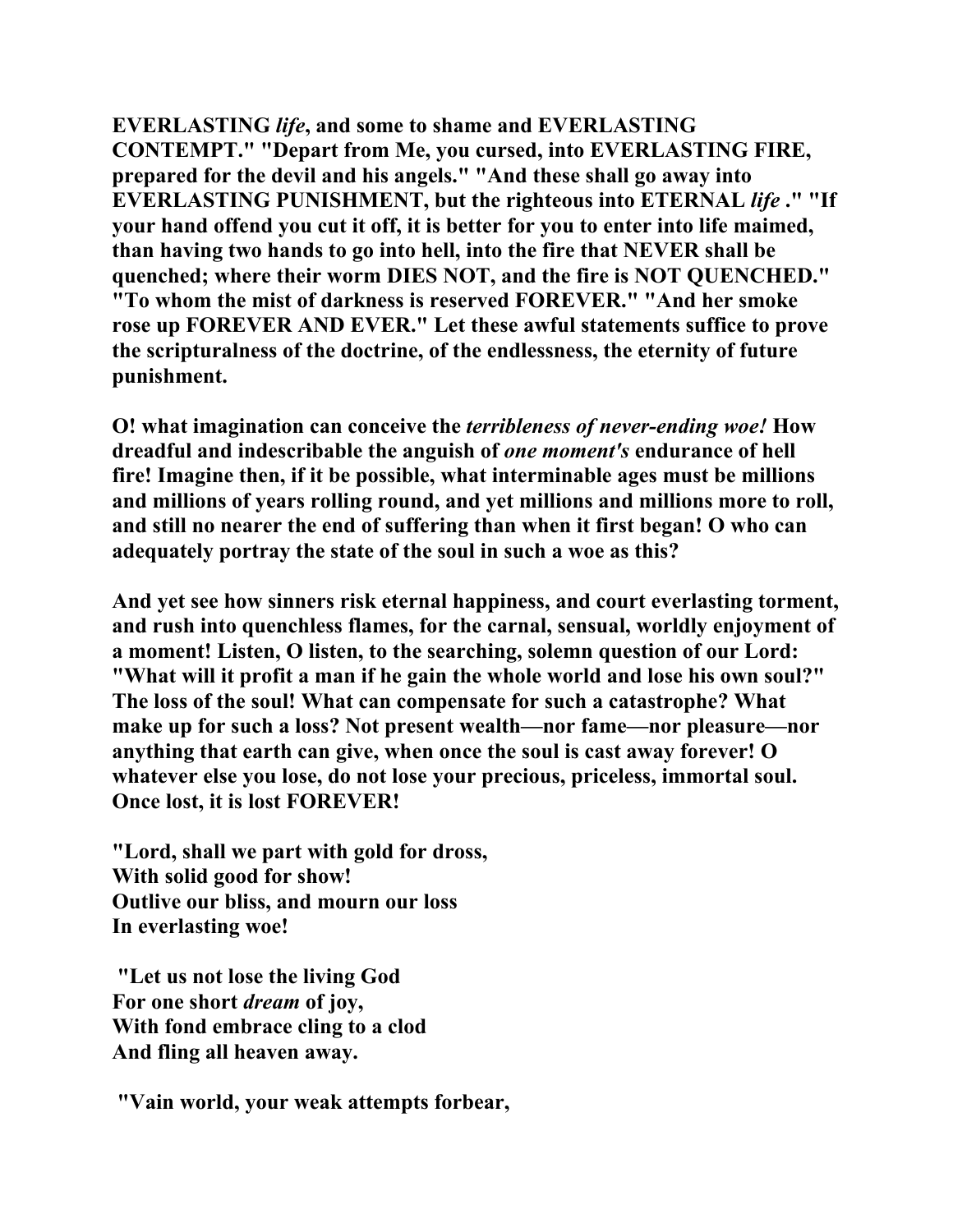**We all your charms defy, And rate our precious souls too dear For all your wealth to buy."** 

**But God propounds a personal, searching, and solemn question:** *"What will you say when He shall punish you?"* **In other words, "What, sinner, will be your excuse, what your line of defense, what your plea in arrest of judgment when God shall arise to punish?" What should we think of the wisdom of a man about to stand in a court of justice to meet a charge imperiling his most precious interests, who had bestowed no reflection whatever upon his line of defense? Or, yet more, what would be our opinion of the sanity of a criminal arraigned upon a capital charge, whose proposed proofs of innocence and pleas of defense should be of the most senseless and childish, even of a most treasonable and criminating nature? But such will certainly and inevitably be the position of every unconverted sinner cited to appear at Christ's tribunal in judgment.** 

*What then will you say?* **You will not, as a rational being, with your mental faculties unimpaired, and your consciousness of right and wrong unclouded, be able to plead exemption from punishment on the ground of irresponsibility. Nor can you plead that you possessed no Bible—had not been favored with a preached Gospel—had not heard of Christ—had not been warned by providence, nor admonished by conscience, nor moved by conviction, nor stirred by the Spirit. You cannot offer the plea that you had no time to seek salvation; that your incitements to sin were irresistible, your evil passions irrepressible, your position in life surrounded by influences with which you had no power to combat. None of these pleas—even if you had the brazenness to present them—would avail to arrest the stern and terrible arm of Divine law and justice.** 

*What then will you say when He shall punish you?* **Alas! like the intruder at the marriage feast, not having on a wedding garment, to this solemn, heartsearching appeal you will be "speechless." You have** *now* **your ready excuses, your plausible arguments, your ingenious pleas why you should not be a Christian. You can start objections, and indulge in cavils, and postpone to a more convenient season the great work of conversion, the duty of repentance and faith, but** *what will you do in the solemn day? What will you answer Him when God shall punish you?* **Will you dispute His authority, defy His power, or flee from His presence? This you cannot do. All beings will then bend to Him the knee, and all nations will be prostrate at His feet.**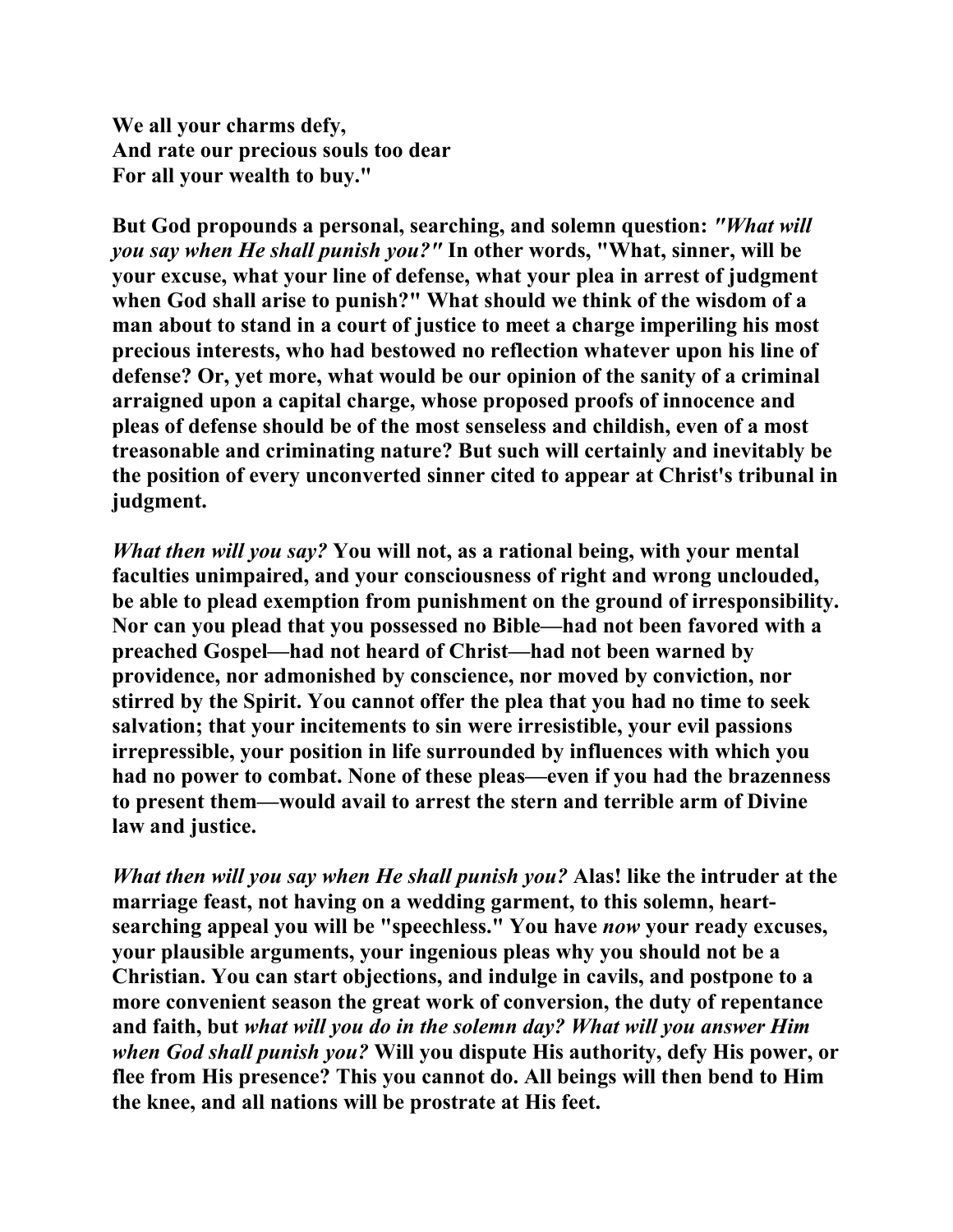**Escape from Him you cannot. No rocks, or mountains, or hills move at your call, to veil you from His eye, or shield you from His wrath. Speechless and self-condemned, bound hand and foot, you are led away, and "cast into outer darkness, where there is weeping and wailing and gnashing of teeth." Inquire, in the language of Job—"What then shall I do when God rises up? And when He visits, what shall I answer Him?"** 

**But must this be your terrible and inevitable doom? Listen to the touching message of God: "As I live, says the Lord God, I have no pleasure in the death of the wicked; but that the wicked turn from his way and live—turn, turn from your evil ways; for why will you die!" "Let the wicked forsake his way, and the unrighteous man his thoughts: and let him return unto the Lord, and He will have mercy upon Him; and to our God, for He will abundantly pardon."** 

**In proof of this, God has provided** *an expedient* **most glorifying to Himself and suitable to us, by which the greatest sinner, repenting of his sins and believing in Christ, may be saved. It is revealed in those wondrous words: "God so loved the world that He gave His one and only Son, that whoever believes in Him should not perish, but have everlasting life." Accept, in penitence and faith and gratitude, this marvellous message of love; abandon your excuses; cast away your weapons of rebellion against God; turn from your evil ways; look to the Cross; accept the Savior; believe and be saved!** 

 **God now** *commands* **you to repent, and Christ now** *invites* **you to believe. Why, then, should you perish? Is there no balm in Gilead, and no Physician there? Is there no life-boat that will rescue you from the yawning abyss, no plank that will float you safely to the shore? Oh yes! There is a Physician—it is Jesus. There is balm—it is His precious, sin-atoning blood. There is a plank that will snatch you from death—it is the Cross of Calvary. There is a lifeboat that will bear you through the surging billows in safety to the shore of Heaven—it is the Savior who, upon the Cross, died for the chief of sinners, and of whom it is recorded that, "He is able to save to the uttermost those who come unto God by Him."** *Why then will you, why should you die?*

**Believer in Jesus! that day of wrath, that scene of punishment will have no woe nor terror for you. The day that will "rain upon the wicked snares, and fire, and brimstone, and an horrible tempest," will be to you a day of salvation, of glory, and of triumph. You will be found in Christ, robed with**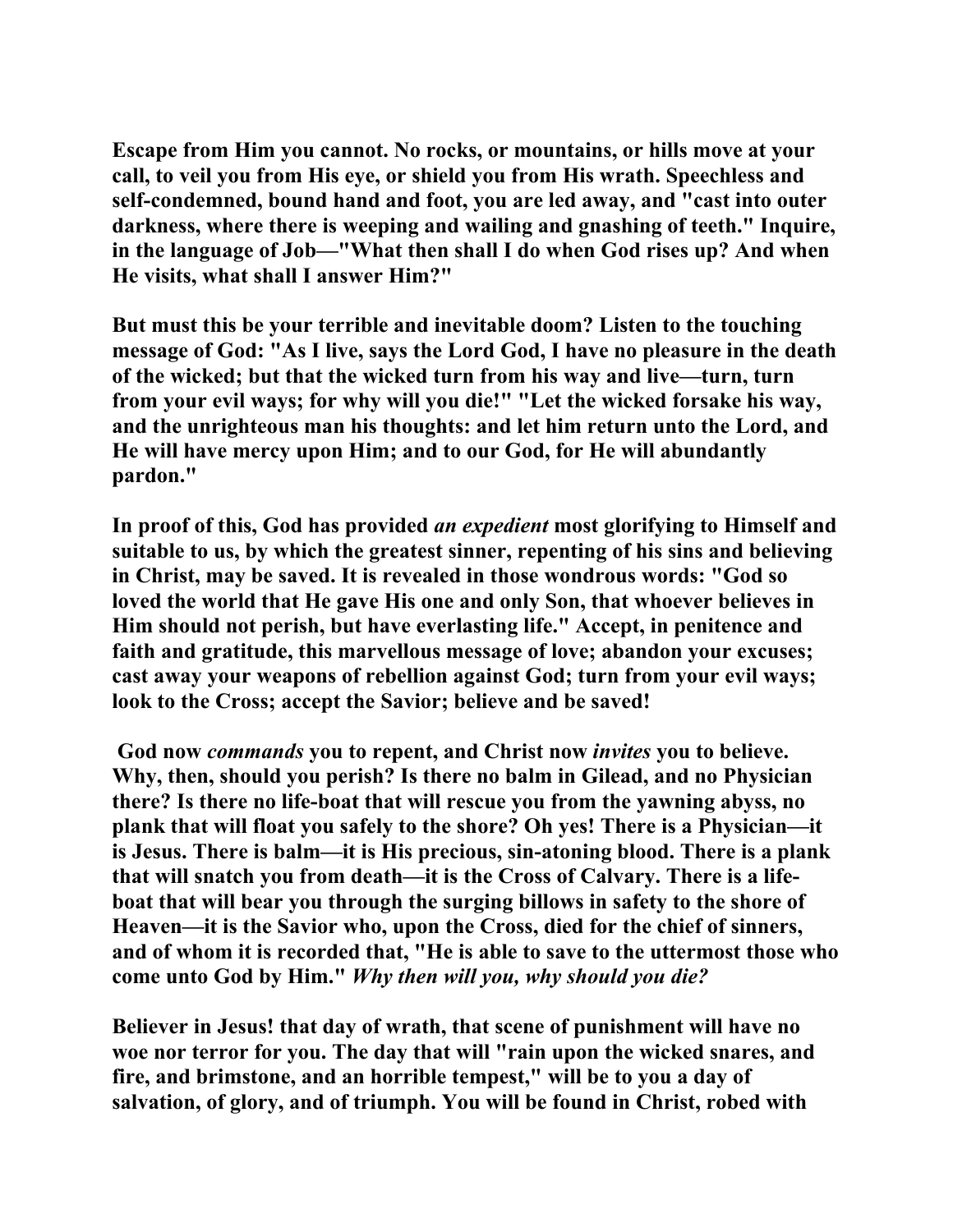**His righteousness, and washed from every stain in His blood.** 

**Your present** *faint* **love will then be found true love; your** *weak* **faith, real faith; your** *trembling* **hope, firm as the throne. Christ has engaged in covenant to bring home all that the Father gave to Him. There will not be one** *stray sheep* **from His fold, not one** *missing jewel* **from His cabinet, not a soul lost for whom he shed His atoning blood. All will be there when He comes in majesty, glory, and power to receive and to present His Bride to His Father.** 

**Oh, what a day of glory, of bliss, of triumph will that day be to you! From myriads of voices—and yours will swell the harmony—the anthem of salvation, the shout of joy will ascend and roll through the mansions of heaven: "Lo, this is our God, we have waited for Him, and He will save us! this is the Lord, we have waited for Him; we will be glad and rejoice in Him."** 

**The very elements which will be employed in the everlasting destruction of the wicked, will be the very elements which will unite in the everlasting salvation of the righteous. The waters which drowned the antediluvian sinners, bore Noah and his family in safety to the shore. What proved a grave to the one, proved as an ark to the others.** *Terrible as the last day will be to the ungodly, it will be a day of consummate glory to the saints.* **In the person and face of the**  *Judge* **you will recognize the form and countenance of the** *Savior***. The eye that will flash indignation and vengeance upon His enemies, will beam love and kindness and welcome upon His friends. The voice, louder and more piercing than ten thousand thunders; which will say to them "DEPART!"—sweeter and more melodious than the united harps of angels, will say to you "come!"** 

**The Lord grant that we may find mercy of Him in that day. "Who among us shall dwell with the devouring fire? who among its shall dwell in everlasting burnings?" Not one who has fled as a poor, lost sinner to the Cross, and has hid in the wounded side of the Savior. Covered within a cleft of this Rock, he shall be safe in the great, the terrible Day of the Lord.** 

**Reader! are you there? then, go forth and live and labor, and if need be, suffer and die for Christ! If not there, give no sleep to your eyes, or slumber to your eyelids, until you know that you are! "Agree with your adversary quickly, while you are in the way with him; lest at any time the adversary deliver you to the judge, and the judge deliver you to the officer, and you be cast into prison. Verily I say unto you, You shall by no means come out of there, until you have paid the uttermost farthing."**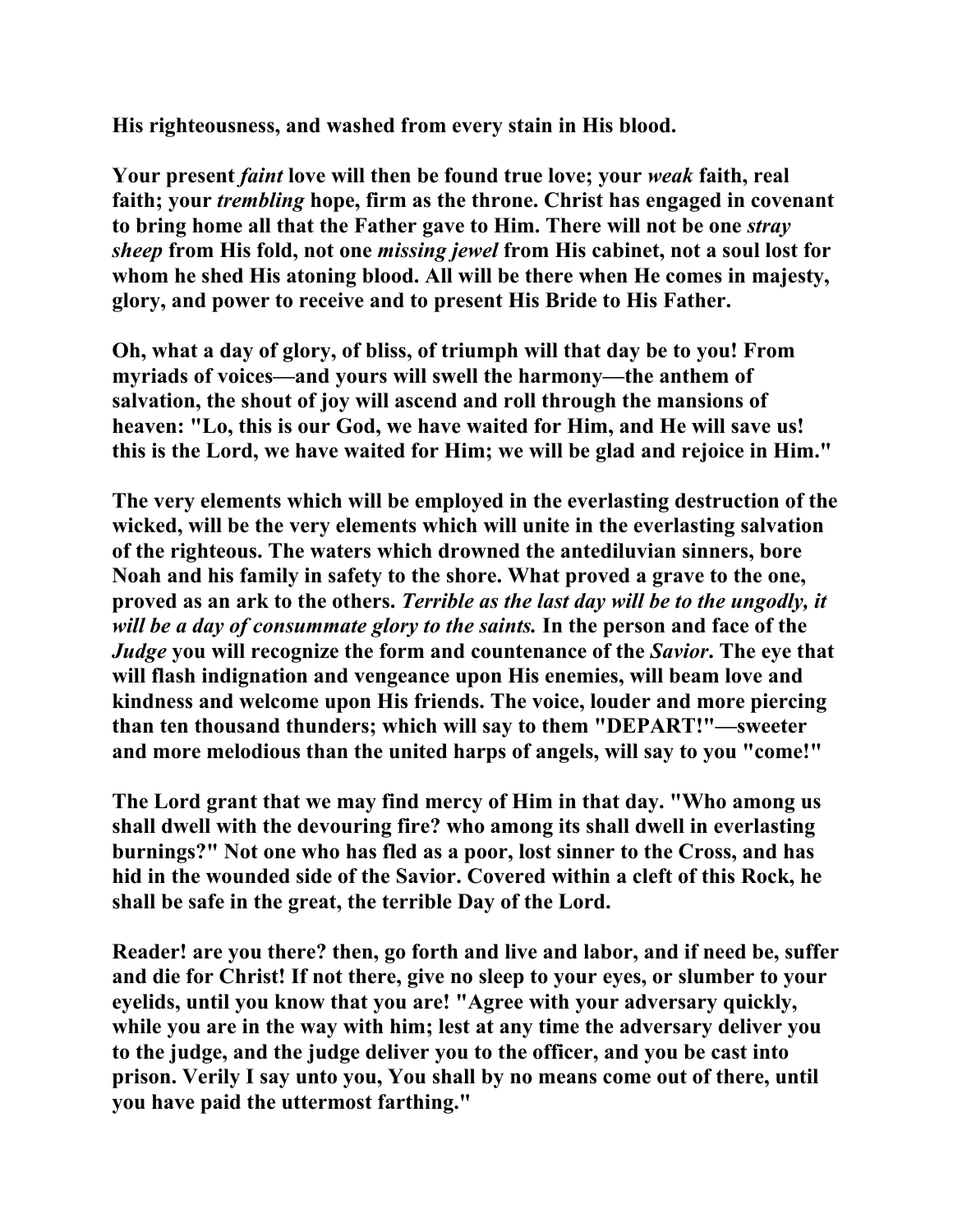**"How will your heart endure The terrors of that day, When earth and Heaven before His face Astonished, shrink away? "But before the trumpet shakes The dwellings of the dead, Hark! from the Gospel's gentle voice What joyful tidings spread. "You sinners seek His grace, Whose wrath you cannot bear; Fly to the shelter of the Cross And find salvation there."** 

## **"The New Song of Heaven"**

**"And they sang as it were a new song before the throne." Revelation 14:3** 

**This passage opens to us a door in Heaven, through which, as it were, its music steals. The service of heaven is preeminently the service of** *song***.** *Music* **celebrated the beginning of this creation, and music will celebrate its close. When the new-born creature first entered the paradise of earth, the morning stars sang together for joy. When the renewed soul enters the paradise of heaven, all the** *minstrels of glory* **strike their golden harps, and music welcomes home their sister-spirit.** *The chief occupation, then, of heaven will, doubtless, be PRAISE.* **And can we imagine a more appropriate employment?—a more natural and befitting expression of the new-born feelings of the glorified?** 

*Prayer***—now so needful and precious—would then seem unnatural and out of place; and** *praise* **now so faint and faltering—will then be but the** *spontaneous, full, and universal outburst of every happy spirit.* **In the absence of all evil and in the presence of all good, there can be no lack of material for music in heaven. And when the saved sinner, once so vile and lost, when the renewed believer, once so filled with doubt and trembling, finds himself safe in heaven at last, oh will its walls, its arches, and its dome ever cease to ring and reverberate with his hallelujahs, thanksgiving, and praise?** 

**Think also, above and beyond all, when the eye rests upon JESUS, when** *the*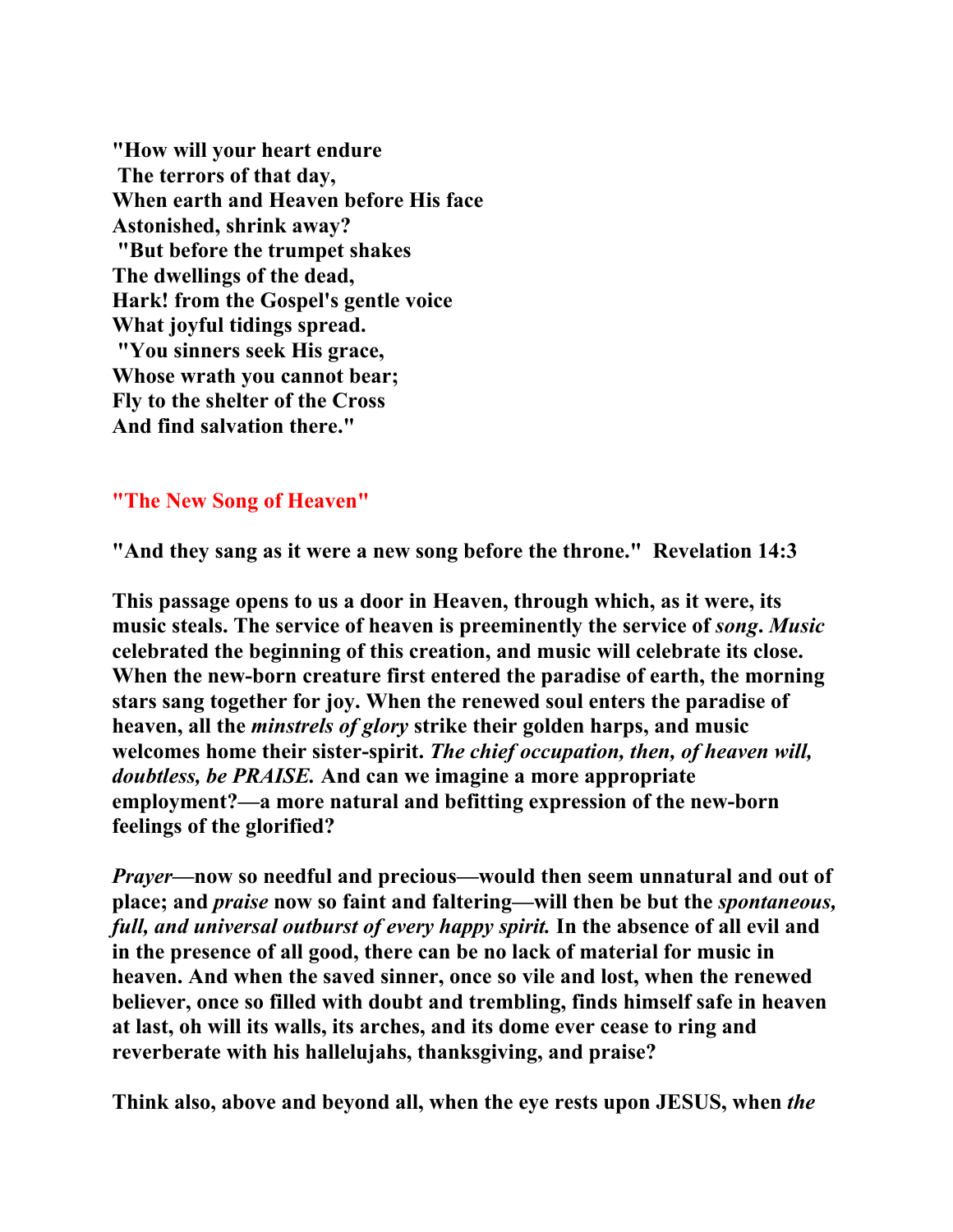*glorified form of the exalted Redeemer* **occupying the central throne, robed in majesty, first bursts upon the view—when the panting spirit folds its weary wing within His blessed embrace, and meets the loving welcome of His eye, will anything but praise—praise waking every faculty, employing every thought, inspiring every affection—occupy the mind and engage forever the heart of the countless throng circling the throne of the Lamb?** 

*The vision* **now unveiling to our eye is a magnificent one. John looked, and behold! a** *Lamb* **stood on the Mount Zion, surrounded by a great multitude of the redeemed, upon whose forehead His Father's name was written. And he heard music. It was the voice of harpers harping with their harps. "And they sang as it were a new song before the throne." To this** *New Song of the redeemed* **let us now bend a listening ear.** 

**If we are Christ's, if we love Him, are following and serving Him, then this New Song has a profound and entrancing interest for us. We, too, shall one day possess a harp, and shall wake it to the swelling music of the New Song of Heaven. For this the Lord is now preparing us, as we shall presently more fully show. Every grace imparted and every sin subdued, every assault finished, and every temptation overcome—tested by trial, purified by affliction, chastened by sorrow, taught by adversity, God is training us to sing the song of heaven.** 

**All the manifestations of Christ to our souls, all that we now see of His glory, taste of His love, experience of His grace, and learn of His truth, forms part of**  *our education on earth for the choir of heaven.* **Through** *suffering* **our God is training us for song; by** *sorrow* **and** *tears* **and** *groans* **He is fitting us for the sweet, entrancing, never-ending music of the skies. Learning thus to sing the New Song upon earth—in what higher sense will it be new, when we arrive in heaven? To this question let us briefly turn our attention.** 

**In the first place, those who sing it will be, in the most enlarged sense, new creatures. Renewed** *in part* **now by the Holy Spirit, this spiritual renewal admits of a more comprehensive meaning in heaven. Heaven is occupied by beings once our fellow travelers and companions in tribulation, and like us born again of the Spirit. But the work of grace, carried to the highest state of culture earth would admit, is now** *complete* **when we get to heaven. The Divine image is** *perfect***—the spiritual kingdom is** *finished***—the bud has beauteously flowered—the blossom is set in golden fruit—the outline of the picture is filled up—the** *embryo* **saint has become a** *glorified* **spirit; and now the** *New Song*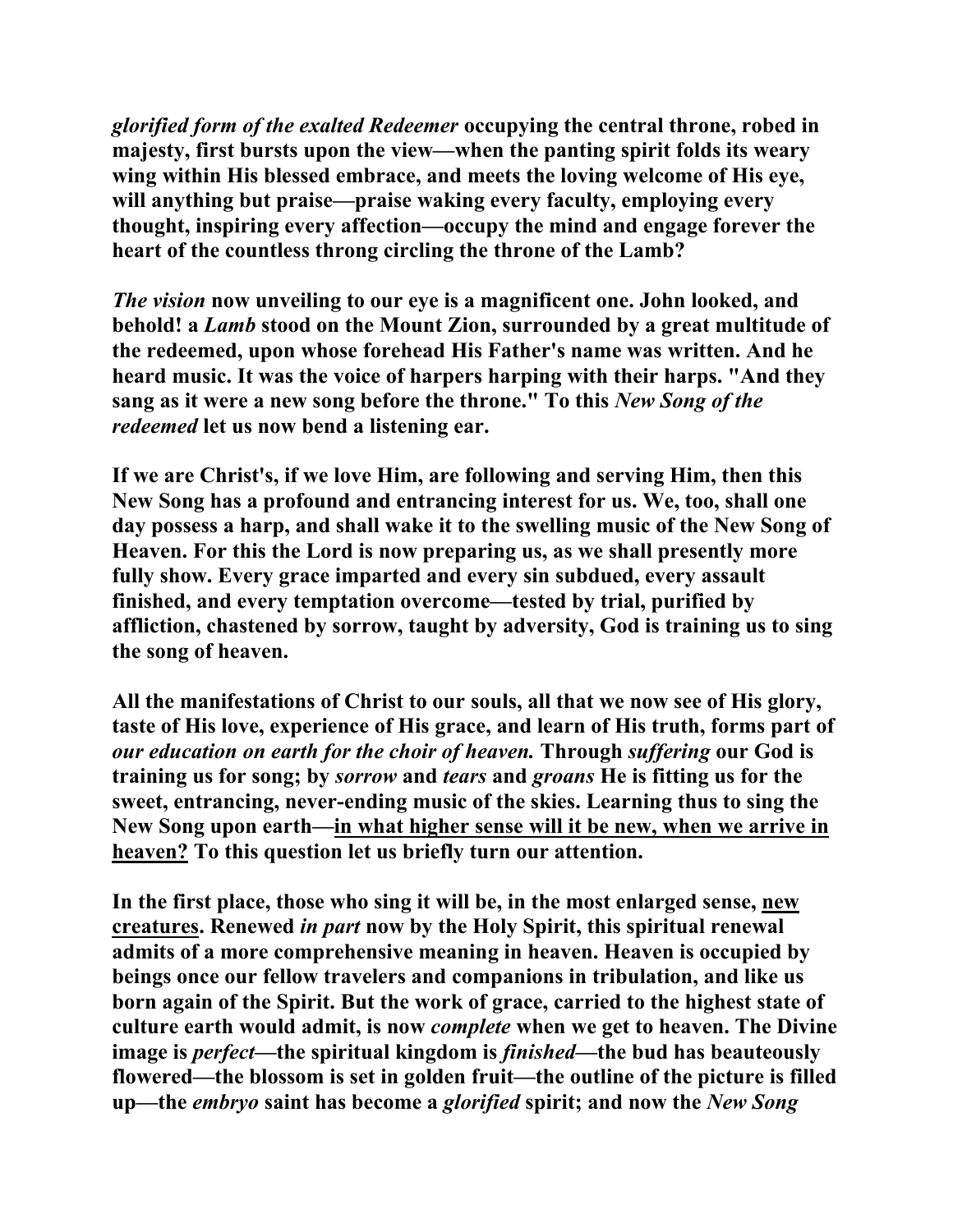*ascends from hearts perfected in holiness, and breaths from the lips of choristers "without fault before the throne."*

**O what then must be the deep melody of that song! With what new emphasis must they sing it in the happy consciousness of perfect holiness, of entire freedom from all the taint, and guilt, and power of sin! Every** *present* **victory over the promptings to sin wakes a new song from the lips. But what will be the music of the soul, what the newness and melody of the song, when the last fetter of corruption is broken, and the spirit is entirely and forever free!** 

**My dear reader, permit me earnestly to enforce the** *absolute necessity of your being "born again,"* **of your becoming a "***new creature* **in Christ Jesus," before you can join in the** *New Song* **of Heaven. It will be a new song sung only by a new creature. What share in this anthem could a heart take, if it were still the seat of all sin? What sympathy with its music could a mind feel, if it were still armed in all its powers with enmity and hatred against God? None whatever! We must be spiritually changed, must be divinely regenerated, must be born of the Spirit, before we can be admitted to participate in the New Song of Heaven.** 

**The Lord Jesus shadowed forth this essential truth, when He reminded us that, "the new wine must be put into new bottles." The new song of the Lamb—the inspiration of perfect love, of complete holiness, of consummate bliss, and of endless glory—can only breathe from a soul all whose powers and affections Divine, grace has made new. There must be spiritual harmony between the minstrel and the song, a moral fitness of the instrument and the music.** 

**Again, the song of heaven will be "new" because it will be sung in a new world. Heaven is a place, not a state—a** *locality***, and not a** *condition* **of the redeemed soul. "I go," said the Lord, "to prepare a PLACE for you." We know not in what part of boundless space this new and glorious world is; for the revelations which we possess of heaven are but partial and dim,—but of this we are assured, that heaven is where Christ is, and wherever Christ is that will be heaven to the Christ-loving believer, and where He is not will be hell.** 

**Now the glorified are in a new place. They have fled from this fallen planet, have escaped from this sinful earth, and have entered upon a new existence, in a new world. Blessed thought! they are away from all the sins and evils, the**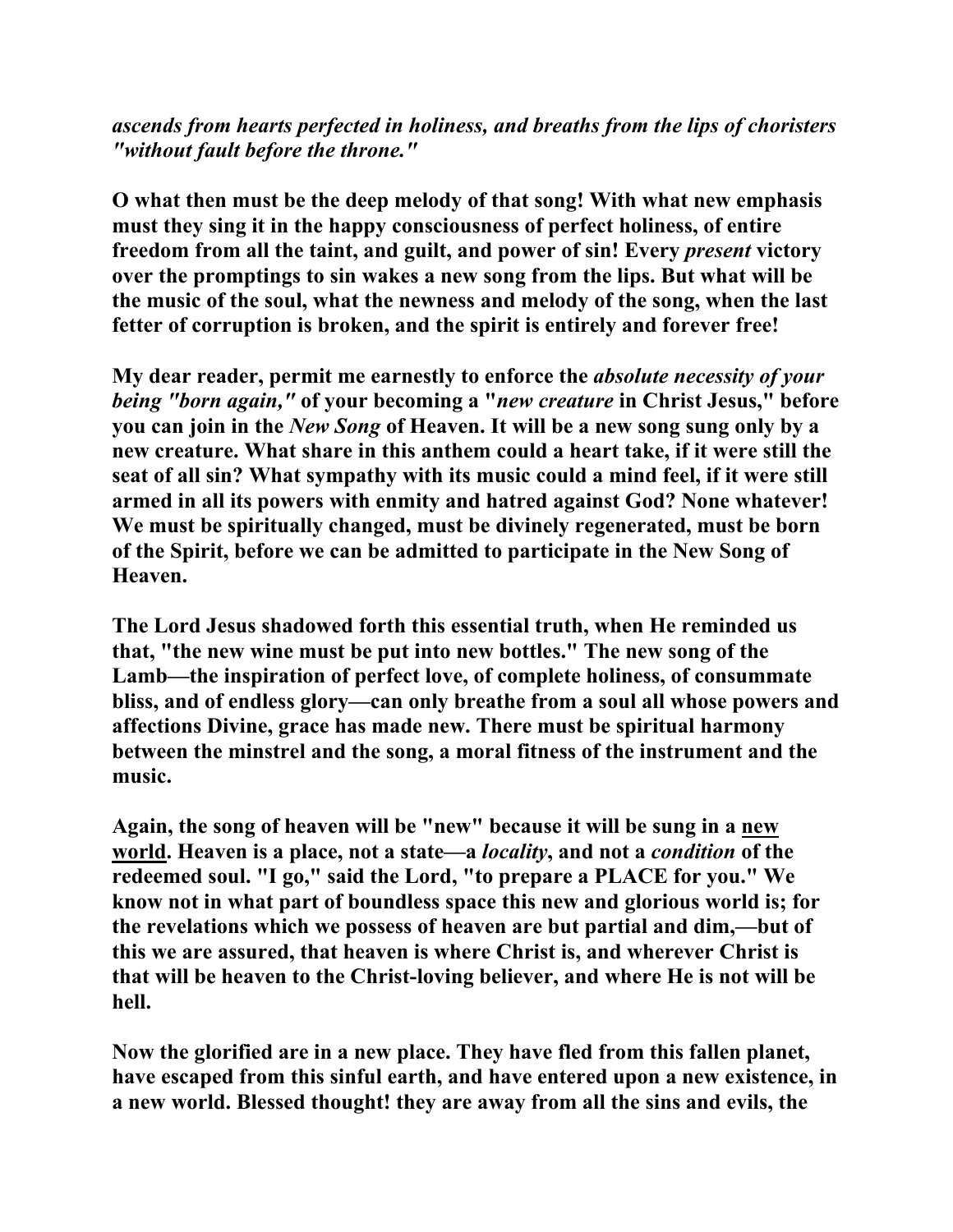**privations and sufferings of this time-state. The lone-path is no more bedewed with their tears; the solitude of the mountain no longer echoes with their groans; the mind is no more affected by sin, misery, and care; the heart is no more shaded by sorrow—they are in heaven, the inhabitants of a new world, the occupants of a new home, the companions of new associates, engaged in new employments—and all this essentially contributes to the freshness and sweetness of their new-born song.** 

**The circumstances are new in which the glorified sing this new song. In heaven how changed is all that appertains to the believer! Behold all things have become new! It would seem at first sight as if it would be impossible to recognize our own selves. We shall probably find it difficult to imagine that we were the sinful, the vile, the frail and infirm beings that we once were. Then we possessed such unamiable dispositions, such selfish natures, such low-born minds, such corrupt and sinful hearts. But O how changed do we find ourselves now! All is new—all is ennobled thought, perfect love, untainted joy, unmingled bliss. Nothing remains to recall our identity, but the grace that called, sanctified, kept, and at last brought us home to God—the divine image and superscription of the soul is now visible, resplendent and indelible. We marvel not that the song which celebrates this new creation, this spiritual renovation of the soul, should never cease to be the "new song sung before the throne."** 

**The materials which compose this song will be ever new. It will open with Redemption—it will begin with Christ. Jesus the Savior will be its grand theme, its endless subject. Myriads of ages will revolve upon their golden hinges, and** *still the song will be of Jesus and His love, as new, as melodious, and as wondrous as when its first notes broke in trembling ecstasies from the lips of the glorified.* **And as His person unveils new beauties, and His love new depths, and His grace new wonders, and His atoning sufferings and death, new and still surpassing glories—the stupendous redemption of man thus dilating in magnitude and heightening in grandeur***—the song will grow in the richness of its tone, in the sweetness of its music, and in the majesty of its meaning—ever and forever, the new song sung by redeemed minstrels before the throne of God and the Lamb!* 

**The perpetually recurring memories of the past will contribute to the endless music of this song. The opening** *mysteries of Providence***, blending with the unveiling** *prodigies of grace***, will be ever supplying fresh material for wonder, gratitude, and praise. As each volume is unsealed, and as each chapter is read, and as each sentence is studied, and as each line is scanned, and as each word**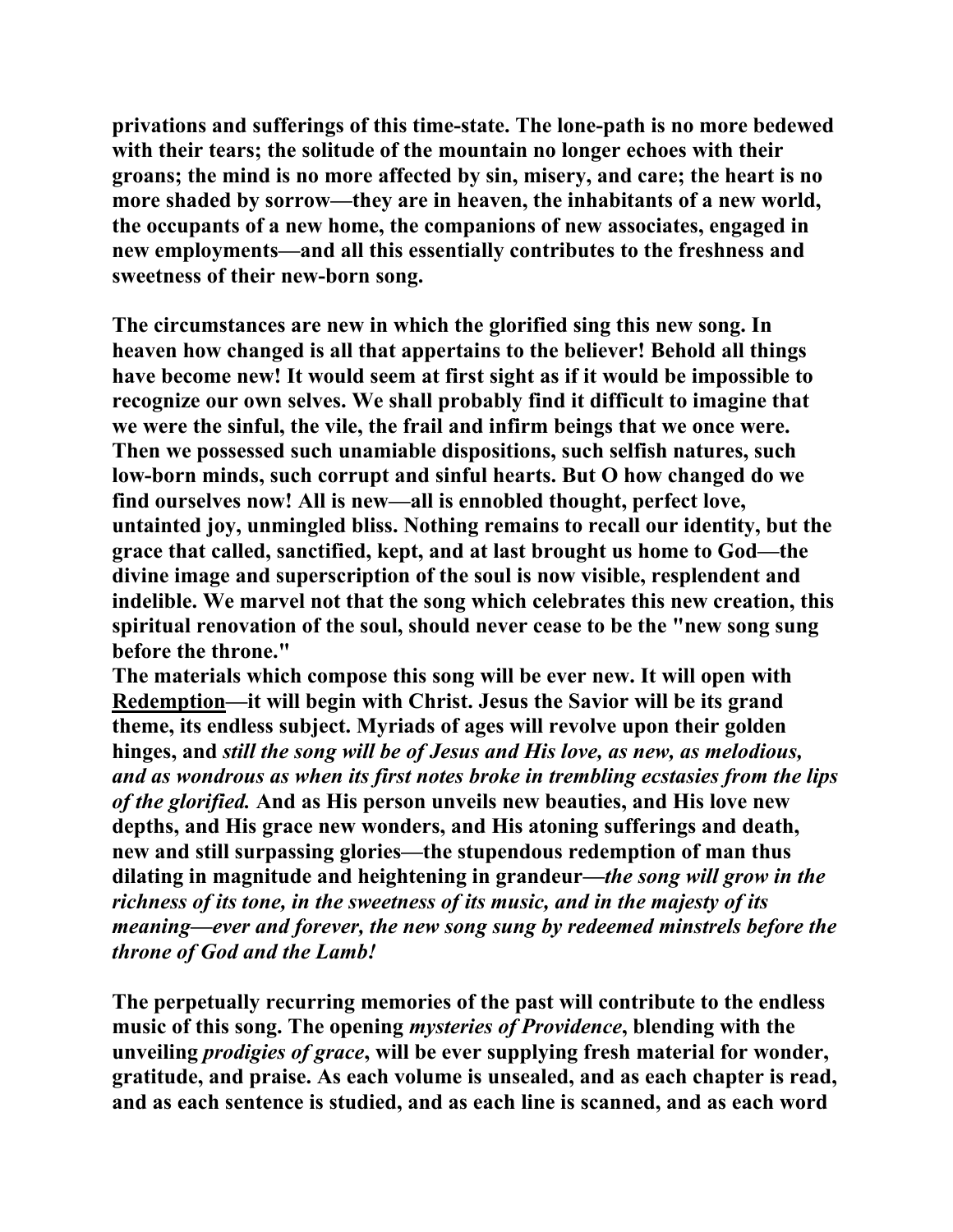**is spelled in the marvellous history of all the way the Lord our God skillfully and tenderly and safely brought us through the wilderness, across the desert, and over the flood, another and a higher chord will be added to the music of this anthem, making it ever new.** 

**"Above the rest this note will swell, Our Jesus has done all things well."** 

**The enlarged and ever enlarging capacity of the soul will contribute essentially to the development of this song. With new powers of song there will be new strains of melody. With the continued expansion of the spirit will come increased capacity of thought and feeling; and with each accession of intelligence and love will come fresh material for praise; and thus, as the mind expands in its knowledge of God's character, as the heart grows larger with the love of Christ, and the soul gets deeper views of that free and sovereign grace which chose it to eternal life, the new and heavenly song will wax louder**  and louder, and ascend higher and higher, and grow sweeter and sweeter, **rolling its rich majestic strains along the high, arched roof of heaven.** 

**The study will be interminable. Never shall we come to the end of Christ's love and grace, or of God's wisdom and power and glory in our salvation. Never shall we exhaust our gratitude, nor reach the last throb of love to the Savior for having, by the sacrifice of Himself, and by His free and sovereign grace, brought us there; and thus new, increasingly new, ever new, will be the song that will wake the undying symphonies of eternity.** 

**But an important truth is suggested to us here. This song is learned, and learned** *on earth***, and learned only by the redeemed. There is a remarkable passage bearing on this truth, recorded in the fourteenth chapter of the Revelation and third verse. It is this; "No man could LEARN that song but the hundred and forty and four thousand, who were** *redeemed from the earth***." The saints of God are trained for heaven.** *Earth is the school of our graces.* **"No man could** *learn* **that song."** 

**The new song is a** *learned***, an acquired song. It is not learned by intuition, nor acquired by ear, nor taught by man—but in the school of God; and ofttimes by a discipline the nature of which would seem to unbelief and sense the most unlikely to promote and mature the soul's fitness for the choir of heaven. But to be able to sing it, it must be learned. The great masters of human art, although "born with music in their souls," reached not their matchless**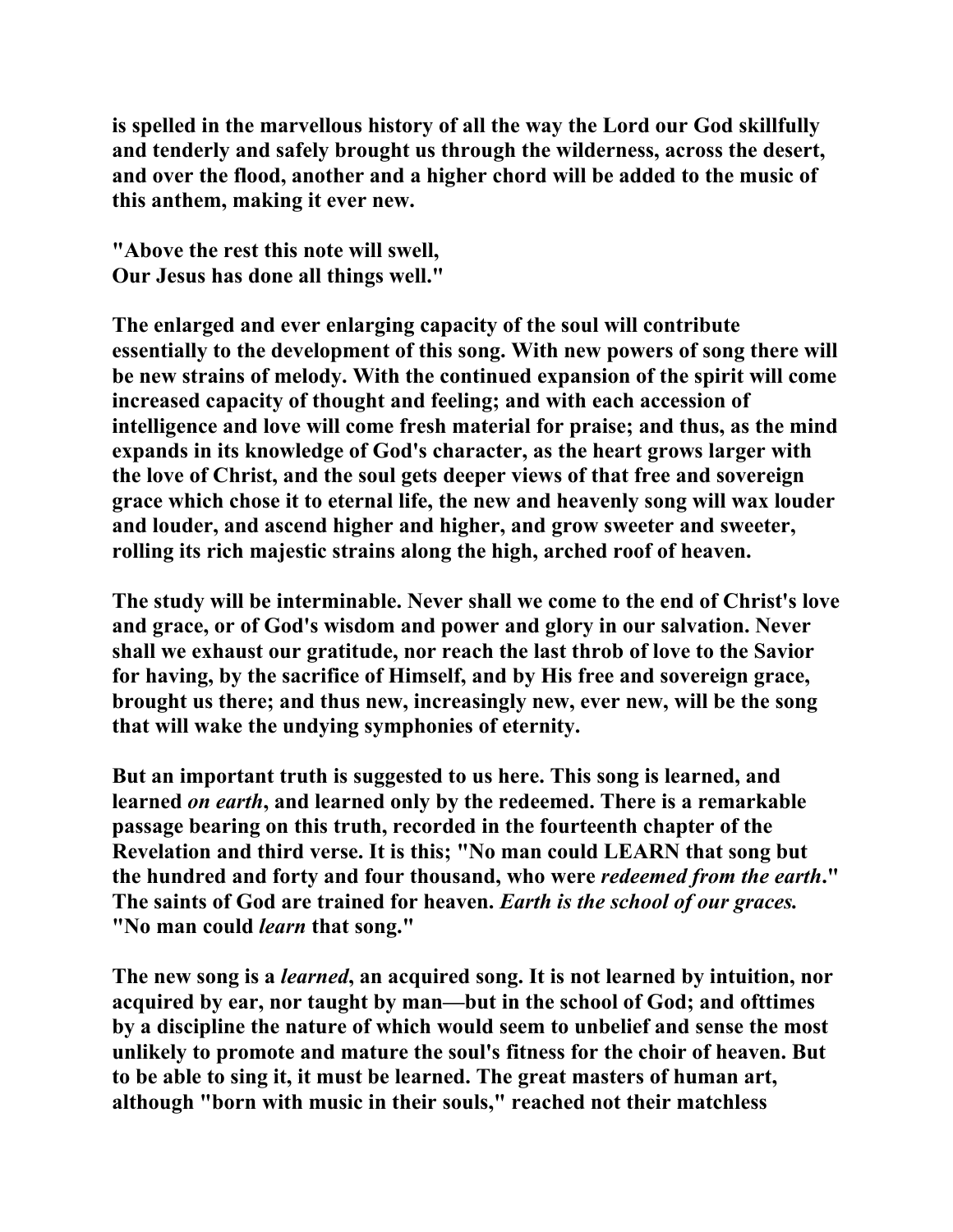**attainments, and gave not birth to those almost divine compositions which will perpetuate their genius and their fame to the remotest age of the world, but by the most diligent and unwearied study.** 

**How much more must the heavenly minstrels be instructed in the music which is to employ their tongues in ever growing melody through eternity!** *We must be trained for heaven.* **It is a holy place, it is the dwelling of the Lord—it is the high throne of the Holy One. We must be constituted for its holiness by becoming holy. Nothing can live in its pure atmosphere but a nature made pure. No heart can sympathize with its atmosphere of love, but a Christ-loving heart. None can hold fellowship with God in heaven but those who have walked in communion with God on earth. None can unite in the song of the Lamb but those who have learned its first notes beneath the Cross of Calvary.** 

**Again, the choristers of heaven are represented as "redeemed." O yes! redemption is the condition, the right, the title to their place in the celestial choir. They are there because Christ has ransomed and saved them by His most glorious sacrifice. They have been cleansed from the guilt, emancipated from the despotism, and released from the condemnation of sin, by the**  *atonement* **of the Son of God.** *Atoning blood* **has brought them there—the blood of the Incarnate God. See how glorious this truth appears, bathed in the light of the throne! "These are those who came out of great tribulation, and have washed their robes, and made them white in the** *blood of the Lamb; therefore* **are they before the throne of God."** 

**Listen to their music! "And they sang a NEW SONG, saying, You are worthy to take the book, and to open the seals thereof: for You were SLAIN, and have REDEEMED us to God by YOUR BLOOD out of every kindred, and tongue, and people, and nation, and have made us unto our God kings and priests." Are we thus prepared to join in the New Song of Heaven? Have we come as sinners to Jesus? have we accepted in faith the Savior? have we washed in His blood? do we believingly and wholly rely upon His one and finished Sacrifice? and are we growing in holiness, and thus training for the New Song of Heaven?** 

**One more view of this subject yet remains. It is on earth this song is learned. "We were redeemed FROM THE EARTH." It was on earth the grand redemption of the Church was made. This world, fallen, sinful, dark as it is, surpasses in wonder all other material worlds, since it constitutes the redemptive scene of the Church. It was here the Cross was planted—here the**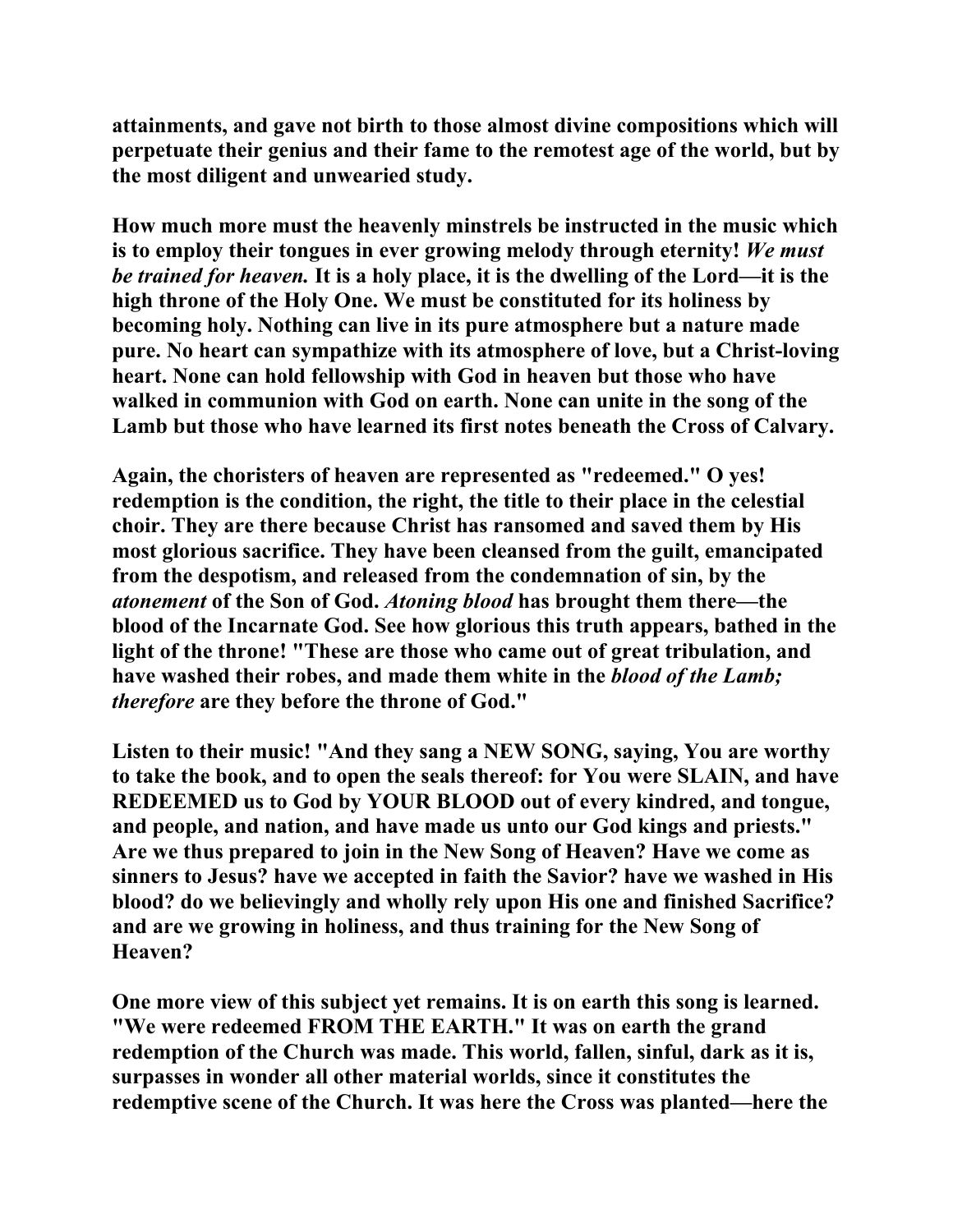**Savior died—here the Church was ransomed—and it is here the Spirit is training God's children for their Father's home. And O in** *what a school!* **and by how varied a discipline! There is nothing in our individual history, nothing in our Father's dealings—not a joy nor a sorrow, not a sunbeam nor a cloudmist, which forms not an element in our preparation for the new song of glory.** 

**Earth is training us for heaven! Its discipline of trial and of sorrow, of temptation and of care, is to make us "fit to be partakers of the inheritance of the saints in light." In the night watches God gives us songs, and those songs are stray notes from heaven, which here in the house of our pilgrimage we learn to sing, until we rise to the full anthem of glory. Taught to say, "Your Will Be Done," is the highest preparation on earth for the celestial harmonies of the blest; it is to prepare us to take our place in the white-robed choir around the throne, to sing as sweetly, as loudly, and as eternally as they— "Blessing, and honor, and glory, and power, be unto Him who sits upon the throne, and unto the Lamb forever and ever."** 

**Truly does our light and momentary affliction work for us a far more exceeding and eternal weight of glory. If this, O Lord, be the end of all Your dispensations, this the blest result of Your wise, holy, and loving correction, then do with me as seems good in Your sight. Try me, chasten me, refine me, as You will, if through the hallowed discipline of earth I am but learning to sing the new, the endless, song of heaven—"Worthy the Lamb That Was Slain to Receive Power, and Riches, and Wisdom, and Strength, and Honor, and Glory, and Blessing."** 

**"Jesus, the Lord, their harps employs! Jesus, my love, they sing! Jesus, the life of both our joys, Sounds sweet from every string. Now let me rise and join their song, And be an, angel too My heart, my ear, my hand, my tongue, Here's joyful work for you. I would begin the music here, And so my soul should rise; O for some heavenly notes, to bear My passions to the skies!**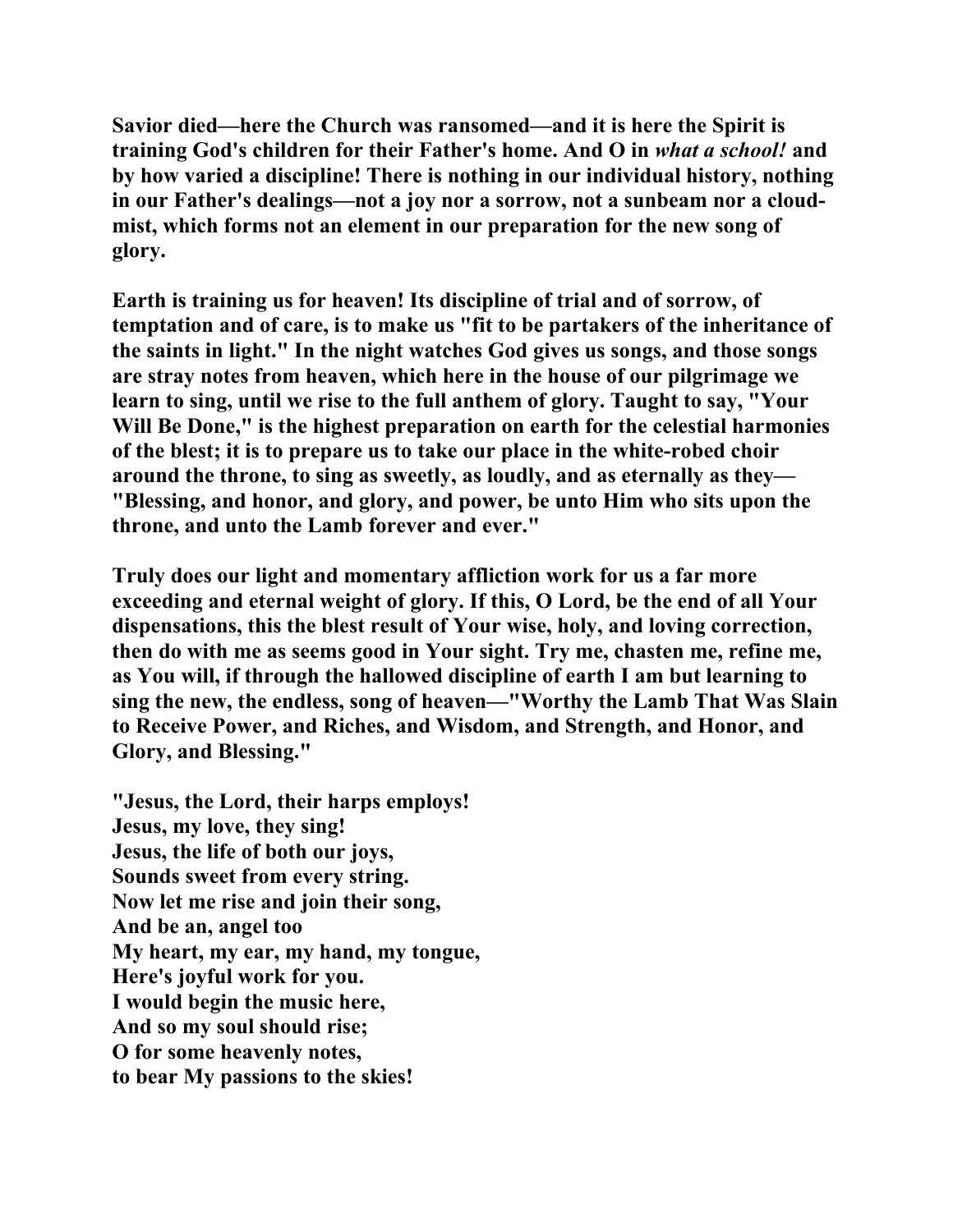## **"The Church of God a Garden"**

**"Awake, O north wind; and come, south wind; blow upon my garden, that the spices thereof may flow out." Song of Solomon 4:16.** 

**The fact cannot fail to have impressed the mind of the most cursory reader of the Bible, to how great an extent** *the emblematic character of its teaching*  **prevails. The kingdom of nature, rich and exhaustless in its mine of imagery, is made to illustrate, in some of its most important truths, the higher kingdom of grace, while both do homage to their one Creator and Lord. Thus does the Holy Spirit, in condescension to our finite and fallen minds, naturalize, as it were, things that are spiritual, and humanize, as it were, things that are Divine. The great central fact of the Gospel, around which all other doctrines cluster—the Incarnation of the Son of God—supplies the most sublime and most impressive evidence and illustration of this truth.** 

**The Bible is replete with imagery drawn from landscape scenery, designed to set forth spiritual truth. Our present subject supplies us with an eminent example of this.** *The Church of God* **is presented to us in the text under the similitude of** *a Garden***, upon whose sacred plants a two-fold life-giving and fertilizing influence is invoked. "Awake, O north wind; and come, you south; blow upon my garden, that the spices thereof may flow out."** 

**There are other instances in which similar imagery is used descriptive of the same truth. Speaking of the Church, the Prophet says: "I will sing to my well beloved a song of my beloved touching his** *vineyard***. My well beloved has a**  *vineyard* **in a very fruitful hill. The** *vineyard* **of the Lord of Hosts is the house of Israel, and the men of Judah His pleasant plant." Again, "In that day sing you unto her, a** *vineyard* **of red wine. I the Lord do keep it; I will water it every moment: lest any hurt it, I will keep it night and day." And employing a corresponding image the Apostle addressing the saints reminds them, "You are God's** *husbandry***." Thus** *the Church of God***, composed of the one election of grace,** *is set forth under the similitude of a Garden.* 

**The passage we are about to expound is rich and precious in its spiritual instruction, and will awaken in many an experimental heart a deep, fervent response. It is the prayer of the Church appealing to her loved Lord. Conscious of her mournful declension, thirsting for spiritual quickening, longing for a gracious, restoring visit from Christ, she directs to Him her**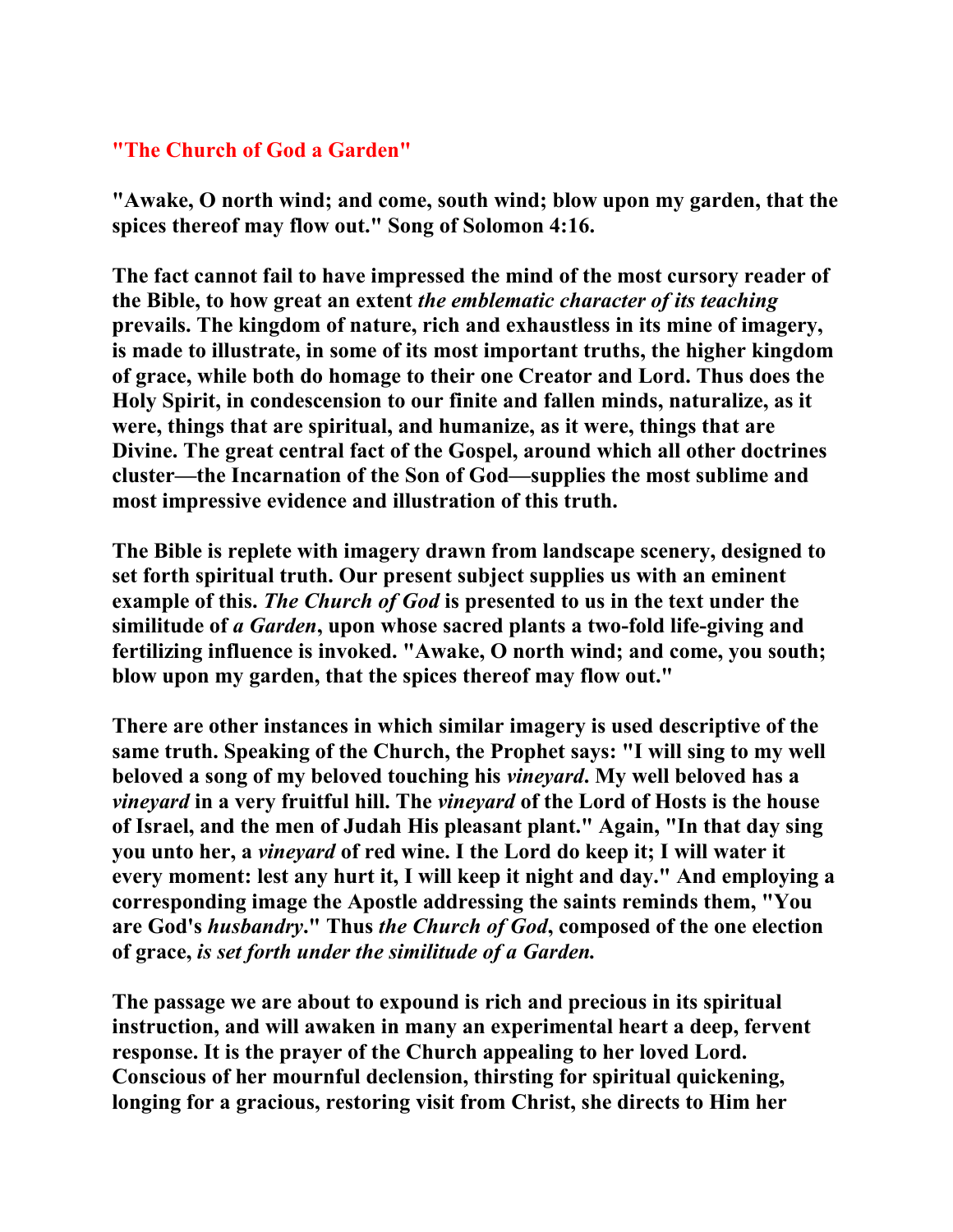**earnest and fervent prayer. What an evidence have we here of** *the deathless nature of real grace in the regenerate soul!* **The garden of the soul may suffer from a long and withering drought; the plants may droop, the flowers may fade, the fruit may wither, and the whole growth for a while seem stunted; nevertheless, the gracious soul is, in its worst and lowest spiritual state, infinitely better than the graceless soul in its highest and most prosperous carnal condition.** 

**It may at times be** *low water* **with the Christian's soul. Christ withdrawn, evidences shaded, hope obscured, and joy depressed. Nevertheless, there is the water—the indwelling water of life that never dies, but springs up into eternal life; and although the tide may ebb, leaving the soul for a season barren and exposed, it will yet return in refulgent and flowing waves, and all shall once more be sunshine and song.** 

**We now turn to the text. It suggests three things for our contemplation: The Garden—the Invocation—the Fruitfulness. The Church of God is represented as a garden. "My** *garden***." It is of the utmost importance that we have Scriptural and correct views of the Church of Christ. The views of many are the opposite of this. Some idolize the Church, and place it above Christ; others ignore it almost entirely. Forgetting that it is the "light of the world, "the "salt of the earth," the "pillar and ground of the truth," they would throw down its walls, upheave its foundations, and virtually efface its very existence; while others, assigning to it a place, conceding to it a power, and investing it with an authority which belong, not to the Church which is the Body, but to Christ, who is the Head, would exalt it above Christ Himself. Guided by the similitude of the passage, let us endeavor to learn what the Holy Spirit would teach us concerning** *the true nature and properties of Christ's Church***, both in its collective and individual capacity.** 

**A garden is a chosen and choice spot—so is the Church of God. Election free, unconditional, holy election—is inseparable from the people of God. Engraved as with the point of a diamond is this precious truth upon every page of the Church's history. The language of the inspired penman is unmistakable. "You are a** *chosen* **generation." "***Elect* **according to the foreknowledge of God the Father." "According as He has** *chosen* **us in Him before the foundation of the world." "I have** *chosen* **you out of the world." "Knowing brethren beloved your** *election* **of God." Such is the harmonious teaching of God's Word on this point.**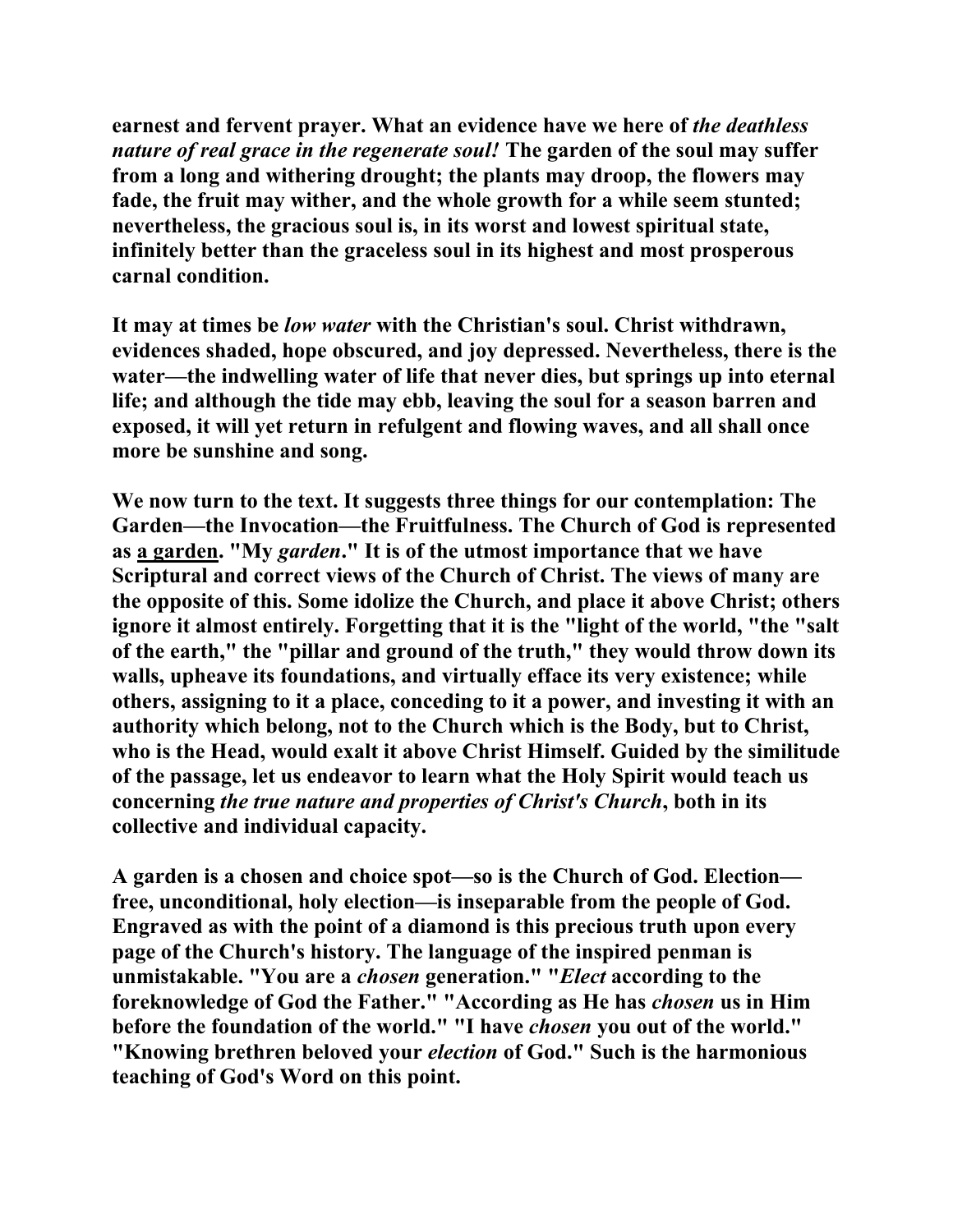**The Church of God is a living and lasting monument of His electing love. Those who are taught this truth by the Spirit—and by the Spirit alone can it be received in the love of it—find it a sweetly comforting, heart-humbling, and soul-sanctifying doctrine.** *Chosen that we should be holy,* **they find in it the strongest motive to conformity to the image of God. Elected by an act of sovereign grace, they find it in their experience a most emptying, humbling, truth, ever keeping them in the dust of self-abasement before the Lord.** 

**Take comfort and hope from this truth, poor sin-distressed, guilt-burdened soul; for** *all whom the Father loved, the Savior died; and all for whom the Savior died, the Spirit inclines, and draws, and makes willing to come to Christ poor, and empty, and lost—to be saved wholly, freely and entirely to be saved by Him.* **So long as Jesus stands ready to save—as able to save poor sinners as He is willing, and as willing as He is able—hesitate not to accept Him, believe in Him and be saved.** 

**Your broken heart for sin, your humbling sense of vileness and unworthiness, your renunciation of the works of the law, and the deep felt need you have of Christ to justify you, constitute some of the strongest proofs of God's electing love towards you. These are signs and marks of grace. All the Lord's trees of righteousness, all the flowers of His garden reflect these divine hues, and breathe this sacred perfume—all smite upon the breast and cry—"God be merciful to me a sinner!"** 

**Another truth grows out of this. The Lord's people, like a garden, are an enclosed and separate people. No two communities are more essentially separate and dissimilar than the Church and the world. The great effort of Satan has ever been to annihilate this distinction, and thus to break down the wall of separation between Christ's kingdom and his own; and, alas! many false religious professors have in this been his most zealous and efficient allies. But Christ has left not a shade of doubt resting upon this truth—namely, the unearthliness of His Church, the unworldliness of His people. How emphatic and conclusive His memorable declaration—"My kingdom is not of this world: if My kingdom were of this world, then would My servants fight, that I should not be delivered to the Jews: but now is My kingdom not from hence." Thus, how clear the nature, constitution, and government of Christ's Church as propounded by its sole Head and Legislator.** 

**With this corresponds the preceptive teaching of His Apostles—"Love not the world, neither the things that are in the world. If any man love the world, the**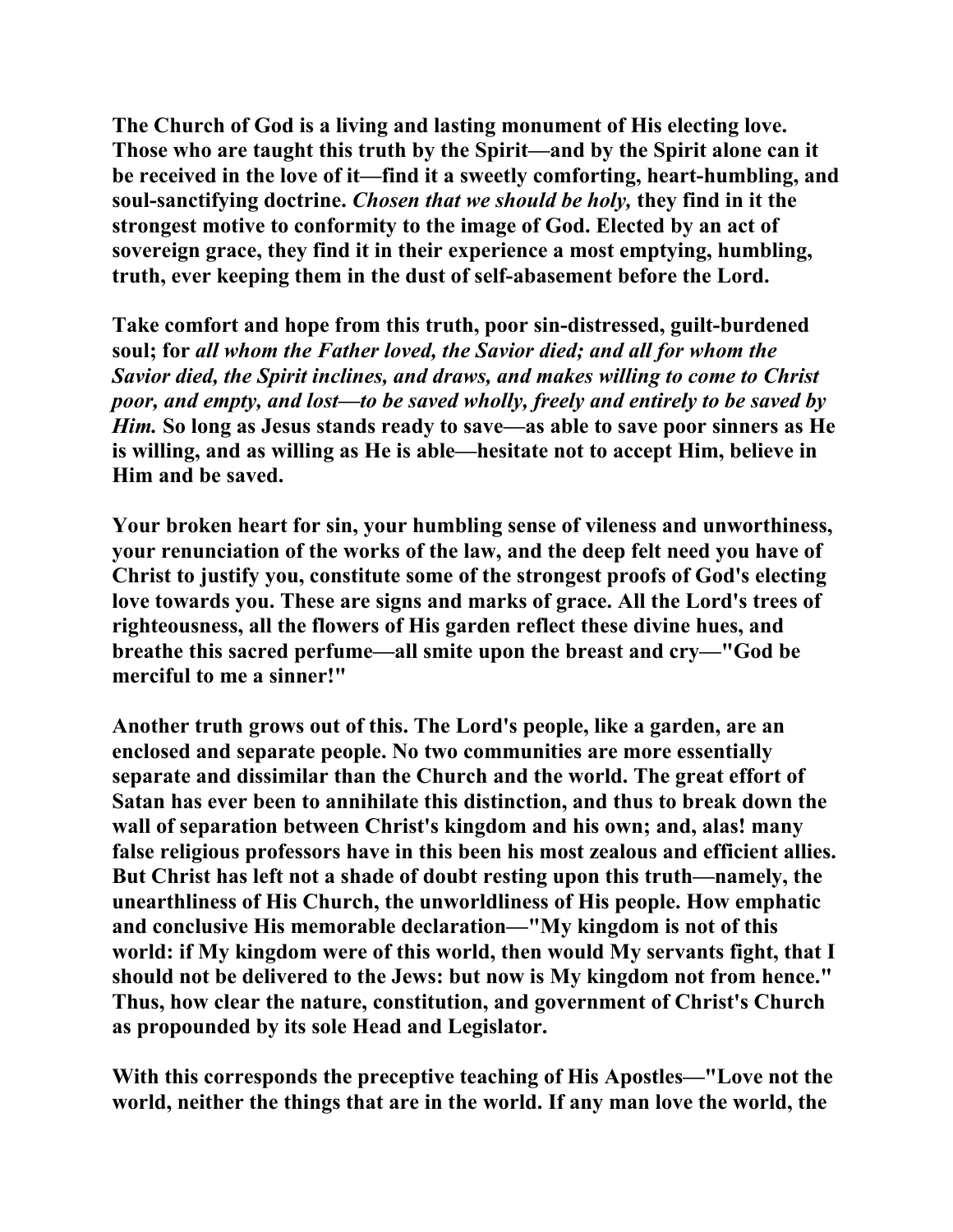**love of the Father is not in him." "Be not conformed to this world, but be transformed by the renewing of your mind." "Wherefore, come out from among them, and be separate, says the Lord, and touch not the unclean thing." What need do we have of clearer or more solemn teaching? Can we as professors of Christ unite a compliance of this holy precept with an unholy conformity to the world?** *Can we be said to "Come out from among them, touching not the unclean thing," and yet give our personal and practical countenance to the theater, the opera, the concert, and the card table—the dance, the turf, and the novel—or any one of the sinful pleasures, frivolous gaieties and vain recreations essentially and professedly of the world?*

**Impossible! The Lord's garden is a** *separate* **enclosure. Its true plants are transplants, taken** *out* **of the world into the Church, henceforth to be a "chosen generation, a royal priesthood, a holy nation, a peculiar people, that they should show forth the praises of Him, who has called them out of darkness into His marvellous light." "I have chosen you," says the Lord of the vineyard, "***out* **of the world." Such is the wide and essential demarcation of the Church of God and the world, and such the baneful effects of attempting their amalgamation, I feel that too great stress cannot be laid upon the importance of absolute separation of the Lord's people from the unclean thing.** 

*The question is not, how far you may go into the world and not be worldly; nor is it to be decided by the immediate and sensible effect of worldly amusements upon your feelings. A professing Christian may indulge in certain worldly gaieties, or employments of questionable propriety, without being conscious of any immediate injury received, and then vainly imagine that he has derived no hurt to himself, whatever it may be with others.* 

**But, has no injury in reality been received? Has no evil influence been exerted upon the spirituality of an easily susceptible and finely-fibered soul? Has not the spirit of devotion been killed, the heart estranged from God, the mind secularized, and all the sweet, holy impressions of religion seriously impaired? Thus the matter is not to be decided by feeling. The question can only be determined by inquiry into the nature, tendencies, and results of scenes enacted at a theater—of sentiments promulgated in an romance novel—of frivolities indulged in at a ball, upon a soul on whom the solemn vows of holy consecration to God are sealed. Thus the spiritual injury of worldly conformity to a professing Christian is often in a way of which he is the least conscious. His only safe and consistent path is one of marked and decided**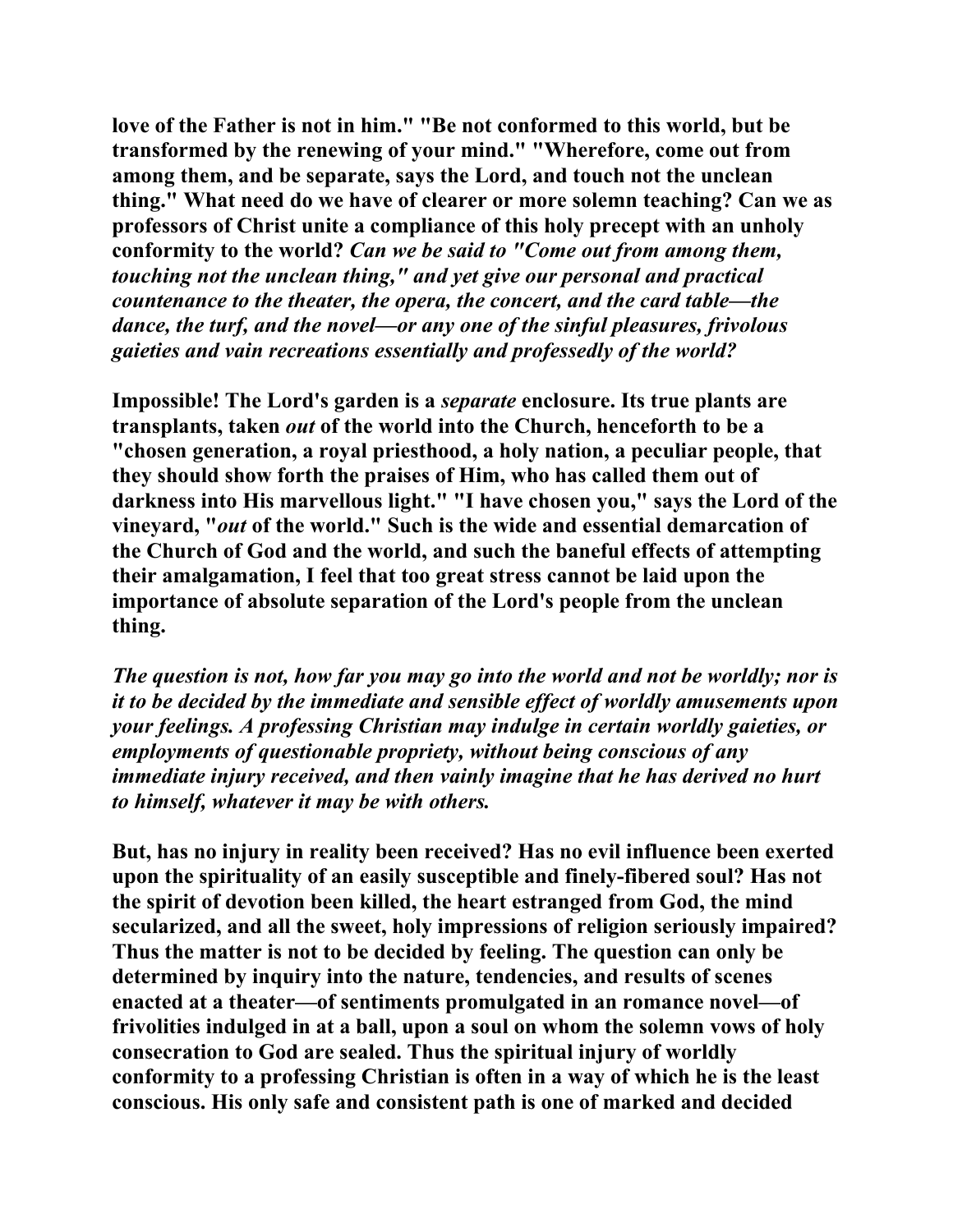**separation—combating with the faith that overcomes the world, and crucifying it by the cross upon which it crucified his Lord and Master.** 

**And yet, as Christians, we must not forget that we have** *a holy and solemn mission to the world.* **As the "light of the world," we are to** *illumine* **it; as the "salt of the earth," we are to** *purify* **it; as the "pillar and ground of the truth," we are to "contend earnestly for the faith once delivered unto the saints." As true loyalists, we are to maintain the crown rights of Jesus. As members of His body, we are to vindicate His Divine Headship. As graciously saved by His Atonement, we are to testify to the vicarious nature of His sufferings and death. As His disciples we are to confess Him, to take up His cross and follow Him. As His professing servants, we are to bear the torch-light of His Gospel into all lands, wafting the fragrance of His name and the music of His love upon the wings of every wind, and upon the crest of every billow.** *Love to Christ, attachment to His truth, loyalty to His cause, binds us to obedience, devotion, consecration, and, if need be, to suffering and death, as "plants of His own right hand planting, that He may be glorified."* **Of what moment, then, that we be holy and consistent in our walk and conversation in and before the world! The eyes of the ungodly are upon us—watching, waiting, hoping for our fall. Let** *our holy living, let our Christ-like spirit, be a daily, hourly, solemn protest against the wickedness, heartlessness, and emptiness of this ungodly world.* 

**The unity of Christ's Church is strikingly illustrated by the similitude of a "garden." A garden is a spot single and complete in itself; in which there exists in all its essential landscape features, the most perfect harmony of character and design. Such is the great truth the similitude illustrates in reference to the Church of God. It is a Divine and sacred unity. The body of Christ is one. "My beloved is ONE." The unity of the Church is not accidental, dependent upon a sameness of polity, or assimilation of worship, or identity of nations. The unity of the Church is essential and indivisible. Nothing can destroy the natural, inherent properties of it. Divided it may be, dismembered and isolated, but the essential elements themselves must ever maintain their original and indestructible character.** 

**Thus is it with the Church of God. It is essentially one. There may be different communions, known among men by various human titles, but the Elect Church of God is essentially one Family, one Flock, one Body. No accident can touch the essential unity of the Church. Different forms of Church government and modes of Christian worship may exist, but fail to touch the**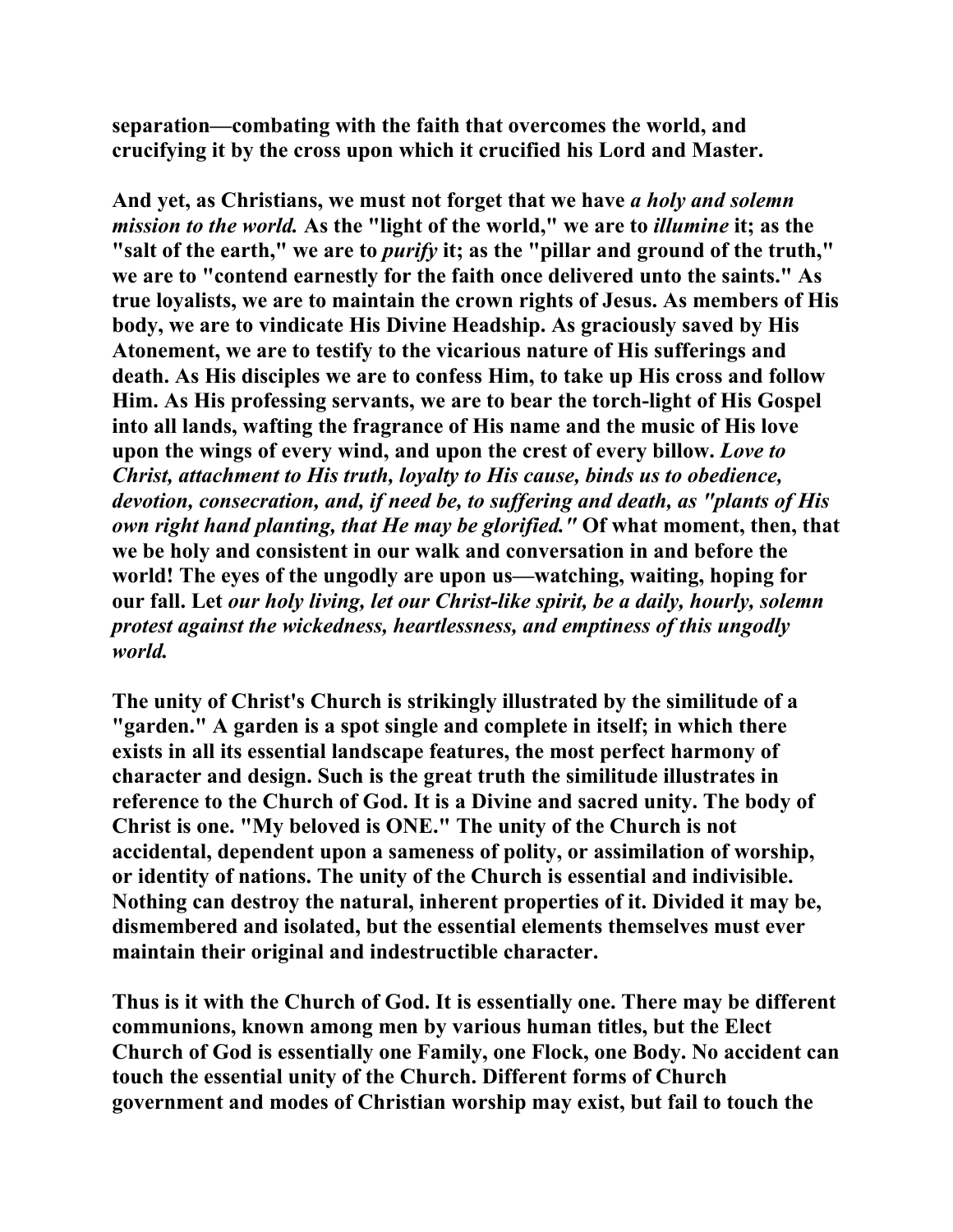**spiritual life, to dislodge the one indwelling Spirit, or to impair the vital union with Christ the One Head, in which consists the essential union of all the Lord's people—the "Church of God which He has purchased with His own blood."** 

**How clearly the Apostle presents this interesting truth in his letter to the Ephesian saints. "There is one body, and one Spirit, even as you are called in one hope of your calling; one Lord, one faith, one baptism, one God and Father of all, who is above all, and through all, and in you all."** *Evidence***, my reader,** *your oneness to Christ by a manifested love and fellowship with His people.* **He has given us this test—"By this shall all men know that you are my disciples, if you have love one to another." By the same evidence we are personally assured of our spiritual life, "We** *know* **that we have passed from death unto life, because we love the brethren." Let it be our earnest endeavor, forgetting our denominational distinctions—which in God's sight are but human inventions—to "keep the unity of the spirit in the bond of peace;" every where, and on all occasions, cultivating and enjoying the "communion of saints," as we hope to enjoy it in its plenitude and perfection in the world of glory.** 

*God binds all His children in the one Parental heart, and sad were the spectacle of alienation from, or unholy strife with, any of those who repose with us upon that Father's bosom.* **Thus every tree of righteousness in the Lord's garden is of His own right hand planting; and surely among those who dwell under His shadow, and who derive their fruit from their mutual engrafting into the same Living Vine, and are refreshed and fertilized by the showers of the same Divine Spirit, love, forbearance, confidence, and sympathy should exist and increase more and more. Do all in your power to manifest and promote the visible unity of Christ's Church! The benediction of the "peace-maker" will then be yours.** 

**The similitude of the text strikingly illustrates the sovereign grace exhibited in the salvation of God's people. A garden partakes originally of the same nature and is intrinsically of the same soil as that from which it was reclaimed.**  *Nothing but the skill and pains and culture of the owner and husbandman have made it to differ from the wilderness by which it is surrounded.* **How impressively the Apostle puts this truth: "You has He quickened, who were dead in trespasses and sins; wherein in time past you walked according to the course of this world, according to the prince of the power of the air, the spirit that now works in the children of disobedience: among whom also we all had**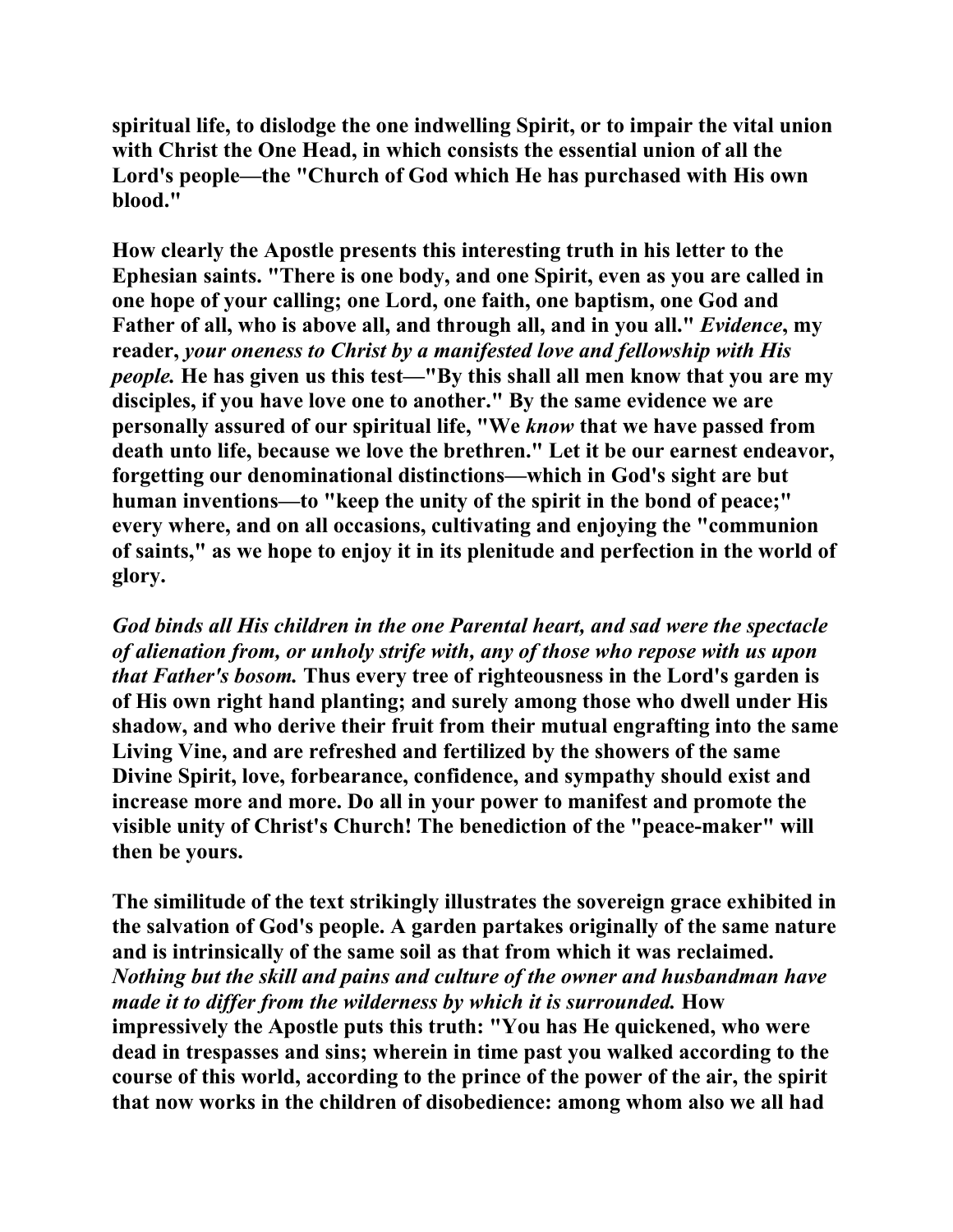**our conversation in times past in the lusts of our flesh, fulfilling the desires of the flesh and of the mind; and were by nature the children of wrath, even as others." And then He traces up the grace that has made us to differ from what we once were, and from what the ungodly world now is, to the "great love with which God, who is rich in mercy, has loved us."** 

**Thus, then,** *nothing but free and sovereign grace has made us what we are. All human boasting, fleshly pride, and self-exaltation is laid at the feet of Jesus, and upon His head the crown shall flourish.* **Thus the Church of God, in its moral relation to the world, becomes what Goshen was to Egypt—a place of light in the midst of darkness, of plenty in the midst of famine, of rest and repose in the midst of toil and weariness.** 

**What infinite wisdom, what marvellous grace are seen in the planting by God of such a garden as the Church, in the midst of such a world as ours! This is the only holy place, this the only fertile enclosure, this the only sun-light spot in this vast wilderness of sin, barrenness, and woe. O what a privilege to be the** *lowliest* **plant growing, the** *obscurest* **flower blooming, within this divine and spiritual garden.** 

**"Lord, it is a pleasant thing to stand In gardens planted by Your hand; Let me within Your courts be seen, Like a young cedar, fresh and green.** 

**"There grow Your saints in faith and love, Blest with Your influence from above; Not Lebanon, with all its trees, Yields such a lovely sight as these."** 

**As in a garden there is a great variety of flowers, so in the Church of Christ. All believers have not the same measure of grace, all have not the same strength of faith, nor have all the same degree of fruitfulness. The Apostle speaks of "babes," "little children," "young men," and "fathers" in the Church; therefore let not one Christian be set against another; let there be no disparaging** *comparisons***, no unholy** *envyings***, no disdainful** *neglects***.** *What has made one believer to differ from another, but the sovereignty of the Lord of the vineyard?* **Rather should the saints of God cultivate towards each other love, forbearance, and humility. The strong should assist the weak, the advanced should encourage the halting, the joyful should cheer the sad; those of soaring**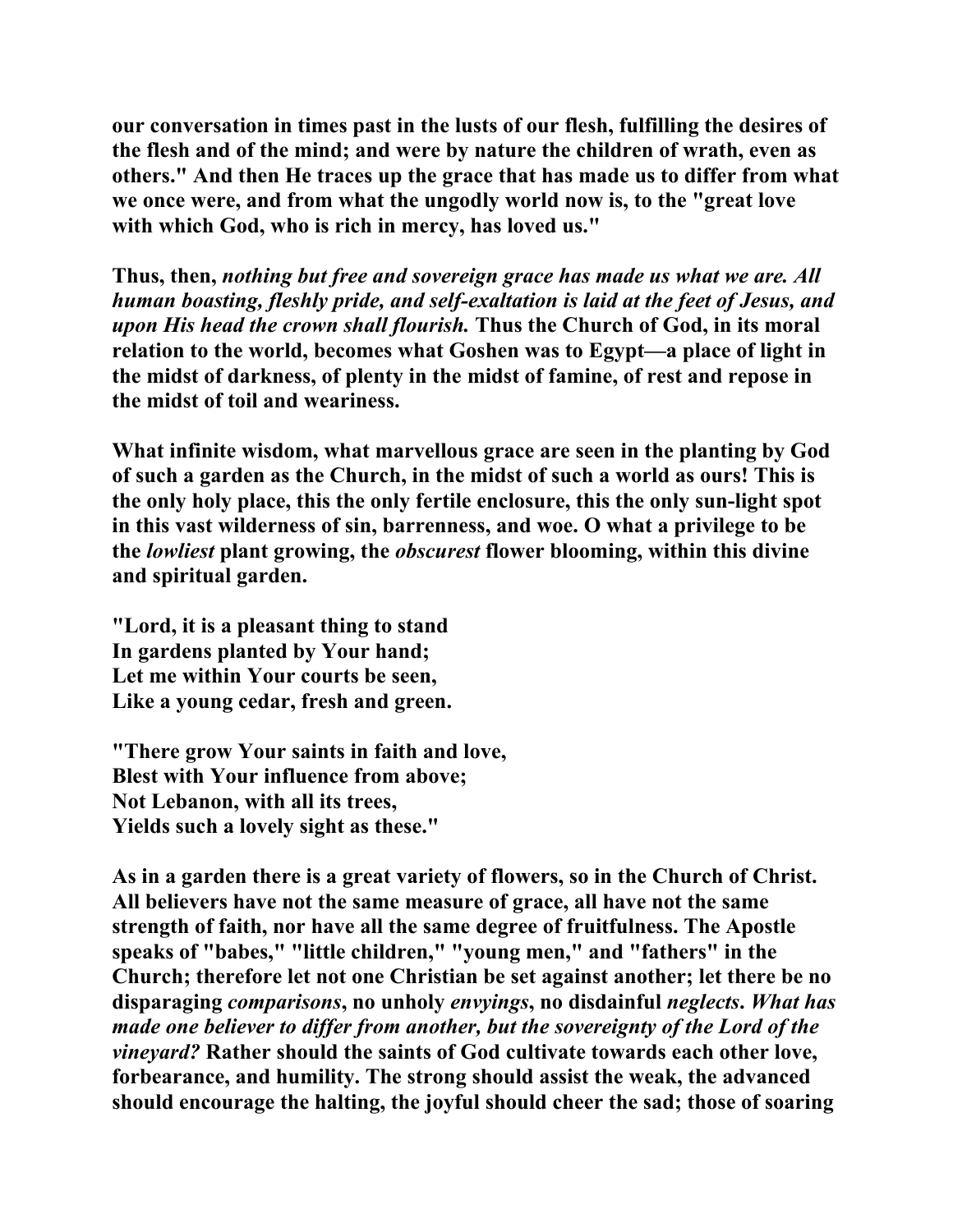**wing should teach to fly the newly fledged, and those who are strong should bear the burden of the burdened; while the faithful and persevering should seek out, restore, and bring back to the fold those who had wandered far away. "We then who are strong ought to bear the infirmities of the weak, and not to please ourselves. Let every one of us please his neighbor for his good to edification; for even Christ pleased not Himself." Thus much for the garden.** 

We now turn to the prayer, "Awake, O north wind; and come, south wind; **blow upon my garden, that the spices thereof may flow out." It is, doubtless, the invitation of the Church. Sensible of deadness, drought, and barrenness, she earnestly uplifts her prayer to Christ, desiring quickening, renewing, refreshing. Christ has command of the winds. "What manner of Man is this, that even the winds and the waves obey Him!" Such is Christ now. There are TWO OPPOSITE WINDS spoken of in the passage. First, the north wind cold, keen, and cutting. Sometimes the north wind is emblematic of the deepening law-work in the soul, which often marks a later stage of the Christian's experience. If his earliest conviction of sin is light and superficial,**  *in a more advanced stage of his spiritual journey he is led into deeper discoveries of his heart's sinfulness.*

**The ploughshare of the Word is inserted, the surface turned up, the fallow ground broken, and** *the Christian is led to see more of the deep depravity and sinfulness of his nature.* **O how cold and keen is now the "north wind" of the Spirit thus blowing upon the garden of his soul! Paul's seventh chapter of Romans was written** *after* **his conversion—certainly not before. And who can read and study that remarkable and instructive chapter of his personal experience, and not learn how chill and piercing and humbling the blast of the north wind may be sweeping across the quickened soul of the man of God, long after he had found refuge in Jesus, the Hiding Place.** 

**Be not astonished, then, O believer, if the Lord is dealing so with you now. This more pungent conviction of sin, this opening of a new chamber of imagery in your heart, this** *deeper insertion of the plough of God's Word* **in your soul, but evidences the truth of your Christianity, proves the reality of your grace; and while it shows you more thoroughly the blackness of your heart, unveils more deeply the love of Christ's.** 

**The "north wind" is also an emblem of the afflictive dispensations of God in the believer's history, by which soul-fruitfulness is promoted. And O how cold and wintry often this blast!** *What tender buds it nips, what precious blossoms it*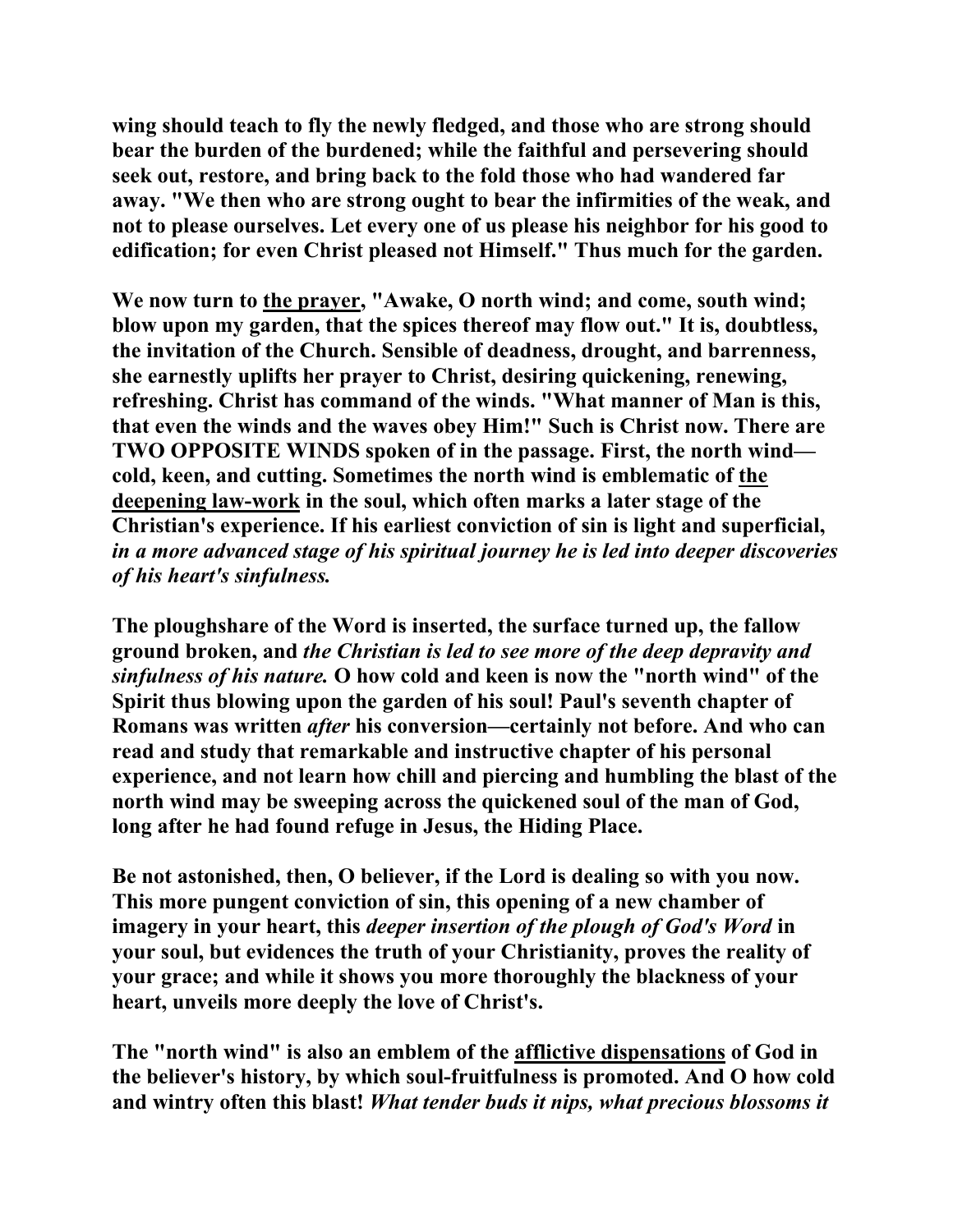*blasts, what beauteous flowers it slays of creature good, of earth's treasures!* **How the cold north wind blew over the garden of good old** *Jacob***, when bereavement and famine overtook him! How wintry the blast over** *David's* **garden when Absalom proved a traitor, and would have been a parricide and regicide! How nipping the blast across the domestic garden of** *Naomi* **when she exclaimed, "Call me not Naomi, call me Mara: for the Almighty has dealt**  *very bitterly* **with me. I went out full, and the Lord has brought me home again empty!" How terribly withering the north wind that rushed athwart the garden of** *Job***, when by one blast, children, and wealth, and herds, and health, were swept from him, and he was left like the scathed oak of the forest!** 

**But O!** *how fruitful did all these afflicted saints by this very process become!* **How the garden of the soul revived, freshened, and blossomed! How real; luxuriant, and golden became the fruits of righteousness in those who were exercised thereby! Shrink not then, beloved, from the cold north wind of God's holy, loving, though trying dispensations. Welcome the influence, however unkindly it may seem to come, which** *promotes your growth in grace, deepens the Lord's work in your soul, endears the Savior to your heart, makes sin more hateful, holiness more longed for, and advances your fitness for glory.*  **O precious and welcome blast, concealing beneath its cold, sweeping wing, blessings so holy and precious as these!** 

**"Trials must and will befall But with humble faith to see Love inscribed upon them all, This is happiness to me."** 

**"God in Israel sows the seeds Of affliction, pain, and toil; These spring up, and choke the weeds Which would else overspread the soil."** 

**"Trials make the promise sweet, Trials give new life to prayer, Trials bring me to His feet, Lay me low, and keep me there!"** 

**And WHO sends and tempers this north wind? Even Him of whom it is said— "He stays His rough wind in the day of His east wind." Even Him of whom it is written—"And You shall be a Hiding Place from the wind and Covert from**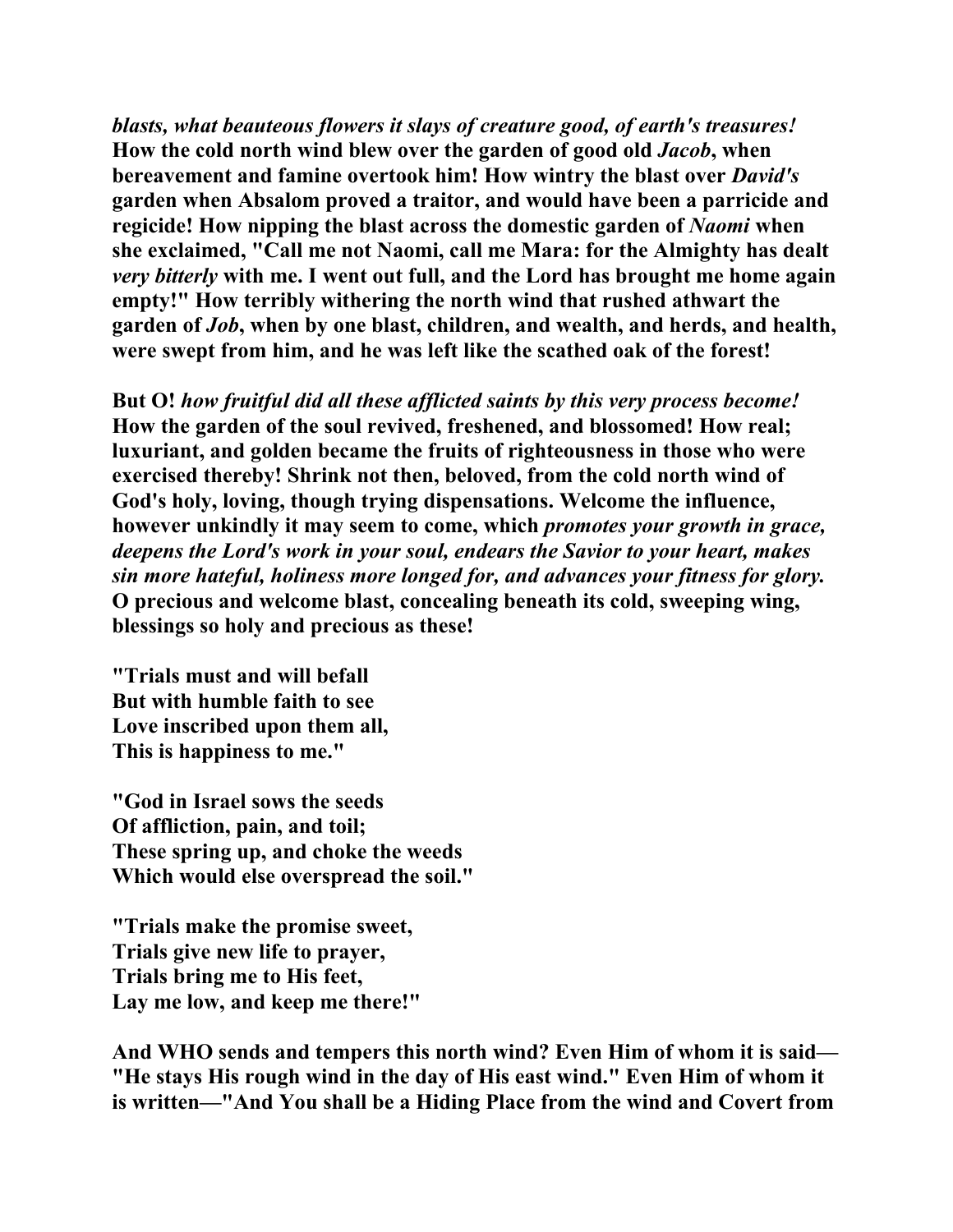**the tempest."** *Jesus controls the winds***: He rides upon their wing, makes them subservient to His will, employs them as instruments of accomplishing His purposes of love. And as the north wind scatters the clouds, purifies the air, and checks the too rapid and luxuriant growth of the plants, so the Spirit's deeper conviction of sin and God's afflictive dealings tend but to promote the well-being of the plants of grace which Christ in His garden on earth is preparing for His garden in heaven.** *Shrink not, then, from the cold, cutting breath of the north wind, my reader, since Jesus sends it, and Jesus controls it, and Jesus employs it, and Jesus will stay its roughness and hide you within His pierced and sheltering side.* 

**But there is also an invitation to the south wind. "Come south wind and blow upon my garden." The South wind—warm, balmy, and fertilizing. Such is another operation of the Holy Spirit, diverse from the preceding, and yet equally promotive of the believer's spiritual fruitfulness. The south wind is emblematic of the "love of God shed abroad in our heart by the Holy Spirit which He has given unto us." O how warming, how vivifying, and how fructifying God's love in the soul. Truly it is as the south wind, breathing sweet odors, balmy in its influence, thawing and warming the frozen soul, bringing with it fruitful showers that make the flowers to spring up, and the plants to grow.** 

**How promotive of our fruitfulness is the love of Jesus moving us to** *holy and unreserved evangelical obedience***. "The love of Christ constrains us;" and when love enlarges the heart we run the way of the Lord's commandments, in the keeping of which we find a great reward. Seek earnestly this "south wind" to blow upon the garden of your soul. Let love be the great influential motive of all you do for the Lord. Let all that springs from the flesh—all that is selfseeking, self-pleasing, self-exalting be dislodged from your doings and your ends, by the love of Christ alone constraining you. Come, O south wind of a Savior's warm, fertilizing, and precious love, and blow upon the garden of my soul!** 

**And what is the holy RESULT of the north and south wind breathing in sweet unison upon the soul? This is the end—"That the spices thereof may flow out." The true believer desires to be fruitful: he knows that from Christ his fruit is found: he remembers the words of Jesus—"As the branch cannot bear fruit of itself unless it abide in the vine, neither can you, unless you abide in Me." And now his earnest desire is to rest in Christ—to live upon Christ—to draw large supplies of grace from Christ—to be assured of his union with**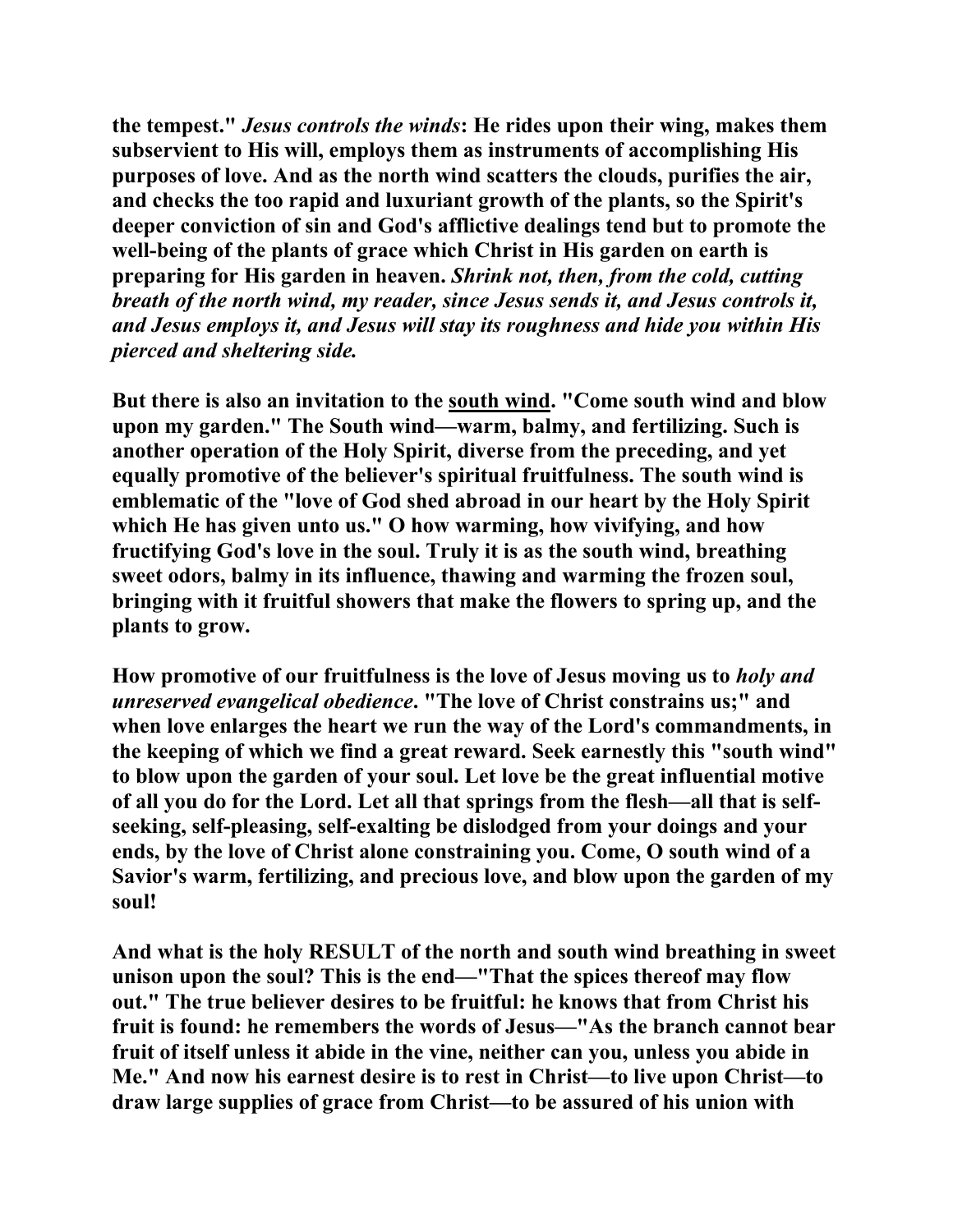**Christ—and by looking in faith to Christ continually, so to bring forth "much fruit" to the glory of God the Father.** 

**O how fragrant now the fruitful soul! It is "as the smell of a field which the Lord has blessed." Now the SPICES—the GRACES OF THE SPIRIT, the FRUITS OF HOLINESS flow forth, to the praise and delight of the heavenly Gardener! They flow forth in all their plenitude, richness, and fragrance, and Jesus comes into His garden and eats the pleasant fruit.** 

*Look well to the condition of your soul!* **What ever else is neglected, allow no neglect here. Your spiritual state infinitely outweighs every other consideration. Nothing demands more incessant watchfulness—pruning, weeding, irrigation—since nothing is so susceptible of decay, as the garden of the soul. Guard against the world's blight, the canker-worm of covetousness, the nipping frost of carnal-association, and the withering heat of religious professional excitement, lest the lamentation of old should again be heard— "They made me the keeper of the vineyard, but** *My Own Vineyard* **have I not kept."** 

**The moment the discovery is made of** *dullness* **and** *decay* **send up the earnest prayer—"Awake, O north wind, and come, south wind, and blow upon my garden!" Cultivate this sacred enclosure with sleepless care and divinelytaught skill, that Jesus, your Beloved, may often love to come into His garden and eat His pleasant fruits.** 

*Remember how precious and delightful this garden is to Christ***—that it cost Him His life to ransom and reclaim. Seek, in earnest prayer to the Holy Spirit, much of His divine, quickening influence. So seek to please Him in your Christ exalting walk—careful not to grieve His love, or restrain His influences—that He may breathe His gentle gales, and unseal His warm springs of grace to make your soul fruitful and fragrant. Then shall "the Lord guide you continually, and satisfy your soul in drought, and make fat your bones; and you shall be like** *a watered garden***, and like a spring of water, whose waters fail not." The sacred poet's graphic picture will then be realized in you-** 

**"We are a garden walled around, Chosen and made peculiar ground; A little spot, enclosed by grace Out of the world's wide wilderness.**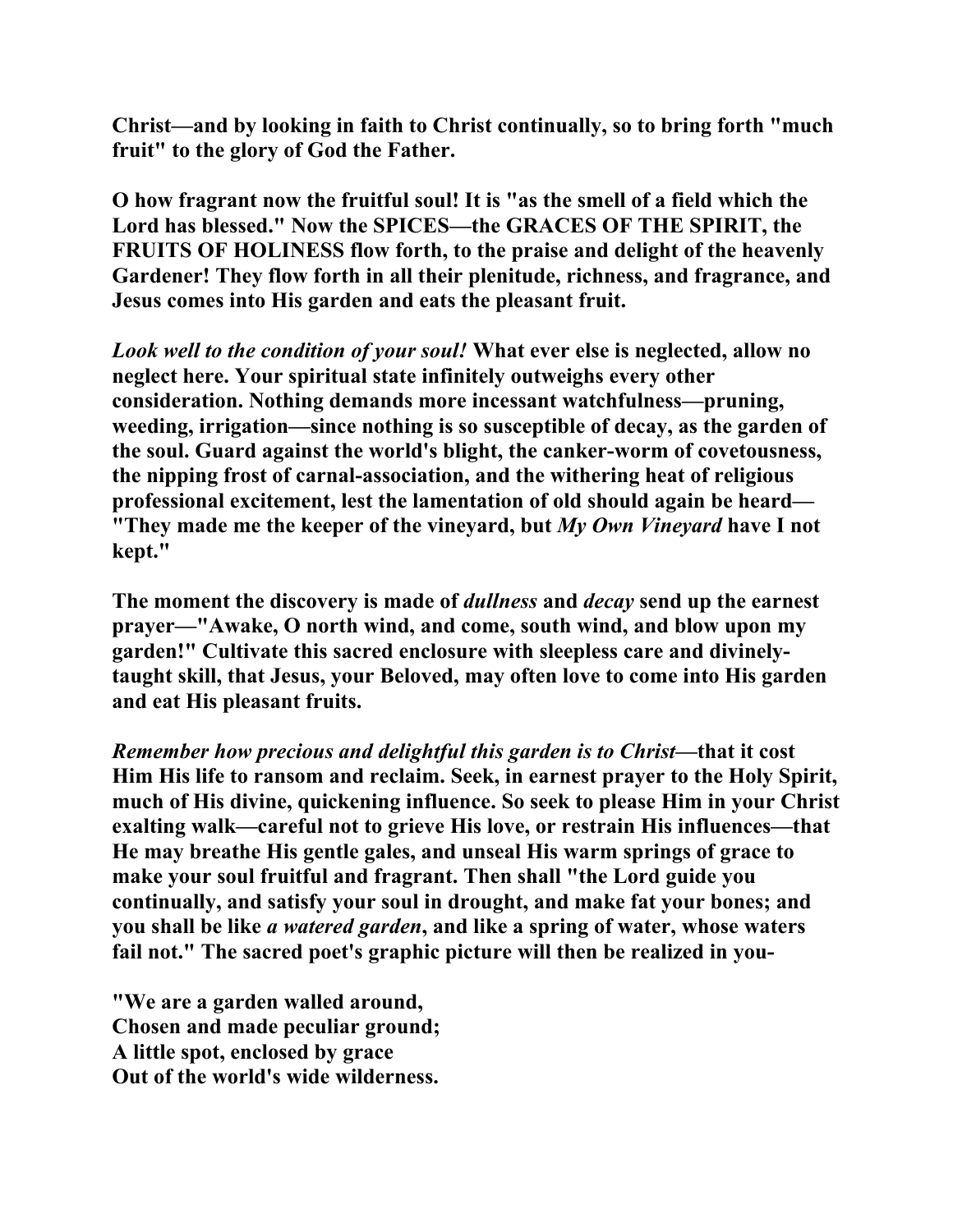**"Like trees of myrrh and spice we stand, Planted by God the Father's hand, And all His springs in Zion flow To make this young plantation grow.** 

**"Awake, O heavenly wind! and come, Blow on this garden of perfume; Spirit divine descend, and breathe A gracious gale on plants beneath.** 

**"Make our best spices flow abroad, To entertain our Savior God; And faith and love and joy appear, And every grace be active here."** 

**And when the Lord and Keeper of the vineyard shall come into His garden to gather His lilies, when the** *pale reaper* **invades the Church and gathers from it its greatest ornaments, or enters the domestic garden and breaks the stem of its loveliest and fondest flower—remember that** *He has taken but what was His own, transplanting it to the paradise above, to bloom and breathe its fragrance in immortal youth and beauty!* 

**Do not say that they are lost. Faith can see them even now. Their spirits are with the Lord, and their bodies, resting in the dust, shall, at His personal appearing, be raised in incorruption, glory, and power; for this mortal shall put on immortality, and death shall be then swallowed up in victory. "The Lord Himself shall descend from heaven with a shout, with the voice of the archangel, and with the trump of God: and the dead in Christ shall rise first; then we who are alive and remain shall be caught up together with them in the clouds, to meet the Lord in the air: and so shall we ever be with the Lord. Therefore comfort one another with these words."** 

**"Oh what a garden will be seen, When all the flowers of grace Appear in everlasting green, Before the Planter's face!"** 

**"No more exposed to burning skies, Or winter's piercing cold; What never-dying sweets will rise**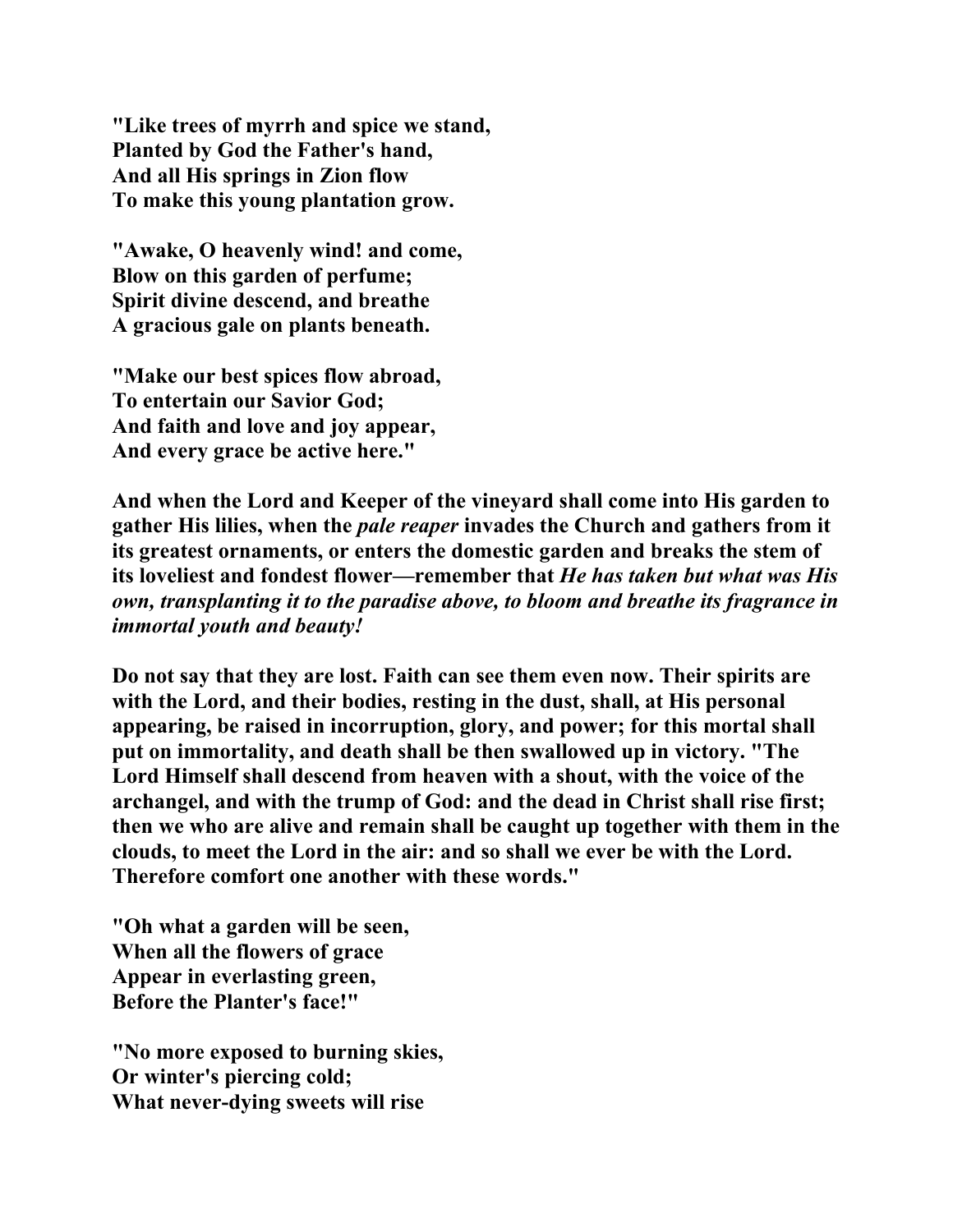**From every opening fold!"** 

**"No lack of sun or shower above To make the flowers decline; Fountains of life and beams of love, Forever spring and shine."** 

**"No more they need the quickening air, Or gently rising dew; Unspeakable their beauties are, And yet forever new." "Christ is their Shade, and Christ their Sun Among them walks the King! Whose presence is eternal noon; His smile, eternal spring!"** 

## **"The Fragrance of Christ's Name"**

**"Because of the savor of Your good ointments Your Name is as ointment poured forth, therefore do the virgins love You." Song of Solomon 1:3** 

**The preceding chapter has spoken of the Church of Christ; the present will speak of CHRIST THE SAVIOR OF THE CHURCH. The two sacred themes are mystically and inseparably one. Correct views of the Church will ever be associated with correct views of Christ. Those who would exalt the Church above Christ, can only do so at the expense of Christ Himself. All the undue honor given to the Church, which is His Body, is so much robbery of the dignity, authority, and glory belonging to Christ, who is the Head.** 

**The Church of God possesses no** *legislative* **authority, no power to enact laws, to decree doctrines, or to institute rites; to control the conscience, or to exact a blind submission of judgment to her interpretation of God's Word. "***The Lord* **is King in Zion." "The Lord is our Law-giver." But, still the Church of God is a glorious Church, exalted to great privilege, eminence, and power in virtue of her union with Christ her Head. And we cannot think of her as the mystical Body of Christ, and as the "Pillar and Ground of the truth," apart from the most exalted views of HIM who "loved the Church, and gave Himself for it, that He might sanctify and cleanse it with the washing of water by the word, that He might present it to Himself a glorious Church, not having spot, or**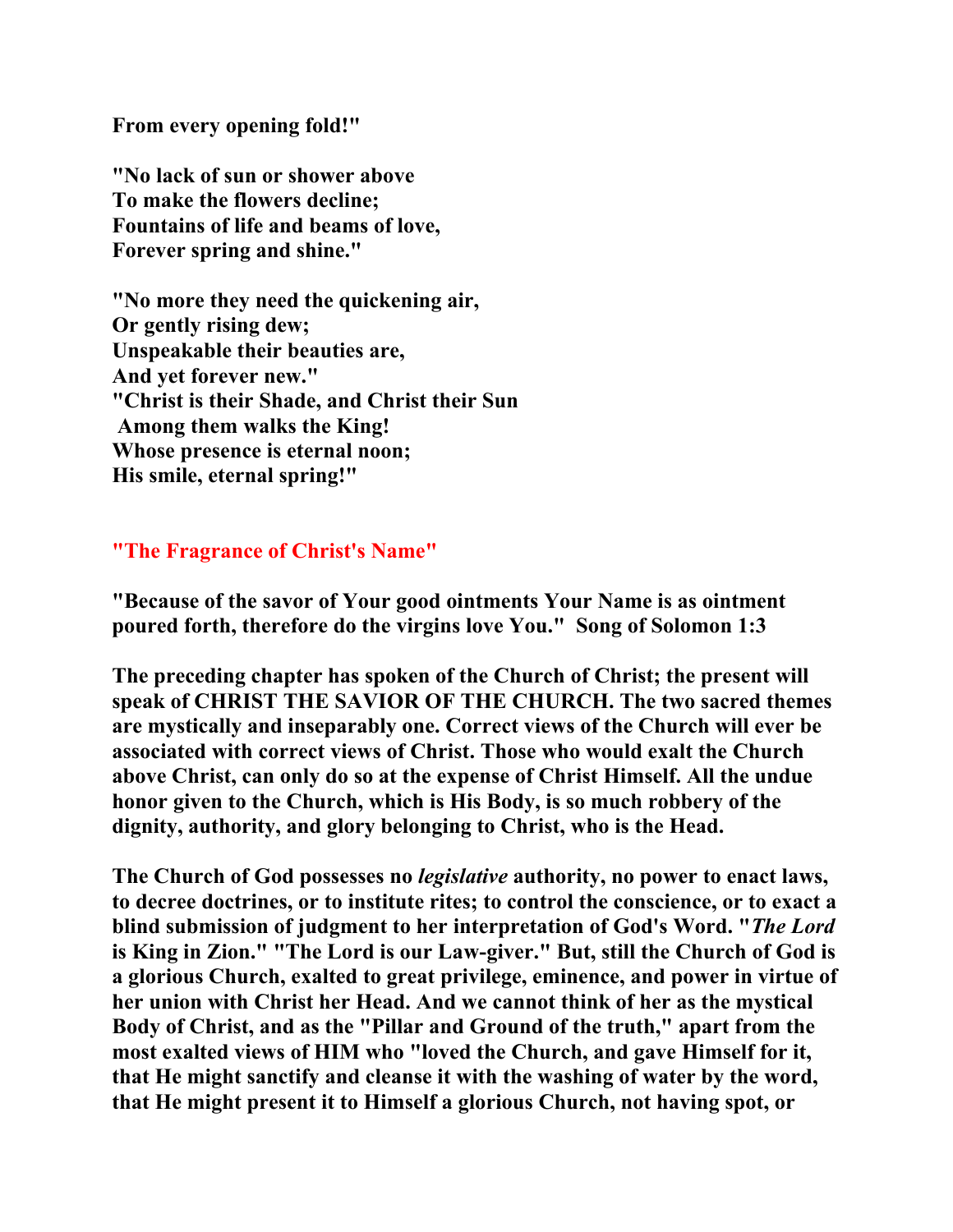**wrinkle, or any such thing."** 

**No wonder, then, that the Name of Jesus should be precious to the Church: yes, in the experience of all His saints, fragrant as ointment poured forth, awakening their warmest love, and inspiring their loftiest praise. Let these two points engage our present meditation on the Name of Christ: the**  *Fragrance* **which it breathes, and the** *Love* **which it inspires.** 

**"Your Name is as ointment poured forth, therefore do the virgins love you."**  *"What is in a name?"* **is sometimes flippantly and facetiously asked; and yet there is often magic in a name quite irresistible. Great** *names* **are a power, a tower of strength; they have often mightier weight and influence in a heroworshiping world than even sound** *principles***, or holy** *deeds***. If a man's name is great, he possesses a great power for evil or for good.** 

**There are not many independent minds among men; few individuals think for themselves: they like not the trouble of excavating the mine for the hidden treasure, and even when the ore is provided at their hand, they have no skill or taste to smelt, assay, and mold it for themselves.** *They would rather accept other men's thoughts* **than conceive thought for themselves: they prefer to adopt the opinions of others than form their own: and would rather follow and worship an illustrious name, than carve their own upon some grateful heart, or upon some imperishable monument of virtue and truth.** 

**We have need to be on our watch against this powerful influence lest,**  *fascinated by the fame of some popular leader, we become the willing dupes of a childish superstition, or the blind followers of a fatal error.* **Do not take your views of Divine truth from** *man***; draw them primarily from** *God's Word***. Do not study the Bible through** *your system,* **but let your system be taken from, and faithfully weighed with, the Bible.** *Our system***, be it theological or ecclesiastical, must not be allowed to give its complexion to, or to be the interpreter of, revealed truth. But, on the contrary, God's Word is to suggest and mold and tint all our thoughts and opinions and systems for eternity.** 

**We must not set the sun by our watch, but our watch by the sun—in other words, we must not attempt to make God's Word dovetail with our creed, but must test every doctrine we hold, every opinion we receive, every principle we maintain, the hope we cherish, by** *the unerring standard* **of revealed truth. This will give a Divine and proper complexion to our views. If we receive the light of the sun through a tinted lens, the light will necessarily reflect the hue of the medium through which it passes; so, if we receive the light of God's Word**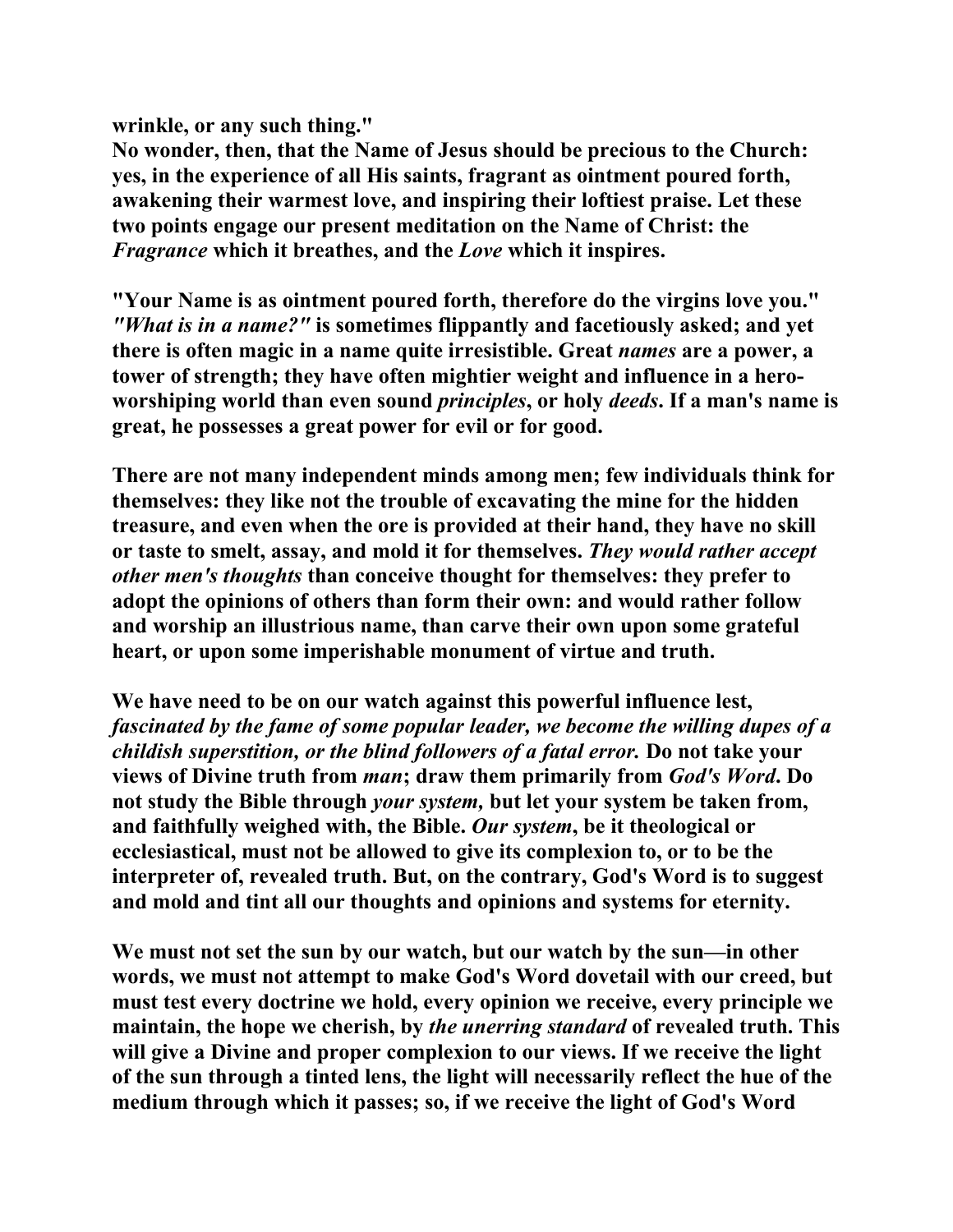**through any theological or ecclesiastical system whatever, it will necessarily reflect the error and imperfection, if such there be, of that system. And thus we shall fail to receive the teaching of God as it flows pure and simple from His Word, as light flows from the sun, and as streams from the fountain.** 

**The Bible is our rule of faith and our only and ultimate appeal. By the law and the testimony let every doctrine, and system, and hope for eternity be tried. Be not, then, carried away by the learning, the influence, or even the piety attaching to a popular name. Allow no human power the mastery of your mind and conscience: yield yourself meekly and obediently to the authority and teaching of Christ, accepting human guidance only so far as it comes with a "thus says the Lord" as its divine endorsement.** 

**Our only safeguard in a matter of such infinite moment as our future wellbeing, is God's pure Word; our only secure place, the feet of the Savior. Sitting there as His lowly disciple, the Holy Spirit will lead our minds into the truth, even "the truth as it is in Jesus," as it emanates from Jesus, as it speaks of Jesus, as it strengthens our faith in, and inspires our love to, Jesus, and as it prepares us to go and be with Jesus forever. But we turn from this digression, to the subject more immediately before us.** 

**The Church declares of the Name of her Beloved, that in her experience it was as ointment poured forth. Our attention is thus invited to THE FRAGRANCE OF THE NAME OF CHRIST. The reference to "ointment " would to the intelligent and pious Jew, be a familiar image. His thoughts would naturally recur to the royal coronation of Solomon, and to** *the sacred anointing* **of the priesthood. He would think of the precious and fragrant materials prescribed by God for its composition: the myrrh, the cinnamon, the sweet calamus, the cassia, the oil olive. "And you shall make it an oil of holy ointment, an ointment compound after the art of the apothecary; it shall be an holy anointing oil."** 

**All these materials were significant. The cassia was** *medicinal***, the myrrh was**  *preservative***, the cinnamon was** *fragrant***, the calamus was sweet, and the whole formed a rich unguent, like unto the "precious ointment upon the head, that ran down upon the beard, even Aaron's beard, that went down to the skirts of his garments." All this was impressively significant of the Name of Jesus.** *All these properties were typical of Him. His Name is healing, preserving, fragrant and sweet to the spiritual taste.*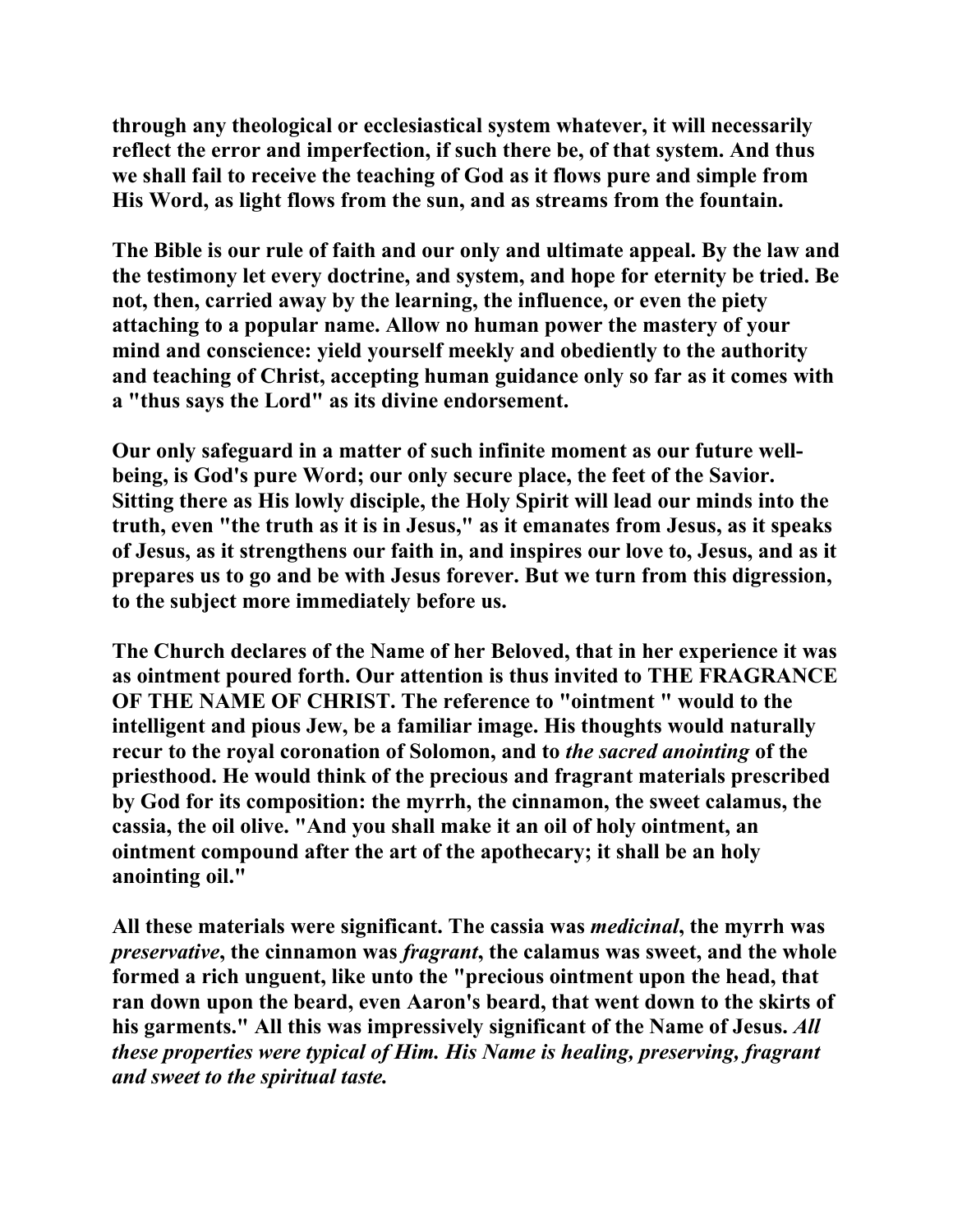**A few particulars will suffice to justify this comprehensive view of what Jesus is to a poor, believing sinner. Let us trace some of the costly and fragrant materials of which the Name of Jesus is composed. The Divine Name of Jesus is fragrant. His Name is God. "Unto the Son He says, Your throne, O GOD, is forever and ever: a scepter of righteousness is the scepter of Your kingdom." He Himself claims this Divine dignity. "I am the Alpha and Omega, the beginning and the ending, says the Lord: who is, and who is to come—THE ALMIGHTY." We need not, though we might to any extent, multiply these Scripture quotations in proof of the essential Deity of our Lord. If He was not God—God essential, God absolute, as well might we fasten our faith to the name of Caesar, or Napoleon, or Plato, or any other human name, as to any saving benefit we should derive therefrom.** 

**I would not trust my soul to** *a created Savior* **for millions of worlds. No** *mere creature* **could save itself, and must fail, therefore, to save me. Every angel in heaven stands by a power not his own, and all their combined merit and strength could not keep me from falling into the bottomless abyss. Deity, and Deity alone, must save me. How fragrant and precious, then, is the Divine Name of Jesus. Believing soul, inhale its rich perfume! When sin distresses you, when guilt burdens you, when sorrow saddens you, when care corrodes you, when difficulties perplex you, when needs alarm you, remember the Divine Name of Jesus, and all will vanish.** 

*You trust your salvation to Deity, you hang your burden upon the arm of Deity, you bring your sin and guilt to the merit of Deity, you make known your need to the resources of Deity, you breathe your sorrow, grief, and woe upon the bosom of Deity, when you hide you within the pavilion of Christ's Name.* **Rejecter of the Savior's God-head! Listen to Jehovah's words concerning Christ and tremble—"Pay attention to Him, and obey all of His instructions. Do not rebel against Him, for He will not forgive your sins. He is my representative—He bears MY NAME."** 

**The Atoning Name of Jesus is fragrant. All that Jesus did on earth was representative, substitutionary, sacrificial. His one work was to atone. His one mission was to save. "You shall call His name JESUS, for He shall SAVE His people from their sins." With this harmonizes the wondrous declaration of the Apostle, "This is a faithful** *saying***, and worthy of all acceptance, that Christ Jesus came into the world to save sinners." O marvellous, precious** *saying* **this! of more worth to the soul in a dying hour than the diadem of the universe studded with earth's richest jewels. We can pass into eternity peacefully and**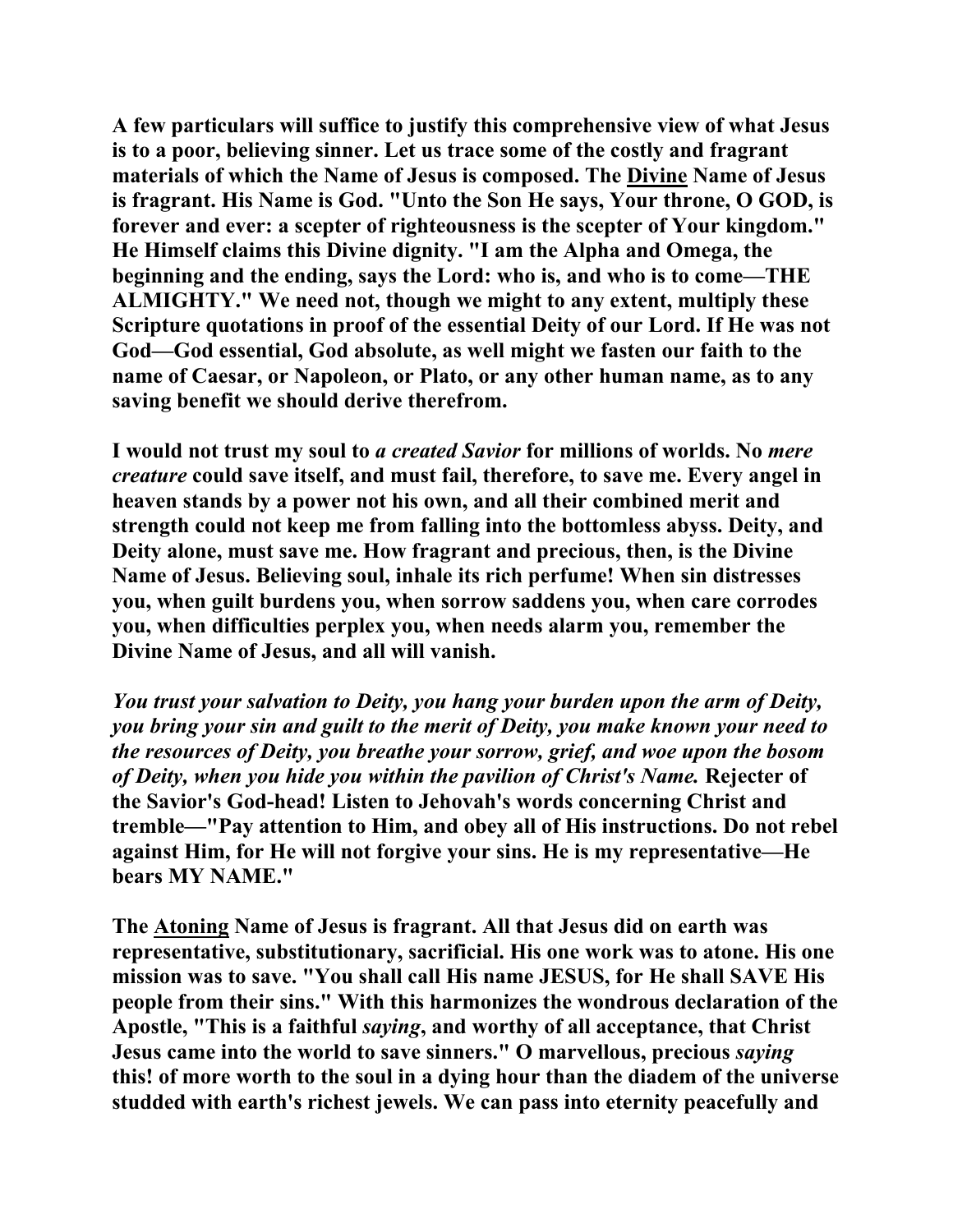**happily, hopefully and savingly in the faith of no other truth than this— "Christ died for our sins;" "Christ died for the ungodly." "Christ has given Himself for us, an offering and a sacrifice to God, for a sweet smelling savor." "You were not redeemed with corruptible things ...... but with the precious blood of Christ, as of a Lamb without blemish and without spot." "By the obedience of One shall many be made righteous." "Who is made unto us wisdom and righteousness, sanctification and redemption."** 

**Such are some of the Scripture testimonies to the sacrificial work of Jesus. In all this truth how fragrant is HIS SAVING NAME! As a law-fulfilling, sinatoning; justice-satisfying Savior, His Name expresses all that the guiltiest, the most despairing sinner needs. To those who are saved, what fragrance breathes from the work of Him who has saved them, and called them with a holy calling.** 

**Whatever may be the advanced pilgrimage, the matured experience of the Christian, he never can release himself from the first principles of Divine truth. We** *close* **our spiritual course as we** *began* **it, with a believing reliance upon the simple elements of the Gospel.** *The foundation truth of the Gospel that Jesus Christ saves sinners,* **which gave us comfort and peace and hope when we first fled to the cross, is just the truth which sustains and cheers us when we come to die. We terminate our spiritual life as we commenced it** *clinging as poor, empty, and worthless sinners to Jesus, the Savior and Friend of sinners;* **the last believing look we have of Christ on earth, is the first look we had of Him when He drew us to Himself and told us our sins were all forgiven, and then filled our hearts with His love.** 

**Embracing alone the first principles of the Gospel, resting only in the single, simple, yet sublime declaration that Jesus was sacrificed for, invites and receives, sinners—casts out none who come to Him, but saves them to the uttermost—some of the greatest saints and most eminent divines that ever lived have—either in the near expectation of their departure, or in the actual passage of death—experienced the sweetest peace and richest comfort and most assured hope. We might here cite the case of Bishop Butler, the mightiest of reasoners, who, when he came to die, could find no comfort but from the text quoted by his chaplain, "He who comes unto Me, I will not cast out."** 

**Writing to a minister, the late Robert Hall (one of the most learned divines and eloquent preachers of any age), thus testifies to this truth—"I have been attacked with a violent fever, and in my own apprehension for about two days**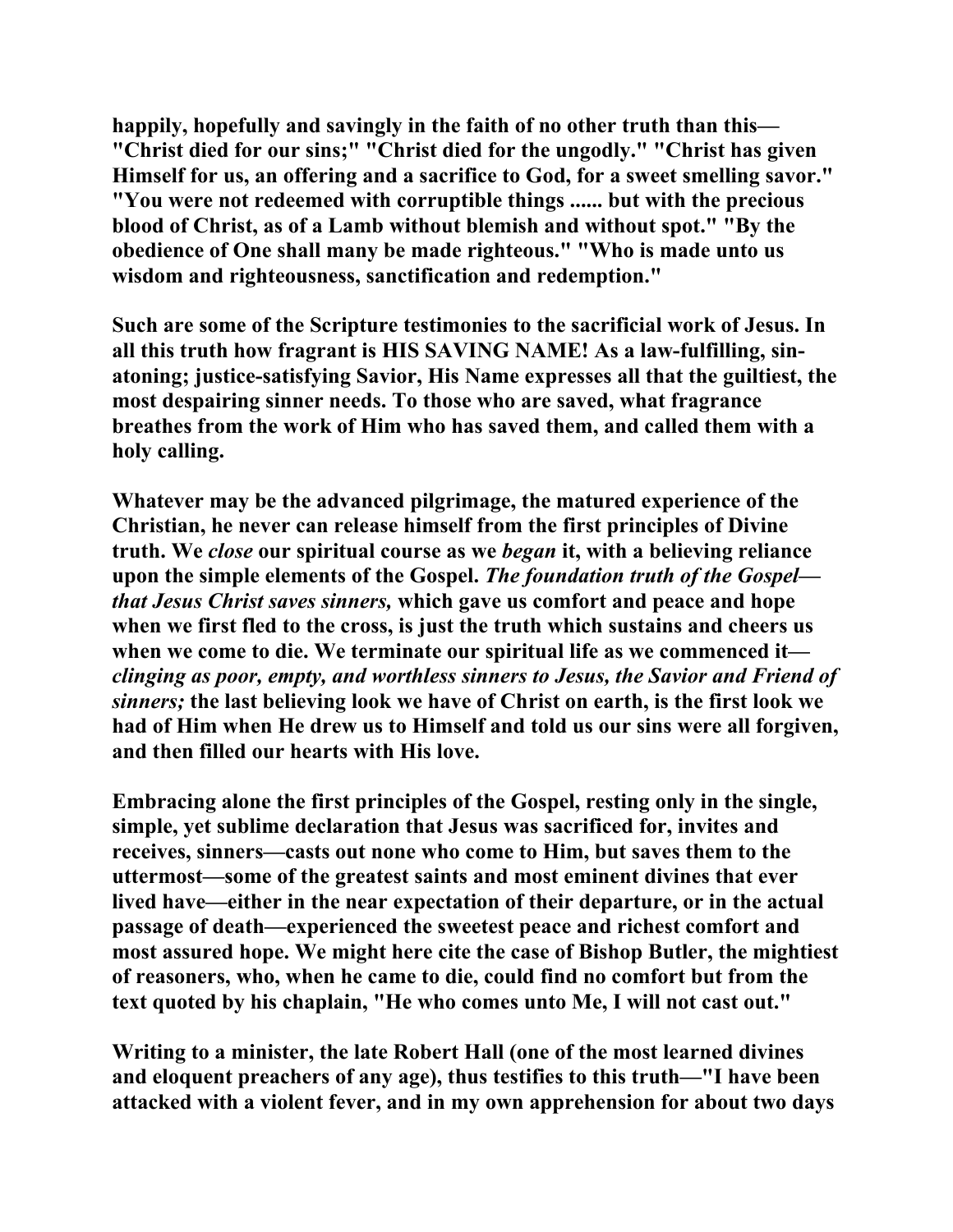**was on the borders of eternity. I never before felt my mind so calm and happy. Filled with the most overwhelming sense of my own unworthiness,** *my mind was supported merely by a faith in Christ crucified.* **I would not for the world have parted with that text, 'The blood of Christ cleanses from all sin.' I never before saw such a beauty and grandeur in the way of salvation by the death of Christ as on that occasion. I am fully persuaded the Evangelical doctrines alone are able to support the mind in the near view of death and eternity." What a sacred and precious fragrance of Jesus and His finished work flows from this testimony!** 

**"Like the sweet South That breathes upon a bank of violets, Stealing and giving odor."** 

**But we must limit our illustration of this truth. There were SEVERAL INGREDIENTS, as we have shown, in the sacred ointment that consecrated, all united in imparting to it its efficacy and perfume. There is everything we need in Jesus to endear His name to our hearts. He is our Prophet—teaching us the will of the Father. He is our Priest—offering up Himself as our atoning Victim. He is our King—erecting His throne in our hearts, and subduing us to Himself as His loving and obedient subjects. How fragrant, too, His Name as our Friend—loving us at all times. As our Brother—bone of our bone, and flesh of our flesh, born for our adversity. As our Great High Priest—touched with the feeling of our infirmities, tempted in all points as we are and in our sorrows, griefs, and trials encircling us with the many-folded robe of His tender, loving sympathy.** 

**A few PRACTICAL INFERENCES must close our meditation upon this delightful theme. Remember that the Name of Jesus is as ointment poured forth. The box must be broken, opened, distributed. It was when the loving woman broke the alabaster box that the precious ointment—which was at once the expression of her love and the anointing of her Lord—filled all the house with its odor.** 

**Why is it that the Name of Jesus has no sweetness, no charm, no fragrance to unbelievers? Because the Holy Spirit has not broken the box and poured out the ointment upon their hearts! It is not enough to hear of Christ, to read of Christ, to assent to Christ—we must have Christ in us the hope of glory. We may be enchanted with the box, admire its shape, be charmed with its carving, and yet experience nothing of its precious and priceless contents. In**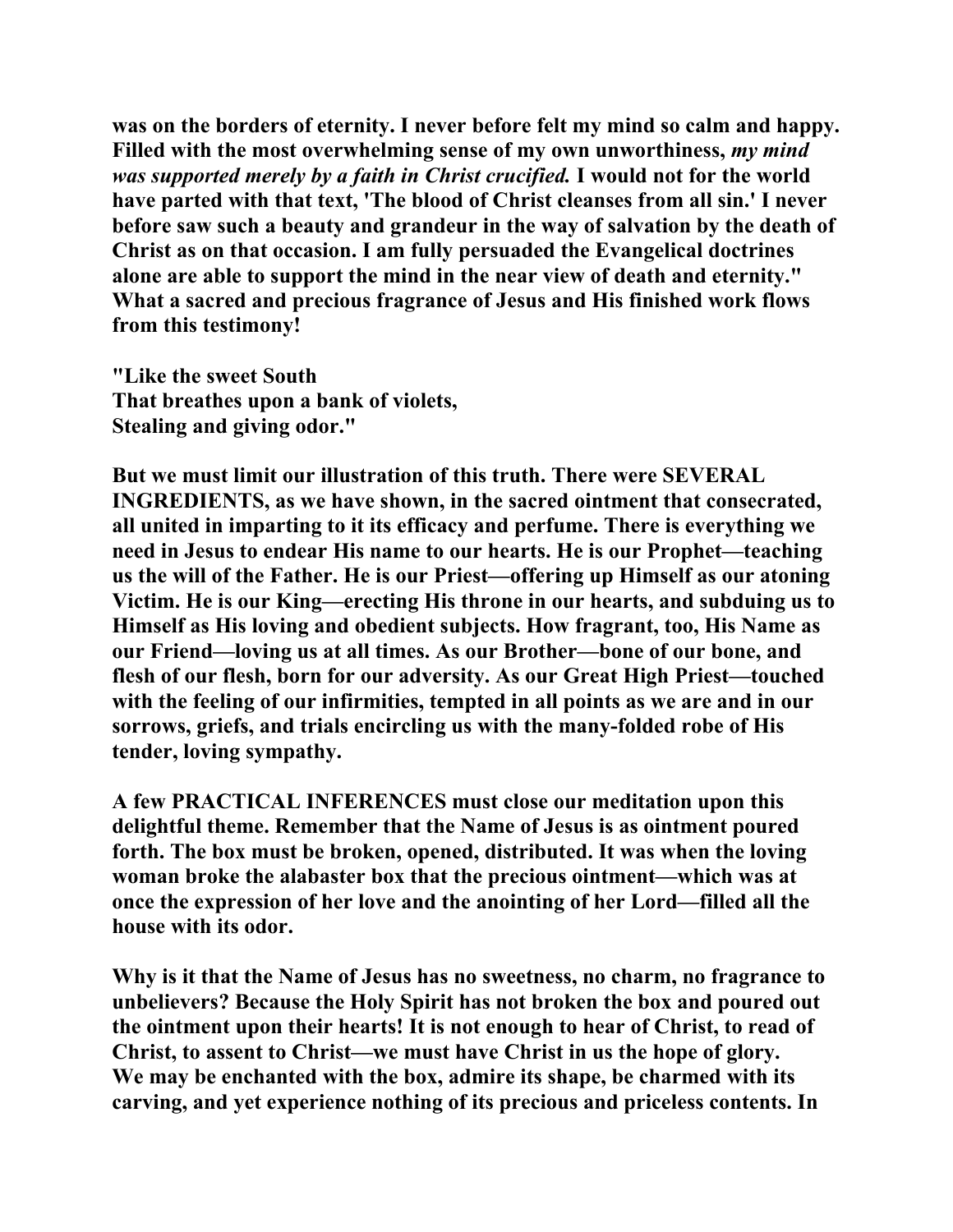**other words, we may be captivated with the elegance of a book, and be enchanted with the eloquence of a sermon, and be drawn in affection to the preacher setting forth the Lord Jesus Christ; and yet His Name may not be to our souls as ointment poured forth—a name above every name. The precious ointment must become a part of our spiritual being.** 

**But WHEN is the Name of Jesus really as ointment poured forth? It was**  *partially* **opened to the Old Testament saints who saw Christ's day and were glad. Four thousand years before the great sacrifice upon the cross was made, its fragrance floated upon the sin tainted atmosphere of Eden. In** *the first promise of salvation* **to man the ointment was poured forth. This it was too, which imparted such a sweet smelling savor to the offerings and sacrifices under the** *law***, and so deep a significance to the types, and shadows, and symbols of** *the Mosaic dispensation***. Christ was the meaning, the sweetness and the substance of all. And yet how partial was the unfolding! "Why ask you ask My name, seeing it is secret?"** 

**But** *the full outflow of this precious ointment was reserved for the solemn scene of CALVARY.* **We travel back to His agony and bloody sweat, His cross and passion, in the garden and on Calvary, when the nails cruelly penetrated His hands and feet, when the soldiers rudely pierced His side; when the thorncrown bound His sacred temples, when the Father bruised and put Him to grief. Then was the sacred casket broken—then did the precious ointment pour forth its rich perfume, wafted to the remotest part of earth, and filled the**  *temple of heaven* **with its fragrance.** 

**O what must have been the wonder—swelling into transport and then bursting into song—when angels and the spirits of the glorified caught the first breath of** *that precious perfume* **as it rose from Calvary and ascended into heaven! Around the throne of glory it circled, and Jehovah Himself was well pleased with the sweet smelling savor of that sacrifice, which had harmonized all His attributes and glorified His name in the full salvation of His Church!** 

**The fragrance of this ointment is poured forth when the PULPIT lifts high the Lamb of God, and sets forth the glory, the grace, the love of the Lord Jesus. That is the most fragrant sanctuary, that the holiest atmosphere, and that the richest temple-service, where Christ crucified is the most simply and fully preached. It may be with severe simplicity of ritual, in a crude structure, with but little human talent: nevertheless,** *Christ is preached, the box of ointment is opened, and the sacred house is filled with the odor thereof.*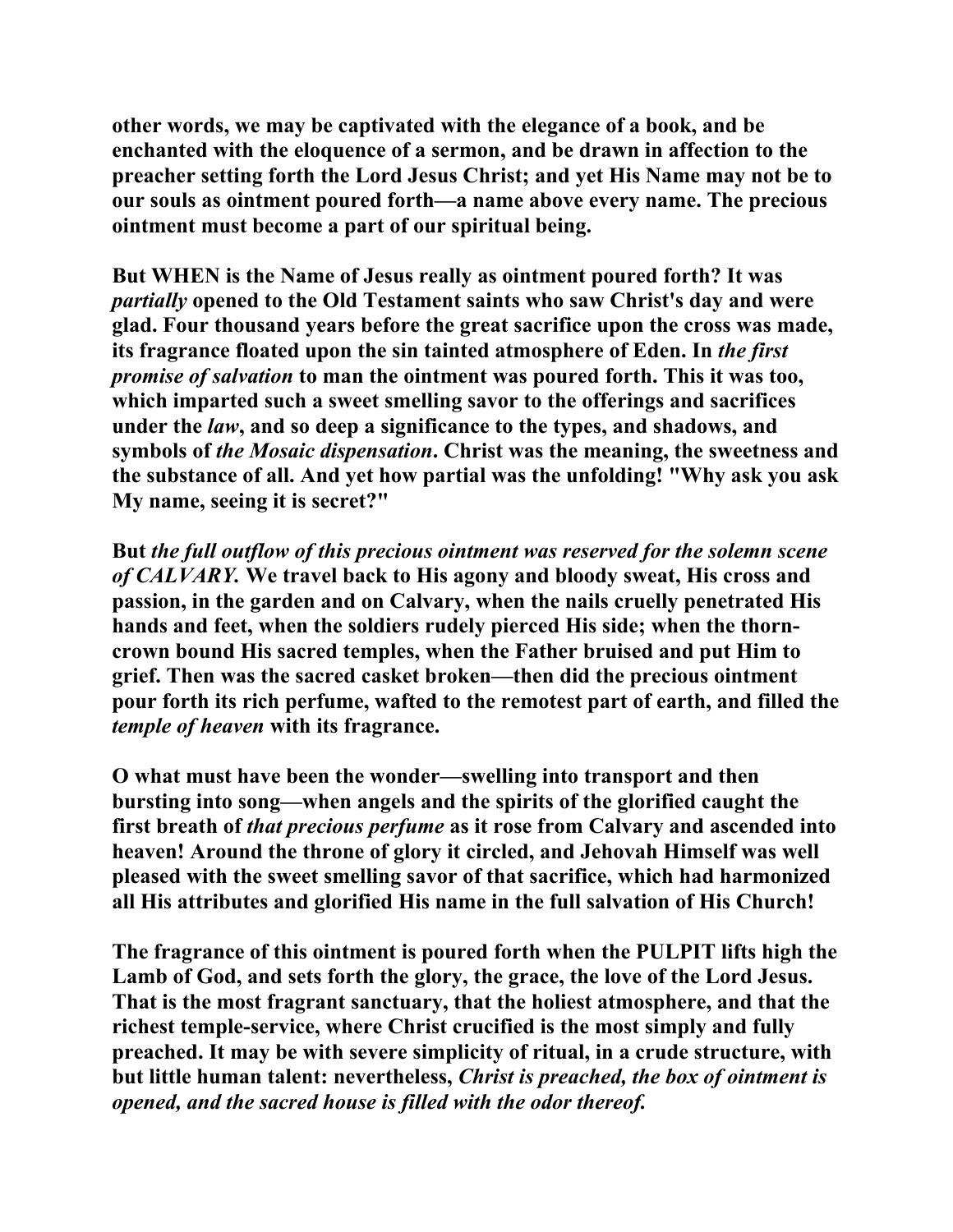**O how great and blessed the privilege of a ministry which sets forth a full Christ for empty sinners, accompanied with the unction of the Spirit, and enfolds our whole being with the fragrance of His Name. I ask not where, nor how, nor by whom. It is enough that "Christ is preached, and I therein do rejoice; yes, and will rejoice."** 

**This ointment is 'poured forth' at the Communion of the LORD'S SUPPER, when the disciples of Jesus meet in His Name, to remember and commemorate His dying love. Happy, holy season this! Here, if ever, all other names fade for the while from memory, and all our thoughts and affections and desires concentrate upon that one Name, which is above every name—the Name of Jesus, our Redeemer Lord. Approach this sacred banquet, desiring only to meet Jesus. Come to these solemn symbols, these precious memorials of His dying love, looking only to Jesus. Draw near in faith, expecting to meet and to receive a blessing directly from Jesus.** 

**It is not** *your name* **in this ordinance you remember, nor** *your love* **you celebrate, nor** *your worthiness* **you present; but the Name, the love, the worthiness of JESUS! Hesitate not, then, to take your place at the feast, losing your sins, your sorrows, your trials, your needs,** *yourself* **in the sweet fragrance of this "ointment," as with a cloud it envelopes you.** 

**This "ointment" is "poured forth" in Christian communion and FELLOWSHIP of the Lord's people. "Then those who feared the Lord spoke often one to another." This is the true idea of the "communion of saints,"**  *speaking often one to another of Jesus.* **Christian fellowship is one of the sweetest privileges, one of the most heaven-helpful engagements of the saints on earth. How the ointment flows, how the fragrance diffuses, how the spirit revives, how the heart burns when Christians meet to talk of Jesus.** 

*Jesus Himself* **draws near and communes with them. "Where two or three are gathered together in My name, there am I in the midst of them." And where Jesus is, there is heaven. Aim in every circle to promote the communion of saints—not restricting it to your own peculiar sect, but embracing all of every sect upon whom this fragrant ointment rests. Let not the communion of saints be a cold, lifeless article of your religious belief, but a vital, influential element of your Christian life. See how the holy Apostle panted for Christian fellowship—"I long to see you, that I may impart unto you some spiritual gift, to the end you may be established; that is, that I may be comforted together**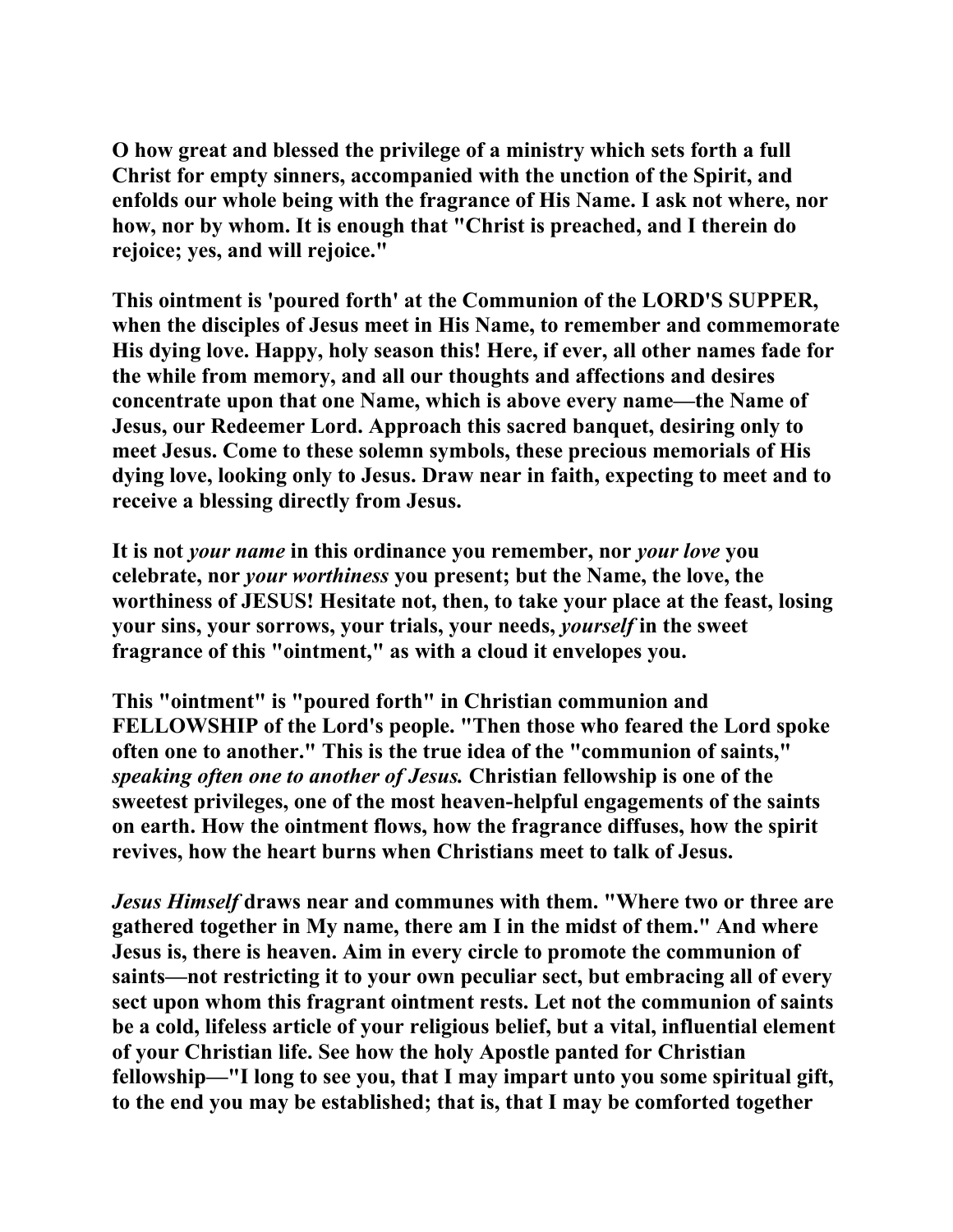**with you, by the mutual faith both of you and I." So let us speak often one to another of Jesus.** 

**"Forgotten be each** *worldly theme***, When Christians meet together thus We only wish to speak of Him Who lived and died and reigns for us."** 

**"We'll talk of all He did and said And suffered for us here below, The path He marked for us to tread, And what He's doing for us now."** 

**"Thus, as the moments pass away, We'll love and wonder and adore, And hasten on the glorious day When we shall meet to part no more."** 

*Seek to be a sweet savor of Christ in every place.* **Be not ashamed of Him. The alabaster box must be opened. The ointment must be poured forth. Christ must be confessed before the world. There is no diffusive, reviving, healthful influence, where the Name of Jesus is either basely denied, or timidly concealed. We must not be ashamed of our Lord and Master on the one hand, nor, on the other, consulting our personal ease and indolence, selfishly withhold Him from our fellow sinners.** 

**The ointment on our right hand must betray us. The world and the saints must take knowledge of us that we have been with Jesus. Every hour we occupy, every service we engage in, every relation we sustain should be redolent of the ointment poured forth. We must seek to bring souls to Christ. Life should be one continuous sacred fragrance. But to this end we must be more with Jesus the Anointed One. The spiritual verdure that clothes us, the divine fruit that enriches us, and the holy fragrance our personal religion sheds around us, emanates from Christ!** 

**We must know our union with Christ. We must walk with Christ. We must abide in Christ. We must open the conservatory of the soul and let the Divine Sun shine in upon the flowers. We must throw wide every avenue of the heart that the ointment may penetrate, yes even saturate, our entire being blending Jesus with every sorrow, entwining Him with every joy, and**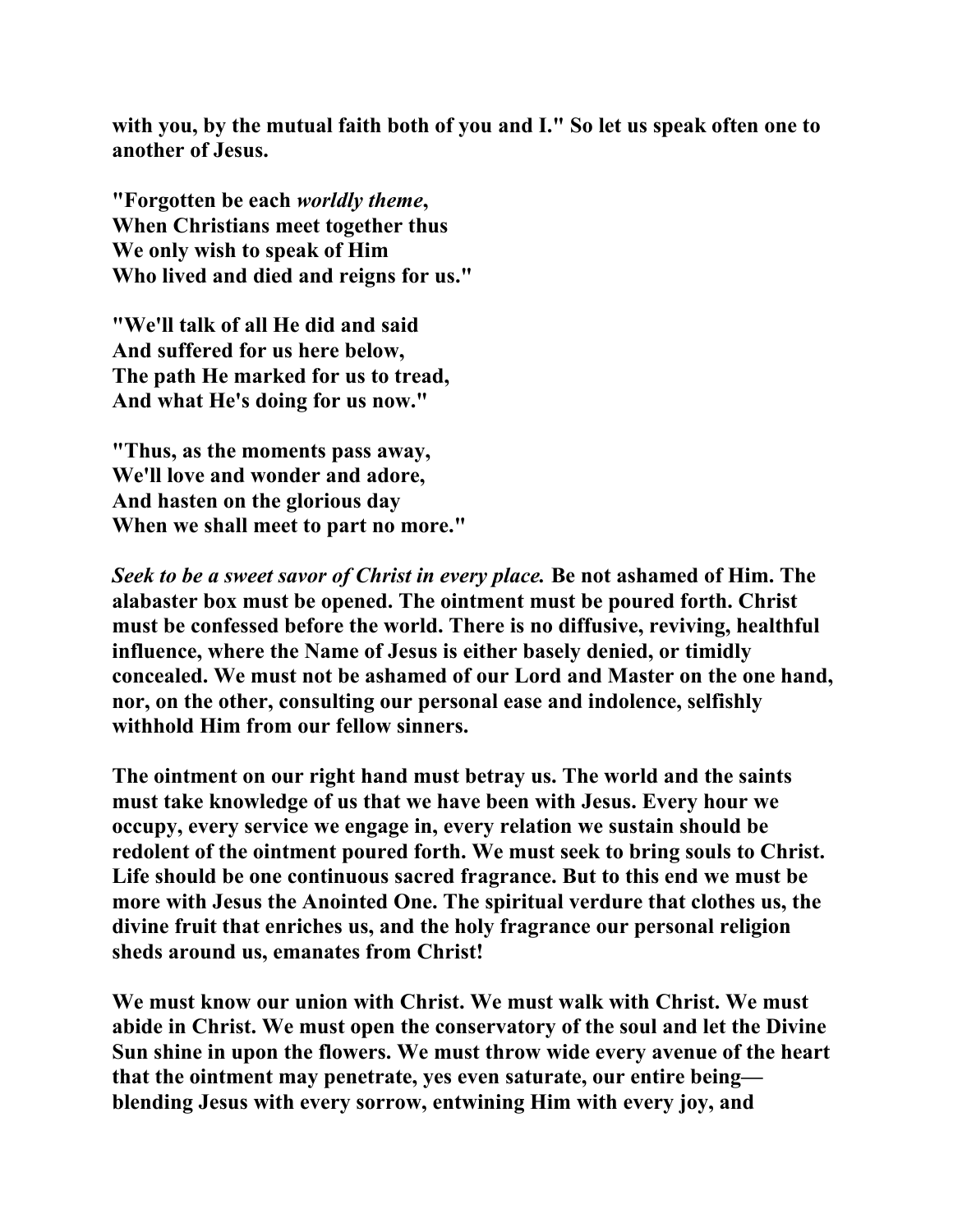**associating Him with every service. Thus will our "garments smell of myrrh, and aloes, and cassia, out of the very palace;" and we shall go forth to duty, to suffering, and to toil, perfuming the moral atmosphere in which we move with the odoriferous influence of His precious Name.** 

**This ointment possesses a marvellous soothing, softening virtue in seasons of sorrow. Never is the Name of Jesus as the "Brother born for adversity," more precious to the believing heart than in the time of adversity. It would seem as if** *Jesus bore a title appropriate to every condition of the believer's life.* **It pleased the Father that in Him, as the Mediator of His Church, ALL fulness should dwell—***all fulness for all circumstances.* **But especially does His life of sorrow fit Him to be "the Consolation of Israel." Born in adversity—***Sharon's Rose bruised and crushed by God, by man, and by Satan***—how well was Jesus fitted by the discipline through which He passed, to enfold His suffering Church within the robe of human sympathy.** 

**You are, perhaps, smarting under the severe chastening of your Heavenly Father. The vase is shattered, and the flower that lent to life its sweetest perfume, lies smitten and trailing in the dust, and the hand of God is heavy upon you. But think of the Name of Jesus, what it involves. Think of it as containing all, and infinitely more, than you have lost. Recall the sweetness of a wife's fond love, of a husband's faithful protection, of a child's tender devotion, of a friend's soothing sympathy, of a minister's unvarying kindness: yes, the sweetness of every earthly good you once possessed, but possess no longer.** 

**Then remember that all this is in Christ; that all this** *affection***, all this counsel, all this** *care***, all this** *sympathy***, and all this** *pleasantness* **distilled from Him, the infinite Spring-head of all blessing! O what a mercy that, when the rivulet is dried, and the stream is gone, and the cloud shades the pleasant picture that adorned with its presence and brightened with its smile our home-circle,** *Christ remains a sufficient substitute for all***—all of which combined could never have been an all-satisfying substitute for Him.** 

**Accept, then, the fragrant sympathy of Christ. No being in the universe is so near to you, loves or compassionates you so deeply in your present calamity as Christ does. Deem it not hard that He has dealt with you thus. He has but transferred the flower from your bosom to His own—transplanting it to a sunnier and holier climate. Jealous of your love, He would have your undivided heart, and absorb your whole being in Himself. And O how**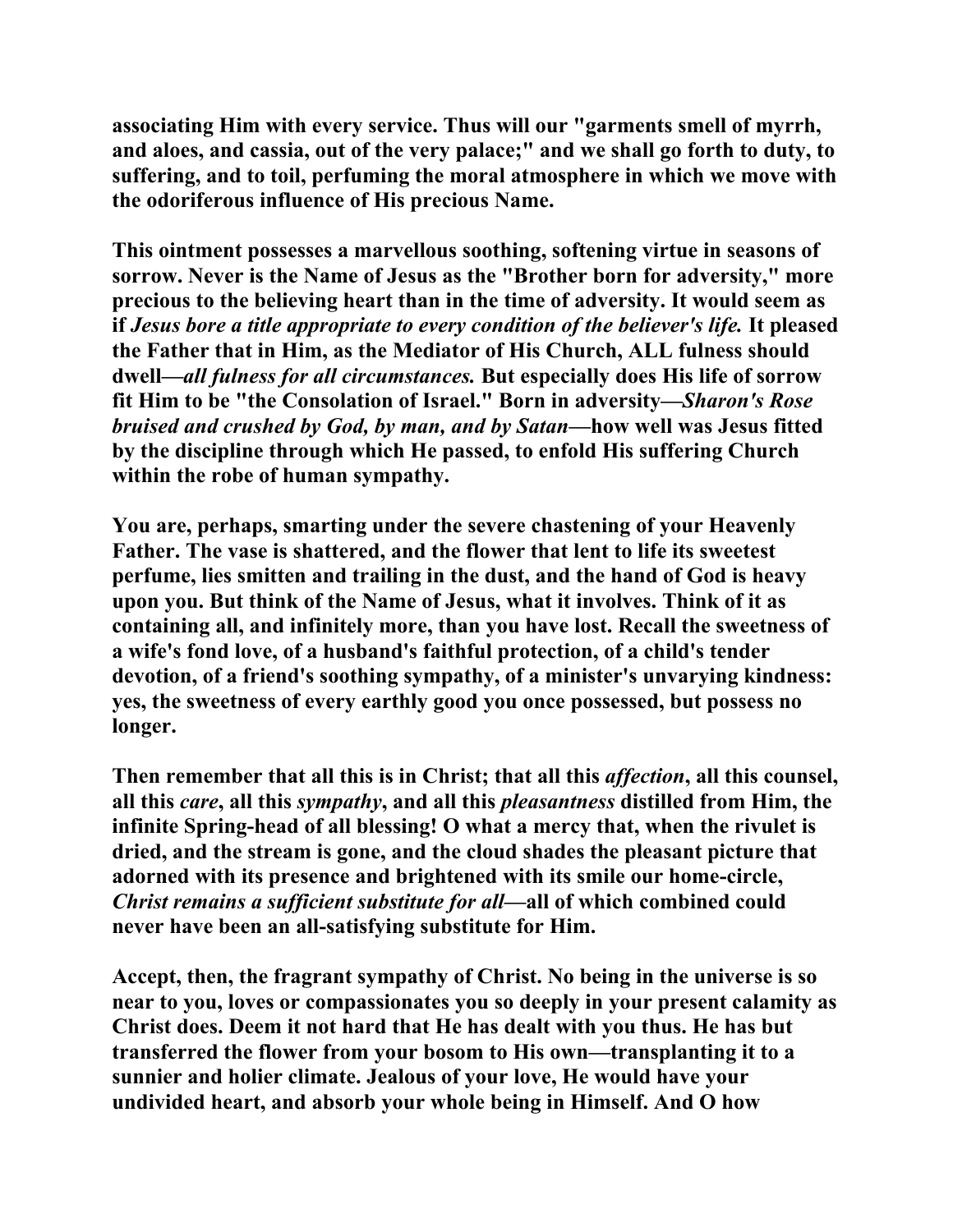**honored and blest you now are! You shall experimentally know more of Christ, see more clearly His surpassing glory, drink more deeply His fathomless love, and experience more fully His tender sympathy than in all the past of your experience.** 

**It is only in** *the school of adversity* **that we really know what the Lord Jesus is. How much we learn from Him and of Him in one trial! Until the trial brought us sobbing upon His heart, how little we knew what that heart contained. Welcome, then, the grief that lifts you nearer to God, and that increases your acquaintance with, and your peace and joy in, the Lord Jesus.** 

**Equally salutary is this sacred "ointment"** *in its influence upon the intellectual powers of the soul.* **It enlightens and quickens the mind. The human intellect is dark, stunted, and scentless, until it knows Christ; and until it knows Christ by the teaching of the Spirit (that anointing that teaches us of all things)—it does not know God. We may put it simply thus. Christ is the true Revealer of God—God is the great Object of man's knowledge—therefore, we must know Jesus properly and savingly to know God. Thus he who becomes a humble and earnest student at Christ's feet, however limited his intellectual powers; really knows more of the wisdom and power and goodness of God, than the most learned astronomer, the profoundest philosopher, or the wisest sage, whose research has been limited by the range of creation. Thus the study of Christ strengthens the intellect, while the knowledge of God thus gained enriches, sanctifies, and ennobles it.** 

**Would you quiet and sooth your** *heart?* **Bring it in close contact with Christ's human sympathy. Would you enlarge and enrich your** *mind?* **Bring it into believing contact with Christ's Divine person.** *O to know Jesus, that most excellent and superlative knowledge! With Paul we may well count all things but loss for its possession. To know Him as the Savior, to know Him as our Friend, to know Him as our Brother, to know Him as our Advocate, to know Him as our Portion, is endless life and glory.* **"This is life eternal, that they might know You the only true God, and Jesus Christ, whom You have sent." My reader, when** *death* **approaches what will all your human learning and science avail you, without a saving knowledge of Christ? What if you fathom all mysteries but the great mystery of God's love in Jesus, and understand all knowledge but the knowledge that you are saved? In that very hour all your worldly, self-righteous, and erroneous thoughts perish. But a spiritual knowledge of the Savior will stand by you at that awful moment, sustain and comfort you, and light your soul's pathway to glory.**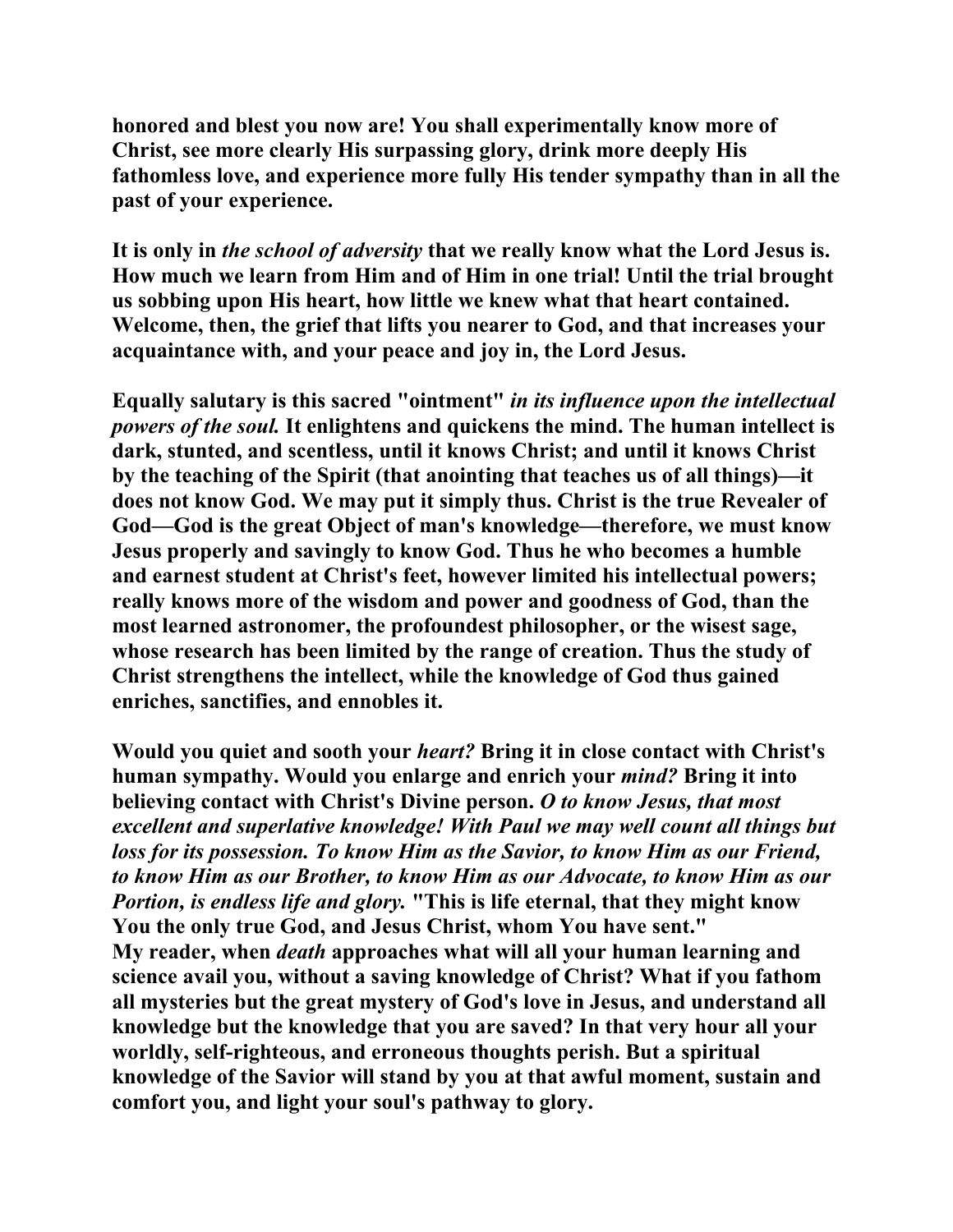**It is the fragrance of this ointment which imparts such sacred and divinely acceptable perfume to the believer's PRAYERS. What, O suppliant, bending before the mercy-seat, gives such touching eloquence and such irresistible power to the devout breathings of your heart, to the faint and faltering utterances of your lips, filling** *the temple above* **with their fragrance? It is the power of Jesus' atoning merit, investing with its incense-cloud every petition you send up to heaven. "Whatever" (says the Savior) "you ask in My Name that will I do, that the Father may be glorified in the Son. If you will ask anything in My Name, that will I do."** 

**O for more faith in the power of prayer offered in the Name of Jesus! Not for your** *merit***, O suppliant, will God grant this request, nor for your** *demerit* **will He deny it—but He will do it all** *for Christ's sake.* **Approach then, sad heart, the mercy-seat. You wave in faith the true censer, whose much incense is offered with the prayers of all saints upon the golden altar which is before the throne, when you ask your blessing and present your petition and make your confession of sin, in the Name of Jesus, which wafts it to heaven as the sweetest perfume.** 

**You need no interceding 'virgin Mary', no praying dead saint, no suppliant angel, no human merit, of your own. Jesus supplies it all.** 

**"Jesus alone shall bear my cries Up to His Father's throne He, dearest Lord, perfumes my sighs, And sweetens every groan."** 

**"Petitions now and praise may rise, And saints their offerings bring The Priest, with His own sacrifice, Presents them to the King."** 

**So powerful is this "ointment," IT IMPARTS AN UNDYING FRAGRANCE TO ALL IT TOUCHES. A sphere the most obscure, a craft the most lowly, a service the most feeble that is associated with Christ, becomes sacred and ennobled.** *One touch of Christ sanctifies and immortalizes all.* **O how the sacred perfume lives! Years have passed away, time's many chequered, changeful scenes have transpired, and yet the remembrance of that holy life smells sweet and blossoms from the dust. Through some living character it aided to form—**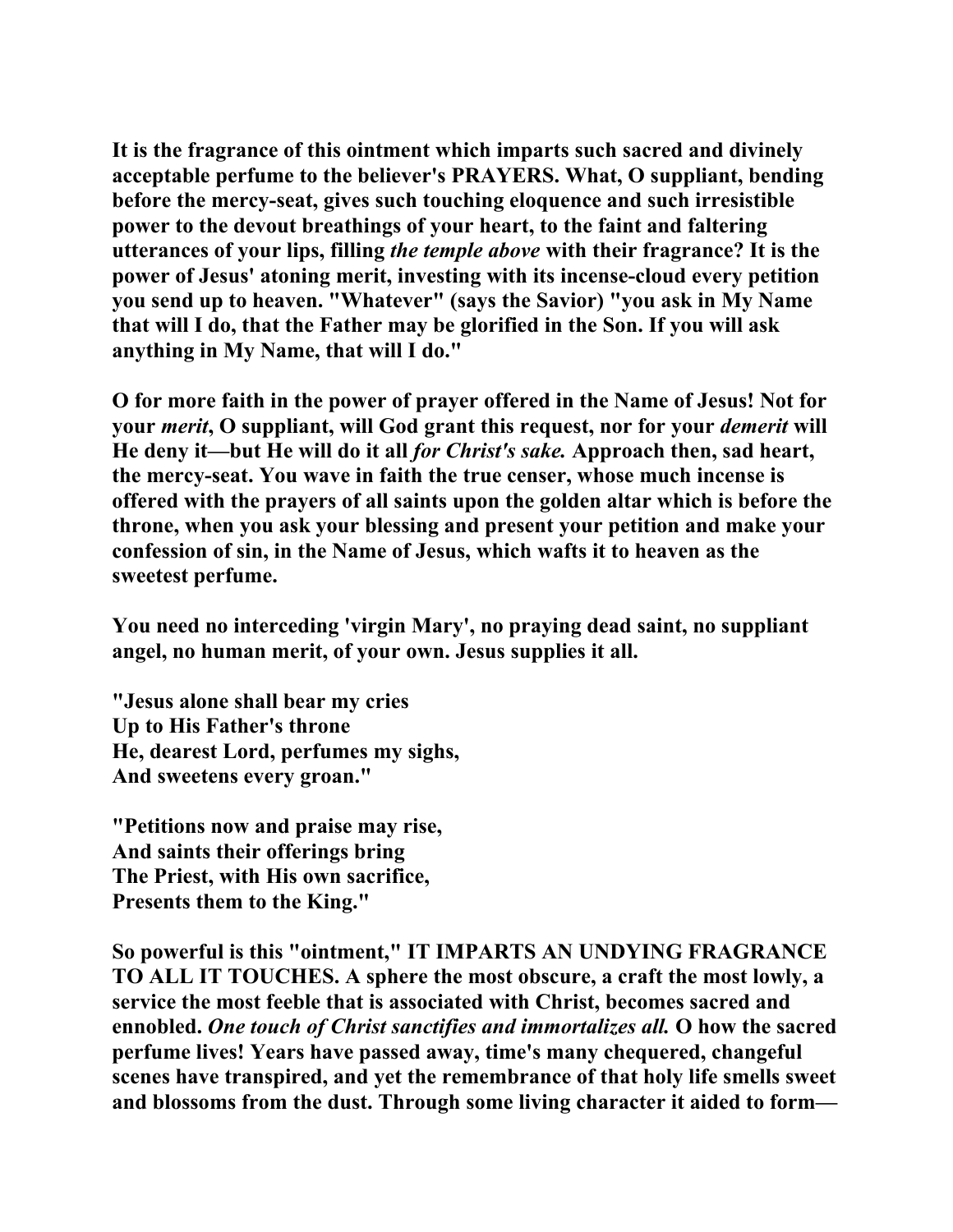**or some eminent intellect it taught to shoot—or some Christian work it indirectly started—or in some printed narrative which records its history,** *the fragrance of that one life devoted to God still lives, and will live forever.* 

**What holy fragrance, too, breathes from pious books penned centuries ago! And why? Because the holy men who wrote them were baptized in the perfume of Christ's Name. Of Him they wrote, to Him they still bear witness, and every page is redolent of the sweetness of His truth. Who can turn over the pages of Charnock, and Caryl, and Traill, and Rutherford, and Leighton, and Bunyan, and a host of others, and not feel** *how precious and undying is the fragrance that flows from Christ through the writings of His servants* **long since gathered unto Him, who set forth the glories of His person, the perfection of His work, the greatness of His love, and the preciousness of His Word. Would that the pulpit and the press—the preaching and the literature of the nation were more deeply imbued with the fragrance of this divine ointment—with the principles, and precepts, and spirit of Christ's holy Gospel! Of this we are thoroughly persuaded, that the influence of this anointing is the only safeguard of the nation's pulpit, and the only conservative element of the nation's sacred literature.** 

**One or two words of CAUTION.** *Be watchful against that which would mar the sweet savor of this holy ointment, and change its perfume into a pestilent odor.*  **There are many decomposing influences destructive of this sacred confection, against which we must be prayerfully vigilant. Inbred corruption, unholy selfishness, morbid irritability, an uncharitable spirit, an unsanctified temper, levity of manner, tampering with error, sporting with sin, trifling with sin, needless exposure to temptation, are as "dead flies which spoil the ointment," and cause it to send forth an sickly savor. Let us then, as the Lord's anointed, as the royal priesthood upon whose head the golden oil has been poured bear it holily, employ it usefully, and in its sacred fragrance walk humbly with our God.** 

**A second caution is—***beware of mixing up with this Divine ointment, anything of your own miserable invention, or of sinfully attempting its imitation.* **God gave especial instructions respecting this point: "Whoever compounds any**  like it, shall even be cut off from the people." God's work is *perfect*—Christ's **salvation is** *complete***—the Savior's sacrifice is** *finished***, and needs no creature merit, or human ceremonial to perfect its efficacy, or heighten its splendor. Jesus is the one and only Savior of sinners—"Neither is there salvation in any other, for there is no other name under heaven, given among men, whereby we must be saved." Away, then, with all your vain, contemptible, and sinful**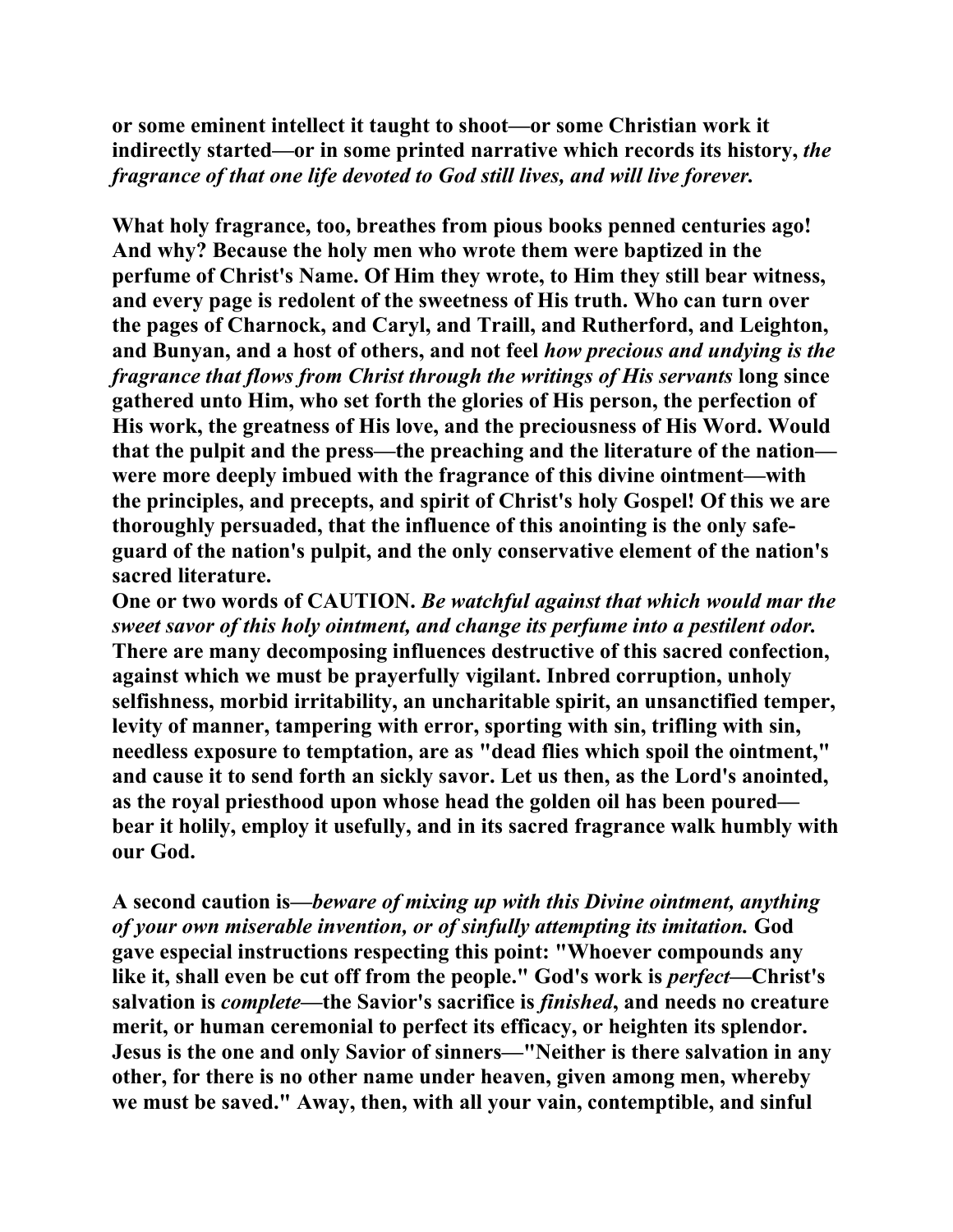**attempts to** *add* **to the virtue, fragrance, and worth of this Divine and precious ointment by self-righteous doings, dead duties, and worldly ritual of your own. Attempt to improve God's works in creation if you will—add warmth to the sun-beam, glow to the stars, beauty to the lily, fragrance to the violet, luster to the diamond, and let your littleness and folly be manifest, but lay no unhallowed hand upon the Ark of salvation, mix no human ingredient with the anointing of God, tamper not with the fragrance, preciousness, and efficacy of the name of Jesus, lest you perish in your sin, and your crime be written in eternal misery, lamentation, and woe.** 

*Deep and lasting is the love to Jesus which the fragrance of this ointment inspires.* **"Therefore do the virgins love You." When the Holy Spirit opens up this glorious Gospel, (the Divine and precious box which contains the 'ointment') and reveals the Name of Jesus to the heart, love admiring, love adoring, love obeying, love serving, love sacrificing, love assimilating will bear the whole being onward by its all-commanding and irresistible force! Would you love the Savior with a more intense and influential affection? Inhale much of the fragrance of His Name, and ask for more copious effusion upon your soul of this Divine and precious ointment. Seek in every service and in every trial, and in every duty, with David, to be "anointed with FRESH Oil."** 

**UNCONVERTED SINNER! You may think lightly of the Name of Jesus now. You may hate and despise it. It may have no music in your ear, or sweetness to your soul. But remember that the day is coming—how fast it speeds! when, "at the Name of Jesus,** *every knee shall bow***, of things in heaven and things on earth and things under the earth, and when** *every tongue shall confess* **that Jesus Christ is Lord, to the glory of God the Father."** *In that last great day your knee shall bow, either in adoring love or in trembling submission—yes, even yours!* **Bow your heart to Him now, that it may be well with you in that solemn day.** 

**And what, we ask, in conclusion, is that which makes your** *sick-room* **so sweet, and your** *dying-bed* **so pleasant?** *It is Christ's precious name poured forth!* **Death, so dreaded by others, will come to you, around whose pillow glory streams down from Immanuel's land, wearing a countenance of beauty and a robe of fragrance, supremely, unutterably glorious and precious.** 

**The departing believer views death through Christ, the lovely and the allconquering One; and so death looks lovely, pleasant, and harmless. Oh! then, as, perhaps, never before, the Holy Spirit will unseal this sacred box of**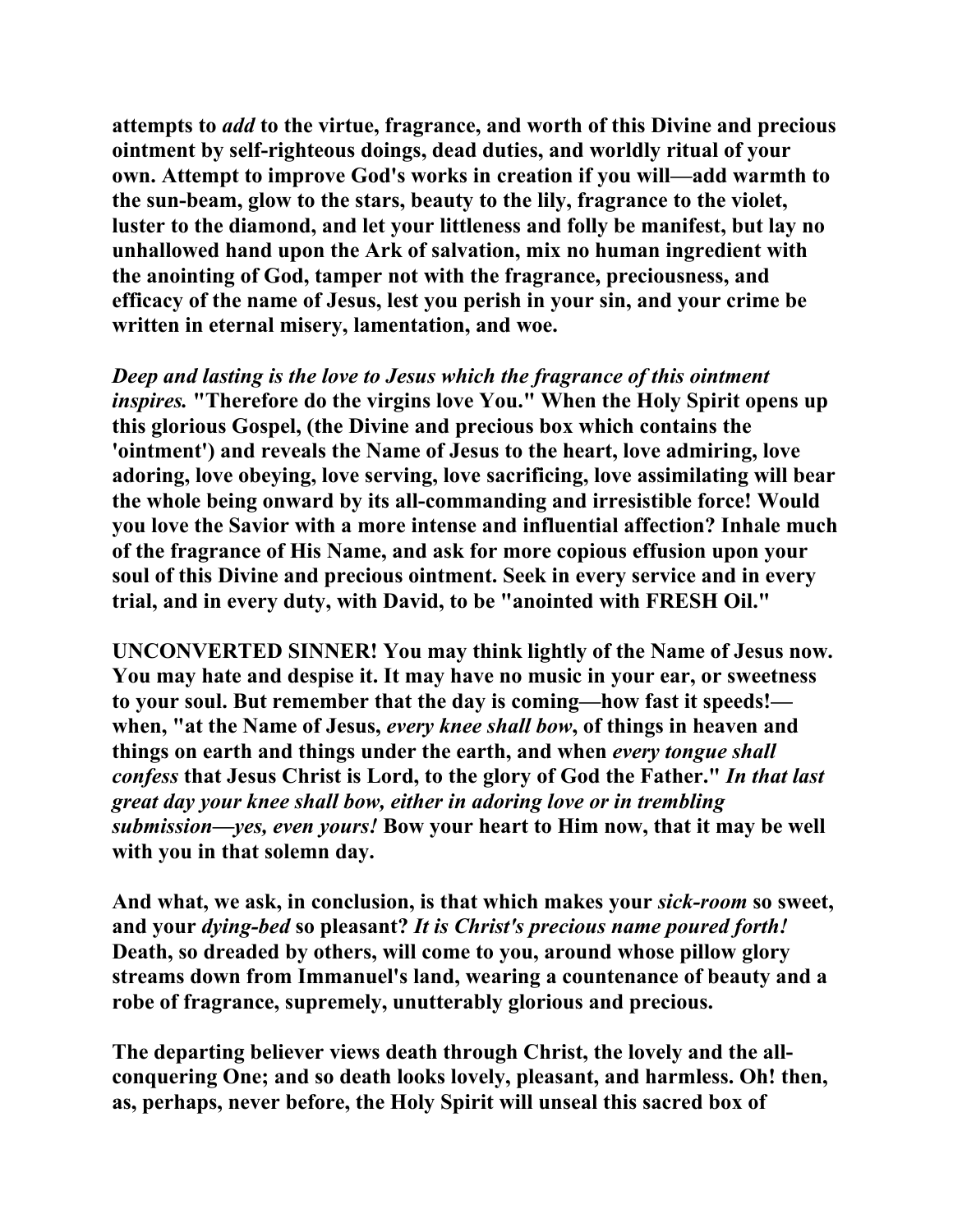**ointment, and the NAME OF JESUS, when every other name has faded, will cling to your memory and heart, you blest saint, departing now amid its lifesustaining and heaven wafting fragrance. "Unto You Therefore Who Believe He Is Precious." "There is A NAME I love to hear; I love to sing its worth It sounds like music in my ear, The sweetest name on earth.** 

**"It tells me of a Savior's love, Who died to set me free It tells me of His precious blood— The sinner's perfect plea.** 

**"It tells me of a Father's smile Beaming upon His child It cheers me through this little while, Through desert, waste, and wild.** 

**"It tells me what my Father has In store for every day; And though I tread a darksome path, Yields sunshine all the way.** 

**"It tells of One whose loving heart Can feel my smallest woe; Who in each sorrow bears a part That none can bear below.** 

**"It bids my trembling soul rejoice, And dries each rising tear It tells me, in a 'still small voice,' To trust and not to fear.** 

**"Jesus! the name I love so well, The name I love to hear! No saint on earth its worth can tell No heart conceive how dear.** 

**"This name shall shed its fragrance still**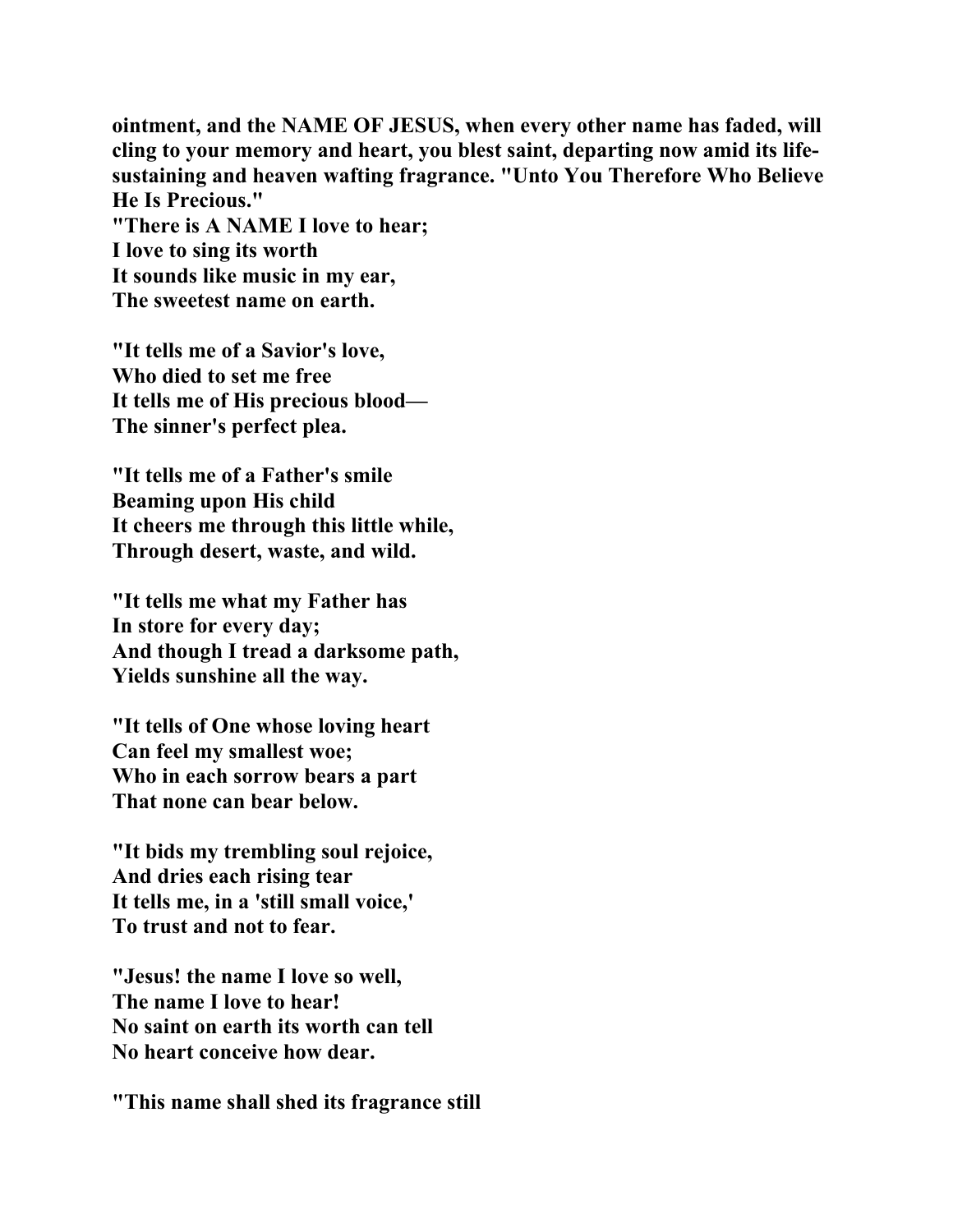**Along this thorny road; Shall sweetly smooth the rugged hill That leads me up to God!** 

**"And there, with all the blood-bought throng, From sin and sorrow free, I'll sing the new eternal song Of Jesus' love to me!"** 

## **"The Burden Cast upon God"**

**"Cast your burden (or cares) upon the Lord, and He shall sustain you." Psalm 55:22.** 

**Whose eye will light upon this the closing meditation of our volume, and feel that the character which these remarkable words portray belongs not to him? Who is not burdened? Who bears not some heavy load, staggers and faints not under the pressure of some galling, perhaps, crushing weight of infirmity, trial, or cross, along life's crowded avenues? There is** *no exception clause* **in the covenant of grace exempting the saints of God from burdens. Yes, the very provision of that covenant—"a covenant ordered in all things"—implies their existence, their varied character, and deep necessity. The covenant of grace is made for a poor and an afflicted people whom the Lord has left in the midst of Egypt. To know from experience what the fulness and preciousness of that covenant is, we must be emptied, tried, burdened. It is only the** *poor sinner* **that lives upon Christ's wealth, the** *empty soul* **that lives upon Christ's fulness, the** *feeble saint* **that lives upon Christ's power, the** *tried, afflicted, and tempted believer* **that lives upon Christ's grace, sympathy, and love. The extent of our conscious need is the measure of our life of faith on Jesus. We ally our weakness with His strength, our demerit with His righteousness, our indigence with His opulence, and hang our empty vessel upon His unbounded and fathomless sufficiency. Beloved, entwine as a thread of gold with the ministry of home this precious thought: "MY EMPTINESS FITS ME FOR CHRIST'S FULNESS; AND CHRIST'S FULNESS IS DESIGNED FOR MY EMPTINESS."** 

**But what an exceeding great and precious exhortation and promise is this— "CAST YOUR BURDEN upon the Lord, and He shall sustain you." The marginal reading is, "your gift." We accept both readings as correct. All that**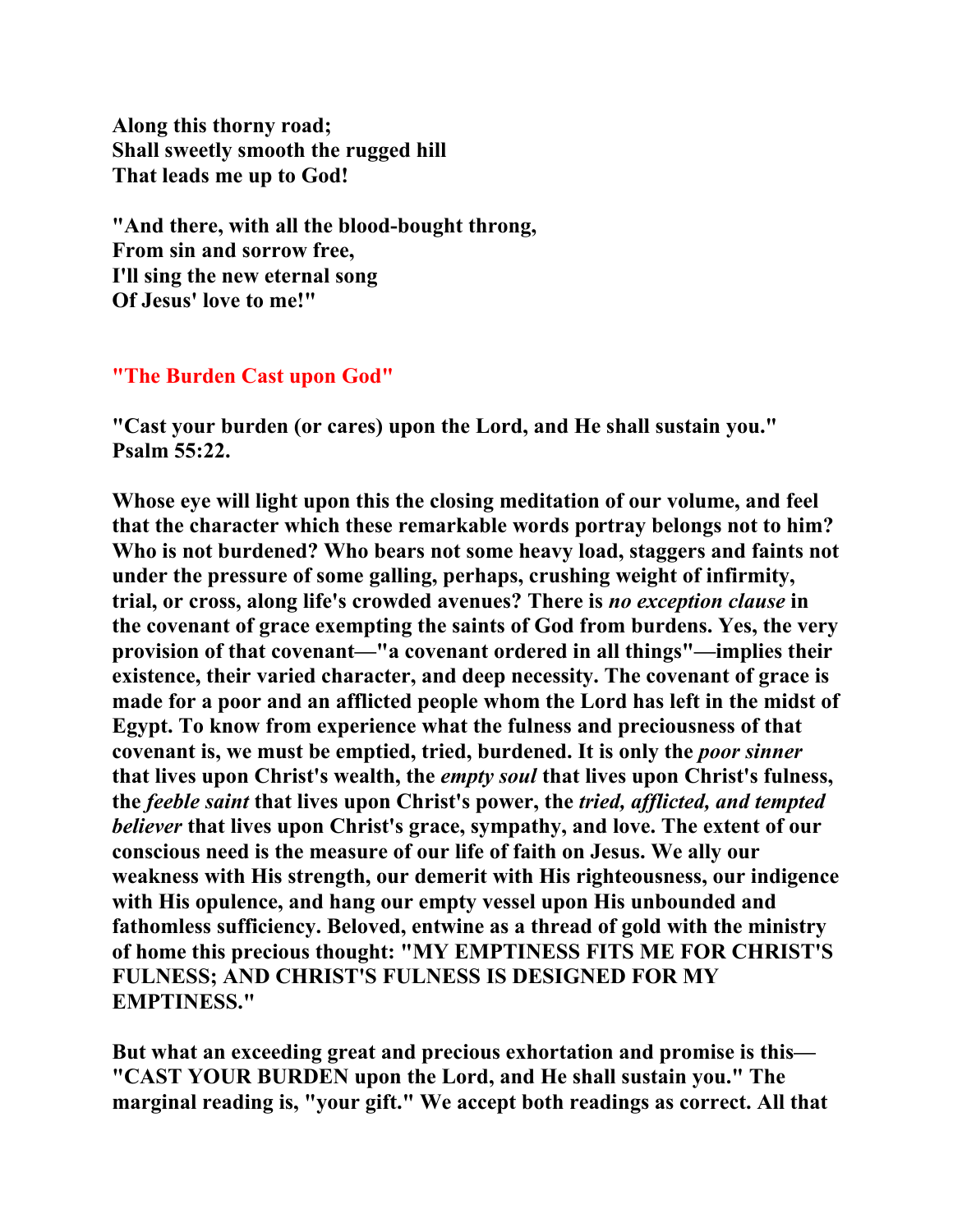**we receive from the Lord we receive as a gift—the gift of His most free grace and love. The believer sees and tastes free grace in every blessing of His Heavenly Father. He traces it in the sun that cheers him, in the spring that refreshes him, in the breeze that fans him, in the flowers that delight him. He sees it in the love that comforts him, in the friendship that strengthens him, in the sympathy that soothes him, in the outstretched hand that relieves his need.** 

**No, more. The child of God sees free grace—a Father's gift—in every cloud that darkens, in every sorrow that embitters, in every disappointment that wounds, in every burden that crushes.** 

**But infinitely beyond all, he sees and tastes free grace in the blood that pardons him, in the righteousness that justifies him, in the love that adopts him, in the voice that calls him, and in the promises that engage to bring him home to glory! Over the "door of hope" opened to us down in the dark "valley" of our poverty and nothingness, the marvellous words are emblazoned—"BY GRACE ARE YOU SAVED."** 

**All these as gifts, natural and spiritual, are to be cast upon the Lord; in other words, employed in His service and devoted to His glory. Is it talent? is it wealth? is it influence? is it time? is it grace?—cast your gift—whatever the one talent may be—upon the Lord; consecrating all to, and employing all unreservedly for, HIM.** 

**But we restrict our exposition of the passage to the received text. "Cast your BURDEN upon the Lord." The Lord's people are truly a burdened people. They of the whole creation are the most burdened. They are conscious of burdens of which the unregenerate world is totally unconscious. In the first place, beloved, are you sensible of the burden of sin? This is an evidence of spiritual life. As a dead body has no sensibility and feels no pressure, so a soul dead in trespasses and in sins has no consciousness of the body of sin and of death to which it belongs. A corpse does not weep, nor groan, nor sigh, nor bewail its humiliated condition; neither does a spiritually dead soul cry out from its grave of corruption, "O wretched man that I am, who shall deliver me from this body of sin and of death?" And why not? Because there is no life, and where there is no life there is no sensibility. If, my beloved,** *conscious sin* **is your burden—if your heaviest sigh, your deepest groan, your bitterest tear springs from the feeling of indwelling sin, it is one of the strongest evidences of spiritual life—that you are in truth a living soul. The Spirit of God has breathed divine life into you, and thus quickened and vitalized, you**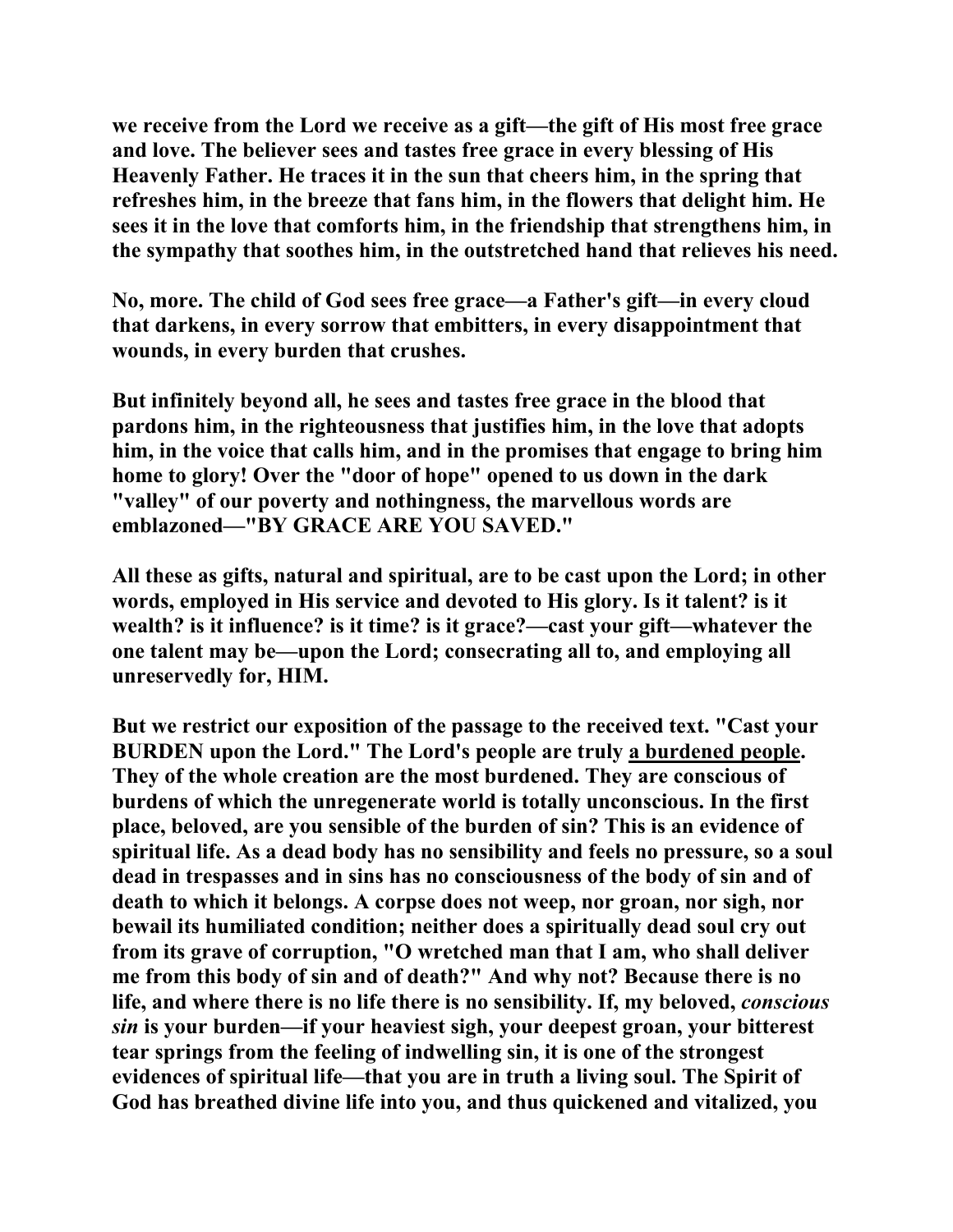**cry, "Woe is me! for I am undone, because I a man of unclean lips."** 

**Go, you who despairingly have thought that you had no affiliated relation to the children of God, since you discern so much in your heart contrary to the Father's nature, and so much in your spirit contrary to the image of the brethren, and who in view of this exclaim, "I abhor myself, and repent in dust and ashes,"—take the comfort to yourself that,** *this conscious burden proves your possession of spiritual sensibility, and this bitter bewailment evidences the life of God in your soul.* **O yes, the Lord's people are a burdened people, and the burden of indwelling sin is the greatest burden of all.** 

**Such, too, is** *the burden of the newly awakened soul.* **Where did great inquiry come from—"What shall I do to be saved?" Where did the touching appeal come from—"Lord, help me!" Where did the agonizing cry come from— "God be merciful to me a sinner!" O it springs from the awakened conscience, from the guilt-distressed soul, the sinner just made to feel his sins a burden, convinced that he is poor and wretched, lost and undone, and without Christ must perish forever.** 

**To WHOM did the Savior address that wondrous invitation, the power and savor of which will continue until the last awakened sinner shall look to Christ and live: "Come unto Me, all you who labor and are heavy laden, and I will give you rest." O it was to just such as you! Has the Spirit discovered to you your sinfulness, shown you to yourself as "poor, and blind, and miserable, and naked"? Does your load of sin seem too great for you to bear? Come and cast it upon Christ,** *the sinner's great Sin-Bearer!* **This great, gracious, and free invitation is addressed, you guilt-burdened soul, to you, and nothing shall dare forbid your acceptance. Christ speaks it, Christ means it—and who shall say, No, when Christ says, Yes?** 

**The love that bids you come, will be accompanied with the power that enables you to come and in simple faith cast that burden of sin and guilt upon the loving, Almighty Savior, who alone can unclasp it from your soul, and give you rest. You have nothing to do either with its material or its dimension. That is Christ's concern. Yours is simply to believe that He sorrowed for it in Gethsemane, died for it on the cross, and now invites you to transfer it to Him, seated in glory upon His throne. You have nothing to do in the matter but believingly to take Him at His word, and so find rest for your guilt-oppressed and sin-weary spirit.**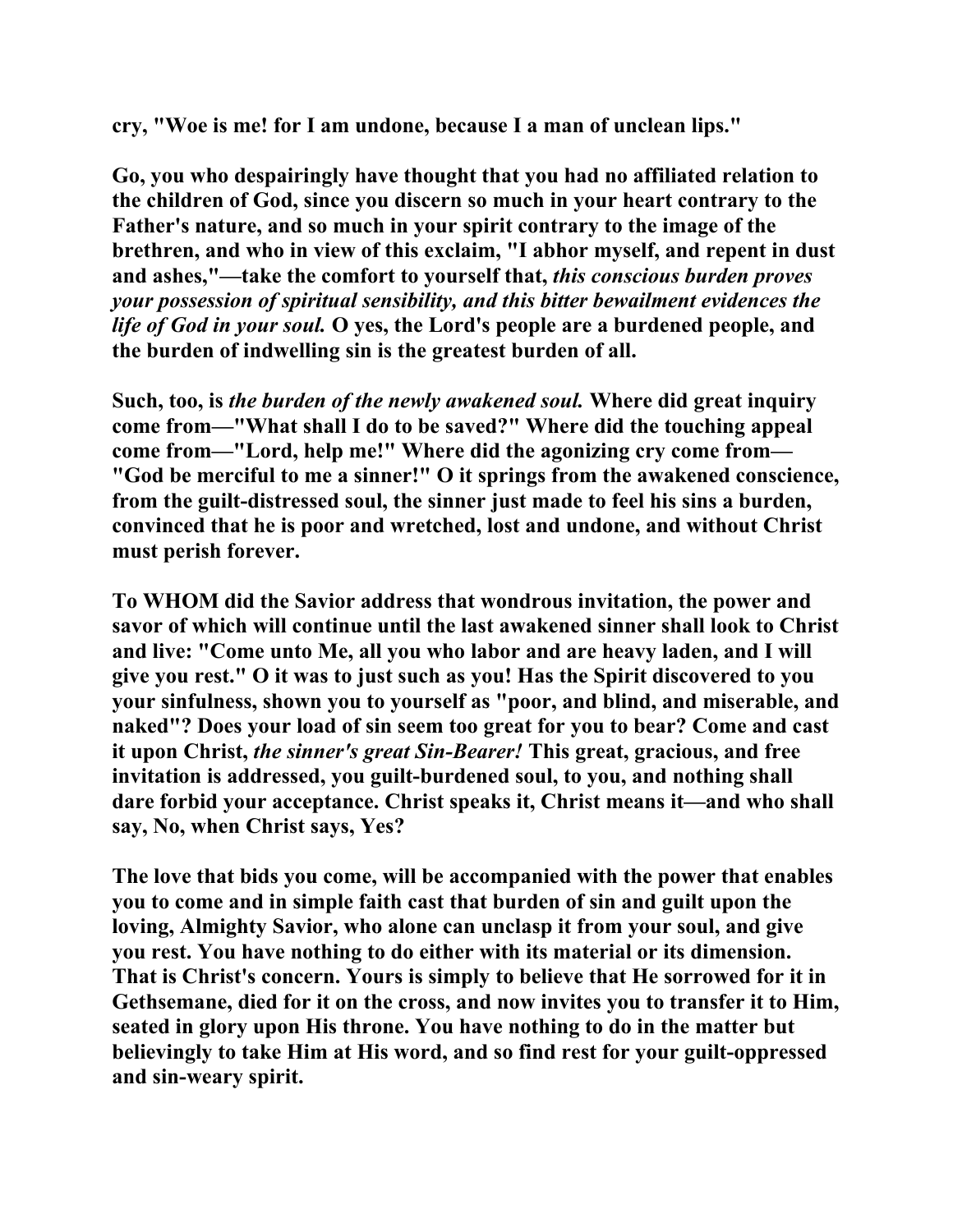**"***Come* **unto Me, you weary!** *Come***! You heavy-laden, cease to roam! I will refresh the weary breast, And give the laborings spirit rest."** 

**"Sweet word! it calms my troubled soul, It bids my sorrow cease to roll; Smiles like the rainbow on the deep, And hushes all my woes to sleep."** 

**Perhaps a sense of backsliding from the Lord is your burden. You did run well, walked closely with God, and loved to feed in green pastures with the flock and beside the Shepherd's tent; but you did not love the fold, and went away and walked no more with Jesus. And now the Shepherd has gone after you, and by the gentle moving of His Spirit on your heart is drawing you back with weeping, and mourning, and confession.** *Your departures are a grievous and a heavy burden***, and like Ephraim you smite upon the thigh, and are ashamed, you are even confounded, and exclaim, "Turn me and I shall be turned, for You are the Lord my God."** 

**Come, then, poor backslider, you wanderer from the Shepherd's side, you truant from the fold, and listen to the tender, forgiving language of that God and Father against whom you have sinned. "Is not Ephraim still my son, my darling child? asks the Lord. I had to punish him, but I still love him. I long for him and surely will have mercy on him." (Jeremiah 31:20) Approach, you penitent soul, though a wanderer, still a son; though a backslider, still a child—and cast the burden of your backslidings upon Jesus, whose unchanging love and restoring grace are now gently and effectually drawing you back to Himself. "I will arise and go to my Father, and will say unto Him, Father, I have sinned against heaven and before You."** 

**"Return, O wanderer! Return, And seek an injured Father's face; Those warm desires that in you burn Were kindled by recovering grace."** 

**Perhaps your burden is mental. There is, probably, no pressure so acutely felt as that in which the mind is more immediately concerned. Any trial—be it spiritual or temporal—which implicates the mental powers, entails a burden which nothing short of supernatural power can sustain.**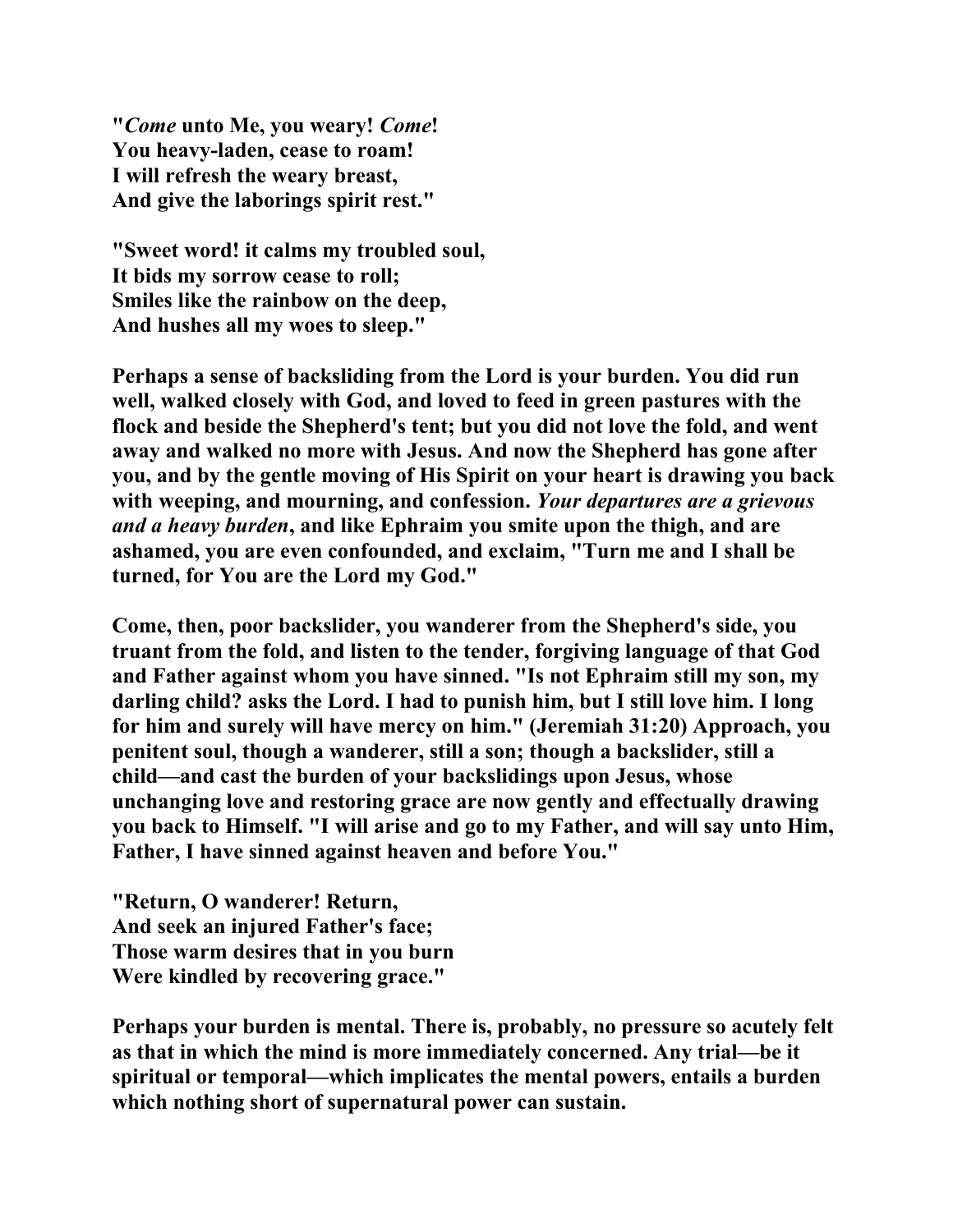**The Lord has seen fit to send this cloud-veil upon your mind, which for a time shades your Christian evidence, obscures your hope, weakens your hold upon the Savior, depresses you to despondency and drives you almost to despair. And now you question the sincerity of your Christian profession, you doubt the reality of your conversion, and are ready to ignore the hope of heaven which you once so happily cherished. All this, however, is the effect only of a mind morbidly, nervously, and for a season, temporally unhinged; but whose spiritual regeneration, whose hidden life, and whose eternal safety nothing can touch.** 

**Creation illustrates this idea. The sun is eclipsed, but not annihilated. The stars are veiled, but not extinguished. Dark clouds may drape Christ from the believer's eye, but nothing extinguishes, or can for a moment lessen His great love to His saints. Mental depression may obscure your Christian evidences those stars of the soul which smile upon it so cheeringly—but the Divine seal of the Spirit nothing can ever efface. The child of the** *light* **may walk in**  *darkness* **and be a child of the** *light* **still—for once a child, ever a child!** 

**Such is the burden which the Lord invites you to cast upon Him! No saint or angel can sympathize with it as Jesus can. He passed through mental distress infinitely darker and more crushing than yours. And will He allow you to succumb to this temporary eclipse, or permit you to sink beneath these dark waters? Will He allow the enemy always to take advantage of your physical infirmities, thus to work upon your mental and spiritual feelings, producing so much gloom, disquietude, and distress?** 

**O no! In the exercise of His Divine power He will cry—"Thus far shall you, go and no farther." The darkness and the light are both at His command, and both, in the experience of His saints, work together for good. If ever the sympathy of Him who in the terrible and unparalleled darkness of His soul exclaimed, "My God, my God, why have You forsaken Me," flowed out toward you, it is now. And do you think that this temporary darkness of the mind through which you are passing, lessens the love, or shakes the faithfulness, of impairs the power of your covenant God and Father?** 

**Impossible! Listen to His marvellous language. "The mountains shall depart, and the hills be removed; but My kindness shall not depart from you, neither shall the covenant of My peace be removed, says the Lord who has mercy on you." Cheer up, then, you sad and desponding one! Why are you cast down?**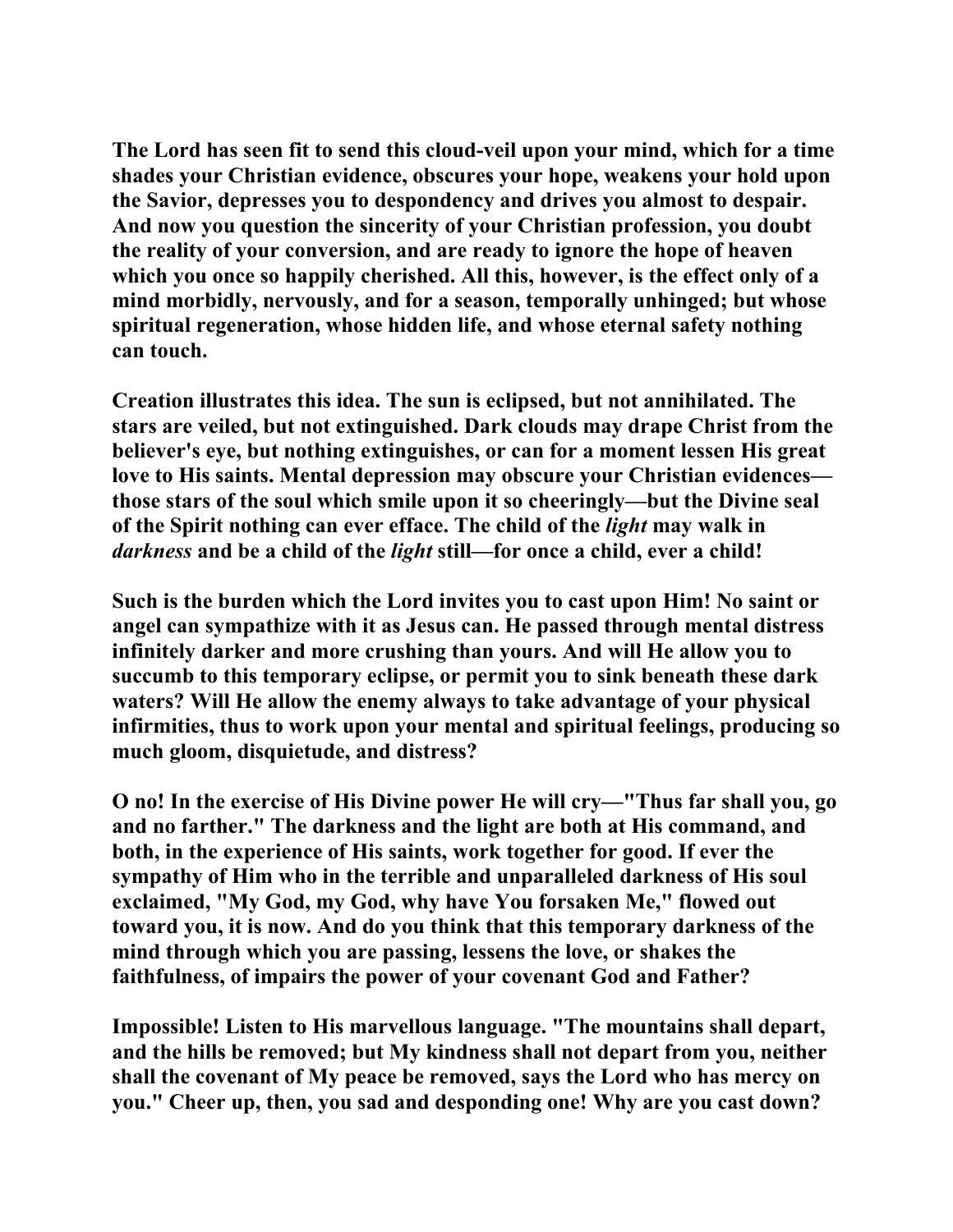**Hope in God, for this long, dreary night of weeping shall, before long and forever, merge into a bright morning of joy.** 

**Heavy, too, is the burden of affliction. Who counts not this among the many which he bears along the weary, dusty road of life? "Many are the afflictions of the righteous." And again: "The Lord tries the righteous." Yet again: "Whom the Lord loves He chastens, and scourges every son whom He receives." Thus if you are an afflicted saint, a tried believer, a chastened child, burdened with carping cares, corroding-anxieties, heart-crushing sorrows, and heavy stripes, you wear but the garments of the spiritual realm to which you belong, and possess but the seals and evidences of a nobler sonship and closer relationship to God than angels claim. "If you endure chastening God deals with you as with sons." Accept, then, in meekness and love these Divine evidences—these sacred proofs of adoption—even the many trials, sore temptations, and painful corrections with which your Heavenly Father, in love, sees fit to visit you.** 

**But, perhaps, your home-duties, trials, and needs, form your burden. Every home is an embryo kingdom, an epitomized world, of which the parent constitutes the sovereign. There are laws to be obeyed, rules to be observed, subjects to be governed, cares to be sustained, demands to be met, and "who is sufficient for all this?" is often your anxious inquiry. Who can tell what crushing burdens, what bitter sorrows, what corroding cares, what pressing demands, may exist within a single family circle, deeply veiled from every eye but God's? You are perhaps a widower—bereaved and desolate; or you are a widow—lonely and helpless. Your children are an anxiety, your domestic duties a trial, your necessities are pressing, your whole position one of embarrassment and depression.** 

**What shall you do? Do even as the Lord who loves you enjoins—"Cast your burden upon the Lord, and He shall sustain you." Your Heavenly Father knows all your home-trials, for** *He has sent them!* **Jesus, though he had no home on earth, yet sympathized with the home-cares and sorrows of others, and is not a stranger, nor indifferent to yours. Bring all to Him, tell Him all, confide to Him all, trust Him in all. You have no family trial too great, and no domestic need too little, and no home-sorrow too delicate, to take to Christ. Obey the precept, "Cast your burden upon the Lord;" and He will make good the promise, "and He shall sustain you." O costly and blessed home-burden that brings Jesus beneath our roof!**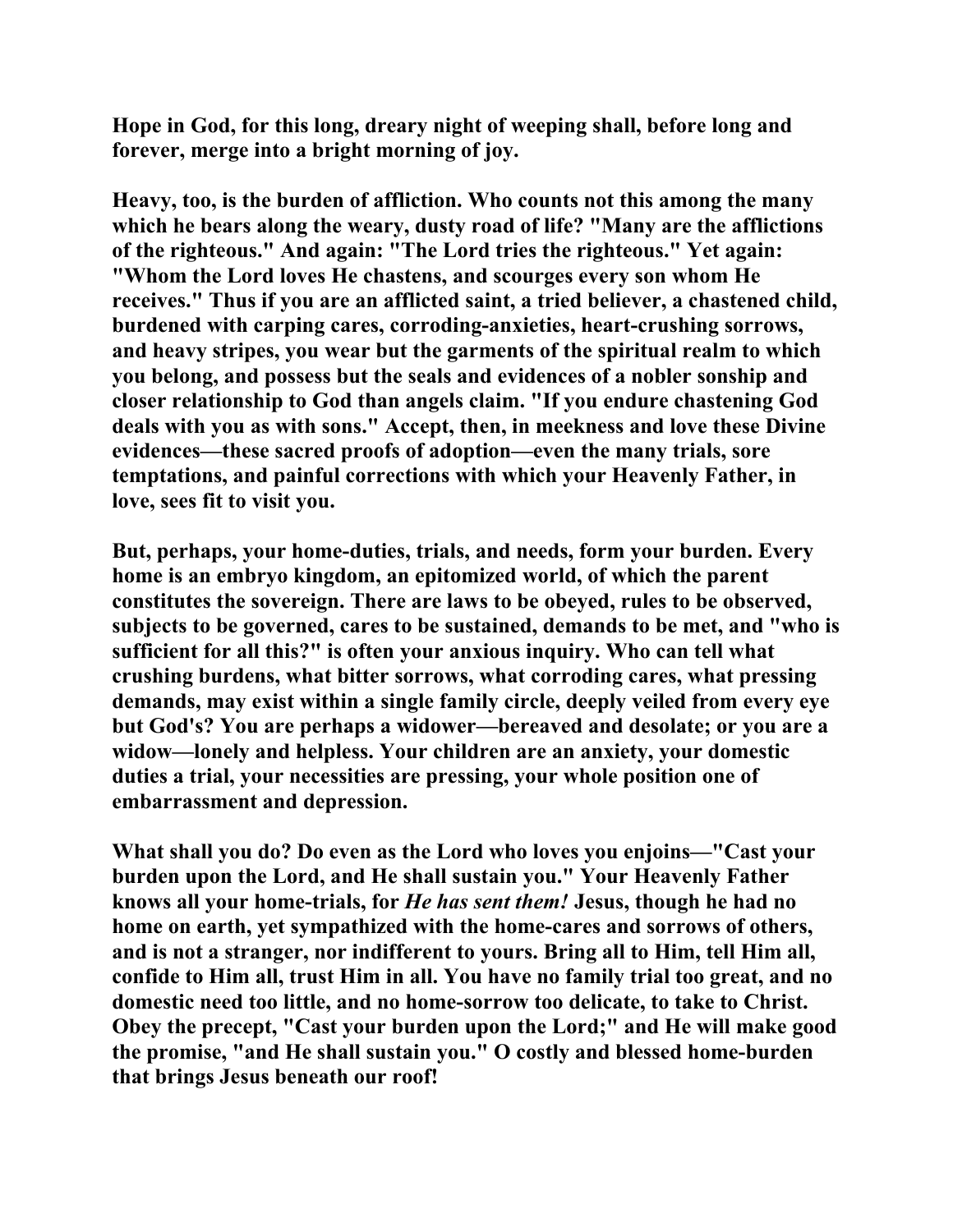**But who is our Burden-Bearer? "Cast your burden UPON THE LORD." JEHOVAH-JESUS is the great Burden-Bearer of His people.** *No other arm, and no other heart, in heaven or upon earth, were strong enough, or loving enough, to bear these burdens but His!* **He who bore the weight of our sin and curse and shame in His obedience and death—bore it along all the avenues of His weary pilgrimage, from Bethlehem to Calvary—is He who now stretches forth His Divine arm, and makes bare a Brother's heart to take your burden of care and of grief, dear saint of God, upon Himself. Can you for a moment question either His power or His love after all that He has done for you? This would be cruel unbelief indeed!** 

**But how shall we, how can we, describe the tenderness of Christ towards His burdened ones, and the gentleness with which He leads them? "He tends his flock like a shepherd: He gathers the lambs in his arms and carries them close to his heart; he gently leads those that have young (those who are burdened)." Isaiah 40:11 You are wearied. Your deep afflictions area burden. Your sinful heart is a burden. Your lack of faith, and love, and fruitfulness is a burden. You are, as it were, "with young," passing through much sore and painful travail of soul, a burden to yourself, cast down and discouraged by reason of the way.** 

**But oh, blessed solace! Jesus** *leads* **you, and leads you gently. All others would**  *drive* **you—***man* **would drive you, the** *world* **would drive you,** *Satan* **would drive you,** *your own impulsive heart and blind judgment* **would drive, and even the saints would drive you—but Jesus leads you, and leads you tenderly, skillfully, and safely. He is the loving, careful Shepherd who overdrives not His sheep, especially the weak, the sick, the burdened, the little ones of His flock.** 

**He knows** *your* **burden—"***your* **burden." The marvellous language of God is "I know their sorrows." He knows how your friend that loved you is gone like a shadow, how your gourd that sheltered you is smitten in a night, how the voice that was the sweetest music to you is hushed in the stillness of death, how the strong and beautiful staff that supported you is broken and lies a ruin in the dust. Jesus knows all—and He is leading you through all. He is leading you by these very same dark providences; these events that appear so adverse, this way that seems so dark, these dealings that seem so mysterious, painful, and crushing. How precious and soothing is the promise, "I will bring the blind by a way that they knew not; I will lead them in paths that they have not known; I will make darkness light before them, and crooked things straight.**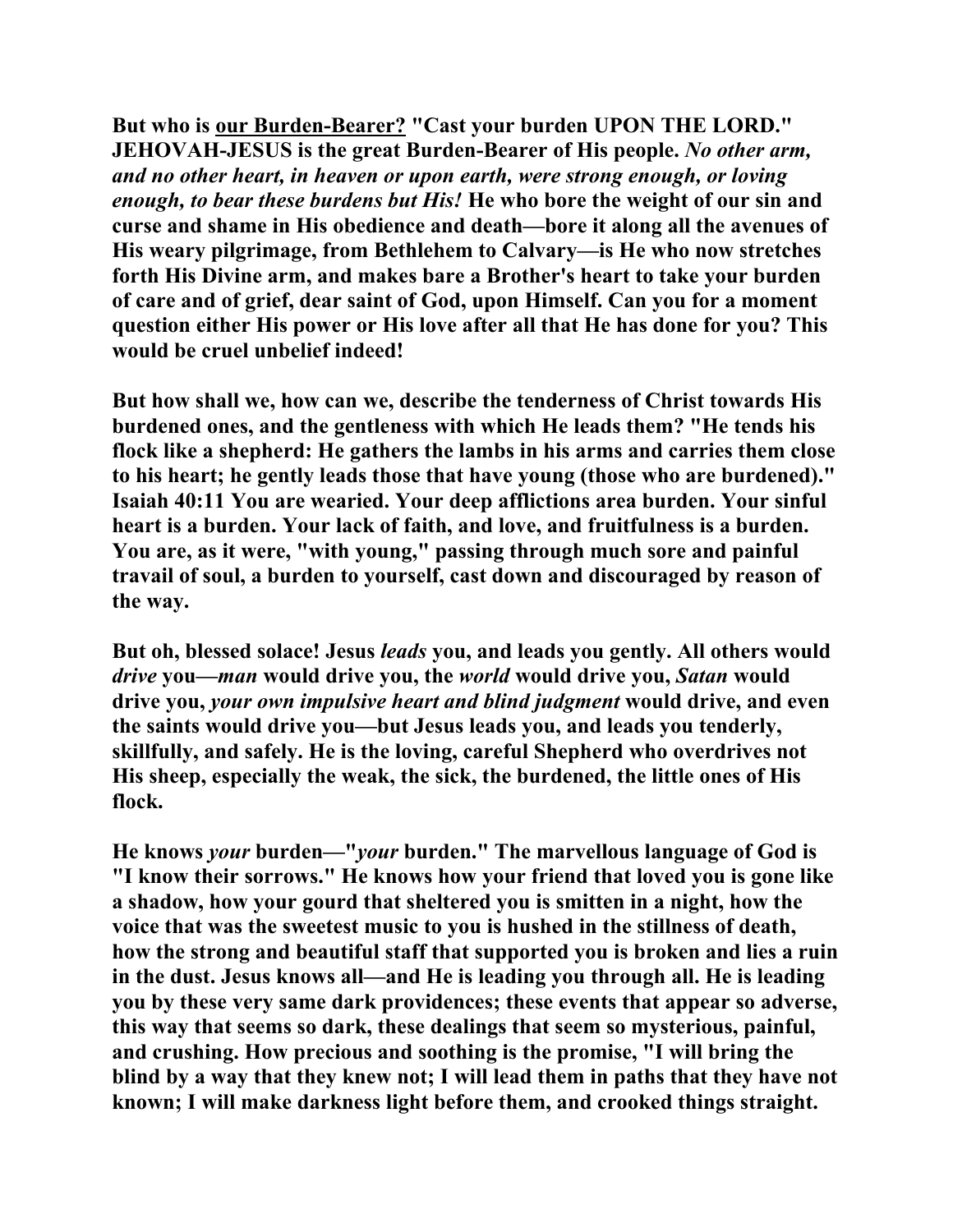**These things will I do unto them, and not forsake them."** 

*As Jesus thus gently leads, so let us meekly, confidingly follow, believing that His hand is powerful, His heart is loving, His eye is unslumbering, and that He is leading us by the right way home to be with Him forever.* 

**But the question will arise in your heart, HOW am I to cast my burden upon Him? The answer is at hand. In faith and by prayer. It is by an act of simple, prayerful faith we transfer our cares and anxieties, our sorrows and needs, to the Lord. Only believe that God is able to do all that you need, and ask Him to do it. Only believe that Christ is willing to grant all that you request. Only believe that He is most true, most loving, most faithful when He invites you come and lean upon Him, and to** *lean with all your might upon that arm that balances the universe, and upon that bosom that bled for you upon the soldier's spear!* 

**Perhaps faith and unbelief are now struggling painfully within your tried and anxious heart. You believe that God is** *able* **to bear your burden, but you question His** *willingness* **to bear it. Or, perhaps, you question not His**  *readiness***, but you doubtingly ask, "Is the Lord** *able* **to do this thing for me?" And thus, while you are debating a matter about which there is not the shadow of a shade of doubt, the burden is crushing your gentle spirit to the dust. And all the while Jesus stands at your side and lovingly says—"Cast your burden upon Me and I will sustain you. I am God Almighty. I bore the load of your sin and condemnation up the steep of Calvary, and the same power of omnipotence, and the same strength of love that bore it all for you then, is prepared to bear your need, and sorrow now.** *Roll it all upon Me."* 

*"Child of My Love! Lean hard! Let Me feel the pressure of your care. I know your burden, child! I shaped it—I poised it in My own hand and made no proportion of its weight to your unaided strength. For even as I laid it on, I said I shall be near, and while she leans on Me, this burden shall be Mine, not hers. So shall I keep My child within the circling arms of My own love. Here lay it down! Do not fear to impose it on a shoulder which upholds the government of worlds! Yet closer come! You are not near enough! I would embrace your burden, so I might feel My child reposing on My breast. You love Me! I know it. Doubt not, then. But, loving me, Lean hard!"*

**And, how precious and assuring the promise—"He shall SUSTAIN you." The terms of the promise are clear. It is not that the Lord will** *remove* **the burden,**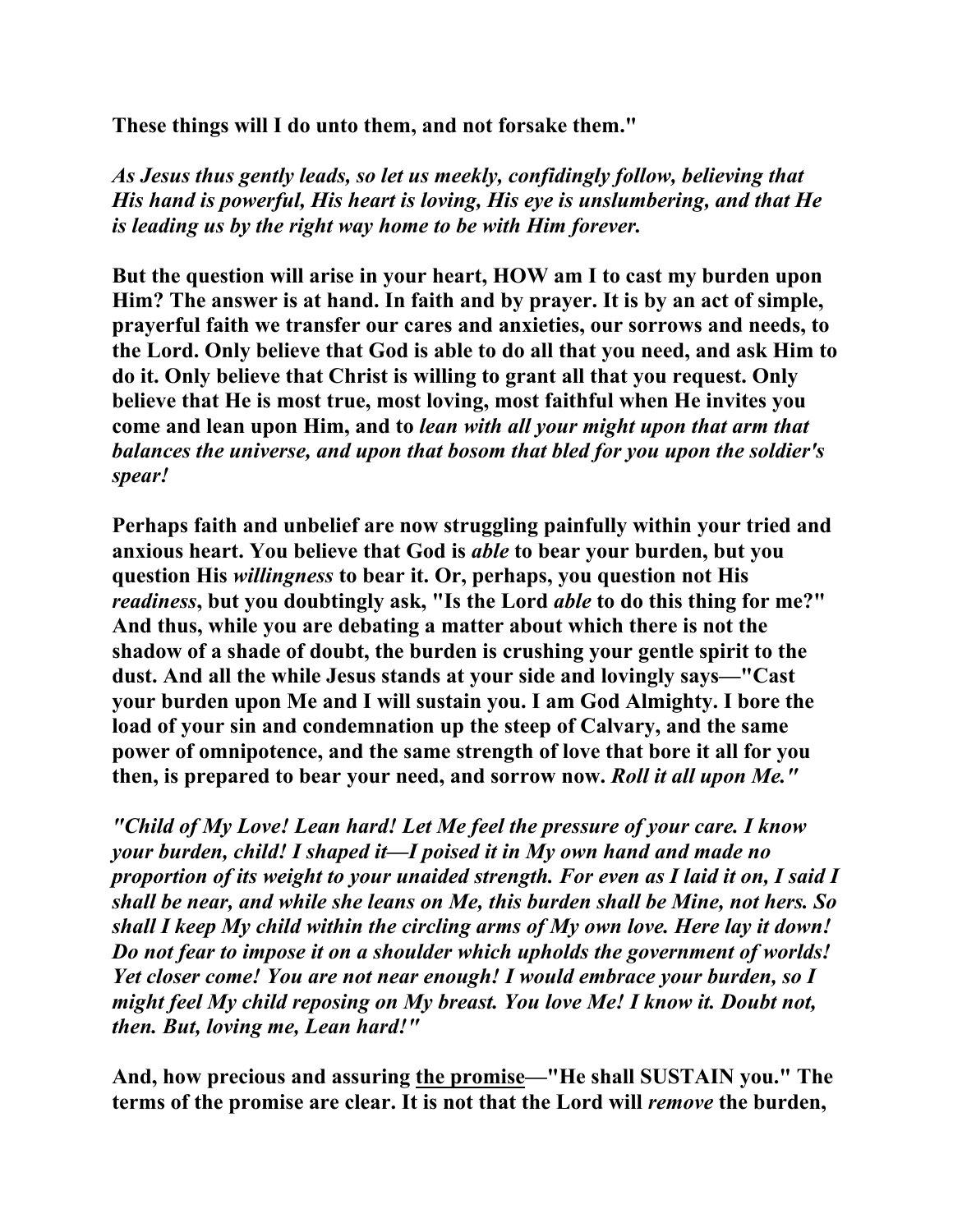**but that He will** *sustain* **us under it. He gives us what is equivalent, and, perhaps, more than equivalent to its removal—***grace to endure, and strength to carry it—so that we reap more spiritual blessing, and He receives more Divine glory, than would accrue from its entire removal.* **Read the histories of the saints, and learn how they illustrate and confirm this truth.** 

**Look at** *Jacob***, in danger from the revenge of Esau, casting his burden of anxiety and fear upon God. God did not remove it, but sustained His servant, and brought him safely through.** 

**Look at** *Elijah***, fleeing for his life from the threatenings of Jezebel—how God met him in his weariness and petulance, nourished and sustained him in the wilderness, so that in the strength of that food he traveled forty days and forty nights unto Horeb, the mount of God.** 

**Look at** *Paul***, afflicted with the thorn in the flesh, thrice asking, and thrice denied, its removal—yet so sustained by the all-sufficiency of Christ's grace, that he glories in its existence, that the power of Christ might rest upon him. And what has been, is still the experience of the Lord's people—that** *when He does not immediately remove a burden, He imparts all-sufficient grace and strength to bear it.* **And O how much greater a blessing to be daily upheld by the power of God, sustained by the grace of Christ, and comforted by the consolation of the Spirit, than, with the immediate and entire removal of the burden, to lose all the sweet, sanctifying blessings that directly spring from it.** 

**A prolonged affliction is often a prolonged mercy. The tedious illness never alleviated; the couch of weakness never left; the white-hot furnace never extinguished; the daily cross never lightened. O who can describe what sweet mercy flows through this channel? what sweet nourishment comes from this eater? how glorious and precious the Savior becomes? and how the daily burden proves a daily confirmation of the truth and experience of the great promise of God. "As your day so shall your strength be."** 

**And when we arrive at heaven, and survey in the light of its glory all the way the Lord our God led us there; when we review every cross and every bereavement, every need and every correction, we shall then see the covenant faithfulness of God, the tender love of Christ, and the gentle grace of the Spirit, in not removing the burden, nor lifting the cross, nor taking our feet out of the thorny, flinty path, but in giving us instead, what was a richer, holier blessing: the upholding of His power, the sustaining of His grace, and**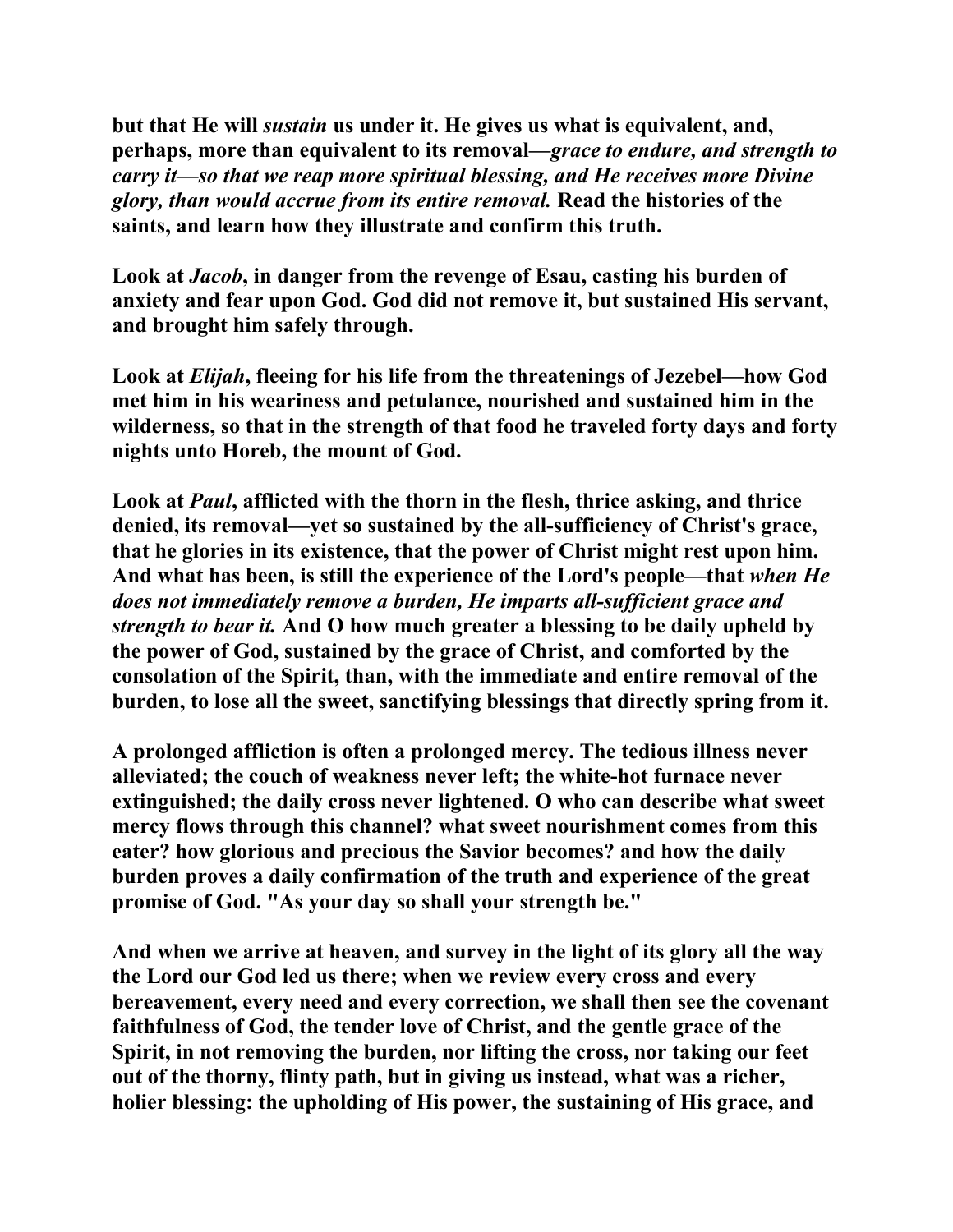**the consolation of His love.** 

**Accept then, my beloved—and this shall be my last exhortation—accept in meekness and faith your burdens as from the Lord. Seek that they may make you more holy, may endear Jesus to your heart, fit you for heaven, and bring much praise, and glory, and honor to your covenant triune God. They then shall be as pinions to your soul, bearing you upon their gold-plumed wing higher, and yet higher towards heaven, in faith, love, and prayer, until, delivered from the burden of the flesh, you shall enter into eternal joy and felicity—Forever with the Lord!** 

**"Look onward still! However dark the night may be, The morning breaks joyously; Wars after wars may come and go, And billows seem to overflow Your Father's hand a bound will set, His love is deeper—deeper yet.** 

**"Lean on this love! Oh, earthly love has little power To cheer you in your saddest hour; And with your lonely, bitter lot, The stranger intermeddles not; But there is One whose sympathy Can prove enough for thee.** 

**"Are there none left, None, whom your life may help to show How vain and empty all below? To shine as brightest stars is given To those who point the way to heaven If such shall be their glorious state, It is blessed, then, to work and wait.** 

**"Say not, 'it is long!' This sin-stained world is not to be Your haven for eternity The aching heart, the heavy trial, Are only for a 'little while'**